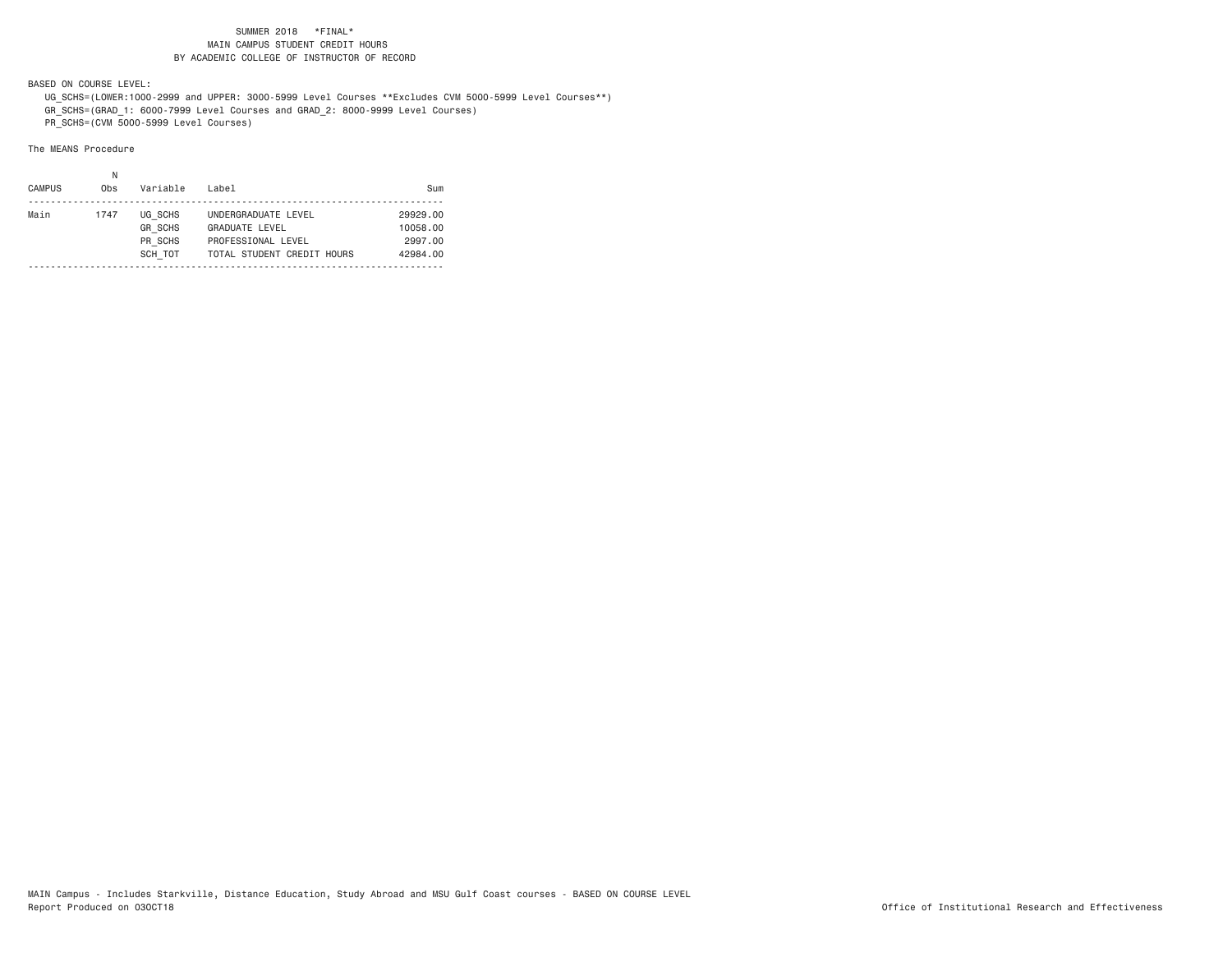BASED ON COURSE LEVEL:

 UG\_SCHS=(LOWER:1000-2999 and UPPER: 3000-5999 Level Courses \*\*Excludes CVM 5000-5999 Level Courses\*\*) GR\_SCHS=(GRAD\_1: 6000-7999 Level Courses and GRAD\_2: 8000-9999 Level Courses)

PR\_SCHS=(CVM 5000-5999 Level Courses)

| <b>COURSE CAMPUS</b><br>Obs<br>Variable Label<br>Starkville<br>UG SCHS UNDERGRADUATE LEVEL<br>1384<br>GR SCHS GRADUATE LEVEL<br>PR_SCHS PROFESSIONAL LEVEL | N |  |          |
|------------------------------------------------------------------------------------------------------------------------------------------------------------|---|--|----------|
|                                                                                                                                                            |   |  | Sum      |
|                                                                                                                                                            |   |  | 20635.00 |
|                                                                                                                                                            |   |  | 6661.00  |
|                                                                                                                                                            |   |  | 2985.00  |
| SCH TOT   TOTAL STUDENT CREDIT HOURS                                                                                                                       |   |  | 30281.00 |
| Distance Education<br>304<br>UG SCHS<br>UNDERGRADUATE LEVEL                                                                                                |   |  | 6959.00  |
| GR SCHS GRADUATE LEVEL                                                                                                                                     |   |  | 3336.00  |
| PR_SCHS PROFESSIONAL LEVEL                                                                                                                                 |   |  | 0.00     |
| SCH TOT<br>TOTAL STUDENT CREDIT HOURS                                                                                                                      |   |  | 10295.00 |
| MSU Gulf Coast<br>$\overline{2}$<br>UG SCHS<br>UNDERGRADUATE LEVEL                                                                                         |   |  | 57.00    |
| GR_SCHS GRADUATE LEVEL                                                                                                                                     |   |  | 0.00     |
| PR SCHS PROFESSIONAL LEVEL                                                                                                                                 |   |  | 0.00     |
| SCH TOT<br>TOTAL STUDENT CREDIT HOURS                                                                                                                      |   |  | 57.00    |
| Study Abroad<br>57<br>UG SCHS UNDERGRADUATE LEVEL                                                                                                          |   |  | 2278.00  |
| GR SCHS<br><b>GRADUATE LEVEL</b>                                                                                                                           |   |  | 61.00    |
| PR_SCHS PROFESSIONAL LEVEL                                                                                                                                 |   |  | 12.00    |
| SCH TOT TOTAL STUDENT CREDIT HOURS                                                                                                                         |   |  | 2351,00  |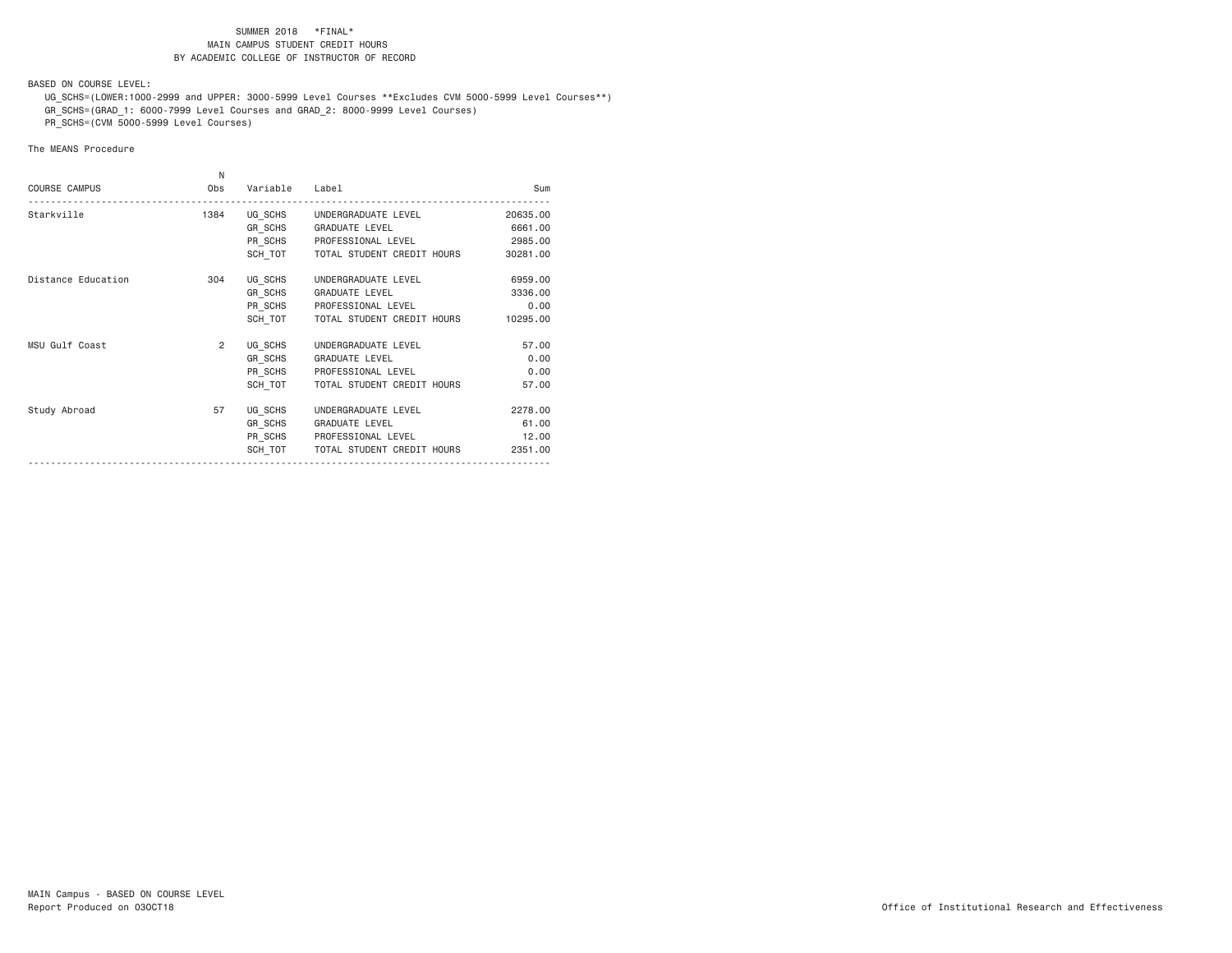BASED ON COURSE LEVEL:

 UG\_SCHS=(LOWER:1000-2999 and UPPER: 3000-5999 Level Courses \*\*Excludes CVM 5000-5999 Level Courses\*\*) GR\_SCHS=(GRAD\_1: 6000-7999 Level Courses and GRAD\_2: 8000-9999 Level Courses)

PR\_SCHS=(CVM 5000-5999 Level Courses)

| ACADEMIC COLLEGE            | N<br>0bs     | Variable                                        | Label                                                                                            | Sum                                     |
|-----------------------------|--------------|-------------------------------------------------|--------------------------------------------------------------------------------------------------|-----------------------------------------|
| Agriculture & Life Sciences | 263          | UG SCHS<br>GR SCHS<br>PR SCHS<br>SCH TOT        | UNDERGRADUATE LEVEL<br>GRADUATE LEVEL<br>PROFESSIONAL LEVEL<br>TOTAL STUDENT CREDIT HOURS        | 2077.00<br>1366.50<br>0.00<br>3443.50   |
| Architecture, Art & Design  | 35           | UG SCHS<br><b>GR SCHS</b><br>PR_SCHS<br>SCH TOT | UNDERGRADUATE LEVEL<br>GRADUATE LEVEL<br>PROFESSIONAL LEVEL<br>TOTAL STUDENT CREDIT HOURS        | 1178.00<br>3.00<br>0.00<br>1181.00      |
| Arts & Sciences             | 543          | UG SCHS<br>GR SCHS<br>PR SCHS<br>SCH TOT        | UNDERGRADUATE LEVEL<br>GRADUATE LEVEL<br>PROFESSIONAL LEVEL<br>TOTAL STUDENT CREDIT HOURS        | 13605.00<br>1859.00<br>0.00<br>15464.00 |
| <b>Business</b>             | 114          | UG SCHS<br>GR SCHS<br>PR SCHS<br>SCH TOT        | UNDERGRADUATE LEVEL<br><b>GRADUATE LEVEL</b><br>PROFESSIONAL LEVEL<br>TOTAL STUDENT CREDIT HOURS | 3541.00<br>1559.00<br>0.00<br>5100.00   |
| Education                   | 316          | UG SCHS<br>GR_SCHS<br>PR_SCHS<br>SCH TOT        | UNDERGRADUATE LEVEL<br>GRADUATE LEVEL<br>PROFESSIONAL LEVEL<br>TOTAL STUDENT CREDIT HOURS        | 5989.00<br>2844.00<br>0.00<br>8833.00   |
| Engineering                 | 290          | UG SCHS<br>GR SCHS<br>PR SCHS<br>SCH TOT        | UNDERGRADUATE LEVEL<br><b>GRADUATE LEVEL</b><br>PROFESSIONAL LEVEL<br>TOTAL STUDENT CREDIT HOURS | 2627.00<br>1686.50<br>0.00<br>4313.50   |
| Forest Resources            | 85           | UG SCHS<br>GR SCHS<br>PR SCHS<br>SCH TOT        | UNDERGRADUATE LEVEL<br>GRADUATE LEVEL<br>PROFESSIONAL LEVEL<br>TOTAL STUDENT CREDIT HOURS        | 694.00<br>519.00<br>0.00<br>1213.00     |
| Veterinary Medicine         | 100          | UG SCHS<br>GR SCHS<br>PR SCHS<br>SCH TOT        | UNDERGRADUATE LEVEL<br>GRADUATE LEVEL<br>PROFESSIONAL LEVEL<br>TOTAL STUDENT CREDIT HOURS        | 200.00<br>221.00<br>2997.00<br>3418.00  |
| Academic Affairs            | $\mathbf{1}$ | UG SCHS<br>GR SCHS<br>PR SCHS<br>SCH_TOT        | UNDERGRADUATE LEVEL<br>GRADUATE LEVEL<br>PROFESSIONAL LEVEL<br>TOTAL STUDENT CREDIT HOURS        | 18.00<br>0.00<br>0.00<br>18.00          |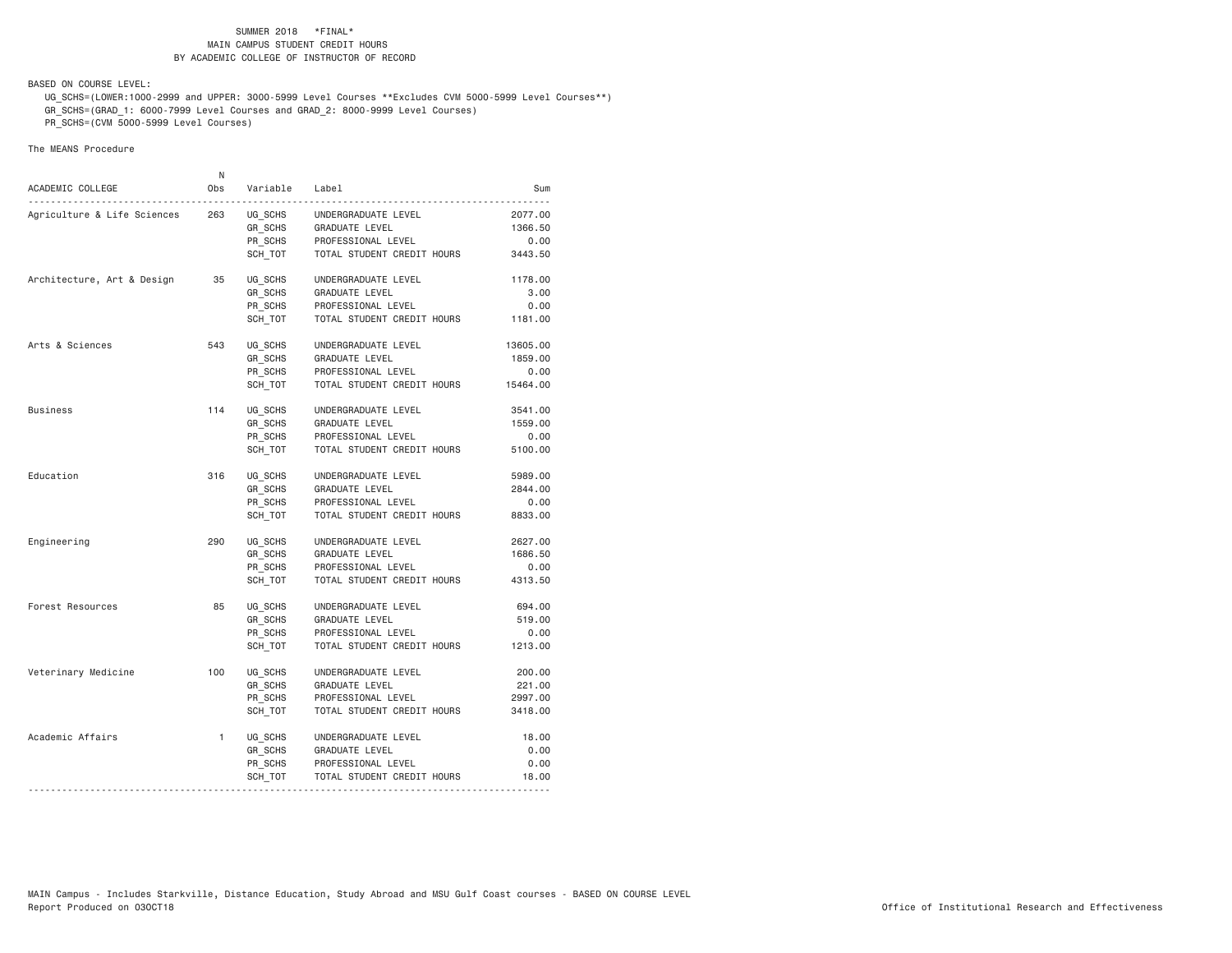BASED ON COURSE LEVEL:

 UG\_SCHS=(LOWER:1000-2999 and UPPER: 3000-5999 Level Courses \*\*Excludes CVM 5000-5999 Level Courses\*\*) GR\_SCHS=(GRAD\_1: 6000-7999 Level Courses and GRAD\_2: 8000-9999 Level Courses)

PR\_SCHS=(CVM 5000-5999 Level Courses)

|                             |                    | N              |          |                            |         |
|-----------------------------|--------------------|----------------|----------|----------------------------|---------|
| ACADEMIC COLLEGE            | COURSE CAMPUS      | Obs            | Variable | Label                      | Sum     |
| Agriculture & Life Sciences | Starkville         | 220            | UG_SCHS  |                            | 1203.00 |
|                             |                    |                |          | UNDERGRADUATE LEVEL        | 1212.00 |
|                             |                    |                | GR SCHS  | GRADUATE LEVEL             | 0.00    |
|                             |                    |                | PR_SCHS  | PROFESSIONAL LEVEL         |         |
|                             |                    |                | SCH TOT  | TOTAL STUDENT CREDIT HOURS | 2415.00 |
|                             | Distance Education | 32             | UG SCHS  | UNDERGRADUATE LEVEL        | 726.00  |
|                             |                    |                | GR_SCHS  | GRADUATE LEVEL             | 148.50  |
|                             |                    |                | PR SCHS  | PROFESSIONAL LEVEL         | 0.00    |
|                             |                    |                | SCH_TOT  | TOTAL STUDENT CREDIT HOURS | 874.50  |
|                             | Study Abroad       | 11             | UG_SCHS  | UNDERGRADUATE LEVEL        | 148.00  |
|                             |                    |                | GR_SCHS  | GRADUATE LEVEL             | 6.00    |
|                             |                    |                | PR_SCHS  | PROFESSIONAL LEVEL         | 0.00    |
|                             |                    |                | SCH_TOT  | TOTAL STUDENT CREDIT HOURS | 154.00  |
|                             |                    |                |          |                            |         |
| Architecture, Art & Design  | Starkville         | 24             | UG SCHS  | UNDERGRADUATE LEVEL        | 932.00  |
|                             |                    |                | GR SCHS  | GRADUATE LEVEL             | 3.00    |
|                             |                    |                | PR_SCHS  | PROFESSIONAL LEVEL         | 0.00    |
|                             |                    |                | SCH_TOT  | TOTAL STUDENT CREDIT HOURS | 935.00  |
|                             | Distance Education | $\overline{4}$ | UG_SCHS  | UNDERGRADUATE LEVEL        | 117.00  |
|                             |                    |                | GR_SCHS  | GRADUATE LEVEL             | 0.00    |
|                             |                    |                | PR SCHS  | PROFESSIONAL LEVEL         | 0.00    |
|                             |                    |                | SCH TOT  | TOTAL STUDENT CREDIT HOURS | 117.00  |
|                             | Study Abroad       | $\overline{7}$ | UG_SCHS  | UNDERGRADUATE LEVEL        | 129.00  |
|                             |                    |                | GR SCHS  | GRADUATE LEVEL             | 0.00    |
|                             |                    |                | PR_SCHS  | PROFESSIONAL LEVEL         | 0.00    |
|                             |                    |                | SCH_TOT  | TOTAL STUDENT CREDIT HOURS | 129.00  |
| Arts & Sciences             | Starkville         | 399            | UG SCHS  | UNDERGRADUATE LEVEL        | 8525.00 |
|                             |                    |                | GR SCHS  | GRADUATE LEVEL             | 937.00  |
|                             |                    |                | PR_SCHS  | PROFESSIONAL LEVEL         | 0.00    |
|                             |                    |                | SCH TOT  | TOTAL STUDENT CREDIT HOURS | 9462.00 |
|                             |                    |                |          |                            |         |
|                             | Distance Education | 127            | UG SCHS  | UNDERGRADUATE LEVEL        | 4267.00 |
|                             |                    |                | GR_SCHS  | GRADUATE LEVEL             | 888.00  |
|                             |                    |                | PR SCHS  | PROFESSIONAL LEVEL         | 0.00    |
|                             |                    |                | SCH_TOT  | TOTAL STUDENT CREDIT HOURS | 5155.00 |
|                             | Study Abroad       | 17             | UG_SCHS  | UNDERGRADUATE LEVEL        | 813.00  |
|                             |                    |                | GR SCHS  | GRADUATE LEVEL             | 34.00   |
|                             |                    |                | PR_SCHS  | PROFESSIONAL LEVEL         | 0.00    |
|                             |                    |                | SCH_TOT  | TOTAL STUDENT CREDIT HOURS | 847.00  |
| Business                    | Starkville         | 91             | UG SCHS  | UNDERGRADUATE LEVEL        | 2808.00 |
|                             |                    |                | GR_SCHS  | GRADUATE LEVEL             | 935.00  |
|                             |                    |                | PR_SCHS  | PROFESSIONAL LEVEL         | 0.00    |
|                             |                    |                | SCH_TOT  | TOTAL STUDENT CREDIT HOURS | 3743.00 |
|                             |                    |                |          |                            |         |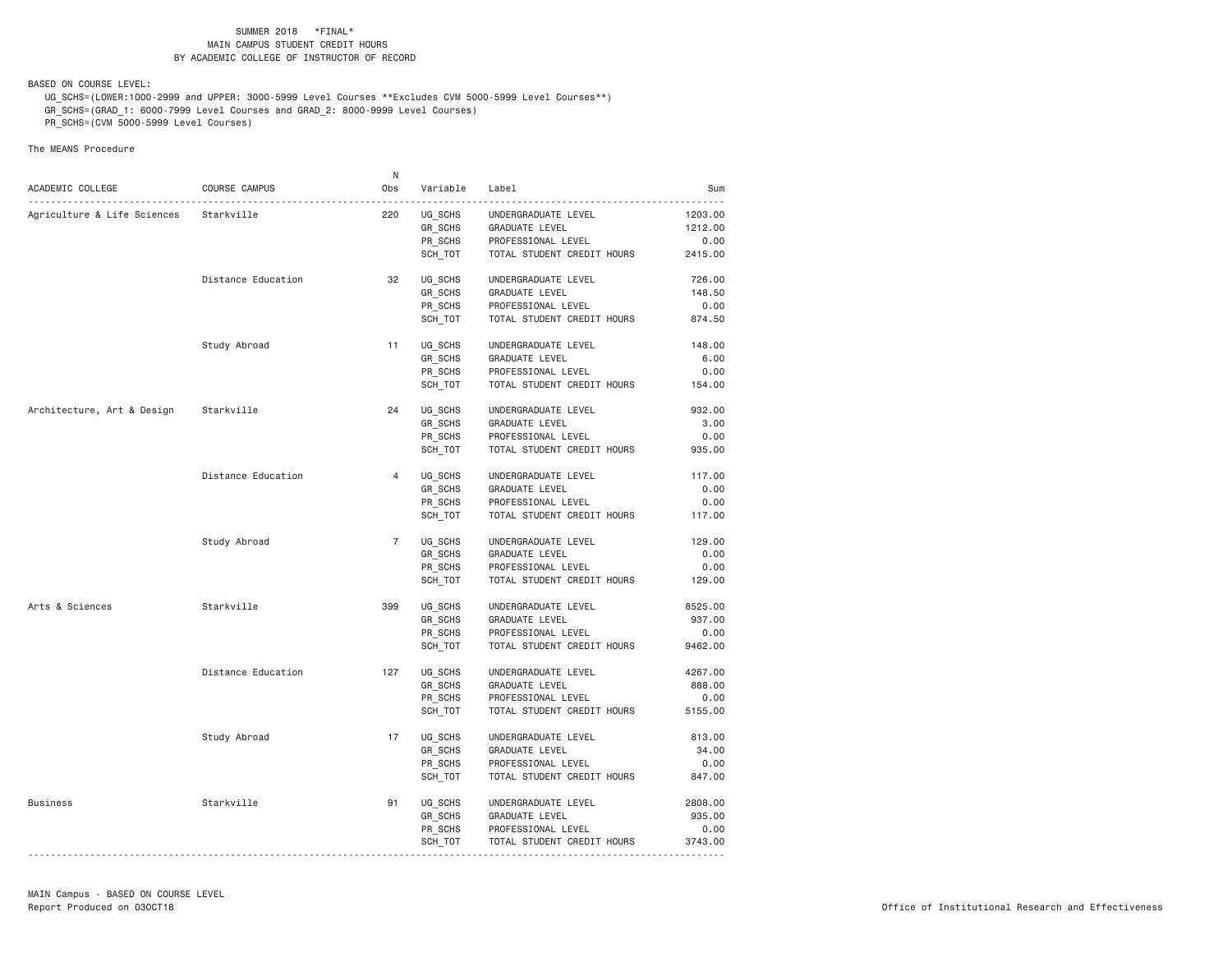BASED ON COURSE LEVEL:

 UG\_SCHS=(LOWER:1000-2999 and UPPER: 3000-5999 Level Courses \*\*Excludes CVM 5000-5999 Level Courses\*\*) GR\_SCHS=(GRAD\_1: 6000-7999 Level Courses and GRAD\_2: 8000-9999 Level Courses)

PR\_SCHS=(CVM 5000-5999 Level Courses)

|                  |                    | N              |          |                            |         |
|------------------|--------------------|----------------|----------|----------------------------|---------|
| ACADEMIC COLLEGE | COURSE CAMPUS      | Obs            | Variable | Label                      | Sum     |
| Business         | Distance Education | 19             | UG_SCHS  | UNDERGRADUATE LEVEL        | 691.00  |
|                  |                    |                | GR SCHS  | GRADUATE LEVEL             | 618.00  |
|                  |                    |                | PR_SCHS  | PROFESSIONAL LEVEL         | 0.00    |
|                  |                    |                | SCH_TOT  | TOTAL STUDENT CREDIT HOURS | 1309.00 |
|                  |                    |                |          |                            |         |
|                  | Study Abroad       | $\overline{4}$ | UG SCHS  | UNDERGRADUATE LEVEL        | 42.00   |
|                  |                    |                | GR_SCHS  | GRADUATE LEVEL             | 6.00    |
|                  |                    |                | PR_SCHS  | PROFESSIONAL LEVEL         | 0.00    |
|                  |                    |                | SCH_TOT  | TOTAL STUDENT CREDIT HOURS | 48.00   |
| Education        | Starkville         | 231            | UG_SCHS  | UNDERGRADUATE LEVEL        | 4399.00 |
|                  |                    |                | GR SCHS  | GRADUATE LEVEL             | 1405.00 |
|                  |                    |                | PR_SCHS  | PROFESSIONAL LEVEL         | 0.00    |
|                  |                    |                | SCH TOT  | TOTAL STUDENT CREDIT HOURS | 5804.00 |
|                  |                    |                |          |                            |         |
|                  | Distance Education | 74             | UG SCHS  | UNDERGRADUATE LEVEL        | 1107.00 |
|                  |                    |                | GR SCHS  | GRADUATE LEVEL             | 1424.00 |
|                  |                    |                | PR_SCHS  | PROFESSIONAL LEVEL         | 0.00    |
|                  |                    |                | SCH_TOT  | TOTAL STUDENT CREDIT HOURS | 2531.00 |
|                  | Study Abroad       | 11             | UG_SCHS  | UNDERGRADUATE LEVEL        | 483.00  |
|                  |                    |                | GR SCHS  | GRADUATE LEVEL             | 15.00   |
|                  |                    |                | PR SCHS  | PROFESSIONAL LEVEL         | 0.00    |
|                  |                    |                | SCH TOT  |                            | 498.00  |
|                  |                    |                |          | TOTAL STUDENT CREDIT HOURS |         |
| Engineering      | Starkville         | 243            | UG SCHS  | UNDERGRADUATE LEVEL        | 2444.00 |
|                  |                    |                | GR SCHS  | GRADUATE LEVEL             | 1433.00 |
|                  |                    |                | PR SCHS  | PROFESSIONAL LEVEL         | 0.00    |
|                  |                    |                | SCH_TOT  | TOTAL STUDENT CREDIT HOURS | 3877.00 |
|                  | Distance Education | 44             | UG SCHS  | UNDERGRADUATE LEVEL        | 51.00   |
|                  |                    |                | GR SCHS  | GRADUATE LEVEL             | 253.50  |
|                  |                    |                | PR_SCHS  | PROFESSIONAL LEVEL         | 0.00    |
|                  |                    |                | SCH TOT  | TOTAL STUDENT CREDIT HOURS | 304.50  |
|                  |                    |                |          |                            |         |
|                  | MSU Gulf Coast     | $\overline{2}$ | UG SCHS  | UNDERGRADUATE LEVEL        | 57.00   |
|                  |                    |                | GR SCHS  | GRADUATE LEVEL             | 0.00    |
|                  |                    |                | PR SCHS  | PROFESSIONAL LEVEL         | 0.00    |
|                  |                    |                | SCH_TOT  | TOTAL STUDENT CREDIT HOURS | 57.00   |
|                  | Study Abroad       | $\mathbf{1}$   | UG_SCHS  | UNDERGRADUATE LEVEL        | 75.00   |
|                  |                    |                | GR SCHS  | GRADUATE LEVEL             | 0.00    |
|                  |                    |                | PR_SCHS  | PROFESSIONAL LEVEL         | 0.00    |
|                  |                    |                | SCH_TOT  | TOTAL STUDENT CREDIT HOURS | 75.00   |
|                  |                    |                |          |                            |         |
| Forest Resources | Starkville         | 77             | UG SCHS  | UNDERGRADUATE LEVEL        | 112.00  |
|                  |                    |                | GR_SCHS  | GRADUATE LEVEL             | 515.00  |
|                  |                    |                | PR_SCHS  | PROFESSIONAL LEVEL         | 0.00    |
|                  |                    |                | SCH_TOT  | TOTAL STUDENT CREDIT HOURS | 627.00  |
|                  |                    |                |          |                            |         |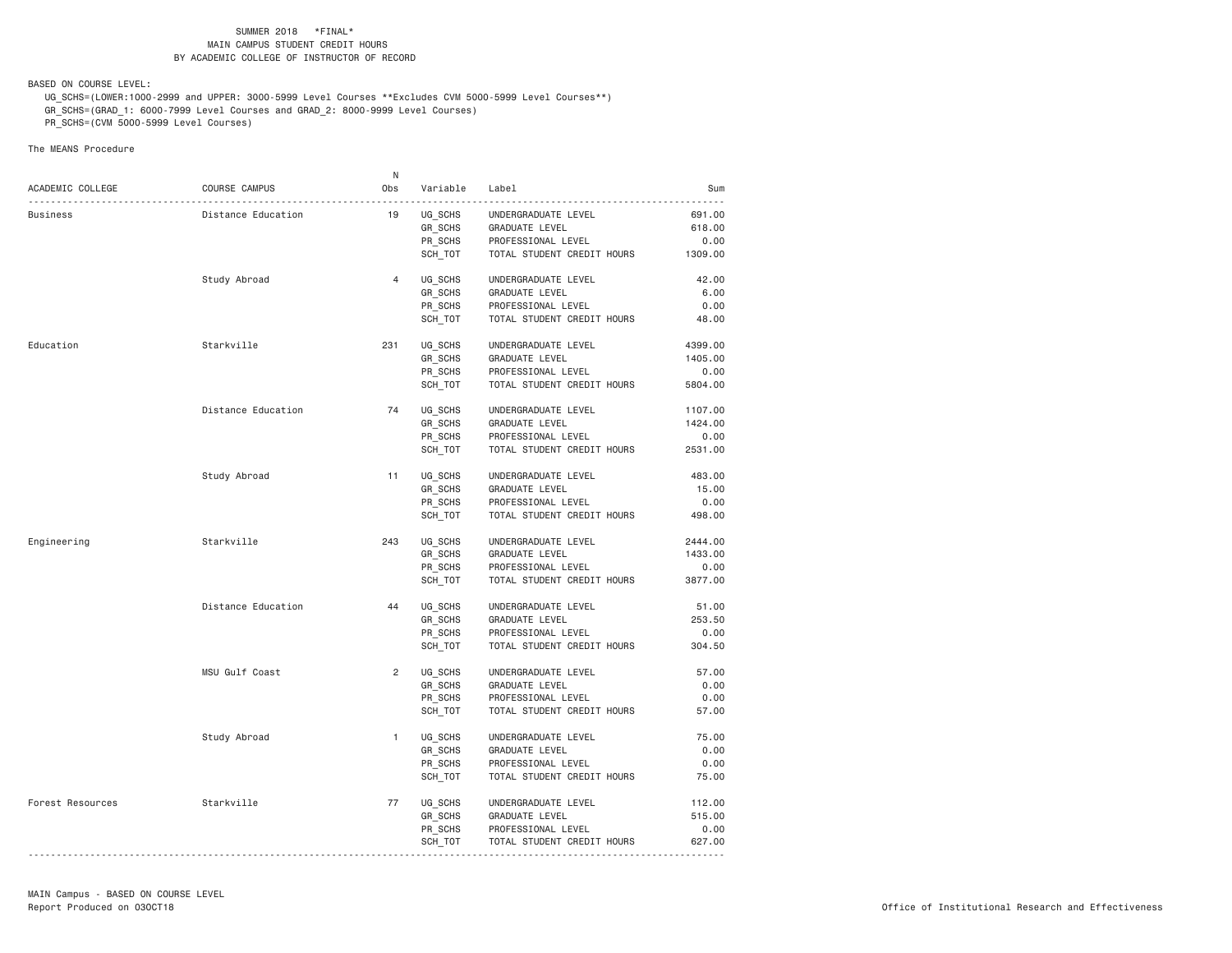BASED ON COURSE LEVEL:

 UG\_SCHS=(LOWER:1000-2999 and UPPER: 3000-5999 Level Courses \*\*Excludes CVM 5000-5999 Level Courses\*\*) GR\_SCHS=(GRAD\_1: 6000-7999 Level Courses and GRAD\_2: 8000-9999 Level Courses)

PR\_SCHS=(CVM 5000-5999 Level Courses)

|                     |                      | N.             |          |                             |         |
|---------------------|----------------------|----------------|----------|-----------------------------|---------|
| ACADEMIC COLLEGE    | <b>COURSE CAMPUS</b> | Obs            | Variable | Label                       | Sum     |
| Forest Resources    | Distance Education   | $\overline{4}$ |          | UG SCHS UNDERGRADUATE LEVEL | 0.00    |
|                     |                      |                |          | GR_SCHS GRADUATE LEVEL      | 4.00    |
|                     |                      |                | PR_SCHS  | PROFESSIONAL LEVEL          | 0.00    |
|                     |                      |                | SCH TOT  | TOTAL STUDENT CREDIT HOURS  | 4,00    |
|                     | Study Abroad         | $\overline{4}$ |          | UG_SCHS UNDERGRADUATE LEVEL | 582.00  |
|                     |                      |                | GR SCHS  | <b>GRADUATE LEVEL</b>       | 0.00    |
|                     |                      |                |          | PR_SCHS PROFESSIONAL LEVEL  | 0.00    |
|                     |                      |                | SCH TOT  | TOTAL STUDENT CREDIT HOURS  | 582.00  |
| Veterinary Medicine | Starkville           | 98             | UG_SCHS  | UNDERGRADUATE LEVEL         | 194.00  |
|                     |                      |                | GR_SCHS  | GRADUATE LEVEL              | 221.00  |
|                     |                      |                |          | PR_SCHS PROFESSIONAL LEVEL  | 2985.00 |
|                     |                      |                | SCH_TOT  | TOTAL STUDENT CREDIT HOURS  | 3400.00 |
|                     | Study Abroad         | $\overline{2}$ | UG_SCHS  | UNDERGRADUATE LEVEL         | 6.00    |
|                     |                      |                |          | GR_SCHS GRADUATE LEVEL      | 0.00    |
|                     |                      |                |          | PR_SCHS PROFESSIONAL LEVEL  | 12.00   |
|                     |                      |                | SCH TOT  | TOTAL STUDENT CREDIT HOURS  | 18.00   |
| Academic Affairs    | Starkville           | $\mathbf{1}$   | UG_SCHS  | UNDERGRADUATE LEVEL         | 18.00   |
|                     |                      |                |          | GR_SCHS GRADUATE LEVEL      | 0.00    |
|                     |                      |                |          | PR_SCHS PROFESSIONAL LEVEL  | 0.00    |
|                     |                      |                | SCH TOT  | TOTAL STUDENT CREDIT HOURS  | 18.00   |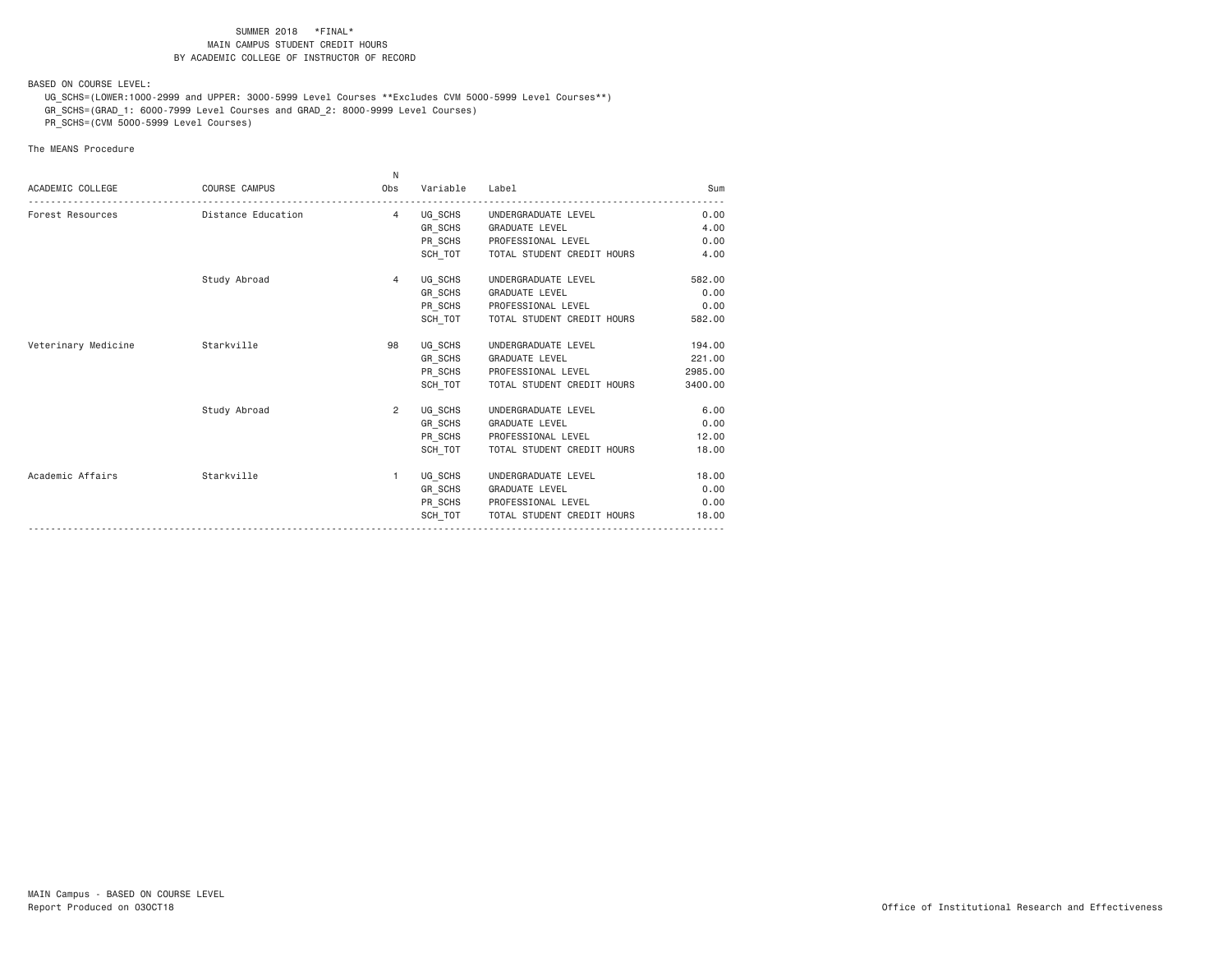BASED ON COURSE LEVEL:

UG\_SCHS=(LOWER:1000-2999 and UPPER: 3000-5999 Level Courses \*\*Excludes CVM 5000-5999 Level Courses\*\*)

GR\_SCHS=(GRAD\_1: 6000-7999 Level Courses and GRAD\_2: 8000-9999 Level Courses)

PR\_SCHS=(CVM 5000-5999 Level Courses)

|                                                               | UNDERGRADUATE | GRADUATE | PROFESSIONAL |         |
|---------------------------------------------------------------|---------------|----------|--------------|---------|
| ACADEMIC DEPARTMENT                                           | LEVEL         | LEVEL    | LEVEL        | TOTAL   |
|                                                               |               |          |              |         |
|                                                               |               |          |              |         |
| Ag & Bio Engineering                                          | 0.00          | 49.00    | 0.00         | 49.00   |
| Agricultural Economics                                        | 63.00         | 69.00    | 0.00         | 132.00  |
| Animal Dairy Science                                          | 278.00        | 91,00    | 0.00         | 369,00  |
| Biochemistry, Molecular Biology, Entomology & Plant Pathology | 273,00        | 350.88   | 0.00         | 623.88  |
| Food Science, Nutrition & Health Promotion                    | 189.00        | 252,00   | 0.00         | 441.00  |
| Landscape Architecture                                        | 139,00        | 14,00    | 0.00         | 153,00  |
| Plant & Soil Sciences                                         | 138,00        | 311.12   | 0.00         | 449.12  |
| Poultry Science                                               | 120.00        | 40.00    | 0.00         | 160.00  |
| School of Human Sciences                                      | 877.00        | 189.50   | 0.00         | 1066.50 |
|                                                               |               |          |              |         |
|                                                               | 2077.00       | 1366.50  | 0.00         | 3443.50 |
|                                                               |               |          |              |         |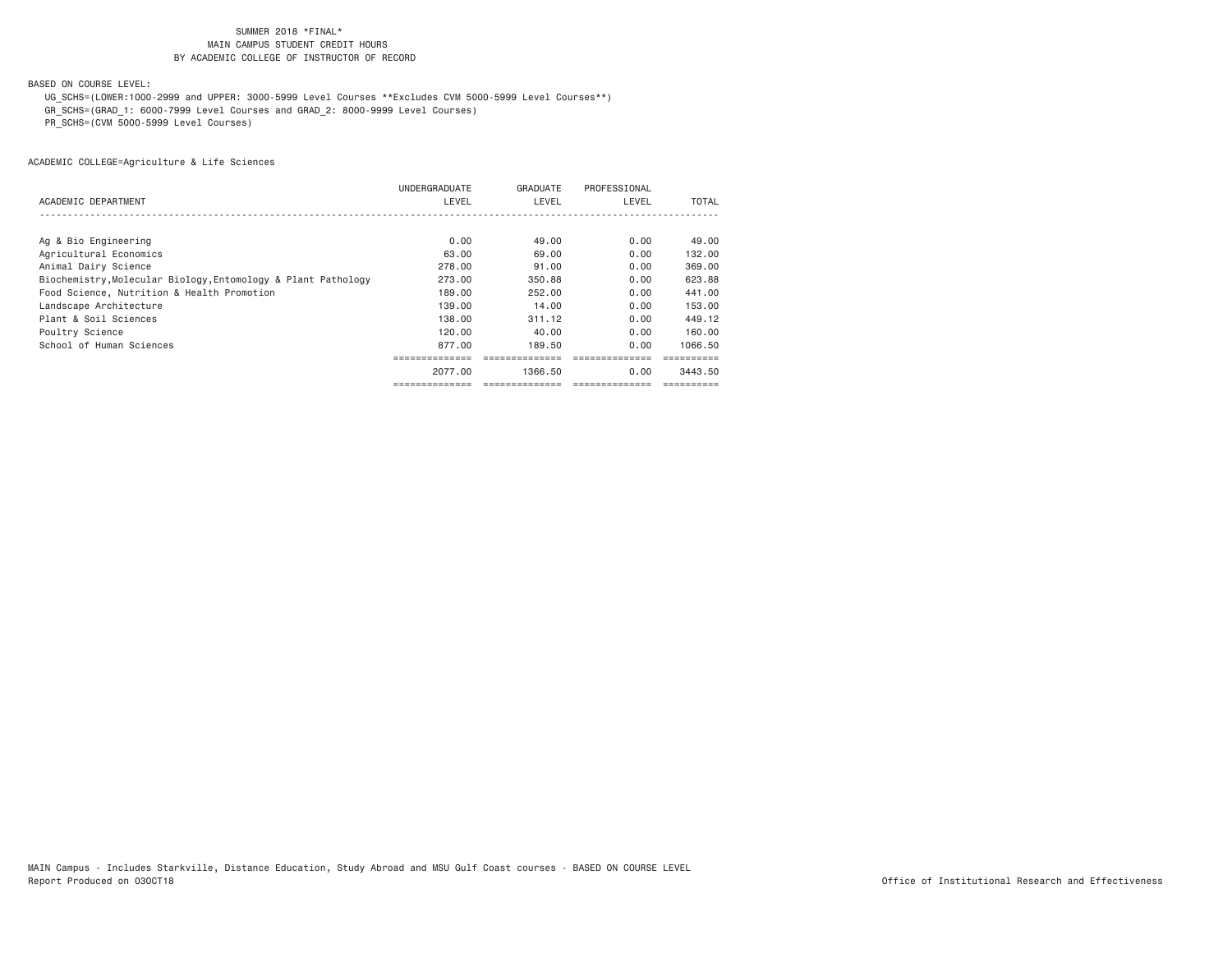BASED ON COURSE LEVEL:

 UG\_SCHS=(LOWER:1000-2999 and UPPER: 3000-5999 Level Courses \*\*Excludes CVM 5000-5999 Level Courses\*\*) GR\_SCHS=(GRAD\_1: 6000-7999 Level Courses and GRAD\_2: 8000-9999 Level Courses)

PR\_SCHS=(CVM 5000-5999 Level Courses)

|                        | UNDERGRADUATE | GRADUATE | PROFESSIONAL |              |
|------------------------|---------------|----------|--------------|--------------|
| ACADEMIC DEPARTMENT    | LEVEL         | LEVEL    | LEVEL        | <b>TOTAL</b> |
|                        |               |          |              |              |
|                        |               |          |              |              |
| Art AAD                | 379,00        | 3.00     | 0.00         | 382,00       |
| Interior Design        | 205,00        | 0.00     | 0.00         | 205,00       |
| School of Architecture | 594.00        | 0.00     | 0.00         | 594.00       |
|                        |               |          |              |              |
|                        | 1178.00       | 3.00     | 0.00         | 1181.00      |
|                        |               |          |              |              |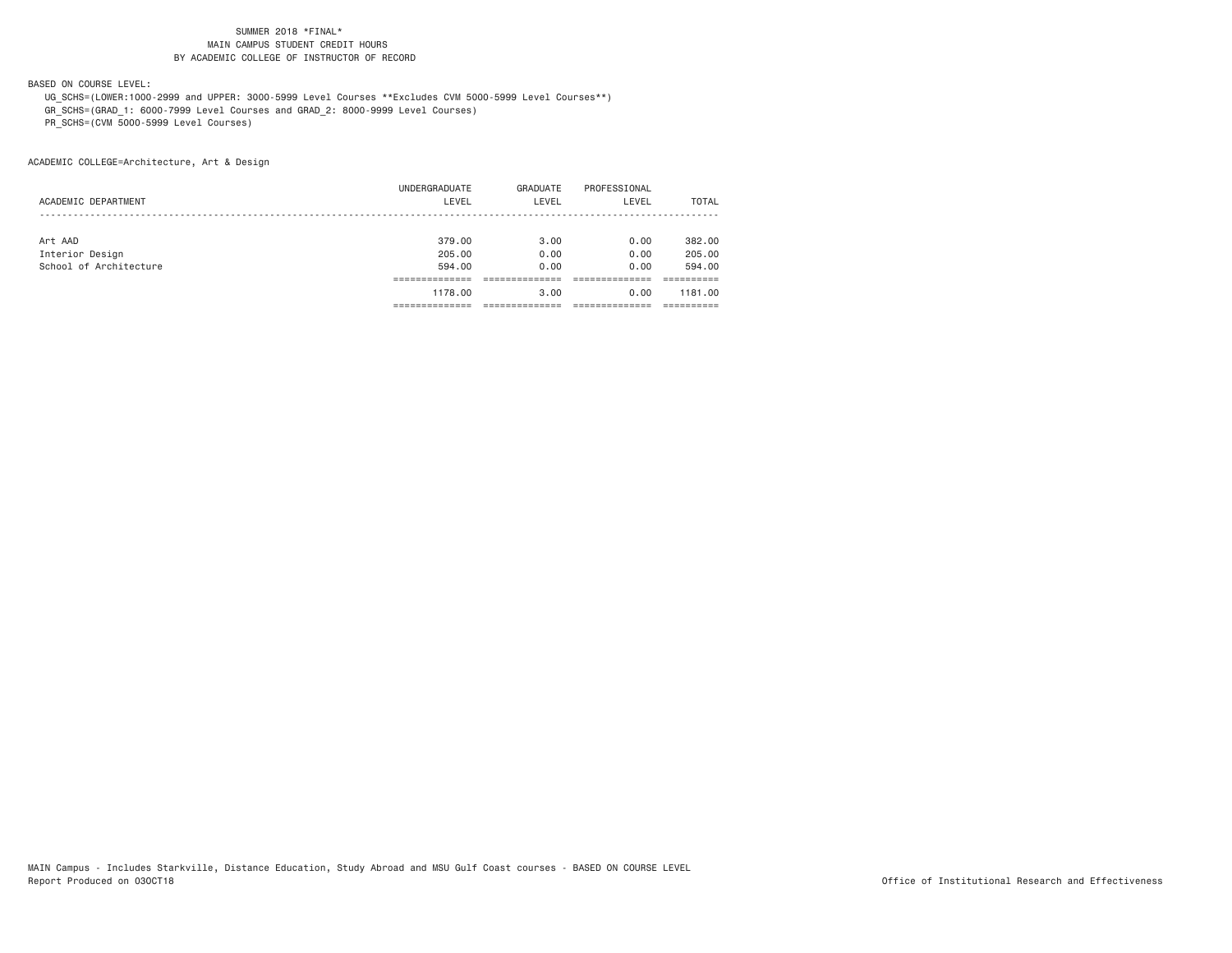BASED ON COURSE LEVEL:

UG\_SCHS=(LOWER:1000-2999 and UPPER: 3000-5999 Level Courses \*\*Excludes CVM 5000-5999 Level Courses\*\*)

GR\_SCHS=(GRAD\_1: 6000-7999 Level Courses and GRAD\_2: 8000-9999 Level Courses)

PR\_SCHS=(CVM 5000-5999 Level Courses)

ACADEMIC COLLEGE=Arts & Sciences

|                                            | UNDERGRADUATE  | GRADUATE       | PROFESSIONAL   |          |
|--------------------------------------------|----------------|----------------|----------------|----------|
| ACADEMIC DEPARTMENT                        | LEVEL          | LEVEL          | LEVEL          | TOTAL    |
|                                            |                |                |                |          |
| Anthropology & Middle Eastern Cultures     | 153,00         | 24,00          | 0.00           | 177.00   |
| Biological Sciences                        | 857,00         | 129,00         | 0.00           | 986,00   |
| Chemistry                                  | 1047.00        | 328,00         | 0.00           | 1375.00  |
| Classical & Modern Languages & Literatures | 1113.00        | 15,00          | 0.00           | 1128.00  |
| Communication                              | 1526.00        | 12.00          | 0.00           | 1538.00  |
| English                                    | 1104.00        | 45.00          | 0.00           | 1149.00  |
| Geosciences                                | 1752.00        | 852,00         | 0.00           | 2604.00  |
| History                                    | 306,00         | 42.00          | 0.00           | 348,00   |
| Mathematics & Statistics                   | 2430.00        | 117,00         | 0.00           | 2547.00  |
| Philosophy & Religion                      | 669,00         | 0.00           | 0.00           | 669,00   |
| Physics & Astronomy                        | 701.00         | 6.00           | 0.00           | 707.00   |
| Political Science & Public Administration  | 87.00          | 63,00          | 0.00           | 150,00   |
| Psychology                                 | 1178.00        | 157.00         | 0.00           | 1335,00  |
| Sociology                                  | 682,00         | 69,00          | 0.00           | 751.00   |
|                                            |                | ============== |                |          |
|                                            | 13605,00       | 1859,00        | 0.00           | 15464.00 |
|                                            | ============== | ============== | ============== |          |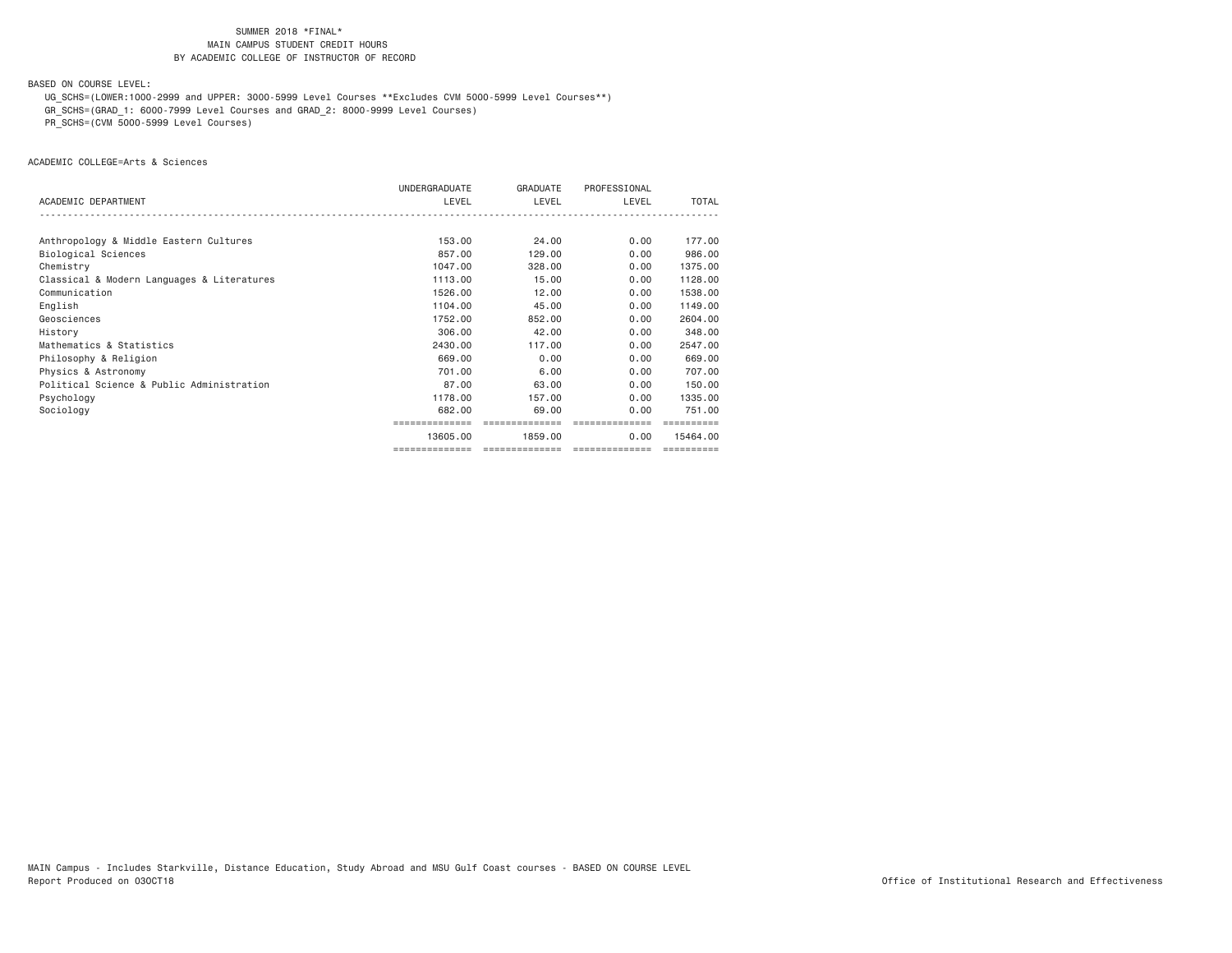BASED ON COURSE LEVEL:

UG\_SCHS=(LOWER:1000-2999 and UPPER: 3000-5999 Level Courses \*\*Excludes CVM 5000-5999 Level Courses\*\*)

GR\_SCHS=(GRAD\_1: 6000-7999 Level Courses and GRAD\_2: 8000-9999 Level Courses)

PR\_SCHS=(CVM 5000-5999 Level Courses)

ACADEMIC COLLEGE=Business

|                                                 | 3541.00             | 1559.00  | 0.00         | 5100.00 |
|-------------------------------------------------|---------------------|----------|--------------|---------|
|                                                 |                     |          |              |         |
| School of Accountancy                           | 606.00              | 540.00   | 0.00         | 1146.00 |
| Marketing, Quantitative Analysis & Business Law | 872.00              | 461.00   | 0.00         | 1333.00 |
| Management & Information Systems                | 739.00              | 375.00   | 0.00         | 1114.00 |
|                                                 |                     |          |              | 1507.00 |
|                                                 |                     |          |              |         |
| ACADEMIC DEPARTMENT                             | LEVEL               | LEVEL    | LEVEL        | TOTAL   |
|                                                 | UNDERGRADUATE       | GRADUATE | PROFESSIONAL |         |
|                                                 | Finance & Economics | 1324.00  | 183.00       | 0.00    |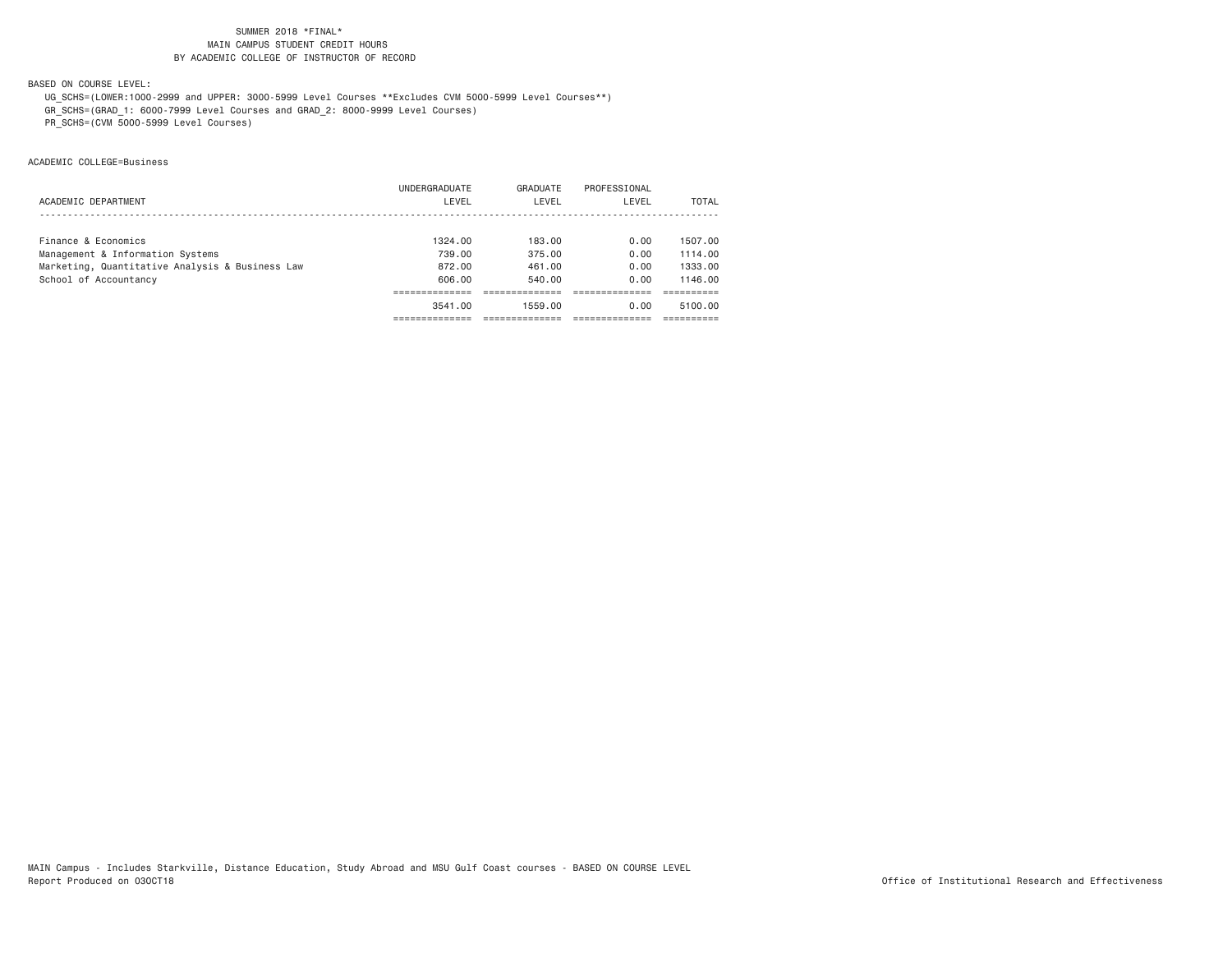BASED ON COURSE LEVEL:

UG\_SCHS=(LOWER:1000-2999 and UPPER: 3000-5999 Level Courses \*\*Excludes CVM 5000-5999 Level Courses\*\*)

GR\_SCHS=(GRAD\_1: 6000-7999 Level Courses and GRAD\_2: 8000-9999 Level Courses)

PR\_SCHS=(CVM 5000-5999 Level Courses)

ACADEMIC COLLEGE=Education

|                                                     | UNDERGRADUATE | GRADUATE | PROFESSIONAL |         |
|-----------------------------------------------------|---------------|----------|--------------|---------|
| ACADEMIC DEPARTMENT                                 | LEVEL         | LEVEL    | LEVEL        | TOTAL   |
|                                                     |               |          |              |         |
| Counseling, Educational Psychology, and Foundations | 1503.00       | 843.00   | 0.00         | 2346.00 |
| Curriculum, Instruction & Special Education         | 660.00        | 582.00   | 0.00         | 1242.00 |
| Educational Leadership                              | 645.00        | 811.00   | 0.00         | 1456.00 |
| Instructional Systems & Workforce Development       | 1242.00       | 339.00   | 0.00         | 1581.00 |
| Kinesiology                                         | 1648.00       | 144.00   | 0.00         | 1792.00 |
| Music                                               | 291.00        | 125.00   | 0.00         | 416.00  |
|                                                     |               |          |              |         |
|                                                     | 5989.00       | 2844.00  | 0.00         | 8833.00 |
|                                                     |               |          |              |         |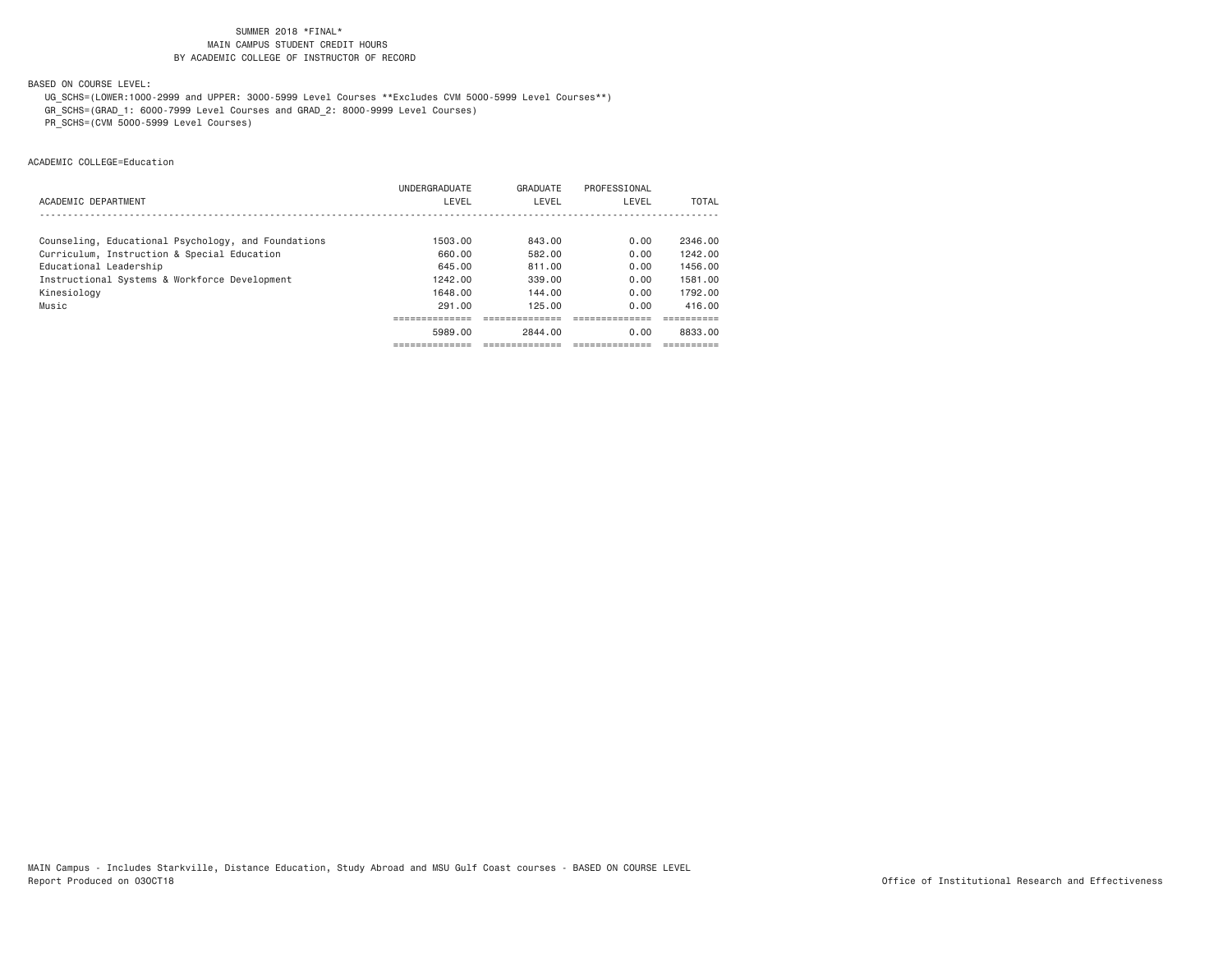BASED ON COURSE LEVEL:

UG\_SCHS=(LOWER:1000-2999 and UPPER: 3000-5999 Level Courses \*\*Excludes CVM 5000-5999 Level Courses\*\*)

GR\_SCHS=(GRAD\_1: 6000-7999 Level Courses and GRAD\_2: 8000-9999 Level Courses)

PR\_SCHS=(CVM 5000-5999 Level Courses)

ACADEMIC COLLEGE=Engineering

|                                   | UNDERGRADUATE | GRADUATE | PROFESSIONAL |         |
|-----------------------------------|---------------|----------|--------------|---------|
| ACADEMIC DEPARTMENT               | LEVEL         | LEVEL    | LEVEL        | TOTAL   |
|                                   |               |          |              |         |
|                                   | 492.00        | 298.00   | 0.00         | 790.00  |
| Aerospace Engineering             |               |          |              |         |
| Ag & Bio Engineering              | 3.00          | 82.00    | 0.00         | 85.00   |
| Civil & Environmental Engineering | 214.00        | 171.00   | 0.00         | 385.00  |
| Computer Science & Engineering    | 251,00        | 184,00   | 0.00         | 435,00  |
| Electrical & Computer Engineering | 428,00        | 188,00   | 0.00         | 616,00  |
| Industrial & Systems Engineering  | 441,00        | 310.50   | 0.00         | 751.50  |
| Mechanical Engineering            | 513,00        | 349,00   | 0.00         | 862.00  |
| School of Chemical Engineering    | 285.00        | 104.00   | 0.00         | 389.00  |
|                                   |               |          |              |         |
|                                   | 2627.00       | 1686.50  | 0.00         | 4313.50 |
|                                   |               |          |              |         |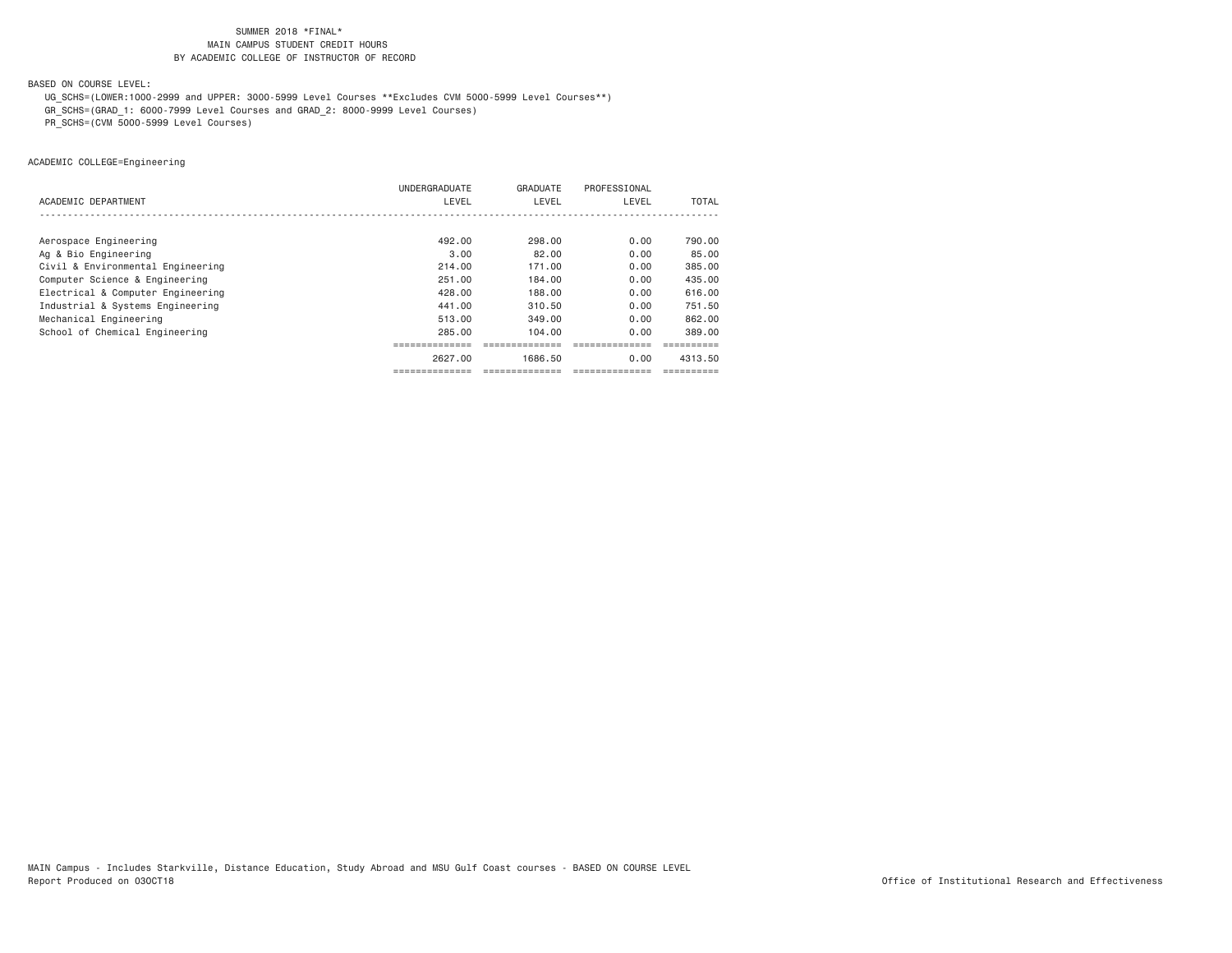BASED ON COURSE LEVEL:

 UG\_SCHS=(LOWER:1000-2999 and UPPER: 3000-5999 Level Courses \*\*Excludes CVM 5000-5999 Level Courses\*\*) GR\_SCHS=(GRAD\_1: 6000-7999 Level Courses and GRAD\_2: 8000-9999 Level Courses)

PR\_SCHS=(CVM 5000-5999 Level Courses)

ACADEMIC COLLEGE=Forest Resources

|                                   | UNDERGRADUATE | GRADUATE | PROFESSIONAL |         |
|-----------------------------------|---------------|----------|--------------|---------|
| ACADEMIC DEPARTMENT               | LEVEL         | LEVEL    | LEVEL        | TOTAL   |
|                                   |               |          |              |         |
| Forestry                          | 522.00        | 122.00   | 0.00         | 644.00  |
| Sustainable Bioproducts           | 0.00          | 137.00   | 0.00         | 137,00  |
| Wildlife, Fisheries & Aquaculture | 172,00        | 260.00   | 0.00         | 432.00  |
|                                   |               |          |              |         |
|                                   | 694.00        | 519.00   | 0.00         | 1213.00 |
|                                   |               |          |              |         |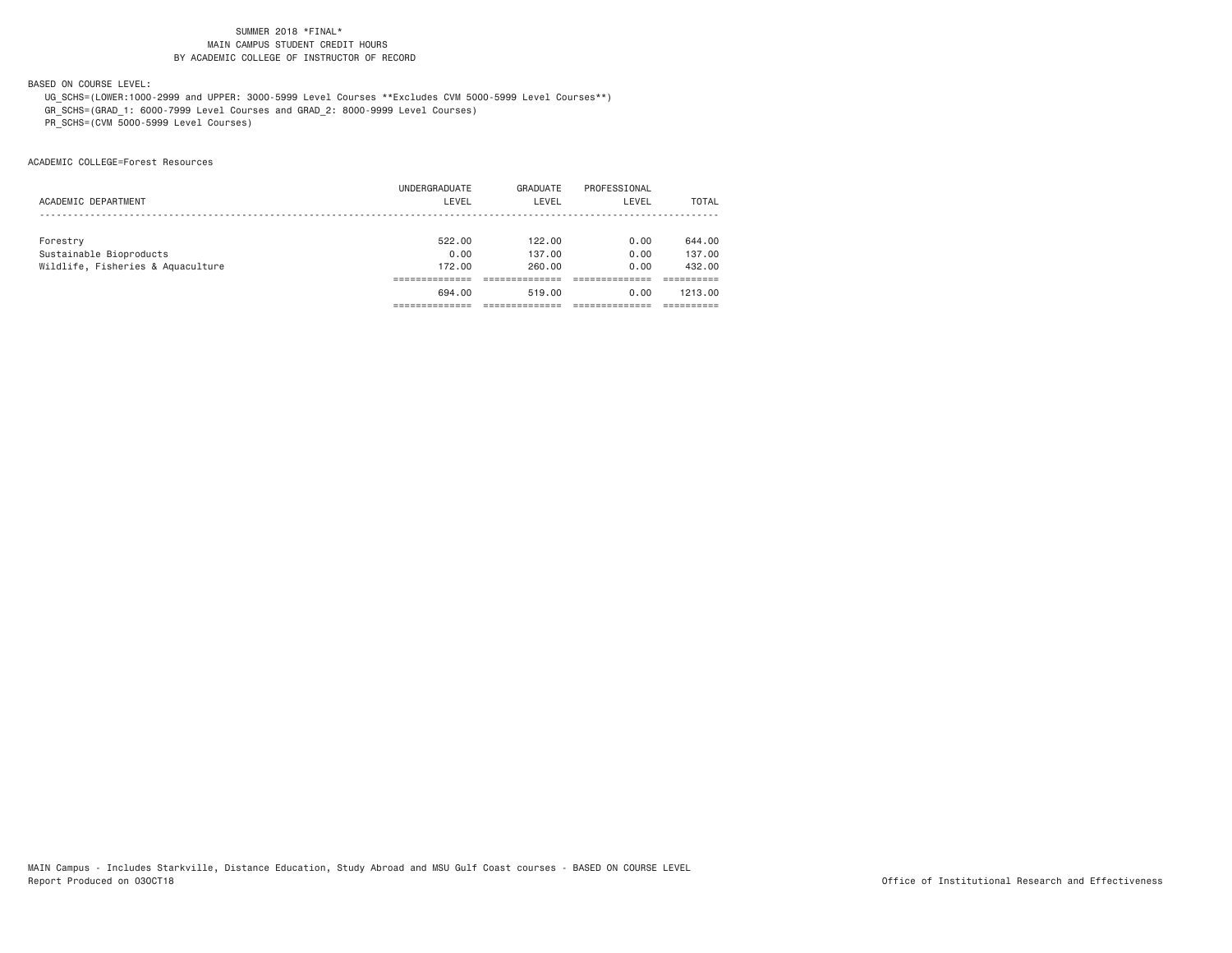BASED ON COURSE LEVEL:

 UG\_SCHS=(LOWER:1000-2999 and UPPER: 3000-5999 Level Courses \*\*Excludes CVM 5000-5999 Level Courses\*\*) GR\_SCHS=(GRAD\_1: 6000-7999 Level Courses and GRAD\_2: 8000-9999 Level Courses)

PR\_SCHS=(CVM 5000-5999 Level Courses)

ACADEMIC COLLEGE=Veterinary Medicine

|                     | 200.00              | 221.00   | 2997.00      | 3418,00      |
|---------------------|---------------------|----------|--------------|--------------|
|                     |                     |          |              |              |
|                     |                     |          |              |              |
| Veterinary Medicine | 200.00              | 221.00   | 2997.00      | 3418,00      |
|                     |                     |          |              |              |
|                     |                     |          |              | <b>TOTAL</b> |
|                     | UNDERGRADUATE       | GRADUATE | PROFESSIONAL |              |
|                     | ACADEMIC DEPARTMENT | LEVEL    | LEVEL        | LEVEL        |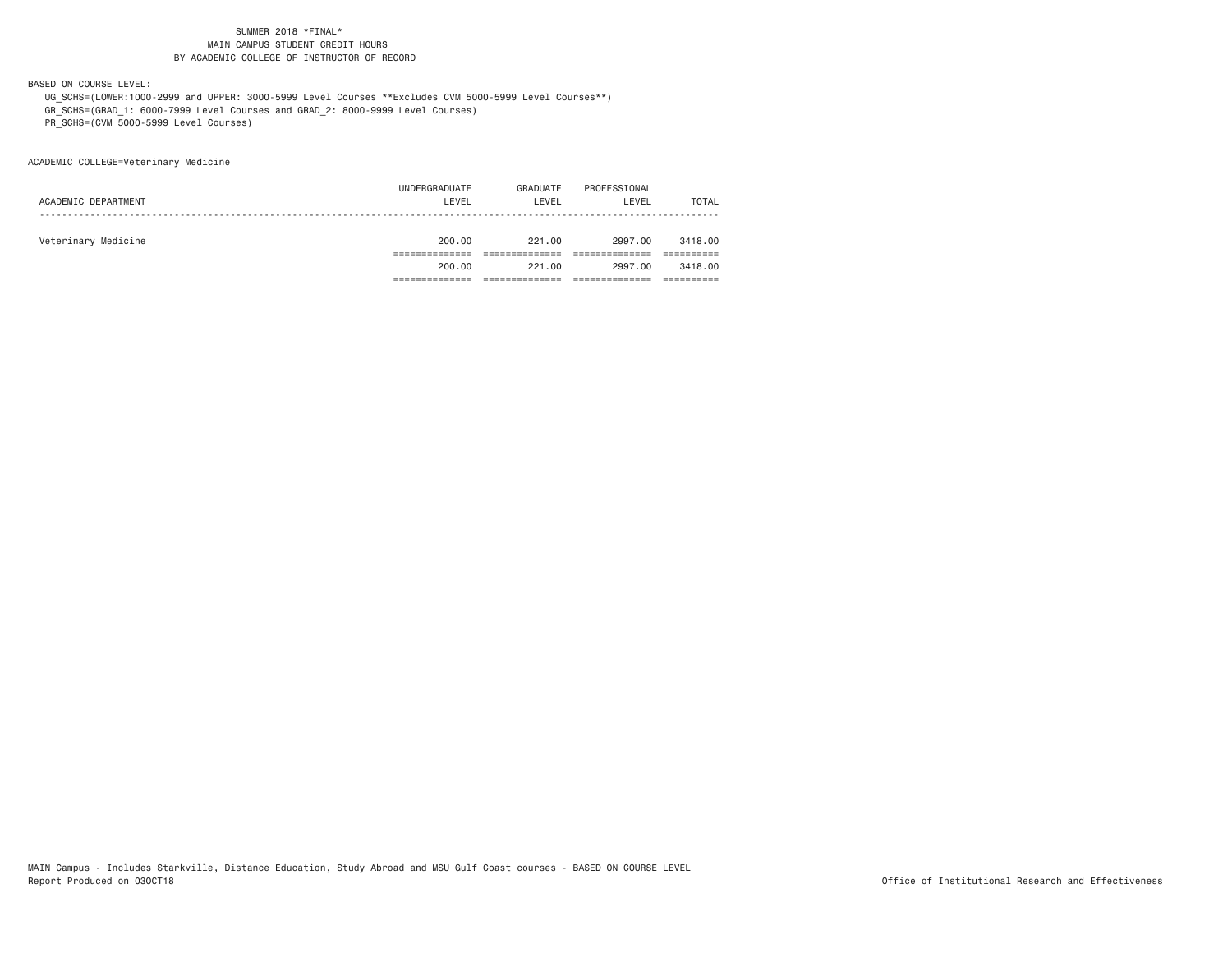BASED ON COURSE LEVEL:

 UG\_SCHS=(LOWER:1000-2999 and UPPER: 3000-5999 Level Courses \*\*Excludes CVM 5000-5999 Level Courses\*\*) GR\_SCHS=(GRAD\_1: 6000-7999 Level Courses and GRAD\_2: 8000-9999 Level Courses)

PR\_SCHS=(CVM 5000-5999 Level Courses)

ACADEMIC COLLEGE=Academic Affairs

|                | 18.00               | 0.00                   | 0.00              | 18.00                 |
|----------------|---------------------|------------------------|-------------------|-----------------------|
|                |                     |                        |                   |                       |
| Provost Office | 18.00               | 0.00                   | 0.00              | 18,00                 |
|                |                     |                        |                   |                       |
|                |                     |                        |                   | <b>TOTAL</b>          |
|                |                     |                        |                   |                       |
|                | ACADEMIC DEPARTMENT | UNDERGRADUATE<br>LEVEL | GRADUATE<br>LEVEL | PROFESSIONAL<br>LEVEL |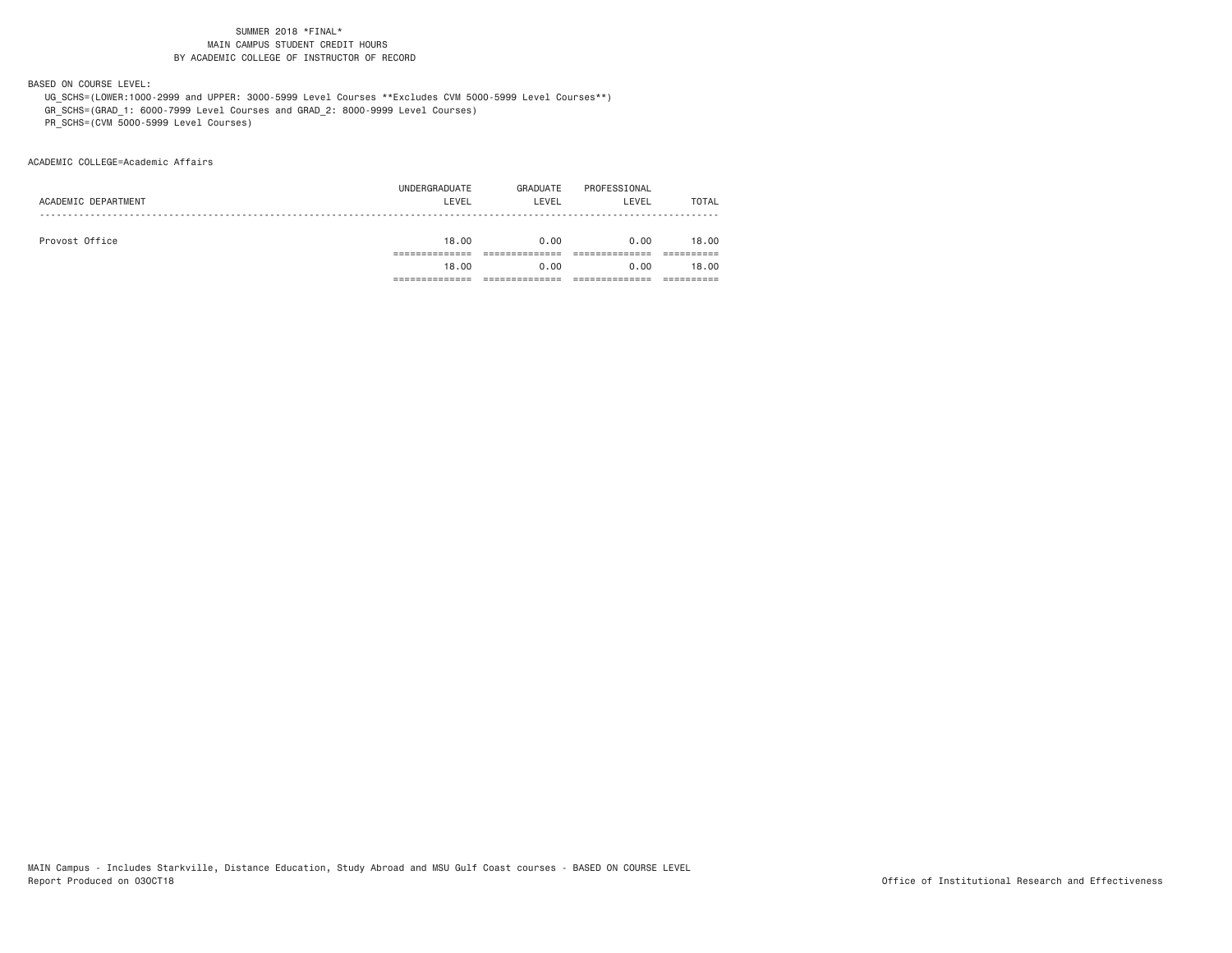| ACADEMIC DEPARTMENT                                            | Instructor Name | Rank                          | Tenure<br>Status<br>--------------------------------- | Course<br>Cip # | CRN   | Course                     | Sec              | Crs<br>Type | Title                                | Inst<br>Per  | UG<br><b>SCHS</b><br>----------------- | GR<br><b>SCHS</b>        | PR<br><b>SCHS</b><br>-----------                                                                                                                                                        | Total<br>SCHS<br>.                                                                                     |
|----------------------------------------------------------------|-----------------|-------------------------------|-------------------------------------------------------|-----------------|-------|----------------------------|------------------|-------------|--------------------------------------|--------------|----------------------------------------|--------------------------|-----------------------------------------------------------------------------------------------------------------------------------------------------------------------------------------|--------------------------------------------------------------------------------------------------------|
| Ag & Bio Engineering                                           | Bora, Ganesh    | Associate Professor Ten Track |                                                       | 140301          | 22738 | ABE 9000<br>22750 ABE 8000 | 103 D<br>$101$ D |             | Research / Diss<br>Research / Thesis | 1.00<br>1.00 | 0.00<br>0.00                           | 12.00<br>6.00            | 0.00<br>0.00                                                                                                                                                                            | 12.00<br>6.00                                                                                          |
|                                                                |                 |                               |                                                       |                 |       |                            |                  |             |                                      |              | ---------<br>0.00                      | - - - - - - - -<br>18.00 | .<br>0.00                                                                                                                                                                               | 18.00                                                                                                  |
|                                                                | Horton, Renita  | Assistant Professor Ten Track |                                                       | 140301          |       | 22752 ABE 8000             | $103$ D          |             | Research / Thesis                    | 1.00         | 0.00<br>---------                      | 7.00                     | 0.00<br>. <u>.</u> .                                                                                                                                                                    | 7.00<br>$- - -$                                                                                        |
|                                                                |                 |                               |                                                       |                 |       |                            |                  |             |                                      |              | 0.00                                   | 7.00                     | 0.00                                                                                                                                                                                    | 7.00                                                                                                   |
|                                                                | Linhoss, Anna   | Assistant Professor Ten Track |                                                       | 140301          | 22741 | ABE 9000                   | $106$ D          |             | Research / Diss                      | 1.00         | 0.00<br>$- - - -$                      | 6.00                     | 0.00                                                                                                                                                                                    | 6.00                                                                                                   |
|                                                                |                 |                               |                                                       |                 |       |                            |                  |             |                                      |              | 0.00                                   | 6.00                     | 0.00                                                                                                                                                                                    | 6.00                                                                                                   |
|                                                                | Priddy, Lauren  | Assistant Professor Ten Track |                                                       | 140301          | 22744 | ABE 9000                   | 109 D            |             | Research / Diss                      | 1.00         | 0.00                                   | 6.00                     | 0.00                                                                                                                                                                                    | 6.00                                                                                                   |
|                                                                |                 |                               |                                                       |                 | 22757 | ABE 8000                   | 108 D            |             | Research / Thesis                    | 1.00         | 0.00                                   | 3.00                     | 0.00<br>----                                                                                                                                                                            | 3.00                                                                                                   |
|                                                                |                 |                               |                                                       |                 |       |                            |                  |             |                                      |              | 0.00                                   | 9.00                     | 0.00                                                                                                                                                                                    | 9.00                                                                                                   |
|                                                                | Zhao, Yang      | Assistant Professor Ten Track |                                                       | 140301          |       | 22736 ABE 9000             | 102 <sub>D</sub> |             | Research / Diss                      | 1.00         | 0.00<br>----                           | 9.00                     | 0.00<br>$\frac{1}{2} \left( \frac{1}{2} \right) \left( \frac{1}{2} \right) \left( \frac{1}{2} \right) \left( \frac{1}{2} \right) \left( \frac{1}{2} \right) \left( \frac{1}{2} \right)$ | 9.00<br>$\frac{1}{2} \left( \frac{1}{2} \right) \left( \frac{1}{2} \right) \left( \frac{1}{2} \right)$ |
|                                                                |                 |                               |                                                       |                 |       |                            |                  |             |                                      |              | 0.00                                   | 9.00                     | 0.00                                                                                                                                                                                    | 9.00                                                                                                   |
| =====================================                          |                 |                               |                                                       |                 |       |                            |                  |             |                                      |              | $=$ = = = = = = =                      | ========                 | ========                                                                                                                                                                                | ==========                                                                                             |
| Ag & Bio Engineering<br>====================================== |                 |                               |                                                       |                 |       |                            |                  |             |                                      |              | 0.00<br>========                       | 49.00<br>========        | 0.00<br>========                                                                                                                                                                        | 49.00<br>-----------                                                                                   |
|                                                                |                 |                               |                                                       |                 |       |                            |                  |             |                                      |              |                                        |                          |                                                                                                                                                                                         |                                                                                                        |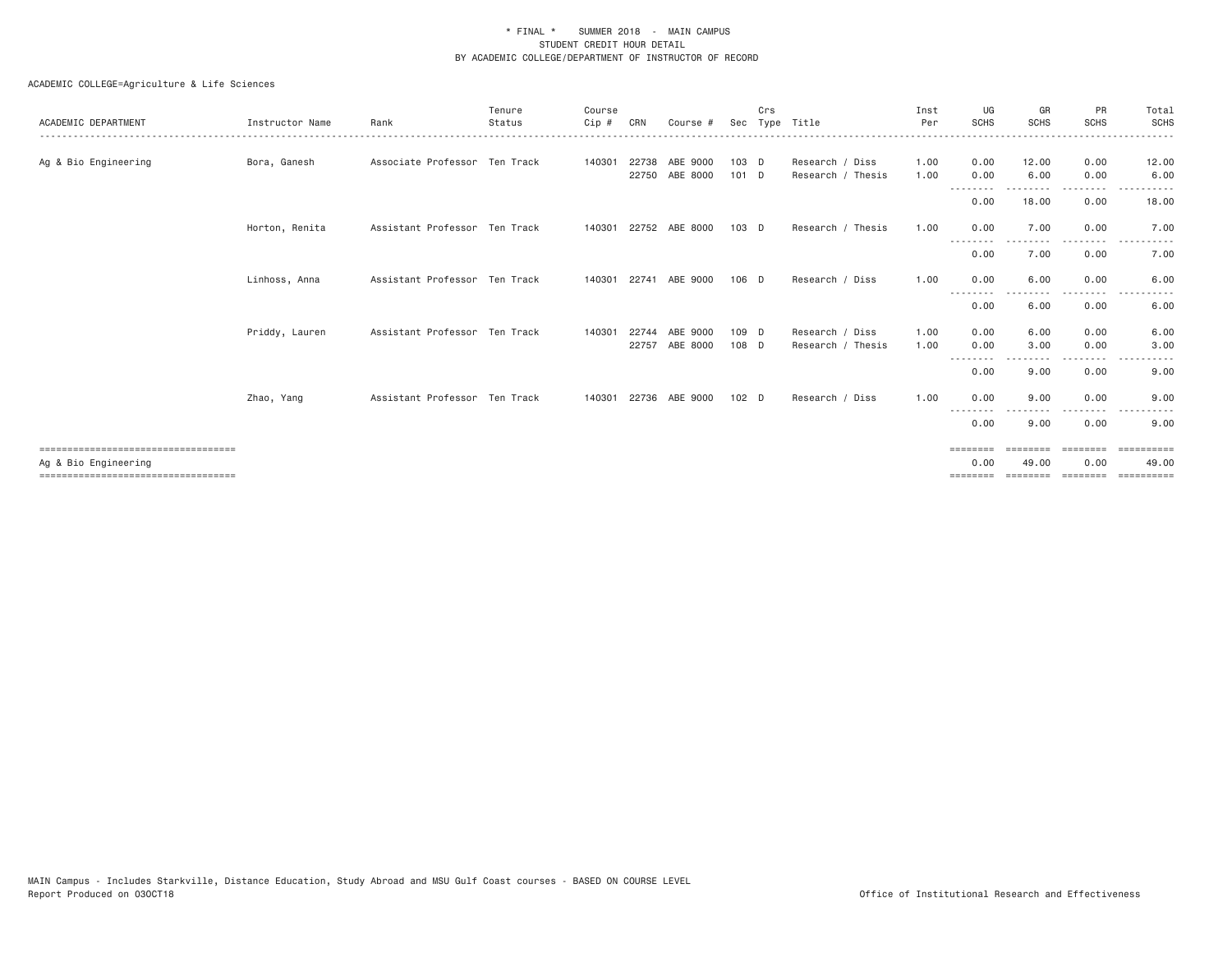| ACADEMIC DEPARTMENT                                          | Instructor Name                                        | Rank                          | Tenure<br>Status | Course<br>Cip # | CRN                            | Course #                          |                         | Crs          | Sec Type Title                                                    | Inst<br>Per          | UG<br><b>SCHS</b>                                                                                                                            | GR<br><b>SCHS</b>         | PR<br><b>SCHS</b>             | Total<br><b>SCHS</b>   |
|--------------------------------------------------------------|--------------------------------------------------------|-------------------------------|------------------|-----------------|--------------------------------|-----------------------------------|-------------------------|--------------|-------------------------------------------------------------------|----------------------|----------------------------------------------------------------------------------------------------------------------------------------------|---------------------------|-------------------------------|------------------------|
| Agricultural Economics                                       | Coatney, Kalyn                                         | Associate Professor Tenured   |                  |                 | 010103 20039                   | AEC 2713<br>22283 AEC 8000        | 01<br>101 D             | $\mathbf{C}$ | Intro to Food & Reso<br>Research / Thesis                         | 1.00<br>1.00         | 24.00<br>0.00                                                                                                                                | 0.00<br>3.00              | 0.00<br>0.00                  | 24.00<br>3.00          |
|                                                              |                                                        |                               |                  |                 |                                |                                   |                         |              |                                                                   |                      | $\cdots \cdots \cdots \cdots$<br>24.00                                                                                                       | .<br>3.00                 | .<br>0.00                     | 27.00                  |
|                                                              | Collart Dinarte, Alb Extension Assist Pr Non-Ten Track |                               |                  |                 |                                | 010103 22285 AEC 8000             | 103 D                   |              | Research / Thesis                                                 | 1.00                 | 0.00                                                                                                                                         | 6.00                      | 0.00                          | 6.00                   |
|                                                              |                                                        |                               |                  |                 |                                |                                   |                         |              |                                                                   |                      | $- - -$<br>$\frac{1}{2} \left( \frac{1}{2} \right) \left( \frac{1}{2} \right) \left( \frac{1}{2} \right) \left( \frac{1}{2} \right)$<br>0.00 | 6.00                      | 0.00                          | 6.00                   |
|                                                              | Harri, Ardian                                          | Associate Professor Tenured   |                  |                 | 010103 22286                   | AEC 8000<br>450602 20045 AEC 8843 | 104 D<br>001 C          |              | Research / Thesis<br>Survey Design & Exp                          | 1.00<br>0.66         | 0.00<br>0.00                                                                                                                                 | 6.00<br>13.86             | 0.00<br>0.00                  | 6.00<br>13.86          |
|                                                              |                                                        |                               |                  |                 |                                |                                   |                         |              |                                                                   |                      | .<br>0.00                                                                                                                                    | 19.86                     | 0.00                          | 19.86                  |
|                                                              | Interis, Matthew                                       | Associate Professor Tenured   |                  |                 | 010103 22287                   | AEC 8000<br>450602 20045 AEC 8843 | 105 D<br>001 C          |              | Research / Thesis<br>Survey Design & Exp                          | 1.00<br>0.34         | 0.00<br>0.00                                                                                                                                 | 3.00<br>7.14              | 0.00<br>0.00                  | 3.00<br>7.14           |
|                                                              |                                                        |                               |                  |                 |                                |                                   |                         |              |                                                                   |                      | .<br>0.00                                                                                                                                    | .<br>10.14                | .<br>0.00                     | $\cdots$<br>10.14      |
|                                                              | Li, Xiaofei                                            | Assistant Professor Ten Track |                  |                 |                                | 010103 22288 AEC 8000             | 106 D                   |              | Research / Thesis                                                 | 1.00                 | 0.00                                                                                                                                         | 3.00                      | 0.00                          | 3.00                   |
|                                                              |                                                        |                               |                  |                 |                                |                                   |                         |              |                                                                   |                      | --------<br>0.00                                                                                                                             | 3.00                      | 0.00                          | 3.00                   |
|                                                              | Little, Randall                                        | Professor                     | Tenured          |                 | 010101 20040<br>20042<br>22975 | AEC 4530<br>AEC 6530<br>AEC 4530  | 101 E<br>101 E<br>501 E |              | Internship AEC-AGBM<br>Internship AEC-AGBM<br>Internship AEC-AGBM | 1.00<br>1.00<br>1.00 | 16.00<br>0.00<br>5.00                                                                                                                        | 0.00<br>12.00<br>0.00     | 0.00<br>0.00<br>0.00          | 16.00<br>12.00<br>5.00 |
|                                                              |                                                        |                               |                  |                 |                                |                                   |                         |              |                                                                   |                      | 21.00                                                                                                                                        | 12.00                     | 0.00                          | 33.00                  |
|                                                              | Maples, McKenzie                                       | Instructor                    | Non-Ten Track    |                 |                                | 010101 21552 AEC 3133             | 001 C                   |              | Introductory Agribus 1.00                                         |                      | 18.00                                                                                                                                        | 0.00                      | 0.00                          | 18.00                  |
|                                                              |                                                        |                               |                  |                 |                                |                                   |                         |              |                                                                   |                      | <u> - - - - - - - -</u><br>18.00                                                                                                             | 0.00                      | .<br>0.00                     | 18.00                  |
|                                                              | Petrolia, Daniel                                       | Associate Professor Tenured   |                  |                 |                                | 010103 22290 AEC 8000             | 108 D                   |              | Research / Thesis                                                 | 1,00                 | 0.00                                                                                                                                         | 9.00                      | 0.00                          | 9.00                   |
|                                                              |                                                        |                               |                  |                 |                                |                                   |                         |              |                                                                   |                      | ---------<br>0.00                                                                                                                            | <u>.</u><br>9.00          | .<br>0.00                     | 9.00                   |
|                                                              | Walters, Lurleen                                       | Assistant Professor Ten Track |                  |                 | 010103 22291                   | AEC 8000                          | 109 D                   |              | Research / Thesis                                                 | 1.00                 | 0.00                                                                                                                                         | 6.00                      | 0.00                          | 6.00                   |
|                                                              |                                                        |                               |                  |                 |                                |                                   |                         |              |                                                                   |                      | 0.00                                                                                                                                         | 6.00                      | 0.00                          | 6.00                   |
| ----------------------------------<br>Agricultural Economics |                                                        |                               |                  |                 |                                |                                   |                         |              |                                                                   |                      | ========<br>63.00                                                                                                                            | <b>EDDEDEDER</b><br>69.00 | <b>EEEEEEE</b><br>0.00        | ----------<br>132.00   |
| -----------------------------------                          |                                                        |                               |                  |                 |                                |                                   |                         |              |                                                                   |                      | ========                                                                                                                                     |                           | ========= ======== ========== |                        |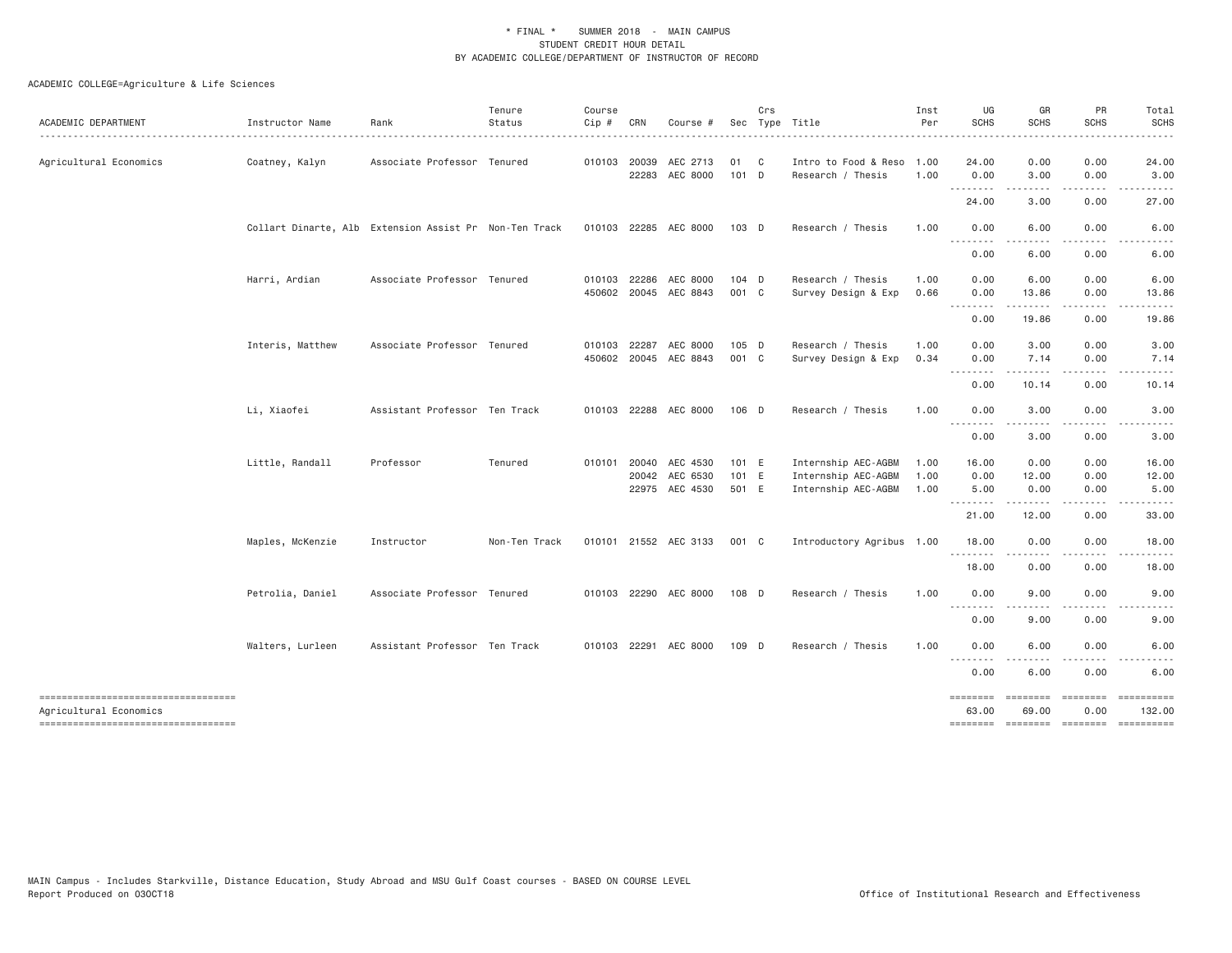| ACADEMIC DEPARTMENT  | Instructor Name  | Rank                                               | Tenure<br>Status | Course<br>Cip #  | CRN                                                   | Course #                                       |                                 | Crs          | Sec Type Title                                                                       | Inst<br>Per          | UG<br><b>SCHS</b>                         | GR<br><b>SCHS</b>                         | PR<br><b>SCHS</b>                                                                                                             | Total<br><b>SCHS</b>                               |
|----------------------|------------------|----------------------------------------------------|------------------|------------------|-------------------------------------------------------|------------------------------------------------|---------------------------------|--------------|--------------------------------------------------------------------------------------|----------------------|-------------------------------------------|-------------------------------------------|-------------------------------------------------------------------------------------------------------------------------------|----------------------------------------------------|
| Animal Dairy Science | Cavinder, Clay   | Associate Professor Tenured                        |                  |                  | 010101 23292<br>010901 22668<br>22687<br>010999 20034 | ADS 4000<br>ADS 8000<br>ADS 9000<br>ADS 4520   | $101$ I<br>102 D<br>102 D<br>02 | E            | Directed Indiv Study 1.00<br>Research/Thesis<br>Research/Diss<br>Livestock Extension | 1.00<br>1.00<br>1.00 | 1.00<br>0.00<br>0.00<br>3.00<br>.<br>4.00 | 0.00<br>1.00<br>6.00<br>0.00<br>.<br>7.00 | 0.00<br>0.00<br>0.00<br>0.00<br>$\frac{1}{2} \frac{1}{2} \frac{1}{2} \frac{1}{2} \frac{1}{2} \frac{1}{2} \frac{1}{2}$<br>0.00 | 1.00<br>1.00<br>6.00<br>3.00<br>$- - - -$<br>11.00 |
|                      |                  | Devost-Burnett, Derr Assistant Professor Ten Track |                  | 010901<br>010904 | 22669<br>21716                                        | ADS 8000<br>ADS 8333                           | 103 D<br>01                     | $\mathbf{C}$ | Research/Thesis<br>Nutr BCHE of Livesto                                              | 1.00<br>1.00         | 0.00<br>0.00<br>.                         | 6.00<br>9.00                              | 0.00<br>0.00                                                                                                                  | 6.00<br>9.00                                       |
|                      | Dinh, Thu        | Assistant Professor Ten Track                      |                  |                  | 010901 22670                                          | ADS 8000<br>22689 ADS 9000                     | 104 D<br>104 D                  |              | Research/Thesis<br>Research/Diss                                                     | 1.00<br>1.00         | 0.00<br>0.00<br>0.00<br>-----             | 15.00<br>6.00<br>12.00                    | 0.00<br>0.00<br>0.00<br>.                                                                                                     | 15.00<br>6.00<br>12.00                             |
|                      | Graves, Jessica  | Instructor                                         | Non-Ten Track    |                  | 010101 20030<br>22226                                 | ADS 4420<br>ADS 4420                           | 101 E<br>501 E                  |              | ADS Internship<br>ADS Internship                                                     | 1.00<br>1.00         | 0.00<br>55.00<br>36.00                    | 18.00<br>0.00<br>0.00                     | 0.00<br>0.00<br>0.00                                                                                                          | 18.00<br>55.00<br>36.00                            |
|                      | Jousan, Frank    | Extension Assoc Pro Non-Ten Track                  |                  | 010999           | 22939                                                 | ADS 4520                                       | 103 E                           |              | Livestock Extension                                                                  | 1.00                 | .<br>91.00<br>3.00<br>.                   | .<br>0.00<br>0.00<br>.                    | .<br>0.00<br>0.00                                                                                                             | .<br>91.00<br>3.00                                 |
|                      | Karisch, Brandi  | Extension Assist Pr Non-Ten Track                  |                  | 010901           | 22690                                                 | ADS 9000                                       | 105 D                           |              | Research/Diss                                                                        | 1.00                 | 3.00<br>0.00<br>0.00                      | 0.00<br>6.00<br>6.00                      | 0.00<br>0.00<br>0.00                                                                                                          | 3.00<br>6.00<br>6.00                               |
|                      | Larson, Jamie    | Associate Professor Tenured                        |                  |                  |                                                       | 010901 21864 ADS 1113                          | 501 C                           |              | Animal Science                                                                       | 1.00                 | 54.00<br>.<br>54.00                       | 0.00<br>0.00                              | 0.00<br>0.00                                                                                                                  | 54.00<br>54.00                                     |
|                      | Lemley, Caleb    | Assistant Professor Ten Track                      |                  |                  |                                                       | 010901 23352 ADS 9000                          | 51                              | D            | Research/Diss                                                                        | 1.00                 | 0.00<br>$- - -$<br>0.00                   | 6.00<br>6.00                              | 0.00<br>0.00                                                                                                                  | 6.00<br>6.00                                       |
|                      | Liao, Shengfa    | Assistant Professor Ten Track                      |                  |                  | 010901 21714<br>22674                                 | ADS 4114<br>ADS 8000<br>22693 ADS 9000         | 101 C<br>108 D<br>108 D         |              | Animal Nutrition<br>Research/Thesis<br>Research/Diss                                 | 1.00<br>1.00<br>1.00 | 44.00<br>0.00<br>0.00<br>.                | 0.00<br>6.00<br>6.00<br>$- - - - -$       | 0.00<br>0.00<br>0.00<br>.                                                                                                     | 44.00<br>6.00<br>6.00                              |
|                      | Nicodemus, Molly | Associate Professor Tenured                        |                  |                  |                                                       | 010901 21717 ADS 2223<br>260707 22944 PHY 9000 | 51<br>105 D                     | C            | Companion Animal<br>Research / Diss                                                  | 1.00<br>1.00         | 44.00<br>36.00<br>0.00                    | 12.00<br>0.00<br>3.00                     | 0.00<br>0.00<br>0.00                                                                                                          | 56.00<br>36.00<br>3.00                             |
|                      | Parish, Jane     | Professor                                          | Ten Track        |                  |                                                       | 010901 22697 ADS 9000                          | 112 D                           |              | Research/Diss                                                                        | 1.00                 | 36.00<br>0.00<br>$- - -$                  | 3.00<br>6.00                              | 0.00<br>0.00                                                                                                                  | 39.00<br>6.00                                      |
|                      | Rivera, J.       | Extension Assoc Pro Non-Ten Track                  |                  |                  |                                                       | 010901 22699 ADS 9000                          | 114 D                           |              | Research/Diss                                                                        | 1.00                 | 0.00<br>0.00                              | 6.00<br>3.00                              | 0.00<br>0.00                                                                                                                  | 6.00<br>3.00                                       |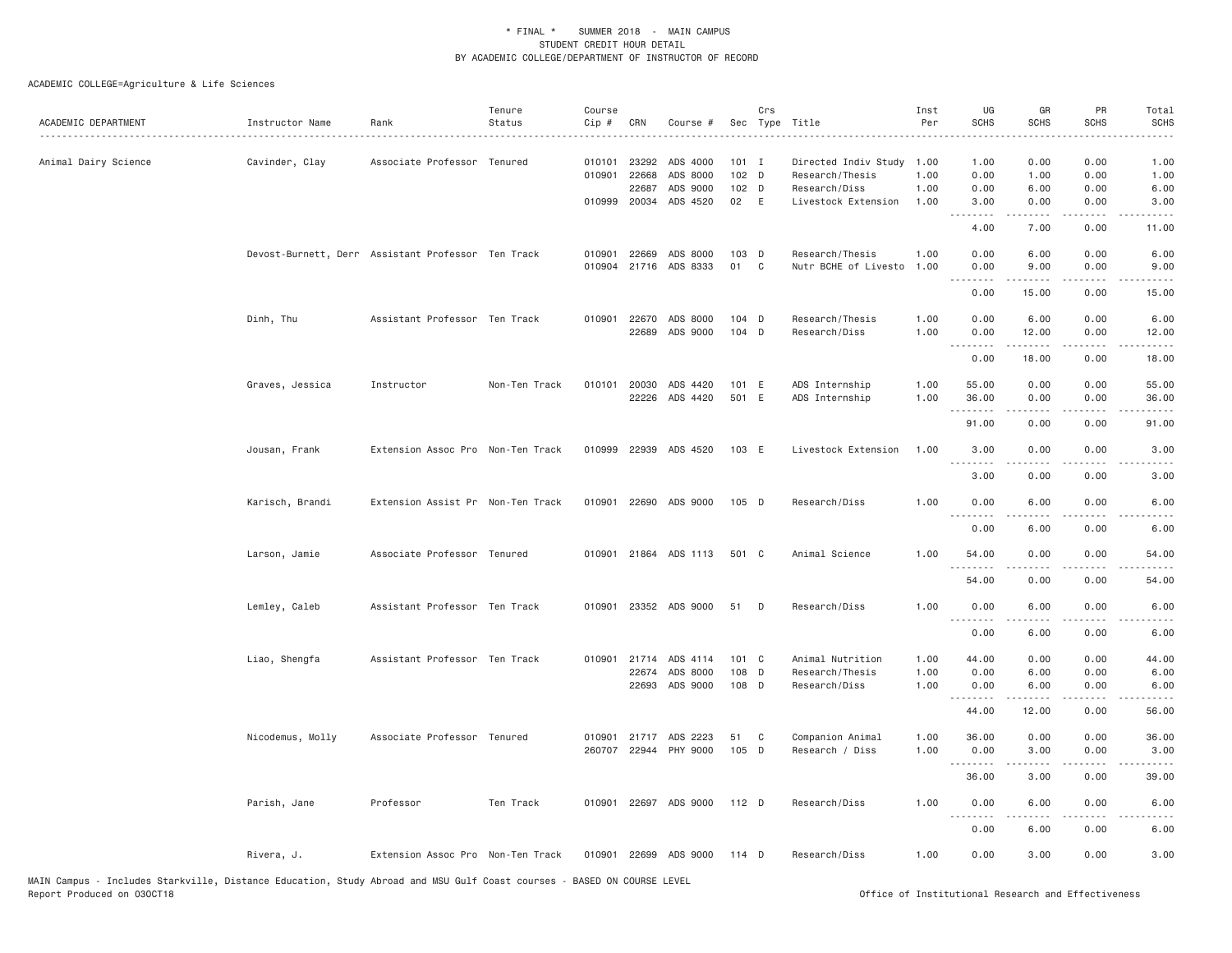| ACADEMIC DEPARTMENT                   | Instructor Name | Rank                          | Tenure<br>Status | Course<br>Cip # | CRN   | Course #              |       | Crs | Sec Type Title     | Inst<br>Per | UG<br><b>SCHS</b> | GR<br><b>SCHS</b> | PR<br><b>SCHS</b> | Total<br><b>SCHS</b> |
|---------------------------------------|-----------------|-------------------------------|------------------|-----------------|-------|-----------------------|-------|-----|--------------------|-------------|-------------------|-------------------|-------------------|----------------------|
|                                       |                 |                               |                  |                 |       |                       |       |     |                    |             | ---------<br>0.00 | ---------<br>3.00 | .<br>0.00         | .<br>3.00            |
| Animal Dairy Science                  | Rude, Brian     | Professor                     | Tenured          | 010901          | 22681 | ADS 8000              | 115 D |     | Research/Thesis    | 1.00        | 0.00              | 6.00              | 0.00              | 6.00                 |
|                                       |                 |                               |                  |                 | 22700 | ADS 9000              | 115 D |     | Research/Diss      | 1.00        | 0.00              | 6.00              | 0.00              | 6.00                 |
|                                       |                 |                               |                  | 010999          |       | 22845 ADS 4440        | 101 E |     | Research Exp Pract | 1.00        | 1.00<br>--------  | 0.00              | 0.00<br>.         | 1.00                 |
|                                       |                 |                               |                  |                 |       |                       |       |     |                    |             | 1.00              | 12.00             | 0.00              | 13.00                |
|                                       | Smith, Trent    | Associate Professor Tenured   |                  |                 |       | 010902 20029 ADS 4123 | 01 C  |     | Animal Breeding    | 1.00        | 45.00             | 0.00              | 0.00<br>- - - -   | 45.00                |
|                                       |                 |                               |                  |                 |       |                       |       |     |                    |             | 45.00             | 0.00              | 0.00              | 45.00                |
|                                       | Stone, Amanda   | Assistant Professor Ten Track |                  | 010901          | 22683 | ADS 8000              | 117 D |     | Research/Thesis    | 1.00        | 0.00              | 3.00              | 0.00              | 3.00                 |
|                                       |                 |                               |                  |                 |       |                       |       |     |                    |             | 0.00              | 3,00              | ---------<br>0.00 | $\cdots$<br>3.00     |
| ===================================== |                 |                               |                  |                 |       |                       |       |     |                    |             | ========          | --------          | ========          |                      |
| Animal Dairy Science                  |                 |                               |                  |                 |       |                       |       |     |                    |             | 278.00            | 91,00             | 0.00              | 369.00               |
| ===================================== |                 |                               |                  |                 |       |                       |       |     |                    |             |                   |                   | ========          |                      |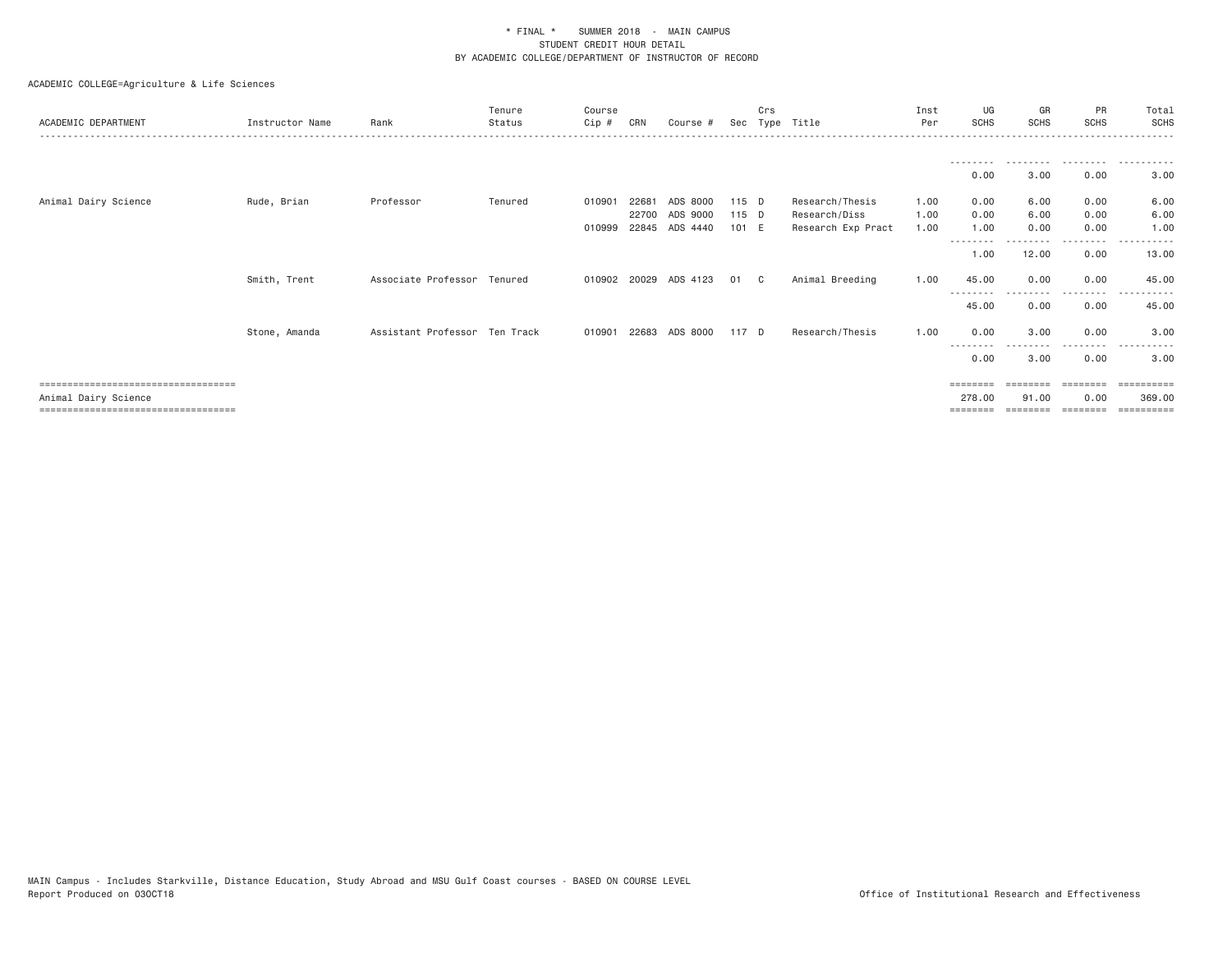| ACADEMIC DEPARTMENT                                                   | Instructor Name                  | Rank                              | Tenure<br>Status | Course<br>Cip # | CRN                   | Course #                           |                    | Crs | Sec Type Title                                    | Inst<br>Per  | UG<br><b>SCHS</b>               | GR<br><b>SCHS</b>                                                                                                                                             | PR<br><b>SCHS</b>                   | Total<br>SCHS  |
|-----------------------------------------------------------------------|----------------------------------|-----------------------------------|------------------|-----------------|-----------------------|------------------------------------|--------------------|-----|---------------------------------------------------|--------------|---------------------------------|---------------------------------------------------------------------------------------------------------------------------------------------------------------|-------------------------------------|----------------|
| Biochemistry, Molecular Biology, Ento Balbalian, Clarissa Non-Faculty |                                  |                                   | Not Applicable   |                 |                       | 260702 22520 EPP 7000              | 101 I              |     | Directed Indiv Study 1.00                         |              | 0.00                            | 2.00                                                                                                                                                          | 0.00                                | 2.00           |
|                                                                       |                                  |                                   |                  |                 |                       |                                    |                    |     |                                                   |              | 0.00                            | 2.00                                                                                                                                                          | 0.00                                | 2.00           |
|                                                                       | Brown Johnson, Ashli Non-Faculty |                                   | Tenured          |                 | 260202 22032          | <b>BCH 4990</b>                    | S01 C              |     | Special Topic In BCH 1.00                         |              | 18.00                           | 0.00                                                                                                                                                          | 0.00                                | 18.00          |
|                                                                       |                                  |                                   |                  |                 | 22962<br>23468        | <b>BCH 4000</b><br><b>BCH 8000</b> | 103 I<br>107 D     |     | Directed Indiv Study 1.00<br>Research / Thesis    | 1.00         | 3.00<br>0.00                    | 0.00<br>1.00                                                                                                                                                  | 0.00<br>0.00                        | 3.00<br>1.00   |
|                                                                       |                                  |                                   |                  |                 |                       |                                    |                    |     |                                                   |              | .<br>21.00                      | $\frac{1}{2} \left( \frac{1}{2} \right) \left( \frac{1}{2} \right) \left( \frac{1}{2} \right) \left( \frac{1}{2} \right)$<br>1.00                             | .<br>0.00                           | .<br>22.00     |
|                                                                       |                                  |                                   |                  |                 |                       |                                    |                    |     |                                                   |              |                                 |                                                                                                                                                               |                                     |                |
|                                                                       | Catchot, Angus                   | Extension Professor Non-Ten Track |                  | 260702          | 22611                 | EPP 9000<br>22614 EPP 8000         | $103$ D<br>$103$ D |     | Research / Diss<br>Research / Thesis              | 1.00<br>1.00 | 0.00<br>0.00                    | 24.00<br>26.00                                                                                                                                                | 0.00<br>0.00                        | 24.00<br>26.00 |
|                                                                       |                                  |                                   |                  |                 |                       |                                    |                    |     |                                                   |              | .<br>0.00                       | $\frac{1}{2} \left( \frac{1}{2} \right) \left( \frac{1}{2} \right) \left( \frac{1}{2} \right) \left( \frac{1}{2} \right) \left( \frac{1}{2} \right)$<br>50.00 | $\sim$ $\sim$ $\sim$ $\sim$<br>0.00 | .<br>50.00     |
|                                                                       |                                  |                                   |                  |                 |                       |                                    |                    |     |                                                   |              |                                 |                                                                                                                                                               |                                     |                |
|                                                                       | Chastain, Daryl                  | Research Assist Pro Non-Ten Track |                  |                 | 010304 21985<br>23053 | PSS 8000<br>PSS 8000               | 110 D<br>01        | D   | Research / Thesis<br>Research / Thesis            | 1.00<br>1.00 | 0.00<br>0.00                    | 6.00<br>3.00                                                                                                                                                  | 0.00<br>0.00                        | 6.00<br>3.00   |
|                                                                       |                                  |                                   |                  |                 | 011101 21937          | PSS 9000                           | 110 D              |     | Research / Diss                                   | 1.00         | 0.00                            | 6.00                                                                                                                                                          | 0.00                                | 6.00           |
|                                                                       |                                  |                                   |                  |                 |                       |                                    |                    |     |                                                   |              | .<br>0.00                       | .<br>15.00                                                                                                                                                    | 0.00                                | 15.00          |
|                                                                       | Goddard, Jerome                  | Extension Professor Non-Ten Track |                  |                 |                       | 260702 22612 EPP 9000              | $104$ D            |     | Research / Diss                                   | 1.00         | 0.00                            | 8.00                                                                                                                                                          | 0.00                                | 8.00           |
|                                                                       |                                  |                                   |                  |                 |                       | 22615 EPP 8000                     | 104 D              |     | Research / Thesis                                 | 1.00         | 0.00                            | 3.00                                                                                                                                                          | 0.00                                | 3.00           |
|                                                                       |                                  |                                   |                  |                 |                       |                                    |                    |     |                                                   |              | .<br>0.00                       | $\frac{1}{2} \left( \frac{1}{2} \right) \left( \frac{1}{2} \right) \left( \frac{1}{2} \right) \left( \frac{1}{2} \right) \left( \frac{1}{2} \right)$<br>11.00 | $\sim$ $\sim$ $\sim$ $\sim$<br>0.00 | 11.00          |
|                                                                       | Gore, Jeffrey                    | Extension Assoc Pro Non-Ten Track |                  |                 |                       | 260702 23425 EPP 4000              | 101 I              |     | Directed Indiv Study 1.00                         |              | 3.00                            | 0.00                                                                                                                                                          | 0.00                                | 3.00           |
|                                                                       |                                  |                                   |                  |                 |                       |                                    |                    |     |                                                   |              | $\omega$ is $\omega$ in<br>3,00 | 0.00                                                                                                                                                          | 0.00                                | 3.00           |
|                                                                       | Harris, Jeffrey                  | Extension Assist Pr Non-Ten Track |                  |                 |                       | 260702 23047 EPP 8000              | 109 D              |     | Research / Thesis                                 | 1.00         | 0.00                            | 6.00                                                                                                                                                          | 0.00                                | 6.00           |
|                                                                       |                                  |                                   |                  |                 |                       |                                    |                    |     |                                                   |              | .<br>0.00                       | $- - - - -$<br>6.00                                                                                                                                           | .<br>0.00                           | ----<br>6.00   |
|                                                                       | Hoffmann, Federico               | Associate Professor Tenured       |                  |                 |                       | 260202 22606 BCH 9000              | $101$ D            |     | Research/Diss                                     | 1.00         | 0.00                            | 9.00                                                                                                                                                          | 0.00                                | 9.00           |
|                                                                       |                                  |                                   |                  |                 |                       |                                    |                    |     |                                                   |              | .<br>0.00                       | .<br>9.00                                                                                                                                                     | .<br>0.00                           | 9.00           |
|                                                                       | King, Jonas                      | Assistant Professor Ten Track     |                  |                 | 260202 21170          | BCH 4013                           | 501 C              |     | Principles of Bioche 1.00                         |              | 162.00                          | 0.00                                                                                                                                                          | 0.00                                | 162.00         |
|                                                                       |                                  |                                   |                  |                 | 21171                 | <b>BCH 6013</b>                    | 501 C              |     | Principles of Bioche 1.00                         |              | 0.00                            | 9.00                                                                                                                                                          | 0.00                                | 9.00           |
|                                                                       |                                  |                                   |                  |                 | 22627                 | <b>BCH 9000</b>                    | 103 D              |     | Research/Diss                                     | 1.00         | 0.00                            | 12.00                                                                                                                                                         | 0.00                                | 12.00          |
|                                                                       |                                  |                                   |                  |                 | 22909<br>23040        | BCH 4000<br><b>BCH 7000</b>        | $102$ I<br>01 I    |     | Directed Indiv Study 1.00<br>Directed Indiv Study | 1.00         | 4.00<br>0.00                    | 0.00<br>3.00                                                                                                                                                  | 0.00<br>0.00                        | 4.00<br>3.00   |
|                                                                       |                                  |                                   |                  |                 | 23043                 | <b>BCH 4000</b>                    | $104$ I            |     | Directed Indiv Study 1.00                         |              | 2.00                            | 0.00                                                                                                                                                          | 0.00                                | 2.00           |
|                                                                       |                                  |                                   |                  |                 |                       | 260702 22619 EPP 8000              | 108 D              |     | Research / Thesis                                 | 1.00         | 0.00                            | 6.00                                                                                                                                                          | 0.00                                | 6.00           |
|                                                                       |                                  |                                   |                  |                 |                       |                                    |                    |     |                                                   |              | .<br>168.00                     | 30.00                                                                                                                                                         | .<br>0.00                           | 198.00         |
|                                                                       | Krishnan, Natraj                 | Assistant Professor Ten Track     |                  |                 |                       | 260702 22659 EPP 7000              | $102$ I            |     | Directed Indiv Study 1.00                         |              | 0.00                            | 2.00                                                                                                                                                          | 0.00                                | 2.00           |
|                                                                       |                                  |                                   |                  |                 |                       |                                    |                    |     |                                                   |              | .<br>0.00                       | .<br>2.00                                                                                                                                                     | $\sim$ $\sim$ $\sim$ $\sim$<br>0.00 | 2.00           |
|                                                                       | Li, Jiaxu                        | Associate Professor Tenured       |                  |                 | 22628                 | 260202 22622 BCH 8000<br>BCH 9000  | $103$ D<br>104 D   |     | Research / Thesis<br>Research/Diss                | 1.00<br>1.00 | 0.00<br>0.00                    | 6.00<br>21.00                                                                                                                                                 | 0.00<br>0.00                        | 6.00<br>21.00  |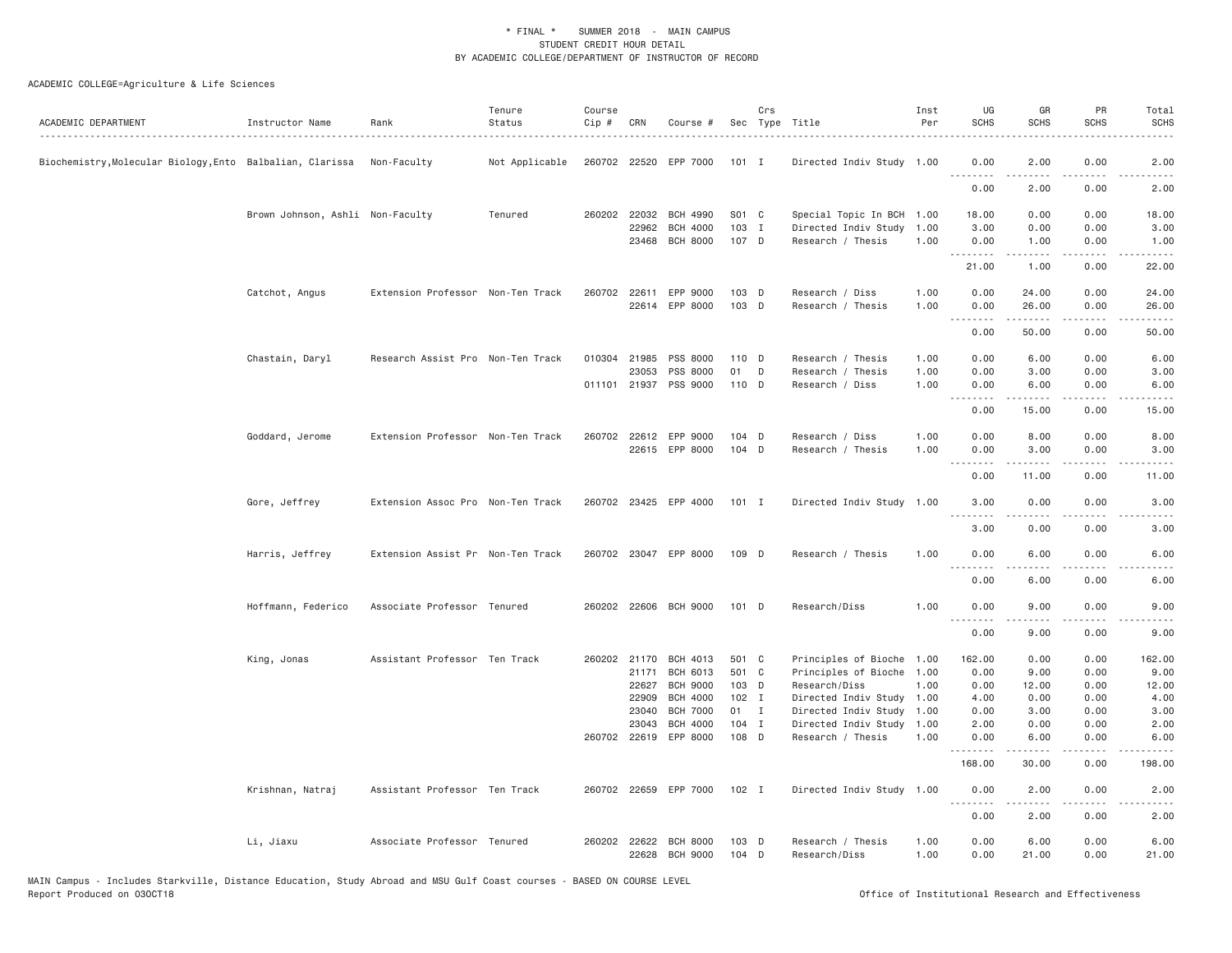| ACADEMIC DEPARTMENT                             | Instructor Name                         | Rank                              | Tenure<br>Status | Course<br>Cip# | CRN   | Course #              |         | Crs | Sec Type Title            | Inst<br>Per | UG<br><b>SCHS</b>               | GR<br><b>SCHS</b>                                                                                                                                             | PR<br><b>SCHS</b>                   | Total<br><b>SCHS</b><br>.                                                                                                                                     |
|-------------------------------------------------|-----------------------------------------|-----------------------------------|------------------|----------------|-------|-----------------------|---------|-----|---------------------------|-------------|---------------------------------|---------------------------------------------------------------------------------------------------------------------------------------------------------------|-------------------------------------|---------------------------------------------------------------------------------------------------------------------------------------------------------------|
|                                                 |                                         |                                   |                  |                |       |                       |         |     |                           |             | .                               |                                                                                                                                                               |                                     |                                                                                                                                                               |
|                                                 |                                         |                                   |                  |                |       |                       |         |     |                           |             | 0.00                            | 27.00                                                                                                                                                         | 0.00                                | 27.00                                                                                                                                                         |
| Biochemistry, Molecular Biology, Ento Lu, Shien |                                         | Professor                         | Tenured          |                |       | 260702 22613 EPP 9000 | 105 D   |     | Research / Diss           | 1.00        | 0.00                            | 6.00                                                                                                                                                          | 0.00                                | 6.00                                                                                                                                                          |
|                                                 |                                         |                                   |                  |                |       |                       |         |     |                           |             | 0.00                            | 6.00                                                                                                                                                          | 0.00                                | 6.00                                                                                                                                                          |
|                                                 | Ma, Din-Pow                             | Professor                         | Tenured          |                |       | 260202 22625 BCH 8000 | 106 D   |     | Research / Thesis         | 1.00        | 0.00<br>. <i>.</i>              | 6.00<br>.                                                                                                                                                     | 0.00<br>.                           | 6.00                                                                                                                                                          |
|                                                 |                                         |                                   |                  |                |       |                       |         |     |                           |             | 0.00                            | 6.00                                                                                                                                                          | 0.00                                | 6.00                                                                                                                                                          |
|                                                 | Musser, Fred                            | Professor                         | Tenured          | 011102 21001   |       | PSS 3423              | 103 E   |     | Agronomy Internship       | 1.00        | 21.00                           | 0.00                                                                                                                                                          | 0.00                                | 21.00                                                                                                                                                         |
|                                                 |                                         |                                   |                  | 260702         |       | 22618 EPP 8000        | 107 D   |     | Research / Thesis         | 1.00        | 0.00                            | 1.00                                                                                                                                                          | 0.00                                | 1.00                                                                                                                                                          |
|                                                 |                                         |                                   |                  |                |       |                       |         |     |                           |             | 21.00                           | .<br>1.00                                                                                                                                                     | $\sim$ $\sim$ $\sim$ $\sim$<br>0.00 | $\sim$ $\sim$ $\sim$ $\sim$ $\sim$<br>22.00                                                                                                                   |
|                                                 | Peng, Zhaohua                           | Professor                         | Tenured          |                |       | 260202 22630 BCH 9000 | 106 D   |     | Research/Diss             | 1.00        | 0.00                            | 18.00                                                                                                                                                         | 0.00                                | 18.00                                                                                                                                                         |
|                                                 |                                         |                                   |                  |                |       |                       |         |     |                           |             | .                               |                                                                                                                                                               | $\sim$ $\sim$ $\sim$                |                                                                                                                                                               |
|                                                 |                                         |                                   |                  |                |       |                       |         |     |                           |             | 0.00                            | 18.00                                                                                                                                                         | 0.00                                | 18.00                                                                                                                                                         |
|                                                 | Popescu, Sorina                         | Assistant Professor Ten Track     |                  | 260202 22025   |       | <b>BCH 4990</b>       | 101 C   |     | Special Topic In BCH 1.00 |             | 3.00                            | 0.00                                                                                                                                                          | 0.00                                | 3.00                                                                                                                                                          |
|                                                 |                                         |                                   |                  |                | 22026 | <b>BCH 6990</b>       | 101 C   |     | Special Topic In BCH      | 1.00        | 0.00                            | 12.00                                                                                                                                                         | 0.00                                | 12.00                                                                                                                                                         |
|                                                 |                                         |                                   |                  |                | 22027 | <b>BCH 6990</b>       | 102 C   |     | Special Topic In BCH      | 0.99        | 0.00                            | 11.88                                                                                                                                                         | 0.00                                | 11.88                                                                                                                                                         |
|                                                 |                                         |                                   |                  |                | 22624 | <b>BCH 8000</b>       | 105 D   |     | Research / Thesis         | 1.00        | 0.00                            | 15.00                                                                                                                                                         | 0.00                                | 15.00                                                                                                                                                         |
|                                                 |                                         |                                   |                  |                | 22631 | <b>BCH 9000</b>       | 107 D   |     | Research/Diss             | 1.00        | 0.00<br>.                       | 33.00<br>.                                                                                                                                                    | 0.00<br>.                           | 33.00<br>$\frac{1}{2} \left( \frac{1}{2} \right) \left( \frac{1}{2} \right) \left( \frac{1}{2} \right) \left( \frac{1}{2} \right) \left( \frac{1}{2} \right)$ |
|                                                 |                                         |                                   |                  |                |       |                       |         |     |                           |             | 3.00                            | 71.88                                                                                                                                                         | 0.00                                | 74.88                                                                                                                                                         |
|                                                 | Rai, Aswathy                            | Instructor                        | Non-Ten Track    | 260202         | 21766 | <b>BCH 4603</b>       | 501 C   |     | Gen Biochem I             | 1.00        | 30.00                           | 0.00                                                                                                                                                          | 0.00                                | 30.00                                                                                                                                                         |
|                                                 |                                         |                                   |                  |                | 21767 | <b>BCH 6603</b>       | 501 C   |     | Gen Biochem I             | 1.00        | 0.00                            | 15.00                                                                                                                                                         | 0.00                                | 15.00                                                                                                                                                         |
|                                                 |                                         |                                   |                  |                |       | 21768 BCH 4613        | 501 C   |     | Gen Biochem II            | 1.00        | 27.00<br>.                      | 0.00<br>.                                                                                                                                                     | 0.00<br>د د د د                     | 27.00<br>د د د د د                                                                                                                                            |
|                                                 |                                         |                                   |                  |                |       |                       |         |     |                           |             | 57.00                           | 15.00                                                                                                                                                         | 0.00                                | 72.00                                                                                                                                                         |
|                                                 | Riggins, John                           | Associate Professor Tenured       |                  |                |       | 260702 22616 EPP 8000 | 105 D   |     | Research / Thesis         | 1.00        | 0.00<br>.                       | 19.00<br>.                                                                                                                                                    | 0.00<br>$\sim$ $\sim$ $\sim$ $\sim$ | 19.00<br>$\frac{1}{2} \left( \frac{1}{2} \right) \left( \frac{1}{2} \right) \left( \frac{1}{2} \right) \left( \frac{1}{2} \right) \left( \frac{1}{2} \right)$ |
|                                                 |                                         |                                   |                  |                |       |                       |         |     |                           |             | 0.00                            | 19.00                                                                                                                                                         | 0.00                                | 19.00                                                                                                                                                         |
|                                                 | Shan, Xueyan                            | Research Assist Pro Non-Ten Track |                  |                |       | 260202 22620 BCH 8000 | 101 D   |     | Research / Thesis         | 1.00        | 0.00                            | 12.00                                                                                                                                                         | 0.00                                | 12.00                                                                                                                                                         |
|                                                 |                                         |                                   |                  |                |       |                       |         |     |                           |             | .<br>0.00                       | 12.00                                                                                                                                                         | 0.00                                | 12.00                                                                                                                                                         |
|                                                 | Tomaso-Peterson, Mar Research Professor |                                   | Non-Ten Track    |                |       | 260702 22617 EPP 8000 | 106 D   |     | Research / Thesis         | 1.00        | 0.00                            | 12.00                                                                                                                                                         | 0.00                                | 12.00                                                                                                                                                         |
|                                                 |                                         |                                   |                  |                |       |                       |         |     |                           |             | <u> - - - - - - - -</u><br>0.00 | 12.00                                                                                                                                                         | .<br>0.00                           | د د د د د<br>12.00                                                                                                                                            |
|                                                 | Vance, Carrie                           | Research Assist Pro Non-Ten Track |                  |                |       | 260202 22621 BCH 8000 | $102$ D |     | Research / Thesis         | 1.00        | 0.00                            | 15.00                                                                                                                                                         | 0.00                                | 15.00                                                                                                                                                         |
|                                                 |                                         |                                   |                  |                |       |                       |         |     |                           |             | 0.00                            | $\frac{1}{2} \left( \frac{1}{2} \right) \left( \frac{1}{2} \right) \left( \frac{1}{2} \right) \left( \frac{1}{2} \right) \left( \frac{1}{2} \right)$<br>15.00 | $\sim$ $\sim$ $\sim$ $\sim$<br>0.00 | 15.00                                                                                                                                                         |
|                                                 | Willeford, Kenneth                      | Professor                         | Tenured          |                |       | 260202 22633 BCH 9000 | 109 D   |     | Research/Diss             | 1.00        | 0.00                            | 22.00                                                                                                                                                         | 0.00                                | 22.00                                                                                                                                                         |
|                                                 |                                         |                                   |                  |                |       |                       |         |     |                           |             | .<br>0.00                       | <u>.</u><br>22,00                                                                                                                                             | .<br>0.00                           | .<br>22.00                                                                                                                                                    |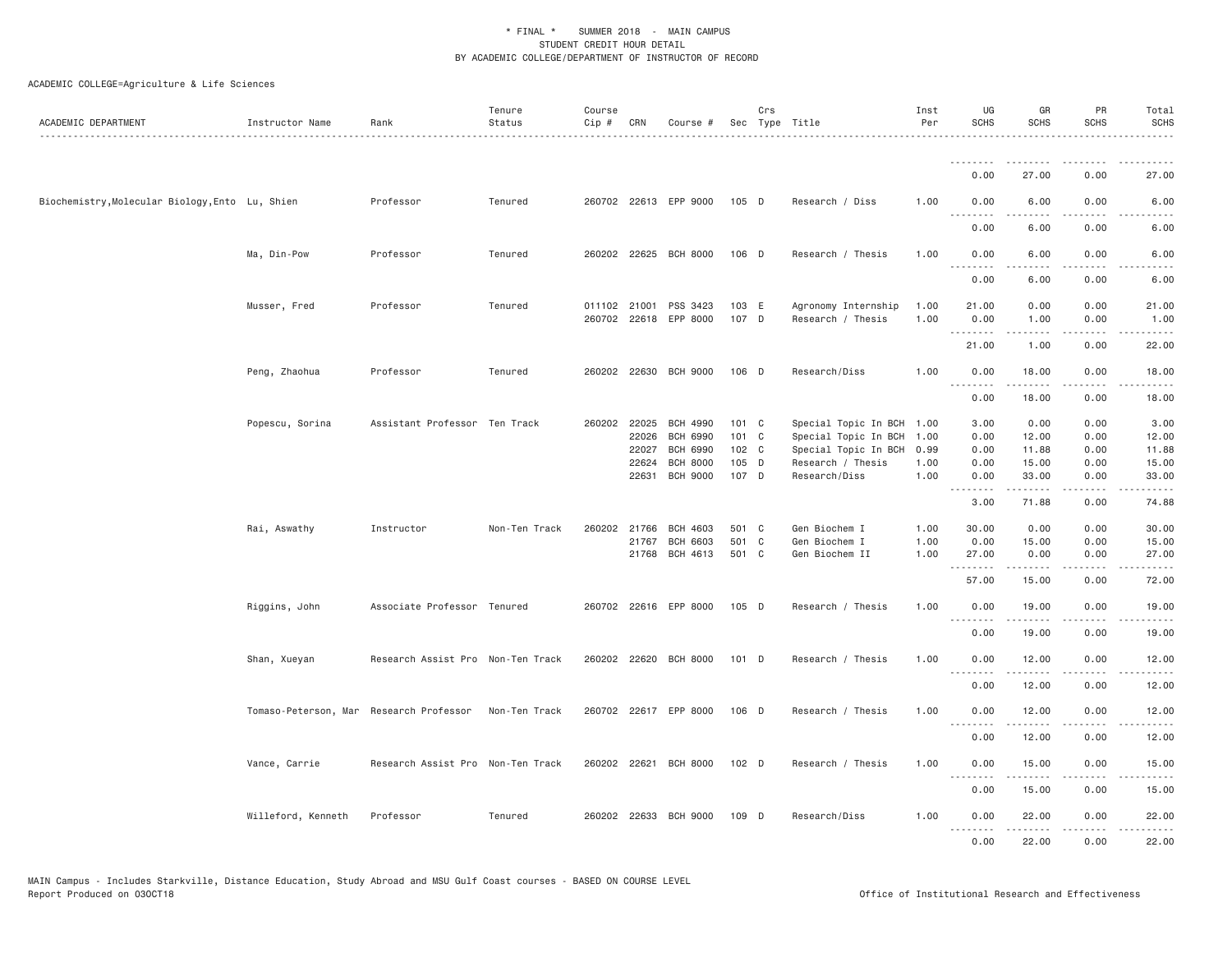## ACADEMIC COLLEGE=Agriculture & Life Sciences

|   |     |     |     |  |  | [ns | υu |      | Total |
|---|-----|-----|-----|--|--|-----|----|------|-------|
|   | Ran | ;ip | CRN |  |  |     |    | SCH: | SCHS  |
| . |     |     |     |  |  |     |    |      |       |

=================================== ======== ======== ======== ==========

Biochemistry, Molecular Biology, Ento

273.00 350.88 0.00 623.88 =================================== ======== ======== ======== ==========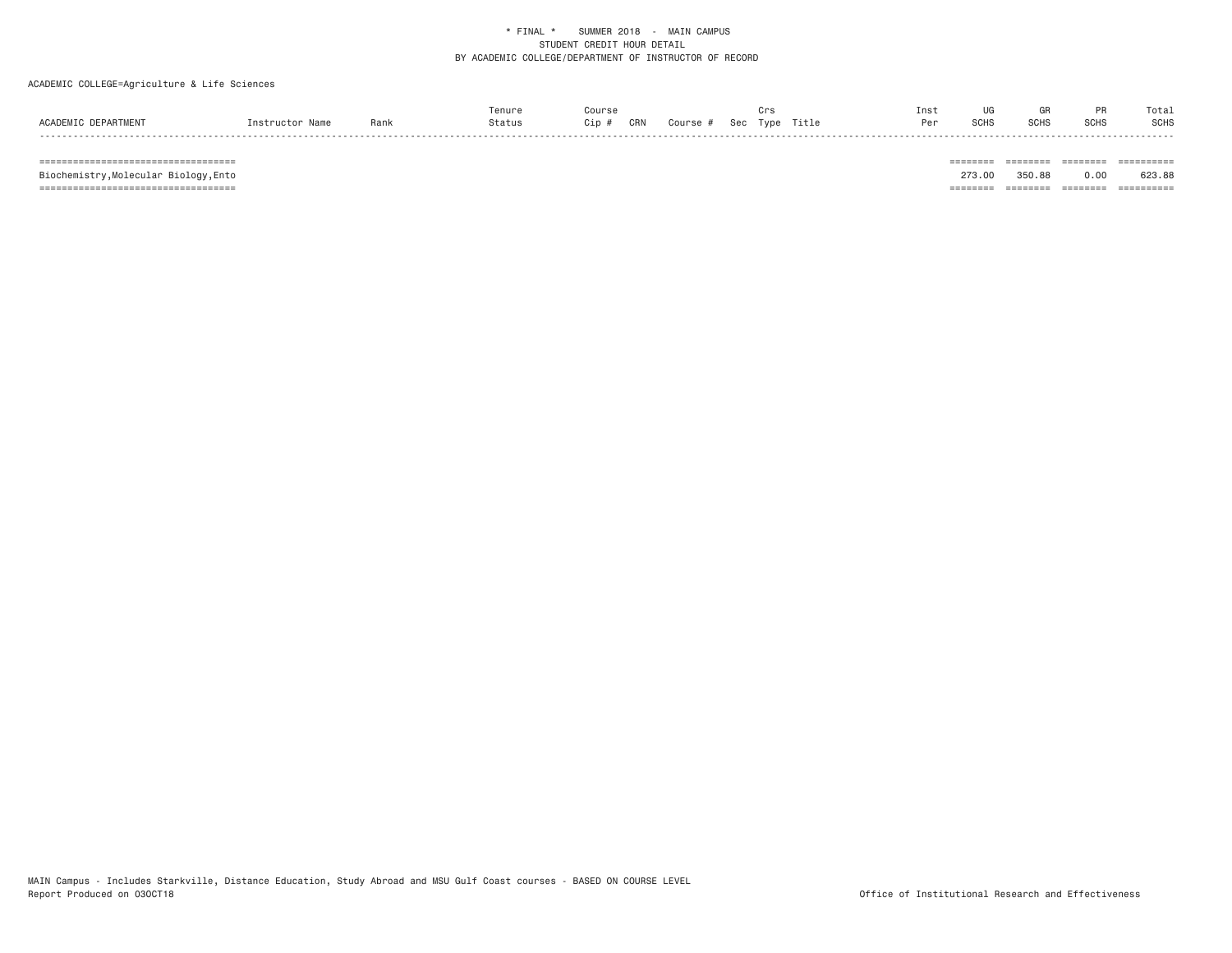| ACADEMIC DEPARTMENT                                  | Instructor Name  | Rank<br>.                         | Tenure<br>Status | Course<br>Cip # | CRN            | Course #                           |          | Crs    | Sec Type Title                 | Inst<br>Per  | UG<br><b>SCHS</b>                                                                                                                 | GR<br><b>SCHS</b>                                                                                                                                                                                                                                                                                                                            | PR<br><b>SCHS</b>                   | Total<br><b>SCHS</b>                                                                                                               |
|------------------------------------------------------|------------------|-----------------------------------|------------------|-----------------|----------------|------------------------------------|----------|--------|--------------------------------|--------------|-----------------------------------------------------------------------------------------------------------------------------------|----------------------------------------------------------------------------------------------------------------------------------------------------------------------------------------------------------------------------------------------------------------------------------------------------------------------------------------------|-------------------------------------|------------------------------------------------------------------------------------------------------------------------------------|
| Food Science, Nutrition & Health Pr Chang, Kow-Ching |                  | Professor                         | Tenured          |                 |                | 190599 21876 FNH 9000              | 101 D    |        | Research/Diss                  | 1.00         | 0.00<br>.                                                                                                                         | 6.00                                                                                                                                                                                                                                                                                                                                         | 0.00<br>.                           | 6.00                                                                                                                               |
|                                                      |                  |                                   |                  |                 |                |                                    |          |        |                                |              | 0.00                                                                                                                              | $\frac{1}{2}$<br>6.00                                                                                                                                                                                                                                                                                                                        | 0.00                                | 6.00                                                                                                                               |
|                                                      | Cheng, Wen-Hsing | Associate Professor Ten Track     |                  |                 |                | 301901 21711 FNH 8263              | 51       | C      | Nutritional Genomics 1.00      |              | 0.00                                                                                                                              | 12.00                                                                                                                                                                                                                                                                                                                                        | 0.00                                | 12.00                                                                                                                              |
|                                                      |                  |                                   |                  |                 |                |                                    |          |        |                                |              | $\frac{1}{2} \left( \frac{1}{2} \right) \left( \frac{1}{2} \right) \left( \frac{1}{2} \right) \left( \frac{1}{2} \right)$<br>0.00 | $\frac{1}{2} \left( \frac{1}{2} \right) \left( \frac{1}{2} \right) \left( \frac{1}{2} \right) \left( \frac{1}{2} \right) \left( \frac{1}{2} \right)$<br>12.00                                                                                                                                                                                | $\sim$ $\sim$ $\sim$ $\sim$<br>0.00 | المتمامين<br>12.00                                                                                                                 |
|                                                      | Cox, Melissa     | Non-Employee                      | Not Applicable   |                 | 512208 21561   | <b>FNH 8556</b>                    | 101 H    |        | Wellness Coaching In 0.40      |              | 0.00                                                                                                                              | 7.20                                                                                                                                                                                                                                                                                                                                         | 0.00                                | 7.20                                                                                                                               |
|                                                      |                  |                                   |                  |                 |                | 21735 FNH 8556                     | 501 H    |        | Wellness Coaching In 0.40      |              | 0.00<br>.                                                                                                                         | 2.40<br>.                                                                                                                                                                                                                                                                                                                                    | 0.00<br>$- - -$                     | 2.40                                                                                                                               |
|                                                      |                  |                                   |                  |                 |                |                                    |          |        |                                |              | 0.00                                                                                                                              | 9.60                                                                                                                                                                                                                                                                                                                                         | 0.00                                | 9.60                                                                                                                               |
|                                                      | Crist, Courtney  | Extension Assist Pr Non-Ten Track |                  | 190501          |                | 23432 FNH 4000                     | $101$ I  |        | Directed Indiv Study 1.00      |              | 3.00<br>.                                                                                                                         | 0.00<br>.                                                                                                                                                                                                                                                                                                                                    | 0.00<br>$\sim$ $\sim$ $\sim$ $\sim$ | 3.00<br>.                                                                                                                          |
|                                                      |                  |                                   |                  |                 |                |                                    |          |        |                                |              | 3.00                                                                                                                              | 0.00                                                                                                                                                                                                                                                                                                                                         | 0.00                                | 3.00                                                                                                                               |
|                                                      | Evans, Marion    | Professor                         | Tenured          |                 | 512208 21561   | FNH 8556                           | 101 H    |        | Wellness Coaching In 0.60      |              | 0.00                                                                                                                              | 10.80                                                                                                                                                                                                                                                                                                                                        | 0.00                                | 10.80                                                                                                                              |
|                                                      |                  |                                   |                  |                 |                | 21735 FNH 8556                     | 501 H    |        | Wellness Coaching In 0.60      |              | 0.00<br><u>.</u>                                                                                                                  | 3.60                                                                                                                                                                                                                                                                                                                                         | 0.00<br>.                           | 3.60                                                                                                                               |
|                                                      |                  |                                   |                  |                 |                |                                    |          |        |                                |              | 0.00                                                                                                                              | 14.40                                                                                                                                                                                                                                                                                                                                        | 0.00                                | 14.40                                                                                                                              |
|                                                      | Gardner, Antonio | Assistant Professor Ten Track     |                  | 190501          | 21288          | FNH 6783                           | 501 C    |        | Sch Comm Drug Use Pr 1.00      |              | 0.00                                                                                                                              | 30.00                                                                                                                                                                                                                                                                                                                                        | 0.00                                | 30.00                                                                                                                              |
|                                                      |                  |                                   |                  |                 |                | 512207 21292 FNH 8673              | 551 I    |        | Appl Proj for CHES             | 1,00         | 0.00<br>.                                                                                                                         | 9.00<br>-----                                                                                                                                                                                                                                                                                                                                | 0.00<br>.                           | 9.00<br>.                                                                                                                          |
|                                                      |                  |                                   |                  |                 |                |                                    |          |        |                                |              | 0.00                                                                                                                              | 39.00                                                                                                                                                                                                                                                                                                                                        | 0.00                                | 39.00                                                                                                                              |
|                                                      | Hall, Michael    | Non-Employee                      | Not Applicable   |                 |                | 190501 21287 FNH 4773              | 501 C    |        | Intro to Env Health            | 1.00         | 51.00<br>. <i>.</i>                                                                                                               | 0.00<br>.                                                                                                                                                                                                                                                                                                                                    | 0.00<br>$- - - -$                   | 51.00<br>$\frac{1}{2} \left( \frac{1}{2} \right) \left( \frac{1}{2} \right) \left( \frac{1}{2} \right) \left( \frac{1}{2} \right)$ |
|                                                      |                  |                                   |                  |                 |                |                                    |          |        |                                |              | 51.00                                                                                                                             | 0.00                                                                                                                                                                                                                                                                                                                                         | 0.00                                | 51.00                                                                                                                              |
|                                                      | Mosby, Terezie   | Assistant Professor Ten Track     |                  |                 |                | 010000 22723 GA 4710               | 802 A    |        | Study Tour                     | 1.00         | 9.00                                                                                                                              | 0.00                                                                                                                                                                                                                                                                                                                                         | 0.00                                | 9.00                                                                                                                               |
|                                                      |                  |                                   |                  |                 | 190599 21870   | <b>FNH 8000</b>                    | 106 D    |        | Research/Thesis                | 1.00         | 0.00                                                                                                                              | 7.00                                                                                                                                                                                                                                                                                                                                         | 0.00                                | 7.00                                                                                                                               |
|                                                      |                  |                                   |                  |                 | 21878          | <b>FNH 9000</b>                    | 103 D    |        | Research/Diss                  | 1.00         | 0.00                                                                                                                              | 4.00                                                                                                                                                                                                                                                                                                                                         | 0.00                                | 4.00                                                                                                                               |
|                                                      |                  |                                   |                  |                 | 21885<br>21892 | <b>FNH 9000</b><br><b>FNH 9000</b> | 03<br>53 | D<br>D | Research/Diss<br>Research/Diss | 1.00<br>1.00 | 0.00<br>0.00                                                                                                                      | 6.00<br>6.00                                                                                                                                                                                                                                                                                                                                 | 0.00<br>0.00                        | 6.00<br>6.00                                                                                                                       |
|                                                      |                  |                                   |                  |                 |                | 513101 20655 FNH 8273              | 51       | C      | Advan Clinical Nutri           | 1.00         | 0.00                                                                                                                              | 45.00                                                                                                                                                                                                                                                                                                                                        | 0.00                                | 45.00                                                                                                                              |
|                                                      |                  |                                   |                  |                 |                |                                    |          |        |                                |              | $\frac{1}{2}$<br>9.00                                                                                                             | $  -$<br>68.00                                                                                                                                                                                                                                                                                                                               | - - - -<br>0.00                     | 77.00                                                                                                                              |
|                                                      | Oliver, Brittney | Assistant Professor Ten Track     |                  |                 |                | 512207 21290 FNH 8653              | 501 C    |        | Imp Eval Hp Prog               | 1.00         | 0.00                                                                                                                              | 42.00                                                                                                                                                                                                                                                                                                                                        | 0.00                                | 42.00                                                                                                                              |
|                                                      |                  |                                   |                  |                 |                |                                    |          |        |                                |              | .<br>0.00                                                                                                                         | .<br>42.00                                                                                                                                                                                                                                                                                                                                   | .<br>0.00                           | .<br>42.00                                                                                                                         |
|                                                      | Schilling, Mark  | Professor                         | Tenured          |                 | 190599 21873   | <b>FNH 8000</b>                    | 109 D    |        | Research/Thesis                | 1.00         | 0.00                                                                                                                              | 21.00                                                                                                                                                                                                                                                                                                                                        | 0.00                                | 21.00                                                                                                                              |
|                                                      |                  |                                   |                  |                 | 21894          | <b>FNH 9000</b>                    | 55       | D      | Research/Diss                  | 1.00         | 0.00                                                                                                                              | 6.00                                                                                                                                                                                                                                                                                                                                         | 0.00                                | 6.00                                                                                                                               |
|                                                      |                  |                                   |                  |                 |                | 21916 FNH 8000                     | 59       | D      | Research/Thesis                | 1.00         | 0.00<br>.                                                                                                                         | 3.00<br>$\frac{1}{2} \left( \begin{array}{ccc} 1 & 0 & 0 & 0 \\ 0 & 0 & 0 & 0 \\ 0 & 0 & 0 & 0 \\ 0 & 0 & 0 & 0 \\ 0 & 0 & 0 & 0 \\ 0 & 0 & 0 & 0 \\ 0 & 0 & 0 & 0 \\ 0 & 0 & 0 & 0 \\ 0 & 0 & 0 & 0 \\ 0 & 0 & 0 & 0 \\ 0 & 0 & 0 & 0 & 0 \\ 0 & 0 & 0 & 0 & 0 \\ 0 & 0 & 0 & 0 & 0 \\ 0 & 0 & 0 & 0 & 0 \\ 0 & 0 & 0 & 0 & 0 \\ 0 & 0 & 0$ | 0.00<br>.                           | 3.00<br>$\omega$ is $\omega$ in                                                                                                    |
|                                                      |                  |                                   |                  |                 |                |                                    |          |        |                                |              | 0.00                                                                                                                              | 30.00                                                                                                                                                                                                                                                                                                                                        | 0.00                                | 30.00                                                                                                                              |
|                                                      | Silva, Juan      | Professor                         | Tenured          |                 |                | 190599 21874 FNH 8000              | 110 D    |        | Research/Thesis                | 1.00         | 0.00                                                                                                                              | 10.00                                                                                                                                                                                                                                                                                                                                        | 0.00                                | 10.00                                                                                                                              |
|                                                      |                  |                                   |                  |                 | 21881          | <b>FNH 9000</b>                    | 106 D    |        | Research/Diss                  | 1.00         | 0.00                                                                                                                              | 3,00                                                                                                                                                                                                                                                                                                                                         | 0.00                                | 3.00                                                                                                                               |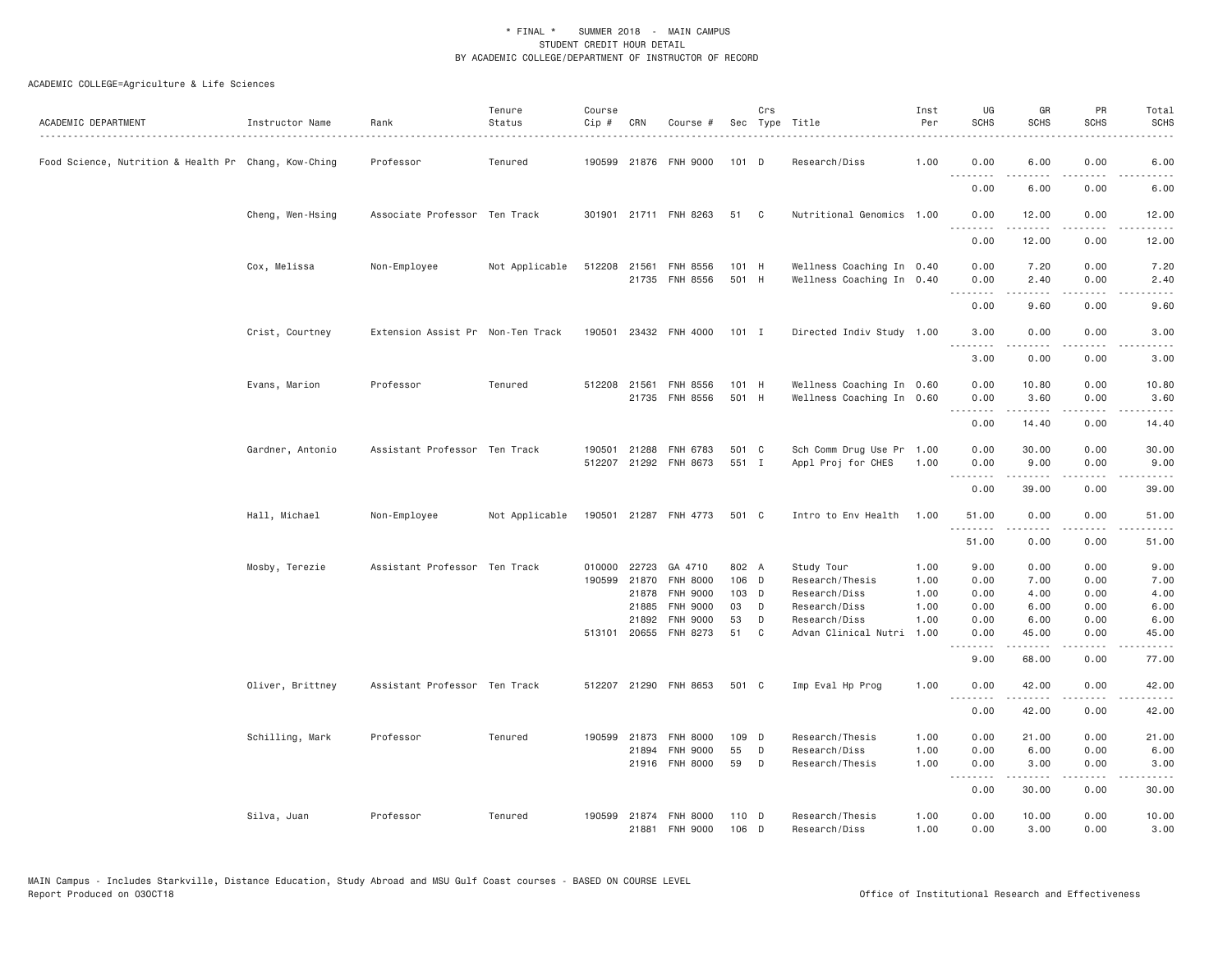| ACADEMIC DEPARTMENT                                | Instructor Name | Rank        | Tenure<br>Status | Course<br>Cip # | CRN   | Course #       | Sec   | Crs<br>Type | Title                     | Inst<br>Per | UG<br><b>SCHS</b> | GR<br><b>SCHS</b> | PR<br><b>SCHS</b> | Total<br><b>SCHS</b> |
|----------------------------------------------------|-----------------|-------------|------------------|-----------------|-------|----------------|-------|-------------|---------------------------|-------------|-------------------|-------------------|-------------------|----------------------|
|                                                    |                 |             |                  |                 |       |                |       |             |                           |             |                   |                   |                   |                      |
|                                                    |                 |             |                  |                 |       |                |       |             |                           |             | 0.00              | 13.00             | 0.00              | 13.00                |
| Food Science, Nutrition & Health Pr Tidwell, Diane |                 | Professor   | Tenured          | 190504          |       | 22210 FNH 2293 | E51 C |             | Indiv & Family Nutri 1.00 |             | 48.00             | 0.00              | 0.00              | 48.00                |
|                                                    |                 |             |                  |                 |       | 22230 HS 2293  | 52 C  |             | Indiv & Family Nutri 1.00 |             | 6.00              | 0.00              | 0.00              | 6.00                 |
|                                                    |                 |             |                  |                 |       | 22272 FNH 2293 | 52 C  |             | Indiv & Family Nutri 1.00 |             | 18.00             | 0.00              | 0.00              | 18.00                |
|                                                    |                 |             |                  | 190599          | 21882 | FNH 9000       | 107 D |             | Research/Diss             | 1.00        | 0.00              | 3.00              | 0.00              | 3.00                 |
|                                                    |                 |             |                  | 513102          | 20654 | FNH 3003       | 101 E |             | Nutr Field Experienc      | 1.00        | 27.00<br>-------- | 0.00              | 0.00<br>--------  | 27.00<br>------      |
|                                                    |                 |             |                  |                 |       |                |       |             |                           |             | 99.00             | 3.00              | 0.00              | 102.00               |
|                                                    | White, Kelly    | Non-Faculty | Not Applicable   | 190501          |       | 21740 FNH 6223 | 501 C |             | Sports Nutrition          | 1.00        | 0.00              | 15.00             | 0.00              | 15.00                |
|                                                    |                 |             |                  | 190504          |       | 21739 FNH 4223 | 501 C |             | Sports Nutrition          | 1.00        | 27.00             | 0.00              | 0.00              | 27.00                |
|                                                    |                 |             |                  |                 |       |                |       |             |                           |             | 27.00             | 15.00             | 0.00              | 42.00                |
| ====================================               |                 |             |                  |                 |       |                |       |             |                           |             | ========          |                   |                   | ==========           |
| Food Science, Nutrition & Health Pr                |                 |             |                  |                 |       |                |       |             |                           |             | 189,00            | 252,00            | 0.00              | 441,00               |
| ====================================               |                 |             |                  |                 |       |                |       |             |                           |             |                   |                   | ========          | ==========           |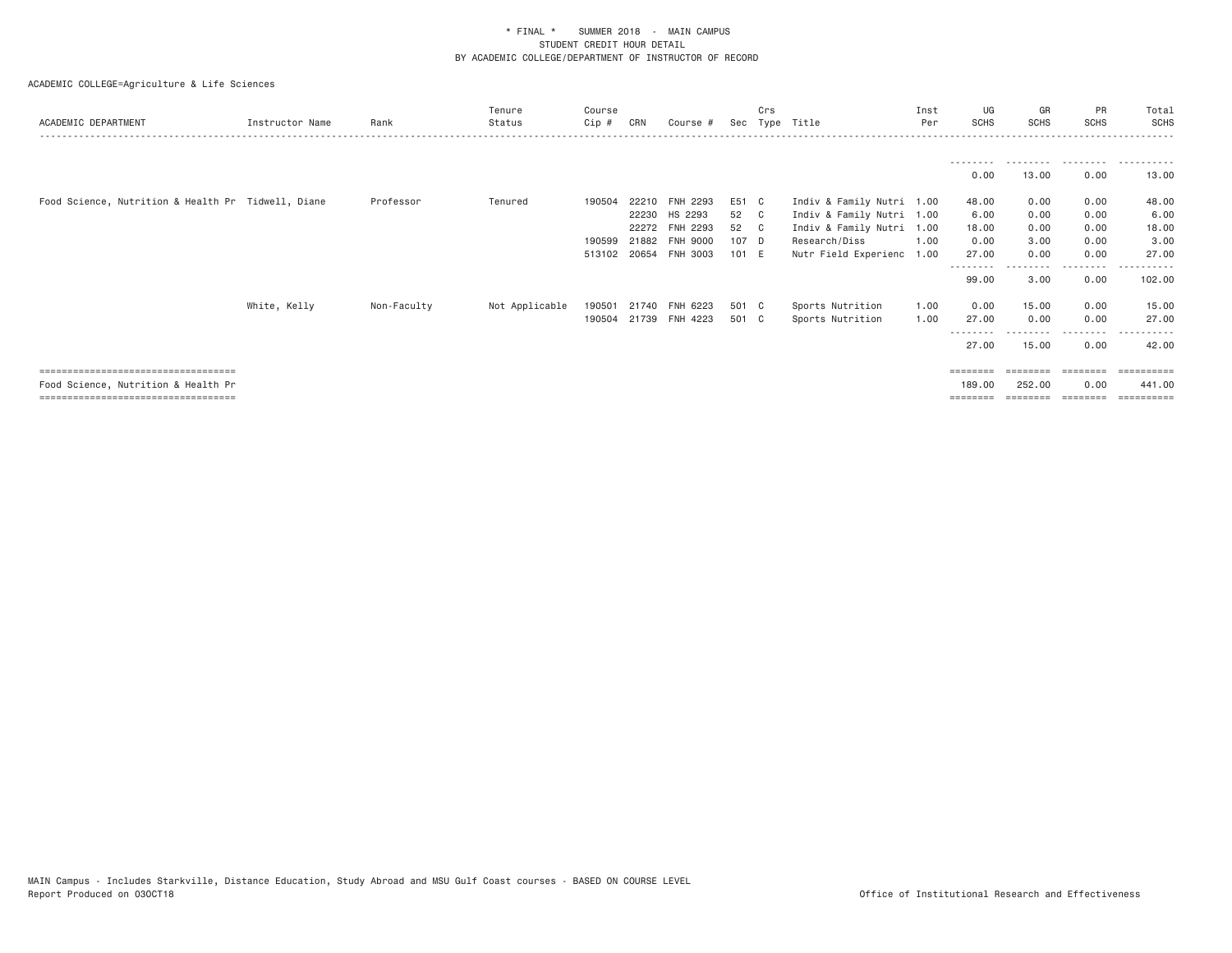| ACADEMIC DEPARTMENT                                            | Instructor Name                                  | Rank                          | Tenure<br>Status | Course<br>Cip # | CRN   | Course #                 |               | Crs          | Sec Type Title                         | Inst<br>Per  | UG<br>SCHS         | GR<br><b>SCHS</b> | PR<br><b>SCHS</b>                                                                                                                 | Total<br>SCHS<br>.         |
|----------------------------------------------------------------|--------------------------------------------------|-------------------------------|------------------|-----------------|-------|--------------------------|---------------|--------------|----------------------------------------|--------------|--------------------|-------------------|-----------------------------------------------------------------------------------------------------------------------------------|----------------------------|
| Landscape Architecture                                         | Brzuszek, Robert                                 | Professor                     | Tenured          | 040601          | 22709 | LA 8000<br>23381 LA 8000 | $101$ D<br>02 | $\Box$       | Research / Thesis<br>Research / Thesis | 1.00<br>1.00 | 0.00<br>0.00       | 1.00<br>3.00      | 0.00<br>0.00                                                                                                                      | 1.00<br>3.00               |
|                                                                |                                                  |                               |                  |                 |       |                          |               |              |                                        |              |                    | .                 | $- - - -$                                                                                                                         | - - - - -                  |
|                                                                |                                                  |                               |                  |                 |       |                          |               |              |                                        |              | 0.00               | 4.00              | 0.00                                                                                                                              | 4.00                       |
|                                                                | Gallo, Katarzyna                                 | Instructor                    | Non-Ten Track    |                 |       | 130101 20535 EPY 4033    | 51            | $\mathbf{C}$ | Lear Theo Ed Rel Set 1.00              |              | 21.00              | 0.00              | 0.00                                                                                                                              | 21.00                      |
|                                                                |                                                  |                               |                  |                 |       |                          |               |              |                                        |              | .<br>21.00         | 0.00              | 0.00                                                                                                                              | 21.00                      |
|                                                                | Li, Chuo                                         | Associate Professor Tenured   |                  |                 |       | 040601 22961 LA 8000     | $102$ D       |              | Research / Thesis                      | 1.00         | 0.00               | 4.00              | 0.00                                                                                                                              | 4.00                       |
|                                                                |                                                  |                               |                  |                 |       |                          |               |              |                                        |              | --------<br>0.00   | 4.00              | 0.00                                                                                                                              | 4.00                       |
|                                                                | Rood, Cynthia                                    | Lecturer                      | Non-Ten Track    |                 |       | 040601 21354 LA 1803     | 501 C         |              | Land Arch Appre                        | 1.00         | 42.00              | 0.00              | 0.00                                                                                                                              | 42.00                      |
|                                                                |                                                  |                               |                  |                 |       |                          |               |              |                                        |              | .<br>42.00         | .<br>0.00         | $- - - -$<br>0.00                                                                                                                 | 42.00                      |
|                                                                | Schauwecker, Timothy Associate Professor Tenured |                               |                  |                 |       | 010605 20751 LA 1711     | 101 E         |              | LC Internship I                        | 1.00         | 13.00              | 0.00              | 0.00                                                                                                                              | 13.00                      |
|                                                                |                                                  |                               |                  |                 |       | 20753 LA 2711            | 101 E         |              | LC Internship II                       | 1.00         | 17.00              | 0.00              | 0.00                                                                                                                              | 17.00                      |
|                                                                |                                                  |                               |                  |                 |       | 20754 LA 3711            | 101 E         |              | LC Internship III                      | 1.00         | 6.00               | 0.00              | 0.00                                                                                                                              | 6.00                       |
|                                                                |                                                  |                               |                  |                 |       | 040601 23513 LA 8000     | 51 D          |              | Research / Thesis                      | 1.00         | 0.00<br>.          | 3.00              | 0.00<br>$- - - -$                                                                                                                 | 3.00                       |
|                                                                |                                                  |                               |                  |                 |       |                          |               |              |                                        |              | 36.00              | 3.00              | 0.00                                                                                                                              | 39.00                      |
|                                                                | Summerlin, Peter                                 | Assistant Professor Ten Track |                  | 040601          |       | 23515 LA 7000            | 51 I          |              | Directed Indiv Study 1.00              |              | 0.00<br>.          | 3.00<br>-----     | 0.00<br>$\frac{1}{2} \left( \frac{1}{2} \right) \left( \frac{1}{2} \right) \left( \frac{1}{2} \right) \left( \frac{1}{2} \right)$ | 3.00<br>$\cdots$           |
|                                                                |                                                  |                               |                  |                 |       |                          |               |              |                                        |              | 0.00               | 3.00              | 0.00                                                                                                                              | 3.00                       |
|                                                                | Walker, Jason                                    | Associate Professor Tenured   |                  |                 |       | 040601 22775 LA 2652     | 801 Q         |              | LA Precedent Studies 1.00              |              | 40.00              | 0.00              | 0.00                                                                                                                              | 40.00                      |
|                                                                |                                                  |                               |                  |                 |       |                          |               |              |                                        |              | 40.00              | 0.00              | 0.00                                                                                                                              | 40.00                      |
| ====================================<br>Landscape Architecture |                                                  |                               |                  |                 |       |                          |               |              |                                        |              | ========<br>139.00 | 14.00             | 0.00                                                                                                                              | <b>EEEEEEEEE</b><br>153.00 |
| ----------------------------------                             |                                                  |                               |                  |                 |       |                          |               |              |                                        |              | <b>EEEEEEEE</b>    |                   | -------- -------                                                                                                                  |                            |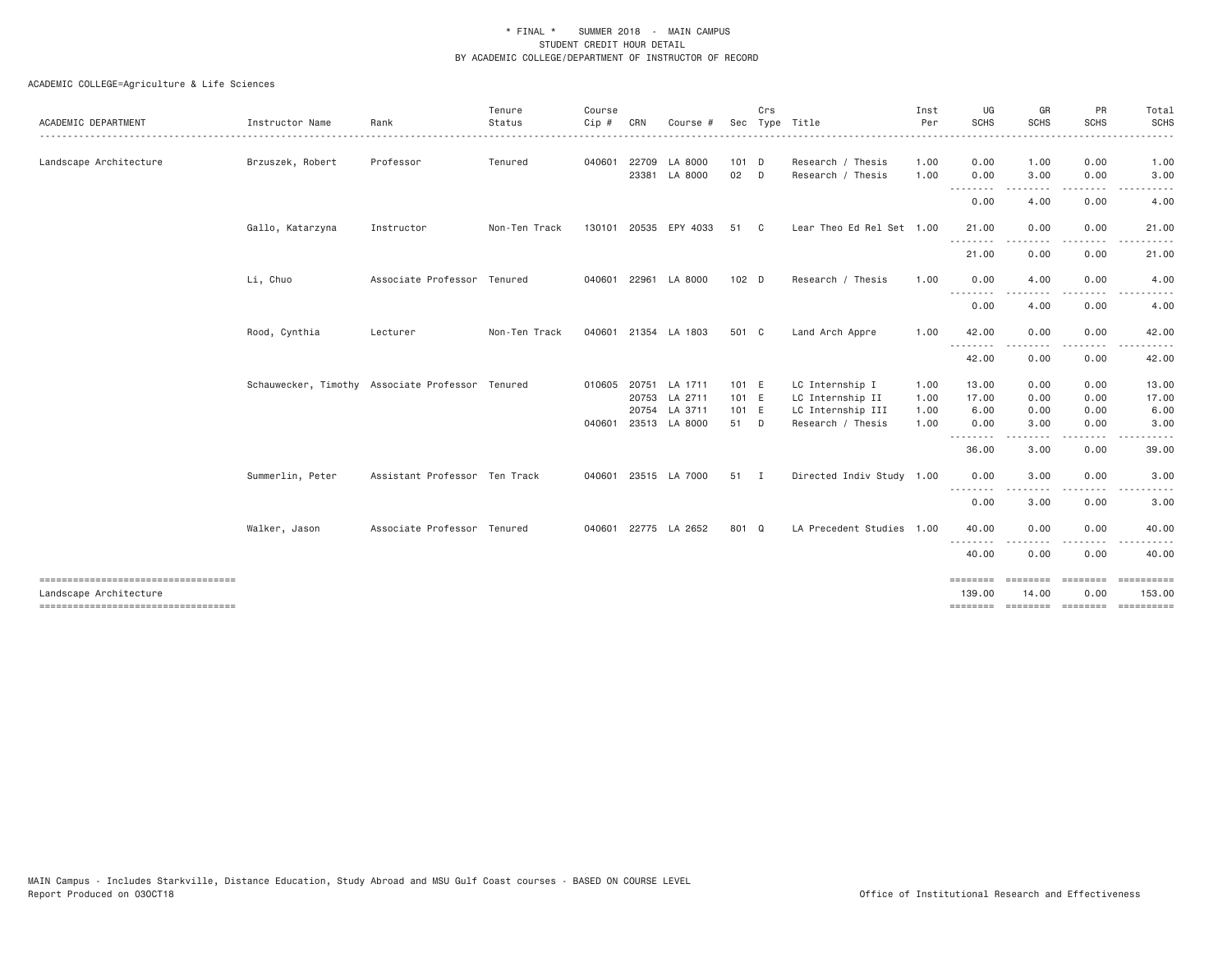| ACADEMIC DEPARTMENT   | Instructor Name<br>. <u>.</u> . | Rank                              | Tenure<br>Status | Course<br>Cip # | CRN                          | Course #                                      |                             | Crs            | Sec Type Title                                              | Inst<br>Per          | UG<br><b>SCHS</b>            | GR<br><b>SCHS</b>      | PR<br><b>SCHS</b>    | Total<br><b>SCHS</b>    |
|-----------------------|---------------------------------|-----------------------------------|------------------|-----------------|------------------------------|-----------------------------------------------|-----------------------------|----------------|-------------------------------------------------------------|----------------------|------------------------------|------------------------|----------------------|-------------------------|
| Plant & Soil Sciences | Baldwin, Brian                  | Professor                         | Tenured          |                 | 010304 21976<br>011101 21928 | PSS 8000<br>PSS 9000<br>011102 21000 PSS 3423 | $101$ D<br>$101$ D<br>102 E |                | Research / Thesis<br>Research / Diss<br>Agronomy Internship | 1.00<br>1.00<br>1.00 | 0.00<br>0.00<br>18.00        | 18.00<br>12.00<br>0.00 | 0.00<br>0.00<br>0.00 | 18.00<br>12.00<br>18.00 |
|                       |                                 |                                   |                  |                 |                              |                                               |                             |                |                                                             |                      | .<br>18.00                   | .<br>30.00             | .<br>0.00            | .<br>48.00              |
|                       | Bararpour, Taghi                | Extension Assist Pr Non-Ten Track |                  |                 |                              | 010304 21977 PSS 8000                         | $102$ D                     |                | Research / Thesis                                           | 1.00                 | 0.00<br>.                    | 6.00                   | 0.00                 | 6.00                    |
|                       |                                 |                                   |                  |                 |                              |                                               |                             |                |                                                             |                      | 0.00                         | 6.00                   | 0.00                 | 6.00                    |
|                       | Bi, Guihong                     | Research Professor                | Non-Ten Track    |                 |                              | 011101 21931 PSS 9000                         | 104 D                       |                | Research / Diss                                             | 1.00                 | 0.00<br>.                    | 6.00                   | 0.00                 | 6.00                    |
|                       |                                 |                                   |                  |                 |                              |                                               |                             |                |                                                             |                      | 0.00                         | 6.00                   | 0.00                 | 6.00                    |
|                       | Blythe, Eugene                  | Research Assoc Prof Non-Ten Track |                  |                 |                              | 010304 23107 PSS 8000                         | 55                          | $\mathsf{D}$   | Research / Thesis                                           | 1.00                 | 0.00<br>$\sim$ $\sim$ $\sim$ | 3.00<br>.              | 0.00                 | 3.00                    |
|                       |                                 |                                   |                  |                 |                              |                                               |                             |                |                                                             |                      | 0.00                         | 3.00                   | 0.00                 | 3.00                    |
|                       | Bond, Jason                     | Extension Professor Non-Ten Track |                  |                 | 010304 21981                 | PSS 8000<br>011101 21933 PSS 9000             | 106 D<br>106 D              |                | Research / Thesis<br>Research / Diss                        | 1.00<br>1.00         | 0.00<br>0.00                 | 6.00<br>6.00           | 0.00<br>0.00         | 6.00<br>6.00            |
|                       |                                 |                                   |                  |                 |                              |                                               |                             |                |                                                             |                      | $\sim$ $\sim$ $\sim$<br>0.00 | 12.00                  | 0.00                 | 12.00                   |
|                       | Bradford, Timothy               | Instructor                        | Non-Ten Track    |                 |                              | 010000 20997 PSS 2543                         | 01                          | $\overline{B}$ | Precision Agricultur 1.00                                   |                      | 15.00                        | 0.00                   | 0.00                 | 15.00                   |
|                       |                                 |                                   |                  |                 |                              |                                               |                             |                |                                                             |                      | 15.00                        | 0.00                   | 0.00                 | 15.00                   |
|                       | Byrd, John                      | Extension Professor Non-Ten Track |                  |                 |                              | 011101 21936 PSS 9000                         | 109 D                       |                | Research / Diss                                             | 1.00                 | 0.00<br>.                    | 1.00                   | 0.00                 | 1.00                    |
|                       |                                 |                                   |                  |                 |                              |                                               |                             |                |                                                             |                      | 0.00                         | 1.00                   | 0.00                 | 1.00                    |
|                       | Coker, Christine                | Extension Assoc Pro Non-Ten Track |                  |                 |                              | 011101 21938 PSS 9000                         | 111 D                       |                | Research / Diss                                             | 1.00                 | 0.00                         | 6.00                   | 0.00                 | 6.00                    |
|                       |                                 |                                   |                  |                 |                              |                                               |                             |                |                                                             |                      | 0.00                         | 6.00                   | 0.00                 | 6.00                    |
|                       | Cox, Michael                    | Professor                         | Tenured          |                 | 010304 21987                 | PSS 8000<br>011102 20999 PSS 3423             | 112 D<br>101 E              |                | Research / Thesis<br>Agronomy Internship                    | 1.00<br>1.00         | 0.00<br>30.00                | 1.00<br>0.00           | 0.00<br>0.00         | 1.00<br>30.00           |
|                       |                                 |                                   |                  |                 |                              |                                               |                             |                |                                                             |                      | .<br>30.00                   | 1.00                   | .<br>0.00            | 31.00                   |
|                       |                                 |                                   |                  |                 |                              |                                               |                             |                |                                                             |                      |                              |                        |                      |                         |
|                       | Dodds, Darrin                   | Extension Assoc Pro Non-Ten Track |                  |                 | 010304 21989<br>011101 21941 | PSS 8000<br>PSS 9000                          | 114 D<br>114 D              |                | Research / Thesis<br>Research / Diss                        | 1.00<br>1.00         | 0.00<br>0.00                 | 16.00<br>7.00          | 0.00<br>0.00         | 16.00<br>7.00           |
|                       |                                 |                                   |                  |                 |                              |                                               |                             |                |                                                             |                      | .<br>0.00                    | .<br>23.00             | المتماما<br>0.00     | 23.00                   |
|                       | Ebelhar, M. Wayne               | Research Professor                | Non-Ten Track    |                 |                              | 011101 21942 PSS 9000                         | 115 D                       |                | Research / Diss                                             | 1.00                 | 0.00<br>$\sim$ $\sim$ $\sim$ | 6.00<br>.              | 0.00                 | 6.00                    |
|                       |                                 |                                   |                  |                 |                              |                                               |                             |                |                                                             |                      | 0.00                         | 6.00                   | 0.00                 | 6.00                    |
|                       | Ferguson, Jason                 | Assistant Professor Ten Track     |                  |                 |                              | 010304 21993 PSS 8000                         | 118 D                       |                | Research / Thesis                                           | 1.00                 | 0.00                         | 24.00                  | 0.00                 | 24.00                   |
|                       |                                 |                                   |                  |                 |                              |                                               |                             |                |                                                             |                      | 0.00                         | 24.00                  | 0.00                 | 24.00                   |
|                       | Golden, Bobby                   | Extension Assoc Pro Non-Ten Track |                  |                 |                              | 011101 21946 PSS 9000                         | 119 D                       |                | Research / Diss                                             | 1.00                 | 0.00                         | 15.00                  | 0.00                 | 15.00                   |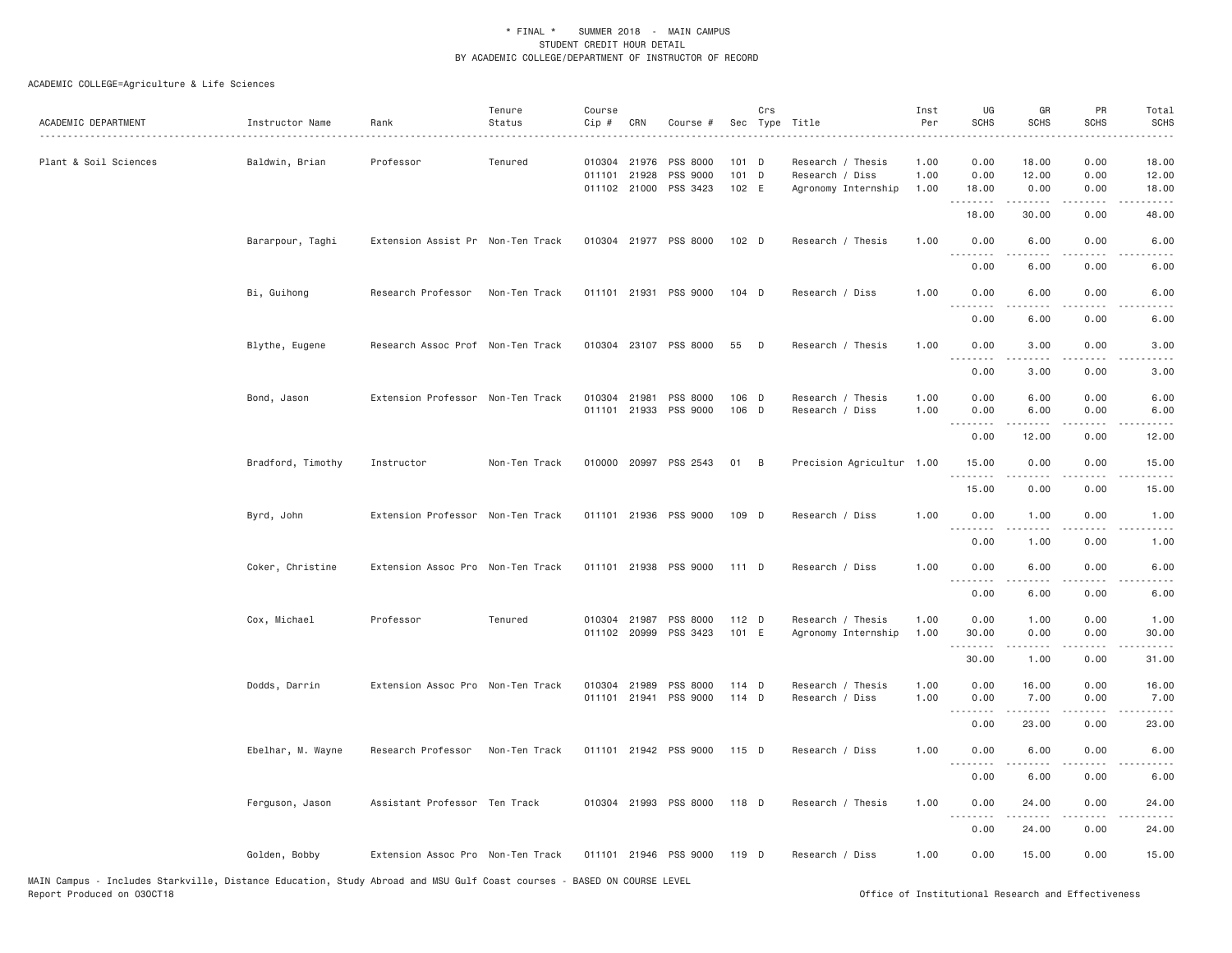| ACADEMIC DEPARTMENT   | Instructor Name    | Rank                              | Tenure<br>Status | Course<br>Cip # | CRN          | Course #              |         | Crs          | Sec Type Title       | Inst<br>Per | UG<br><b>SCHS</b>  | GR<br><b>SCHS</b>                                                                                                                                             | PR<br><b>SCHS</b>                   | Total<br><b>SCHS</b>                 |
|-----------------------|--------------------|-----------------------------------|------------------|-----------------|--------------|-----------------------|---------|--------------|----------------------|-------------|--------------------|---------------------------------------------------------------------------------------------------------------------------------------------------------------|-------------------------------------|--------------------------------------|
|                       |                    |                                   |                  |                 |              |                       |         |              |                      |             | .                  | .                                                                                                                                                             |                                     |                                      |
|                       |                    |                                   |                  |                 |              |                       |         |              |                      |             | 0.00               | 15.00                                                                                                                                                         | 0.00                                | 15.00                                |
| Plant & Soil Sciences | Harkess, Richard   | Professor                         | Tenured          |                 | 010304 21995 | PSS 8000              | 120 D   |              | Research / Thesis    | 1.00        | 0.00               | 1.00                                                                                                                                                          | 0.00                                | 1.00                                 |
|                       |                    |                                   |                  |                 | 23073        | PSS 8000              | 21      | D            | Research / Thesis    | 1.00        | 0.00               | 6.00                                                                                                                                                          | 0.00                                | 6.00                                 |
|                       |                    |                                   |                  | 010601          | 21005        | PSS 3433              | 101 E   |              | Hort Internship      | 1.00        | 27.00              | 0.00                                                                                                                                                          | 0.00                                | 27.00                                |
|                       |                    |                                   |                  |                 | 011101 21947 | PSS 9000              | $120$ D |              | Research / Diss      | 1.00        | 0.00               | 4.00                                                                                                                                                          | 0.00                                | 4.00                                 |
|                       |                    |                                   |                  |                 | 260202 22027 | <b>BCH 6990</b>       | 102 C   |              | Special Topic In BCH | 0.01        | 0.00<br>.          | 0.12<br>$- - - - -$                                                                                                                                           | 0.00<br>$\sim$ $\sim$ $\sim$ $\sim$ | 0.12                                 |
|                       |                    |                                   |                  |                 |              |                       |         |              |                      |             | 27.00              | 11.12                                                                                                                                                         | 0.00                                | 38.12                                |
|                       | Henry, William     | Non-Faculty                       | Ten Track        |                 | 011101 21948 | PSS 9000              | $121$ D |              | Research / Diss      | 1.00        | 0.00               | 1.00                                                                                                                                                          | 0.00                                | 1.00                                 |
|                       |                    |                                   |                  |                 | 23244        | PSS 9000              | 72      | D            | Research / Diss      | 1.00        | 0.00               | 6.00                                                                                                                                                          | 0.00                                | 6.00                                 |
|                       |                    |                                   |                  |                 |              | 240102 22367 GRD 9010 | 101 K   |              | Graduate Degree Comp | 1.00        | 0.00<br>.          | 0.00<br><u>.</u>                                                                                                                                              | 0.00<br>$\cdots$                    | 0.00<br>- - - -                      |
|                       |                    |                                   |                  |                 |              |                       |         |              |                      |             | 0.00               | 7.00                                                                                                                                                          | 0.00                                | 7.00                                 |
|                       | Irby, Jon          | Extension Assist Pr Non-Ten Track |                  |                 | 010304 21997 | PSS 8000              | $122$ D |              | Research / Thesis    | 1.00        | 0.00               | 6.00                                                                                                                                                          | 0.00                                | 6.00                                 |
|                       |                    |                                   |                  |                 | 011101 21949 | PSS 9000              | 122 D   |              | Research / Diss      | 1.00        | 0.00               | 6.00                                                                                                                                                          | 0.00                                | 6.00                                 |
|                       |                    |                                   |                  |                 |              |                       |         |              |                      |             | .<br>0.00          | $\frac{1}{2} \left( \frac{1}{2} \right) \left( \frac{1}{2} \right) \left( \frac{1}{2} \right) \left( \frac{1}{2} \right) \left( \frac{1}{2} \right)$<br>12.00 | .<br>0.00                           | $\sim$ $\sim$ $\sim$ $\sim$<br>12.00 |
|                       | Kingery, William   | Professor                         | Tenured          |                 |              | 011102 21003 PSS 3423 | 105 E   |              | Agronomy Internship  | 1.00        | 3.00<br>.          | 0.00<br>د د د د                                                                                                                                               | 0.00                                | 3.00                                 |
|                       |                    |                                   |                  |                 |              |                       |         |              |                      |             | 3.00               | 0.00                                                                                                                                                          | 0.00                                | 3.00                                 |
|                       | Knight, Patricia   | Research Professor                | Non-Ten Track    |                 | 011101 22227 | PSS 9000              | 149 D   |              | Research / Diss      | 1.00        | 0.00               | 3.00                                                                                                                                                          | 0.00                                | 3.00                                 |
|                       |                    |                                   |                  |                 |              |                       |         |              |                      |             | 0.00               | 3.00                                                                                                                                                          | 0.00                                | 3.00                                 |
|                       | Krutz, Larry       | Non-Faculty                       | Not Applicable   |                 | 010304 21999 | PSS 8000              | $124$ D |              | Research / Thesis    | 1.00        | 0.00               | 1.00                                                                                                                                                          | 0.00                                | 1.00                                 |
|                       |                    |                                   |                  |                 |              | 011101 21951 PSS 9000 | $124$ D |              | Research / Diss      | 1.00        | 0.00               | 13.00                                                                                                                                                         | 0.00                                | 13.00                                |
|                       |                    |                                   |                  |                 |              |                       |         |              |                      |             | .<br>0.00          | 14.00                                                                                                                                                         | 0.00                                | 14.00                                |
|                       |                    |                                   |                  |                 |              |                       |         |              |                      |             |                    |                                                                                                                                                               |                                     |                                      |
|                       | Li, Tongyin        | Assistant Professor Ten Track     |                  |                 |              | 010304 22003 PSS 8000 | $128$ D |              | Research / Thesis    | 1.00        | 0.00<br>.          | 6.00                                                                                                                                                          | 0.00                                | 6.00                                 |
|                       |                    |                                   |                  |                 |              |                       |         |              |                      |             | 0.00               | 6.00                                                                                                                                                          | 0.00                                | 6.00                                 |
|                       | Macoon, Bisoondat  | Research Assoc Prof Non-Ten Track |                  |                 |              | 010304 22004 PSS 8000 | 129 D   |              | Research / Thesis    | 1.00        | 0.00<br>.          | 12.00<br>$- - - - -$                                                                                                                                          | 0.00                                | 12.00                                |
|                       |                    |                                   |                  |                 |              |                       |         |              |                      |             | 0.00               | 12.00                                                                                                                                                         | 0.00                                | 12.00                                |
|                       | McCurdy, James     | Assistant Professor Ten Track     |                  |                 |              | 010304 22005 PSS 8000 | 130 D   |              | Research / Thesis    | 1.00        | 0.00<br>$  -$<br>. | 6.00                                                                                                                                                          | 0.00                                | 6.00                                 |
|                       |                    |                                   |                  |                 |              |                       |         |              |                      |             | 0.00               | 6.00                                                                                                                                                          | 0.00                                | 6.00                                 |
|                       | McDougald, Lynette | Instructor                        | Non-Ten Track    |                 | 010608 20998 | PSS 3413              | 101 E   |              | Floristry Internship | 1.00        | 6.00               | 0.00                                                                                                                                                          | 0.00                                | 6.00                                 |
|                       |                    |                                   |                  |                 | 21006        | PSS 4023              | 51      | $\mathtt{C}$ | Floral Management    | 1.00        | 33.00              | 0.00                                                                                                                                                          | 0.00                                | 33.00                                |
|                       |                    |                                   |                  |                 | 21007        | PSS 6023              | 51      | $\mathbf{C}$ | Floral Management    | 1.00        | 0.00               | 3.00                                                                                                                                                          | 0.00                                | 3.00                                 |
|                       |                    |                                   |                  |                 |              |                       |         |              |                      |             | .<br>39.00         | 3.00                                                                                                                                                          | 0.00                                | 42.00                                |
|                       | Peterson, Daniel   | Non-Faculty                       | Tenured          |                 |              | 260202 22634 BCH 9000 | 110 D   |              | Research/Diss        | 1.00        | 0.00               | 9.00                                                                                                                                                          | 0.00                                | 9.00                                 |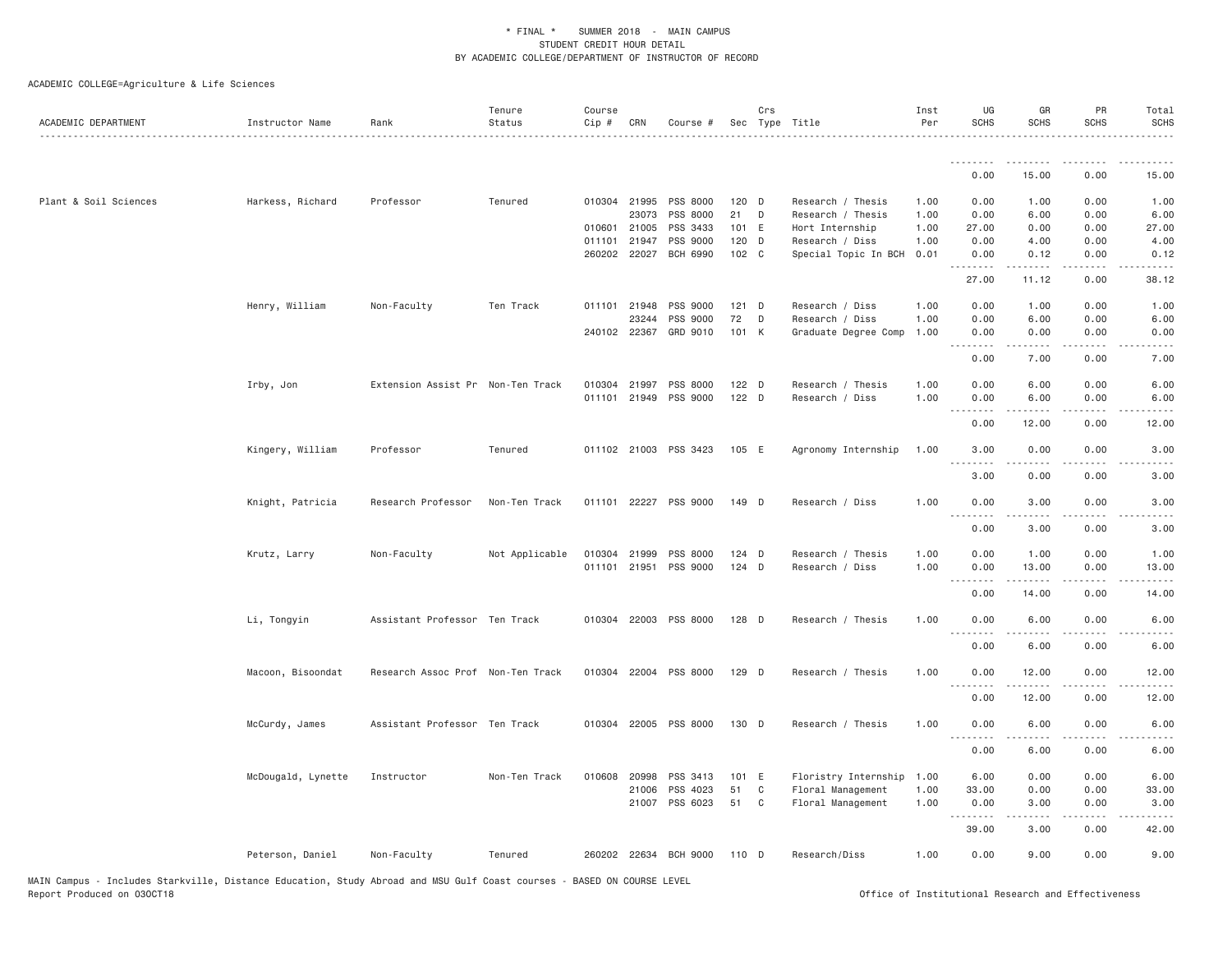| ACADEMIC DEPARTMENT                                         | Instructor Name  | Rank                          | Tenure<br>Status | Course<br>Cip # | CRN   | Course #              |       | Crs | Sec Type Title      | Inst<br>Per | UG<br><b>SCHS</b>          | GR<br><b>SCHS</b>                                                                                                                                                                       | PR<br>SCHS                                                                                                                        | Total<br><b>SCHS</b>                                                                                                              |
|-------------------------------------------------------------|------------------|-------------------------------|------------------|-----------------|-------|-----------------------|-------|-----|---------------------|-------------|----------------------------|-----------------------------------------------------------------------------------------------------------------------------------------------------------------------------------------|-----------------------------------------------------------------------------------------------------------------------------------|-----------------------------------------------------------------------------------------------------------------------------------|
|                                                             |                  |                               |                  |                 |       |                       |       |     |                     |             |                            |                                                                                                                                                                                         |                                                                                                                                   |                                                                                                                                   |
|                                                             |                  |                               |                  |                 |       |                       |       |     |                     |             | 0.00                       | 9.00                                                                                                                                                                                    | 0.00                                                                                                                              | 9.00                                                                                                                              |
| Plant & Soil Sciences                                       | Reddy, Kambham   | Research Professor            | Non-Ten Track    |                 |       | 011101 21965 PSS 9000 | 138 D |     | Research / Diss     | 1.00        | 0.00<br>.                  | 15.00<br><u>.</u>                                                                                                                                                                       | 0.00<br>.                                                                                                                         | 15.00<br>.                                                                                                                        |
|                                                             |                  |                               |                  |                 |       |                       |       |     |                     |             | 0.00                       | 15.00                                                                                                                                                                                   | 0.00                                                                                                                              | 15.00                                                                                                                             |
|                                                             | Reynolds, Daniel | Professor                     | Tenured          | 010304          | 22014 | PSS 8000              | 139 D |     | Research / Thesis   | 1.00        | 0.00                       | 12.00                                                                                                                                                                                   | 0.00                                                                                                                              | 12.00                                                                                                                             |
|                                                             |                  |                               |                  |                 | 23143 | PSS 8000              | 91    | D   | Research / Thesis   | 1.00        | 0.00                       | 1.00                                                                                                                                                                                    | 0.00                                                                                                                              | 1.00                                                                                                                              |
|                                                             |                  |                               |                  | 011101 21966    |       | PSS 9000              | 139 D |     | Research / Diss     | 1.00        | 0.00<br>. <b>.</b>         | 18.00<br>$- - - - -$                                                                                                                                                                    | 0.00<br>----                                                                                                                      | 18.00<br>$\frac{1}{2}$                                                                                                            |
|                                                             |                  |                               |                  |                 |       |                       |       |     |                     |             | 0.00                       | 31.00                                                                                                                                                                                   | 0.00                                                                                                                              | 31.00                                                                                                                             |
|                                                             | Stewart, Barry   | Associate Professor Tenured   |                  |                 |       | 010304 23148 PSS 8000 | 96    | D   | Research / Thesis   | 1.00        | 0.00                       | 6.00                                                                                                                                                                                    | 0.00                                                                                                                              | 6.00                                                                                                                              |
|                                                             |                  |                               |                  |                 |       |                       |       |     |                     |             | .<br>0.00                  | $\frac{1}{2} \left( \frac{1}{2} \right) \left( \frac{1}{2} \right) \left( \frac{1}{2} \right) \left( \frac{1}{2} \right) \left( \frac{1}{2} \right) \left( \frac{1}{2} \right)$<br>6.00 | $\frac{1}{2} \left( \frac{1}{2} \right) \left( \frac{1}{2} \right) \left( \frac{1}{2} \right) \left( \frac{1}{2} \right)$<br>0.00 | 6.00                                                                                                                              |
|                                                             | Tseng, Te Ming   | Assistant Professor Ten Track |                  | 010304          | 22021 | PSS 8000              | 146 D |     | Research / Thesis   | 1.00        | 0.00                       | 6.00                                                                                                                                                                                    | 0.00                                                                                                                              | 6.00                                                                                                                              |
|                                                             |                  |                               |                  |                 | 23100 | PSS 8000              | 48    | D   | Research / Thesis   | 1.00        | 0.00                       | 3.00                                                                                                                                                                                    | 0.00                                                                                                                              | 3.00                                                                                                                              |
|                                                             |                  |                               |                  |                 | 23150 | PSS 8000              | 98    | D   | Research / Thesis   | 1.00        | 0.00                       | 1.00                                                                                                                                                                                    | 0.00                                                                                                                              | 1.00                                                                                                                              |
|                                                             |                  |                               |                  | 011101 21973    |       | PSS 9000              | 146 D |     | Research / Diss     | 1.00        | 0.00                       | 3.00                                                                                                                                                                                    | 0.00                                                                                                                              | 3.00                                                                                                                              |
|                                                             |                  |                               |                  |                 | 23270 | PSS 9000              | 98    | D   | Research / Diss     | 1.00        | 0.00<br><u>.</u>           | 3.00<br>.                                                                                                                                                                               | 0.00<br>$- - - -$                                                                                                                 | 3.00<br>$\frac{1}{2} \left( \frac{1}{2} \right) \left( \frac{1}{2} \right) \left( \frac{1}{2} \right) \left( \frac{1}{2} \right)$ |
|                                                             |                  |                               |                  |                 |       |                       |       |     |                     |             | 0.00                       | 16.00                                                                                                                                                                                   | 0.00                                                                                                                              | 16.00                                                                                                                             |
|                                                             | Varco, Jac       | Professor                     | Tenured          | 010304          | 22022 | PSS 8000              | 147 D |     | Research / Thesis   | 1.00        | 0.00                       | 12.00                                                                                                                                                                                   | 0.00                                                                                                                              | 12.00                                                                                                                             |
|                                                             |                  |                               |                  | 011101          | 23271 | PSS 9000              | 99    | D   | Research / Diss     | 1.00        | 0.00                       | 6.00                                                                                                                                                                                    | 0.00                                                                                                                              | 6.00                                                                                                                              |
|                                                             |                  |                               |                  |                 |       | 011102 21002 PSS 3423 | 104 E |     | Agronomy Internship | 1.00        | 6.00<br>--------           | 0.00<br>$- - - - -$                                                                                                                                                                     | 0.00<br>$\frac{1}{2} \left( \frac{1}{2} \right) \left( \frac{1}{2} \right) \left( \frac{1}{2} \right) \left( \frac{1}{2} \right)$ | 6.00<br>.                                                                                                                         |
|                                                             |                  |                               |                  |                 |       |                       |       |     |                     |             | 6.00                       | 18.00                                                                                                                                                                                   | 0.00                                                                                                                              | 24.00                                                                                                                             |
|                                                             | Wallace, Teddy   | Associate Professor Tenured   |                  |                 |       | 011101 21975 PSS 9000 | 148 D |     | Research / Diss     | 1.00        | 0.00                       | 6.00                                                                                                                                                                                    | 0.00                                                                                                                              | 6.00                                                                                                                              |
|                                                             |                  |                               |                  |                 |       |                       |       |     |                     |             | .<br>0.00                  | 6.00                                                                                                                                                                                    | 0.00                                                                                                                              | 6.00                                                                                                                              |
|                                                             | Williams, W.     | Non-Employee                  | Not Applicable   |                 |       | 011101 23274 PSS 9000 | 155 D |     | Research / Diss     | 1.00        | 0.00                       | 3.00                                                                                                                                                                                    | 0.00                                                                                                                              | 3.00                                                                                                                              |
|                                                             |                  |                               |                  |                 |       |                       |       |     |                     |             | $- - -$<br>- - - -<br>0.00 | 3.00                                                                                                                                                                                    | 0.00                                                                                                                              | 3.00                                                                                                                              |
| ----------------------------------                          |                  |                               |                  |                 |       |                       |       |     |                     |             | ========                   | <b>ESSESSE</b>                                                                                                                                                                          | <b>ESSESSES</b>                                                                                                                   |                                                                                                                                   |
| Plant & Soil Sciences<br>---------------------------------- |                  |                               |                  |                 |       |                       |       |     |                     |             | 138.00                     | 311.12                                                                                                                                                                                  | 0.00                                                                                                                              | 449.12<br>-------- -------- -------- ----------                                                                                   |
|                                                             |                  |                               |                  |                 |       |                       |       |     |                     |             |                            |                                                                                                                                                                                         |                                                                                                                                   |                                                                                                                                   |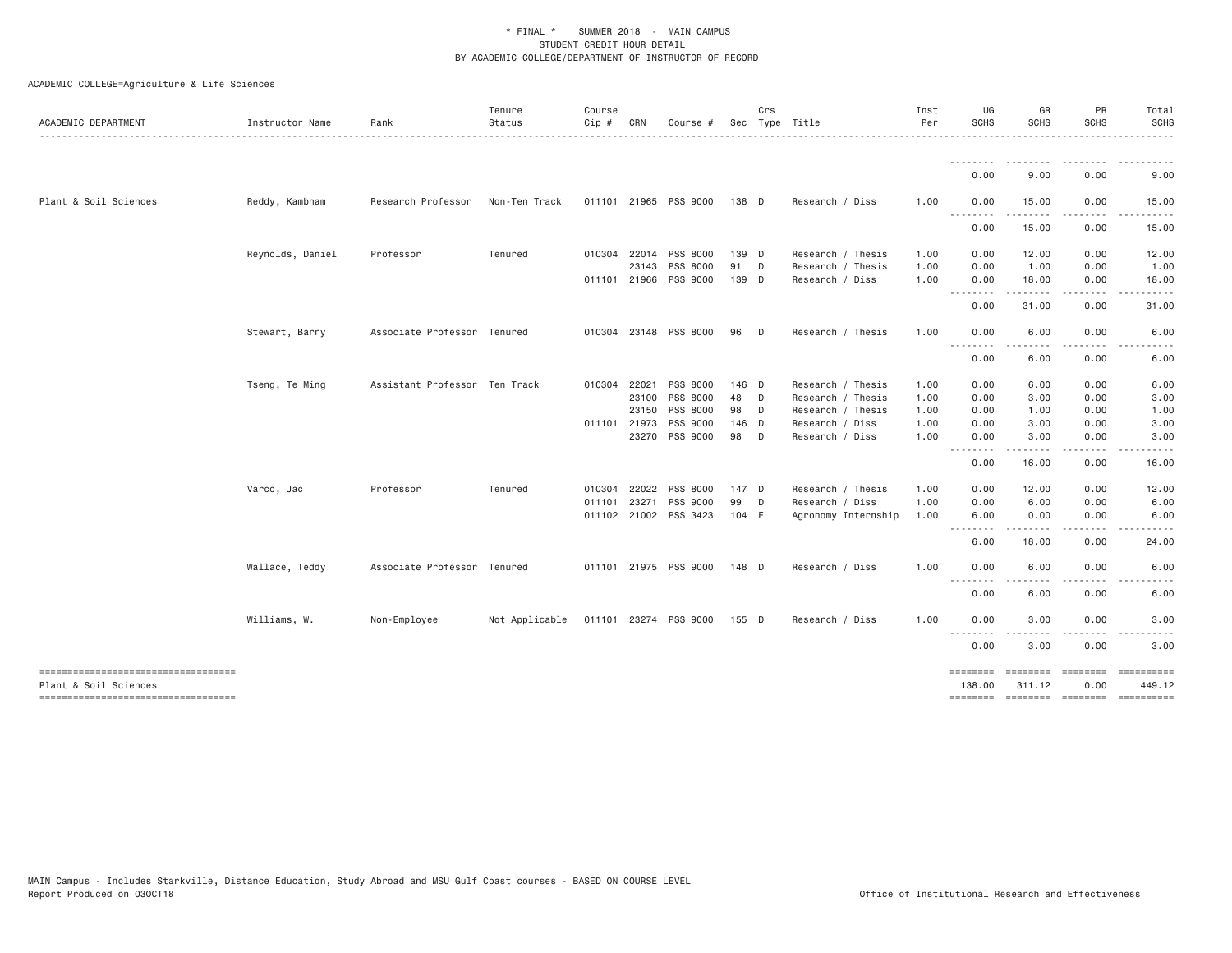| ACADEMIC DEPARTMENT                                                                         | Instructor Name                | Rank                                               | Tenure<br>Status | Course<br>Cip # | CRN                   | Course #                                                                |                                  | Crs          | Sec Type Title                                                                                                   | Inst<br>Per  | UG<br><b>SCHS</b>                                           | GR<br>SCHS                   | PR<br><b>SCHS</b>            | Total<br><b>SCHS</b>                                                                                                                                                                                                                                                                                                                                                                                                                       |
|---------------------------------------------------------------------------------------------|--------------------------------|----------------------------------------------------|------------------|-----------------|-----------------------|-------------------------------------------------------------------------|----------------------------------|--------------|------------------------------------------------------------------------------------------------------------------|--------------|-------------------------------------------------------------|------------------------------|------------------------------|--------------------------------------------------------------------------------------------------------------------------------------------------------------------------------------------------------------------------------------------------------------------------------------------------------------------------------------------------------------------------------------------------------------------------------------------|
| Poultry Science                                                                             |                                | Acharya Adhikari, Pr Assistant Professor Ten Track |                  |                 |                       | 010907 23012 P0 8000                                                    | 51                               | $\mathsf{D}$ | Research / Thesis                                                                                                | 1.00         | 0.00                                                        | 6.00                         | 0.00                         | 6.00                                                                                                                                                                                                                                                                                                                                                                                                                                       |
|                                                                                             |                                |                                                    |                  |                 |                       |                                                                         |                                  |              |                                                                                                                  |              | $\sim$ $\sim$ $\sim$<br>$\sim$ $\sim$ $\sim$ $\sim$<br>0.00 | 6.00                         | 0.00                         | 6.00                                                                                                                                                                                                                                                                                                                                                                                                                                       |
|                                                                                             | Beck, Mary                     | Professor                                          | Tenured          |                 |                       | 010000 22354 GA 4710<br>22356 GA 6710                                   | 801 A<br>801 A                   |              | Study Tour<br>Study Tour                                                                                         | 0.50<br>0.50 | 13.50<br>0.00                                               | 0.00<br>3.00                 | 0.00<br>0.00                 | 13.50<br>3.00                                                                                                                                                                                                                                                                                                                                                                                                                              |
|                                                                                             |                                |                                                    |                  |                 |                       |                                                                         |                                  |              |                                                                                                                  |              | .<br>13.50                                                  | 3.00                         | 0.00                         | 16.50                                                                                                                                                                                                                                                                                                                                                                                                                                      |
|                                                                                             | Kiess, Aaron                   | Associate Professor Tenured                        |                  | 010000          | 22354<br>22356        | GA 4710<br>GA 6710                                                      | 801 A<br>801 A                   |              | Study Tour<br>Study Tour                                                                                         | 0.15<br>0.15 | 4.05<br>0.00                                                | 0.00<br>0.90                 | 0.00<br>0.00                 | 4.05<br>0.90                                                                                                                                                                                                                                                                                                                                                                                                                               |
|                                                                                             |                                |                                                    |                  |                 |                       | 010907 22999 PO 9000                                                    | 52 D                             |              | Research / Diss                                                                                                  | 1.00         | 0.00                                                        | 3.00                         | 0.00                         | 3.00                                                                                                                                                                                                                                                                                                                                                                                                                                       |
|                                                                                             |                                |                                                    |                  |                 |                       |                                                                         |                                  |              |                                                                                                                  |              | 4.05                                                        | 3.90                         | 0.00                         | 7.95                                                                                                                                                                                                                                                                                                                                                                                                                                       |
|                                                                                             | McDaniel, Christophe Professor |                                                    | Tenured          |                 |                       | 010907 22985 PO 9000                                                    | 103 D                            |              | Research / Diss                                                                                                  | 1.00         | 0.00<br><u>.</u>                                            | 6.00                         | 0.00                         | 6.00                                                                                                                                                                                                                                                                                                                                                                                                                                       |
|                                                                                             |                                |                                                    |                  |                 |                       |                                                                         |                                  |              |                                                                                                                  |              | 0.00                                                        | 6.00                         | 0.00                         | 6.00                                                                                                                                                                                                                                                                                                                                                                                                                                       |
|                                                                                             | Tabler, George                 | Extension Professor Non-Ten Track                  |                  |                 |                       | 010000 22354 GA 4710<br>22356 GA 6710                                   | 801 A<br>801 A                   |              | Study Tour<br>Study Tour                                                                                         | 0.15<br>0.15 | 4.05<br>0.00                                                | 0.00<br>0.90                 | 0.00<br>0.00                 | 4.05<br>0.90                                                                                                                                                                                                                                                                                                                                                                                                                               |
|                                                                                             |                                |                                                    |                  |                 |                       |                                                                         |                                  |              |                                                                                                                  |              | $  -$<br>.<br>4.05                                          | 0.90                         | 0.00                         | 4.95                                                                                                                                                                                                                                                                                                                                                                                                                                       |
|                                                                                             | Wamsley, Kelley                | Assistant Professor Ten Track                      |                  |                 | 010000 22354<br>22356 | GA 4710<br>GA 6710                                                      | 801 A<br>801 A                   |              | Study Tour<br>Study Tour                                                                                         | 0.20<br>0.20 | 5.40<br>0.00                                                | 0.00<br>1.20                 | 0.00<br>0.00                 | 5.40<br>1.20                                                                                                                                                                                                                                                                                                                                                                                                                               |
|                                                                                             |                                |                                                    |                  | 010907          |                       | 22988 PO 9000                                                           | 106 D                            |              | Research / Diss                                                                                                  | 1.00         | 0.00<br><u>.</u>                                            | 7.00                         | 0.00                         | 7.00                                                                                                                                                                                                                                                                                                                                                                                                                                       |
|                                                                                             |                                |                                                    |                  |                 |                       |                                                                         |                                  |              |                                                                                                                  |              | 5.40                                                        | 8.20                         | 0.00                         | 13.60                                                                                                                                                                                                                                                                                                                                                                                                                                      |
|                                                                                             | Wells, Jessica                 | Extension Instructo Non-Ten Track                  |                  |                 |                       | 010907 20983 PO 3353<br>20984 PO 3363<br>21536 PO 3353<br>21537 PO 3363 | 101 E<br>101 E<br>501 E<br>501 E |              | Poultry Prod Interns 1.00<br>Poultry Processing I 1.00<br>Poultry Prod Interns 1.00<br>Poultry Processing I 1.00 |              | 57.00<br>12.00<br>12.00<br>9.00                             | 0.00<br>0.00<br>0.00<br>0.00 | 0.00<br>0.00<br>0.00<br>0.00 | 57.00<br>12.00<br>12.00<br>9.00                                                                                                                                                                                                                                                                                                                                                                                                            |
|                                                                                             |                                |                                                    |                  |                 |                       | 22902 PO 4000                                                           | $101$ I                          |              | Directed Indiv Study 1.00                                                                                        |              | 3.00<br><u>.</u>                                            | 0.00<br>----                 | 0.00                         | 3.00                                                                                                                                                                                                                                                                                                                                                                                                                                       |
|                                                                                             |                                |                                                    |                  |                 |                       |                                                                         |                                  |              |                                                                                                                  |              | 93.00                                                       | 0.00                         | 0.00                         | 93.00                                                                                                                                                                                                                                                                                                                                                                                                                                      |
|                                                                                             | Zhai, Wei                      | Assistant Professor Ten Track                      |                  |                 |                       | 010907 23004 PO 9000<br>23011 PO 8000                                   | 57<br>107 D                      | $\Box$       | Research / Diss<br>Research / Thesis                                                                             | 1.00<br>1.00 | 0.00<br>0.00                                                | 6.00<br>6.00                 | 0.00<br>0.00                 | 6.00<br>6.00                                                                                                                                                                                                                                                                                                                                                                                                                               |
|                                                                                             |                                |                                                    |                  |                 |                       |                                                                         |                                  |              |                                                                                                                  |              | ---------<br>0.00                                           | .<br>12.00                   | .<br>0.00                    | .<br>12.00                                                                                                                                                                                                                                                                                                                                                                                                                                 |
| ----------------------------------<br>Poultry Science<br>---------------------------------- |                                |                                                    |                  |                 |                       |                                                                         |                                  |              |                                                                                                                  |              | ========<br>120.00<br>-------- ------- -------- ---------   | ========<br>40.00            | <b>EDEDEDED</b><br>0.00      | $\begin{minipage}{0.9\linewidth} \hspace*{-0.2cm} \textbf{1} & \textbf{1} & \textbf{1} & \textbf{1} & \textbf{1} & \textbf{1} & \textbf{1} & \textbf{1} & \textbf{1} & \textbf{1} & \textbf{1} & \textbf{1} & \textbf{1} & \textbf{1} & \textbf{1} & \textbf{1} & \textbf{1} & \textbf{1} & \textbf{1} & \textbf{1} & \textbf{1} & \textbf{1} & \textbf{1} & \textbf{1} & \textbf{1} & \textbf{1} & \textbf{1} & \textbf{1} & \$<br>160.00 |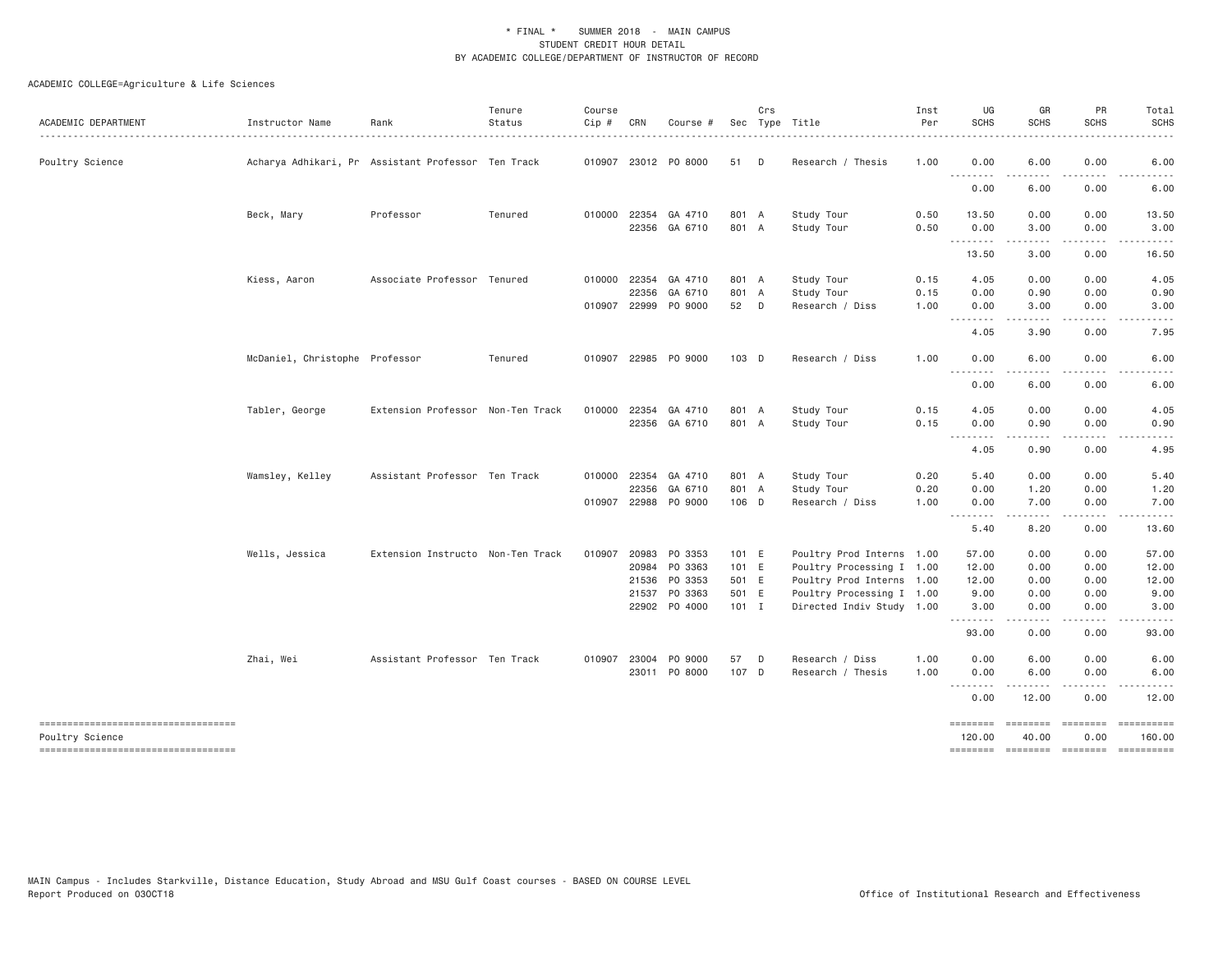| ACADEMIC DEPARTMENT      | Instructor Name  | Rank                                              | Tenure<br>Status | Course<br>Cip #  | CRN          | Course #                                        |                | Crs          | Sec Type Title                                         | Inst<br>Per  | UG<br><b>SCHS</b>      | GR<br><b>SCHS</b>       | PR<br><b>SCHS</b>                           | Total<br>SCHS                                                                                                                                                |
|--------------------------|------------------|---------------------------------------------------|------------------|------------------|--------------|-------------------------------------------------|----------------|--------------|--------------------------------------------------------|--------------|------------------------|-------------------------|---------------------------------------------|--------------------------------------------------------------------------------------------------------------------------------------------------------------|
| School of Human Sciences | Black, Catherine | Professor                                         | Non-Ten Track    |                  | 190901 21725 | FDM 4763<br>21726 FDM 4763                      | 101 E<br>102 E |              | FDM Internship<br>FDM Internship                       | 1.00<br>1.00 | 87.00<br>30.00<br>.    | 0.00<br>0.00            | 0.00<br>0.00<br>.                           | 87.00<br>30.00<br>.                                                                                                                                          |
|                          |                  |                                                   |                  |                  |              |                                                 |                |              |                                                        |              | 117.00                 | .<br>0.00               | 0.00                                        | 117.00                                                                                                                                                       |
|                          | Boutwell, Angela | Lecturer                                          | Non-Ten Track    |                  |              | 190708 21342 HDFS 3803 501 C                    |                |              | Creat & Play Young C 1.00                              |              | 36.00<br>.             | 0.00                    | 0.00<br>$\sim$ $\sim$ $\sim$                | 36.00                                                                                                                                                        |
|                          |                  |                                                   |                  |                  |              |                                                 |                |              |                                                        |              | 36.00                  | 0.00                    | 0.00                                        | 36.00                                                                                                                                                        |
|                          | Denny, Marina    | Assistant Professor Ten Track                     |                  |                  |              | 010801 22522 AELC 8100 104 I                    |                |              | Creative Component A 1.00                              |              | 0.00                   | 3.00                    | 0.00                                        | 3.00                                                                                                                                                         |
|                          |                  |                                                   |                  |                  |              | 23311 AELC 9000                                 | 105 D          |              | Research/Dissertatio 1.00                              |              | 0.00<br>.              | 6.00<br>.               | 0.00<br>$\frac{1}{2}$                       | 6.00<br>.                                                                                                                                                    |
|                          |                  |                                                   |                  |                  |              |                                                 |                |              |                                                        |              | 0.00                   | 9.00                    | 0.00                                        | 9.00                                                                                                                                                         |
|                          | Downey, Laura    | Extension Assoc Pro Non-Ten Track                 |                  | 010801<br>190701 | 22637        | AELC 9000 103 D<br>22638 HDFS 9000 104 D        |                |              | Research/Dissertatio 1.00<br>Research/Dissertatio 1.00 |              | 0.00<br>0.00           | 4.00<br>3.00            | 0.00<br>0.00                                | 4.00<br>3.00                                                                                                                                                 |
|                          |                  |                                                   |                  |                  |              |                                                 |                |              |                                                        |              | .<br>0.00              | -----<br>7.00           | .<br>0.00                                   | -----<br>7.00                                                                                                                                                |
|                          |                  | Elmore-Staton, Lori Assistant Professor Ten Track |                  | 190701           | 21729        | <b>HDFS 1813</b>                                | 01             | C            | Devel through Lifesp                                   | 1.00         | 60.00                  | 0.00                    | 0.00                                        | 60.00                                                                                                                                                        |
|                          |                  |                                                   |                  |                  | 22639        | <b>HDFS 9000</b>                                | 105 D          |              | Research/Dissertatio                                   | 1.00         | 0.00                   | 2.00                    | 0.00                                        | 2.00                                                                                                                                                         |
|                          |                  |                                                   |                  |                  | 23156        | <b>HDFS 8000</b>                                | 103 D          |              | Research/Thesis                                        | 1.00         | 0.00                   | 6.00                    | 0.00                                        | 6.00                                                                                                                                                         |
|                          |                  |                                                   |                  | 190704           | 21343        | <b>HDFS 4803</b>                                | 501 C          |              | Parenting                                              | 1.00         | 63.00                  | 0.00                    | 0.00                                        | 63.00                                                                                                                                                        |
|                          |                  |                                                   |                  |                  |              | 190708 21344 HDFS 6803 501 C                    |                |              | Parenting                                              | 1.00         | 0.00<br>.              | 3.00<br>$- - - - -$     | 0.00<br>.                                   | 3.00<br>.                                                                                                                                                    |
|                          |                  |                                                   |                  |                  |              |                                                 |                |              |                                                        |              | 123.00                 | 11.00                   | 0.00                                        | 134.00                                                                                                                                                       |
|                          | Fason, Angel     | Instructor                                        | Non-Ten Track    | 190701           | 20677        | HDFS 4740                                       | 101 E          |              | PreK-K Teacher Cand                                    | 1.00         | 72.00                  | 0.00                    | 0.00                                        | 72.00                                                                                                                                                        |
|                          |                  |                                                   |                  |                  | 20678        | <b>HDFS 4760</b>                                | 101 E          |              | Child Development In 1.00                              |              | 12.00                  | 0.00                    | 0.00                                        | 12.00                                                                                                                                                        |
|                          |                  |                                                   |                  |                  | 20680        | <b>HDFS 4780</b>                                | 101 E          |              | Youth Development In 1.00                              |              | 24.00                  | 0.00                    | 0.00                                        | 24.00                                                                                                                                                        |
|                          |                  |                                                   |                  |                  |              | 20681 HDFS 4790 101 E                           |                |              | Family Science Inter 1.00                              |              | 36.00<br>1.1.1.1.1.1.1 | 0.00<br><b>.</b>        | 0.00<br>.                                   | 36.00<br>.                                                                                                                                                   |
|                          |                  |                                                   |                  |                  |              |                                                 |                |              |                                                        |              | 144.00                 | 0.00                    | 0.00                                        | 144.00                                                                                                                                                       |
|                          | Freeman, Charles | Assistant Professor Ten Track                     |                  | 010801           |              | 23497 AELC 8100 51                              |                | $\mathbf I$  | Creative Component A 0.50                              |              | 0.00                   | 1.50                    | 0.00                                        | 1.50                                                                                                                                                         |
|                          |                  |                                                   |                  | 190101           | 21511        | HS 4710                                         | 851            | A            | Study Tour                                             | 1.00         | 72.00                  | 0.00                    | 0.00                                        | 72.00                                                                                                                                                        |
|                          |                  |                                                   |                  |                  |              | 500407 23496 FDM 7000                           | 51             | $\mathbf{I}$ | Directed Indiv Study 1.00                              |              | 0.00                   | 3,00<br>.               | 0.00<br>$\omega$ $\omega$ $\omega$ $\omega$ | 3.00<br>$\sim$ $\sim$ $\sim$ $\sim$ $\sim$                                                                                                                   |
|                          |                  |                                                   |                  |                  |              |                                                 |                |              |                                                        |              | 72.00                  | 4.50                    | 0.00                                        | 76.50                                                                                                                                                        |
|                          | Greenhaw, Laura  | Assistant Professor Ten Track                     |                  | 010000           | 23353        | GA 4990                                         | $101 \quad C$  |              | Special Topic In GA 1.00                               |              | 0.00                   | 0.00                    | 0.00                                        | 0.00                                                                                                                                                         |
|                          |                  |                                                   |                  | 010801           | 20051        | AELC 8100                                       | 102 I          |              | Creative Component A 1.00                              |              | 0.00                   | 4.00                    | 0.00                                        | 4.00                                                                                                                                                         |
|                          |                  |                                                   |                  |                  | 23361        | AELC 9000                                       | 106 D          |              | Research/Dissertatio 1.00                              |              | 0.00                   | 1.00                    | 0.00                                        | 1,00                                                                                                                                                         |
|                          |                  |                                                   |                  |                  |              | 131301 20047 AELC 3500                          | 101 E          |              | Internship Ag Leader 1.00                              |              | 12.00<br>.             | 0.00<br>$2 - 2 - 2 - 2$ | 0.00<br>.                                   | 12.00<br>.                                                                                                                                                   |
|                          |                  |                                                   |                  |                  |              |                                                 |                |              |                                                        |              | 12.00                  | 5.00                    | 0.00                                        | 17.00                                                                                                                                                        |
|                          | Hardman, Alisha  | Assistant Professor Ten Track                     |                  | 190701           | 22660        | HDFS 8000 102 D                                 |                |              | Research/Thesis                                        | 1.00         | 0.00                   | 7.00                    | 0.00                                        | 7.00                                                                                                                                                         |
|                          |                  |                                                   |                  |                  | 22837        | HDFS 9000 01                                    |                | D            | Research/Dissertatio 1.00                              |              | 0.00<br>.              | 9.00<br>.               | 0.00<br>الأنابات                            | 9.00<br>$\frac{1}{2} \left( \frac{1}{2} \right) \left( \frac{1}{2} \right) \left( \frac{1}{2} \right) \left( \frac{1}{2} \right) \left( \frac{1}{2} \right)$ |
|                          |                  |                                                   |                  |                  |              |                                                 |                |              |                                                        |              | 0.00                   | 16.00                   | 0.00                                        | 16.00                                                                                                                                                        |
|                          | Jagger, Carla    | Assistant Professor Ten Track                     |                  | 010801           | 22357        | AELC 9000 102 D<br>131301 22355 AELC 8000 101 D |                |              | Research/Dissertatio 1.00<br>Research/Thesis in A 1.00 |              | 0.00<br>0.00           | 12.00<br>6.00           | 0.00<br>0.00                                | 12.00<br>6.00                                                                                                                                                |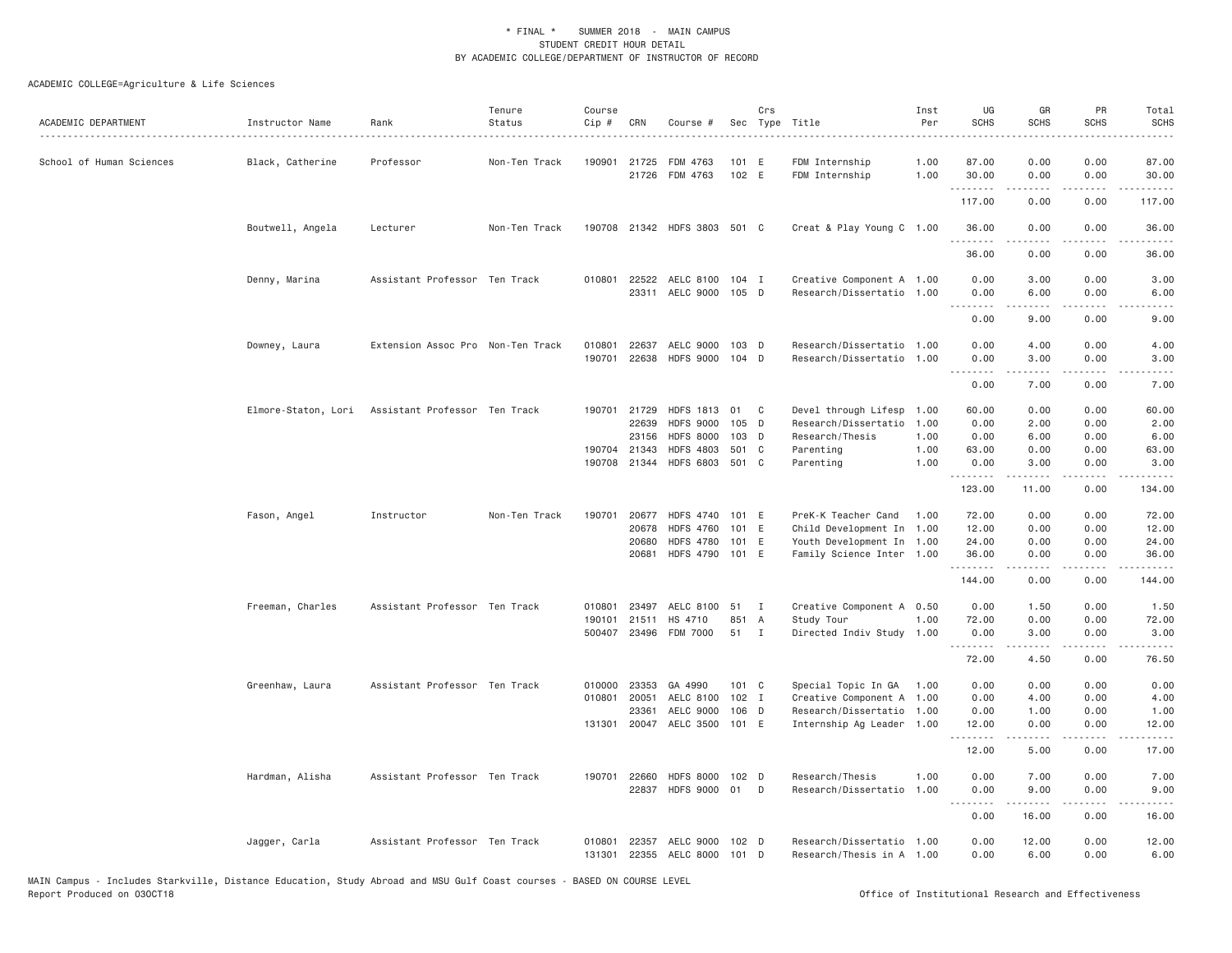| ACADEMIC DEPARTMENT      | Instructor Name  | Rank                              | Tenure<br>Status | Course<br>Cip # | CRN          | Course #                     |         | Crs | Sec Type Title            | Inst<br>Per | UG<br><b>SCHS</b> | GR<br><b>SCHS</b>                                                                                                                                            | PR<br><b>SCHS</b>            | Total<br><b>SCHS</b>                                                                                                              |
|--------------------------|------------------|-----------------------------------|------------------|-----------------|--------------|------------------------------|---------|-----|---------------------------|-------------|-------------------|--------------------------------------------------------------------------------------------------------------------------------------------------------------|------------------------------|-----------------------------------------------------------------------------------------------------------------------------------|
| School of Human Sciences | Jagger, Carla    | Assistant Professor Ten Track     |                  |                 |              | 131301 23473 AELC 4000 51 I  |         |     | Directed Indiv Study 1.00 |             | 3.00<br>.         | 0.00                                                                                                                                                         | 0.00                         | 3.00<br>$\frac{1}{2} \left( \frac{1}{2} \right) \left( \frac{1}{2} \right) \left( \frac{1}{2} \right) \left( \frac{1}{2} \right)$ |
|                          |                  |                                   |                  |                 |              |                              |         |     |                           |             | 3.00              | 18.00                                                                                                                                                        | 0.00                         | 21.00                                                                                                                             |
|                          | Kobia, Caroline  | Assistant Professor Ten Track     |                  |                 |              | 190101 21346 HS 4710         | 501 A   |     | Study Tour                | 0.50        | 21.00<br>.        | 0.00                                                                                                                                                         | 0.00<br>$\sim$ $\sim$ $\sim$ | 21.00<br>د د د د د                                                                                                                |
|                          |                  |                                   |                  |                 |              |                              |         |     |                           |             | 21.00             | 0.00                                                                                                                                                         | 0.00                         | 21.00                                                                                                                             |
|                          | Lee, JuYoung     | Assistant Professor Ten Track     |                  |                 |              | 190901 21263 FDM 3553        | 551 B   |     | Fashion Retail Prici 1.00 |             | 48.00             | 0.00<br>.                                                                                                                                                    | 0.00<br>----                 | 48.00<br>$\frac{1}{2}$                                                                                                            |
|                          |                  |                                   |                  |                 |              |                              |         |     |                           |             | 48.00             | 0.00                                                                                                                                                         | 0.00                         | 48.00                                                                                                                             |
|                          | Morrison, Carley | Visiting Assist Pro Non-Ten Track |                  |                 | 22280        | 010802 20049 AELC 3603 101 E |         |     | Internship-Agricultu 1.00 |             | 9.00              | 0.00                                                                                                                                                         | 0.00                         | 9.00                                                                                                                              |
|                          |                  |                                   |                  |                 |              | AELC 3203                    | 551 C   |     | Prof Writing ANR Hum 1.00 |             | 54.00             | 0.00                                                                                                                                                         | 0.00                         | 54.00                                                                                                                             |
|                          |                  |                                   |                  |                 | 131301 20048 | AELC 3500                    | 102 E   |     | Internship Ag Leader 1.00 |             | 60.00             | 0.00                                                                                                                                                         | 0.00                         | 60.00                                                                                                                             |
|                          |                  |                                   |                  |                 |              | 23045 AELC 8000 103 D        |         |     | Research/Thesis in A 1.00 |             | 0.00<br>.         | 3.00<br>.                                                                                                                                                    | 0.00<br>$   -$               | 3.00<br>.                                                                                                                         |
|                          |                  |                                   |                  |                 |              |                              |         |     |                           |             | 123.00            | 3.00                                                                                                                                                         | 0.00                         | 126.00                                                                                                                            |
|                          | Newman, Michael  | Professor                         | Tenured          |                 |              | 010801 23497 AELC 8100 51 I  |         |     | Creative Component A 0.50 |             | 0.00<br>.         | 1.50<br>$- - - - -$                                                                                                                                          | 0.00<br>.                    | 1.50<br>$- - - - -$                                                                                                               |
|                          |                  |                                   |                  |                 |              |                              |         |     |                           |             | 0.00              | 1.50                                                                                                                                                         | 0.00                         | 1.50                                                                                                                              |
|                          | Parker, Julie    | Assistant Professor Ten Track     |                  |                 | 190101 22979 | HDFS 4990 501 C              |         |     | Special Topics in HD 1.00 |             | 7.00              | 0.00                                                                                                                                                         | 0.00                         | 7.00                                                                                                                              |
|                          |                  |                                   |                  | 190701          | 22359        | <b>HDFS 9000</b>             | 101     | D   | Research/Dissertatio 1.00 |             | 0.00              | 2.00                                                                                                                                                         | 0.00                         | 2.00                                                                                                                              |
|                          |                  |                                   |                  | 190706          | 21731        | <b>HDFS 2813</b>             | 501 B   |     | Child Development         | 1.00        | 12.00             | 0.00                                                                                                                                                         | 0.00                         | 12.00                                                                                                                             |
|                          |                  |                                   |                  |                 |              | 190710 21732 HDFS 8503 501 C |         |     | Med Aspects of DD in 1.00 |             | 0.00              | 15.00<br>.                                                                                                                                                   | 0.00<br>د د د د              | 15.00<br>$    -$                                                                                                                  |
|                          |                  |                                   |                  |                 |              |                              |         |     |                           |             | .<br>19.00        | 17.00                                                                                                                                                        | 0.00                         | 36.00                                                                                                                             |
|                          | Peterson, Donna  | Extension Assoc Pro Non-Ten Track |                  |                 |              | 010801 22842 AELC 8100 105 I |         |     | Creative Component A 1.00 |             | 0.00<br>.         | 3.00<br>.                                                                                                                                                    | 0.00<br>.                    | 3.00<br>.                                                                                                                         |
|                          |                  |                                   |                  |                 |              |                              |         |     |                           |             | 0.00              | 3.00                                                                                                                                                         | 0.00                         | 3.00                                                                                                                              |
|                          | Phillips, Tommy  | Associate Professor Tenured       |                  |                 | 190101 22208 | <b>HDFS 4000</b>             | 101 I   |     | Directed Indiv Study 1.00 |             | 3.00              | 0.00                                                                                                                                                         | 0.00                         | 3.00                                                                                                                              |
|                          |                  |                                   |                  |                 | 22209        | <b>HDFS 4000</b>             | $102$ I |     | Directed Indiv Study 1.00 |             | 3.00              | 0.00                                                                                                                                                         | 0.00                         | 3.00                                                                                                                              |
|                          |                  |                                   |                  | 190701          | 20676        | <b>HDFS 3813</b>             | 01      | C   | Lifespan Theory           | 1.00        | 36.00             | 0.00                                                                                                                                                         | 0.00                         | 36.00                                                                                                                             |
|                          |                  |                                   |                  |                 | 20684        | <b>HDFS 4883</b>             | 52      | C   | Risk, Resilience & P 1.00 |             | 66.00             | 0.00                                                                                                                                                         | 0.00                         | 66.00                                                                                                                             |
|                          |                  |                                   |                  |                 | 20687        | <b>HDFS 6883</b>             | 52      | C   | Risk, Resilience & P 1.00 |             | 0.00              | 12.00                                                                                                                                                        | 0.00                         | 12.00                                                                                                                             |
|                          |                  |                                   |                  |                 | 23373        | <b>HDFS 3813</b>             | 501 C   |     | Lifespan Theory           | 1.00        | 3.00              | 0.00                                                                                                                                                         | 0.00                         | 3.00                                                                                                                              |
|                          |                  |                                   |                  |                 | 23378        | <b>HDFS 4883</b>             | 551 C   |     | Risk, Resilience & P 1.00 |             | 6.00              | 0.00                                                                                                                                                         | 0.00                         | 6.00                                                                                                                              |
|                          |                  |                                   |                  |                 | 23388        | <b>HDFS 9000</b>             | 107 D   |     | Research/Dissertatio 1.00 |             | 0.00<br>.         | 3,00<br>$\frac{1}{2} \left( \frac{1}{2} \right) \left( \frac{1}{2} \right) \left( \frac{1}{2} \right) \left( \frac{1}{2} \right) \left( \frac{1}{2} \right)$ | 0.00<br>.                    | 3.00<br>$\frac{1}{2}$                                                                                                             |
|                          |                  |                                   |                  |                 |              |                              |         |     |                           |             | 117.00            | 15.00                                                                                                                                                        | 0.00                         | 132.00                                                                                                                            |
|                          | Swann, Tamra     | Non-Faculty                       | Not Applicable   |                 |              | 140101 22275 GE 8003         | 501 C   |     | MENG Capstone             | 0.50        | 0.00              | 4.50                                                                                                                                                         | 0.00                         | 4.50                                                                                                                              |
|                          |                  |                                   |                  |                 |              |                              |         |     |                           |             | 0.00              | 4.50                                                                                                                                                         | 0.00                         | 4.50                                                                                                                              |
|                          | Swortzel, Kirk   | Professor                         | Tenured          |                 | 010801 20050 | AELC 8100                    | 101 I   |     | Creative Component A 1.00 |             | 0.00              | 7.00                                                                                                                                                         | 0.00                         | 7.00                                                                                                                              |
|                          |                  |                                   |                  |                 | 21727        | AELC 4403                    | 01      | C   | Dev of Youth Program 1.00 |             | 3.00              | 0.00                                                                                                                                                         | 0.00                         | 3.00                                                                                                                              |
|                          |                  |                                   |                  |                 | 21728        | AELC 6403 01                 |         | C   | Dev of Youth Program 1.00 |             | 0.00              | 9.00                                                                                                                                                         | 0.00                         | 9.00                                                                                                                              |
|                          |                  |                                   |                  |                 | 21730        | AELC 8693 51                 |         | C   | Philos Found of AEE       | 1.00        | 0.00              | 9,00                                                                                                                                                         | 0.00                         | 9,00                                                                                                                              |
|                          |                  |                                   |                  |                 |              | 22178 AELC 8990 101          |         | B   | Special Topics in AE 1.00 |             | 0.00              | 12.00                                                                                                                                                        | 0.00                         | 12.00                                                                                                                             |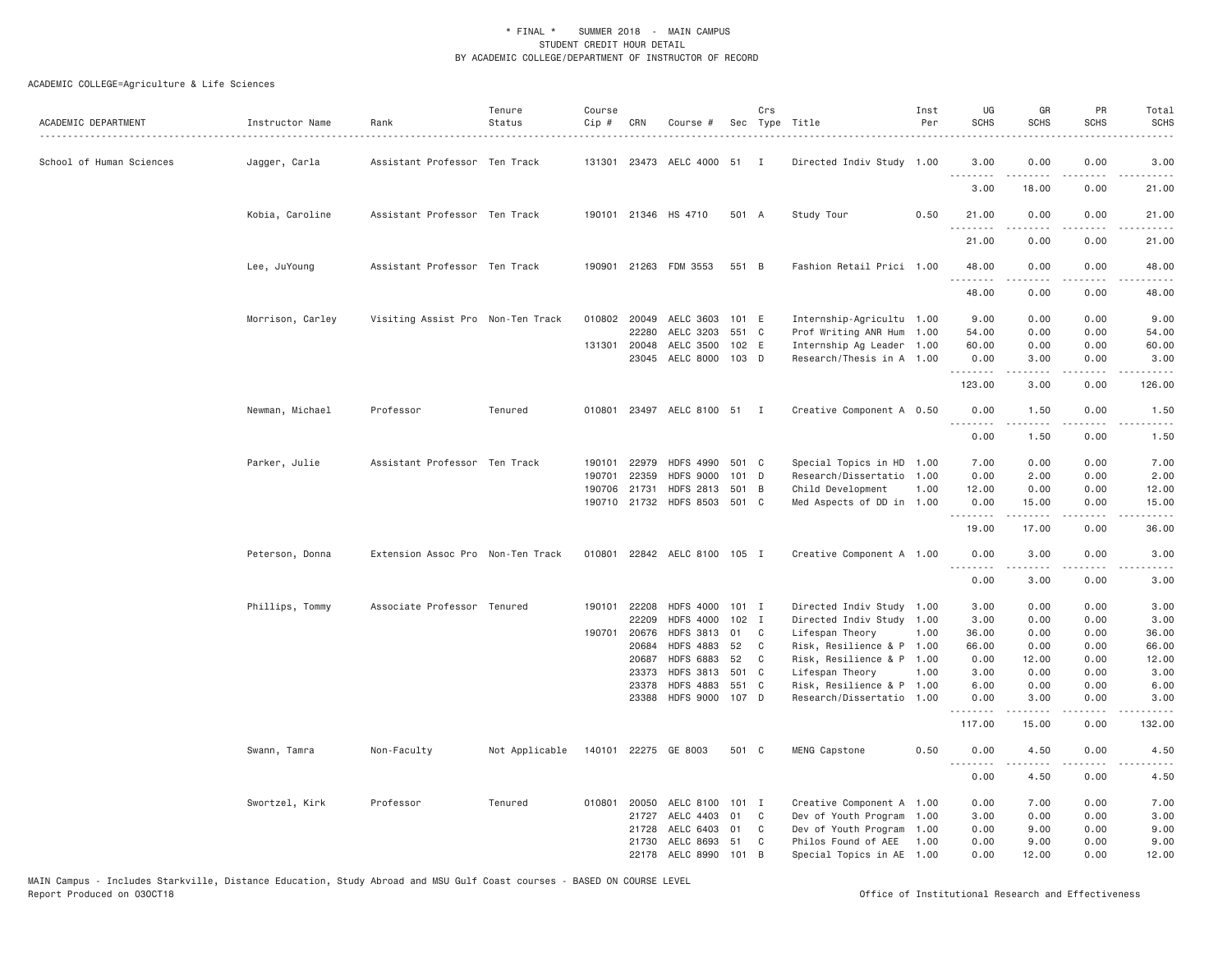| ACADEMIC DEPARTMENT                                                                                       | Instructor Name  | Rank                               | Tenure<br>Status | Course<br>Cip#   | CRN            | Course #                                                     |                  | Crs    | Sec Type Title                                                                      | Inst<br>Per | UG<br><b>SCHS</b>     | GR<br><b>SCHS</b>    | PR<br><b>SCHS</b>    | Total<br><b>SCHS</b>            |
|-----------------------------------------------------------------------------------------------------------|------------------|------------------------------------|------------------|------------------|----------------|--------------------------------------------------------------|------------------|--------|-------------------------------------------------------------------------------------|-------------|-----------------------|----------------------|----------------------|---------------------------------|
| School of Human Sciences                                                                                  | Swortzel, Kirk   | Professor                          | Tenured          | 010801           | 22353          | AELC 9000<br>23495 AELC 9000 51                              | 101 D            | $\Box$ | Research/Dissertatio 1.00<br>Research/Dissertatio 1.00                              |             | 0.00<br>0.00          | 22.00<br>1.00        | 0.00<br>0.00         | 22.00<br>1.00                   |
|                                                                                                           |                  |                                    |                  |                  |                |                                                              |                  |        |                                                                                     |             | 3.00                  | 60.00                | 0.00                 | 63.00                           |
|                                                                                                           | Wheeler, Brandan | Assistant Professor Ten Track      |                  | 190701           |                | 22363 HDFS 9000 102 D                                        |                  |        | Research/Dissertatio 1.00                                                           |             | 0.00                  | 3.00                 | 0.00<br>$- - - -$    | 3.00                            |
|                                                                                                           |                  |                                    |                  |                  |                |                                                              |                  |        |                                                                                     |             | 0.00                  | 3.00                 | 0.00                 | 3.00                            |
|                                                                                                           | Wilmoth, Joe     | Associate Professor Tenured        |                  | 190701<br>190704 | 22364<br>20682 | <b>HDFS 9000</b><br>HDFS 4853 001 C<br>20685 HDFS 6853 001 C | 103 <sub>D</sub> |        | Research/Dissertatio 1.00<br>Family: Human Ecolog 1.00<br>Family: Human Ecolog 1.00 |             | 0.00<br>18.00<br>0.00 | 6.00<br>0.00<br>6.00 | 0.00<br>0.00<br>0.00 | 6.00<br>18.00<br>6.00           |
|                                                                                                           |                  |                                    |                  |                  |                |                                                              |                  |        |                                                                                     |             | --------<br>18.00     | 12.00                | 0.00                 | 30.00                           |
|                                                                                                           | Woodward, Rachel | Grad Research Assis Not Applicable |                  |                  |                | 190101 21346 HS 4710                                         | 501 A            |        | Study Tour                                                                          | 0.50        | 21.00                 | 0.00                 | 0.00<br>.            | 21.00                           |
|                                                                                                           |                  |                                    |                  |                  |                |                                                              |                  |        |                                                                                     |             | 21.00                 | 0.00                 | 0.00                 | 21.00                           |
| =====================================<br>School of Human Sciences<br>==================================== |                  |                                    |                  |                  |                |                                                              |                  |        |                                                                                     |             | ========<br>877.00    | 189.50               | 0.00                 | ---------<br>1066.50<br>======= |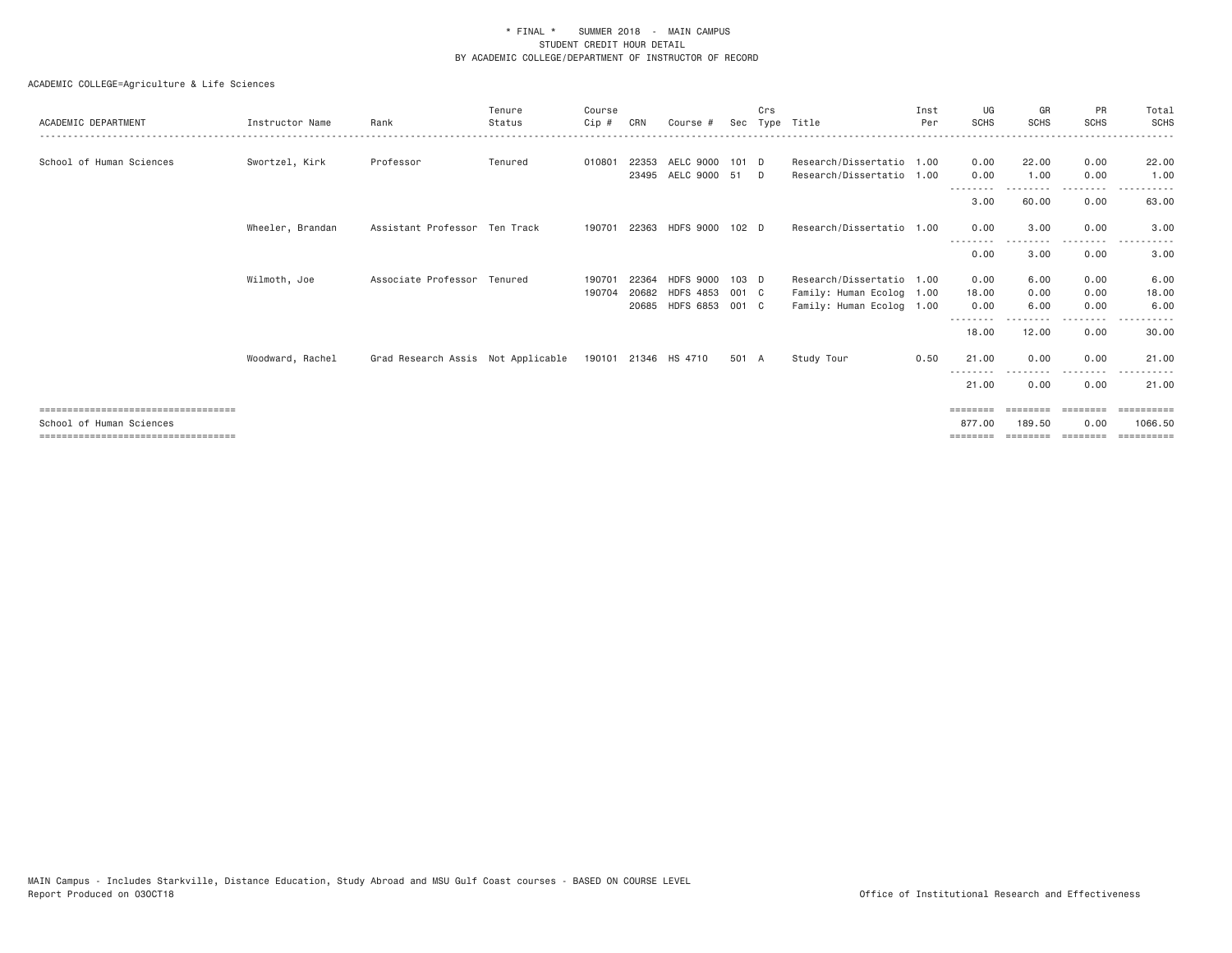| ACADEMIC DEPARTMENT                                                                    | Instructor Name    | Rank                          | Tenure<br>Status | Course<br>Cip #              | CRN   | Course #                                |                | Crs | Sec Type Title                                         | Inst<br>Per  | UG<br><b>SCHS</b>  | GR<br><b>SCHS</b>    | PR<br><b>SCHS</b>    | Total<br><b>SCHS</b>                                           |
|----------------------------------------------------------------------------------------|--------------------|-------------------------------|------------------|------------------------------|-------|-----------------------------------------|----------------|-----|--------------------------------------------------------|--------------|--------------------|----------------------|----------------------|----------------------------------------------------------------|
| Art AAD                                                                                | Altomonte, Jenna   | Assistant Professor Ten Track |                  |                              |       | 500703 22301 ART 1023                   | 551 C          |     | History Of Art II                                      | 1.00         | 27.00              | 0.00                 | 0.00                 | 27.00                                                          |
|                                                                                        |                    |                               |                  |                              |       |                                         |                |     |                                                        |              | .<br>27.00         | .<br>0.00            | .<br>0.00            | 27.00                                                          |
|                                                                                        | Crook, Jacob       | Lecturer                      | Non-Ten Track    |                              |       | 500705 20076 ART 1223                   | 51 L           |     | Drawing II                                             | 1.00         | 15.00              | 0.00                 | 0.00                 | 15.00                                                          |
|                                                                                        |                    |                               |                  |                              |       |                                         |                |     |                                                        |              | 15.00              | 0.00                 | 0.00                 | 15.00                                                          |
|                                                                                        | Funderburk, Thomas | Professor                     | Tenured          | 500799 22036<br>509999 22664 |       | ART 4990<br>ART 6990                    | 001 C<br>001 C |     | Special Topic In ART 1.00<br>Special Topic In ART 1.00 |              | 30.00<br>0.00      | 0.00<br>3.00         | 0.00<br>0.00         | 30.00<br>3.00                                                  |
|                                                                                        |                    |                               |                  |                              |       |                                         |                |     |                                                        |              | 30.00              | 3.00                 | 0.00                 | 33.00                                                          |
|                                                                                        | Gootee, Marita     | Professor                     | Tenured          |                              |       | 500701 21544 ART 3253                   | 01 Q           |     | Photogram                                              | 1.00         | 18.00<br><u>.</u>  | 0.00                 | 0.00                 | 18.00                                                          |
|                                                                                        |                    |                               |                  |                              |       |                                         |                |     |                                                        |              | 18.00              | 0.00                 | 0.00                 | 18.00                                                          |
|                                                                                        | Gordon, Jeffery    | Non-Faculty                   | Not Applicable   |                              |       | 500703 21169 ART 1113                   | 501 C          |     | Art Appreciation                                       | 1.00         | 39.00              | 0.00<br>.            | 0.00<br>.            | 39.00                                                          |
|                                                                                        |                    |                               |                  |                              |       |                                         |                |     |                                                        |              | 39.00              | 0.00                 | 0.00                 | 39.00                                                          |
|                                                                                        | Kornreich, Jordan  | Lecturer                      | Non-Ten Track    | 500401                       |       | 20074 ART 1133<br>500703 20072 ART 1113 | 51 L<br>E51 C  |     | Design II<br>Art Appreciation                          | 1.00<br>1.00 | 21.00<br>54.00     | 0.00<br>0.00         | 0.00<br>0.00         | 21.00<br>54.00                                                 |
|                                                                                        |                    |                               |                  |                              |       |                                         |                |     |                                                        |              | .<br>75.00         | 0.00                 | 0.00                 | 75.00                                                          |
|                                                                                        | Long, Robert       | Professor                     | Tenured          | 500711 20078                 |       | ART 2503                                | 01 L           |     | Ceramic Art Survey                                     | 1.00         | 33.00              | 0.00                 | 0.00                 | 33.00                                                          |
|                                                                                        |                    |                               |                  |                              |       | 20082 ART 4650                          | 01 L           |     | Advanced Studio-Cera 1.00                              |              | 22.00              | 0.00<br>- - - - -    | 0.00                 | 22.00                                                          |
|                                                                                        |                    |                               |                  |                              |       |                                         |                |     |                                                        |              | 55.00              | 0.00                 | 0.00                 | 55.00                                                          |
|                                                                                        | Neuenfeldt, Lori   | Instructor                    | Non-Ten Track    | 500407                       | 23500 | FDM 4990<br>500703 22312 ART 1013       | 851 A<br>501 C |     | Special Topic In FDM 1.00<br>History Of Art I          | 1.00         | 57.00<br>33.00     | 0.00<br>0.00         | 0.00<br>0.00         | 57.00<br>33.00                                                 |
|                                                                                        |                    |                               |                  |                              |       |                                         |                |     |                                                        |              | 90.00              | 0.00                 | 0.00                 | 90.00                                                          |
|                                                                                        | Powney, Jeralyn    | Assistant Professor Ten Track |                  |                              |       | 500799 22273 ART 4990                   | 002 Q          |     | Special Topic In ART 1.00                              |              | 30.00<br>.         | 0.00                 | 0.00<br>.            | 30.00                                                          |
|                                                                                        |                    |                               |                  |                              |       |                                         |                |     |                                                        |              | 30.00              | 0.00                 | 0.00                 | 30.00                                                          |
| -----------------------------------<br>Art AAD<br>==================================== |                    |                               |                  |                              |       |                                         |                |     |                                                        |              | ========<br>379.00 | $=$ ========<br>3.00 | $=$ ========<br>0.00 | - ==========<br>382.00<br>======== ======== ======== ========= |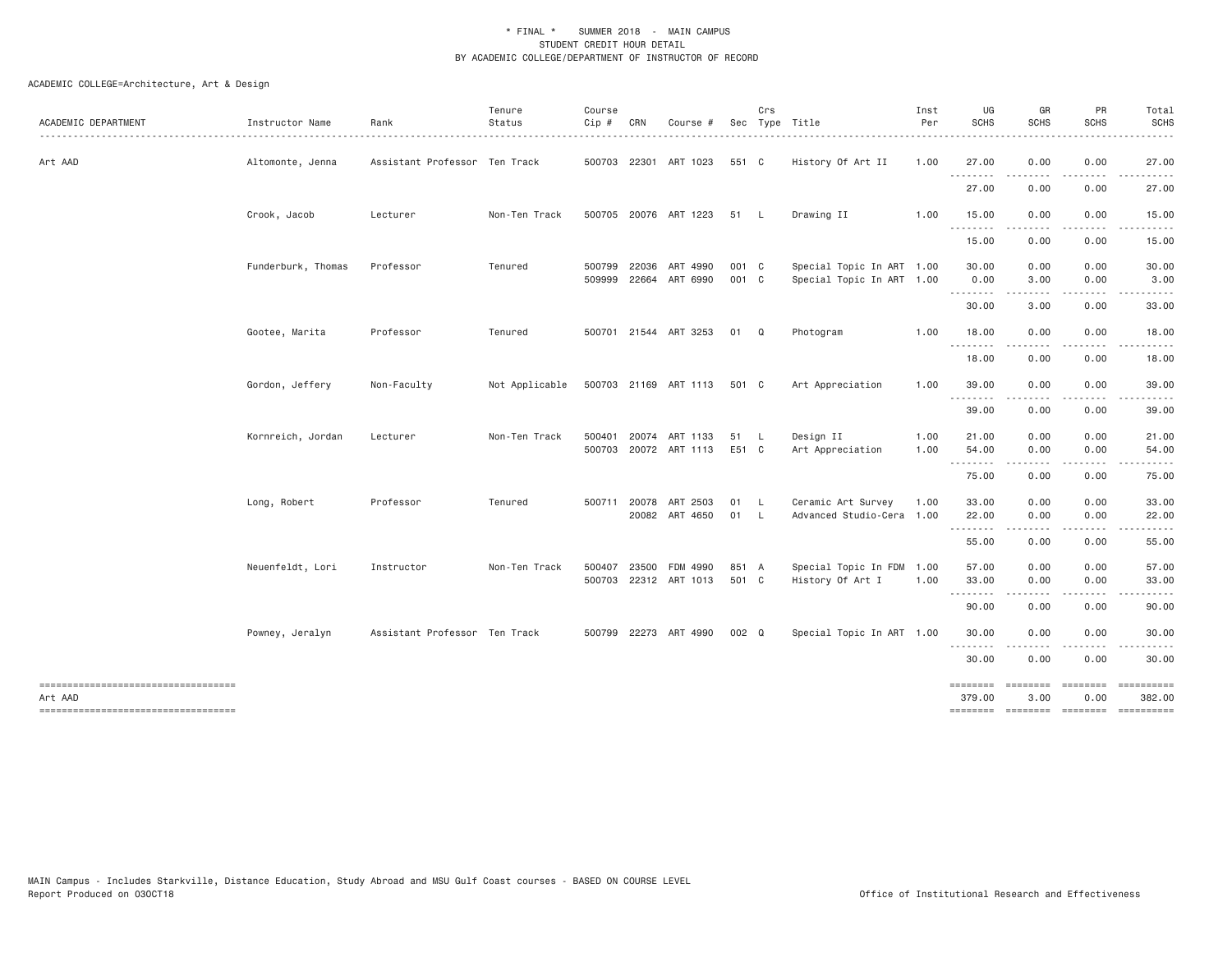|                                       |                                                        |                               | Tenure        | Course |              |                      |       | Crs         |                           | Inst | UG                | GR          | PR            | Total           |
|---------------------------------------|--------------------------------------------------------|-------------------------------|---------------|--------|--------------|----------------------|-------|-------------|---------------------------|------|-------------------|-------------|---------------|-----------------|
| ACADEMIC DEPARTMENT                   | Instructor Name                                        | Rank                          | Status        | Cip #  | CRN          | Course #             | Sec   |             | Type Title                | Per  | <b>SCHS</b>       | <b>SCHS</b> | <b>SCHS</b>   | <b>SCHS</b>     |
|                                       |                                                        |                               |               |        |              |                      |       |             |                           |      |                   |             |               |                 |
| Interior Design                       | Carroll, Robin                                         | Instructor                    | Non-Ten Track | 500408 | 20721        | ID 3603              | 001 C |             | Digital Design for I 1.00 |      | 51.00             | 0.00        | 0.00          | 51.00           |
|                                       |                                                        |                               |               |        |              |                      |       |             |                           |      | 51.00             | 0.00        | 0.00          | 51.00           |
|                                       | Miller, Beth                                           | Professor                     | Tenured       | 190699 | 23382        | ID 4000              | 01    | $\mathbf I$ | Directed Individual       | 1.00 | 1.00              | 0.00        | 0.00          | 1.00            |
|                                       |                                                        |                               |               | 500408 | 20724        | ID 4753              | 51 E  |             | Interior Design Inte 1.00 |      | 33.00             | 0.00        | 0.00          | 33.00           |
|                                       |                                                        |                               |               |        |              | 20725 ID 4753        | 52 E  |             | Interior Design Inte 1.00 |      | 36.00             | 0.00        | 0.00          | 36.00           |
|                                       |                                                        |                               |               |        |              |                      |       |             |                           |      |                   |             | .             |                 |
|                                       |                                                        |                               |               |        |              |                      |       |             |                           |      | 70.00             | 0.00        | 0.00          | 70.00           |
|                                       |                                                        |                               |               |        |              |                      |       |             |                           |      |                   |             |               |                 |
|                                       | Miller, Lyndsey                                        | Assistant Professor Ten Track |               |        | 151303 20720 | ID 3363              | 51    | <b>B</b>    | 3/D & CAD Modeling i 1.00 |      | 36.00             | 0.00        | 0.00          | 36.00           |
|                                       |                                                        |                               |               |        |              |                      |       |             |                           |      |                   |             | $\frac{1}{2}$ |                 |
|                                       |                                                        |                               |               |        |              |                      |       |             |                           |      | 36.00             | 0.00        | 0.00          | 36.00           |
|                                       |                                                        |                               |               |        |              |                      |       |             |                           |      |                   |             |               |                 |
|                                       | Studdard Hughes, Lau Visiting Assist Pro Non-Ten Track |                               |               |        |              | 500408 20718 ID 2614 | 01 B  |             | ID Studio II              | 1.00 | 48.00             | 0.00        | 0.00          | 48.00           |
|                                       |                                                        |                               |               |        |              |                      |       |             |                           |      | --------          |             |               |                 |
|                                       |                                                        |                               |               |        |              |                      |       |             |                           |      | 48.00             | 0.00        | 0.00          | 48.00           |
| ====================================  |                                                        |                               |               |        |              |                      |       |             |                           |      | $=$ = = = = = = = |             |               | :===== <b>:</b> |
| Interior Design                       |                                                        |                               |               |        |              |                      |       |             |                           |      | 205.00            | 0.00        | 0.00          | 205,00          |
| ===================================== |                                                        |                               |               |        |              |                      |       |             |                           |      |                   |             |               |                 |
|                                       |                                                        |                               |               |        |              |                      |       |             |                           |      |                   |             |               |                 |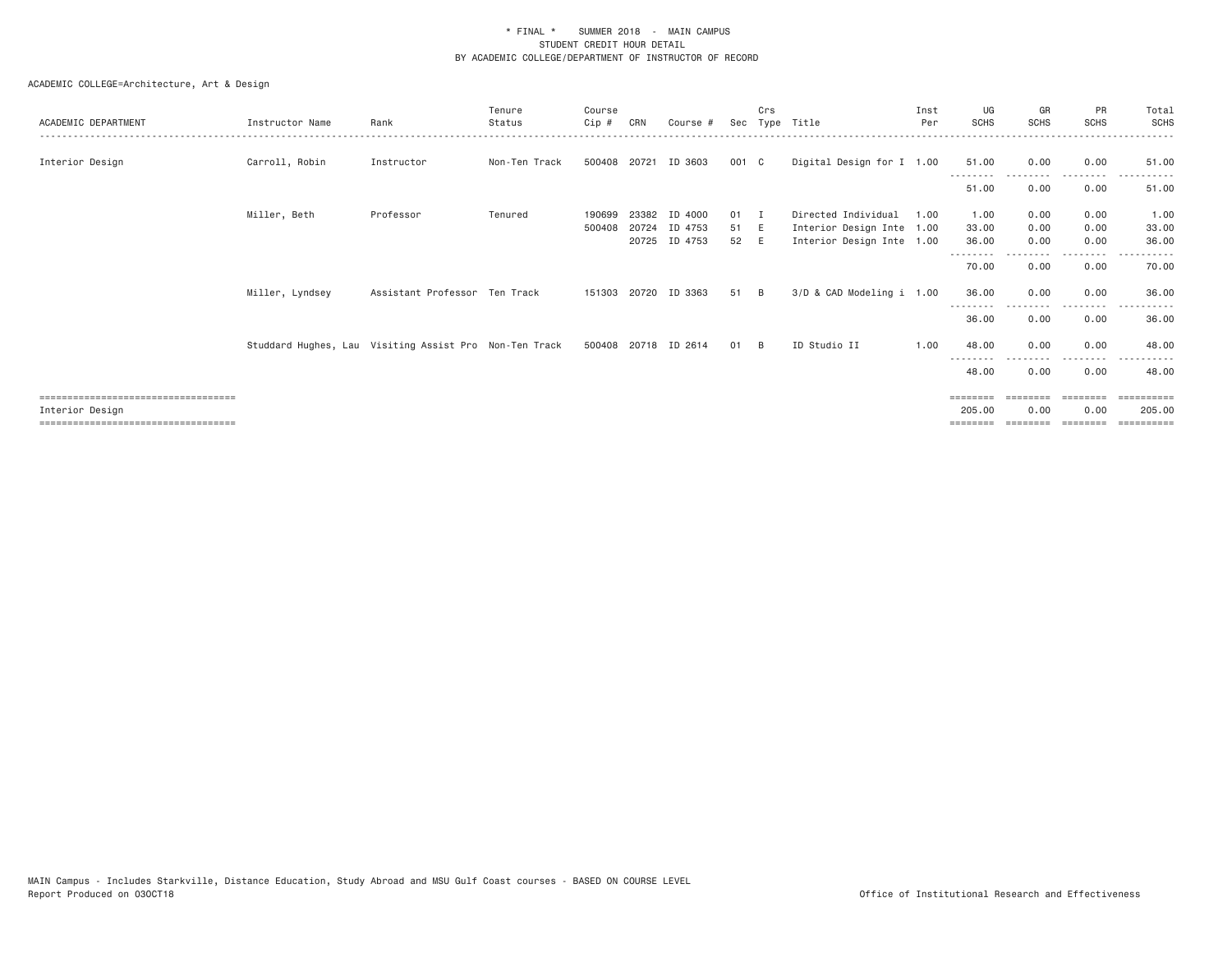|                                                              |                     |                                   | Tenure         | Course       |              |                       |       | Crs          |                           | Inst | UG                 | GR                     | PR                                                                                                                                                           | Total                                                                                                                                                        |
|--------------------------------------------------------------|---------------------|-----------------------------------|----------------|--------------|--------------|-----------------------|-------|--------------|---------------------------|------|--------------------|------------------------|--------------------------------------------------------------------------------------------------------------------------------------------------------------|--------------------------------------------------------------------------------------------------------------------------------------------------------------|
| ACADEMIC DEPARTMENT                                          | Instructor Name     | Rank                              | Status         | Cip #        | CRN          | Course #              |       |              | Sec Type Title            | Per  | <b>SCHS</b>        | SCHS                   | <b>SCHS</b>                                                                                                                                                  | SCHS<br>$\frac{1}{2} \left( \frac{1}{2} \right) \left( \frac{1}{2} \right) \left( \frac{1}{2} \right) \left( \frac{1}{2} \right) \left( \frac{1}{2} \right)$ |
| School of Architecture                                       | Carson, Foster      | Clinical Assist Pro Non-Ten Track |                | 522001       | 20088        | BCS 1116              | 01    | Q            | Build Construct Stud 1.00 |      | 78.00              | 0.00                   | 0.00                                                                                                                                                         | 78.00                                                                                                                                                        |
|                                                              |                     |                                   |                |              | 20089        | BCS 1126              | 51    | $\mathbf Q$  | Build Construct Stud 1.00 |      | 84.00              | 0.00                   | 0.00                                                                                                                                                         | 84.00                                                                                                                                                        |
|                                                              |                     |                                   |                |              |              |                       |       |              |                           |      | .<br>162.00        | 0.00                   | $\frac{1}{2}$<br>0.00                                                                                                                                        | 162.00                                                                                                                                                       |
|                                                              | Esenwein, Frederick | Assistant Professor Ten Track     |                |              |              | 040201 22764 ARC 3813 | 851 S |              | Study Abroad Seminar 1.00 |      | 30.00              | 0.00                   | 0.00                                                                                                                                                         | 30.00                                                                                                                                                        |
|                                                              |                     |                                   |                |              | 500605 21430 | ART 3813              | 851 A |              | Study Abroad Seminar 1.00 |      | 3.00               | 0.00                   | 0.00                                                                                                                                                         | 3.00                                                                                                                                                         |
|                                                              |                     |                                   |                |              | 22765        | ID 3813               | 851 A |              | Study Abroad Seminar 1.00 |      | 3.00               | 0.00                   | 0.00                                                                                                                                                         | 3.00                                                                                                                                                         |
|                                                              |                     |                                   |                |              |              |                       |       |              |                           |      | .<br>36.00         | 0.00                   | 0.00                                                                                                                                                         | 36.00                                                                                                                                                        |
|                                                              | Gregory, Alexis     | Associate Professor Tenured       |                |              |              | 040201 20062 ARC 3713 | 01    | - B          | Assemblages               | 1.00 | 33.00              | 0.00                   | 0.00                                                                                                                                                         | 33.00                                                                                                                                                        |
|                                                              |                     |                                   |                |              |              |                       |       |              |                           |      | <u>.</u><br>33.00  | 0.00                   | 0.00                                                                                                                                                         | 33.00                                                                                                                                                        |
|                                                              | Herrmann, Hans      | Associate Professor Tenured       |                | 040201 20060 |              | ARC 1546              | 52    | B            | Arch Design I-B           | 1.00 | 90.00              | 0.00                   | 0.00                                                                                                                                                         | 90.00                                                                                                                                                        |
|                                                              |                     |                                   |                |              |              | 21539 ARC 4733        | 01 C  |              | Site Planning             | 1.00 | 30.00              | 0.00                   | 0.00                                                                                                                                                         | 30.00                                                                                                                                                        |
|                                                              |                     |                                   |                |              |              |                       |       |              |                           |      | .<br>120.00        | .<br>0.00              | $\frac{1}{2} \left( \frac{1}{2} \right) \left( \frac{1}{2} \right) \left( \frac{1}{2} \right) \left( \frac{1}{2} \right) \left( \frac{1}{2} \right)$<br>0.00 | 120.00                                                                                                                                                       |
|                                                              | Kemp, Leah          | Non-Faculty                       | Not Applicable |              |              | 040201 21168 ARC 1013 | 501 C |              | Arch Appreciation         | 1.00 | 18.00              | 0.00                   | 0.00                                                                                                                                                         | 18.00                                                                                                                                                        |
|                                                              |                     |                                   |                |              |              |                       |       |              |                           |      | 18.00              | 0.00                   | 0.00                                                                                                                                                         | 18.00                                                                                                                                                        |
|                                                              | Latham, Angela      | Instructor                        | Non-Ten Track  | 500799       | 21069        | TKI 2413              | 51    | $\mathbf{C}$ | Hi & Appr Artcrafts       | 1.00 | 24.00              | 0.00                   | 0.00                                                                                                                                                         | 24.00                                                                                                                                                        |
|                                                              |                     |                                   |                |              | 21070        | TKI 2413              | 52    | $\mathsf{C}$ | Hi & Appr Artcrafts       | 1.00 | 42.00              | 0.00                   | 0.00                                                                                                                                                         | 42.00                                                                                                                                                        |
|                                                              |                     |                                   |                |              |              | 21645 TKI 2413        | 02    | C            | Hi & Appr Artcrafts       | 1.00 | 33.00<br>.         | 0.00                   | 0.00                                                                                                                                                         | 33.00                                                                                                                                                        |
|                                                              |                     |                                   |                |              |              |                       |       |              |                           |      | 99.00              | 0.00                   | 0.00                                                                                                                                                         | 99.00                                                                                                                                                        |
|                                                              | Tripp, Andrew       | Assistant Professor Ten Track     |                | 040201       | 20059        | ARC 1536              | 01 B  |              | Arch Design I-A           | 1.00 | 90.00              | 0.00                   | 0.00                                                                                                                                                         | 90.00                                                                                                                                                        |
|                                                              |                     |                                   |                | 500605 22724 |              | ARC 3823              | 851 A |              | Study Abroad Seminar 1.00 |      | 30.00              | 0.00                   | 0.00                                                                                                                                                         | 30.00                                                                                                                                                        |
|                                                              |                     |                                   |                |              | 22727        | ART 3823              | 851 A |              | Study Abroad Seminar 1.00 |      | 3.00               | 0.00                   | 0.00                                                                                                                                                         | 3.00                                                                                                                                                         |
|                                                              |                     |                                   |                |              |              | 22728 ID 3823         | 851 A |              | Study Abroad Seminar 1.00 |      | 3.00<br>.          | 0.00                   | 0.00                                                                                                                                                         | 3.00                                                                                                                                                         |
|                                                              |                     |                                   |                |              |              |                       |       |              |                           |      | 126.00             | 0.00                   | 0.00                                                                                                                                                         | 126.00                                                                                                                                                       |
| ----------------------------------<br>School of Architecture |                     |                                   |                |              |              |                       |       |              |                           |      | ========<br>594.00 | <b>EEEEEEE</b><br>0.00 | ========<br>0.00                                                                                                                                             | 594.00                                                                                                                                                       |
| -------------------------------------                        |                     |                                   |                |              |              |                       |       |              |                           |      |                    |                        |                                                                                                                                                              |                                                                                                                                                              |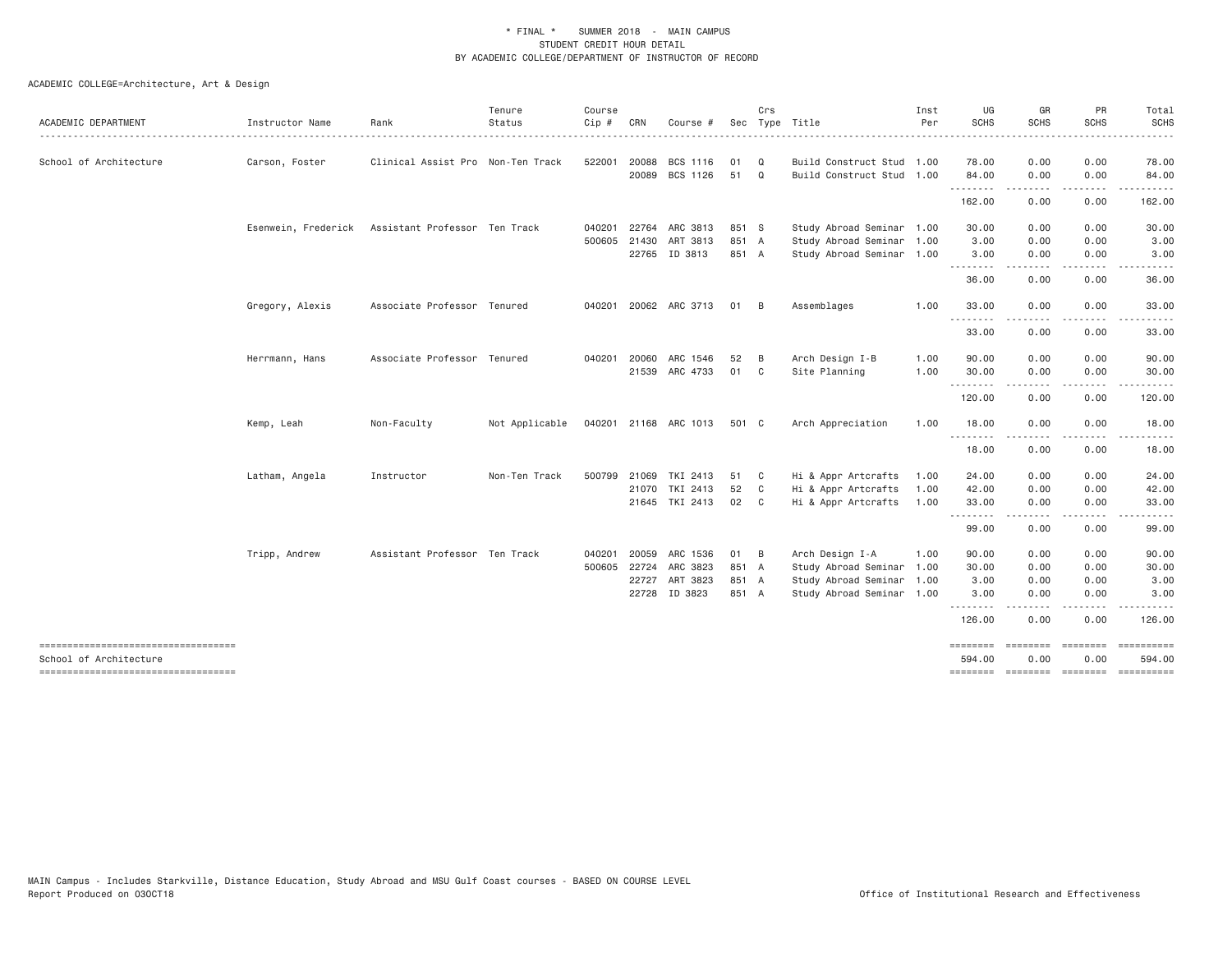#### ACADEMIC COLLEGE=Arts & Sciences

| ACADEMIC DEPARTMENT                                  | Instructor Name  | Rank                          | Tenure<br>Status | Course<br>$C$ ip # | CRN   | Course #      | Sec     | Crs | Type Title                | Inst<br>Per | UG<br><b>SCHS</b> | GR<br><b>SCHS</b> | PR<br><b>SCHS</b> | Total<br>SCHS |
|------------------------------------------------------|------------------|-------------------------------|------------------|--------------------|-------|---------------|---------|-----|---------------------------|-------------|-------------------|-------------------|-------------------|---------------|
|                                                      |                  |                               |                  |                    |       |               |         |     |                           |             |                   |                   |                   |               |
| Anthropology & Middle Eastern Cultu McClellan, Laura |                  | Assistant Professor Ten Track |                  | 450201             |       | 22801 AN 8000 | $101$ D |     | Thesis Research           | 1.00        | 0.00              | 6.00              | 0.00              | 6.00          |
|                                                      |                  |                               |                  |                    |       |               |         |     |                           |             | 0.00              | 6.00              | 0.00              | 6.00          |
|                                                      | Miller, Darcy    | Assistant Professor Ten Track |                  | 450201             | 22368 | AN 7000       | $101$ I |     | Directed Indiv Study 1.00 |             | 0.00              | 3.00              | 0.00              | 3.00          |
|                                                      |                  |                               |                  | 450301             |       | 21421 AN 2510 | 801 A   |     | Archy Field Meth: Su 1.00 |             | 45.00             | 0.00              | 0.00              | 45.00         |
|                                                      |                  |                               |                  |                    |       | 21423 AN 3510 | 801 A   |     | Archy Field Meth: Ex 1.00 |             | 108.00            | 0.00              | 0.00              | 108.00        |
|                                                      |                  |                               |                  |                    |       |               |         |     |                           |             | 153.00            | 3.00              | 0.00              | 156.00        |
|                                                      | Peacock, Claude  | Professor                     | Tenured          | 450201             |       | 20058 AN 8215 | 101 E   |     | Internship in Applie 1.00 |             | 0.00              | 10.00             | 0.00              | 10.00         |
|                                                      |                  |                               |                  |                    |       |               |         |     |                           |             | 0.00              | 10.00             | 0.00              | 10.00         |
|                                                      | Zuckerman, Molly | Associate Professor Tenured   |                  | 450201             |       | 23478 AN 8215 | 102 E   |     | Internship in Applie 1.00 |             | 0.00              | 5.00              | 0.00              | 5.00          |
|                                                      |                  |                               |                  |                    |       |               |         |     |                           |             | 0.00              | 5.00              | 0.00              | 5.00          |
| =====================================                |                  |                               |                  |                    |       |               |         |     |                           |             | --------          |                   |                   | ==========    |
| Anthropology & Middle Eastern Cultu                  |                  |                               |                  |                    |       |               |         |     |                           |             | 153,00            | 24,00             | 0.00              | 177,00        |
| =====================================                |                  |                               |                  |                    |       |               |         |     |                           |             |                   |                   |                   | ---------     |
|                                                      |                  |                               |                  |                    |       |               |         |     |                           |             |                   |                   |                   |               |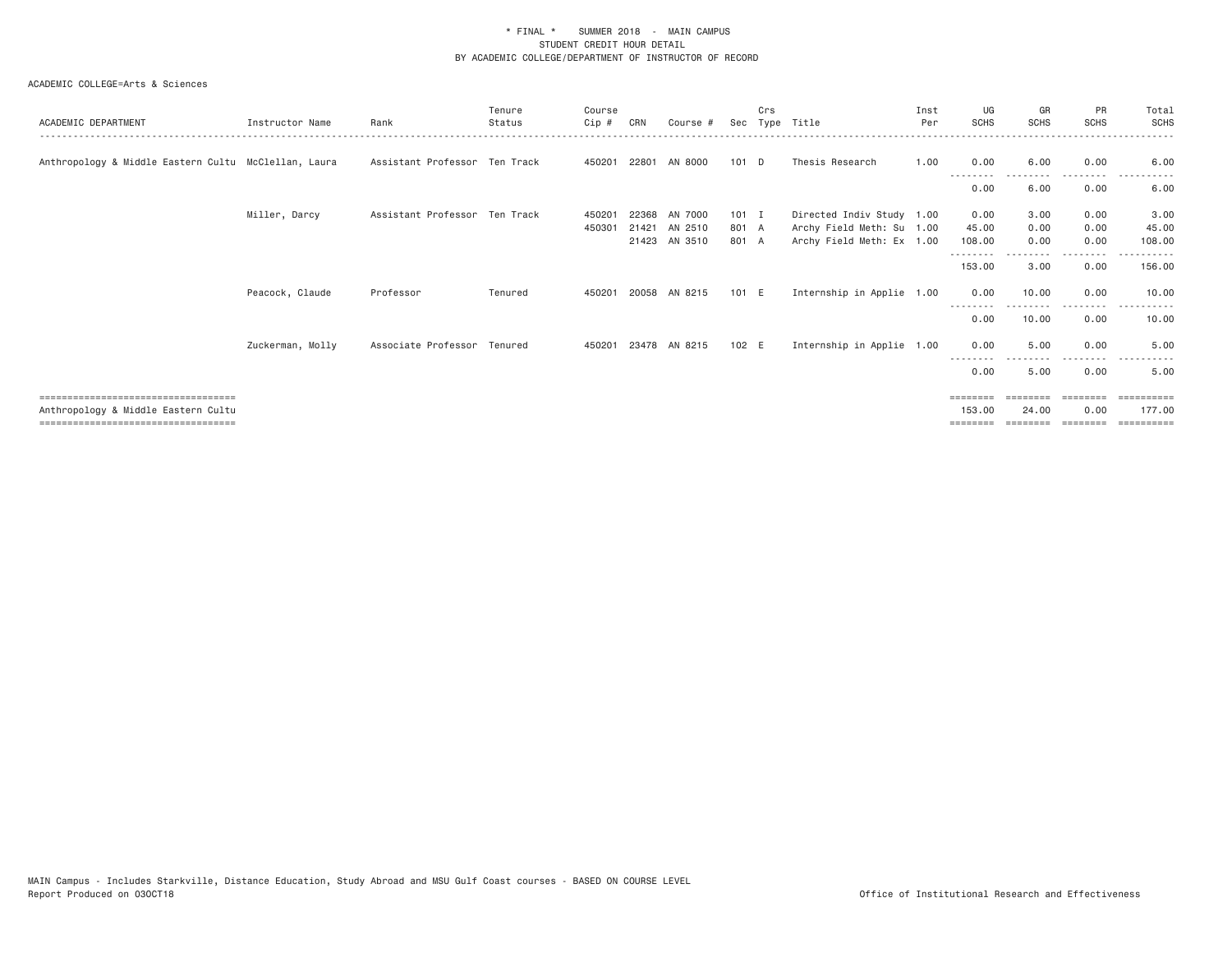| ACADEMIC DEPARTMENT | Instructor Name<br>. | Rank                          | Tenure<br>Status | Course<br>Cip #        | CRN            | Course #                   |             | Crs          | Sec Type Title                                         | Inst<br>Per  | UG<br><b>SCHS</b>         | GR<br><b>SCHS</b> | PR<br><b>SCHS</b>                   | Total<br><b>SCHS</b>       |
|---------------------|----------------------|-------------------------------|------------------|------------------------|----------------|----------------------------|-------------|--------------|--------------------------------------------------------|--------------|---------------------------|-------------------|-------------------------------------|----------------------------|
| Biological Sciences | Barton, Brandon      | Assistant Professor Ten Track |                  |                        |                | 269999 22369 BIO 8000      | $101$ D     |              | Research/Thesis                                        | 1.00         | 0.00<br>- - - -           | 1.00              | 0.00                                | 1.00                       |
|                     |                      |                               |                  |                        |                |                            |             |              |                                                        |              | 0.00                      | 1.00              | 0.00                                | 1.00                       |
|                     | Counterman, Brian    | Associate Professor Tenured   |                  | 269999 21781           |                | BIO 4990<br>23459 BIO 4000 | 801 A<br>05 | $\mathbf{I}$ | Special Topic in BIO 1.00<br>Directed Indiv Study 1.00 |              | 21.00<br>3.00<br><u>.</u> | 0.00<br>0.00<br>. | 0.00<br>0.00<br>.                   | 21.00<br>3.00<br>المتمامات |
|                     |                      |                               |                  |                        |                |                            |             |              |                                                        |              | 24.00                     | 0.00              | 0.00                                | 24.00                      |
|                     | Dawe, Angus          | Professor                     | Tenured          |                        |                | 269999 22425 BIO 9000      | $105$ D     |              | Research / Diss                                        | 1.00         | 0.00<br>.                 | 1.00              | 0.00<br>.                           | 1.00                       |
|                     |                      |                               |                  |                        |                |                            |             |              |                                                        |              | 0.00                      | 1.00              | 0.00                                | 1.00                       |
|                     | Ervin, Gary          | Professor                     | Tenured          | 269999                 | 22374<br>22443 | BIO 8000<br>BIO 9000       | 106 D<br>06 | D            | Research/Thesis<br>Research / Diss                     | 1.00<br>1.00 | 0.00<br>0.00              | 1.00<br>1.00      | 0.00<br>0.00<br>.                   | 1.00<br>1.00               |
|                     |                      |                               |                  |                        |                |                            |             |              |                                                        |              | .<br>0.00                 | -----<br>2.00     | 0.00                                | -----<br>2.00              |
|                     | Gordon, Donna        | Associate Professor Tenured   |                  | 260101<br>269999       | 21174<br>22461 | BIO 8183<br>BIO 9000       | 501 E<br>57 | D            | Capstone in Modern B<br>Research / Diss                | 1.00<br>1.00 | 0.00<br>0.00              | 27.00<br>1.00     | 0.00<br>0.00                        | 27.00<br>1.00              |
|                     |                      |                               |                  |                        |                |                            |             |              |                                                        |              | . <b>.</b><br>0.00        | 28.00             | 0.00                                | 28.00                      |
|                     | Holder, Thomas       | Instructor                    | Non-Ten Track    | 260101                 |                | 20103 BIO 1144             | 51          | C            | Biology II                                             | 1.00         | 56.00                     | 0.00              | 0.00                                | 56.00                      |
|                     |                      |                               |                  | 260701                 | 20104          | BIO 1144<br>20115 BIO 3524 | 52<br>51    | К<br>C       | Biology II<br>Biol Of Vertebrates                      | 1.00<br>1.00 | 0.00<br>64.00             | 0.00<br>0.00      | 0.00<br>0.00                        | 0.00<br>64.00              |
|                     |                      |                               |                  |                        |                | 20116 BIO 3524             | 52          | К            | Biol Of Vertebrates                                    | 1.00         | 0.00<br><u>.</u>          | 0.00<br><u>.</u>  | 0.00<br>.                           | 0.00<br>.                  |
|                     |                      |                               |                  |                        |                |                            |             |              |                                                        |              | 120.00                    | 0.00              | 0.00                                | 120.00                     |
|                     | Jolley, Rachel       | Non-Employee                  | Not Applicable   |                        |                | 261301 21173 BIO 8043      | 501 C       |              | Ecology & Environ                                      | 1.00         | 0.00                      | 42.00             | 0.00                                | 42.00<br>.                 |
|                     |                      |                               |                  |                        |                |                            |             |              |                                                        |              | 0.00                      | 42.00             | 0.00                                | 42.00                      |
|                     | Kaplan, Evan         | Instructor                    | Non-Ten Track    |                        |                | 260401 20106 BIO 2103      | 01          | C            | Cell Biology                                           | 1.00         | 144.00<br>.               | 0.00<br>.         | 0.00<br>.                           | 144.00<br>.                |
|                     |                      |                               |                  |                        |                |                            |             |              |                                                        |              | 144.00                    | 0.00              | 0.00                                | 144.00                     |
|                     | Klink, Vincent       | Associate Professor Tenured   |                  |                        |                | 269999 23392 BIO 4000      | 02          | I            | Directed Indiv Study 1.00                              |              | 3.00<br>.                 | 0.00<br>.         | 0.00<br>- - - -                     | 3.00                       |
|                     |                      |                               |                  |                        |                |                            |             |              |                                                        |              | 3.00                      | 0.00              | 0.00                                | 3.00                       |
|                     | McCurdy, Victoria    | Instructor                    | Non-Ten Track    | 260507<br>260806 21593 | 21589          | BIO 4413<br>BIO 4133       | 01<br>01    | C<br>C       | Immunology<br>Human Genetics                           | 1.00<br>1.00 | 69.00<br>75.00            | 0.00<br>0.00      | 0.00<br>0.00                        | 69.00<br>75.00             |
|                     |                      |                               |                  |                        | 21594          | BIO 6133                   | 01          | C            | Human Genetics                                         | 1.00         | 0.00<br><u>.</u>          | 6.00              | 0.00<br>$\sim$ $\sim$ $\sim$ $\sim$ | 6.00<br>.                  |
|                     |                      |                               |                  |                        |                |                            |             |              |                                                        |              | 144.00                    | 6.00              | 0.00                                | 150.00                     |
|                     | Outlaw, Diana        | Associate Professor Tenured   |                  |                        | 260706 21595   | BIO 4514                   | 51          | B            | Animal Physiology                                      | 1.00         | 68.00                     | 0.00              | 0.00                                | 68.00                      |
|                     |                      |                               |                  |                        |                | 269999 22380 BIO 8000      | $112$ D     |              | Research/Thesis                                        | 1.00         | 0.00<br><b></b>           | 1.00<br>.         | 0.00<br>$\cdots$                    | 1.00<br>.                  |
|                     |                      |                               |                  |                        |                |                            |             |              |                                                        |              | 68.00                     | 1.00              | 0.00                                | 69.00                      |
|                     | Outlaw, Robert       | Instructor                    | Non-Ten Track    |                        |                | 260101 20098 BIO 1134      | E51 C       |              | Biology I                                              | 1.00         | 96.00                     | 0.00              | 0.00                                | 96.00                      |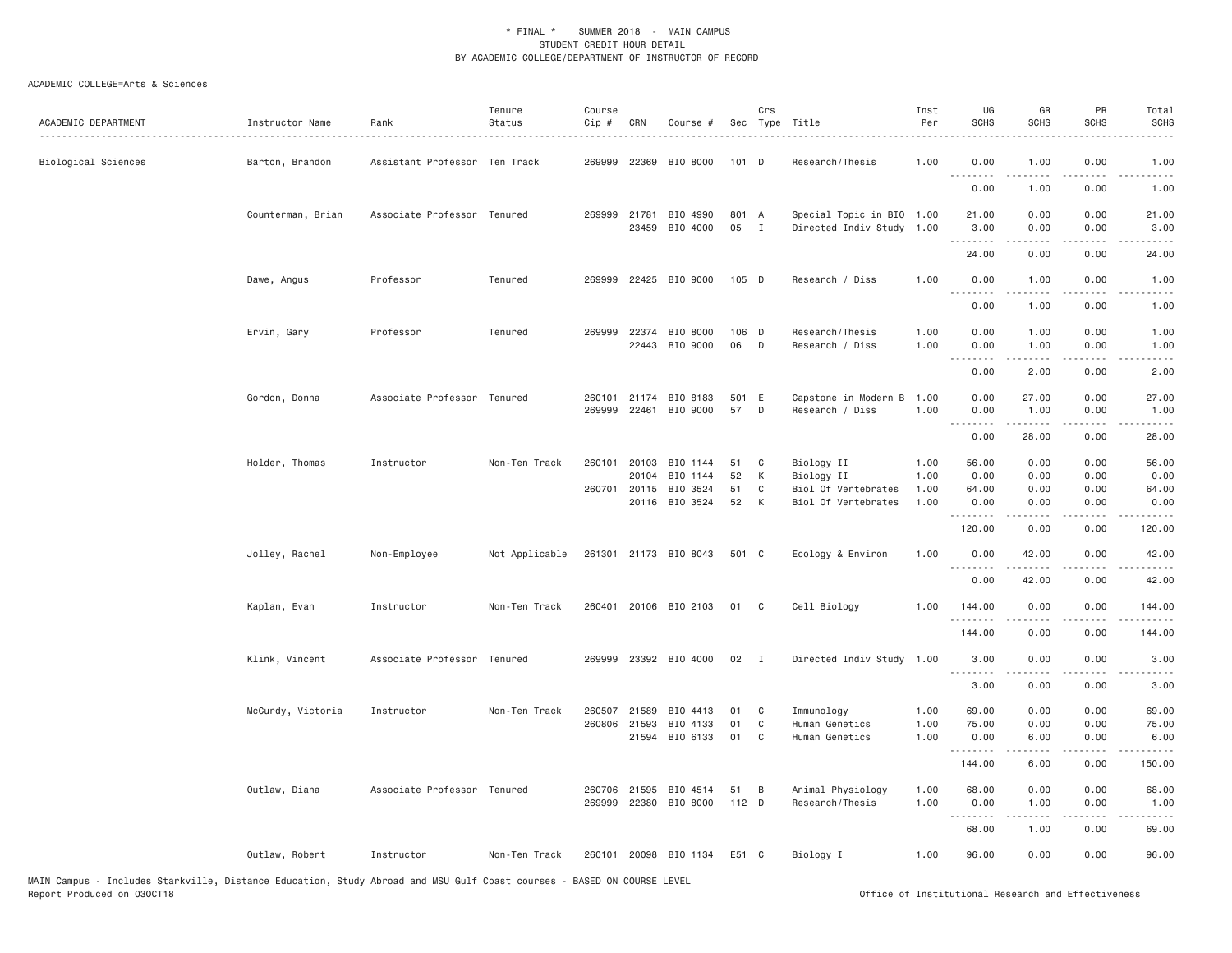|                                                              |                   |                                   | Tenure        | Course       |       |                       |       | Crs            |                           | Inst | UG                    | GR                   | PR                                                                                                                                | Total                                 |
|--------------------------------------------------------------|-------------------|-----------------------------------|---------------|--------------|-------|-----------------------|-------|----------------|---------------------------|------|-----------------------|----------------------|-----------------------------------------------------------------------------------------------------------------------------------|---------------------------------------|
| ACADEMIC DEPARTMENT                                          | Instructor Name   | Rank                              | Status        | Cip #        | CRN   | Course #              |       |                | Sec Type Title            | Per  | SCHS                  | <b>SCHS</b>          | <b>SCHS</b>                                                                                                                       | <b>SCHS</b>                           |
| Biological Sciences                                          | Outlaw, Robert    | Instructor                        | Non-Ten Track |              |       | 260101 20099 BIO 1134 | E52 K |                | Biology I                 | 1.00 | 0.00                  | 0.00                 | 0.00                                                                                                                              | 0.00                                  |
|                                                              |                   |                                   |               |              |       |                       |       |                |                           |      | <u>.</u><br>96.00     | 0.00                 | 0.00                                                                                                                              | 96.00                                 |
|                                                              | Reese, Mary       | Clinical Assist Pro Non-Ten Track |               | 269999       | 23389 | BIO 4000              | 51    | $\blacksquare$ | Directed Indiv Study 1.00 |      | 2.00                  | 0.00                 | 0.00                                                                                                                              | 2.00                                  |
|                                                              |                   |                                   |               |              | 23445 | BIO 4000              | 03    | I              | Directed Indiv Study 1.00 |      | 1.00                  | 0.00                 | 0.00                                                                                                                              | 1.00                                  |
|                                                              |                   |                                   |               |              | 23446 | BIO 4000              | 04    | $\blacksquare$ | Directed Indiv Study 1.00 |      | 1.00                  | 0.00                 | 0.00                                                                                                                              | 1.00                                  |
|                                                              |                   |                                   |               |              |       | 511005 20118 BIO 4100 | 101 H |                | Med Tech Clinicals        | 1.00 | 24.00<br>.            | 0.00                 | 0.00<br>$\frac{1}{2} \left( \frac{1}{2} \right) \left( \frac{1}{2} \right) \left( \frac{1}{2} \right) \left( \frac{1}{2} \right)$ | 24.00                                 |
|                                                              |                   |                                   |               |              |       |                       |       |                |                           |      | 28.00                 | 0.00                 | 0.00                                                                                                                              | 28.00                                 |
|                                                              | Reichert, Nancy   | Professor                         | Tenured       |              |       | 261201 21172 BIO 6033 | 501 C |                | Fund Biotechnology        | 1.00 | 0.00                  | 45.00                | 0.00                                                                                                                              | 45.00                                 |
|                                                              |                   |                                   |               |              |       |                       |       |                |                           |      | --------<br>0.00      | . <u>.</u><br>45.00  | $\cdots$<br>0.00                                                                                                                  | . <u>.</u> .<br>45.00                 |
|                                                              | Roberts, Brandy   | Lecturer                          | Non-Ten Track | 260502 20113 |       | BIO 3304              | 51    | C <sub>c</sub> | General Microbiology      | 1.00 | 128.00                | 0.00                 | 0.00                                                                                                                              | 128.00                                |
|                                                              |                   |                                   |               |              |       | 20114 BIO 3304        | 52    | K              | General Microbiology      | 1.00 | 0.00                  | 0.00                 | 0.00                                                                                                                              | 0.00                                  |
|                                                              |                   |                                   |               | 260505 20111 |       | BIO 3303              | 01    | C              | Parasitology              | 1.00 | 39.00                 | 0.00                 | 0.00                                                                                                                              | 39.00                                 |
|                                                              |                   |                                   |               |              |       | 20112 BIO 3303        | 02    | K              | Parasitology              | 1.00 | 0.00<br>.             | 0.00                 | 0.00<br>$- - - -$                                                                                                                 | 0.00                                  |
|                                                              |                   |                                   |               |              |       |                       |       |                |                           |      | 167.00                | .<br>0.00            | 0.00                                                                                                                              | 167.00                                |
|                                                              | Thornton, Justin  | Assistant Professor Tenured       |               | 260503 21591 |       | BIO 4443              | 01    | C.             | Bacterial Genetics        | 1.00 | 18.00                 | 0.00                 | 0.00                                                                                                                              | 18.00                                 |
|                                                              |                   |                                   |               |              |       | 21592 BIO 6443        | 01    | C.             | Bacterial Genetics        | 1.00 | 0.00                  | 3.00                 | 0.00                                                                                                                              | 3.00                                  |
|                                                              |                   |                                   |               |              |       |                       |       |                |                           |      | .<br>18.00            | . <b>.</b> .<br>3.00 | 0.00                                                                                                                              | 21.00                                 |
|                                                              | Williamson, Emily | Instructor                        | Non-Ten Track | 260701       | 20091 | BIO 1123              | 01    | C              | Animal Biology            | 1.00 | 45.00                 | 0.00                 | 0.00                                                                                                                              | 45.00                                 |
|                                                              |                   |                                   |               |              | 20092 | BIO 1123              | 02    | K              | Animal Biology            | 1.00 | 0.00                  | 0.00                 | 0.00                                                                                                                              | 0.00                                  |
|                                                              |                   |                                   |               |              |       | 21586 BIO 4503        | 02    | K              | Vertebrate Histology      | 1.00 | 0.00                  | 0.00                 | 0.00                                                                                                                              | 0.00                                  |
|                                                              |                   |                                   |               |              |       |                       |       |                |                           |      | - - -<br>45.00        | 0.00                 | $\frac{1}{2}$<br>0.00                                                                                                             | 45.00                                 |
| -------------------------------------<br>Biological Sciences |                   |                                   |               |              |       |                       |       |                |                           |      | $=$ =======<br>857.00 | ========<br>129.00   | ========<br>0.00                                                                                                                  | 986.00                                |
|                                                              |                   |                                   |               |              |       |                       |       |                |                           |      |                       |                      |                                                                                                                                   | ======== ======== ======== ========== |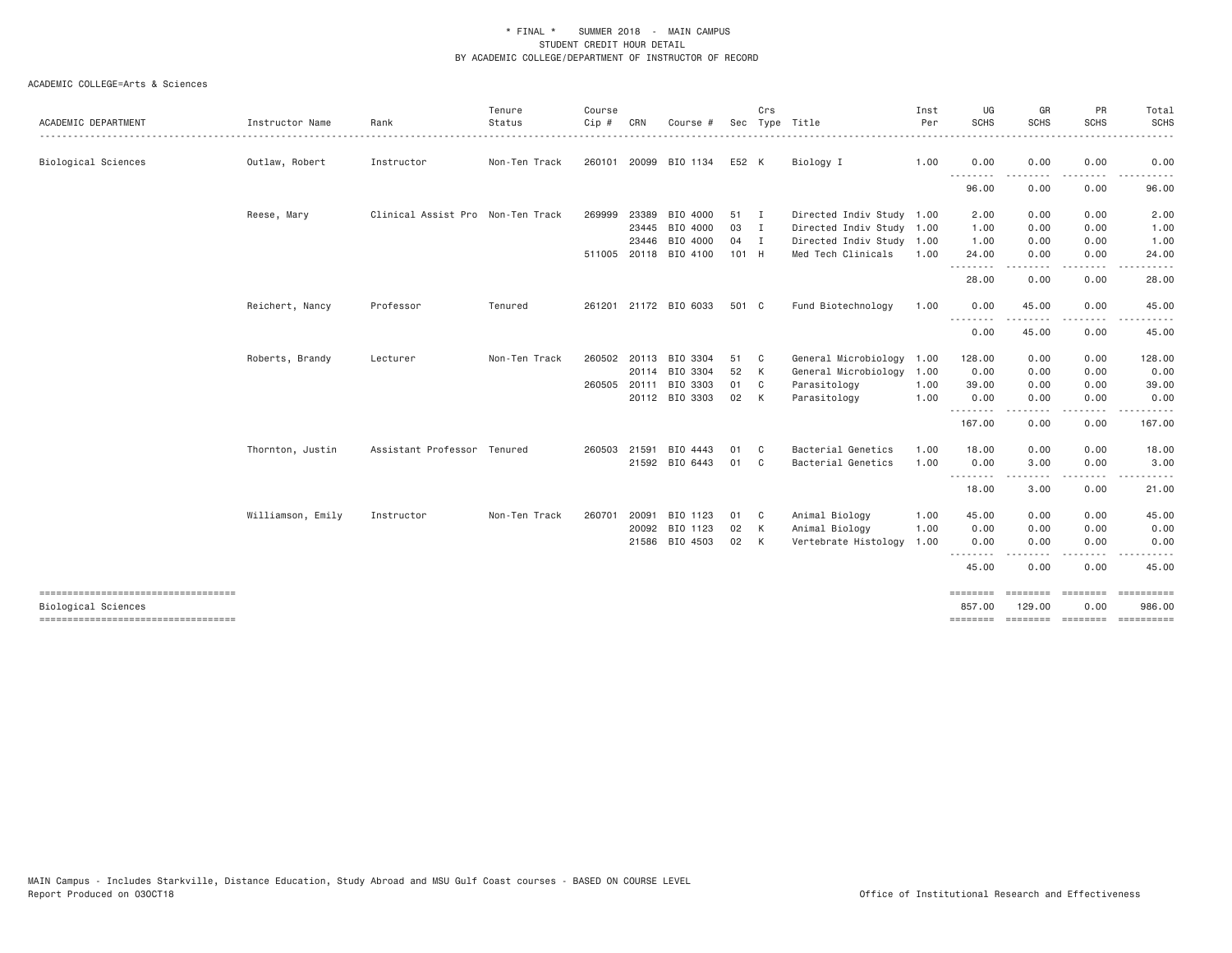|                     |                   |                               | Tenure        | Course |                |                      |                | Crs          |                                      | Inst         | UG                                | GR             | PR                             | Total                                                                                                                                                        |
|---------------------|-------------------|-------------------------------|---------------|--------|----------------|----------------------|----------------|--------------|--------------------------------------|--------------|-----------------------------------|----------------|--------------------------------|--------------------------------------------------------------------------------------------------------------------------------------------------------------|
| ACADEMIC DEPARTMENT | Instructor Name   | Rank                          | Status        | Cip #  | CRN            | Course #             |                |              | Sec Type Title                       | Per          | <b>SCHS</b>                       | <b>SCHS</b>    | <b>SCHS</b>                    | <b>SCHS</b>                                                                                                                                                  |
|                     |                   |                               |               |        |                |                      |                |              |                                      |              |                                   |                |                                |                                                                                                                                                              |
| Chemistry           | Cui, Xin          | Assistant Professor Ten Track |               | 400501 | 22857          | CH 9000              | 101 D          |              | Research / Diss                      | 1.00         | 0.00                              | 12.00          | 0.00                           | 12.00                                                                                                                                                        |
|                     |                   |                               |               |        | 23383          | CH 7000              | 110 I          |              | Directed Indiv Study                 | 1.00         | 0.00                              | 6.00           | 0.00                           | 6.00                                                                                                                                                         |
|                     |                   |                               |               |        |                | 23469 CH 8000        | 01 D           |              | Research / Thesis                    | 1.00         | 0.00<br><u>.</u>                  | 3.00           | 0.00<br>$\omega$ is $\omega$ . | 3.00                                                                                                                                                         |
|                     |                   |                               |               |        |                |                      |                |              |                                      |              | 0.00                              | 21.00          | 0.00                           | 21.00                                                                                                                                                        |
|                     | Donnadieu, Bruno  | Instructor                    | Non-Ten Track |        |                | 400504 20207 CH 4511 | 01 L           |              | Org Chem Lab I                       | 1.00         | 12.00                             | 0.00           | 0.00                           | 12.00                                                                                                                                                        |
|                     |                   |                               |               |        | 20208          | CH 4511              | 02             | $\mathsf{L}$ | Org Chem Lab I                       | 1.00         | 12.00                             | 0.00           | 0.00                           | 12.00                                                                                                                                                        |
|                     |                   |                               |               |        | 20209          | CH 4511              | 04             | L.           | Org Chem Lab I                       | 1.00         | 7.00                              | 0.00           | 0.00                           | 7.00                                                                                                                                                         |
|                     |                   |                               |               |        |                | 20214 CH 4521        | 51             | $\mathsf{L}$ | Org Chem Lab II                      | 1.00         | 12.00                             | 0.00           | 0.00                           | 12.00                                                                                                                                                        |
|                     |                   |                               |               |        |                | 20215 CH 4521        | 52             | - L          | Org Chem Lab II                      | 1.00         | 10.00                             | 0.00           | 0.00                           | 10.00                                                                                                                                                        |
|                     |                   |                               |               |        |                | 20216 CH 4521        | 54             | <b>L</b>     | Org Chem Lab II                      | 1.00         | 8.00<br><u>.</u>                  | 0.00           | 0.00                           | 8.00<br>$- - - - -$                                                                                                                                          |
|                     |                   |                               |               |        |                |                      |                |              |                                      |              | 61.00                             | 0.00           | 0.00                           | 61.00                                                                                                                                                        |
|                     | Dornshuld, Eric   | Lecturer                      | Non-Ten Track | 400501 |                | 20194 CH 1213        | 01             | C            | Chemistry I                          | 1.00         | 39.00<br>.                        | 0.00           | 0.00                           | 39.00                                                                                                                                                        |
|                     |                   |                               |               |        |                |                      |                |              |                                      |              | 39.00                             | 0.00           | 0.00                           | 39.00                                                                                                                                                        |
|                     | Emerson, Joseph   | Associate Professor Tenured   |               | 400501 | 20202          | CH 1223              | 52             | C            | Chemistry II                         | 1.00         | 54.00                             | 0.00           | 0.00                           | 54.00                                                                                                                                                        |
|                     |                   |                               |               |        | 22858          | CH 9000              | 102 D          |              | Research / Diss                      | 1.00         | 0.00                              | 12.00          | 0.00                           | 12.00                                                                                                                                                        |
|                     |                   |                               |               |        | 23428          | CH 7000              | 01 I           |              | Directed Indiv Study                 | 1.00         | 0.00                              | 3.00           | 0.00                           | 3.00                                                                                                                                                         |
|                     |                   |                               |               |        |                | 23525 CH 7000        | 51 I           |              | Directed Indiv Study                 | 1.00         | 0.00<br>.                         | 6.00<br>.      | 0.00<br>د د د د                | 6.00<br>$\frac{1}{2} \left( \frac{1}{2} \right) \left( \frac{1}{2} \right) \left( \frac{1}{2} \right) \left( \frac{1}{2} \right) \left( \frac{1}{2} \right)$ |
|                     |                   |                               |               |        |                |                      |                |              |                                      |              | 54.00                             | 21.00          | 0.00                           | 75.00                                                                                                                                                        |
|                     | Fitzkee, Nicholas | Associate Professor Tenured   |               | 400501 |                | 22859 CH 9000        | 103 D          |              | Research / Diss                      | 1.00         | 0.00                              | 18.00          | 0.00                           | 18.00                                                                                                                                                        |
|                     |                   |                               |               |        |                |                      |                |              |                                      |              | 0.00                              | 18.00          | 0.00                           | 18.00                                                                                                                                                        |
|                     | Gwaltney, Steven  | Professor                     | Tenured       |        | 400501 22860   | CH 9000              | 104 D          |              | Research / Diss                      | 1.00         | 0.00                              | 21.00          | 0.00                           | 21.00                                                                                                                                                        |
|                     |                   |                               |               |        | 23394          | CH 7000              | $111$ I        |              | Directed Indiv Study                 | 1.00         | 0.00                              | 3.00           | 0.00                           | 3.00                                                                                                                                                         |
|                     |                   |                               |               |        |                |                      |                |              |                                      |              | .                                 | .              | $\sim$ $\sim$ $\sim$ $\sim$    | $\frac{1}{2} \left( \frac{1}{2} \right) \left( \frac{1}{2} \right) \left( \frac{1}{2} \right) \left( \frac{1}{2} \right) \left( \frac{1}{2} \right)$         |
|                     |                   |                               |               |        |                |                      |                |              |                                      |              | 0.00                              | 24.00          | 0.00                           | 24.00                                                                                                                                                        |
|                     | Hollis, Thedford  | Associate Professor Tenured   |               |        |                | 400501 22861 CH 9000 | 105 D          |              | Research / Diss                      | 1.00         | 0.00<br>$- - -$                   | 9.00           | 0.00                           | 9.00                                                                                                                                                         |
|                     |                   |                               |               |        |                |                      |                |              |                                      |              | 0.00                              | 9.00           | 0.00                           | 9.00                                                                                                                                                         |
|                     | Lewis, Edwin      | Professor                     | Tenured       |        |                | 400501 23476 CH 8000 | 51             | D            | Research / Thesis                    | 1.00         | 0.00                              | 6.00           | 0.00                           | 6.00                                                                                                                                                         |
|                     |                   |                               |               |        |                |                      |                |              |                                      |              | $\omega$ is $\omega$ in .<br>0.00 | 6.00           | 0.00                           | 6.00                                                                                                                                                         |
|                     | Mlsna, Debra      | Assistant Professor Ten Track |               |        |                | 400501 22862 CH 9000 | 106 D          |              | Research / Diss                      | 1.00         | 0.00                              | 18.00          | 0.00                           | 18.00                                                                                                                                                        |
|                     |                   |                               |               |        |                |                      |                |              |                                      |              | .<br>0.00                         | .<br>18.00     | .<br>0.00                      | -----<br>18.00                                                                                                                                               |
|                     |                   |                               |               |        |                |                      |                |              |                                      |              |                                   |                |                                |                                                                                                                                                              |
|                     | Mlsna, Todd       | Associate Professor Tenured   |               | 400501 | 22863<br>23289 | CH 9000<br>CH 8000   | 107 D<br>101 D |              | Research / Diss<br>Research / Thesis | 1.00<br>1.00 | 0.00<br>0.00                      | 48.00<br>18.00 | 0.00<br>0.00                   | 48.00<br>18.00                                                                                                                                               |
|                     |                   |                               |               |        | 23313          | CH 7000              | 102 I          |              | Directed Indiv Study                 | 1.00         | 0.00                              | 6.00           | 0.00                           | 6.00                                                                                                                                                         |
|                     |                   |                               |               |        | 23372          | CH 7000              | 109 I          |              | Directed Indiv Study                 | 1.00         | 0.00                              | 6.00           | 0.00                           | 6.00                                                                                                                                                         |
|                     |                   |                               |               |        | 23423          | CH 4000              | 01 I           |              | Directed Indiv Study                 | 1.00         | 3.00                              | 0.00           | 0.00                           | 3.00                                                                                                                                                         |
|                     |                   |                               |               |        | 23424          | CH 4000              | 51             | $\mathbf{I}$ | Directed Indiv Study                 | 1.00         | 3.00                              | 0.00           | 0.00                           | 3.00                                                                                                                                                         |
|                     |                   |                               |               | 400599 |                | 22722 CH 4990        | 851 A          |              | Special Topic In CH                  | 1.00         | 57.00                             | 0.00           | 0.00                           | 57.00                                                                                                                                                        |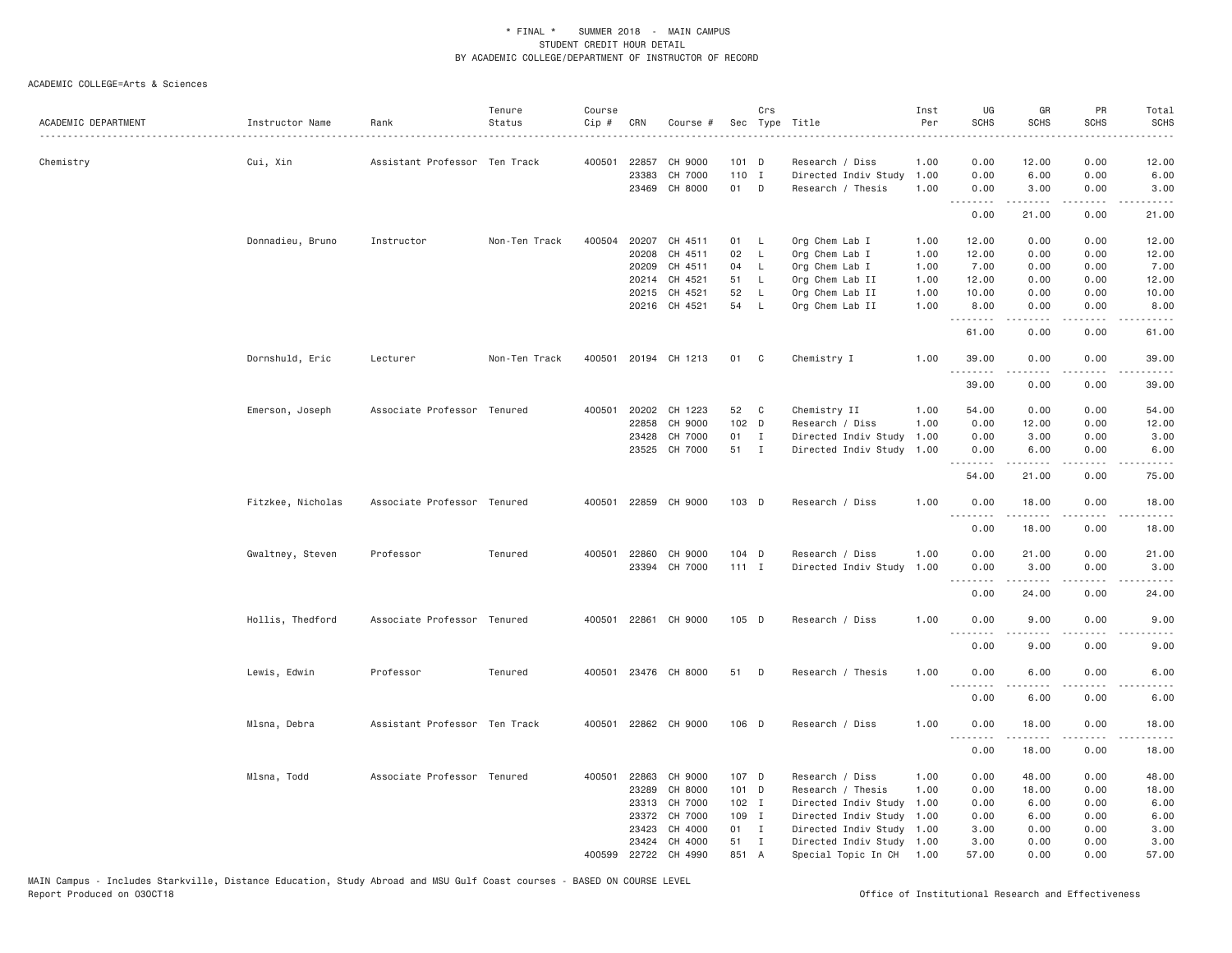| ACADEMIC DEPARTMENT | Instructor Name  | Rank                          | Tenure<br>Status | Course<br>Cip # | CRN   | Course #             |         | Crs          | Sec Type Title            | Inst<br>Per | UG<br><b>SCHS</b> | GR<br><b>SCHS</b> | PR<br><b>SCHS</b>            | Total<br><b>SCHS</b> |
|---------------------|------------------|-------------------------------|------------------|-----------------|-------|----------------------|---------|--------------|---------------------------|-------------|-------------------|-------------------|------------------------------|----------------------|
|                     |                  |                               |                  |                 |       |                      |         |              |                           |             | .                 | <u>.</u>          | .                            | .                    |
|                     |                  |                               |                  |                 |       |                      |         |              |                           |             | 63.00             | 78.00             | 0.00                         | 141.00               |
| Chemistry           | Nettles, Charles | Non-Employee                  | Not Applicable   | 400504          |       | 20211 CH 4513        | 01      | C            | Organic Chemistry I 1.00  |             | 78.00             | 0.00              | 0.00                         | 78.00                |
|                     |                  |                               |                  |                 | 20212 | CH 4513              | 02      | $\mathbb C$  | Organic Chemistry I       | 1.00        | 81.00             | 0.00              | 0.00                         | 81.00                |
|                     |                  |                               |                  |                 |       | 20218 CH 4523        | 51      | C            | Organic Chemistry II 1.00 |             | 120.00            | 0.00              | 0.00                         | 120.00               |
|                     |                  |                               |                  |                 |       | 20219 CH 4523        | 52      | C            | Organic Chemistry II 1.00 |             | 102.00<br>.       | 0.00              | 0.00<br>$\cdots$             | 102.00<br>.          |
|                     |                  |                               |                  |                 |       |                      |         |              |                           |             | 381.00            | 0.00              | 0.00                         | 381.00               |
|                     | Nettles, Whitnee | Instructor                    | Non-Ten Track    | 400501          | 20192 | CH 1211              | 01      | L            | Invst In Chemistry I 1.00 |             | 7.00              | 0.00              | 0.00                         | 7.00                 |
|                     |                  |                               |                  |                 | 20193 | CH 1211              | 02      | $\mathsf{L}$ | Invst In Chemistry I 1.00 |             | 8.00              | 0.00              | 0.00                         | 8.00                 |
|                     |                  |                               |                  |                 | 20195 | CH 1213              | 02      | C            | Chemistry I               | 1.00        | 72.00             | 0.00              | 0.00                         | 72.00                |
|                     |                  |                               |                  |                 | 20197 | CH 1221              | 51      | L.           | Invst Chemistry II        | 1.00        | 7.00              | 0.00              | 0.00                         | 7.00                 |
|                     |                  |                               |                  |                 | 20198 | CH 1221              | 52      | L            | Invst Chemistry II        | 1.00        | 6.00              | 0.00              | 0.00                         | 6.00                 |
|                     |                  |                               |                  |                 | 20199 | CH 1221              | 53      | $\mathsf{L}$ | Invst Chemistry II        | 1.00        | 8.00              | 0.00              | 0.00                         | 8.00                 |
|                     |                  |                               |                  |                 | 20201 | CH 1223              | 51      | C            | Chemistry II              | 1.00        | 39.00             | 0.00              | 0.00                         | 39.00                |
|                     |                  |                               |                  | 400504          | 20205 | CH 2501              | 02      | $\mathsf{L}$ | Elem Org Chem-Lab         | 0.50        | 7.00<br>.         | 0.00<br>.         | 0.00<br>$- - - -$            | 7.00<br>.            |
|                     |                  |                               |                  |                 |       |                      |         |              |                           |             | 154.00            | 0.00              | 0.00                         | 154.00               |
|                     | Scott, Colleen   | Assistant Professor Ten Track |                  | 400501          | 22864 | CH 9000              | 108 D   |              | Research / Diss           | 1.00        | 0.00              | 12.00             | 0.00                         | 12.00                |
|                     |                  |                               |                  |                 | 23363 | CH 7000              | $104$ I |              | Directed Indiv Study      | 1.00        | 0.00              | 6.00              | 0.00                         | 6.00                 |
|                     |                  |                               |                  |                 | 23364 | CH 7000              | 105 I   |              | Directed Indiv Study 1.00 |             | 0.00              | 6.00              | 0.00                         | 6.00                 |
|                     |                  |                               |                  |                 | 23366 | CH 7000              | 106 I   |              | Directed Indiv Study 1.00 |             | 0.00              | 6.00              | 0.00                         | 6.00                 |
|                     |                  |                               |                  |                 | 23367 | CH 7000              | 107 I   |              | Directed Indiv Study 1.00 |             | 0.00              | 6.00              | 0.00                         | 6.00                 |
|                     |                  |                               |                  |                 |       | 23368 CH 7000        | 108 I   |              | Directed Indiv Study 1.00 |             | 0.00              | 6.00<br>.         | 0.00<br>.                    | 6.00<br>.            |
|                     |                  |                               |                  |                 |       |                      |         |              |                           |             | 0.00              | 42.00             | 0.00                         | 42.00                |
|                     | Smith, Dennis    | Professor                     | Tenured          | 400501          |       | 23312 CH 7000        | $101$ I |              | Directed Indiv Study 1.00 |             | 0.00              | 6.00              | 0.00                         | 6.00                 |
|                     |                  |                               |                  |                 |       | 23314 CH 7000        | 103 I   |              | Directed Indiv Study 1.00 |             | 0.00              | 6.00              | 0.00                         | 6.00                 |
|                     |                  |                               |                  |                 |       | 23442 CH 7000        | $112$ I |              | Directed Indiv Study 1.00 |             | 0.00              | 6.00              | 0.00                         | 6.00                 |
|                     |                  |                               |                  |                 |       |                      |         |              |                           |             | 0.00              | 18.00             | 0.00                         | 18.00                |
|                     | Smith, Laura     | Instructor                    | Non-Ten Track    | 400501          | 20188 | CH 1043              | 01      | C            | Survey of Chemistry       | 1.00        | 105.00            | 0.00              | 0.00                         | 105.00               |
|                     |                  |                               |                  |                 | 20189 | CH 1051              | 01      | $\mathsf{L}$ | Experimental Chem         | 1.00        | 9.00              | 0.00              | 0.00                         | 9.00                 |
|                     |                  |                               |                  |                 | 20190 | CH 1051              | 51      | $\mathsf{L}$ | Experimental Chem         | 1.00        | 10.00             | 0.00              | 0.00                         | 10.00                |
|                     |                  |                               |                  |                 | 20191 | CH 1053              | 51      | C            | Survey of Chemistry       | 1.00        | 54.00             | 0.00              | 0.00                         | 54.00                |
|                     |                  |                               |                  |                 | 21189 | CH 1043              | 501 C   |              | Survey of Chemistry       | 1.00        | 24.00             | 0.00              | 0.00                         | 24.00                |
|                     |                  |                               |                  |                 | 21190 | CH 1051              | 501 L   |              | Experimental Chem         | 1.00        | 6.00              | 0.00              | 0.00                         | 6.00                 |
|                     |                  |                               |                  |                 | 21191 | CH 1051              | 551 L   |              | Experimental Chem         | 1.00        | 2.00              | 0.00              | 0.00                         | 2.00                 |
|                     |                  |                               |                  |                 |       | 21192 CH 1053        | 551 C   |              | Survey of Chemistry       | 1.00        | 9.00<br>.         | 0.00<br>د د د د   | 0.00<br>.                    | 9.00                 |
|                     |                  |                               |                  |                 |       |                      |         |              |                           |             | 219.00            | 0.00              | 0.00                         | 219.00               |
|                     | Stokes, Sean     | Instructor                    | Non-Ten Track    |                 |       | 400504 20205 CH 2501 | 02      | L            | Elem Org Chem-Lab         | 0.50        | 7.00              | 0.00              | 0.00                         | 7.00                 |
|                     |                  |                               |                  |                 | 20206 | CH 2503              | 01      | C            | Elem Organic Chem         | 1.00        | 69.00             | 0.00              | 0.00                         | 69.00                |
|                     |                  |                               |                  |                 |       |                      |         |              |                           |             | .<br>76.00        | .<br>0.00         | $\sim$ $\sim$ $\sim$<br>0.00 | المتماما<br>76.00    |
|                     |                  |                               |                  |                 |       |                      |         |              |                           |             |                   |                   |                              |                      |
|                     | Webster, Charles | Professor                     | Tenured          | 400501          |       | 22867 CH 9000        | 111 D   |              | Research / Diss           | 1.00        | 0.00              | 24.00             | 0.00                         | 24.00                |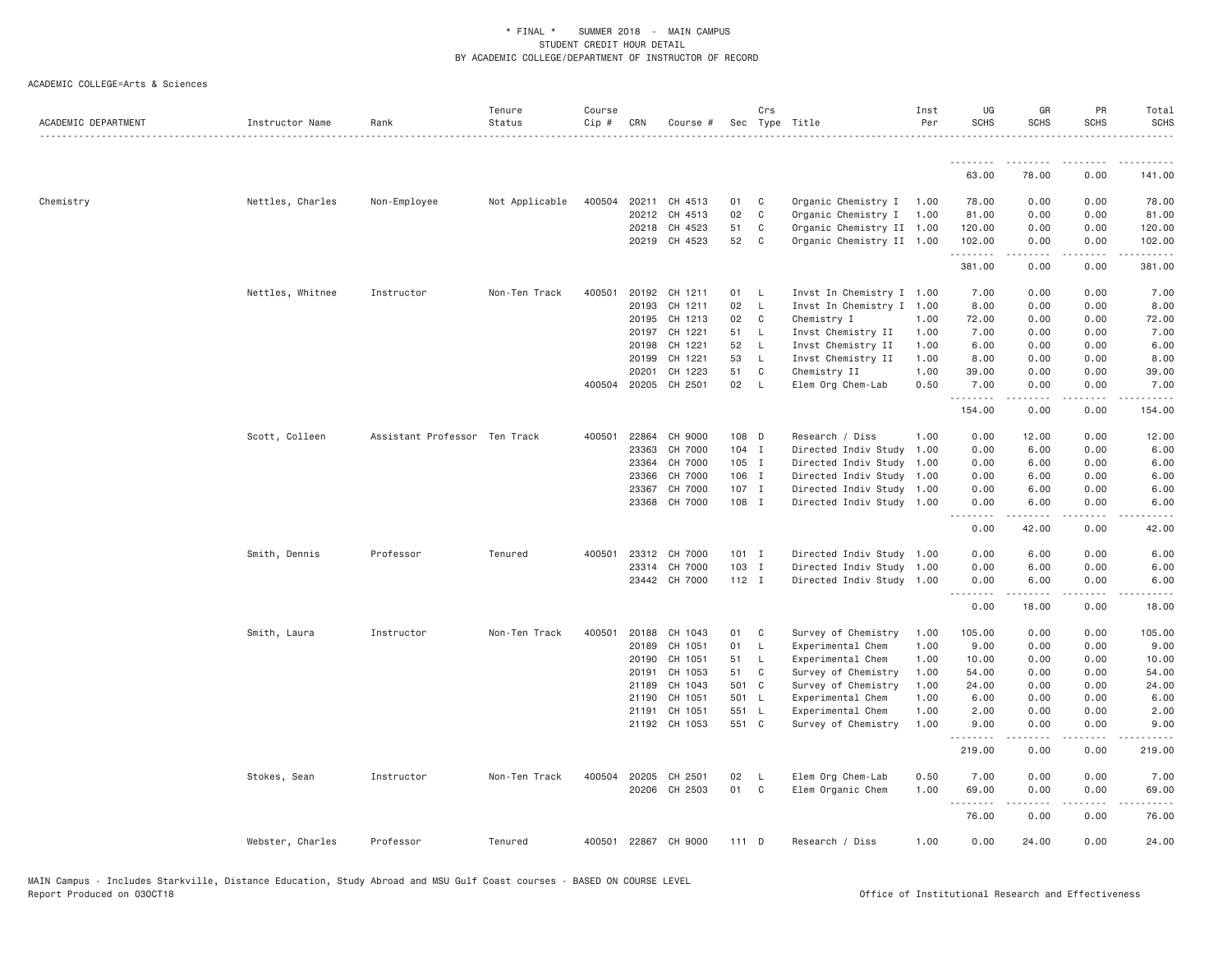| ACADEMIC DEPARTMENT                  | Instructor Name | Rank                        | Tenure<br>Status | Course<br>Cip # | CRN   | Course #      | Sec              | Crs<br>Type | Title             | Inst<br>Per  | UG<br>SCHS        | GR<br><b>SCHS</b>  | PR<br><b>SCHS</b> | Total<br>SCHS<br>.    |
|--------------------------------------|-----------------|-----------------------------|------------------|-----------------|-------|---------------|------------------|-------------|-------------------|--------------|-------------------|--------------------|-------------------|-----------------------|
|                                      |                 |                             |                  |                 |       |               |                  |             |                   |              |                   |                    |                   |                       |
|                                      |                 |                             |                  |                 |       |               |                  |             |                   |              | ---------<br>0.00 | ---------<br>24.00 | .<br>0.00         | .<br>$- - -$<br>24.00 |
| Chemistry                            | Wipf, David     | Professor                   | Tenured          | 400501          | 22868 | CH 9000       | $112$ D          |             | Research / Diss   | 1.00         | 0.00              | 28,00              | 0.00              | 28.00                 |
|                                      |                 |                             |                  |                 |       | 23438 CH 8000 | 102 <sub>D</sub> |             | Research / Thesis | 1.00         | 0.00<br>--------- | 3.00               | 0.00<br>--------- | 3.00<br>----------    |
|                                      |                 |                             |                  |                 |       |               |                  |             |                   |              | 0.00              | 31.00              | 0.00              | 31.00                 |
|                                      | Zhang, Dongmao  | Associate Professor Tenured |                  | 400501          | 22870 | CH 9000       | $114$ D          |             | Research /        | 1.00<br>Diss | 0.00<br>--------- | 18,00<br>--------- | 0.00<br>.         | 18,00<br>.            |
|                                      |                 |                             |                  |                 |       |               |                  |             |                   |              | 0.00              | 18,00              | 0.00              | 18.00                 |
| ===================================  |                 |                             |                  |                 |       |               |                  |             |                   |              | $=$ = = = = = = = |                    | $=$ = = = = = = = | $=$ = = = = = = = = = |
| Chemistry                            |                 |                             |                  |                 |       |               |                  |             |                   |              | 1047,00           | 328,00             | 0.00              | 1375,00               |
| ==================================== |                 |                             |                  |                 |       |               |                  |             |                   |              | $=$ = = = = = = = |                    |                   |                       |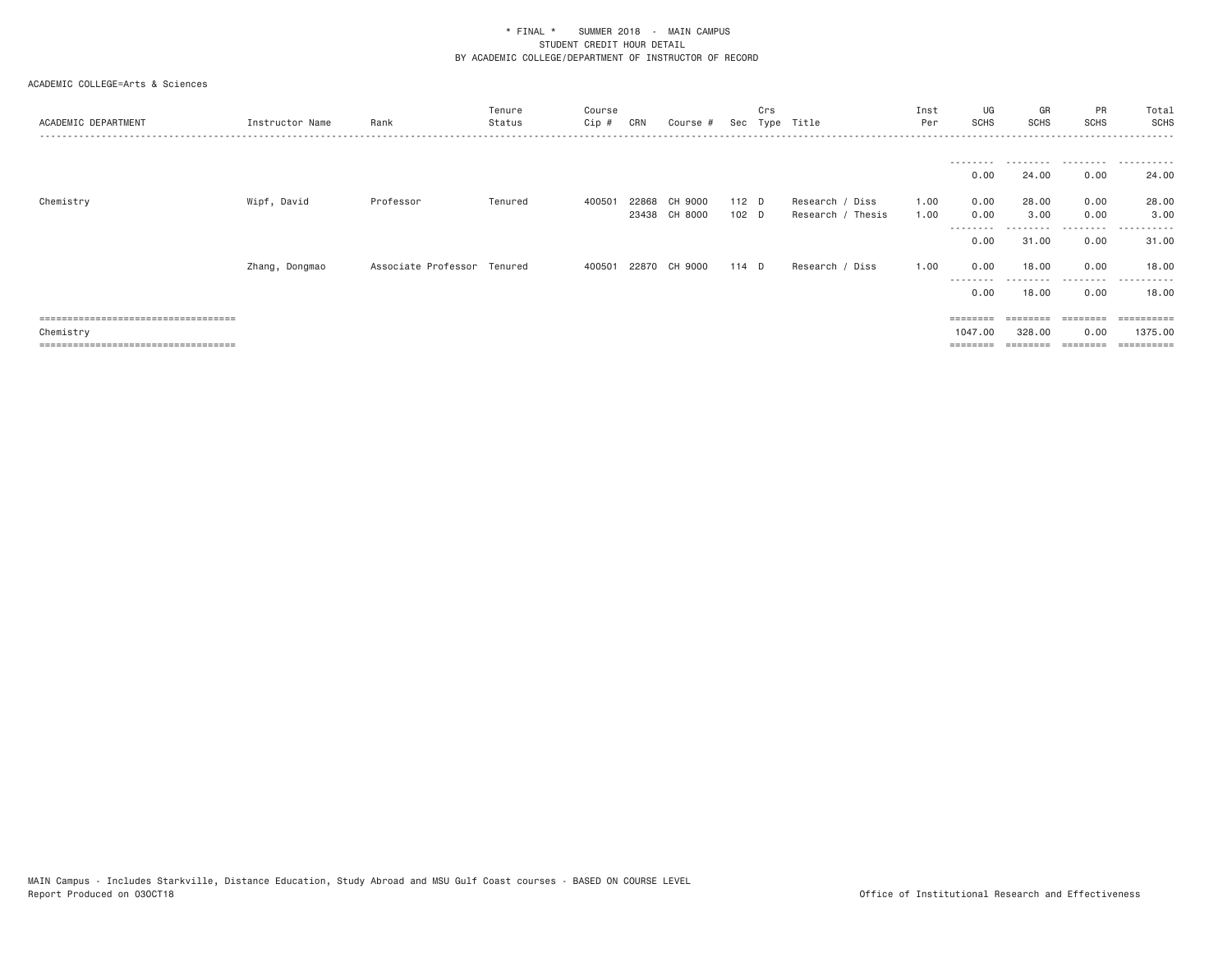| ACADEMIC DEPARTMENT                                | Instructor Name   | Rank                          | Tenure<br>Status | Course<br>Cip # | CRN          | Course #                                |                    | Crs          | Sec Type Title<br>.                        | Inst<br>Per  | UG<br><b>SCHS</b> | GR<br><b>SCHS</b> | PR<br>SCHS        | Total<br><b>SCHS</b><br>.                                                                                             |
|----------------------------------------------------|-------------------|-------------------------------|------------------|-----------------|--------------|-----------------------------------------|--------------------|--------------|--------------------------------------------|--------------|-------------------|-------------------|-------------------|-----------------------------------------------------------------------------------------------------------------------|
| Classical & Modern Languages & Lite Arroyo, Silvia |                   | Assistant Professor Ten Track |                  |                 |              | 169999 22113 FLS 4990                   | 501 C              |              | Special Topic In FLS 1.00                  |              | 12.00             | 0.00              | 0.00              | 12.00                                                                                                                 |
|                                                    |                   |                               |                  |                 |              |                                         |                    |              |                                            |              | 12.00             | 0.00              | 0.00              | $    -$<br>12.00                                                                                                      |
|                                                    | Clark, Mark       | Associate Professor Tenured   |                  |                 | 161202 22893 | FLH 4000<br>22894 FLH 4000              | $101$ I<br>$102$ I |              | Directed Individual<br>Directed Individual | 1.00<br>1.00 | 3.00<br>3.00      | 0.00<br>0.00      | 0.00<br>0.00      | 3.00<br>3.00                                                                                                          |
|                                                    |                   |                               |                  |                 |              |                                         |                    |              |                                            |              | .<br>6.00         | .<br>0.00         | .<br>0.00         | -----<br>6.00                                                                                                         |
|                                                    | Davisson, Brian   | Assistant Professor Ten Track |                  | 160905          | 20641        | FLS 3413                                | 001 C              |              | Intensive Spanish                          | 1.00         | 36.00             | 0.00              | 0.00              | 36.00                                                                                                                 |
|                                                    |                   |                               |                  |                 | 22211        | <b>FLS 7000</b>                         | 01                 | $\mathbf{I}$ | Directed Indiv Study 1.00                  |              | 0.00              | 3.00              | 0.00              | 3.00                                                                                                                  |
|                                                    |                   |                               |                  | 169999          |              | 22721 FLS 4990                          | 851 A              |              | Special Topic In FLS 1.00                  |              | 39.00             | 0.00              | 0.00              | 39.00                                                                                                                 |
|                                                    |                   |                               |                  | 309999          | 21517        | ISE 4100                                | 898 A              |              | Intl Student Exchang                       | 1.00         | 192.00            | 0.00              | 0.00              | 192.00                                                                                                                |
|                                                    |                   |                               |                  |                 |              | 21518 ISE 4100                          | 899 A              |              | Intl Student Exchang                       | 1.00         | 156.00<br>.       | 0.00<br>.         | 0.00<br>.         | 156.00<br>$\begin{array}{cccccccccc} \bullet & \bullet & \bullet & \bullet & \bullet & \bullet & \bullet \end{array}$ |
|                                                    |                   |                               |                  |                 |              |                                         |                    |              |                                            |              | 423.00            | 3.00              | 0.00              | 426.00                                                                                                                |
|                                                    | Debicka, Anna     | Instructor                    | Non-Ten Track    |                 |              | 160905 21278 FLS 1123<br>21279 FLS 1123 | 501<br>503 C       | $\mathbf{C}$ | Spanish II                                 | 1.00<br>1.00 | 33.00             | 0.00<br>0.00      | 0.00<br>0.00      | 33.00                                                                                                                 |
|                                                    |                   |                               |                  |                 |              |                                         |                    |              | Spanish II                                 |              | 27.00<br>.        | .                 | .                 | 27.00<br>.                                                                                                            |
|                                                    |                   |                               |                  |                 |              |                                         |                    |              |                                            |              | 60.00             | 0.00              | 0.00              | 60.00                                                                                                                 |
|                                                    | Frerot, Stephanie | Grad Teach Assist             | Not Applicable   | 160901          |              | 21267 FLF 1113<br>21271 FLF 2133        | 501 C<br>551 C     |              | French I<br>French III                     | 0.25<br>0.25 | 3.75<br>6.00      | 0.00<br>0.00      | 0.00<br>0.00      | 3.75<br>6.00                                                                                                          |
|                                                    |                   |                               |                  |                 |              |                                         |                    |              |                                            |              | .<br>9.75         | .<br>0.00         | $- - - -$<br>0.00 | .<br>9.75                                                                                                             |
|                                                    | Harland, Robert   | Associate Professor Tenured   |                  |                 |              | 160905 20622 FLS 1123                   | 51 C               |              | Spanish II                                 | 0.75         | 22.50             | 0.00              | 0.00              | 22.50                                                                                                                 |
|                                                    |                   |                               |                  |                 |              |                                         |                    |              |                                            |              | <u>.</u><br>22.50 | .<br>0.00         | .<br>0.00         | .<br>22.50                                                                                                            |
|                                                    | Hernandez, Magda  | Lecturer                      | Non-Ten Track    |                 |              | 160905 20615 FLS 1113                   | 01                 | $\mathbf{C}$ | Spanish I                                  | 0.75         | 15.75             | 0.00              | 0.00              | 15.75                                                                                                                 |
|                                                    |                   |                               |                  |                 |              |                                         |                    |              |                                            |              | <u>.</u>          | .                 | $\cdots$          | $   -$                                                                                                                |
|                                                    |                   |                               |                  |                 |              |                                         |                    |              |                                            |              | 15.75             | 0.00              | 0.00              | 15.75                                                                                                                 |
|                                                    | King, Lydia       | Instructor                    | Non-Ten Track    |                 |              | 160901 21267 FLF 1113                   | 501 C              |              | French I                                   | 0.75         | 11.25<br>.        | 0.00              | 0.00              | 11.25<br>.                                                                                                            |
|                                                    |                   |                               |                  |                 |              |                                         |                    |              |                                            |              | 11.25             | 0.00              | 0.00              | 11.25                                                                                                                 |
|                                                    | Kraker, Julia     | Lecturer                      | Non-Ten Track    |                 |              | 160905 21275 FLS 1113                   | 504 C              |              | Spanish I                                  | 1.00         | 27.00             | 0.00              | 0.00              | 27.00                                                                                                                 |
|                                                    |                   |                               |                  |                 |              | 21276 FLS 1113                          | 551 C              |              | Spanish I                                  | 1.00         | 66.00<br>.        | 0.00<br>.         | 0.00<br>.         | 66.00<br>$    -$                                                                                                      |
|                                                    |                   |                               |                  |                 |              |                                         |                    |              |                                            |              | 93.00             | 0.00              | 0.00              | 93.00                                                                                                                 |
|                                                    | McFadden, Michael | Lecturer                      | Non-Ten Track    | 160905          |              | 20617 FLS 1113                          | 51                 | C            | Spanish I                                  | 0.75         | 24.75             | 0.00              | 0.00              | 24.75                                                                                                                 |
|                                                    |                   |                               |                  |                 |              | 20624 FLS 2133                          | 01                 | C            | Spanish III                                | 1.00         | 60.00<br>.        | 0.00<br>.         | 0.00<br>22222     | 60.00<br>.                                                                                                            |
|                                                    |                   |                               |                  |                 |              |                                         |                    |              |                                            |              | 84.75             | 0.00              | 0.00              | 84.75                                                                                                                 |
|                                                    | Moya, Arleana     | Instructor                    | Non-Ten Track    | 160905          |              | 21280 FLS 1123                          | 551 C              |              | Spanish II                                 | 1.00         | 39.00             | 0.00              | 0.00              | 39.00                                                                                                                 |
|                                                    |                   |                               |                  |                 |              | 21281 FLS 1123                          | 552 C              |              | Spanish II                                 | 1,00         | 36.00<br>.        | 0.00<br>.         | 0.00<br>.         | 36.00<br>.                                                                                                            |
|                                                    |                   |                               |                  |                 |              |                                         |                    |              |                                            |              | 75.00             | 0.00              | 0.00              | 75.00                                                                                                                 |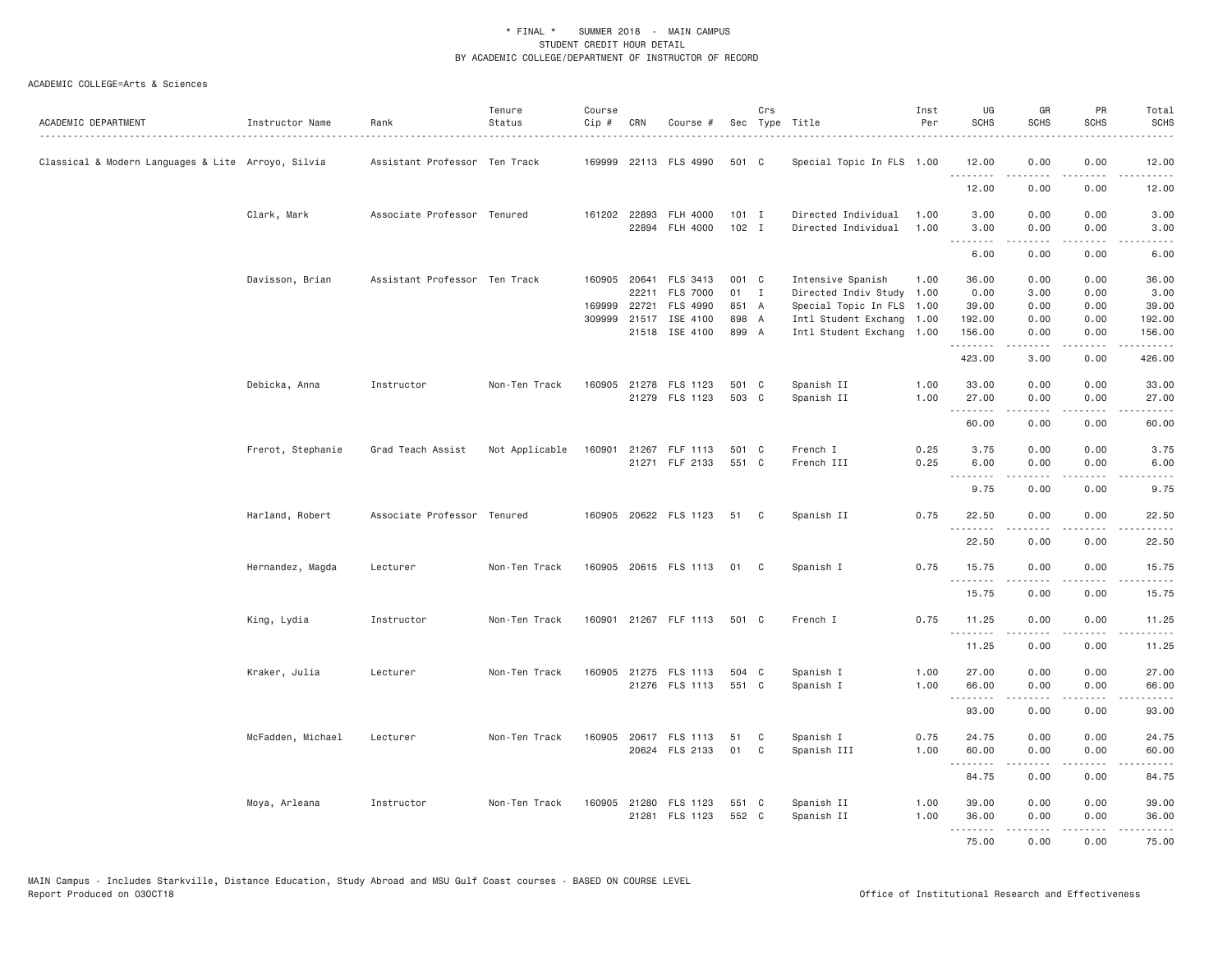| ACADEMIC DEPARTMENT                                                       | Instructor Name                        | Rank                          | Tenure<br>Status | Course<br>Cip # | CRN | Course #              |       | Crs            | Sec Type Title            | Inst<br>Per | UG<br>SCHS          | GR<br><b>SCHS</b>  | PR<br><b>SCHS</b>                                                                                                                 | Total<br><b>SCHS</b> |
|---------------------------------------------------------------------------|----------------------------------------|-------------------------------|------------------|-----------------|-----|-----------------------|-------|----------------|---------------------------|-------------|---------------------|--------------------|-----------------------------------------------------------------------------------------------------------------------------------|----------------------|
|                                                                           |                                        |                               |                  |                 |     |                       |       |                |                           |             |                     |                    |                                                                                                                                   |                      |
| Classical & Modern Languages & Lite Munn, David                           |                                        | Lecturer                      | Non-Ten Track    |                 |     | 160905 20619 FLS 1123 | 01    | C <sub>c</sub> | Spanish II                | 0.75        | 20.25<br>.          | 0.00               | 0.00                                                                                                                              | 20.25                |
|                                                                           |                                        |                               |                  |                 |     |                       |       |                |                           |             | 20.25               | 0.00               | 0.00                                                                                                                              | 20.25                |
|                                                                           | Russell, Amie                          | Instructor                    | Non-Ten Track    | 160905          |     | 21273 FLS 1113        | 501 C |                | Spanish I                 | 1.00        | 30.00               | 0.00               | 0.00                                                                                                                              | 30.00                |
|                                                                           |                                        |                               |                  |                 |     | 21274 FLS 1113        | 502 C |                | Spanish I                 | 1.00        | 30.00<br><u>.</u>   | 0.00               | 0.00                                                                                                                              | 30.00                |
|                                                                           |                                        |                               |                  |                 |     |                       |       |                |                           |             | 60.00               | 0.00               | 0.00                                                                                                                              | 60.00                |
|                                                                           | Ruz, Gerardo De Jesu Grad Teach Assist |                               | Not Applicable   | 160905          |     | 20615 FLS 1113        | 01    | C.             | Spanish I                 | 0.25        | 5.25                | 0.00               | 0.00                                                                                                                              | 5.25                 |
|                                                                           |                                        |                               |                  |                 |     | 20617 FLS 1113        | 51    | C.             | Spanish I                 | 0.25        | 8.25                | 0.00               | 0.00                                                                                                                              | 8.25                 |
|                                                                           |                                        |                               |                  |                 |     | 20619 FLS 1123        | 01    | C <sub>c</sub> | Spanish II                | 0.25        | 6.75                | 0.00               | 0.00                                                                                                                              | 6.75                 |
|                                                                           |                                        |                               |                  |                 |     | 20622 FLS 1123        | 51    | C.             | Spanish II                | 0.25        | 7.50<br>.           | 0.00<br><u>.</u>   | 0.00<br>$\frac{1}{2} \left( \frac{1}{2} \right) \left( \frac{1}{2} \right) \left( \frac{1}{2} \right) \left( \frac{1}{2} \right)$ | 7.50<br>.            |
|                                                                           |                                        |                               |                  |                 |     |                       |       |                |                           |             | 27.75               | 0.00               | 0.00                                                                                                                              | 27.75                |
|                                                                           | Simpore, Karim                         | Assistant Professor Ten Track |                  | 160901          |     | 21269 FLF 1123        | 501 C |                | French II                 | 1.00        | 27.00               | 0.00               | 0.00                                                                                                                              | 27.00                |
|                                                                           |                                        |                               |                  |                 |     | 21271 FLF 2133        | 551 C |                | French III                | 0.75        | 18.00               | 0.00               | 0.00                                                                                                                              | 18.00                |
|                                                                           |                                        |                               |                  |                 |     |                       |       |                |                           |             | .<br>45.00          | 0.00               | 0.00                                                                                                                              | 45.00                |
|                                                                           | Vozzo, Rosa                            | Instructor                    | Non-Ten Track    | 160905          |     | 21283 FLS 2133        | 501 C |                | Spanish III               | 1.00        | 42.00               | 0.00               | 0.00                                                                                                                              | 42.00                |
|                                                                           |                                        |                               |                  |                 |     | 21285 FLS 2133        | 551 C |                | Spanish III               | 1.00        | 54.00               | 0.00               | 0.00                                                                                                                              | 54.00                |
|                                                                           |                                        |                               |                  |                 |     |                       |       |                |                           |             | <u>.</u><br>96.00   | 0.00               | 0.00                                                                                                                              | .<br>96.00           |
|                                                                           | Zelaya, Karina                         | Assistant Professor Ten Track |                  | 160905          |     | 21471 FLS 3143        | 851 A |                | Hispanic Civiliza         | 1.00        | 39.00               | 0.00               | 0.00                                                                                                                              | 39.00                |
|                                                                           |                                        |                               |                  | 169999          |     | 22800 FLS 4990        | 801 A |                | Special Topic In FLS 1.00 |             | 6.00                | 0.00               | 0.00                                                                                                                              | 6.00                 |
|                                                                           |                                        |                               |                  |                 |     | 22802 FLS 6990        | 801 A |                | Special Topic In FLS 1.00 |             | 0.00                | 6.00               | 0.00                                                                                                                              | 6.00                 |
|                                                                           |                                        |                               |                  |                 |     | 22803 FLS 4990        | 802 A |                | Special Topic In FLS 1.00 |             | 6.00                | 0.00               | 0.00                                                                                                                              | 6.00                 |
|                                                                           |                                        |                               |                  |                 |     | 22804 FLS 6990        | 802 A |                | Special Topic In FLS 1.00 |             | 0.00                | 6.00               | 0.00                                                                                                                              | 6.00                 |
|                                                                           |                                        |                               |                  |                 |     |                       |       |                |                           |             | .<br>51.00          | 12.00              | 0.00                                                                                                                              | 63.00                |
| ----------------------------------<br>Classical & Modern Languages & Lite |                                        |                               |                  |                 |     |                       |       |                |                           |             | ========<br>1113.00 | ========<br>15.00  | $=$ ========<br>0.00                                                                                                              | 1128.00              |
| ----------------------------------                                        |                                        |                               |                  |                 |     |                       |       |                |                           |             | ========            | ================== |                                                                                                                                   | ==========           |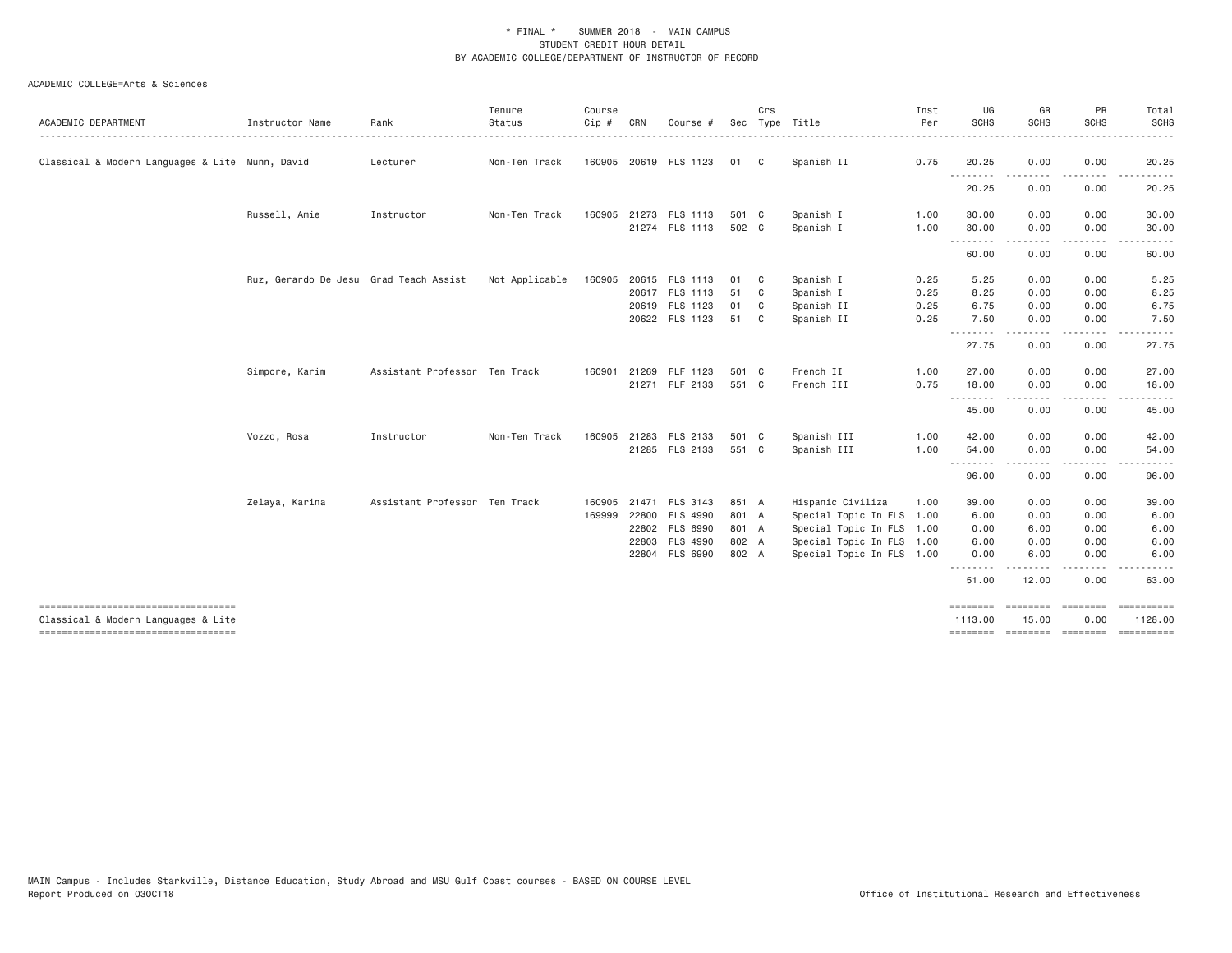| ACADEMIC DEPARTMENT | Instructor Name<br>. | Rank                          | Tenure<br>Status | Course<br>Cip # | CRN                     | Course #                                   |                         | Crs          | Sec Type Title                                                                      | Inst<br>Per          | UG<br><b>SCHS</b>       | GR<br><b>SCHS</b>                                                                                                                                                                       | PR<br>SCHS                          | Total<br><b>SCHS</b>                                                                                                                |
|---------------------|----------------------|-------------------------------|------------------|-----------------|-------------------------|--------------------------------------------|-------------------------|--------------|-------------------------------------------------------------------------------------|----------------------|-------------------------|-----------------------------------------------------------------------------------------------------------------------------------------------------------------------------------------|-------------------------------------|-------------------------------------------------------------------------------------------------------------------------------------|
| Communication       | Blount, Anna         | Lecturer                      | Non-Ten Track    |                 |                         | 090900 20261 CO 3863                       | 51                      | B            | PR Production                                                                       | 1.00                 | 39.00                   | 0.00                                                                                                                                                                                    | 0.00                                | 39.00                                                                                                                               |
|                     |                      |                               |                  |                 |                         |                                            |                         |              |                                                                                     |                      | 39.00                   | 0.00                                                                                                                                                                                    | 0.00                                | 39.00                                                                                                                               |
|                     | Bogue, Patty         | Instructor                    | Non-Ten Track    |                 |                         | 520201 20885 MGT 3213                      | 001 C                   |              | Org Communications                                                                  | 1.00                 | 72.00<br><u>.</u>       | 0.00                                                                                                                                                                                    | 0.00                                | 72.00<br>.                                                                                                                          |
|                     |                      |                               |                  |                 |                         |                                            |                         |              |                                                                                     |                      | 72.00                   | 0.00                                                                                                                                                                                    | 0.00                                | 72.00                                                                                                                               |
|                     | Chambers, Cheryl     | Instructor                    | Non-Ten Track    | 090101          | 20245<br>20246          | CO 1013<br>CO 1013                         | 51<br>52                | C<br>C       | Intro to Communicati 1.00<br>Intro to Communicati 1.00                              |                      | 72.00<br>48.00          | 0.00<br>0.00                                                                                                                                                                            | 0.00<br>0.00                        | 72.00<br>48.00                                                                                                                      |
|                     |                      |                               |                  |                 |                         |                                            |                         |              |                                                                                     |                      | . <u>.</u><br>120.00    | .<br>0.00                                                                                                                                                                               | $- - - -$<br>0.00                   | $\frac{1}{2} \left( \frac{1}{2} \right) \left( \frac{1}{2} \right) \left( \frac{1}{2} \right) \left( \frac{1}{2} \right)$<br>120.00 |
|                     | Edmonds, Khristina   | Instructor                    | Non-Ten Track    | 231304          | 20238<br>20239          | CO 1003<br>CO 1003<br>20242 CO 1003        | 01<br>02<br>E52 C       | C<br>C       | Fund Of Public Speak 1.00<br>Fund Of Public Speak 1.00<br>Fund Of Public Speak 1.00 |                      | 51.00<br>51.00<br>54.00 | 0.00<br>0.00<br>0.00                                                                                                                                                                    | 0.00<br>0.00<br>0.00                | 51.00<br>51.00<br>54.00                                                                                                             |
|                     |                      |                               |                  |                 |                         |                                            |                         |              |                                                                                     |                      | .<br>156.00             | $\frac{1}{2} \left( \frac{1}{2} \right) \left( \frac{1}{2} \right) \left( \frac{1}{2} \right) \left( \frac{1}{2} \right) \left( \frac{1}{2} \right) \left( \frac{1}{2} \right)$<br>0.00 | .<br>0.00                           | .<br>156.00                                                                                                                         |
|                     | Fisher, Melody       | Assistant Professor Ten Track |                  | 090900          | 20258<br>20265<br>21198 | CO 3803<br>CO 4803<br>CO 3813              | 001 C<br>51<br>501 C    | C            | Prin Public Relation<br>Research in PR & Adv<br>PR Case Problems                    | 1.00<br>1.00<br>1.00 | 18.00<br>30.00<br>33.00 | 0.00<br>0.00<br>0.00                                                                                                                                                                    | 0.00<br>0.00<br>0.00                | 18.00<br>30.00<br>33.00                                                                                                             |
|                     |                      |                               |                  |                 |                         |                                            |                         |              |                                                                                     |                      | .<br>81.00              | 0.00                                                                                                                                                                                    | 0.00                                | 81.00                                                                                                                               |
|                     | Fountain, Amy        | Instructor                    | Non-Ten Track    |                 | 090101 21194<br>21196   | CO 1013<br>CO 1223<br>090401 20262 CO 4053 | 501 C<br>501 C<br>101 E |              | Intro to Communicati<br>Intro Comm Theory<br>Internship Comm                        | 1.00<br>1.00<br>1.00 | 60.00<br>33.00<br>36.00 | 0.00<br>0.00<br>0.00                                                                                                                                                                    | 0.00<br>0.00<br>0.00                | 60.00<br>33.00<br>36.00                                                                                                             |
|                     |                      |                               |                  |                 |                         |                                            |                         |              |                                                                                     |                      | .<br>129.00             | .<br>0.00                                                                                                                                                                               | $\sim$ $\sim$ $\sim$ $\sim$<br>0.00 | .<br>129.00                                                                                                                         |
|                     | Gordon, Meaghan      | Instructor                    | Non-Ten Track    |                 |                         | 090900 20260 CO 3853                       | 01                      | $\mathbf{C}$ | Public Relations Wri 1.00                                                           |                      | 42.00                   | 0.00                                                                                                                                                                                    | 0.00                                | 42.00                                                                                                                               |
|                     |                      |                               |                  |                 |                         |                                            |                         |              |                                                                                     |                      | 42.00                   | 0.00                                                                                                                                                                                    | 0.00                                | 42.00                                                                                                                               |
|                     | Hibbs, Jason         | Non-Employee                  | Not Applicable   |                 |                         | 231304 20241 CO 1003                       | E51 C                   |              | Fund Of Public Speak 1.00                                                           |                      | 54.00<br>.              | 0.00<br>.                                                                                                                                                                               | 0.00<br>$\frac{1}{2}$               | 54.00<br>.                                                                                                                          |
|                     |                      |                               |                  |                 |                         |                                            |                         |              |                                                                                     |                      | 54.00                   | 0.00                                                                                                                                                                                    | 0.00                                | 54.00                                                                                                                               |
|                     | Knight, Amy          | Instructor                    | Non-Ten Track    |                 | 090101 20243            | CO 1013<br>21195 CO 1013                   | 001 C<br>551 C          |              | Intro to Communicati 1.00<br>Intro to Communicati 1.00                              |                      | 36.00<br>66.00          | 0.00<br>0.00                                                                                                                                                                            | 0.00<br>0.00                        | 36.00<br>66.00                                                                                                                      |
|                     |                      |                               |                  |                 |                         |                                            |                         |              |                                                                                     |                      | .<br>102.00             | 0.00                                                                                                                                                                                    | 0.00                                | 102.00                                                                                                                              |
|                     | Loehwing, Melanie    | Assistant Professor Ten Track |                  |                 |                         | 231304 21199 CO 4253                       | 501 C                   |              | Elements Of Persuasn 1.00                                                           |                      | 48.00                   | 0.00                                                                                                                                                                                    | 0.00                                | 48.00                                                                                                                               |
|                     |                      |                               |                  |                 |                         |                                            |                         |              |                                                                                     |                      | .<br>48.00              | 0.00                                                                                                                                                                                    | 0.00                                | $\frac{1}{2} \left( \frac{1}{2} \right) \left( \frac{1}{2} \right) \left( \frac{1}{2} \right) \left( \frac{1}{2} \right)$<br>48.00  |
|                     | Matheny, James       | Assistant Professor Ten Track |                  |                 |                         | 500501 20251 CO 1503                       | 51 C                    |              | Intro To Theatre                                                                    | 1.00                 | 36.00<br><u>.</u>       | 0.00<br>-----                                                                                                                                                                           | 0.00<br>.                           | 36.00                                                                                                                               |
|                     |                      |                               |                  |                 |                         |                                            |                         |              |                                                                                     |                      | 36.00                   | 0.00                                                                                                                                                                                    | 0.00                                | 36.00                                                                                                                               |
|                     | Nicholson, John      | Associate Professor Tenured   |                  |                 |                         | 090101 21568 CO 3213                       | 01                      | C            | Small Group Coummuni 1.00                                                           |                      | 48.00                   | 0.00                                                                                                                                                                                    | 0.00                                | 48.00                                                                                                                               |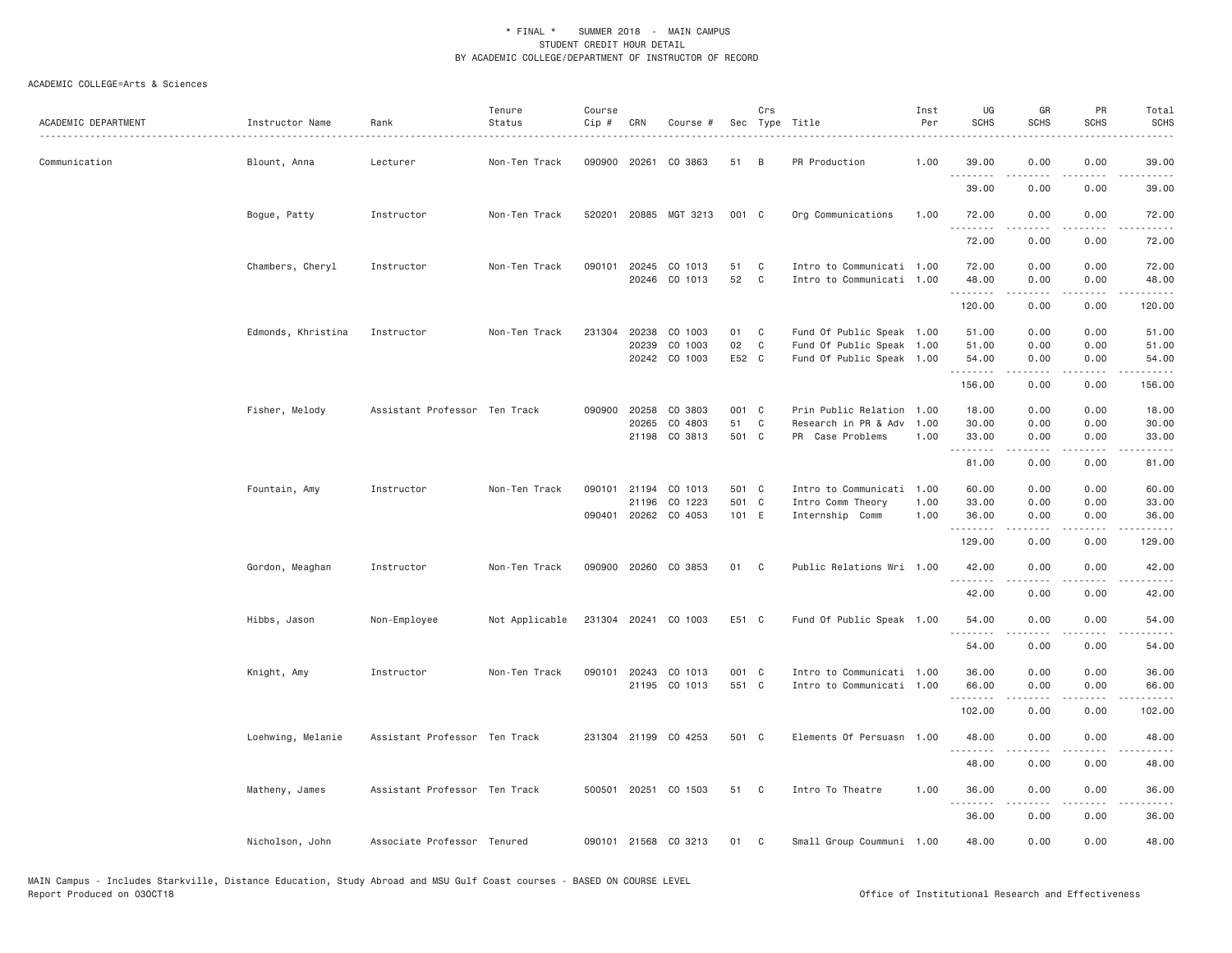| ACADEMIC DEPARTMENT                | Instructor Name     | Rank                          | Tenure<br>Status | Course<br>Cip # | CRN          | Course #             |       | Crs          | Sec Type Title            | Inst<br>Per | UG<br><b>SCHS</b>   | GR<br><b>SCHS</b>                                                                                                                                                                       | PR<br><b>SCHS</b> | Total<br><b>SCHS</b>                |
|------------------------------------|---------------------|-------------------------------|------------------|-----------------|--------------|----------------------|-------|--------------|---------------------------|-------------|---------------------|-----------------------------------------------------------------------------------------------------------------------------------------------------------------------------------------|-------------------|-------------------------------------|
|                                    |                     |                               |                  |                 |              |                      |       |              |                           |             | .                   |                                                                                                                                                                                         |                   | .                                   |
|                                    |                     |                               |                  |                 |              |                      |       |              |                           |             | 48.00               | 0.00                                                                                                                                                                                    | 0.00              | 48.00                               |
| Communication                      | Poe, Lindsey        | Instructor                    | Non-Ten Track    |                 |              | 450701 21743 GR 1123 | 551 C |              | Intro World Geog          | 1.00        | 78.00<br>. <b>.</b> | 0.00                                                                                                                                                                                    | 0.00              | 78.00                               |
|                                    |                     |                               |                  |                 |              |                      |       |              |                           |             | 78.00               | 0.00                                                                                                                                                                                    | 0.00              | 78.00                               |
|                                    | Poe, Philip         | Assistant Professor Ten Track |                  | 090101          | 20244        | CO 1013              | 01 C  |              | Intro to Communicati 1.00 |             | 39.00               | 0.00                                                                                                                                                                                    | 0.00              | 39.00                               |
|                                    |                     |                               |                  | 090401          | 20256        | CO 3423              | 001 C |              | Feature Writing           | 1.00        | 39.00               | 0.00                                                                                                                                                                                    | 0.00              | 39.00                               |
|                                    |                     |                               |                  | 090701          | 20253        | CO 2413              | 01 B  |              | Intro News Writ-Repo 1.00 |             | 39.00<br>.          | 0.00                                                                                                                                                                                    | 0.00              | 39.00                               |
|                                    |                     |                               |                  |                 |              |                      |       |              |                           |             | 117.00              | 0.00                                                                                                                                                                                    | 0.00              | 117.00                              |
|                                    | Roussin, Wendy      | Associate Professor Tenured   |                  |                 |              | 090702 20257 CO 3713 | 01 B  |              | Digital Communicatio 1.00 |             | 24.00<br><u>.</u>   | 0.00                                                                                                                                                                                    | 0.00              | 24.00                               |
|                                    |                     |                               |                  |                 |              |                      |       |              |                           |             | 24.00               | 0.00                                                                                                                                                                                    | 0.00              | 24.00                               |
|                                    | Smith, Glenn        | Associate Professor Tenured   |                  | 090101          | 20247        | CO 1013              | 53    | $\mathbf{C}$ | Intro to Communicati 1.00 |             | 45.00               | 0.00                                                                                                                                                                                    | 0.00              | 45.00                               |
|                                    |                     |                               |                  | 090401          | 20248        | CO 1403              | 01    | $\mathbf{C}$ | Intro Mass Media          | 1.00        | 21.00               | 0.00                                                                                                                                                                                    | 0.00              | 21.00                               |
|                                    |                     |                               |                  |                 | 20249        | CO 1403              | 51    | $\mathbb C$  | Intro Mass Media          | 1.00        | 48.00               | 0.00                                                                                                                                                                                    | 0.00              | 48.00                               |
|                                    |                     |                               |                  |                 |              | 21197 CO 1403        | 501 C |              | Intro Mass Media          | 1,00        | 63.00<br>.          | 0.00<br>$\frac{1}{2} \left( \frac{1}{2} \right) \left( \frac{1}{2} \right) \left( \frac{1}{2} \right) \left( \frac{1}{2} \right) \left( \frac{1}{2} \right) \left( \frac{1}{2} \right)$ | 0.00              | 63.00                               |
|                                    |                     |                               |                  |                 |              |                      |       |              |                           |             | 177.00              | 0.00                                                                                                                                                                                    | 0.00              | 177.00                              |
|                                    | Stockstill, William | Assistant Professor Ten Track |                  |                 | 500501 20250 | CO 1503              | 001 C |              | Intro To Theatre          | 1.00        | 21.00               | 0.00                                                                                                                                                                                    | 0.00              | 21.00                               |
|                                    |                     |                               |                  |                 |              | 21673 CO 2574        | 101 B |              | Sum Theatre Workshop 1.00 |             | 32.00<br>--------   | 0.00<br>.                                                                                                                                                                               | 0.00<br>.         | 32.00                               |
|                                    |                     |                               |                  |                 |              |                      |       |              |                           |             | 53.00               | 0.00                                                                                                                                                                                    | 0.00              | 53.00                               |
|                                    | Strout, Lawrence    | Associate Professor Tenured   |                  |                 |              | 090102 21200 CO 4313 | 501 C |              | Mass Media Law            | 1.00        | 54.00               | 0.00                                                                                                                                                                                    | 0.00              | 54.00                               |
|                                    |                     |                               |                  |                 |              | 090401 21203 CO 6313 | 501 C |              | Mass Media Law            | 1.00        | 0.00<br>.           | 6.00                                                                                                                                                                                    | 0.00              | 6.00                                |
|                                    |                     |                               |                  |                 |              |                      |       |              |                           |             | 54.00               | 6.00                                                                                                                                                                                    | 0.00              | 60.00                               |
|                                    | Williams, Kevin     | Associate Professor Tenured   |                  |                 | 090102 20264 | CO 4323              | 01 C  |              | Mass Media-Society        | 1.00        | 42.00               | 0.00                                                                                                                                                                                    | 0.00              | 42.00                               |
|                                    |                     |                               |                  |                 | 21201        | CO 4323              | 501 C |              | Mass Media-Society        | 1.00        | 54.00               | 0.00                                                                                                                                                                                    | 0.00              | 54.00                               |
|                                    |                     |                               |                  | 090401          | 21204        | CO 6323              | 501 C |              | Mass Media-Society        | 1.00        | 0.00<br>.           | 6.00                                                                                                                                                                                    | 0.00              | 6.00                                |
|                                    |                     |                               |                  |                 |              |                      |       |              |                           |             | 96.00               | 6.00                                                                                                                                                                                    | 0.00              | 102.00                              |
| ---------------------------------- |                     |                               |                  |                 |              |                      |       |              |                           |             | ========            | ========                                                                                                                                                                                | <b>EEEEEEE</b>    |                                     |
| Communication                      |                     |                               |                  |                 |              |                      |       |              |                           |             | 1526.00             | 12.00                                                                                                                                                                                   | 0.00              | 1538.00                             |
| ---------------------------------- |                     |                               |                  |                 |              |                      |       |              |                           |             |                     |                                                                                                                                                                                         |                   | -------- ------- -------- --------- |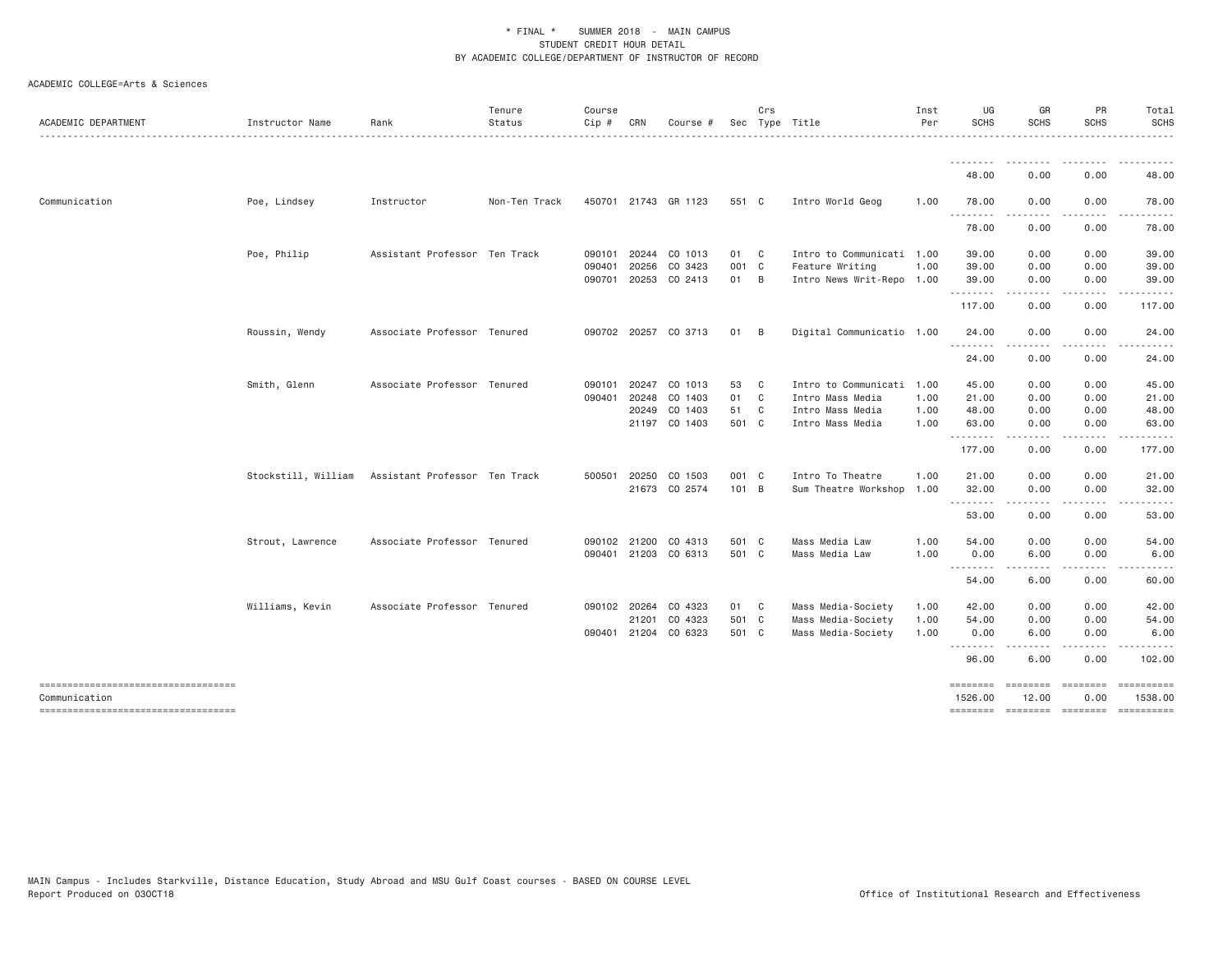| ACADEMIC DEPARTMENT | Instructor Name    | Rank<br>.                   | Tenure<br>Status | Course<br>Cip # | CRN            | Course #                 |                  | Crs                        | Sec Type Title                         | Inst<br>Per  | UG<br><b>SCHS</b>   | GR<br><b>SCHS</b>                                                                                                                                            | PR<br><b>SCHS</b>         | Total<br><b>SCHS</b> |
|---------------------|--------------------|-----------------------------|------------------|-----------------|----------------|--------------------------|------------------|----------------------------|----------------------------------------|--------------|---------------------|--------------------------------------------------------------------------------------------------------------------------------------------------------------|---------------------------|----------------------|
| English             | Anderson, Thomas   | Professor                   | Tenured          |                 |                | 231401 20484 EN 2203     | 01               | C <sub>1</sub>             | Intro To Literature                    | 1,00         | 51.00<br>.          | 0.00                                                                                                                                                         | 0.00                      | 51.00                |
|                     |                    |                             |                  |                 |                |                          |                  |                            |                                        |              | 51.00               | 0.00                                                                                                                                                         | 0.00                      | 51.00                |
|                     | Barton, Amy        | Instructor                  | Non-Ten Track    | 231303 20663    |                | GE 3513<br>20664 GE 3513 | 52<br>53         | $\mathbf{C}$<br>C          | Technical Writing<br>Technical Writing | 1.00<br>1.00 | 33.00<br>36.00<br>. | 0.00<br>0.00<br>.                                                                                                                                            | 0.00<br>0.00<br>$- - - -$ | 33.00<br>36.00<br>.  |
|                     |                    |                             |                  |                 |                |                          |                  |                            |                                        |              | 69.00               | 0.00                                                                                                                                                         | 0.00                      | 69.00                |
|                     | Bogard, LaToya     | Instructor                  | Non-Ten Track    |                 |                | 231301 20476 EN 1103     | E51 C            |                            | En Composition I                       | 1.00         | 36.00               | 0.00                                                                                                                                                         | 0.00                      | 36.00                |
|                     |                    |                             |                  |                 |                | 20478 EN 1113            | 01               | C                          | En Composition II                      | 1.00         | 24.00<br>.          | 0.00<br>.                                                                                                                                                    | 0.00<br>.                 | 24.00<br>.           |
|                     |                    |                             |                  |                 |                |                          |                  |                            |                                        |              | 60.00               | 0.00                                                                                                                                                         | 0.00                      | 60.00                |
|                     | Brocato, John      | Instructor                  | Non-Ten Track    | 231303          | 20660          | GE 3513                  | 01               | C                          | Technical Writing                      | 1.00         | 36.00               | 0.00                                                                                                                                                         | 0.00                      | 36.00                |
|                     |                    |                             |                  |                 | 21501<br>21669 | GE 3513<br>GE 3513       | 851 A<br>03      | $\mathbf{C}$               | Technical Writing<br>Technical Writing | 1.00<br>1.00 | 60.00<br>33.00      | 0.00<br>0.00                                                                                                                                                 | 0.00<br>0.00              | 60.00<br>33.00       |
|                     |                    |                             |                  |                 |                |                          |                  |                            |                                        |              | .                   |                                                                                                                                                              |                           |                      |
|                     |                    |                             |                  |                 |                |                          |                  |                            |                                        |              | 129.00              | 0.00                                                                                                                                                         | 0.00                      | 129.00               |
|                     | Claggett, Shalyn   | Associate Professor Tenured |                  |                 |                | 239999 22658 EN 8000     | 52               | D                          | Research / Thesis                      | 1.00         | 0.00<br>.           | 3.00                                                                                                                                                         | 0.00                      | 3.00                 |
|                     |                    |                             |                  |                 |                |                          |                  |                            |                                        |              | 0.00                | 3.00                                                                                                                                                         | 0.00                      | 3.00                 |
|                     | Couch, Jeffrey     | Non-Faculty                 | Not Applicable   |                 |                | 131401 20562 ESL 5323    | 104 <sub>C</sub> |                            | Academic Research an 1.00              |              | 6.00<br>.           | 0.00<br>.                                                                                                                                                    | 0.00                      | 6.00                 |
|                     |                    |                             |                  |                 |                |                          |                  |                            |                                        |              | 6.00                | 0.00                                                                                                                                                         | 0.00                      | 6.00                 |
|                     | Crescenzo, Michele | Lecturer                    | Non-Ten Track    |                 |                | 231301 20474 EN 1103     | 52               | C                          | En Composition I                       | 1.00         | 45.00               | 0.00                                                                                                                                                         | 0.00                      | 45.00                |
|                     |                    |                             |                  |                 |                |                          |                  |                            |                                        |              | 45.00               | 0.00                                                                                                                                                         | 0.00                      | 45.00                |
|                     | Davis, Hannah      | Lecturer                    | Non-Ten Track    |                 |                | 320108 20471 EN 0003     | 101 C            |                            | Development English                    | 1.00         | 15.00<br>.          | 0.00                                                                                                                                                         | 0.00                      | 15.00                |
|                     |                    |                             |                  |                 |                |                          |                  |                            |                                        |              | 15.00               | 0.00                                                                                                                                                         | 0.00                      | 15.00                |
|                     | Dente, ShaharaTova | Non-Employee                | Not Applicable   |                 |                | 231402 22521 EN 2363     | 51               | C                          | Intro AFAM Lit                         | 1.00         | 15.00               | 0.00                                                                                                                                                         | 0.00                      | 15.00                |
|                     |                    |                             |                  |                 |                | 23157 AAS 2363           | 51               | C                          | Intro AFAM Lit                         | 1.00         | 15.00<br>.          | 0.00<br>$\frac{1}{2} \left( \frac{1}{2} \right) \left( \frac{1}{2} \right) \left( \frac{1}{2} \right) \left( \frac{1}{2} \right) \left( \frac{1}{2} \right)$ | 0.00<br>.                 | 15.00<br>.           |
|                     |                    |                             |                  |                 |                |                          |                  |                            |                                        |              | 30.00               | 0.00                                                                                                                                                         | 0.00                      | 30.00                |
|                     | Dodds, Lara        | Professor                   | Tenured          | 239999          | 22293          | EN 8000                  | 51               | D                          | Research / Thesis                      | 1.00         | 0.00                | 3.00                                                                                                                                                         | 0.00                      | 3.00                 |
|                     |                    |                             |                  |                 |                |                          |                  |                            |                                        |              | .<br>0.00           | .<br>3.00                                                                                                                                                    | - - - -<br>0.00           | 3.00                 |
|                     | Doughty, Catherine | Instructor                  | Non-Ten Track    |                 |                | 231301 20483 EN 1113     | E54 C            |                            | En Composition II                      | 1.00         | 15.00<br>.          | 0.00                                                                                                                                                         | 0.00<br>- - - -           | 15.00                |
|                     |                    |                             |                  |                 |                |                          |                  |                            |                                        |              | 15.00               | 0.00                                                                                                                                                         | 0.00                      | 15.00                |
|                     | Garner, William    | Instructor                  | Non-Ten Track    |                 |                | 231301 20477 EN 1103     | E55 C            |                            | En Composition I                       | 1.00         | 54.00               | 0.00                                                                                                                                                         | 0.00                      | 54.00                |
|                     |                    |                             |                  |                 |                |                          |                  |                            |                                        |              | 54.00               | 0.00                                                                                                                                                         | 0.00                      | 54.00                |
|                     | Grimes, John Aaron | Lecturer                    | Non-Ten Track    |                 |                | 230101 22351 EN 0103     | 51               | $\overline{\phantom{a}}$ C | Basic English                          | 1.00         | 33.00               | 0.00                                                                                                                                                         | 0.00                      | 33.00                |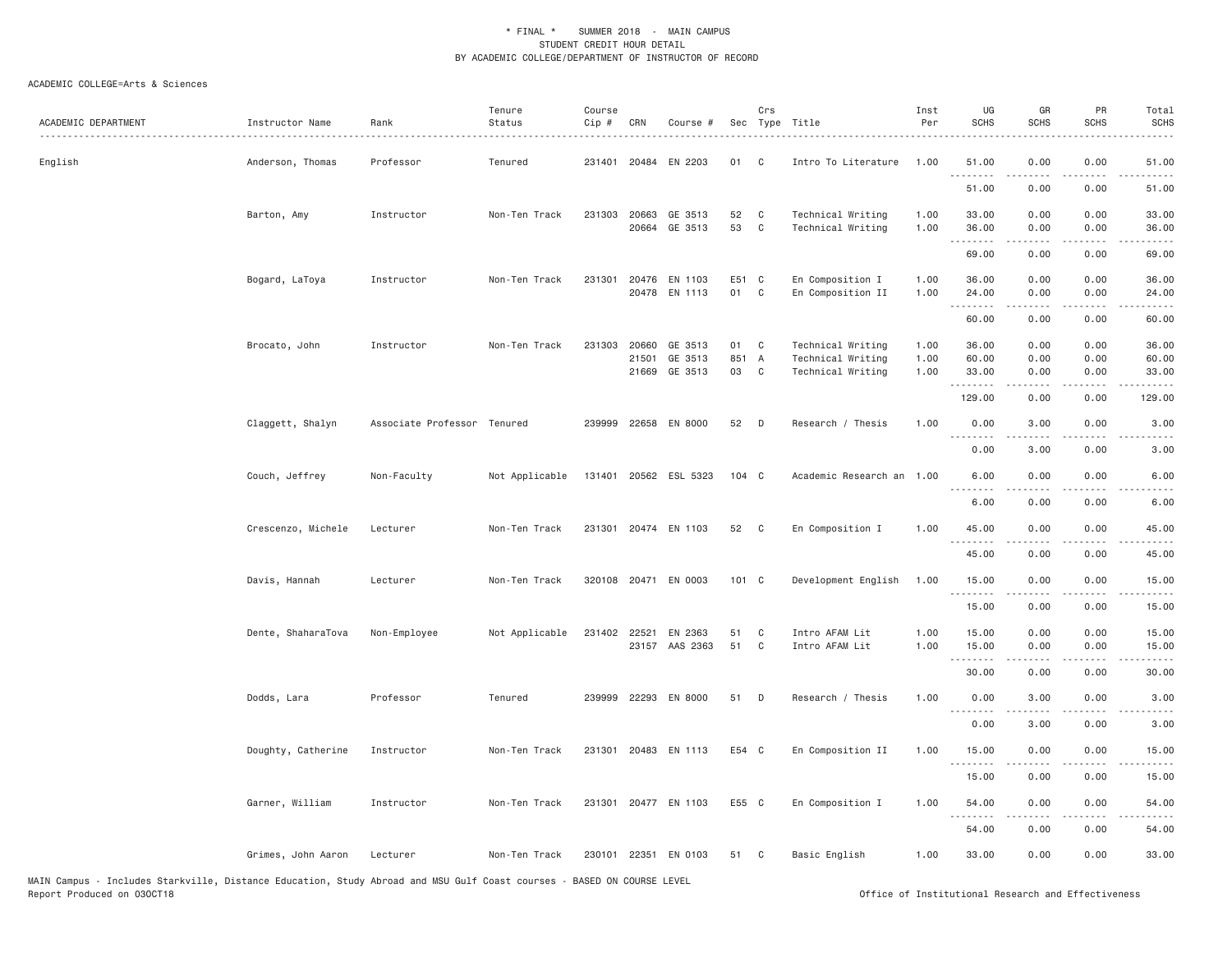| ACADEMIC DEPARTMENT | Instructor Name  | Rank                        | Tenure<br>Status<br>. | Course<br>Cip # | CRN   | Course #              |       | Crs          | Sec Type Title            | Inst<br>Per | UG<br><b>SCHS</b>   | GR<br><b>SCHS</b> | PR<br>SCHS                   | Total<br><b>SCHS</b><br>$\sim$ $\sim$ $\sim$ $\sim$ $\sim$ |
|---------------------|------------------|-----------------------------|-----------------------|-----------------|-------|-----------------------|-------|--------------|---------------------------|-------------|---------------------|-------------------|------------------------------|------------------------------------------------------------|
|                     |                  |                             |                       |                 |       |                       |       |              |                           |             | .<br>33,00          | 0.00              | 0.00                         | 33,00                                                      |
|                     |                  |                             |                       |                 |       |                       |       |              |                           |             |                     |                   |                              |                                                            |
| English             | Hagenston, Becky | Associate Professor Tenured |                       |                 |       | 231302 20489 EN 3303  | 01    | $\mathbf{C}$ | Creative Writing          | 1.00        | 30.00<br>.          | 0.00              | 0.00                         | 30.00                                                      |
|                     |                  |                             |                       |                 |       |                       |       |              |                           |             | 30.00               | 0.00              | 0.00                         | 30.00                                                      |
|                     | Herd, Wendy      | Associate Professor Tenured |                       |                 |       | 160102 20055 AN 2403  | 01    | C            | Intro to Study of La 1.00 |             | 18.00               | 0.00              | 0.00                         | 18.00                                                      |
|                     |                  |                             |                       |                 | 21630 | EN 4403               | 01    | C            | Intro To Linguistics 1.00 |             | 18.00               | 0.00              | 0.00                         | 18.00                                                      |
|                     |                  |                             |                       |                 | 21631 | EN 6403               | 01    | C            | Intro To Linguistics 1.00 |             | 0.00                | 3.00              | 0.00                         | 3.00                                                       |
|                     |                  |                             |                       |                 | 21843 | AN 4403               | 01    | C            | Intro To Linguistics 1.00 |             | 18.00               | 0.00              | 0.00                         | 18.00                                                      |
|                     |                  |                             |                       |                 |       | 21853 AN 6403         | 01    | C            | Intro To Linguistics 1.00 |             | 0.00<br>.           | 3.00<br>.         | 0.00<br>.                    | 3.00<br>$\cdots$                                           |
|                     |                  |                             |                       |                 |       |                       |       |              |                           |             | 54.00               | 6.00              | 0.00                         | 60.00                                                      |
|                     | Leonard, Ashley  | Instructor                  | Non-Ten Track         |                 |       | 231301 20481 EN 1113  | 53    | C            | En Composition II         | 1.00        | 54.00               | 0.00              | 0.00<br>$\sim$ $\sim$ $\sim$ | 54.00<br>.                                                 |
|                     |                  |                             |                       |                 |       |                       |       |              |                           |             | 54.00               | 0.00              | 0.00                         | 54.00                                                      |
|                     | Little, Matthew  | Associate Professor Tenured |                       | 231401          | 20499 | EN 8573               | 01    | <b>S</b>     | Studies in Lit Since 1.00 |             | 0.00                | 24.00             | 0.00                         | 24.00                                                      |
|                     |                  |                             |                       |                 |       |                       |       |              |                           |             | .<br>0.00           | 24.00             | 0.00                         | 24.00                                                      |
|                     | Marsh, Kelly     | Professor                   | Tenured               |                 |       | 239999 23411 EN 8000  | 53    | D            | Research / Thesis         | 1.00        | 0.00                | 3.00              | 0.00                         | 3.00                                                       |
|                     |                  |                             |                       |                 |       |                       |       |              |                           |             | <u>.</u><br>0.00    | 3.00              | 0.00                         | 3.00                                                       |
|                     | Olson, Peter     | Lecturer                    | Non-Ten Track         |                 |       | 231301 21255 EN 1103  | 501 C |              | En Composition I          | 1.00        | 42.00               | 0.00              | 0.00                         | 42.00                                                      |
|                     |                  |                             |                       |                 |       | 21256 EN 1113         | 551 C |              | En Composition II         | 1.00        | 30.00<br>.          | 0.00<br>-----     | 0.00<br>.                    | 30.00<br>.                                                 |
|                     |                  |                             |                       |                 |       |                       |       |              |                           |             | 72.00               | 0.00              | 0.00                         | 72.00                                                      |
|                     | Redd, James      | Lecturer                    | Non-Ten Track         |                 |       | 231402 20487 EN 2253  | 51    | C            | American Lit After 1 1.00 |             | 36.00               | 0.00              | 0.00                         | 36.00                                                      |
|                     |                  |                             |                       |                 |       |                       |       |              |                           |             | . <b>.</b><br>36.00 | .<br>0.00         | 0.00                         | $    -$<br>36.00                                           |
|                     | Sanders, Shelly  | Instructor                  | Non-Ten Track         |                 |       | 231303 20661 GE 3513  | 02    | $\mathbf{C}$ | Technical Writing         | 1.00        | 36.00               | 0.00              | 0.00                         | 36.00                                                      |
|                     |                  |                             |                       |                 |       |                       |       |              |                           |             | .<br>36.00          | 0.00              | 0.00                         | 36.00                                                      |
|                     | Shaffer, Donald  | Associate Professor Tenured |                       |                 |       | 050201 20002 AAS 1063 | 01    | C            | Intro to African Ame      | 1.00        | 51.00               | 0.00              | 0.00                         | 51.00                                                      |
|                     |                  |                             |                       |                 |       |                       |       |              |                           |             | 51.00               | 0.00              | 0.00                         | 51.00                                                      |
|                     | Spain, Andrea    | Assistant Professor Tenured |                       |                 |       | 239999 23369 EN 8000  | 01    | D            | Research / Thesis         | 1.00        | 0.00                | 3.00              | 0.00                         | 3.00                                                       |
|                     |                  |                             |                       |                 |       |                       |       |              |                           |             | .<br>0.00           | 3.00              | .<br>0.00                    | 3.00                                                       |
|                     | Stamps, Alison   | Instructor                  | Non-Ten Track         |                 |       | 131315 20761 LSK 1023 | E51 C |              | Col Read/Study Skill 1.00 |             | 93.00               | 0.00              | 0.00                         | 93.00                                                      |
|                     |                  |                             |                       |                 |       |                       |       |              |                           |             | <u>.</u>            | $- - - - -$       | .                            | .                                                          |
|                     |                  |                             |                       |                 |       |                       |       |              |                           |             | 93.00               | 0.00              | 0.00                         | 93.00                                                      |
|                     | Trimm, James     | Lecturer                    | Non-Ten Track         |                 |       | 231301 20479 EN 1113  | 03    | C            | En Composition II         | 1,00        | 54.00               | 0.00              | 0.00                         | 54.00                                                      |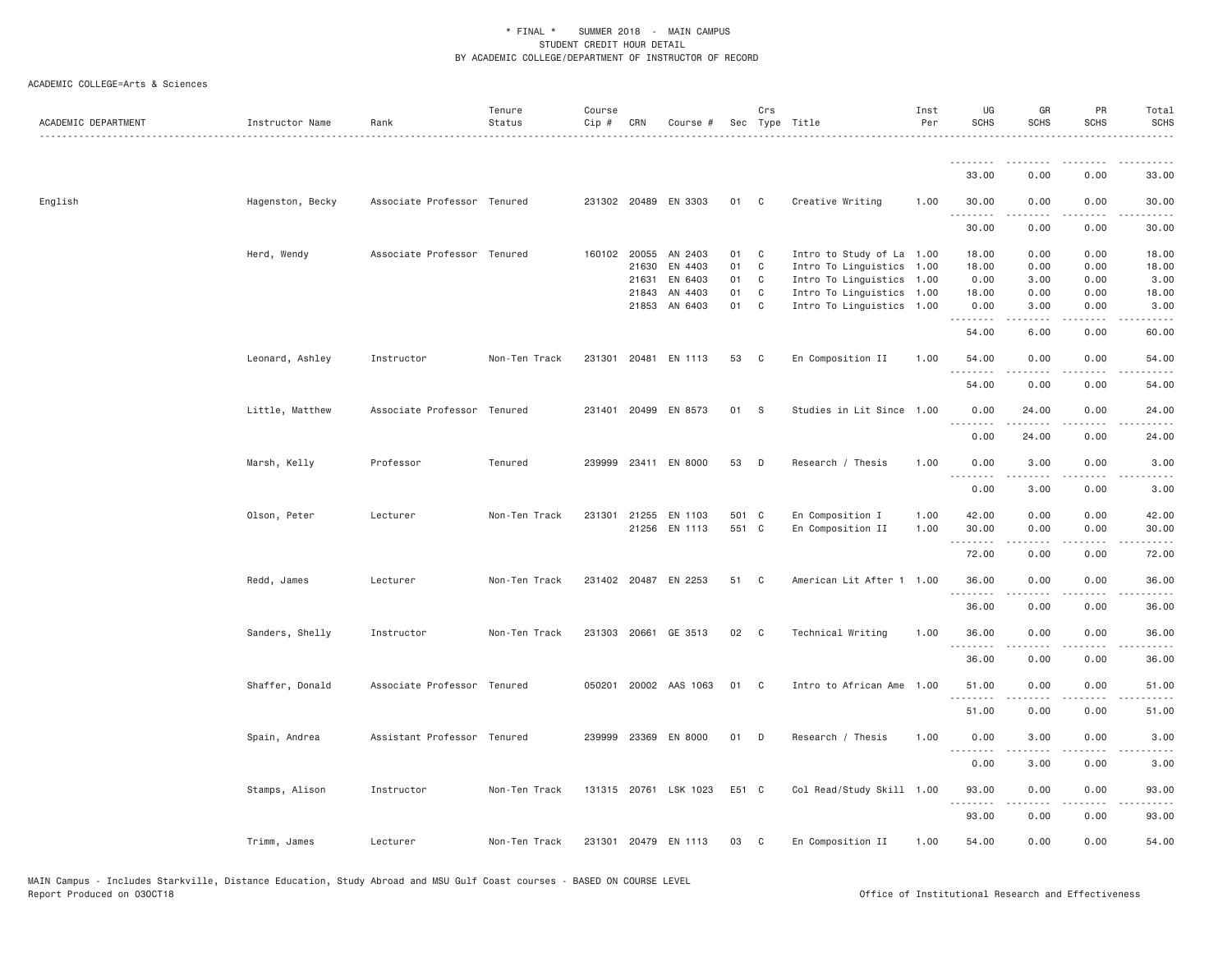| ACADEMIC DEPARTMENT                   | Instructor Name | Rank                          | Tenure<br>Status | Course<br>Cip# | CRN   | Course #             |        | Crs | Sec Type Title            | Inst<br>Per | UG<br><b>SCHS</b> | GR<br>SCHS | PR<br><b>SCHS</b> | Total<br><b>SCHS</b><br>. |
|---------------------------------------|-----------------|-------------------------------|------------------|----------------|-------|----------------------|--------|-----|---------------------------|-------------|-------------------|------------|-------------------|---------------------------|
|                                       |                 |                               |                  |                |       |                      |        |     |                           |             |                   |            |                   |                           |
|                                       |                 |                               |                  |                |       |                      |        |     |                           |             | 54.00             | 0.00       | 0.00              | 54.00                     |
| English                               | Vivier, Eric    | Assistant Professor Ten Track |                  | 231404         |       | 21919 EN 4503        | 01 C   |     | Shakespeare               | 1.00        | 45.00             | 0.00       | 0.00              | 45.00                     |
|                                       |                 |                               |                  |                |       | 21920 EN 6503        | 01 C   |     | Shakespeare               | 1.00        | 0.00              | 3.00       | 0.00<br>.         | 3.00                      |
|                                       |                 |                               |                  |                |       |                      |        |     |                           |             | 45.00             | 3.00       | 0.00              | 48.00                     |
|                                       | Voller, Leslie  | Instructor                    | Non-Ten Track    | 230101         | 23460 | EN 0103              | E51 C  |     | Basic English             | 1.00        | 42.00             | 0.00       | 0.00              | 42.00                     |
|                                       |                 |                               |                  | 231401         |       | 20485 EN 2203        | 52 C   |     | Intro To Literature       | 1.00        | 27.00             | 0.00       | 0.00              | 27.00                     |
|                                       |                 |                               |                  |                |       |                      |        |     |                           |             | 69.00             | 0.00       | ----<br>0.00      | 69.00                     |
|                                       | West, Robert    | Associate Professor Tenured   |                  |                |       | 239999 23441 EN 4000 | $01$ I |     | Directed Indiv Study 1.00 |             | 3.00              | 0.00       | 0.00              | 3.00                      |
|                                       |                 |                               |                  |                |       |                      |        |     |                           |             | 3.00              | 0.00       | 0.00              | 3.00                      |
| ===================================== |                 |                               |                  |                |       |                      |        |     |                           |             | ========          | ========   | ========          |                           |
| English                               |                 |                               |                  |                |       |                      |        |     |                           |             | 1104.00           | 45.00      | 0.00              | 1149.00                   |
| ====================================  |                 |                               |                  |                |       |                      |        |     |                           |             | ========          |            |                   | $=$ = = = = = = = = =     |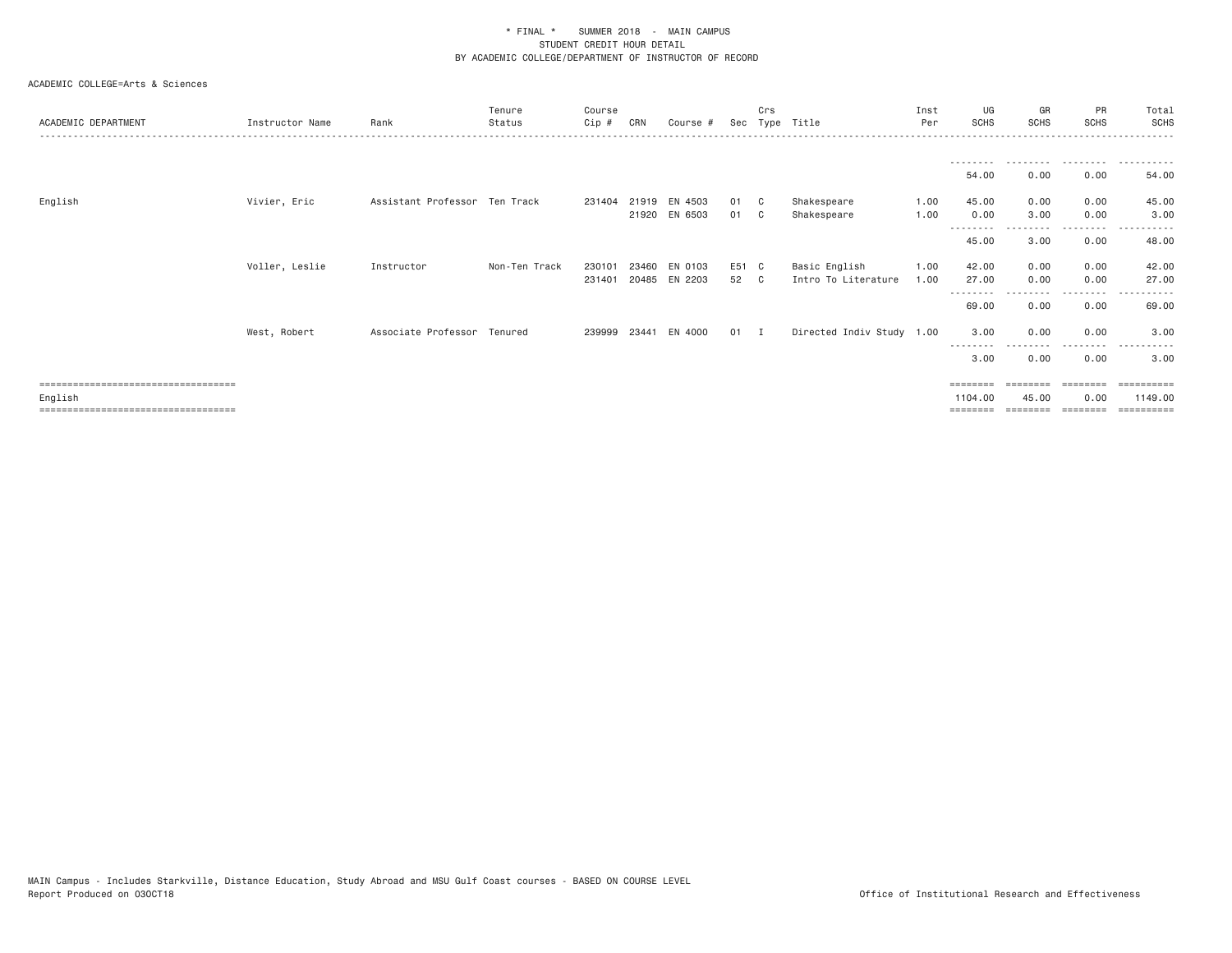| ACADEMIC DEPARTMENT<br>Instructor Name | Rank               |                                                    | Tenure<br>Status | Course<br>$Cip \#$ | CRN   | Course #                       |                | Crs | Sec Type Title                         | Inst<br>Per  | UG<br><b>SCHS</b> | GR<br><b>SCHS</b> | PR<br><b>SCHS</b>                   | Total<br><b>SCHS</b> |
|----------------------------------------|--------------------|----------------------------------------------------|------------------|--------------------|-------|--------------------------------|----------------|-----|----------------------------------------|--------------|-------------------|-------------------|-------------------------------------|----------------------|
| Geosciences                            |                    | Ambinakudige, Shrini Associate Professor Tenured   |                  | 450701 22841       |       | GR 9000                        | $105$ D        |     | Research/Dissertatio 1.00              |              | 0.00<br>.         | 6.00              | 0.00                                | 6.00                 |
|                                        |                    |                                                    |                  |                    |       |                                |                |     |                                        |              | 0.00              | 6.00              | 0.00                                | 6.00                 |
|                                        | Babineaux, Claire  | Student Worker                                     | Not Applicable   | 400601             | 23050 | GG 4446                        | 01             | B   | Summer Geology Field 0.70              |              | 25.20             | 0.00              | 0.00                                | 25.20                |
|                                        |                    |                                                    |                  | 450701             |       | 20671 GR 1123                  | 51             | C   | Intro World Geog                       | 1.00         | 39.00<br>.        | 0.00              | 0.00<br>.                           | 39.00                |
|                                        |                    |                                                    |                  |                    |       |                                |                |     |                                        |              | 64.20             | 0.00              | 0.00                                | 64.20                |
|                                        | Brown, Michael E.  | Professor                                          | Tenured          | 400401             | 21338 | GR 8573                        | 502 S          |     | Research Applied Met 1.00              |              | 0.00              | 27.00             | 0.00                                | 27.00                |
|                                        |                    |                                                    |                  | 400404             | 21764 | GR 4843                        | 501 C          |     | Severe Storm Methods                   | 1.00         | 9.00              | 0.00              | 0.00                                | 9.00                 |
|                                        |                    |                                                    |                  |                    | 21765 | GR 6843                        | 501 C          |     | Severe Storm Methods                   | 1,00         | 0.00<br><u>.</u>  | 18.00<br><u>.</u> | 0.00<br>.                           | 18.00                |
|                                        |                    |                                                    |                  |                    |       |                                |                |     |                                        |              | 9.00              | 45.00             | 0.00                                | 54.00                |
| Clary, Renee                           |                    | Associate Professor Tenured                        |                  | 400601             |       | 22711 GG 9000                  | 101 D          |     | Research/Dissertatio 1.00              |              | 0.00              | 6.00              | 0.00                                | 6.00                 |
|                                        |                    |                                                    |                  |                    |       | 400603 21737 GG 8423           | 501 C          |     | Earthquakes & Volcan 1.00              |              | 0.00<br>.         | 27.00<br>.        | 0.00<br>.                           | 27.00<br>.           |
|                                        |                    |                                                    |                  |                    |       |                                |                |     |                                        |              | 0.00              | 33.00             | 0.00                                | 33.00                |
|                                        | Dash, Padmanava    | Assistant Professor Ten Track                      |                  | 450701 23160       |       | GR 8000                        | 104 D          |     | Research / Thesis                      | 1.00         | 0.00              | 1.00              | 0.00                                | 1.00                 |
|                                        |                    |                                                    |                  |                    | 23161 | GR 9000                        | 106 D          |     | Research/Dissertatio                   | 1.00         | 0.00<br>.         | 6.00<br>-----     | 0.00<br>.                           | 6.00<br>.            |
|                                        |                    |                                                    |                  |                    |       |                                |                |     |                                        |              | 0.00              | 7.00              | 0.00                                | 7.00                 |
| Dyer, Jamie                            |                    | Professor                                          | Tenured          | 400404             | 21322 | GR 4933                        | 501 C          |     | Dynamic Meteorology                    | 1.00         | 6.00              | 0.00              | 0.00                                | 6.00                 |
|                                        |                    |                                                    |                  | 450701 21328       |       | GR 6933                        | 501 C          |     | Dynamic Meteorology                    | 1.00         | 0.00              | 12.00             | 0.00                                | 12.00                |
|                                        |                    |                                                    |                  |                    |       | 22776 GR 9000                  | 104 D          |     | Research/Dissertatio                   | 1.00         | 0.00<br>.         | 6.00<br>.         | 0.00<br>.                           | 6.00<br>.            |
|                                        |                    |                                                    |                  |                    |       |                                |                |     |                                        |              | 6.00              | 18.00             | 0.00                                | 24.00                |
| Dykes, Richard                         |                    | Grad Teach Assist                                  | Not Applicable   | 400601             |       | 21696 GG 1113                  | 51             | C   | Survey Earth Sci I                     | 0.90         | 21.60<br>.        | 0.00<br><u>.</u>  | 0.00<br>.                           | 21.60<br>.           |
|                                        |                    |                                                    |                  |                    |       |                                |                |     |                                        |              | 21.60             | 0.00              | 0.00                                | 21.60                |
|                                        | Elcik, Christopher | Grad Teach Assist                                  | Not Applicable   |                    |       | 400401 21317 GR 4613           | 501 B          |     | Applied Climatology                    | 1.00         | 114.00            | 0.00              | 0.00                                | 114.00               |
|                                        |                    |                                                    |                  |                    |       |                                |                |     |                                        |              | .<br>114.00       | 0.00              | $\sim$ $\sim$ $\sim$ $\sim$<br>0.00 | -----<br>114.00      |
| Fraza, Erik                            |                    | Clinical Assist Pro Non-Ten Track                  |                  | 400401             | 21337 | GR 8573                        | 501 S          |     | Research Applied Met 1.00              |              | 0.00              | 36.00             | 0.00                                | 36.00                |
|                                        |                    |                                                    |                  | 400404 21315       |       | GR 4473                        | 501 C          |     | Numerical Wx Predict 1.00              |              | 87.00             | 0.00              | 0.00                                | 87.00                |
|                                        |                    |                                                    |                  |                    |       | 21316 GR 4473                  | 502 C          |     | Numerical Wx Predict 1.00              |              | 108.00            | 0.00              | 0.00                                | 108.00               |
|                                        |                    |                                                    |                  |                    | 21326 | GR 6473                        | 501 C          |     | Numerical Wx Predict 1.00              |              | 0.00<br>.         | 24.00<br>.        | 0.00<br>$\sim$ $\sim$ $\sim$ $\sim$ | 24.00<br>.           |
|                                        |                    |                                                    |                  |                    |       |                                |                |     |                                        |              | 195.00            | 60.00             | 0.00                                | 255.00               |
|                                        |                    | Fuhrmann, Christophe Assistant Professor Ten Track |                  | 400401 21340       |       | GR 8633                        | 501 C          |     | Climate Change                         | 1.00         | 0.00              | 69.00             | 0.00                                | 69.00                |
|                                        |                    |                                                    |                  |                    | 22732 | GR 6643                        | 501 C          |     | Physical Climatology                   | 1.00         | 0.00              | 57.00             | 0.00                                | 57.00                |
|                                        |                    |                                                    |                  |                    |       | 22734 GR 6643                  | 502 C          |     | Physical Climatology 1.00              |              | 0.00<br>.         | 15.00<br>.        | 0.00<br>.                           | 15.00<br>.           |
|                                        |                    |                                                    |                  |                    |       |                                |                |     |                                        |              | 0.00              | 141.00            | 0.00                                | 141.00               |
|                                        | Grala, Katarzyna   | Non-Faculty                                        | Not Applicable   | 450701             |       | 21324 GR 6303<br>21325 GR 6303 | 501 B<br>502 B |     | Principles of GIS<br>Principles of GIS | 0.90<br>0.90 | 0.00<br>0.00      | 24.30<br>27.00    | 0.00<br>0.00                        | 24.30<br>27.00       |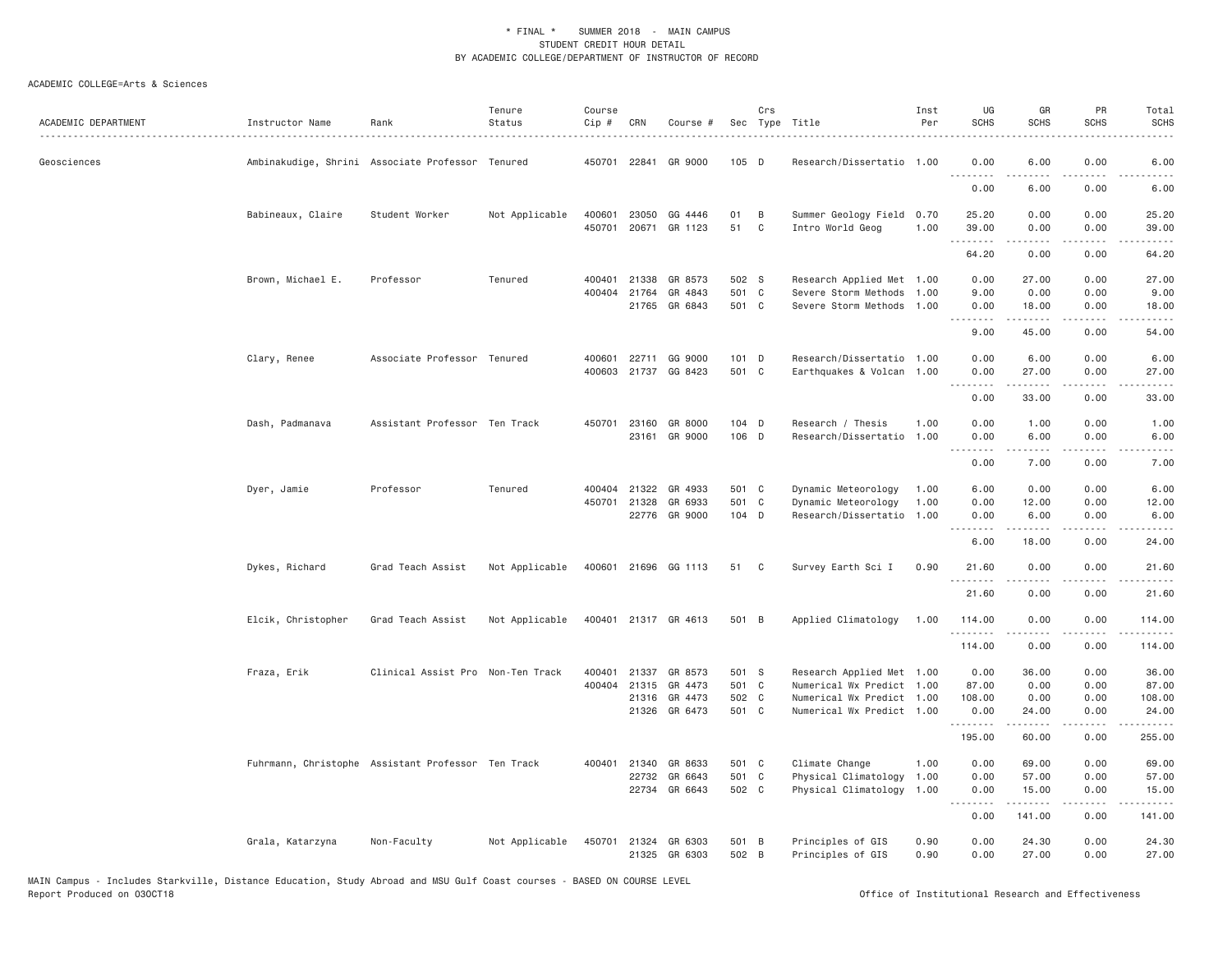|                     |                                        |                                   | Tenure         | Course                 |              |                      |                | Crs |                                                   | Inst | UG            | GR                    | PR                | Total                                                                                                                                                         |
|---------------------|----------------------------------------|-----------------------------------|----------------|------------------------|--------------|----------------------|----------------|-----|---------------------------------------------------|------|---------------|-----------------------|-------------------|---------------------------------------------------------------------------------------------------------------------------------------------------------------|
| ACADEMIC DEPARTMENT | Instructor Name                        | Rank                              | Status         | Cip #                  | CRN          | Course #             |                |     | Sec Type Title                                    | Per  | <b>SCHS</b>   | <b>SCHS</b>           | <b>SCHS</b>       | <b>SCHS</b>                                                                                                                                                   |
|                     |                                        |                                   |                |                        |              |                      |                |     |                                                   |      |               |                       |                   |                                                                                                                                                               |
| Geosciences         | Grala, Katarzyna                       | Non-Faculty                       | Not Applicable |                        |              | 450702 21311 GR 4303 | 501 B          |     | Principles of GIS                                 | 0.90 | 21.60<br>.    | 0.00                  | 0.00              | 21.60<br>.                                                                                                                                                    |
|                     |                                        |                                   |                |                        |              |                      |                |     |                                                   |      | 21.60         | 51.30                 | 0.00              | 72.90                                                                                                                                                         |
|                     | Gutter, Barrett                        | Clinical Assist Pro Non-Ten Track |                |                        | 400404 21320 | GR 4713              | 501 B          |     | Synoptic Met I                                    | 1.00 | 63.00         | 0.00                  | 0.00              | 63.00                                                                                                                                                         |
|                     |                                        |                                   |                |                        | 21323        | GR 4963              | 501 C          |     | Mesoscale Meteorolog                              | 1.00 | 27.00         | 0.00                  | 0.00              | 27.00                                                                                                                                                         |
|                     |                                        |                                   |                | 400601                 | 21334        | GR 8410              | 504 S          |     | Field Methods Semina                              | 1.00 | 0.00          | 57.00                 | 0.00              | 57.00                                                                                                                                                         |
|                     |                                        |                                   |                | 450701                 | 21329        | GR 6963              | 501 C          |     | Mesoscale Meteorolo                               | 1,00 | 0.00<br>.     | 6.00<br>.             | 0.00<br>.         | 6.00<br>$\frac{1}{2} \left( \frac{1}{2} \right) \left( \frac{1}{2} \right) \left( \frac{1}{2} \right) \left( \frac{1}{2} \right) \left( \frac{1}{2} \right)$  |
|                     |                                        |                                   |                |                        |              |                      |                |     |                                                   |      | 90.00         | 63.00                 | 0.00              | 153.00                                                                                                                                                        |
|                     | Haney, Christa                         | Instructor                        | Non-Ten Track  | 231303 21301           |              | GG 4333              | 501 C          |     | Geowriting                                        | 1.00 | 54.00         | 0.00                  | 0.00              | 54.00                                                                                                                                                         |
|                     |                                        |                                   |                |                        | 21302        | GG 4333              | 502 C          |     | Geowriting                                        | 1.00 | 27.00         | 0.00                  | 0.00              | 27.00                                                                                                                                                         |
|                     |                                        |                                   |                |                        | 400607 21299 | GG 3603              | 501 C          |     | Intro To Oceanograph                              | 1.00 | 120.00        | 0.00                  | 0.00              | 120.00                                                                                                                                                        |
|                     |                                        |                                   |                |                        | 21300        | GG 3603              | 502 C          |     | Intro To Oceanograph 1.00                         |      | 84.00<br>.    | 0.00<br>.             | 0.00<br>$- - - -$ | 84.00<br>$\frac{1}{2} \left( \frac{1}{2} \right) \left( \frac{1}{2} \right) \left( \frac{1}{2} \right) \left( \frac{1}{2} \right) \left( \frac{1}{2} \right)$ |
|                     |                                        |                                   |                |                        |              |                      |                |     |                                                   |      | 285.00        | 0.00                  | 0.00              | 285.00                                                                                                                                                        |
|                     | Kirkland, Brenda                       | Professor                         | Tenured        | 400601                 | 20666        | GG 1113              | 001 C          |     | Survey Earth Sci I                                | 1.00 | 33.00         | 0.00                  | 0.00              | 33.00                                                                                                                                                         |
|                     |                                        |                                   |                |                        | 20667        | GG 1113              | 01             | C   | Survey Earth Sci I                                | 0.10 | 3.90          | 0.00                  | 0.00              | 3.90                                                                                                                                                          |
|                     |                                        |                                   |                |                        | 21696        | GG 1113              | 51             | C   | Survey Earth Sci I                                | 0.10 | 2.40          | 0.00                  | 0.00              | 2.40                                                                                                                                                          |
|                     |                                        |                                   |                |                        | 22910        | GG 8000              | $101$ D        |     | Research / Thesis                                 | 1.00 | 0.00          | 16.00                 | 0.00              | 16.00                                                                                                                                                         |
|                     |                                        |                                   |                |                        |              | 23413 GG 9000        | 102 D          |     | Research/Dissertatio                              | 1.00 | 0.00<br>.     | 10.00<br>.            | 0.00<br>.         | 10.00<br>.                                                                                                                                                    |
|                     |                                        |                                   |                |                        |              |                      |                |     |                                                   |      | 39.30         | 26.00                 | 0.00              | 65.30                                                                                                                                                         |
|                     | Lalk, Sarah                            | Instructor                        | Non-Ten Track  | 400401                 | 21339        | GR 8573              | 503 S          |     | Research Applied Met                              | 1.00 | 0.00          | 21.00                 | 0.00              | 21.00                                                                                                                                                         |
|                     |                                        |                                   |                | 400601                 | 21305        | GG 8203              | 501 C          |     | Ocean Science                                     | 1.00 | 0.00          | 57.00                 | 0.00              | 57.00                                                                                                                                                         |
|                     |                                        |                                   |                |                        | 21306        | GG 8203              | 502 C          |     | Ocean Science                                     | 1.00 | 0.00          | 51.00                 | 0.00              | 51.00                                                                                                                                                         |
|                     |                                        |                                   |                | 450701                 | 21309        | GR 1123              | 501 C          |     | Intro World Geog                                  | 1.00 | 78.00         | 0.00                  | 0.00              | 78.00                                                                                                                                                         |
|                     |                                        |                                   |                |                        |              |                      |                |     |                                                   |      | 78.00         | 129.00                | 0.00              | 207.00                                                                                                                                                        |
|                     | Manalilkada Sasidhar Grad Teach Assist |                                   | Not Applicable | 400601                 |              | 20667 GG 1113        | 01             | C   | Survey Earth Sci I                                | 0.90 | 35.10         | 0.00                  | 0.00              | 35.10                                                                                                                                                         |
|                     |                                        |                                   |                |                        |              |                      |                |     |                                                   |      | .<br>35.10    | 0.00                  | 0.00              | 35.10                                                                                                                                                         |
|                     |                                        |                                   |                |                        |              |                      |                |     |                                                   |      |               |                       |                   |                                                                                                                                                               |
|                     | Mercer, Andrew                         | Associate Professor Tenured       |                | 400401                 | 21335        | GR 8453              | 501 C          |     | Quant Analysis Climo                              | 1.00 | 0.00          | 54.00                 | 0.00              | 54.00                                                                                                                                                         |
|                     |                                        |                                   |                |                        | 21336        | GR 8453              | 502 C          |     | Quant Analysis Climo                              | 1.00 | 0.00          | 42.00                 | 0.00              | 42.00                                                                                                                                                         |
|                     |                                        |                                   |                | 400404 21321<br>450701 | 21327        | GR 4733<br>GR 6733   | 501 C<br>501 C |     | Synoptic Meteorology<br>Synoptic Meteorology 1.00 | 1.00 | 18.00<br>0.00 | 0.00<br>6.00          | 0.00<br>0.00      | 18.00<br>6.00                                                                                                                                                 |
|                     |                                        |                                   |                |                        |              | 21784 GR 9000        | 103 D          |     | Research/Dissertatio 1.00                         |      | 0.00          | 6.00                  | 0.00              | 6.00                                                                                                                                                          |
|                     |                                        |                                   |                |                        |              |                      |                |     |                                                   |      | .             | .                     | .                 | .                                                                                                                                                             |
|                     |                                        |                                   |                |                        |              |                      |                |     |                                                   |      | 18.00         | 108.00                | 0.00              | 126.00                                                                                                                                                        |
|                     | Millard, Craig                         | Grad Teach Assist                 | Not Applicable | 400601                 | 20665        | GG 1111              | 01             | L,  | Earth Science I Lab                               | 1.00 | 15.00         | 0.00                  | 0.00              | 15.00                                                                                                                                                         |
|                     |                                        |                                   |                |                        | 21295        | GG 1111              | 501 L          |     | Earth Science I Lab                               | 1.00 | 12.00         | 0.00                  | 0.00              | 12.00                                                                                                                                                         |
|                     |                                        |                                   |                |                        | 21296        | GG 1111              | 502 L          |     | Earth Science I Lab                               | 1.00 | 12.00         | 0.00                  | 0.00              | 12.00                                                                                                                                                         |
|                     |                                        |                                   |                |                        |              | 21297 GG 1113        | 501 C          |     | Survey Earth Sci I                                | 1.00 | 87.00         | 0.00                  | 0.00              | 87.00                                                                                                                                                         |
|                     |                                        |                                   |                |                        |              |                      |                |     |                                                   |      | .<br>126.00   | $- - - - - -$<br>0.00 | .<br>0.00         | .<br>126.00                                                                                                                                                   |
|                     | Mylroie, John                          | Non-Employee                      | Not Applicable | 400601                 |              | 21333 GR 8410        | 502 S          |     | Field Methods Semina 1.00                         |      | 0.00          | 41.00                 | 0.00              | 41.00                                                                                                                                                         |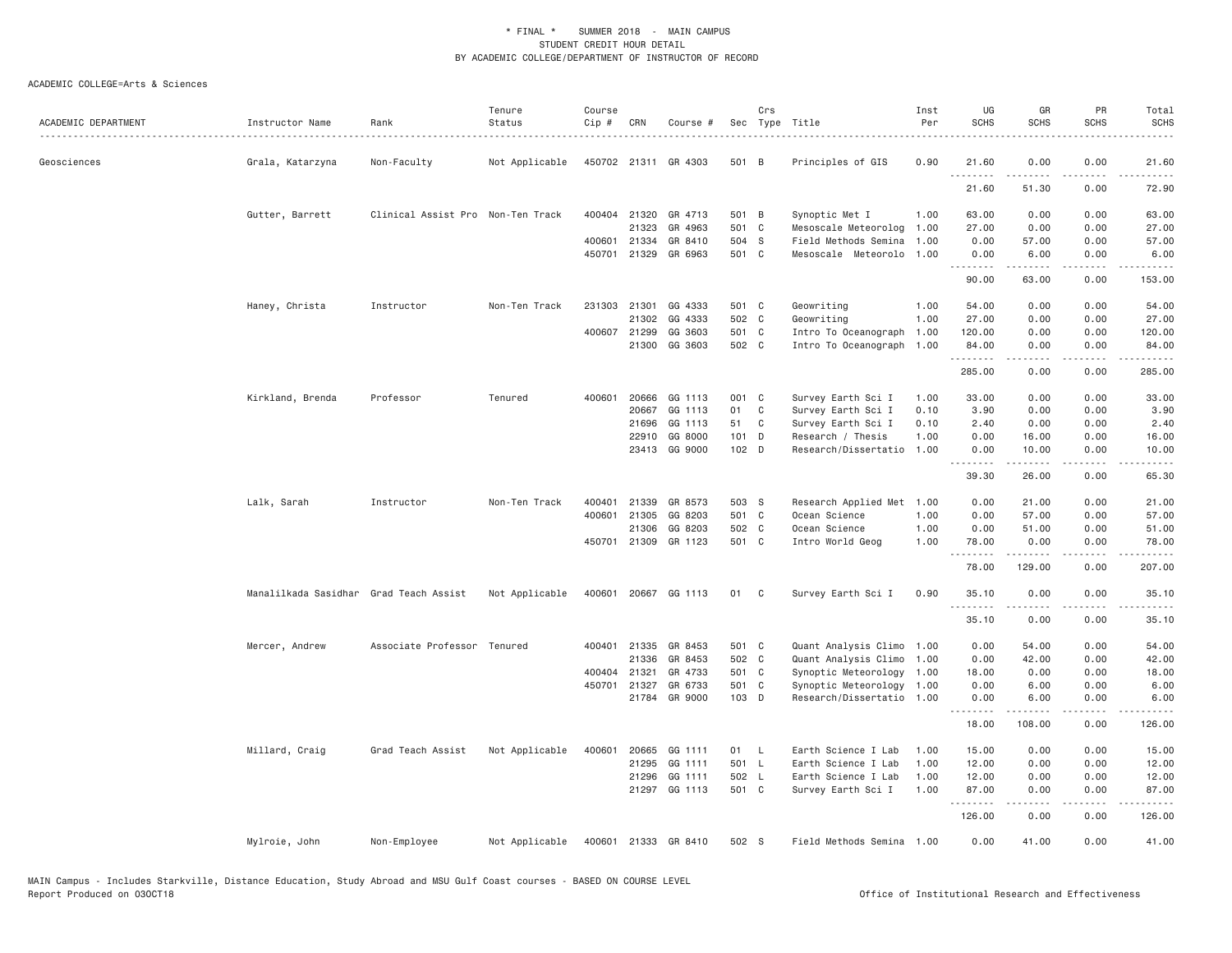| ACADEMIC DEPARTMENT                               | Instructor Name     | Rank                                             | Tenure<br>Status | Course<br>Cip # | CRN            | Course #             |                | Crs | Sec Type Title                            | Inst<br>Per  | UG<br><b>SCHS</b>                                | GR<br><b>SCHS</b>       | PR<br><b>SCHS</b>     | Total<br><b>SCHS</b>  |
|---------------------------------------------------|---------------------|--------------------------------------------------|------------------|-----------------|----------------|----------------------|----------------|-----|-------------------------------------------|--------------|--------------------------------------------------|-------------------------|-----------------------|-----------------------|
|                                                   |                     |                                                  |                  |                 |                |                      |                |     |                                           |              | ---------                                        |                         |                       |                       |
|                                                   |                     |                                                  |                  |                 |                |                      |                |     |                                           |              | 0.00                                             | 41.00                   | 0.00                  | 41.00                 |
| Geosciences                                       | Nagel, Athena       | Clinical Assist Pro Non-Ten Track                |                  |                 | 400601 21788   | GG 8503              | 501 C          |     | Landforms                                 | 1.00         | 0.00                                             | 24.00                   | 0.00                  | 24.00                 |
|                                                   |                     |                                                  |                  |                 | 450702 21330   | GR 8400              | 501 E          |     | Field Meth In Geosci 1.00                 |              | 0.00                                             | 45.00                   | 0.00                  | 45.00                 |
|                                                   |                     |                                                  |                  |                 | 21331          | GR 8400              | 502 E          |     | Field Meth In Geosci 1.00                 |              | 0.00<br><u>.</u>                                 | 13.00<br>.              | 0.00<br>.             | 13.00<br>.            |
|                                                   |                     |                                                  |                  |                 |                |                      |                |     |                                           |              | 0.00                                             | 82.00                   | 0.00                  | 82.00                 |
|                                                   | Nordstrom, Gregory  | Instructor                                       | Non-Ten Track    |                 | 400404 21310   | GR 1603              | 501 C          |     | Intro To Meteorology 1.00                 |              | 93.00                                            | 0.00                    | 0.00                  | 93.00                 |
|                                                   |                     |                                                  |                  |                 | 21313          | GR 4453              | 501 C          |     | Weather Prediction I 1.00                 |              | 117.00                                           | 0.00                    | 0.00                  | 117.00                |
|                                                   |                     |                                                  |                  |                 |                | 21314 GR 4453        | 502 C          |     | Weather Prediction I 1.00                 |              | 42.00                                            | 0.00                    | 0.00                  | 42.00                 |
|                                                   |                     |                                                  |                  |                 | 450701 21308   | GR 1114              | 501 B          |     | Physical Geography                        | 1.00         | 84.00<br>.                                       | 0.00                    | 0.00                  | 84.00                 |
|                                                   |                     |                                                  |                  |                 |                |                      |                |     |                                           |              | 336.00                                           | 0.00                    | 0.00                  | 336.00                |
|                                                   | Nunley, Christopher | Grad Teach Assist                                | Not Applicable   |                 | 400401 22731   | GR 4643              | 501 C          |     | Physical Climatology 1.00                 |              | 90.00                                            | 0.00                    | 0.00                  | 90.00                 |
|                                                   |                     |                                                  |                  |                 |                | 22733 GR 4643        | 502 C          |     | Physical Climatology 1.00                 |              | 87.00<br>.                                       | 0.00                    | 0.00                  | 87.00                 |
|                                                   |                     |                                                  |                  |                 |                |                      |                |     |                                           |              | 177.00                                           | 0.00                    | 0.00                  | 177.00                |
|                                                   | Rodgers, John       | Professor                                        | Tenured          |                 | 400699 21502   | GG 4533              | 801 A          |     | Geosciences Study Ab 1.00                 |              | 6.00                                             | 0.00                    | 0.00                  | 6.00                  |
|                                                   |                     |                                                  |                  |                 | 21503          | GG 6533              | 801 A          |     | Geosciences Study Ab                      | 1.00         | 0.00                                             | 18.00                   | 0.00                  | 18.00                 |
|                                                   |                     |                                                  |                  |                 | 450701 21324   | GR 6303              | 501 B          |     | Principles of GIS                         | 0.10         | 0.00                                             | 2.70                    | 0.00                  | 2.70                  |
|                                                   |                     |                                                  |                  |                 | 21325          | GR 6303              | 502 B          |     | Principles of GIS                         | 0.10         | 0.00                                             | 3.00                    | 0.00                  | 3.00                  |
|                                                   |                     |                                                  |                  |                 | 21775<br>23029 | GR 8000<br>GR 7000   | 102 D<br>501 I |     | Research / Thesis<br>Directed Indiv Study | 1.00<br>1.00 | 0.00<br>0.00                                     | 6.00<br>3.00            | 0.00<br>0.00          | 6.00<br>3.00          |
|                                                   |                     |                                                  |                  |                 |                | 450702 21311 GR 4303 | 501 B          |     | Principles of GIS                         | 0.10         | 2.40                                             | 0.00                    | 0.00                  | 2.40                  |
|                                                   |                     |                                                  |                  |                 |                |                      |                |     |                                           |              | $\omega$ is $\omega$ in<br>$\sim$ $\sim$<br>8.40 | .<br>32.70              | .<br>0.00             | 41.10                 |
|                                                   | Schmitz, Darrel     | Professor                                        | Tenured          |                 | 400601 22206   | GG 8000              | 01             | D   | Research / Thesis                         | 1.00         | 0.00                                             | 2.00                    | 0.00                  | 2.00                  |
|                                                   |                     |                                                  |                  |                 | 22207          | GG 9000              | 01             | D   | Research/Dissertatio 1.00                 |              | 0.00                                             | 1.00                    | 0.00                  | 1.00                  |
|                                                   |                     |                                                  |                  |                 | 23050          | GG 4446              | 01             | B   | Summer Geology Field 0.30                 |              | 10.80<br>.                                       | 0.00<br>.               | 0.00<br>.             | 10.80                 |
|                                                   |                     |                                                  |                  |                 |                |                      |                |     |                                           |              | 10.80                                            | 3.00                    | 0.00                  | 13.80                 |
|                                                   |                     | Sherman-Morris, Kath Associate Professor Tenured |                  |                 | 400401 21318   | GR 4613              | 502 B          |     | Applied Climatology                       | 1.00         | 78.00                                            | 0.00                    | 0.00                  | 78.00                 |
|                                                   |                     |                                                  |                  |                 |                | 400404 21319 GR 4640 | 501 E          |     | Met Internship                            | 1.00         | 9.00<br>. <i>.</i>                               | 0.00<br>.               | 0.00<br>.             | 9.00                  |
|                                                   |                     |                                                  |                  |                 |                |                      |                |     |                                           |              | 87.00                                            | 0.00                    | 0.00                  | 87.00                 |
|                                                   | Singh, Shatrughan   | Lecturer                                         | Non-Ten Track    |                 |                | 450701 20670 GR 1123 | 01 C           |     | Intro World Geog                          | 1.00         | 30,00                                            | 0.00                    | 0.00                  | 30.00                 |
|                                                   |                     |                                                  |                  |                 |                |                      |                |     |                                           |              | .<br>30.00                                       | 0.00                    | 0.00                  | 30.00                 |
|                                                   | Skarke, Adam        | Assistant Professor Ten Track                    |                  |                 |                | 400601 23302 GG 8000 | 102 D          |     | Research / Thesis                         | 1.00         | 0.00                                             | 6.00                    | 0.00                  | 6.00                  |
|                                                   |                     |                                                  |                  |                 |                |                      |                |     |                                           |              | .<br>0.00                                        | 6.00                    | 0.00                  | 6.00                  |
| ====================================              |                     |                                                  |                  |                 |                |                      |                |     |                                           |              | ========                                         | ========                | $=$ ========          | ==========            |
| Geosciences<br>---------------------------------- |                     |                                                  |                  |                 |                |                      |                |     |                                           |              | 1752.00<br><b>EEEEEEEE</b>                       | 852.00<br>$= 222222222$ | 0.00<br>$= 222222222$ | 2604.00<br>========== |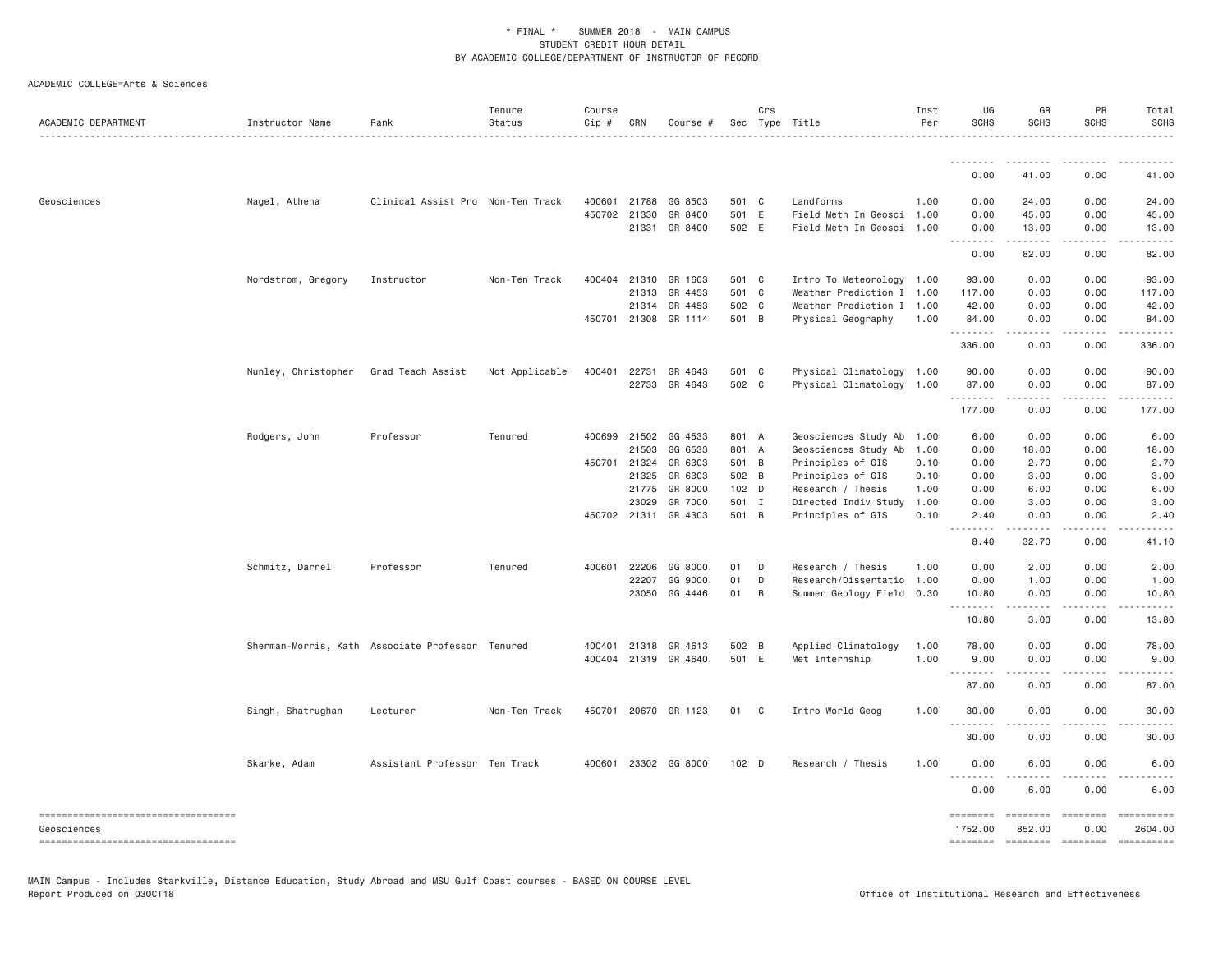| ACADEMIC DEPARTMENT                           | Instructor Name     | Rank                          | Tenure<br>Status | Course<br>Cip # | CRN          | Course #                          |                            | Crs | Sec Type Title                        | Inst<br>Per  | UG<br><b>SCHS</b>                                                                                                                                                                                                                                                                                                                                                                                                                                                                                | GR<br><b>SCHS</b>                                                                                                                 | PR<br><b>SCHS</b>                     | Total<br><b>SCHS</b> |
|-----------------------------------------------|---------------------|-------------------------------|------------------|-----------------|--------------|-----------------------------------|----------------------------|-----|---------------------------------------|--------------|--------------------------------------------------------------------------------------------------------------------------------------------------------------------------------------------------------------------------------------------------------------------------------------------------------------------------------------------------------------------------------------------------------------------------------------------------------------------------------------------------|-----------------------------------------------------------------------------------------------------------------------------------|---------------------------------------|----------------------|
| History                                       | Benek, Ali          | Grad Teach Assist             | Not Applicable   |                 |              | 540102 20696 HI 1073              | 51 C                       |     | Modern U S History                    | 1.00         | 45.00<br>.                                                                                                                                                                                                                                                                                                                                                                                                                                                                                       | 0.00<br>$- - - - - -$                                                                                                             | 0.00<br>.                             | 45.00<br>.           |
|                                               |                     |                               |                  |                 |              |                                   |                            |     |                                       |              | 45.00                                                                                                                                                                                                                                                                                                                                                                                                                                                                                            | 0.00                                                                                                                              | 0.00                                  | 45.00                |
|                                               | Brain, Stephen      | Associate Professor Tenured   |                  |                 |              | 540102 21695 HI 8823              | 101 S                      |     | Sem Us Hi Since 1877 1.00             |              | 0.00<br>.                                                                                                                                                                                                                                                                                                                                                                                                                                                                                        | 21.00<br>.                                                                                                                        | 0.00<br>-----                         | 21.00<br>.           |
|                                               |                     |                               |                  |                 |              |                                   |                            |     |                                       |              | 0.00                                                                                                                                                                                                                                                                                                                                                                                                                                                                                             | 21.00                                                                                                                             | 0.00                                  | 21.00                |
|                                               | Davenport, Christy  | Grad Teach Assist             | Not Applicable   |                 |              | 540102 20693 HI 1063              | 51 C                       |     | Early U S History                     | 1.00         | 36.00<br>.                                                                                                                                                                                                                                                                                                                                                                                                                                                                                       | 0.00                                                                                                                              | 0.00                                  | 36.00                |
|                                               |                     |                               |                  |                 |              |                                   |                            |     |                                       |              | 36.00                                                                                                                                                                                                                                                                                                                                                                                                                                                                                            | 0.00                                                                                                                              | 0.00                                  | 36.00                |
|                                               | Hersey, Mark        | Associate Professor Tenured   |                  |                 |              | 540102 22768 HI 8933              | 101 C                      |     | Col. & Rev. America                   | 1.00         | 0.00                                                                                                                                                                                                                                                                                                                                                                                                                                                                                             | 18.00                                                                                                                             | 0.00                                  | 18.00                |
|                                               |                     |                               |                  |                 |              |                                   |                            |     |                                       |              | 0.00                                                                                                                                                                                                                                                                                                                                                                                                                                                                                             | 18.00                                                                                                                             | 0.00                                  | 18.00                |
|                                               | Himel, Matthew      | Grad Teach Assist             | Not Applicable   |                 |              | 540101 20704 HI 3333              | 01 C                       |     | Mississippi History                   | 1.00         | 39.00                                                                                                                                                                                                                                                                                                                                                                                                                                                                                            | 0.00                                                                                                                              | 0.00                                  | 39.00                |
|                                               |                     |                               |                  |                 |              |                                   |                            |     |                                       |              | 39.00                                                                                                                                                                                                                                                                                                                                                                                                                                                                                            | 0.00                                                                                                                              | 0.00                                  | 39.00                |
|                                               | Livingston, Edward  | Grad Teach Assist             | Not Applicable   |                 |              | 540102 20692 HI 1063              | 01 C                       |     | Early U S History                     | 1.00         | 24.00<br>.                                                                                                                                                                                                                                                                                                                                                                                                                                                                                       | 0.00<br>$\frac{1}{2} \left( \frac{1}{2} \right) \left( \frac{1}{2} \right) \left( \frac{1}{2} \right) \left( \frac{1}{2} \right)$ | 0.00<br>.                             | 24.00                |
|                                               |                     |                               |                  |                 |              |                                   |                            |     |                                       |              | 24.00                                                                                                                                                                                                                                                                                                                                                                                                                                                                                            | 0.00                                                                                                                              | 0.00                                  | 24.00                |
|                                               | Marcus, Alan        | Professor                     | Tenured          |                 |              | 540102 22905 HI 8963              | 101 C                      |     | U.S. History since 1 1.00             |              | 0.00<br>----                                                                                                                                                                                                                                                                                                                                                                                                                                                                                     | 3.00                                                                                                                              | 0.00                                  | 3.00                 |
|                                               |                     |                               |                  |                 |              |                                   |                            |     |                                       |              | 0.00                                                                                                                                                                                                                                                                                                                                                                                                                                                                                             | 3.00                                                                                                                              | 0.00                                  | 3.00                 |
|                                               | Montgomery, Jeremy  | Grad Teach Assist             | Not Applicable   |                 |              | 540102 20695 HI 1073              | 01 C                       |     | Modern U S History                    | 1.00         | 24.00<br>.                                                                                                                                                                                                                                                                                                                                                                                                                                                                                       | 0.00                                                                                                                              | 0.00                                  | 24.00                |
|                                               |                     |                               |                  |                 |              |                                   |                            |     |                                       |              | 24.00                                                                                                                                                                                                                                                                                                                                                                                                                                                                                            | 0.00                                                                                                                              | 0.00                                  | 24.00                |
|                                               | Orsini, Davide      | Assistant Professor Ten Track |                  |                 |              | 540101 21550 HI 4673              | 001 C                      |     | Europe 1789-1914                      | 1.00         | 39,00                                                                                                                                                                                                                                                                                                                                                                                                                                                                                            | 0.00                                                                                                                              | 0.00                                  | 39.00                |
|                                               |                     |                               |                  |                 |              |                                   |                            |     |                                       |              | 39.00                                                                                                                                                                                                                                                                                                                                                                                                                                                                                            | 0.00                                                                                                                              | 0.00                                  | 39.00                |
|                                               | Snyder, Christopher | Non-Faculty                   | Tenured          |                 | 240101 20710 | HON 4093<br>309999 21521 ISE 4200 | H <sub>01</sub> E<br>805 A |     | Honors Thesis<br>Intl Student Exchang | 1.00<br>1.00 | 3.00<br>78.00                                                                                                                                                                                                                                                                                                                                                                                                                                                                                    | 0.00<br>0.00                                                                                                                      | 0.00<br>0.00                          | 3.00<br>78.00        |
|                                               |                     |                               |                  |                 |              |                                   |                            |     |                                       |              | 81.00                                                                                                                                                                                                                                                                                                                                                                                                                                                                                            | $- - - -$<br>0.00                                                                                                                 | . <b>.</b><br>0.00                    | $- - - - -$<br>81.00 |
|                                               | Thomas, Kathleen    | Grad Teach Assist             | Not Applicable   |                 |              | 540102 21549 HI 1073              | 001 C                      |     | Modern U S History                    | 1.00         | 18.00                                                                                                                                                                                                                                                                                                                                                                                                                                                                                            | 0.00                                                                                                                              | 0.00                                  | 18.00                |
|                                               |                     |                               |                  |                 |              |                                   |                            |     |                                       |              | 18.00                                                                                                                                                                                                                                                                                                                                                                                                                                                                                            | 0.00                                                                                                                              | 0.00                                  | 18.00                |
| ----------------------------------<br>History |                     |                               |                  |                 |              |                                   |                            |     |                                       |              | $\begin{array}{cccccccccc} \multicolumn{2}{c}{} & \multicolumn{2}{c}{} & \multicolumn{2}{c}{} & \multicolumn{2}{c}{} & \multicolumn{2}{c}{} & \multicolumn{2}{c}{} & \multicolumn{2}{c}{} & \multicolumn{2}{c}{} & \multicolumn{2}{c}{} & \multicolumn{2}{c}{} & \multicolumn{2}{c}{} & \multicolumn{2}{c}{} & \multicolumn{2}{c}{} & \multicolumn{2}{c}{} & \multicolumn{2}{c}{} & \multicolumn{2}{c}{} & \multicolumn{2}{c}{} & \multicolumn{2}{c}{} & \multicolumn{2}{c}{} & \mult$<br>306.00 | ========<br>42.00                                                                                                                 | $=$ ========<br>0.00                  | ==========<br>348.00 |
| -----------------------------------           |                     |                               |                  |                 |              |                                   |                            |     |                                       |              |                                                                                                                                                                                                                                                                                                                                                                                                                                                                                                  |                                                                                                                                   | ======== ======== ======== ========== |                      |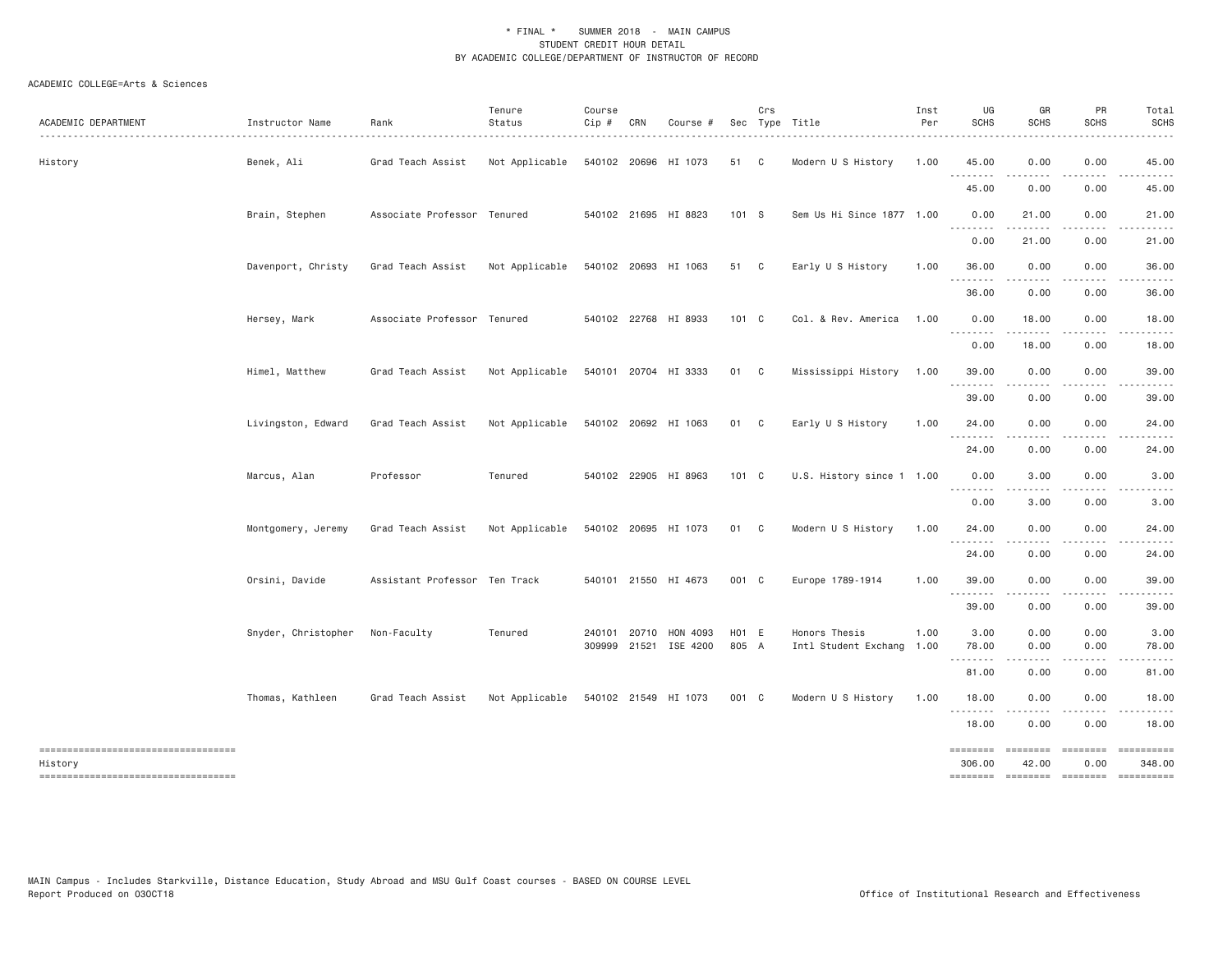| ACADEMIC DEPARTMENT      | Instructor Name   | Rank                                                   | Tenure<br>Status | Course<br>Cip # | CRN          | Course #                        |             | Crs          | Sec Type Title                    | Inst<br>Per  | UG<br><b>SCHS</b> | GR<br><b>SCHS</b>                                                                                                                                            | PR<br><b>SCHS</b>                   | Total<br><b>SCHS</b> |
|--------------------------|-------------------|--------------------------------------------------------|------------------|-----------------|--------------|---------------------------------|-------------|--------------|-----------------------------------|--------------|-------------------|--------------------------------------------------------------------------------------------------------------------------------------------------------------|-------------------------------------|----------------------|
| Mathematics & Statistics | Alexander, Alison | Non-Employee                                           | Not Applicable   |                 |              | 270101 20767 MA 0003            | 102 C       |              | Developmental Math                | 1.00         | 18.00<br><u>.</u> | 0.00<br>.                                                                                                                                                    | 0.00<br>.                           | 18.00<br>.           |
|                          |                   |                                                        |                  |                 |              |                                 |             |              |                                   |              | 18.00             | 0.00                                                                                                                                                         | 0.00                                | 18.00                |
|                          |                   | Ballamoole, Snehalat Clinical Assist Pro Non-Ten Track |                  |                 | 270101 20811 | MA 1613<br>20814 MA 1713        | 02<br>01    | C<br>C       | Cal Bus & Life Sc I<br>Calculus I | 1.00<br>1.00 | 48.00<br>27.00    | 0.00<br>0.00                                                                                                                                                 | 0.00<br>0.00                        | 48.00<br>27.00       |
|                          |                   |                                                        |                  |                 |              |                                 |             |              |                                   |              | 75.00             | -----<br>0.00                                                                                                                                                | .<br>0.00                           | .<br>75.00           |
|                          | Banik, Robert     | Instructor                                             | Non-Ten Track    | 270101          | 20818        | MA 1713                         | 51          | C            | Calculus I                        | 1.00         | 39.00             | 0.00                                                                                                                                                         | 0.00                                | 39.00                |
|                          |                   |                                                        |                  |                 | 20826        | MA 1723<br>270102 20782 MA 1313 | 53<br>001 B | C            | Calculus II<br>College Algebra    | 1.00<br>1.00 | 39.00<br>51.00    | 0.00<br>0.00                                                                                                                                                 | 0.00<br>0.00                        | 39.00<br>51.00       |
|                          |                   |                                                        |                  |                 |              |                                 |             |              |                                   |              | .<br>129.00       | 0.00                                                                                                                                                         | $\sim$ $\sim$ $\sim$<br>0.00        | د د د د<br>129.00    |
|                          | Beckman, Jennifer | Instructor                                             | Non-Ten Track    | 270501          |              | 20828 MA 2113                   | 001 C       |              | Intro to Stats                    | 1.00         | 36.00             | 0.00                                                                                                                                                         | 0.00                                | 36.00                |
|                          |                   |                                                        |                  |                 | 20829        | MA 2113                         | 002 K       |              | Intro to Stats                    | 1.00         | 0.00              | 0.00                                                                                                                                                         | 0.00                                | 0.00                 |
|                          |                   |                                                        |                  |                 | 20836        | MA 2113                         | 51          | B            | Intro to Stats                    | 1.00         | 21.00             | 0.00                                                                                                                                                         | 0.00                                | 21.00                |
|                          |                   |                                                        |                  |                 | 20837        | MA 2113                         | 52          | B            | Intro to Stats                    | 1.00         | 27.00             | 0.00                                                                                                                                                         | 0.00                                | 27.00                |
|                          |                   |                                                        |                  |                 | 20838        | MA 2113                         | 53          | К            | Intro to Stats                    | 1.00         | 0.00              | 0.00                                                                                                                                                         | 0.00                                | 0.00                 |
|                          |                   |                                                        |                  |                 | 20839        | MA 2113                         | 54          | К            | Intro to Stats                    | 1.00         | 0.00              | 0.00                                                                                                                                                         | 0.00                                | 0.00                 |
|                          |                   |                                                        |                  |                 | 20840        | MA 2113                         | 55          | К            | Intro to Stats                    | 1.00         | 0.00              | 0.00                                                                                                                                                         | 0.00                                | 0.00                 |
|                          |                   |                                                        |                  |                 | 20841        | MA 2113                         | 56          | К            | Intro to Stats                    | 1.00         | 0.00              | 0.00                                                                                                                                                         | 0.00                                | 0.00                 |
|                          |                   |                                                        |                  |                 | 21044        | ST 2113                         | 001         | C            | Intro to Stats                    | 1.00         | 42.00             | 0.00                                                                                                                                                         | 0.00                                | 42.00                |
|                          |                   |                                                        |                  |                 | 21045        | ST 2113                         | 002 K       |              | Intro to Stats                    | 1.00         | 0.00              | 0.00                                                                                                                                                         | 0.00                                | 0.00                 |
|                          |                   |                                                        |                  |                 | 21052        | ST 2113                         | 51          | B            | Intro to Stats                    | 1.00         | 45.00             | 0.00                                                                                                                                                         | 0.00                                | 45.00                |
|                          |                   |                                                        |                  |                 | 21053        | ST 2113                         | 52          | B            | Intro to Stats                    | 1.00         | 54.00             | 0.00                                                                                                                                                         | 0.00                                | 54.00                |
|                          |                   |                                                        |                  |                 | 21054        | ST 2113                         | 53          | К            | Intro to Stats                    | 1.00         | 0.00              | 0.00                                                                                                                                                         | 0.00                                | 0.00                 |
|                          |                   |                                                        |                  |                 |              |                                 |             |              |                                   |              |                   |                                                                                                                                                              |                                     |                      |
|                          |                   |                                                        |                  |                 | 21055        | ST 2113                         | 54          | К            | Intro to Stats                    | 1.00         | 0.00              | 0.00                                                                                                                                                         | 0.00                                | 0.00                 |
|                          |                   |                                                        |                  |                 | 21056        | ST 2113                         | 55          | К            | Intro to Stats                    | 1.00         | 0.00              | 0.00                                                                                                                                                         | 0.00                                | 0.00                 |
|                          |                   |                                                        |                  |                 |              | 21057 ST 2113                   | 56          | К            | Intro to Stats                    | 1.00         | 0.00<br>.         | 0.00                                                                                                                                                         | 0.00<br>$\sim$ $\sim$ $\sim$ $\sim$ | 0.00<br>المتمالين    |
|                          |                   |                                                        |                  |                 |              |                                 |             |              |                                   |              | 225.00            | 0.00                                                                                                                                                         | 0.00                                | 225.00               |
|                          | Dang, Hai         | Professor                                              | Tenured          |                 | 270101 20815 | MA 1713                         | 02          | C            | Calculus I                        | 1.00         | 24.00             | 0.00                                                                                                                                                         | 0.00                                | 24.00                |
|                          |                   |                                                        |                  |                 | 20857        | MA 3253                         | 03          | C            | Diff Equations                    | 1.00         | 45.00             | 0.00                                                                                                                                                         | 0.00                                | 45.00                |
|                          |                   |                                                        |                  |                 |              | 22665 MA 7000                   | 51          | $\mathbf{I}$ | Directed Indiv Study              | 1.00         | 0.00<br>.         | 3.00<br>$\frac{1}{2} \left( \frac{1}{2} \right) \left( \frac{1}{2} \right) \left( \frac{1}{2} \right) \left( \frac{1}{2} \right) \left( \frac{1}{2} \right)$ | 0.00<br>.                           | 3.00<br>.            |
|                          |                   |                                                        |                  |                 |              |                                 |             |              |                                   |              | 69.00             | 3.00                                                                                                                                                         | 0.00                                | 72.00                |
|                          | Eaton, Jonathan   | Instructor                                             | Non-Ten Track    | 270501          | 20830        | MA 2113                         | 01          | B            | Intro to Stats                    | 1.00         | 39.00             | 0.00                                                                                                                                                         | 0.00                                | 39.00                |
|                          |                   |                                                        |                  |                 | 20831        | MA 2113                         | 02          | B            | Intro to Stats                    | 1.00         | 36.00             | 0.00                                                                                                                                                         | 0.00                                | 36.00                |
|                          |                   |                                                        |                  |                 | 20832        | MA 2113                         | 03          | К            | Intro to Stats                    | 1.00         | 0.00              | 0.00                                                                                                                                                         | 0.00                                | 0.00                 |
|                          |                   |                                                        |                  |                 | 20833        | MA 2113                         | 04          | К            | Intro to Stats                    | 1.00         | 0.00              | 0.00                                                                                                                                                         | 0.00                                | 0.00                 |
|                          |                   |                                                        |                  |                 | 20834        | MA 2113                         | 05          | К            | Intro to Stats                    | 1.00         | 0.00              | 0.00                                                                                                                                                         | 0.00                                | 0.00                 |
|                          |                   |                                                        |                  |                 | 20835        | MA 2113                         | 06          | К            | Intro to Stats                    | 1.00         | 0.00              | 0.00                                                                                                                                                         | 0.00                                | 0.00                 |
|                          |                   |                                                        |                  |                 |              | 21046 ST 2113                   | 01          | B            | Intro to Stats                    | 1.00         | 21.00             | 0.00                                                                                                                                                         | 0.00                                | 21.00                |
|                          |                   |                                                        |                  |                 |              |                                 |             |              |                                   |              |                   |                                                                                                                                                              |                                     |                      |
|                          |                   |                                                        |                  |                 | 21047        | ST 2113                         | 02          | B            | Intro to Stats                    | 1.00         | 36.00             | 0.00                                                                                                                                                         | 0.00                                | 36.00                |
|                          |                   |                                                        |                  |                 | 21048        | ST 2113                         | 03          | К            | Intro to Stats                    | 1.00         | 0.00              | 0.00                                                                                                                                                         | 0.00                                | 0.00                 |
|                          |                   |                                                        |                  |                 | 21049        | ST 2113                         | 04          | К            | Intro to Stats                    | 1.00         | 0.00              | 0.00                                                                                                                                                         | 0.00                                | 0.00                 |
|                          |                   |                                                        |                  |                 | 21050        | ST 2113                         | 05          | К            | Intro to Stats                    | 1.00         | 0.00              | 0.00                                                                                                                                                         | 0.00                                | 0.00                 |
|                          |                   |                                                        |                  |                 | 21051        | ST 2113                         | 06          | К            | Intro to Stats                    | 1.00         | 0.00              | 0.00                                                                                                                                                         | 0.00                                | 0.00                 |
|                          |                   |                                                        |                  |                 |              | 21363 MA 2113                   | 501 C       |              | Intro to Stats                    | 1.00         | 27.00             | 0.00                                                                                                                                                         | 0.00                                | 27.00                |
|                          |                   |                                                        |                  |                 |              | 21401 ST 2113                   | 501         | C            | Intro to Stats                    | 1.00         | 51.00             | 0.00                                                                                                                                                         | 0.00                                | 51.00                |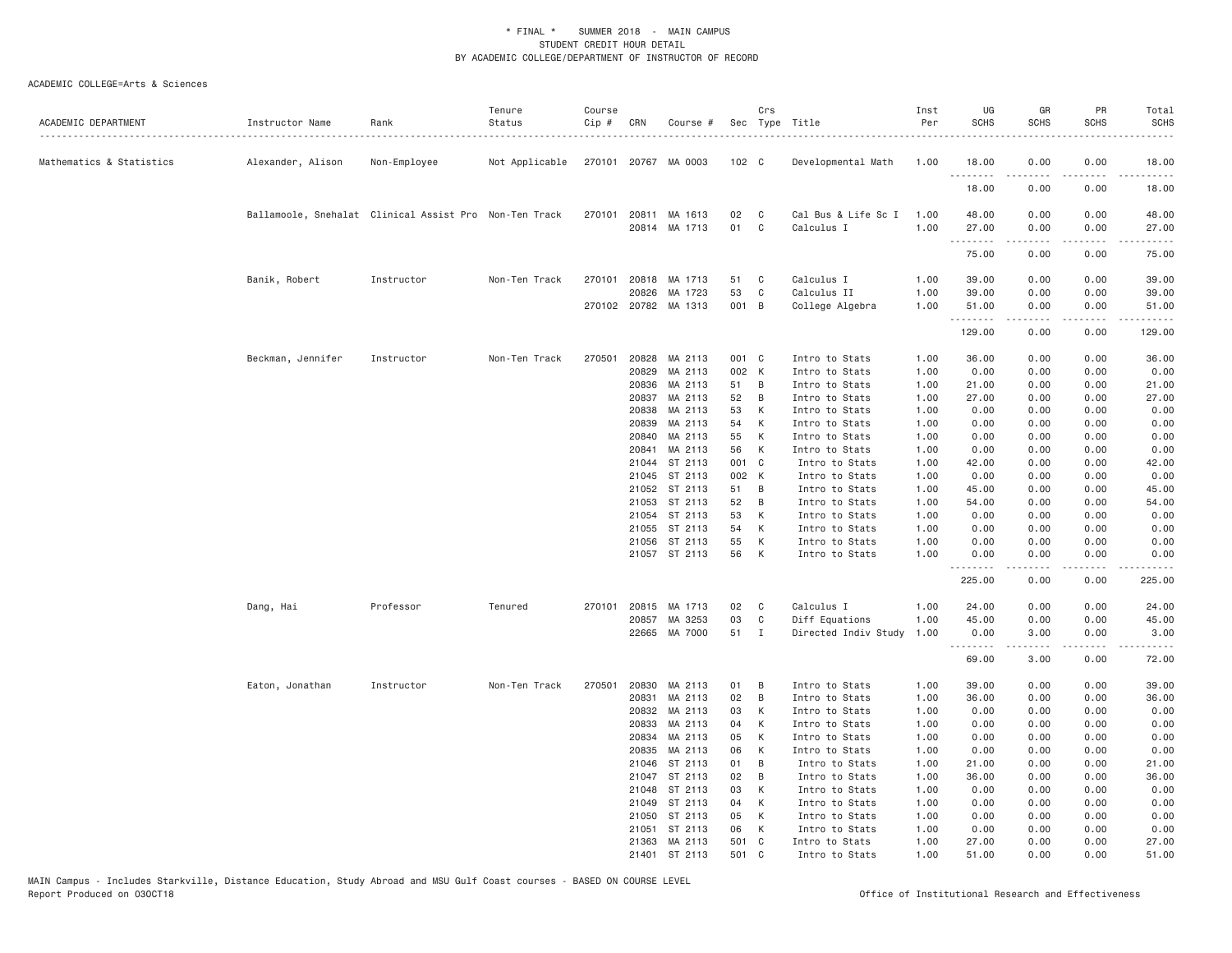| ACADEMIC DEPARTMENT      | Instructor Name              | Rank                          | Tenure<br>Status | Course<br>Cip# | CRN   | Course #             |       | Crs<br>Sec Type Title |                           | Inst<br>Per | UG<br><b>SCHS</b>   | GR<br><b>SCHS</b>   | PR<br><b>SCHS</b> | Total<br><b>SCHS</b>                        |
|--------------------------|------------------------------|-------------------------------|------------------|----------------|-------|----------------------|-------|-----------------------|---------------------------|-------------|---------------------|---------------------|-------------------|---------------------------------------------|
|                          |                              |                               |                  |                |       |                      |       |                       |                           |             | .                   | .                   | ----              |                                             |
|                          |                              |                               |                  |                |       |                      |       |                       |                           |             | 210.00              | 0.00                | 0.00              | 210.00                                      |
| Mathematics & Statistics | Kilpatrick, Matthew Lecturer |                               | Non-Ten Track    | 270101         |       | 20770 MA 0103        | 02    | $\mathbf{C}$          | Intermediate Algebra 1.00 |             | 42.00               | 0.00                | 0.00              | 42.00                                       |
|                          |                              |                               |                  |                | 20771 | MA 0103              | 03    | К                     | Intermediate Algebra      | 1.00        | 0.00                | 0.00                | 0.00              | 0.00                                        |
|                          |                              |                               |                  |                |       | 20772 MA 0103        | 04    | K                     | Intermediate Algebra      | 1.00        | 0.00                | 0.00                | 0.00              | 0.00                                        |
|                          |                              |                               |                  |                | 20774 | MA 0103              | 06    | K                     | Intermediate Algebra      | 1.00        | 0.00                | 0.00                | 0.00              | 0.00                                        |
|                          |                              |                               |                  |                | 20801 | MA 1323              | 51    | C                     | Trigonometry              | 1.00        | 18.00               | 0.00                | 0.00              | 18.00                                       |
|                          |                              |                               |                  |                | 20802 | MA 1323              | 52    | C                     | Trigonometry              | 1.00        | 42.00               | 0.00                | 0.00              | 42.00                                       |
|                          |                              |                               |                  |                |       | 20809 MA 1613        | 001 C |                       | Cal Bus & Life Sc I       | 1.00        | 30.00<br>.          | 0.00                | 0.00<br>.         | 30.00<br>.                                  |
|                          |                              |                               |                  |                |       |                      |       |                       |                           |             | 132.00              | 0.00                | 0.00              | 132.00                                      |
|                          | Kim, Seongjai                | Professor                     | Tenured          | 270101         | 20824 | MA 1723              | 03    | C                     | Calculus II               | 1.00        | 36.00               | 0.00                | 0.00              | 36.00                                       |
|                          |                              |                               |                  |                | 20862 | MA 4313              | 01    | C                     | Numerical Anal I          | 1.00        | 6.00                | 0.00                | 0.00              | 6.00                                        |
|                          |                              |                               |                  |                | 20866 | MA 6313              | 01    | C                     | Numerical Anal I          | 1.00        | 0.00                | 51.00               | 0.00              | 51.00                                       |
|                          |                              |                               |                  |                | 22654 | MA 9000              | 01    | D                     | Research / Diss           | 1.00        | 0.00                | 3.00                | 0.00              | 3.00                                        |
|                          |                              |                               |                  |                |       | 22655 MA 9000        | 52    | D                     | Research / Diss           | 1.00        | 0.00<br>. <i>.</i>  | 3.00<br>$- - - - -$ | 0.00<br>.         | 3.00<br>$- - - - -$                         |
|                          |                              |                               |                  |                |       |                      |       |                       |                           |             | 42.00               | 57.00               | 0.00              | 99.00                                       |
|                          | McBride, Matthew             | Assistant Professor Ten Track |                  | 270101         | 20825 | MA 1723              | 52    | C                     | Calculus II               | 1.00        | 33,00               | 0.00                | 0.00              | 33,00                                       |
|                          |                              |                               |                  |                | 22517 | MA 9000              | 51    | D                     | Research / Diss           | 1.00        | 0.00                | 3.00                | 0.00              | 3.00                                        |
|                          |                              |                               |                  |                |       | 270102 20854 MA 3113 | 51    | C                     | Intro Linear Algebra      | 1.00        | 42.00<br>. <b>.</b> | 0.00                | 0.00<br>.         | 42.00<br>$- - - - -$                        |
|                          |                              |                               |                  |                |       |                      |       |                       |                           |             | 75.00               | 3.00                | 0.00              | 78.00                                       |
|                          | Miller, Vivien               | Professor                     | Tenured          |                |       | 270101 20798 MA 1323 | 01    | C                     | Trigonometry              | 1.00        | 42.00               | 0.00                | 0.00              | 42.00                                       |
|                          |                              |                               |                  |                |       | 20847 MA 2743        | 02    | C                     | Calculus IV               | 1.00        | 36.00               | 0.00                | 0.00              | 36.00                                       |
|                          |                              |                               |                  |                |       |                      |       |                       |                           |             | .<br>78.00          | .<br>0.00           | .<br>0.00         | .<br>78.00                                  |
|                          | Nation, Julie                | Instructor                    | Non-Ten Track    |                |       | 270101 21360 MA 1423 | 501 C |                       | Problem Solving Real 1.00 |             | 51.00<br>.          | 0.00                | 0.00              | 51.00<br>$\sim$ $\sim$ $\sim$ $\sim$ $\sim$ |
|                          |                              |                               |                  |                |       |                      |       |                       |                           |             | 51.00               | 0.00                | 0.00              | 51.00                                       |
|                          | Neumann, Michael             | Professor                     | Tenured          |                |       | 270101 20843 MA 2733 | 02    | C                     | Calculus III              | 1.00        | 39.00               | 0.00                | 0.00              | 39.00                                       |
|                          |                              |                               |                  |                |       | 20846 MA 2743        | 01    | C                     | Calculus IV               | 1.00        | 21.00               | 0.00                | 0.00              | 21.00                                       |
|                          |                              |                               |                  |                |       |                      |       |                       |                           |             | <u>.</u><br>60.00   | .<br>0.00           | .<br>0.00         | .<br>60.00                                  |
|                          | Oppenheimer, Seth            | Professor                     | Tenured          | 270101         | 20823 | MA 1723              | 02    | C                     | Calculus II               | 1.00        | 21.00               | 0.00                | 0.00              | 21.00                                       |
|                          |                              |                               |                  |                |       | 20851 MA 3053        | 01    | C                     | Found Of Math I           | 1.00        | 51.00               | 0.00                | 0.00              | 51.00                                       |
|                          |                              |                               |                  |                |       |                      |       |                       |                           |             | .<br>72.00          | .<br>0.00           | د د د د<br>0.00   | .<br>72.00                                  |
|                          | Patil, Prakash               | Associate Professor Ten Track |                  | 270501         |       | 20863 MA 4523        | 01    | $\mathbf{C}$          | Intro To Probability 1.00 |             | 15.00               | 0.00                | 0.00              | 15.00                                       |
|                          |                              |                               |                  |                | 20867 | MA 6523              | 01    | C                     | Intro To Probability 1.00 |             | 0.00                | 6.00                | 0.00              | 6.00                                        |
|                          |                              |                               |                  |                |       | 21060 ST 4523        | 01    | C                     | Intro To Probability 1.00 |             | 3.00                | 0.00                | 0.00              | 3.00                                        |
|                          |                              |                               |                  |                | 21062 | ST 6523              | 01    | $\mathsf{C}$          | Intro To Probability 1.00 |             | 0.00                | 6.00                | 0.00              | 6.00                                        |
|                          |                              |                               |                  |                | 22524 | ST 9000              | 01    | D                     | Research / Diss           | 1.00        | 0.00<br>.           | 9.00<br>.           | 0.00<br>.         | 9.00<br>$\frac{1}{2}$                       |
|                          |                              |                               |                  |                |       |                      |       |                       |                           |             | 18,00               | 21.00               | 0.00              | 39,00                                       |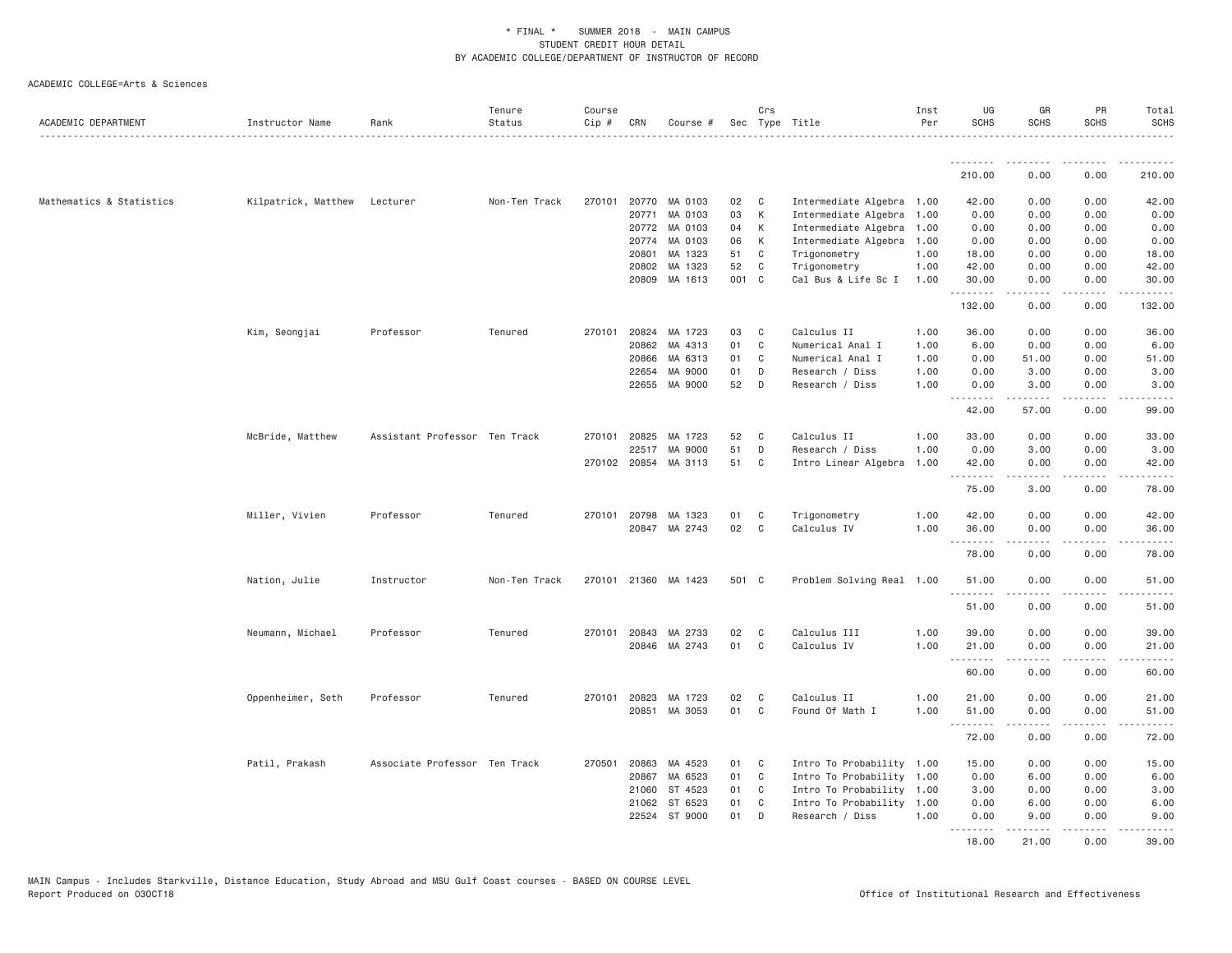| ACADEMIC DEPARTMENT      | Instructor Name   | Rank                                             | Tenure<br>Status | Course<br>Cip # | CRN   | Course #             | Sec   | Crs          | Type Title                | Inst<br>Per | UG<br><b>SCHS</b>  | GR<br><b>SCHS</b> | PR<br><b>SCHS</b>                                                                                                                 | Total<br><b>SCHS</b>                                                                                                                                          |
|--------------------------|-------------------|--------------------------------------------------|------------------|-----------------|-------|----------------------|-------|--------------|---------------------------|-------------|--------------------|-------------------|-----------------------------------------------------------------------------------------------------------------------------------|---------------------------------------------------------------------------------------------------------------------------------------------------------------|
|                          |                   |                                                  |                  |                 |       |                      |       |              |                           |             |                    |                   |                                                                                                                                   | $    -$                                                                                                                                                       |
| Mathematics & Statistics | Qian, Chuanxi     | Professor                                        | Tenured          | 270101          | 20859 | MA 3253              | 52    | C            | Diff Equations            | 1.00        | 36.00              | 0.00              | 0.00                                                                                                                              | 36.00                                                                                                                                                         |
|                          |                   |                                                  |                  |                 | 21686 | MA 8273              | 51    | $\mathtt{C}$ | Special Functions         | 1.00        | 0.00               | 15.00             | 0.00                                                                                                                              | 15.00                                                                                                                                                         |
|                          |                   |                                                  |                  |                 | 22662 | MA 7000              | 01    | $\mathbf{I}$ | Directed Indiv Study      | 1.00        | 0.00               | 3.00              | 0.00                                                                                                                              | 3.00                                                                                                                                                          |
|                          |                   |                                                  |                  |                 |       |                      |       |              |                           |             | .<br>36.00         | <b>.</b><br>18.00 | .<br>0.00                                                                                                                         | $\frac{1}{2} \left( \frac{1}{2} \right) \left( \frac{1}{2} \right) \left( \frac{1}{2} \right) \left( \frac{1}{2} \right) \left( \frac{1}{2} \right)$<br>54.00 |
|                          | Robinson, Amber   | Lecturer                                         | Non-Ten Track    |                 |       | 270101 20797 MA 1323 | 001 C |              | Trigonometry              | 1.00        | 36.00              | 0.00              | 0.00                                                                                                                              | 36.00                                                                                                                                                         |
|                          |                   |                                                  |                  |                 |       |                      |       |              |                           |             | 36.00              | 0.00              | $\frac{1}{2} \left( \frac{1}{2} \right) \left( \frac{1}{2} \right) \left( \frac{1}{2} \right) \left( \frac{1}{2} \right)$<br>0.00 | $\frac{1}{2} \left( \frac{1}{2} \right) \left( \frac{1}{2} \right) \left( \frac{1}{2} \right) \left( \frac{1}{2} \right) \left( \frac{1}{2} \right)$<br>36.00 |
|                          |                   |                                                  |                  |                 |       |                      |       |              |                           |             |                    |                   |                                                                                                                                   |                                                                                                                                                               |
|                          |                   | Sepehrifar, Mohammad Associate Professor Tenured |                  | 270101          | 20822 | MA 1723              | 01    | C            | Calculus II               | 1.00        | 39.00              | 0.00              | 0.00                                                                                                                              | 39.00                                                                                                                                                         |
|                          |                   |                                                  |                  | 270501          | 23035 | ST 7000              | 01    | $\mathbf{I}$ | Directed Indiv Study      | 1.00        | 0.00               | 1.00              | 0.00                                                                                                                              | 1.00                                                                                                                                                          |
|                          |                   |                                                  |                  |                 |       | 23447 ST 7000        | 02    | $\mathbf{I}$ | Directed Indiv Study 1.00 |             | 0.00<br>.          | 1.00<br>.         | 0.00<br>.                                                                                                                         | 1.00<br>$\frac{1}{2} \left( \frac{1}{2} \right) \left( \frac{1}{2} \right) \left( \frac{1}{2} \right) \left( \frac{1}{2} \right) \left( \frac{1}{2} \right)$  |
|                          |                   |                                                  |                  |                 |       |                      |       |              |                           |             | 39.00              | 2.00              | 0.00                                                                                                                              | 41.00                                                                                                                                                         |
|                          | Smith, Jaclyn     | Lecturer                                         | Non-Ten Track    | 270101          | 20821 | MA 1713              | E51 C |              | Calculus I                | 1.00        | 48.00              | 0.00              | 0.00                                                                                                                              | 48.00                                                                                                                                                         |
|                          |                   |                                                  |                  |                 | 21358 | MA 1323              | 501 C |              | Trigonometry              | 1.00        | 57.00              | 0.00              | 0.00                                                                                                                              | 57.00                                                                                                                                                         |
|                          |                   |                                                  |                  | 270102 20796    |       | MA 1313              | E51 C |              | College Algebra           | 1.00        | 81.00              | 0.00              | 0.00                                                                                                                              | 81.00                                                                                                                                                         |
|                          |                   |                                                  |                  |                 |       |                      |       |              |                           |             | .<br>186.00        | .<br>0.00         | .<br>0.00                                                                                                                         | .<br>186.00                                                                                                                                                   |
|                          | Smith, Robert     | Associate Professor Tenured                      |                  | 270101          | 20845 | MA 2733              | 52    | C            | Calculus III              | 1.00        | 48.00              | 0.00              | 0.00                                                                                                                              | 48.00                                                                                                                                                         |
|                          |                   |                                                  |                  |                 | 20849 | MA 2743              | 51    | $\mathbf{C}$ | Calculus IV               | 1.00        | 42.00              | 0.00              | 0.00                                                                                                                              | 42.00                                                                                                                                                         |
|                          |                   |                                                  |                  |                 |       |                      |       |              |                           |             | .<br>90.00         | 0.00              | د د د د<br>0.00                                                                                                                   | $\sim$ $\sim$ $\sim$ $\sim$<br>90.00                                                                                                                          |
|                          | Tschume, William  | Instructor                                       | Non-Ten Track    | 270101          | 20805 | MA 1323              | E51 C |              | Trigonometry              | 1.00        | 36.00              | 0.00              | 0.00                                                                                                                              | 36.00                                                                                                                                                         |
|                          |                   |                                                  |                  |                 | 21362 | MA 1723              | 501 C |              | Calculus II               | 1.00        | 69.00              | 0.00              | 0.00                                                                                                                              | 69.00                                                                                                                                                         |
|                          |                   |                                                  |                  | 270102 20790    |       | MA 1313              | 52    | C            | College Algebra           | 1.00        | 42.00              | 0.00              | 0.00                                                                                                                              | 42.00                                                                                                                                                         |
|                          |                   |                                                  |                  |                 | 20793 | MA 1313              | 55    | К            | College Algebra           | 1.00        | 0.00               | 0.00              | 0.00                                                                                                                              | 0.00                                                                                                                                                          |
|                          |                   |                                                  |                  |                 |       | 20794 MA 1313        | 56    | К            | College Algebra           | 1.00        | 0.00               | 0.00              | 0.00                                                                                                                              | 0.00                                                                                                                                                          |
|                          |                   |                                                  |                  |                 |       |                      |       |              |                           |             | <u>.</u><br>147.00 | .<br>0.00         | .<br>0.00                                                                                                                         | .<br>147.00                                                                                                                                                   |
|                          | Walters, Kimberly | Instructor                                       | Non-Ten Track    | 270101          | 20776 | MA 0103              | 52    | C            | Intermediate Algebra 1.00 |             | 30.00              | 0.00              | 0.00                                                                                                                              | 30.00                                                                                                                                                         |
|                          |                   |                                                  |                  |                 | 20777 | MA 0103              | 53    | K            | Intermediate Algebra 1.00 |             | 0.00               | 0.00              | 0.00                                                                                                                              | 0.00                                                                                                                                                          |
|                          |                   |                                                  |                  |                 | 20778 | MA 0103              | 54    | К            | Intermediate Algebra 1.00 |             | 0.00               | 0.00              | 0.00                                                                                                                              | 0.00                                                                                                                                                          |
|                          |                   |                                                  |                  |                 | 20779 | MA 0103              | 55    | К            | Intermediate Algebra 1.00 |             | 0.00               | 0.00              | 0.00                                                                                                                              | 0.00                                                                                                                                                          |
|                          |                   |                                                  |                  |                 | 20781 | MA 0103              | P51 C |              | Intermediate Algebra 1.00 |             | 87.00              | 0.00              | 0.00                                                                                                                              | 87.00                                                                                                                                                         |
|                          |                   |                                                  |                  | 270102 20783    |       | MA 1313              | 01    | C            | College Algebra           | 1.00        | 42.00              | 0.00              | 0.00                                                                                                                              | 42.00                                                                                                                                                         |
|                          |                   |                                                  |                  |                 | 20787 | MA 1313              | 06    | К            | College Algebra           | 1.00        | 0.00               | 0.00              | 0.00                                                                                                                              | 0.00                                                                                                                                                          |
|                          |                   |                                                  |                  |                 | 20788 | MA 1313              | 07    | К            | College Algebra           | 1.00        | 0.00               | 0.00              | 0.00                                                                                                                              | 0.00                                                                                                                                                          |
|                          |                   |                                                  |                  |                 |       | 21357 MA 1313        | 501 C |              | College Algebra           | 1.00        | 66.00<br>.         | 0.00<br>.         | 0.00<br>.                                                                                                                         | 66.00<br>.                                                                                                                                                    |
|                          |                   |                                                  |                  |                 |       |                      |       |              |                           |             | 225.00             | 0.00              | 0.00                                                                                                                              | 225.00                                                                                                                                                        |
|                          | Woodard, Kelly    | Lecturer                                         | Non-Ten Track    | 270101          | 21356 | MA 0103              | 501 C |              | Intermediate Algebra 1.00 |             | 30.00              | 0.00              | 0.00                                                                                                                              | 30.00                                                                                                                                                         |
|                          |                   |                                                  |                  |                 | 21359 | MA 1413              | 501   | $\mathbf{C}$ | Structure Real Numbe      | 1.00        | 36.00              | 0.00              | 0.00                                                                                                                              | 36.00                                                                                                                                                         |
|                          |                   |                                                  |                  |                 | 21361 | MA 1433              | 501 C |              | Informal Geom & Meas 1.00 |             | 48.00              | 0.00              | 0.00                                                                                                                              | 48.00                                                                                                                                                         |
|                          |                   |                                                  |                  |                 |       |                      |       |              |                           |             | .<br>114.00        | 0.00              | .<br>0.00                                                                                                                         | .<br>114,00                                                                                                                                                   |
|                          | Woody, Jonathan   | Assistant Professor Tenured                      |                  |                 |       | 270501 22314 ST 8000 | 01    | D            | Research / Thesis         | 1.00        | 0.00               | 1.00              | 0.00                                                                                                                              | 1.00                                                                                                                                                          |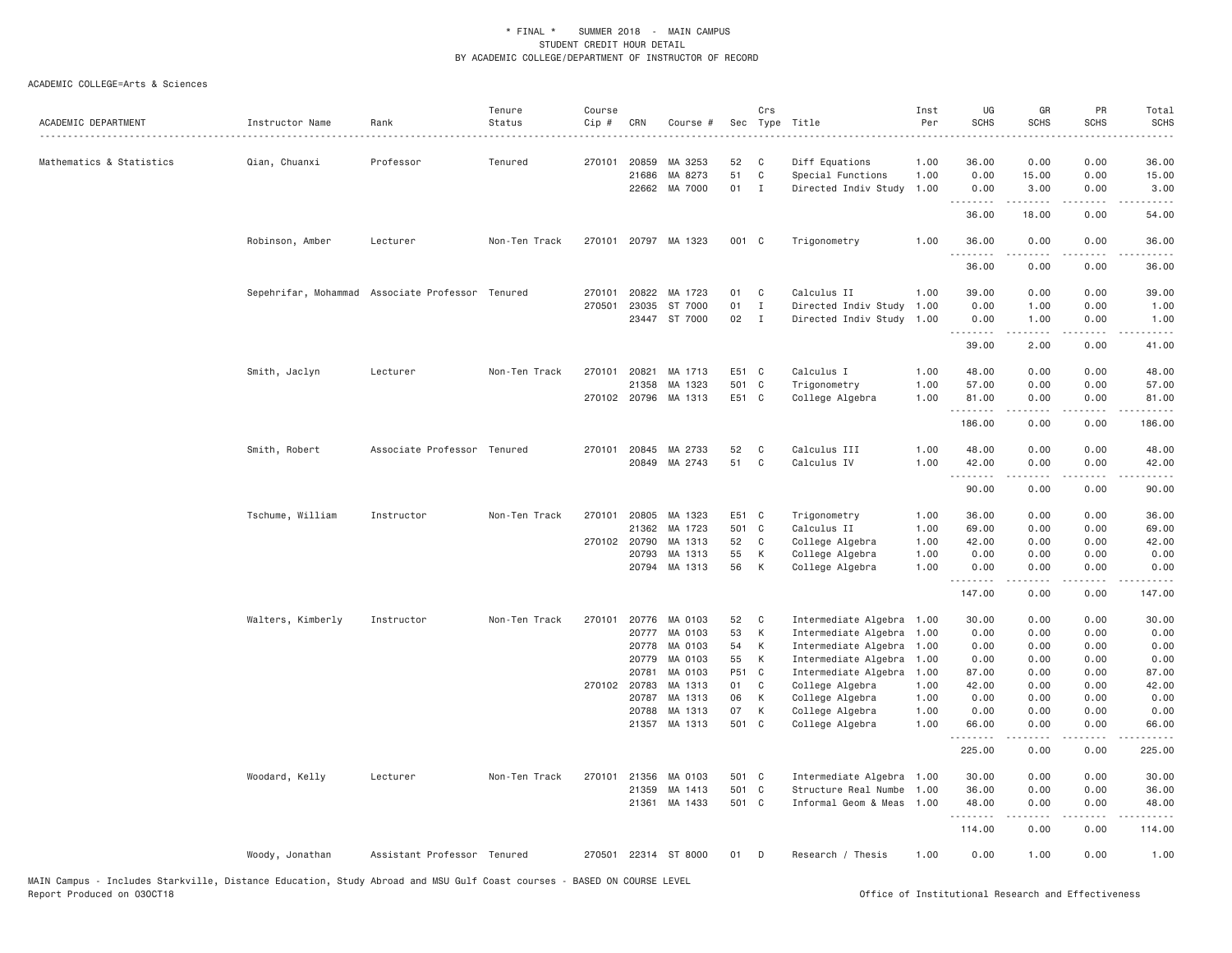| Xu, Xiangsheng<br>Professor                      | Tenured       |                               |       |                      |                                                                                   |                |                                        |      | ---------  | ---------         | .                  |                                                                                                                                                                                                                                                                                                                                                                                                                                                                                                |
|--------------------------------------------------|---------------|-------------------------------|-------|----------------------|-----------------------------------------------------------------------------------|----------------|----------------------------------------|------|------------|-------------------|--------------------|------------------------------------------------------------------------------------------------------------------------------------------------------------------------------------------------------------------------------------------------------------------------------------------------------------------------------------------------------------------------------------------------------------------------------------------------------------------------------------------------|
|                                                  |               |                               |       |                      |                                                                                   |                |                                        |      |            |                   |                    |                                                                                                                                                                                                                                                                                                                                                                                                                                                                                                |
|                                                  |               |                               |       |                      |                                                                                   |                |                                        |      | 0.00       | 1.00              | 0.00               | $\begin{array}{cccccccccccccc} \multicolumn{2}{c}{} & \multicolumn{2}{c}{} & \multicolumn{2}{c}{} & \multicolumn{2}{c}{} & \multicolumn{2}{c}{} & \multicolumn{2}{c}{} & \multicolumn{2}{c}{} & \multicolumn{2}{c}{} & \multicolumn{2}{c}{} & \multicolumn{2}{c}{} & \multicolumn{2}{c}{} & \multicolumn{2}{c}{} & \multicolumn{2}{c}{} & \multicolumn{2}{c}{} & \multicolumn{2}{c}{} & \multicolumn{2}{c}{} & \multicolumn{2}{c}{} & \multicolumn{2}{c}{} & \multicolumn{2}{c}{} & \$<br>1.00 |
|                                                  |               | 270101                        |       | 20850 MA 2743        | 52                                                                                | - C            | Calculus IV                            | 1.00 | 33.00      | 0.00              | 0.00               | 33.00                                                                                                                                                                                                                                                                                                                                                                                                                                                                                          |
|                                                  |               |                               | 20860 | MA 3253              | 53                                                                                | C              | Diff Equations                         | 1.00 | 48.00<br>. | 0.00<br>.         | 0.00<br>.          | 48.00<br>. <u>.</u> .                                                                                                                                                                                                                                                                                                                                                                                                                                                                          |
|                                                  |               |                               |       |                      |                                                                                   |                |                                        |      | 81.00      | 0.00              | 0.00               | 81.00                                                                                                                                                                                                                                                                                                                                                                                                                                                                                          |
| Yarahmadian, Shantia Associate Professor Tenured |               | 270101                        |       | 20842 MA 2733        | 01                                                                                | - C            | Calculus III                           | 1,00 | 33.00      | 0.00              | 0.00               | 33.00                                                                                                                                                                                                                                                                                                                                                                                                                                                                                          |
|                                                  |               |                               |       | 270102 20852 MA 3113 | 01                                                                                | C <sub>c</sub> | Intro Linear Algebra                   | 1.00 | 18.00      | 0.00<br>.         | 0.00<br>-----      | 18.00<br>.                                                                                                                                                                                                                                                                                                                                                                                                                                                                                     |
|                                                  |               |                               |       |                      |                                                                                   |                |                                        |      | .<br>51.00 | 0.00              | 0.00               | 51.00                                                                                                                                                                                                                                                                                                                                                                                                                                                                                          |
| Young, Danielle<br>Lecturer                      | Non-Ten Track | 270101                        |       | 20813 MA 1613        | 52                                                                                | C.             | Cal Bus & Life Sc I                    | 1.00 | 42.00      | 0.00              | 0.00               | 42.00                                                                                                                                                                                                                                                                                                                                                                                                                                                                                          |
|                                                  |               |                               |       | 270102 20784 MA 1313 | 02                                                                                | C <sub>c</sub> | College Algebra                        | 1.00 | 48.00      | 0.00              | 0.00               | 48.00                                                                                                                                                                                                                                                                                                                                                                                                                                                                                          |
|                                                  |               |                               |       | 20785 MA 1313        | 04                                                                                | K              | College Algebra                        | 1.00 | 0.00       | 0.00              | 0.00               | 0.00                                                                                                                                                                                                                                                                                                                                                                                                                                                                                           |
|                                                  |               |                               |       | 20786 MA 1313        | 05                                                                                | K              | College Algebra                        | 1.00 | 0.00       | 0.00              | 0.00               | 0.00                                                                                                                                                                                                                                                                                                                                                                                                                                                                                           |
|                                                  |               |                               |       | 20789 MA 1313        | 51                                                                                | C <sub>c</sub> | College Algebra                        | 1.00 | 39.00      | 0.00              | 0.00               | 39.00                                                                                                                                                                                                                                                                                                                                                                                                                                                                                          |
|                                                  |               |                               |       |                      | 53                                                                                |                | College Algebra                        | 1.00 | 0.00       | 0.00              | 0.00               | 0.00                                                                                                                                                                                                                                                                                                                                                                                                                                                                                           |
|                                                  |               |                               |       |                      | 54                                                                                |                | College Algebra                        | 1.00 | 0.00       | 0.00              | 0.00               | 0.00                                                                                                                                                                                                                                                                                                                                                                                                                                                                                           |
|                                                  |               |                               |       |                      |                                                                                   |                |                                        |      | 129.00     | 0.00              | 0.00               | 129.00                                                                                                                                                                                                                                                                                                                                                                                                                                                                                         |
|                                                  |               | 270101                        |       |                      | 02                                                                                |                | Diff Equations                         | 1.00 | 42.00      | 0.00              | 0.00               | 42.00                                                                                                                                                                                                                                                                                                                                                                                                                                                                                          |
|                                                  |               |                               |       |                      |                                                                                   |                | Topics Num Anal                        | 1.00 | 0.00       | 6.00              | 0.00               | 6.00                                                                                                                                                                                                                                                                                                                                                                                                                                                                                           |
|                                                  |               |                               |       |                      |                                                                                   |                | Topics Num Anal                        | 1.00 | 0.00       | 6.00              | 0.00               | 6.00                                                                                                                                                                                                                                                                                                                                                                                                                                                                                           |
|                                                  |               |                               |       |                      |                                                                                   |                |                                        |      | 42.00      | 12.00             | 0.00               | 54.00                                                                                                                                                                                                                                                                                                                                                                                                                                                                                          |
|                                                  |               |                               |       |                      |                                                                                   |                |                                        |      | ========   |                   |                    | 2547.00                                                                                                                                                                                                                                                                                                                                                                                                                                                                                        |
|                                                  |               | Assistant Professor Ten Track |       |                      | 20791 MA 1313<br>20792 MA 1313<br>20856 MA 3253<br>21619 MA 9413<br>21683 MA 9413 |                | K<br>K<br>$\mathbf{C}$<br>01 C<br>51 C |      |            | .<br>.<br>2430,00 | ========<br>117,00 | $- - - -$<br>.<br>========<br>0.00                                                                                                                                                                                                                                                                                                                                                                                                                                                             |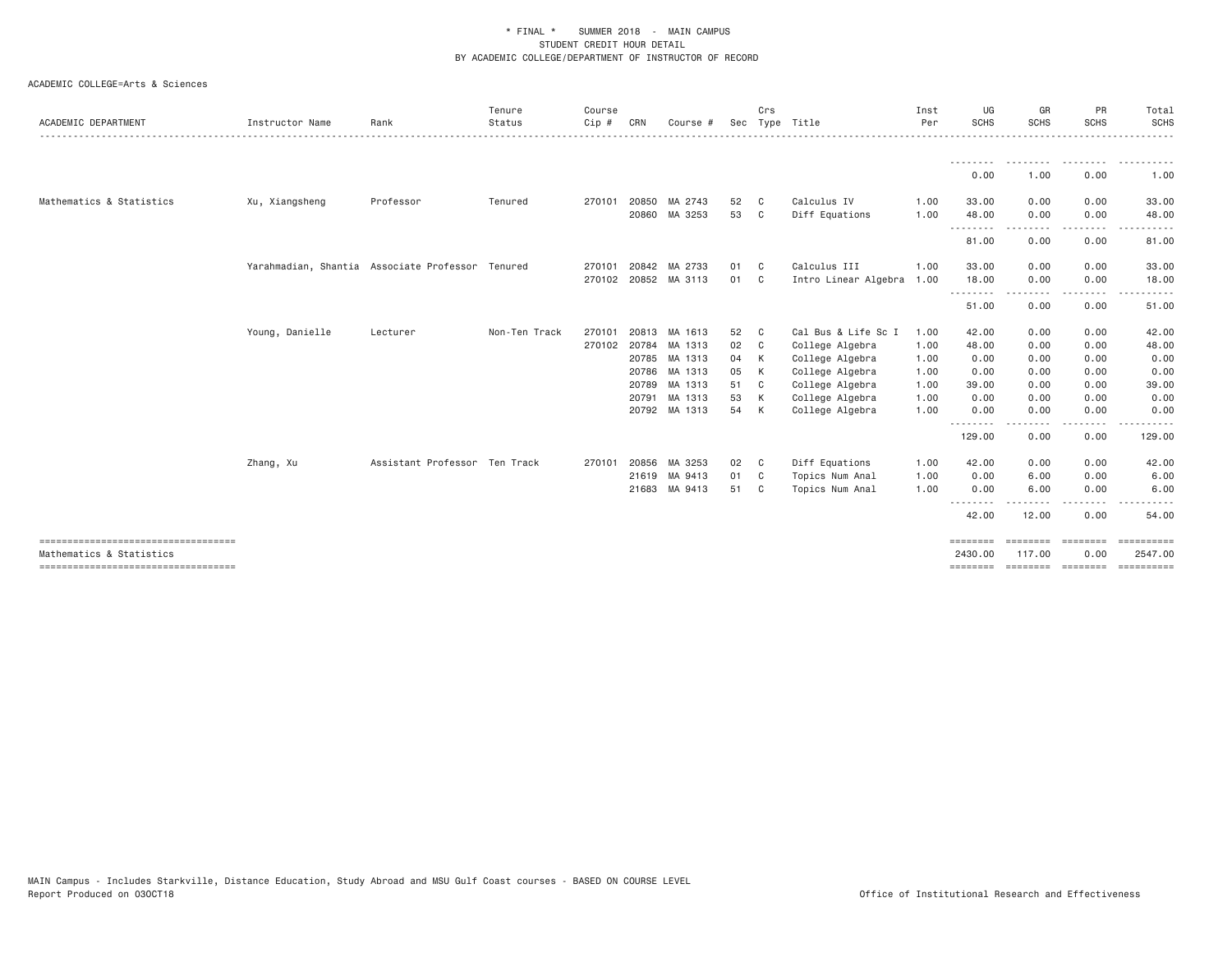| ACADEMIC DEPARTMENT                                         | Instructor Name               | Rank                        | Tenure<br>Status | Course<br>Cip # | CRN   | Course #                                |                | Crs | Sec Type Title                         | Inst<br>Per  | UG<br><b>SCHS</b>             | GR<br><b>SCHS</b>   | PR<br>SCHS       | Total<br><b>SCHS</b>  |
|-------------------------------------------------------------|-------------------------------|-----------------------------|------------------|-----------------|-------|-----------------------------------------|----------------|-----|----------------------------------------|--------------|-------------------------------|---------------------|------------------|-----------------------|
|                                                             |                               |                             |                  |                 |       |                                         |                |     |                                        |              |                               |                     |                  |                       |
| Philosophy & Religion                                       | Bisson, Albert                | Instructor                  | Non-Ten Track    | 380201 21395    | 21396 | REL 1103<br>REL 1103                    | 501 C<br>551 C |     | Intro To Religion<br>Intro To Religion | 1.00<br>1.00 | 75.00<br>63.00                | 0.00<br>0.00        | 0.00<br>0.00     | 75.00<br>63.00        |
|                                                             |                               |                             |                  |                 | 22908 | REL 4000                                | $01$ I         |     | Directed Indiv Study                   | 1.00         | 3.00                          | 0.00                | 0.00             | 3.00                  |
|                                                             |                               |                             |                  | 380203 21026    |       | REL 1223                                | 001 C          |     | Intr To New Test                       | 1.00         | 30.00<br>.                    | 0.00                | 0.00             | 30.00                 |
|                                                             |                               |                             |                  |                 |       |                                         |                |     |                                        |              | 171.00                        | 0.00                | 0.00             | 171.00                |
|                                                             | Clifford, Michael             | Professor                   | Tenured          | 380103 20981    |       | PHI 3013                                | $101 \quad C$  |     | Business Ethics                        | 1.00         | 57.00                         | 0.00                | 0.00             | 57.00                 |
|                                                             |                               |                             |                  |                 | 20982 | PHI 3013                                | 102 C          |     | Business Ethics                        | 1.00         | 24.00<br>$- - -$              | 0.00                | 0.00             | 24.00                 |
|                                                             |                               |                             |                  |                 |       |                                         |                |     |                                        |              | 81.00                         | 0.00                | 0.00             | 81.00                 |
|                                                             | Davis, Jordan                 | Lecturer                    | Non-Ten Track    |                 |       | 380102 21377 PHI 1113                   | 551 C          |     | Intro To Logic                         | 1.00         | 18.00<br>.                    | 0.00<br>.           | 0.00<br>.        | 18.00                 |
|                                                             |                               |                             |                  |                 |       |                                         |                |     |                                        |              | 18.00                         | 0.00                | 0.00             | 18.00                 |
|                                                             | Derby, Timothy                | Lecturer                    | Non-Ten Track    |                 |       | 380201 21024 REL 1103                   | 01 C           |     | Intro To Religion                      | 1.00         | 60.00<br>. <b>.</b>           | 0.00                | 0.00             | 60.00                 |
|                                                             |                               |                             |                  |                 |       |                                         |                |     |                                        |              | 60.00                         | 0.00                | 0.00             | 60.00                 |
|                                                             | Hammons, Christopher Lecturer |                             | Non-Ten Track    | 380101          | 21376 | PHI 1103                                | 501 C          |     | Intro To Philosophy                    | 1.00         | 30.00                         | 0.00                | 0.00             | 30.00                 |
|                                                             |                               |                             |                  |                 |       | 21763 PHI 1103                          | 551 C          |     | Intro To Philosophy                    | 1.00         | 27.00<br>.                    | 0.00<br>$- - - - -$ | 0.00<br>.        | 27.00<br>. <u>.</u> . |
|                                                             |                               |                             |                  |                 |       |                                         |                |     |                                        |              | 57.00                         | 0.00                | 0.00             | 57.00                 |
|                                                             | Holt, Dale                    | Professor                   | Tenured          |                 |       | 380103 21378 PHI 1123                   | 501 C          |     | Intro To Ethics                        | 1.00         | 78.00<br>$\sim$ $\sim$ $\sim$ | 0.00                | 0.00             | 78.00                 |
|                                                             |                               |                             |                  |                 |       |                                         |                |     |                                        |              | 78.00                         | 0.00                | 0.00             | 78.00                 |
|                                                             | Kallfelz, William             | Instructor                  | Non-Ten Track    |                 |       | 380102 20979 PHI 1113<br>21633 PHI 1113 | E51 C<br>01 C  |     | Intro To Logic<br>Intro To Logic       | 1.00<br>1.00 | 36.00<br>24.00                | 0.00<br>0.00        | 0.00<br>0.00     | 36.00<br>24.00        |
|                                                             |                               |                             |                  |                 |       |                                         |                |     |                                        |              | .                             |                     |                  |                       |
|                                                             |                               |                             |                  |                 |       |                                         |                |     |                                        |              | 60.00                         | 0.00                | 0.00             | 60.00                 |
|                                                             | Moffatt, Barton               | Associate Professor Tenured |                  |                 |       | 380103 20980 PHI 1123                   | 002 C          |     | Intro To Ethics                        | 1.00         | 39.00<br><u>.</u>             | 0.00<br>-----       | 0.00<br>.        | 39.00<br>. <u>.</u> . |
|                                                             |                               |                             |                  |                 |       |                                         |                |     |                                        |              | 39.00                         | 0.00                | 0.00             | 39.00                 |
|                                                             | Montgomery, Robert            | Lecturer                    | Non-Ten Track    |                 |       | 380201 21025 REL 1103                   | 51 C           |     | Intro To Religion                      | 1.00         | 57.00<br><u>.</u>             | 0.00                | 0.00             | 57.00                 |
|                                                             |                               |                             |                  |                 |       |                                         |                |     |                                        |              | 57.00                         | 0.00                | 0.00             | 57.00                 |
|                                                             | Thompson, James               | Associate Professor Tenured |                  |                 |       | 380102 20978 PHI 1113                   | 001 C          |     | Intro To Logic                         | 1.00         | 48.00<br>.                    | 0.00                | 0.00             | 48.00                 |
|                                                             |                               |                             |                  |                 |       |                                         |                |     |                                        |              | 48.00                         | 0.00                | 0.00             | 48.00                 |
| ----------------------------------<br>Philosophy & Religion |                               |                             |                  |                 |       |                                         |                |     |                                        |              | ========<br>669.00            | ========<br>0.00    | ========<br>0.00 | 669.00                |
| ===================================                         |                               |                             |                  |                 |       |                                         |                |     |                                        |              | ========                      | ========            | $=$ ========     | ==========            |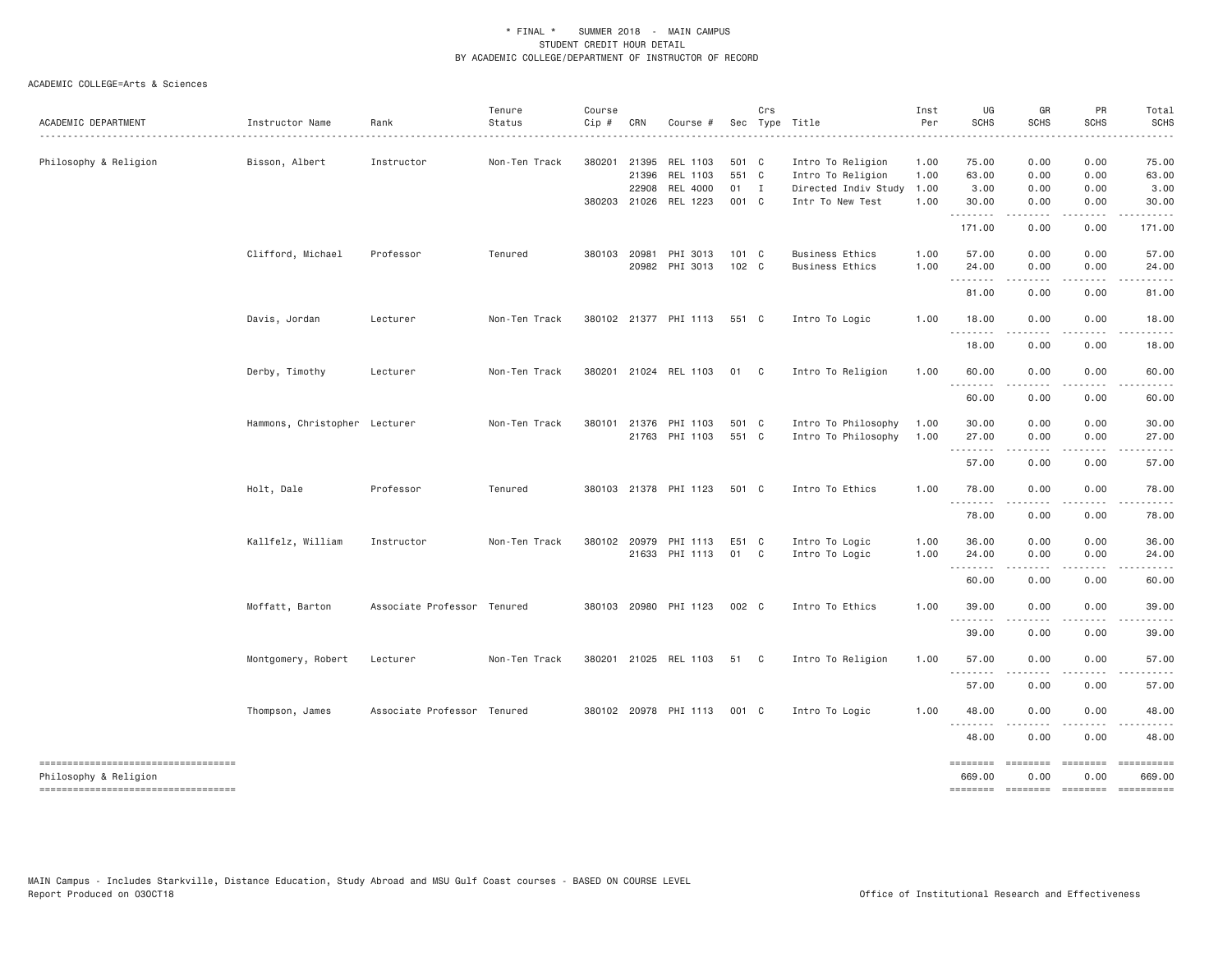|                     |                      |                   | Tenure         | Course |       |                      |               | Crs          |                           | Inst | UG          | GR          | PR                           | Total                                                                                                                                                         |
|---------------------|----------------------|-------------------|----------------|--------|-------|----------------------|---------------|--------------|---------------------------|------|-------------|-------------|------------------------------|---------------------------------------------------------------------------------------------------------------------------------------------------------------|
| ACADEMIC DEPARTMENT | Instructor Name<br>. | Rank              | Status         | Cip #  | CRN   | Course #             |               |              | Sec Type Title            | Per  | <b>SCHS</b> | <b>SCHS</b> | SCHS                         | <b>SCHS</b>                                                                                                                                                   |
|                     |                      |                   |                |        |       |                      |               |              |                           |      |             |             |                              |                                                                                                                                                               |
| Physics & Astronomy | Arnoldus, Henk       | Professor         | Tenured        | 400801 | 20962 | PH 2213              | 001 C         |              | Physics I                 | 1.00 | 42.00       | 0.00        | 0.00                         | 42.00                                                                                                                                                         |
|                     |                      |                   |                |        |       | 20963 PH 2213        | 01            | $\mathbf{C}$ | Physics I                 | 1.00 | 108.00<br>. | 0.00<br>.   | 0.00<br>.                    | 108.00<br>$\omega$ is $\omega$ in $\omega$ in                                                                                                                 |
|                     |                      |                   |                |        |       |                      |               |              |                           |      | 150.00      | 0.00        | 0.00                         | 150.00                                                                                                                                                        |
|                     | Cuicchi, Paul        | Lecturer          | Non-Ten Track  |        |       | 400801 21676 PH 1013 | 51            | $\mathbf{C}$ | Physical Sci Survey       | 1.00 | 21.00<br>.  | 0.00<br>.   | 0.00<br>.                    | 21.00<br>.                                                                                                                                                    |
|                     |                      |                   |                |        |       |                      |               |              |                           |      | 21.00       | 0.00        | 0.00                         | 21.00                                                                                                                                                         |
|                     | Fox, Daniel          | Lecturer          | Non-Ten Track  | 400801 |       | 20975 PH 2233        | 51            | C            | Physics III               | 1.00 | 78.00       | 0.00        | 0.00                         | 78.00                                                                                                                                                         |
|                     |                      |                   |                |        |       | 20976 PH 2233        | 52            | K            | Physics III               | 1.00 | 0.00        | 0.00        | 0.00                         | 0.00                                                                                                                                                          |
|                     |                      |                   |                |        |       | 20977 PH 2233        | 53            | K            | Physics III               | 1.00 | 0.00<br>.   | 0.00<br>.   | 0.00<br>.                    | 0.00<br>$\cdots$                                                                                                                                              |
|                     |                      |                   |                |        |       |                      |               |              |                           |      | 78.00       | 0.00        | 0.00                         | 78.00                                                                                                                                                         |
|                     | Inkoom, Godfred      | Grad Teach Assist | Not Applicable | 400801 |       | 20944 PH 1113        | 01            | C            | Gen Physics I             | 1.00 | 66.00       | 0.00        | 0.00                         | 66.00                                                                                                                                                         |
|                     |                      |                   |                |        | 20945 | PH 1113              | 02            | К            | Gen Physics I             | 1.00 | 0.00        | 0.00        | 0.00                         | 0.00                                                                                                                                                          |
|                     |                      |                   |                |        | 20946 | PH 1113              | 03            | K            | Gen Physics I             | 1.00 | 0.00        | 0.00        | 0.00                         | 0.00                                                                                                                                                          |
|                     |                      |                   |                |        |       | 20948 PH 1113        | 51            | C            | Gen Physics I             | 1.00 | 54.00       | 0.00        | 0.00                         | 54.00                                                                                                                                                         |
|                     |                      |                   |                |        | 20949 | PH 1113              | 52            | К            | Gen Physics I             | 1.00 | 0.00        | 0.00        | 0.00                         | 0.00                                                                                                                                                          |
|                     |                      |                   |                |        |       | 20950 PH 1113        | 53            | К            | Gen Physics I             | 1.00 | 0.00<br>.   | 0.00<br>.   | 0.00<br>.                    | 0.00<br>.                                                                                                                                                     |
|                     |                      |                   |                |        |       |                      |               |              |                           |      | 120.00      | 0.00        | 0.00                         | 120.00                                                                                                                                                        |
|                     | Lung, Florin         | Instructor        | Non-Ten Track  | 400801 |       | 20964 PH 2213        | 51            | C            | Physics I                 | 1.00 | 69.00<br>.  | 0.00<br>.   | 0.00<br>.                    | 69.00<br>.                                                                                                                                                    |
|                     |                      |                   |                |        |       |                      |               |              |                           |      | 69.00       | 0.00        | 0.00                         | 69.00                                                                                                                                                         |
|                     | Moody, Judith        | Lecturer          | Non-Ten Track  | 400801 |       | 20943 PH 1023        | $101 \quad C$ |              | Physical Sci Survey       | 1.00 | 18.00       | 0.00        | 0.00                         | 18.00                                                                                                                                                         |
|                     |                      |                   |                |        |       | 21375 PH 1023        | 501 C         |              | Physical Sci Survey       | 1.00 | 33.00       | 0.00        | 0.00                         | 33.00                                                                                                                                                         |
|                     |                      |                   |                |        |       |                      |               |              |                           |      |             | .           | .                            | .                                                                                                                                                             |
|                     |                      |                   |                |        |       |                      |               |              |                           |      | 51.00       | 0.00        | 0.00                         | 51.00                                                                                                                                                         |
|                     | Solomon, Lazarus     | Instructor        | Non-Ten Track  | 400801 | 20966 | PH 2223              | 01            | C            | Physics II                | 1.00 | 57.00       | 0.00        | 0.00                         | 57.00                                                                                                                                                         |
|                     |                      |                   |                |        |       | 20967 PH 2223        | 02            | К            | Physics II                | 1.00 | 0.00        | 0.00        | 0.00                         | 0.00                                                                                                                                                          |
|                     |                      |                   |                |        |       | 20968 PH 2223        | 03            | K            | Physics II                | 1.00 | 0.00        | 0.00        | 0.00                         | 0.00                                                                                                                                                          |
|                     |                      |                   |                |        |       |                      |               |              |                           |      | .<br>57.00  | 0.00        | $\sim$ $\sim$ $\sim$<br>0.00 | 57.00                                                                                                                                                         |
|                     | Subedi, Nava         | Lecturer          | Non-Ten Track  | 400801 |       | 20942 PH 1021        | 101 L         |              | Physical Science Lab 1.00 |      | 3.00        | 0.00        | 0.00                         | 3.00                                                                                                                                                          |
|                     |                      |                   |                |        |       | 21374 PH 1021        | 501 L         |              | Physical Science Lab 1.00 |      | 8.00        | 0.00        | 0.00                         | 8.00                                                                                                                                                          |
|                     |                      |                   |                |        |       | 21677 PH 1011        | 51 L          |              | Physical Science Lab 1.00 |      | 9.00        | 0.00        | 0.00                         | 9.00                                                                                                                                                          |
|                     |                      |                   |                |        |       |                      |               |              |                           |      | .<br>20.00  | .<br>0.00   | د د د د<br>0.00              | $\frac{1}{2} \left( \frac{1}{2} \right) \left( \frac{1}{2} \right) \left( \frac{1}{2} \right) \left( \frac{1}{2} \right) \left( \frac{1}{2} \right)$<br>20.00 |
|                     | Winger, Jeffry       | Professor         | Tenured        | 400801 |       | 20970 PH 2223        | 51            | C            | Physics II                | 1.00 | 72.00       | 0.00        | 0.00                         | 72.00                                                                                                                                                         |
|                     |                      |                   |                |        | 20971 | PH 2223              | 52            | K            | Physics II                | 1.00 | 0.00        | 0.00        | 0.00                         | 0.00                                                                                                                                                          |
|                     |                      |                   |                |        | 20972 | PH 2223              | 53            | К            | Physics II                | 1.00 | 0.00        | 0.00        | 0.00                         | 0.00                                                                                                                                                          |
|                     |                      |                   |                |        |       | 23308 PH 8000        | 101 D         |              | Research / Thesis         | 1.00 | 0.00        | 6.00        | 0.00                         | 6.00                                                                                                                                                          |
|                     |                      |                   |                |        |       |                      |               |              |                           |      | 72.00       | .<br>6.00   | د د د د<br>0.00              | $\frac{1}{2} \left( \frac{1}{2} \right) \left( \frac{1}{2} \right) \left( \frac{1}{2} \right) \left( \frac{1}{2} \right) \left( \frac{1}{2} \right)$<br>78.00 |
|                     | Worthy, Mark         | Instructor        | Non-Ten Track  | 400801 |       | 21679 PH 1123        | 51            | C            | Gen Physics II            | 1.00 | 63.00       | 0.00        | 0.00                         | 63.00                                                                                                                                                         |
|                     |                      |                   |                |        |       | 21680 PH 1123        | 52            | К            | Gen Physics II            | 1.00 | 0.00        | 0.00        | 0.00                         | 0.00                                                                                                                                                          |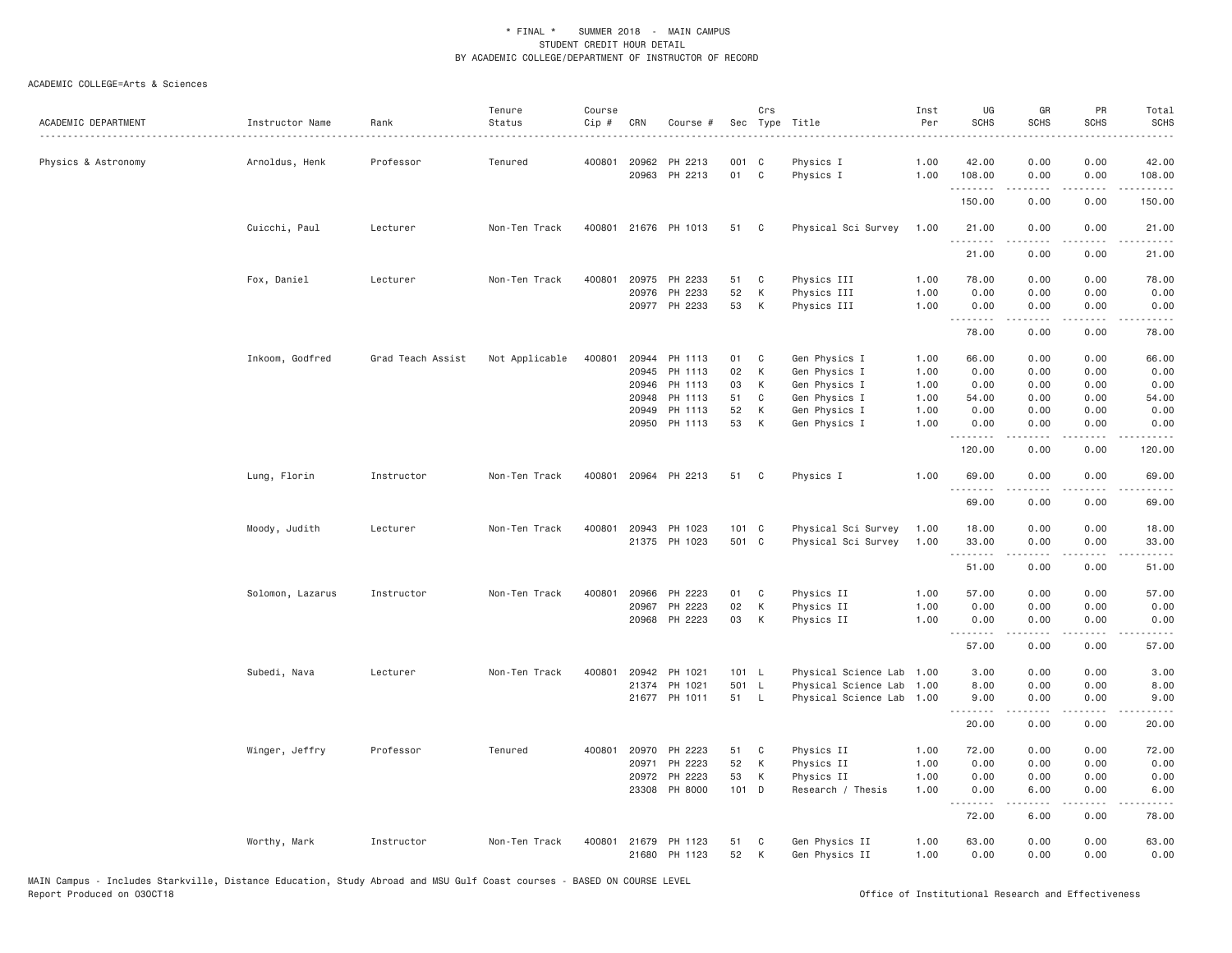| ACADEMIC DEPARTMENT                                                                                     | Instructor Name | Rank       | Tenure<br>Status | Course<br>Cip | CRN   | Course # | Sec | Crs<br>Type | Title          | Inst<br>Per | UG<br>SCHS                     | GR<br>SCHS                   | PR<br><b>SCHS</b>            | Total<br>SCHS                                 |
|---------------------------------------------------------------------------------------------------------|-----------------|------------|------------------|---------------|-------|----------|-----|-------------|----------------|-------------|--------------------------------|------------------------------|------------------------------|-----------------------------------------------|
| Physics & Astronomy                                                                                     | Worthy, Mark    | Instructor | Non-Ten Track    | 400801        | 21681 | PH 1123  | 53  | K           | Gen Physics II | 1.00        | 0.00<br>.<br>63.00             | 0.00<br>---------<br>0.00    | 0.00<br>.<br>0.00            | 0.00<br>.<br>63.00                            |
| ======================================<br>Physics & Astronomy<br>====================================== |                 |            |                  |               |       |          |     |             |                |             | ========<br>701.00<br>======== | ========<br>6.00<br>======== | --------<br>0.00<br>======== | ==========<br>707.00<br>$=$ = = = = = = = = = |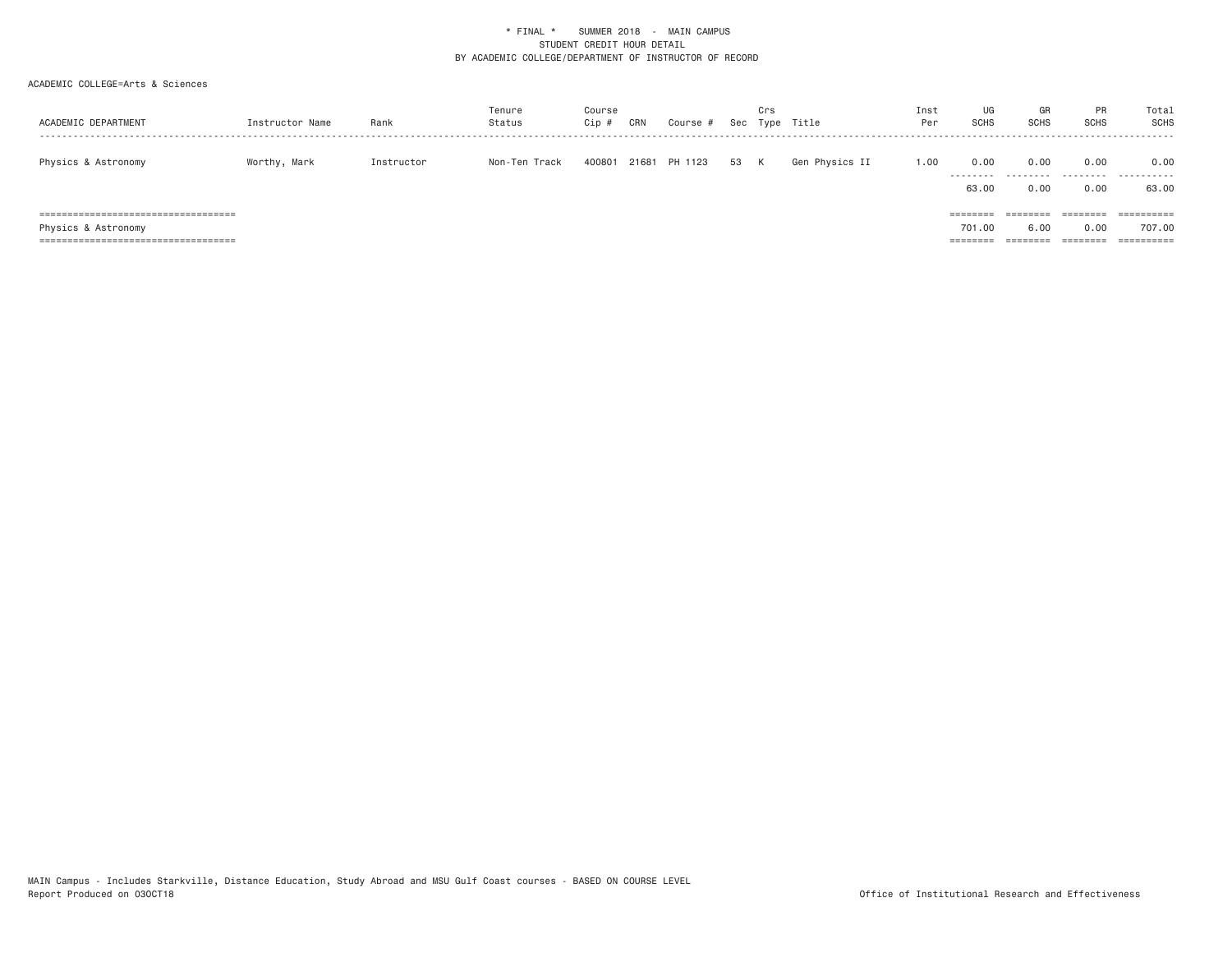| UG<br>GR<br>PR<br>Inst<br><b>SCHS</b><br><b>SCHS</b><br><b>SCHS</b><br>Per                                                                                   | Sec Type Title            | Crs            |         | Course #              | CRN          | Course<br>Cip # | Tenure<br>Status | Rank                                            | Instructor Name  | ACADEMIC DEPARTMENT                                                        |
|--------------------------------------------------------------------------------------------------------------------------------------------------------------|---------------------------|----------------|---------|-----------------------|--------------|-----------------|------------------|-------------------------------------------------|------------------|----------------------------------------------------------------------------|
|                                                                                                                                                              |                           |                |         |                       |              |                 |                  |                                                 |                  |                                                                            |
| 3.00<br>0.00<br>0.00                                                                                                                                         | Directed Indiv Study 1.00 |                | 51 I    | PS 4000               | 451001 22203 |                 | Non-Ten Track    | Instructor                                      |                  | Political Science & Public Administ Baker, Leslie                          |
| 0.00<br>3.00<br>0.00                                                                                                                                         | Directed Indiv Study 1.00 | $\mathbf{I}$   | 03      | 22772 PS 4000         |              |                 |                  |                                                 |                  |                                                                            |
| 3.00<br>0.00<br>0.00                                                                                                                                         | Directed Indiv Study 1.00 | $\blacksquare$ | 52      | PS 4000               | 22895        |                 |                  |                                                 |                  |                                                                            |
| 15.00<br>0.00<br>0.00<br>.<br>.<br>$\frac{1}{2} \left( \frac{1}{2} \right) \left( \frac{1}{2} \right) \left( \frac{1}{2} \right) \left( \frac{1}{2} \right)$ | American Government 1.00  | $\mathbf{C}$   | 51      | 451002 20991 PS 1113  |              |                 |                  |                                                 |                  |                                                                            |
| 24.00<br>0.00<br>0.00                                                                                                                                        |                           |                |         |                       |              |                 |                  |                                                 |                  |                                                                            |
| 1,00<br>9.00<br>0.00<br>0.00<br>--------                                                                                                                     | Research / Diss           |                | 103 D   | 22650 PPA 9000        |              | 440401          | Tenured          | Professor                                       | French, Philip   |                                                                            |
| 0.00<br>9.00<br>0.00                                                                                                                                         |                           |                |         |                       |              |                 |                  |                                                 |                  |                                                                            |
| 0.00<br>18.00<br>0.00<br>.<br>$- - - -$<br>-----                                                                                                             | Local Government Fin 1.00 | C              | 01      | 22911 PPA 8183        |              | 440401          |                  | Assistant Professor Ten Track                   | Nukpezah, Julius |                                                                            |
| 0.00<br>18.00<br>0.00                                                                                                                                        |                           |                |         |                       |              |                 |                  |                                                 |                  |                                                                            |
| 1.00<br>0.00<br>3.00<br>0.00                                                                                                                                 | Public Ad Intern          |                | 101 E   | PPA 8400              | 20987        | 440401          |                  | Assistant Professor Ten Track                   | Potter, Michael  |                                                                            |
| 1.00<br>0.00<br>5.00<br>0.00                                                                                                                                 | Research / Diss           |                | 105 D   | PPA 9000              | 22652        |                 |                  |                                                 |                  |                                                                            |
| 1.00<br>24.00<br>0.00<br>0.00<br><u>.</u><br>-----<br>.                                                                                                      | Intergov Relations        |                | 51 C    | 451001 22365 PS 3193  |              |                 |                  |                                                 |                  |                                                                            |
| 24.00<br>8.00<br>0.00                                                                                                                                        |                           |                |         |                       |              |                 |                  |                                                 |                  |                                                                            |
| 1.00<br>0.00<br>1.00<br>0.00<br>.<br>$\cdots$<br>-----                                                                                                       | Research / Diss           |                | 106 D   | 440401 22653 PPA 9000 |              |                 |                  | Associate Professor Tenured                     | Rush, Christine  |                                                                            |
| 0.00<br>1.00<br>0.00                                                                                                                                         |                           |                |         |                       |              |                 |                  |                                                 |                  |                                                                            |
| 3.00<br>0.00<br>0.00                                                                                                                                         | Directed Indiv Study 1.00 |                | 01 I    | PS 4000               | 451001 22202 |                 |                  | Associate Professor Tenured                     | Shoup, Brian     |                                                                            |
| 3.00<br>0.00<br>0.00                                                                                                                                         | Directed Indiv Study 1.00 |                | $101$ I | 22829 PS 4000         |              |                 |                  |                                                 |                  |                                                                            |
| --------<br><u>.</u><br>$\cdots$<br>0.00<br>6.00<br>0.00                                                                                                     |                           |                |         |                       |              |                 |                  |                                                 |                  |                                                                            |
| 1.00<br>0.00<br>6.00<br>0.00<br>.                                                                                                                            | Research / Diss           |                | 109 D   | 440401 23404 PPA 9000 |              |                 |                  | Stanisevski, Dragan Associate Professor Tenured |                  |                                                                            |
| 0.00<br>6.00<br>0.00                                                                                                                                         |                           |                |         |                       |              |                 |                  |                                                 |                  |                                                                            |
| 0.00                                                                                                                                                         | Administrative Law        | S              | 01      | PPA 8743              | 20988        | 451001          |                  |                                                 |                  |                                                                            |
| 1.00<br>33.00<br>0.00<br>0.00                                                                                                                                | American Government       | C              | 01      | PS 1113               |              | 451002 20990    |                  |                                                 |                  |                                                                            |
| 33.00<br>21.00<br>0.00                                                                                                                                       |                           |                |         |                       |              |                 |                  |                                                 |                  |                                                                            |
| ========<br>========<br>========<br>63,00<br>0.00<br>87.00                                                                                                   |                           |                |         |                       |              |                 |                  |                                                 |                  | -----------------------------------<br>Political Science & Public Administ |
| 1.00<br>0.00<br>21.00<br>.<br><b>EEEEEEEE</b><br>-------- -------- ---------                                                                                 |                           |                |         |                       |              |                 |                  | Clinical Assist Pro Non-Ten Track               | Waide, David     | ----------------------------------                                         |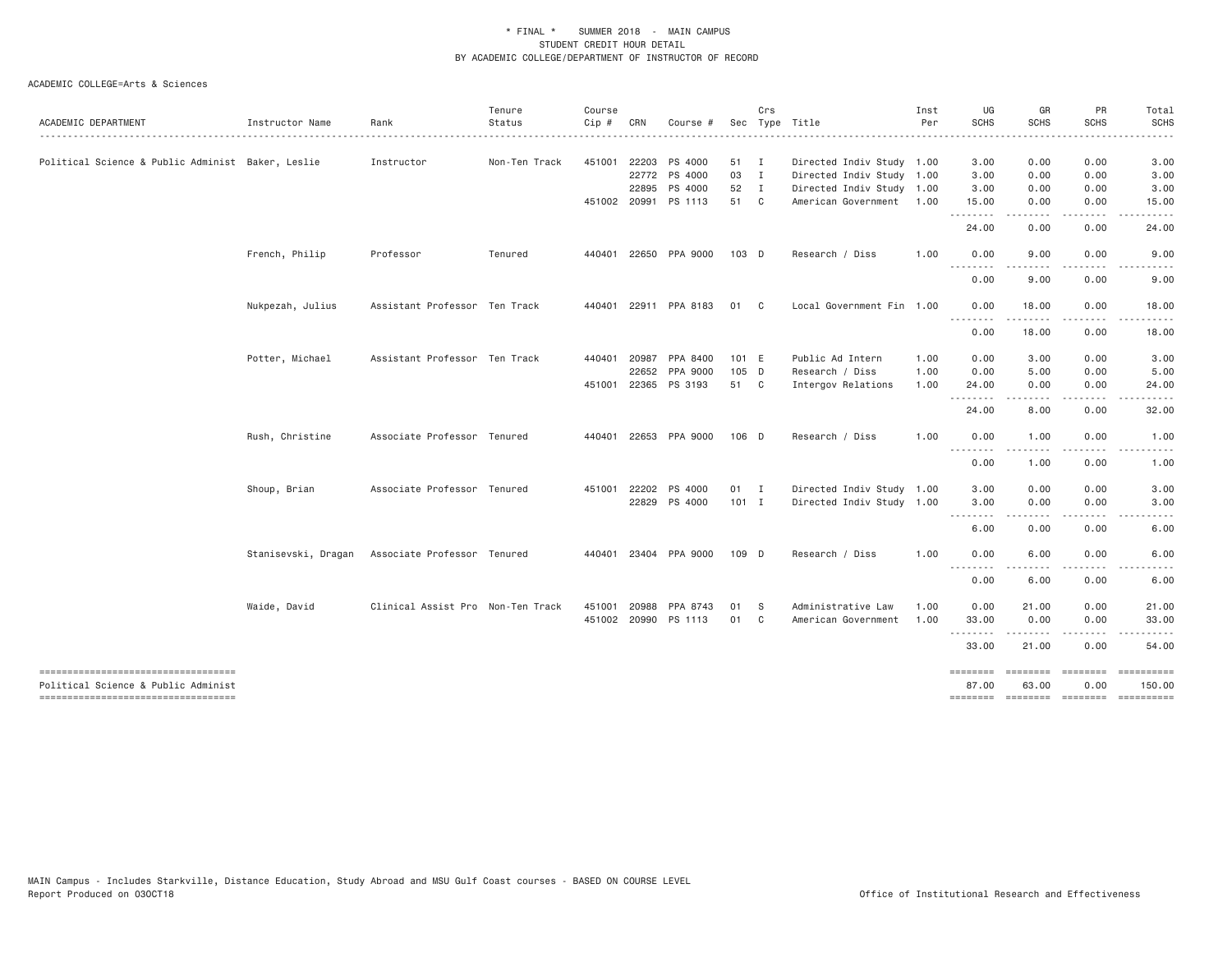| ACADEMIC DEPARTMENT | Instructor Name                                  | Rank                          | Tenure<br>Status | Course<br>$Cip \#$ | CRN          | Course #              |         | Crs | Sec Type Title            | Inst<br>Per | UG<br><b>SCHS</b> | GR<br><b>SCHS</b>                                                                                                                                            | PR<br><b>SCHS</b>                                                                                                                 | Total<br><b>SCHS</b> |
|---------------------|--------------------------------------------------|-------------------------------|------------------|--------------------|--------------|-----------------------|---------|-----|---------------------------|-------------|-------------------|--------------------------------------------------------------------------------------------------------------------------------------------------------------|-----------------------------------------------------------------------------------------------------------------------------------|----------------------|
| Psychology          | Adams-Price, Carolyn Associate Professor Tenured |                               |                  |                    |              | 422809 21572 PSY 4983 | 01      | C   | Psychology Of Aging       | 1.00        | 42.00             | 0.00                                                                                                                                                         | 0.00                                                                                                                              | 42.00                |
|                     |                                                  |                               |                  |                    |              |                       |         |     |                           |             | 42.00             | 0.00                                                                                                                                                         | 0.00                                                                                                                              | 42.00                |
|                     | Allen, Laura                                     | Assistant Professor Ten Track |                  |                    |              | 420101 22774 PSY 7000 | $101$ I |     | Directed Indiv Study 1.00 |             | 0.00<br>.         | 3.00<br>-----                                                                                                                                                | 0.00<br>$\frac{1}{2} \left( \frac{1}{2} \right) \left( \frac{1}{2} \right) \left( \frac{1}{2} \right) \left( \frac{1}{2} \right)$ | 3.00<br>-----        |
|                     |                                                  |                               |                  |                    |              |                       |         |     |                           |             | 0.00              | 3.00                                                                                                                                                         | 0.00                                                                                                                              | 3.00                 |
|                     | Amadi, Suzanne                                   | Grad Teach Assist             | Not Applicable   |                    |              | 240102 20726 IDS 4111 | 01 C    |     | Professional Seminar 1.00 |             | 15.00<br>.        | 0.00<br>.                                                                                                                                                    | 0.00<br>.                                                                                                                         | 15.00<br>.           |
|                     |                                                  |                               |                  |                    |              |                       |         |     |                           |             | 15.00             | 0.00                                                                                                                                                         | 0.00                                                                                                                              | 15.00                |
|                     | Armstrong, Kevin                                 | Associate Professor Tenured   |                  |                    | 420101 21787 | PSY 3213              | 51      | C   | Psych Of Ab Behavior 1.00 |             | 57.00             | 0.00                                                                                                                                                         | 0.00                                                                                                                              | 57.00                |
|                     |                                                  |                               |                  |                    | 422707 21574 | PSY 8383              | 01      | C   | Behavior Therapy          | 1.00        | 0.00              | 18.00                                                                                                                                                        | 0.00                                                                                                                              | 18.00                |
|                     |                                                  |                               |                  |                    |              | 422813 21573 PSY 8233 | 01      | C   | Eth & Prof Issue Cli 1.00 |             | 0.00<br><u>.</u>  | 15.00                                                                                                                                                        | 0.00<br>$\frac{1}{2}$                                                                                                             | 15.00                |
|                     |                                                  |                               |                  |                    |              |                       |         |     |                           |             | 57.00             | 33.00                                                                                                                                                        | 0.00                                                                                                                              | 90.00                |
|                     | Bradshaw, Gary                                   | Professor                     | Tenured          |                    |              | 422813 22719 PSY 9000 | 101 D   |     | Research/Diss             | 1.00        | 0.00<br>د د د د   | 6.00<br>.                                                                                                                                                    | 0.00<br>$\sim$ $\sim$ $\sim$                                                                                                      | 6.00                 |
|                     |                                                  |                               |                  |                    |              |                       |         |     |                           |             | 0.00              | 6.00                                                                                                                                                         | 0.00                                                                                                                              | 6.00                 |
|                     | Brandon, Russell                                 | Lecturer                      | Non-Ten Track    |                    |              | 422708 21011 PSY 3104 | 01      | B   | Introductory Psychol 1.00 |             | 80.00<br>.        | 0.00                                                                                                                                                         | 0.00<br>----                                                                                                                      | 80.00                |
|                     |                                                  |                               |                  |                    |              |                       |         |     |                           |             | 80.00             | 0.00                                                                                                                                                         | 0.00                                                                                                                              | 80.00                |
|                     | Campbell, Kristen                                | Lecturer                      | Non-Ten Track    |                    | 420101 21381 | PSY 3213              | 501 C   |     | Psych Of Ab Behavior 1.00 |             | 60.00             | 0.00                                                                                                                                                         | 0.00                                                                                                                              | 60.00                |
|                     |                                                  |                               |                  |                    |              | 422803 21017 PSY 4223 | 001 C   |     | Drug Use And Abuse        | 1.00        | 66.00<br>.        | 0.00                                                                                                                                                         | 0.00<br>$\sim$ $\sim$ $\sim$ $\sim$                                                                                               | 66.00                |
|                     |                                                  |                               |                  |                    |              |                       |         |     |                           |             | 126.00            | 0.00                                                                                                                                                         | 0.00                                                                                                                              | 126.00               |
|                     | Carskadon, Thomas                                | Professor                     | Tenured          |                    | 420101 21008 | PSY 1013              | 01      | C   | Gen Psychology            | 1.00        | 33.00             | 0.00                                                                                                                                                         | 0.00                                                                                                                              | 33.00                |
|                     |                                                  |                               |                  |                    |              | 21010 PSY 1013        | E51 C   |     | Gen Psychology            | 1,00        | 63.00<br><u>.</u> | 0.00                                                                                                                                                         | 0.00                                                                                                                              | 63.00                |
|                     |                                                  |                               |                  |                    |              |                       |         |     |                           |             | 96.00             | 0.00                                                                                                                                                         | 0.00                                                                                                                              | 96.00                |
|                     | DeShong, Hilary                                  | Assistant Professor Ten Track |                  |                    |              | 420101 21556 PSY 8450 | 101 E   |     | Applied Clin Practic 1.00 |             | 0.00<br>.         | 42.00<br>.                                                                                                                                                   | 0.00                                                                                                                              | 42.00<br>$\cdots$    |
|                     |                                                  |                               |                  |                    |              |                       |         |     |                           |             | 0.00              | 42.00                                                                                                                                                        | 0.00                                                                                                                              | 42.00                |
|                     | Eakin, Deborah                                   | Associate Professor Tenured   |                  |                    | 422701 21016 | PSY 3713              | 001 C   |     | Cognitive Psychology      | 0.10        | 4.80              | 0.00                                                                                                                                                         | 0.00                                                                                                                              | 4.80                 |
|                     |                                                  |                               |                  |                    | 21745        | PSY 3713              | 551 C   |     | Cognitive Psychology      | 0.10        | 7.80              | 0.00                                                                                                                                                         | 0.00                                                                                                                              | 7.80                 |
|                     |                                                  |                               |                  |                    |              | 422813 23321 PSY 9000 | 105 D   |     | Research/Diss             | 1.00        | 0.00<br>.         | 1.00<br>$\frac{1}{2} \left( \frac{1}{2} \right) \left( \frac{1}{2} \right) \left( \frac{1}{2} \right) \left( \frac{1}{2} \right) \left( \frac{1}{2} \right)$ | 0.00<br>.                                                                                                                         | 1.00<br>.            |
|                     |                                                  |                               |                  |                    |              |                       |         |     |                           |             | 12.60             | 1.00                                                                                                                                                         | 0.00                                                                                                                              | 13.60                |
|                     | Gresham, Courtney                                | Non-Faculty                   | Not Applicable   |                    |              | 422813 21382 PSY 3343 | 501 C   |     | Psych Of Learning         | 1.00        | 42.00<br>.        | 0.00                                                                                                                                                         | 0.00<br>.                                                                                                                         | 42.00                |
|                     |                                                  |                               |                  |                    |              |                       |         |     |                           |             | 42.00             | 0.00                                                                                                                                                         | 0.00                                                                                                                              | 42.00                |
|                     | Hubbard, Marlena                                 | Lecturer                      | Non-Ten Track    |                    |              | 422813 21571 PSY 3343 | 01      | C.  | Psych Of Learning         | 1.00        | 63.00<br>.        | 0.00<br>.                                                                                                                                                    | 0.00<br>.                                                                                                                         | 63.00<br>.           |
|                     |                                                  |                               |                  |                    |              |                       |         |     |                           |             | 63.00             | 0.00                                                                                                                                                         | 0.00                                                                                                                              | 63.00                |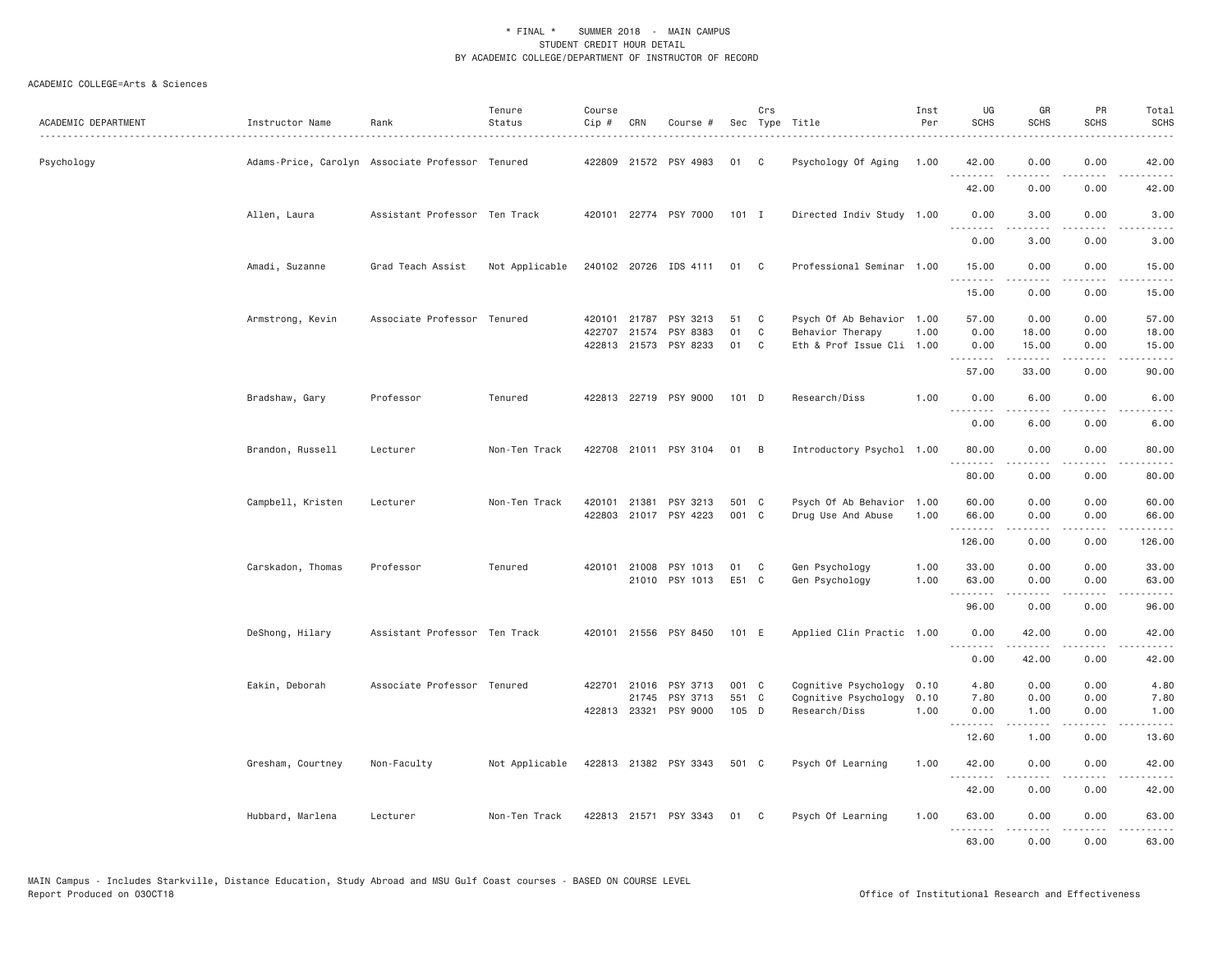| ACADEMIC DEPARTMENT                              | Instructor Name<br>. | Rank                          | Tenure<br>Status | Course<br>Cip # | CRN          | Course #              |         | Crs | Sec Type Title            | Inst<br>Per | UG<br><b>SCHS</b>                                                                                                                                            | GR<br><b>SCHS</b>                                                                                                                 | PR<br><b>SCHS</b> | Total<br><b>SCHS</b>                                                                                                                                                                                                                                                                                                                                                                                                                                                                              |
|--------------------------------------------------|----------------------|-------------------------------|------------------|-----------------|--------------|-----------------------|---------|-----|---------------------------|-------------|--------------------------------------------------------------------------------------------------------------------------------------------------------------|-----------------------------------------------------------------------------------------------------------------------------------|-------------------|---------------------------------------------------------------------------------------------------------------------------------------------------------------------------------------------------------------------------------------------------------------------------------------------------------------------------------------------------------------------------------------------------------------------------------------------------------------------------------------------------|
| Psychology                                       | Johnson, Mallory     | Non-Employee                  | Not Applicable   |                 |              | 422707 21384 PSY 3363 | 501 C   |     | Behav Modification        | 1.00        | 54.00                                                                                                                                                        | 0.00                                                                                                                              | 0.00              | 54.00                                                                                                                                                                                                                                                                                                                                                                                                                                                                                             |
|                                                  |                      |                               |                  |                 |              |                       |         |     |                           |             | 54.00                                                                                                                                                        | 0.00                                                                                                                              | 0.00              | 54.00                                                                                                                                                                                                                                                                                                                                                                                                                                                                                             |
|                                                  | McKinney, Clifford   | Associate Professor Tenured   |                  |                 | 422704 21014 | PSY 3314              | 01      | B   | Experimental Psych        | 1.00        | 48.00                                                                                                                                                        | 0.00                                                                                                                              | 0.00              | 48.00                                                                                                                                                                                                                                                                                                                                                                                                                                                                                             |
|                                                  |                      |                               |                  |                 | 21015        | PSY 3314              | 51      | B   | Experimental Psych        | 1.00        | 48.00                                                                                                                                                        | 0.00                                                                                                                              | 0.00              | 48.00                                                                                                                                                                                                                                                                                                                                                                                                                                                                                             |
|                                                  |                      |                               |                  |                 |              | 429999 22766 PSY 8990 | 001 C   |     | Special Topic In PSY 1.00 |             | 0.00                                                                                                                                                         | 39.00<br>.                                                                                                                        | 0.00              | 39.00                                                                                                                                                                                                                                                                                                                                                                                                                                                                                             |
|                                                  |                      |                               |                  |                 |              |                       |         |     |                           |             | 96.00                                                                                                                                                        | 39.00                                                                                                                             | 0.00              | 135.00                                                                                                                                                                                                                                                                                                                                                                                                                                                                                            |
|                                                  | Moss, Robert         | Associate Professor Tenured   |                  |                 |              | 420101 22935 PSY 4000 | $101$ I |     | Directed Indiv Study 1.00 |             | 3.00<br>$\frac{1}{2} \left( \frac{1}{2} \right) \left( \frac{1}{2} \right) \left( \frac{1}{2} \right) \left( \frac{1}{2} \right) \left( \frac{1}{2} \right)$ | 0.00<br><u>.</u>                                                                                                                  | 0.00              | 3.00                                                                                                                                                                                                                                                                                                                                                                                                                                                                                              |
|                                                  |                      |                               |                  |                 |              |                       |         |     |                           |             | 3.00                                                                                                                                                         | 0.00                                                                                                                              | 0.00              | 3.00                                                                                                                                                                                                                                                                                                                                                                                                                                                                                              |
|                                                  | Nadorff, Danielle    | Assistant Professor Ten Track |                  |                 |              | 422703 21387 PSY 3803 | 551 C   |     | Int Dev Psychology        | 1.00        | 45.00                                                                                                                                                        | 0.00                                                                                                                              | 0.00              | 45.00                                                                                                                                                                                                                                                                                                                                                                                                                                                                                             |
|                                                  |                      |                               |                  |                 |              |                       |         |     |                           |             | .<br>45.00                                                                                                                                                   | $\frac{1}{2} \left( \frac{1}{2} \right) \left( \frac{1}{2} \right) \left( \frac{1}{2} \right) \left( \frac{1}{2} \right)$<br>0.00 | .<br>0.00         | 45.00                                                                                                                                                                                                                                                                                                                                                                                                                                                                                             |
|                                                  | Nadorff, Michael     | Assistant Professor Ten Track |                  |                 | 422813 21021 | PSY 9730              | 101 E   |     | Doc Internship Clin       | 1.00        | 0.00                                                                                                                                                         | 2.00                                                                                                                              | 0.00              | 2.00                                                                                                                                                                                                                                                                                                                                                                                                                                                                                              |
|                                                  |                      |                               |                  |                 |              | 23410 PSY 9730        | 801 E   |     | Doc Internship Clin       | 1.00        | 0.00<br>.                                                                                                                                                    | 4.00                                                                                                                              | 0.00              | 4.00                                                                                                                                                                                                                                                                                                                                                                                                                                                                                              |
|                                                  |                      |                               |                  |                 |              |                       |         |     |                           |             | 0.00                                                                                                                                                         | 6.00                                                                                                                              | 0.00              | 6.00                                                                                                                                                                                                                                                                                                                                                                                                                                                                                              |
|                                                  | Sinclair, Hillary    | Associate Professor Tenured   |                  | 420101          | 23167        | PSY 4000              | $102$ I |     | Directed Indiv Study 1.00 |             | 3.00                                                                                                                                                         | 0.00                                                                                                                              | 0.00              | 3.00                                                                                                                                                                                                                                                                                                                                                                                                                                                                                              |
|                                                  |                      |                               |                  |                 |              | 422707 21744 PSY 4353 | 501 C   |     | Psychology and the L 1.00 |             | 15.00                                                                                                                                                        | 0.00                                                                                                                              | 0.00              | 15.00                                                                                                                                                                                                                                                                                                                                                                                                                                                                                             |
|                                                  |                      |                               |                  |                 |              |                       |         |     |                           |             | 18.00                                                                                                                                                        | 0.00                                                                                                                              | 0.00              | 18.00                                                                                                                                                                                                                                                                                                                                                                                                                                                                                             |
|                                                  | Stafford, Emily      | Non-Faculty                   | Not Applicable   | 420101          | 23284        | PSY 8460              | 51      | E   | App Ext Clinical Pra 1.00 |             | 0.00                                                                                                                                                         | 27.00                                                                                                                             | 0.00              | 27.00                                                                                                                                                                                                                                                                                                                                                                                                                                                                                             |
|                                                  |                      |                               |                  |                 |              | 422707 21675 PSY 3203 | 51      | C   | Psy Of Gender Differ 1.00 |             | 60.00<br>.                                                                                                                                                   | 0.00<br>.                                                                                                                         | 0.00<br>.         | 60.00<br>$\frac{1}{2} \left( \frac{1}{2} \right) \left( \frac{1}{2} \right) \left( \frac{1}{2} \right) \left( \frac{1}{2} \right) \left( \frac{1}{2} \right) \left( \frac{1}{2} \right)$                                                                                                                                                                                                                                                                                                          |
|                                                  |                      |                               |                  |                 |              |                       |         |     |                           |             | 60.00                                                                                                                                                        | 27.00                                                                                                                             | 0.00              | 87.00                                                                                                                                                                                                                                                                                                                                                                                                                                                                                             |
|                                                  | Tan, Elaine          | Lecturer                      | Non-Ten Track    |                 |              | 422701 21016 PSY 3713 | 001 C   |     | Cognitive Psychology 0.90 |             | 43.20                                                                                                                                                        | 0.00                                                                                                                              | 0.00              | 43.20                                                                                                                                                                                                                                                                                                                                                                                                                                                                                             |
|                                                  |                      |                               |                  |                 |              | 21745 PSY 3713        | 551 C   |     | Cognitive Psychology 0.90 |             | 70.20<br>.                                                                                                                                                   | 0.00                                                                                                                              | 0.00              | 70.20                                                                                                                                                                                                                                                                                                                                                                                                                                                                                             |
|                                                  |                      |                               |                  |                 |              |                       |         |     |                           |             | 113.40                                                                                                                                                       | 0.00                                                                                                                              | 0.00              | 113.40                                                                                                                                                                                                                                                                                                                                                                                                                                                                                            |
|                                                  | Valentine, Michael   | Instructor                    | Non-Ten Track    | 420101          | 21385        | PSY 3413              | 501 C   |     | Human Sexual Behavio 1.00 |             | 90.00                                                                                                                                                        | 0.00                                                                                                                              | 0.00              | 90.00                                                                                                                                                                                                                                                                                                                                                                                                                                                                                             |
|                                                  |                      |                               |                  | 422707          | 21383        | PSY 3353              | 501 C   |     | Motivation                | 1.00        | 81.00                                                                                                                                                        | 0.00                                                                                                                              | 0.00              | 81.00                                                                                                                                                                                                                                                                                                                                                                                                                                                                                             |
|                                                  |                      |                               |                  | 422803          | 21388        | PSY 4223              | 501 C   |     | Drug Use And Abuse        | 1.00        | 84.00<br>.                                                                                                                                                   | 0.00                                                                                                                              | 0.00              | 84.00                                                                                                                                                                                                                                                                                                                                                                                                                                                                                             |
|                                                  |                      |                               |                  |                 |              |                       |         |     |                           |             | 255.00                                                                                                                                                       | 0.00                                                                                                                              | 0.00              | 255.00                                                                                                                                                                                                                                                                                                                                                                                                                                                                                            |
| ----------------------------------<br>Psychology |                      |                               |                  |                 |              |                       |         |     |                           |             | ========<br>1178.00                                                                                                                                          | <b>ESSESSEE</b><br>157.00                                                                                                         | ========<br>0.00  | $\begin{array}{cccccccccc} \multicolumn{2}{c}{} & \multicolumn{2}{c}{} & \multicolumn{2}{c}{} & \multicolumn{2}{c}{} & \multicolumn{2}{c}{} & \multicolumn{2}{c}{} & \multicolumn{2}{c}{} & \multicolumn{2}{c}{} & \multicolumn{2}{c}{} & \multicolumn{2}{c}{} & \multicolumn{2}{c}{} & \multicolumn{2}{c}{} & \multicolumn{2}{c}{} & \multicolumn{2}{c}{} & \multicolumn{2}{c}{} & \multicolumn{2}{c}{} & \multicolumn{2}{c}{} & \multicolumn{2}{c}{} & \multicolumn{2}{c}{} & \mult$<br>1335.00 |
| -----------------------------------              |                      |                               |                  |                 |              |                       |         |     |                           |             | ========                                                                                                                                                     | ======== ========                                                                                                                 |                   | $\begin{array}{cccccccccc} \multicolumn{2}{c}{} & \multicolumn{2}{c}{} & \multicolumn{2}{c}{} & \multicolumn{2}{c}{} & \multicolumn{2}{c}{} & \multicolumn{2}{c}{} & \multicolumn{2}{c}{} & \multicolumn{2}{c}{} & \multicolumn{2}{c}{} & \multicolumn{2}{c}{} & \multicolumn{2}{c}{} & \multicolumn{2}{c}{} & \multicolumn{2}{c}{} & \multicolumn{2}{c}{} & \multicolumn{2}{c}{} & \multicolumn{2}{c}{} & \multicolumn{2}{c}{} & \multicolumn{2}{c}{} & \multicolumn{2}{c}{} & \mult$            |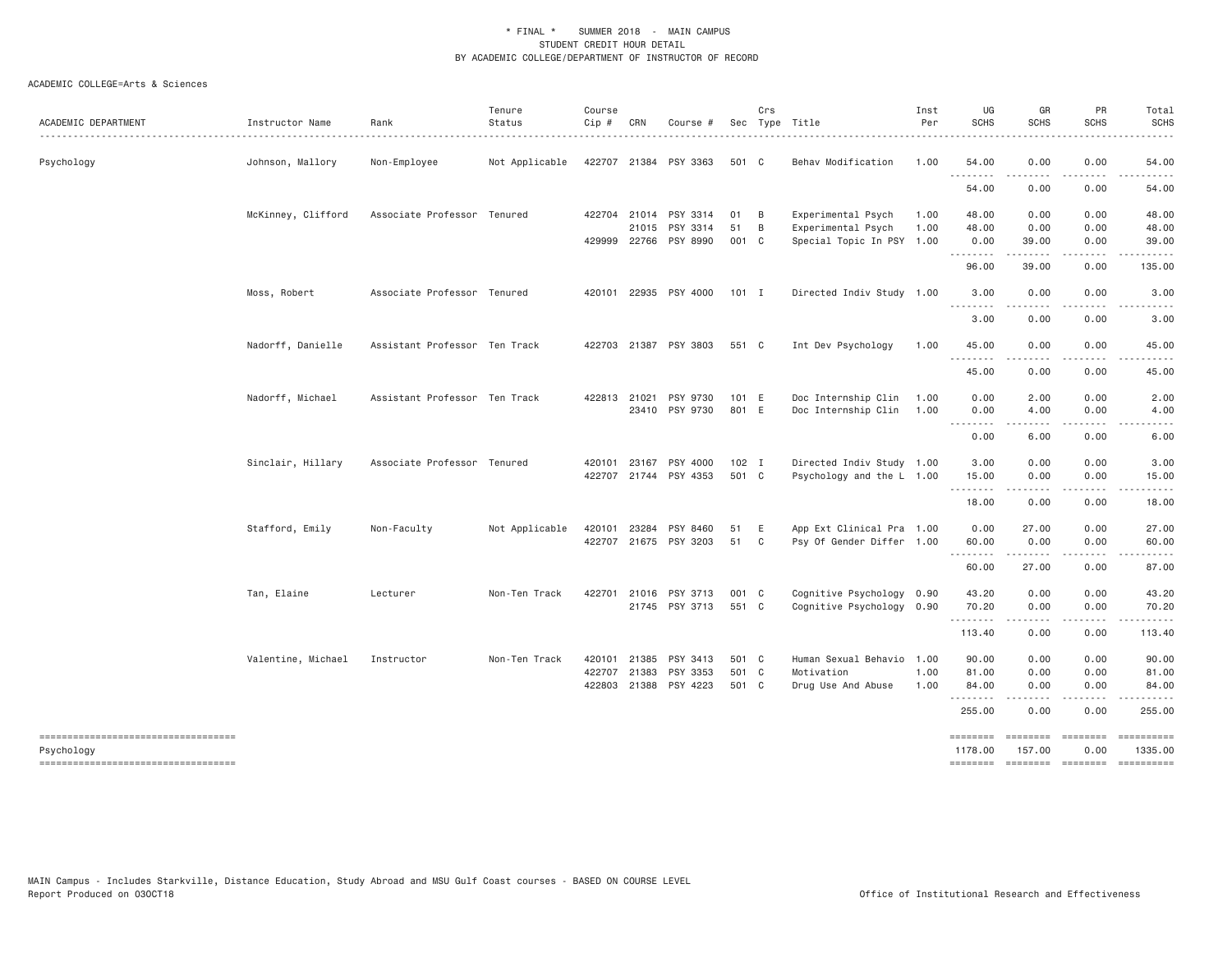| ACADEMIC DEPARTMENT | Instructor Name    | Rank                          | Tenure<br>Status | Course<br>Cip # | CRN   | Course #              |       | Crs            | Sec Type Title            | Inst<br>Per | UG<br><b>SCHS</b> | GR<br><b>SCHS</b>        | PR<br><b>SCHS</b> | Total<br><b>SCHS</b> |
|---------------------|--------------------|-------------------------------|------------------|-----------------|-------|-----------------------|-------|----------------|---------------------------|-------------|-------------------|--------------------------|-------------------|----------------------|
|                     |                    |                               |                  |                 |       |                       |       |                |                           |             |                   |                          |                   |                      |
| Sociology           | Allison, Rachel    | Assistant Professor Ten Track |                  | 451101          | 21639 | SO 3213               | 01    | C              | Intr To Social Res        | 1.00        | 27.00             | 0.00                     | 0.00              | 27.00                |
|                     |                    |                               |                  |                 | 21698 | SO 4333               | 51    | C              | Sociology Of Sports       | 1.00        | 36.00             | 0.00                     | 0.00              | 36.00                |
|                     |                    |                               |                  |                 |       | 23482 SO 4000         | 51 I  |                | Directed Indiv Study 1.00 |             | 3.00<br>.         | 0.00<br>.                | 0.00<br>$- - - -$ | 3.00                 |
|                     |                    |                               |                  |                 |       |                       |       |                |                           |             | 66.00             | 0.00                     | 0.00              | 66.00                |
|                     | Barranco, Raymond  | Assistant Professor Ten Track |                  | 450401          | 22643 | CRM 4343              | 501 C |                | Media, Crime and Jus 1.00 |             | 30.00             | 0.00                     | 0.00              | 30.00                |
|                     |                    |                               |                  | 451101          | 21699 | SO 4804               | 51    | $\overline{B}$ | Social Research Prac      | 1.00        | 64.00             | 0.00                     | 0.00              | 64.00                |
|                     |                    |                               |                  |                 | 22349 | SO 9000               | 101 D |                | Research / Diss           | 1.00        | 0.00              | 8.00                     | 0.00              | 8.00                 |
|                     |                    |                               |                  |                 | 22726 | SO 8000               | 101 D |                | Research / Thesis         | 1.00        | 0.00<br>.         | 10.00<br>المتمام المتعاد | 0.00<br>.         | 10.00<br>.           |
|                     |                    |                               |                  |                 |       |                       |       |                |                           |             | 94.00             | 18.00                    | 0.00              | 112.00               |
|                     | Brown, Dustin      | Assistant Professor Ten Track |                  |                 |       | 451101 23305 SO 9000  | 104 D |                | Research / Diss           | 1.00        | 0.00<br>$- - - -$ | 6.00                     | 0.00              | 6.00                 |
|                     |                    |                               |                  |                 |       |                       |       |                |                           |             | 0.00              | 6.00                     | 0.00              | 6.00                 |
|                     | Bryant, Natalie    | Lecturer                      | Non-Ten Track    |                 |       | 440701 21403 SW 3013  | 501 C |                | Hum Beh Soc Envir I       | 0.95        | 31.35             | 0.00                     | 0.00              | 31.35                |
|                     |                    |                               |                  |                 |       |                       |       |                |                           |             | 31.35             | 0.00                     | 0.00              | 31.35                |
|                     | Cistrunk, Kenya    | Assistant Professor Ten Track |                  |                 |       | 440701 22366 SW 2323  | 01 C  |                | Social Welfare Polic 1.00 |             | 9.00<br>.         | 0.00<br>.                | 0.00<br>.         | 9.00<br>----         |
|                     |                    |                               |                  |                 |       |                       |       |                |                           |             | 9.00              | 0.00                     | 0.00              | 9.00                 |
|                     | Hagerman, Margaret | Assistant Professor Ten Track |                  |                 |       | 050201 21628 AAS 2203 | 01    | $\mathbf{C}$   | Racial Minorities         | 1.00        | 12.00             | 0.00                     | 0.00              | 12.00                |
|                     |                    |                               |                  | 450201          | 21637 | SO 2203               | 01    | C              | Racial Minorities         | 1.00        | 12.00             | 0.00                     | 0.00              | 12.00                |
|                     |                    |                               |                  |                 |       | 21638 AN 2203         | 01    | $\mathbf{C}$   | Racial Minorities         | 1.00        | 6.00<br><b></b>   | 0.00                     | 0.00              | 6.00<br>.            |
|                     |                    |                               |                  |                 |       |                       |       |                |                           |             | 30.00             | 0.00                     | 0.00              | 30.00                |
|                     | Haynes, Stacy      | Associate Professor Tenured   |                  |                 |       | 450401 20301 CRM 3316 | 01    | - F            | Criminology Internsh 1.00 |             | 24.00             | 0.00                     | 0.00              | 24.00                |
|                     |                    |                               |                  |                 |       |                       |       |                |                           |             | 24.00             | 0.00                     | 0.00              | 24.00                |
|                     | Holt, Debora       | Non-Employee                  | Not Applicable   |                 |       | 440701 22976 SW 4653  | 501 C |                | Social Work Family V 0.95 |             | 22.80<br>.        | 0.00                     | 0.00              | 22.80<br>د د د د د   |
|                     |                    |                               |                  |                 |       |                       |       |                |                           |             | 22.80             | 0.00                     | 0.00              | 22.80                |
|                     | Hossfeld, Leslie   | Professor                     | Tenured          |                 |       | 451101 22897 SO 9000  | 01    | D              | Research / Diss           | 1.00        | 0.00              | 3.00                     | 0.00              | 3.00                 |
|                     |                    |                               |                  |                 |       | 23416 SO 8000         | 02 D  |                | Research / Thesis         | 1.00        | 0.00              | 3.00                     | 0.00              | 3.00                 |
|                     |                    |                               |                  |                 |       |                       |       |                |                           |             | <u>.</u><br>0.00  | .<br>6.00                | .<br>0.00         | .<br>6.00            |
|                     | Kelly, Kimberly    | Associate Professor Tenured   |                  |                 |       | 451101 21636 SO 1103  | 01 C  |                | Contemp Social Prob       | 1.00        | 39.00             | 0.00                     | 0.00              | 39.00                |
|                     |                    |                               |                  |                 | 22656 | SO 9000               | 102 D |                | Research / Diss           | 1.00        | 0.00              | 3.00                     | 0.00              | 3.00                 |
|                     |                    |                               |                  |                 |       |                       |       |                |                           |             | <u>.</u><br>39.00 | .<br>3.00                | .<br>0.00         | .<br>42.00           |
|                     | Knowles, Veronica  | Instructor                    | Non-Ten Track    |                 |       | 440701 21741 SW 3023  | 551 C |                | Hum Beh Soc Envir II 1.00 |             | 36.00             | 0.00                     | 0.00              | 36.00                |
|                     |                    |                               |                  |                 |       |                       |       |                |                           |             | .                 |                          |                   |                      |
|                     |                    |                               |                  |                 |       |                       |       |                |                           |             | 36.00             | 0.00                     | 0.00              | 36.00                |
|                     | Leap, Braden       | Assistant Professor Ten Track |                  |                 |       | 451101 21028 SO 1003  | 51 C  |                | Intro To Sociology        | 1.00        | 60.00             | 0.00                     | 0.00              | 60.00                |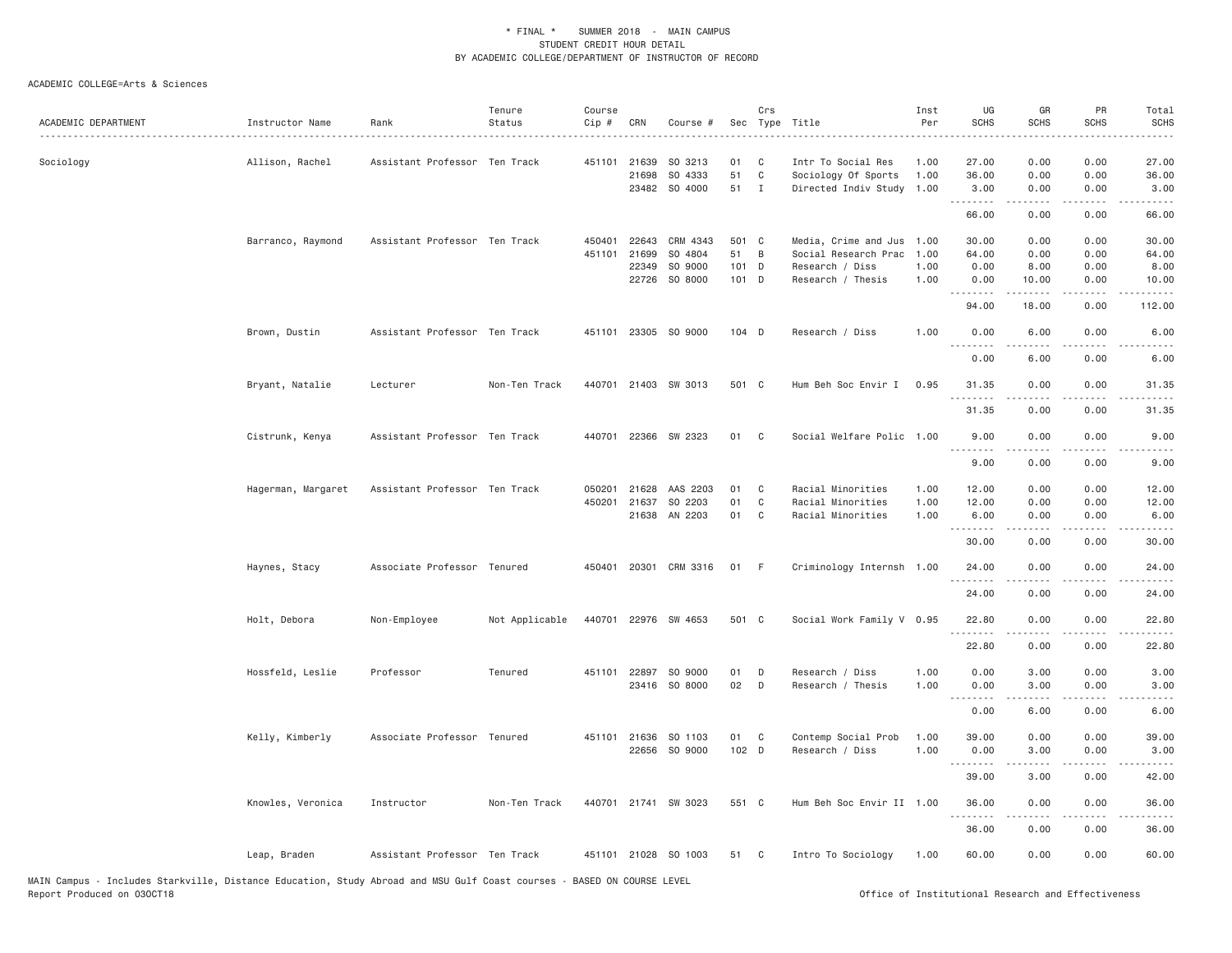|                                                 |                     |                               | Tenure        | Course |              |                      |         | Crs |                           | Inst | UG                 | GR                         | PR                                                                                                                                | Total                        |
|-------------------------------------------------|---------------------|-------------------------------|---------------|--------|--------------|----------------------|---------|-----|---------------------------|------|--------------------|----------------------------|-----------------------------------------------------------------------------------------------------------------------------------|------------------------------|
| ACADEMIC DEPARTMENT                             | Instructor Name     | Rank                          | Status        | Cip #  | CRN          | Course #             |         |     | Sec Type Title            | Per  | <b>SCHS</b>        | <b>SCHS</b>                | <b>SCHS</b>                                                                                                                       | <b>SCHS</b>                  |
| Sociology                                       | Leap, Braden        | Assistant Professor Ten Track |               |        |              | 451101 22646 SO 6990 | 001 B   |     | Special Topic In SO       | 1.00 | 0.00               | 6.00                       | 0.00                                                                                                                              | 6.00                         |
|                                                 |                     |                               |               |        |              | 22647 SO 4990        | 001 B   |     | Special Topic In SO       | 1.00 | 9.00<br>.          | 0.00<br><u>.</u>           | 0.00<br>$\frac{1}{2} \left( \frac{1}{2} \right) \left( \frac{1}{2} \right) \left( \frac{1}{2} \right) \left( \frac{1}{2} \right)$ | 9.00                         |
|                                                 |                     |                               |               |        |              |                      |         |     |                           |      | 69.00              | 6.00                       | 0.00                                                                                                                              | 75.00                        |
|                                                 | May, David          | Professor                     | Tenured       |        |              | 451101 22835 SO 9000 | $103$ D |     | Research / Diss           | 1.00 | 0.00<br>.          | 24.00                      | 0.00                                                                                                                              | 24.00                        |
|                                                 |                     |                               |               |        |              |                      |         |     |                           |      | 0.00               | 24.00                      | 0.00                                                                                                                              | 24.00                        |
|                                                 | Perry, Ashley       | Instructor                    | Non-Ten Track | 450401 | 20302        | CRM 3603             | 01 C    |     | Criminological Theor      | 1.00 | 24.00              | 0.00                       | 0.00                                                                                                                              | 24.00                        |
|                                                 |                     |                               |               |        |              | 451101 21399 SO 3313 | 501 C   |     | Deviant Behavior          | 1.00 | 42.00<br>.         | 0.00<br>.                  | 0.00<br>.                                                                                                                         | 42.00<br>.                   |
|                                                 |                     |                               |               |        |              |                      |         |     |                           |      | 66.00              | 0.00                       | 0.00                                                                                                                              | 66.00                        |
|                                                 | Peterson, Lindsey   | Assistant Professor Ten Track |               |        | 451101 21397 | SO 1003              | 501 C   |     | Intro To Sociology        | 1.00 | 60.00              | 0.00                       | 0.00                                                                                                                              | 60.00                        |
|                                                 |                     |                               |               |        |              | 23399 SO 9000        | 105 D   |     | Research / Diss           | 1.00 | 0.00<br>.          | 6.00                       | 0.00                                                                                                                              | 6.00                         |
|                                                 |                     |                               |               |        |              |                      |         |     |                           |      | 60.00              | 6.00                       | 0.00                                                                                                                              | 66.00                        |
|                                                 | Pilkinton, Melinda  | Associate Professor Tenured   |               | 440701 | 21403        | SW 3013              | 501 C   |     | Hum Beh Soc Envir I       | 0.05 | 1.65               | 0.00                       | 0.00                                                                                                                              | 1.65                         |
|                                                 |                     |                               |               |        |              | 21738 SW 4533        | 501 C   |     | Sub Abuse in SW Svcs 1.00 |      | 33.00              | 0.00                       | 0.00                                                                                                                              | 33.00                        |
|                                                 |                     |                               |               |        |              | 22976 SW 4653        | 501 C   |     | Social Work Family V 0.05 |      | 1.20               | 0.00                       | 0.00                                                                                                                              | 1.20                         |
|                                                 |                     |                               |               |        |              |                      |         |     |                           |      | .<br>35.85         | 0.00                       | 0.00                                                                                                                              | 35.85                        |
|                                                 | Ralston, Margaret   | Assistant Professor Ten Track |               |        |              | 451101 21398 SO 1203 | 501 C   |     | Sociology of Familie 1.00 |      | 33.00              | 0.00                       | 0.00                                                                                                                              | 33.00                        |
|                                                 |                     |                               |               |        |              | 22644 SO 4703        | 501 C   |     | Population Problems       | 1.00 | 27.00              | 0.00                       | 0.00                                                                                                                              | 27.00                        |
|                                                 |                     |                               |               |        |              |                      |         |     |                           |      | .<br>60.00         | - - - - -<br>0.00          | $- - - -$<br>0.00                                                                                                                 | 60.00                        |
|                                                 | Vancil-Leap, Ashley | Instructor                    | Non-Ten Track |        |              | 050207 21733 SO 1173 | 501 C   |     | Intro Gender Studies 1.00 |      | 39.00              | 0.00                       | 0.00                                                                                                                              | 39.00                        |
|                                                 |                     |                               |               |        |              |                      |         |     |                           |      | <u>.</u><br>39,00  | .<br>0.00                  | ----<br>0.00                                                                                                                      | 39.00                        |
| ----------------------------------<br>Sociology |                     |                               |               |        |              |                      |         |     |                           |      | ========<br>682.00 | $=$ = = = = = = =<br>69.00 | ========<br>0.00                                                                                                                  | 751.00                       |
| ----------------------------------              |                     |                               |               |        |              |                      |         |     |                           |      | ========           |                            |                                                                                                                                   | --------- -------- --------- |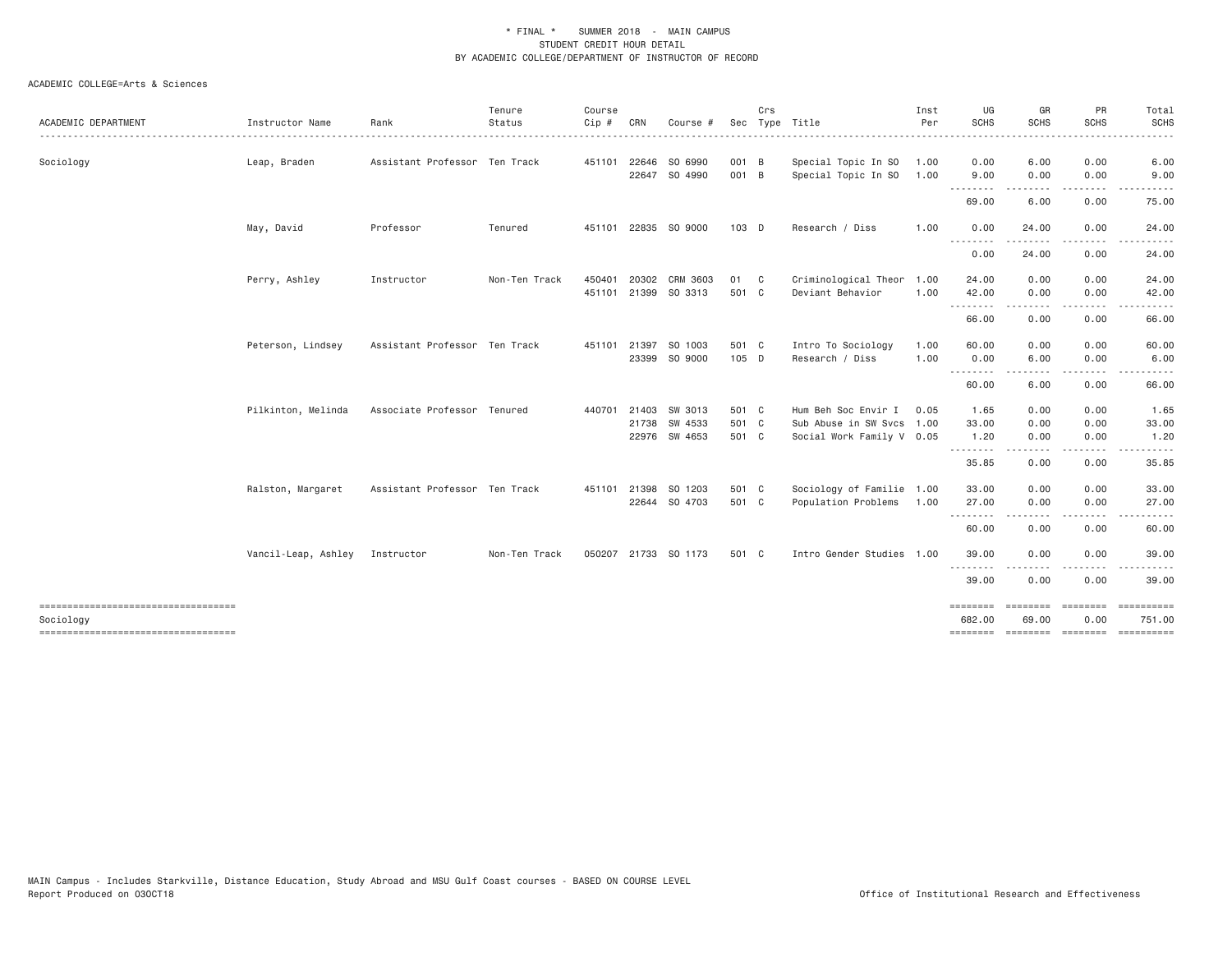| ACADEMIC DEPARTMENT | Instructor Name<br>. <u>.</u> . | Rank                                                   | Tenure<br>Status | Course<br>$Cip \#$ | CRN          | Course #                         |                  | Crs          | Sec Type Title                        | Inst<br>Per  | UG<br><b>SCHS</b>     | GR<br><b>SCHS</b>                                                                                                                                            | PR<br><b>SCHS</b>                   | Total<br><b>SCHS</b>  |
|---------------------|---------------------------------|--------------------------------------------------------|------------------|--------------------|--------------|----------------------------------|------------------|--------------|---------------------------------------|--------------|-----------------------|--------------------------------------------------------------------------------------------------------------------------------------------------------------|-------------------------------------|-----------------------|
| Finance & Economics | Blank, Douglas                  | Assistant Professor Ten Track                          |                  |                    | 520201 22921 | FIN 9000                         | 103 D            |              | Research / Diss                       | 1.00         | 0.00<br>1.1.1.1.1.1.1 | 3.00                                                                                                                                                         | 0.00                                | 3.00                  |
|                     |                                 |                                                        |                  |                    |              |                                  |                  |              |                                       |              | 0.00                  | 3.00                                                                                                                                                         | 0.00                                | 3.00                  |
|                     | Bolen, James                    | Grad Teach Assist                                      | Not Applicable   |                    |              | 450601 20397 EC 2113             | 001 C            |              | Prin Of Macroecon                     | 1.00         | 33.00<br>.            | 0.00                                                                                                                                                         | 0.00<br>.                           | 33.00                 |
|                     |                                 |                                                        |                  |                    |              |                                  |                  |              |                                       |              | 33.00                 | 0.00                                                                                                                                                         | 0.00                                | 33.00                 |
|                     | Campbell, Randall               | Professor                                              | Tenured          |                    | 450601 20403 | EC 2123                          | 001 C            |              | Prin Of Microecon                     | 1.00         | 60.00                 | 0.00                                                                                                                                                         | 0.00                                | 60.00                 |
|                     |                                 |                                                        |                  |                    |              | 20404 EC 2123                    | 01 C             |              | Prin Of Microecon                     | 1.00         | 51.00<br>.            | 0.00                                                                                                                                                         | 0.00<br>د د د د                     | 51.00                 |
|                     |                                 |                                                        |                  |                    |              |                                  |                  |              |                                       |              | 111.00                | 0.00                                                                                                                                                         | 0.00                                | 111.00                |
|                     | Cline, Brandon                  | Associate Professor Tenured                            |                  | 520201             | 22710        | FIN 9000                         | $101$ D          |              | Research / Diss                       | 1.00         | 0.00                  | 15.00                                                                                                                                                        | 0.00                                | 15.00                 |
|                     |                                 |                                                        |                  | 520801             | 20581        | FIN 3123                         | 01               | C            | Financial Management 1.00             |              | 75.00                 | 0.00                                                                                                                                                         | 0.00                                | 75.00                 |
|                     |                                 |                                                        |                  | 520806             | 20584        | FIN 4223                         | 01               | C            | Intermediate Financi 1.00             |              | 33.00<br>.            | 0.00<br>.                                                                                                                                                    | 0.00<br>.                           | 33.00<br>.            |
|                     |                                 |                                                        |                  |                    |              |                                  |                  |              |                                       |              | 108.00                | 15.00                                                                                                                                                        | 0.00                                | 123.00                |
|                     |                                 | Gonzalez Lozano, Her Clinical Assist Pro Non-Ten Track |                  |                    |              | 450601 20400 EC 2113             | 51               | C            | Prin Of Macroecon                     | 1.00         | 69.00                 | 0.00                                                                                                                                                         | 0.00                                | 69.00                 |
|                     |                                 |                                                        |                  |                    |              | 20405 EC 2123                    | 51               | C            | Prin Of Microecon                     | 1.00         | 90.00<br>.            | 0.00<br>.                                                                                                                                                    | 0.00<br>$\sim$ $\sim$ $\sim$        | 90.00<br>.            |
|                     |                                 |                                                        |                  |                    |              |                                  |                  |              |                                       |              | 159.00                | 0.00                                                                                                                                                         | 0.00                                | 159.00                |
|                     | Houston, Caleb                  | Grad Teach Assist                                      | Not Applicable   |                    |              | 520801 20583 FIN 3123            | 51               | $\mathbf{C}$ | Financial Management 1.00             |              | 108.00<br>.           | 0.00<br>.                                                                                                                                                    | 0.00<br>.                           | 108.00<br>$- - - - -$ |
|                     |                                 |                                                        |                  |                    |              |                                  |                  |              |                                       |              | 108.00                | 0.00                                                                                                                                                         | 0.00                                | 108.00                |
|                     | Liano, Kartono                  | Professor                                              | Tenured          | 520801             | 20577        | FIN 3113                         | 001 C            |              | Financial Systems                     | 1.00         | 54.00                 | 0.00                                                                                                                                                         | 0.00                                | 54.00                 |
|                     |                                 |                                                        |                  |                    | 20578        | FIN 3113                         | 01               | C            | Financial Systems                     | 1.00         | 81.00                 | 0.00                                                                                                                                                         | 0.00                                | 81.00                 |
|                     |                                 |                                                        |                  |                    |              | 520807 21611 FIN 4423            | 01               | C            | Investments                           | 1.00         | 30.00<br>.            | 0.00<br>$\frac{1}{2} \left( \frac{1}{2} \right) \left( \frac{1}{2} \right) \left( \frac{1}{2} \right) \left( \frac{1}{2} \right) \left( \frac{1}{2} \right)$ | 0.00<br>.                           | 30.00<br>.            |
|                     |                                 |                                                        |                  |                    |              |                                  |                  |              |                                       |              | 165.00                | 0.00                                                                                                                                                         | 0.00                                | 165.00                |
|                     | Metz, Tammi                     | Instructor                                             | Non-Ten Track    | 520804             | 21353        | INS 3503                         | 506 C            |              | Employee Benefits                     | 1.00         | 96.00                 | 0.00                                                                                                                                                         | 0.00                                | 96.00                 |
|                     |                                 |                                                        |                  |                    | 521701 21352 | INS 3303                         | 506 C            |              | Life Insurance                        | 1.00         | 81.00                 | 0.00                                                                                                                                                         | 0.00                                | 81.00                 |
|                     |                                 |                                                        |                  |                    |              | 21613 INS 3103<br>21614 INS 3203 | 51<br>51         | C<br>C       | Prin Of Insurance<br>Prop and Cas Ins | 1.00<br>1.00 | 54.00<br>18.00        | 0.00<br>0.00                                                                                                                                                 | 0.00<br>0.00                        | 54.00<br>18.00        |
|                     |                                 |                                                        |                  |                    |              |                                  |                  |              |                                       |              | .<br>249.00           | -----<br>0.00                                                                                                                                                | .<br>0.00                           | .<br>249.00           |
|                     |                                 |                                                        |                  |                    |              |                                  |                  |              |                                       |              |                       |                                                                                                                                                              |                                     |                       |
|                     | Miller, Thomas W.               | Professor                                              | Tenured          | 520201             |              | 22773 FIN 9000                   | 102 <sub>D</sub> |              | Research / Diss                       | 1.00         | 0.00<br><u>.</u>      | 6.00                                                                                                                                                         | 0.00                                | 6.00                  |
|                     |                                 |                                                        |                  |                    |              |                                  |                  |              |                                       |              | 0.00                  | 6.00                                                                                                                                                         | 0.00                                | 6.00                  |
|                     |                                 | Orozco Aleman, Sandr Assistant Professor Ten Track     |                  |                    |              | 450601 20409 EC 3123             | 51               | $\mathbf{C}$ | Interm Micro                          | 1.00         | 30.00                 | 0.00                                                                                                                                                         | 0.00                                | 30.00                 |
|                     |                                 |                                                        |                  |                    |              | 22904 EC 9000                    | $102$ D          |              | Research / Diss                       | 1.00         | 0.00<br>.             | 6.00                                                                                                                                                         | 0.00<br>$\sim$ $\sim$ $\sim$ $\sim$ | 6.00                  |
|                     |                                 |                                                        |                  |                    |              |                                  |                  |              |                                       |              | 30.00                 | 6.00                                                                                                                                                         | 0.00                                | 36.00                 |
|                     | Rogers, Kevin                   | Non-Faculty                                            | Tenured          |                    |              | 520101 20164 BUS 4203            | 101 E            |              | Business Internship                   | 1.00         | 3.00<br>.             | 0.00<br>$\frac{1}{2} \left( \frac{1}{2} \right) \left( \frac{1}{2} \right) \left( \frac{1}{2} \right) \left( \frac{1}{2} \right) \left( \frac{1}{2} \right)$ | 0.00<br>.                           | 3.00<br>.             |
|                     |                                 |                                                        |                  |                    |              |                                  |                  |              |                                       |              | 3,00                  | 0.00                                                                                                                                                         | 0.00                                | 3.00                  |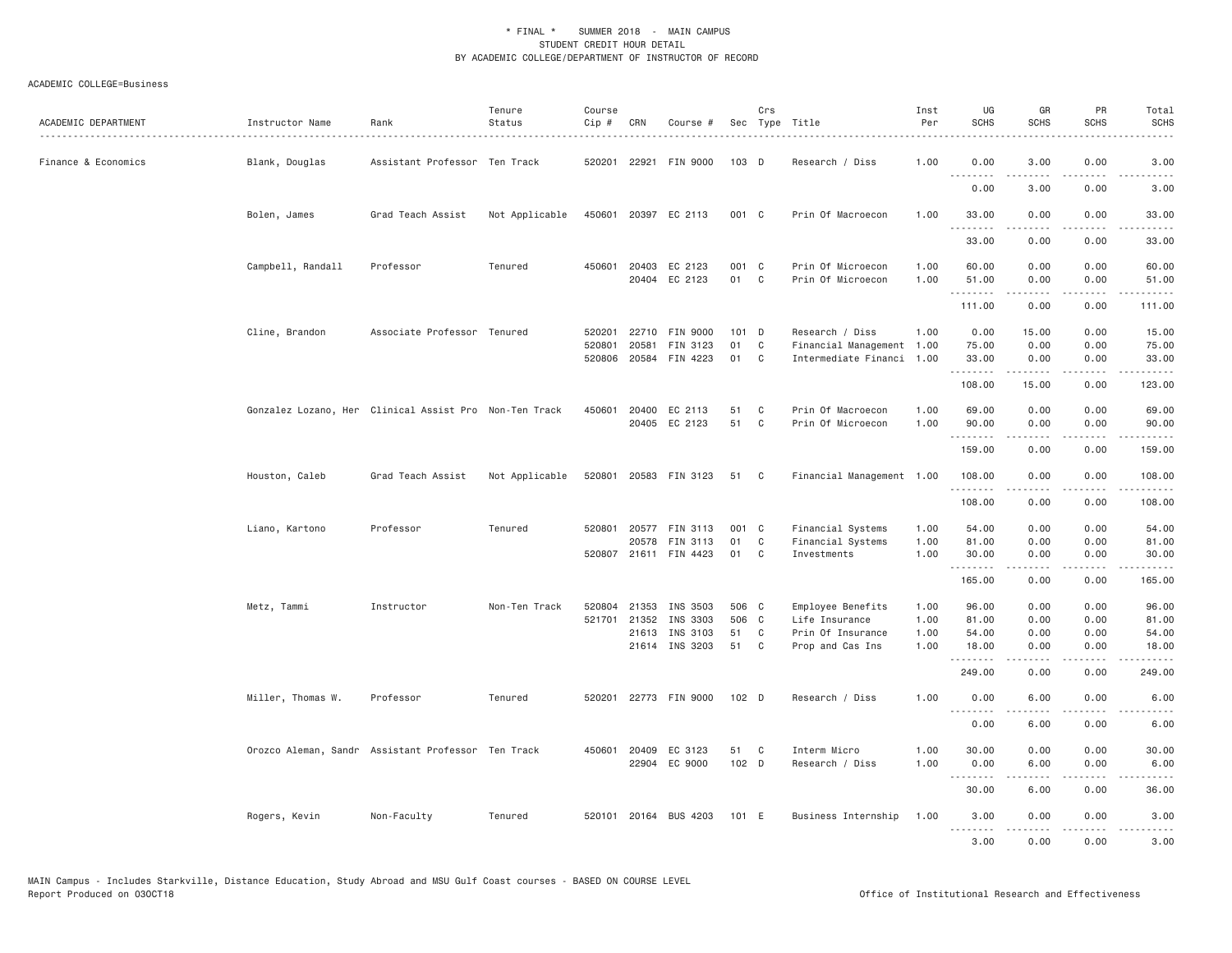|                                                              |                     |                                   | Tenure | Course  |       |                |         | Crs |                           | Inst | UG                      | GR                 | <b>PR</b>                                                                                                                         | Total                 |
|--------------------------------------------------------------|---------------------|-----------------------------------|--------|---------|-------|----------------|---------|-----|---------------------------|------|-------------------------|--------------------|-----------------------------------------------------------------------------------------------------------------------------------|-----------------------|
| ACADEMIC DEPARTMENT                                          | Instructor Name     | Rank                              | Status | $Cip$ # | CRN   | Course #       |         |     | Sec Type Title            | Per  | <b>SCHS</b>             | <b>SCHS</b>        | <b>SCHS</b>                                                                                                                       | SCHS<br>.             |
|                                                              |                     |                                   |        |         |       |                |         |     |                           |      |                         |                    |                                                                                                                                   |                       |
| Finance & Economics                                          | Roskelley, Kenneth  | Associate Professor Tenured       |        | 520801  |       | 20580 FIN 3123 | 001 C   |     | Financial Management 1.00 |      | 60.00                   | 0.00               | 0.00                                                                                                                              | 60.00                 |
|                                                              |                     |                                   |        |         |       | 21265 FIN 3123 | 504 C   |     | Financial Management 1.00 |      | 147.00                  | 0.00               | 0.00                                                                                                                              | 147.00                |
|                                                              |                     |                                   |        |         |       | 21266 FIN 8113 | 501 C   |     | Corporate Finance         | 1.00 | 0.00<br>--------        | 63.00<br>.         | 0.00<br>.                                                                                                                         | 63.00                 |
|                                                              |                     |                                   |        |         |       |                |         |     |                           |      | 207.00                  | 63.00              | 0.00                                                                                                                              | 270.00                |
|                                                              | Spurlin, William    | Associate Professor Tenured       |        | 520601  |       | 21210 EC 8103  | 501 C   |     | Econ for Managers         | 1.00 | 0.00                    | 72.00              | 0.00                                                                                                                              | 72.00                 |
|                                                              |                     |                                   |        | 520801  |       | 21264 FIN 3113 | 506 C   |     | Financial Systems         | 1.00 | 66.00                   | 0.00               | 0.00                                                                                                                              | 66.00                 |
|                                                              |                     |                                   |        |         |       |                |         |     |                           |      | 66.00                   | 72.00              | $\frac{1}{2} \left( \frac{1}{2} \right) \left( \frac{1}{2} \right) \left( \frac{1}{2} \right) \left( \frac{1}{2} \right)$<br>0.00 | 138.00                |
|                                                              | Taboada, Alvaro     | Assistant Professor Ten Track     |        | 520201  |       | 22922 FIN 9000 | $104$ D |     | Research / Diss           | 1.00 | 0.00                    | 3,00               | 0.00                                                                                                                              | 3.00                  |
|                                                              |                     |                                   |        |         |       |                |         |     |                           |      | --------<br>0.00        | 3.00               | .<br>0.00                                                                                                                         | 3.00                  |
|                                                              | Williamson, Claudia | Associate Professor Tenured       |        | 450601  |       | 22833 EC 9000  | $101$ D |     | Research / Diss           | 1.00 | 0.00<br>- - - - - - - - | 15.00<br><u>.</u>  | 0.00<br>- - - - -                                                                                                                 | 15.00                 |
|                                                              |                     |                                   |        |         |       |                |         |     |                           |      | 0.00                    | 15.00              | 0.00                                                                                                                              | 15.00                 |
|                                                              | Wiseman, Travis     | Clinical Assist Pro Non-Ten Track |        | 450601  | 20398 | EC 2113        | 01 C    |     | Prin Of Macroecon         | 1.00 | 66.00                   | 0.00               | 0.00                                                                                                                              | 66.00                 |
|                                                              |                     |                                   |        | 521101  | 20713 | IB 3900        | 101 E   |     | IB Intern Work            | 1.00 | 16.00                   | 0.00               | 0.00                                                                                                                              | 16.00                 |
|                                                              |                     |                                   |        |         |       | 20714 IB 4903  | 101 E   |     | IB Intern Academics       | 1.00 | 3.00                    | 0.00               | 0.00                                                                                                                              | 3.00                  |
|                                                              |                     |                                   |        |         |       |                |         |     |                           |      | 85.00                   | 0.00               | 0.00                                                                                                                              | 85.00                 |
| ====================================                         |                     |                                   |        |         |       |                |         |     |                           |      | $=$ = = = = = = =       | ========           | - eessesses                                                                                                                       |                       |
| Finance & Economics<br>===================================== |                     |                                   |        |         |       |                |         |     |                           |      | 1324,00                 | 183,00<br>======== | 0.00                                                                                                                              | 1507.00<br>========== |
|                                                              |                     |                                   |        |         |       |                |         |     |                           |      |                         |                    |                                                                                                                                   |                       |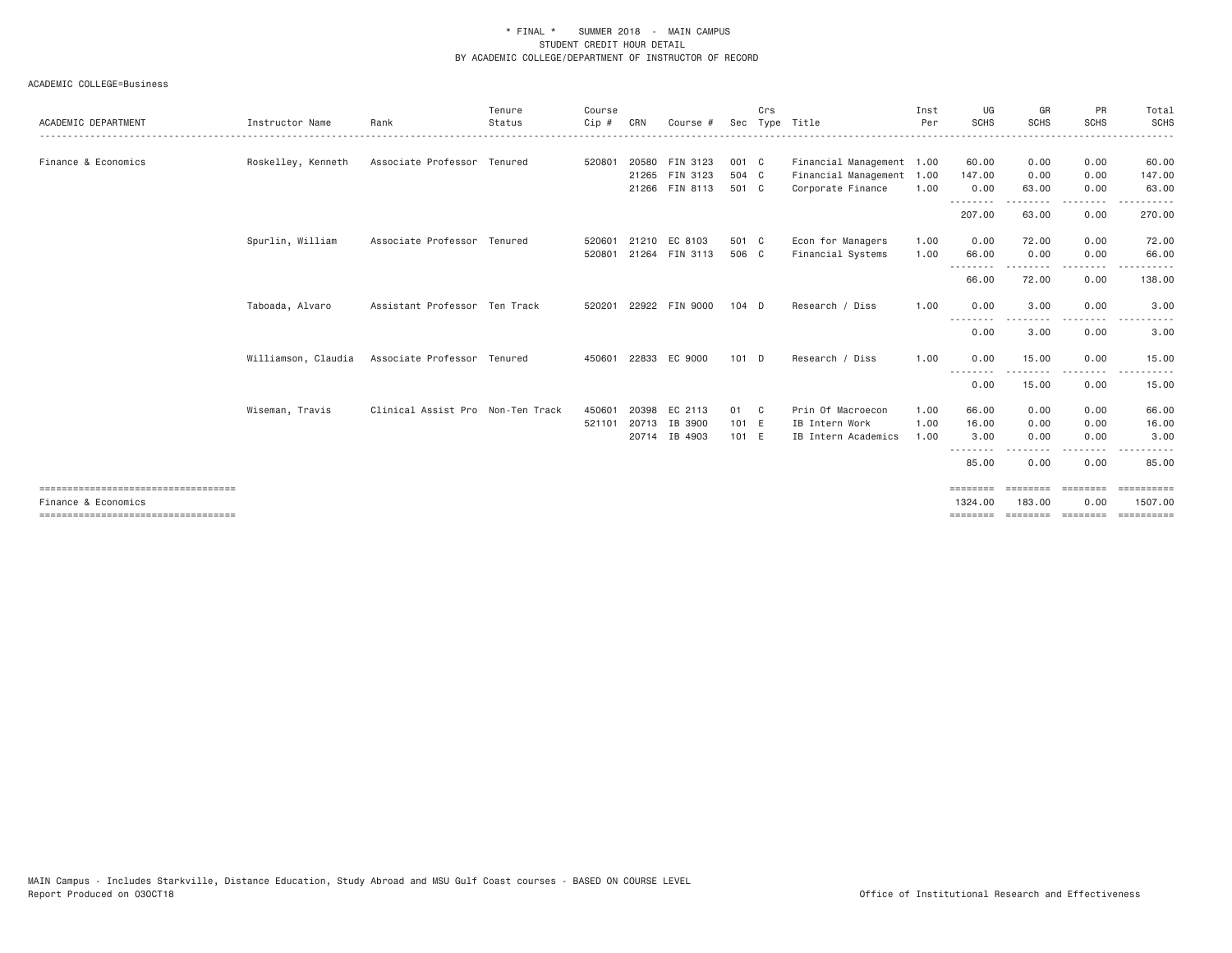| ACADEMIC DEPARTMENT              | Instructor Name    | Rank                          | Tenure<br>Status | Course<br>Cip # | CRN | Course #                                       |                | Crs               | Sec Type Title                                         | Inst<br>Per  | UG<br><b>SCHS</b>      | GR<br><b>SCHS</b> | PR<br><b>SCHS</b>            | Total<br><b>SCHS</b>                                                                                                               |
|----------------------------------|--------------------|-------------------------------|------------------|-----------------|-----|------------------------------------------------|----------------|-------------------|--------------------------------------------------------|--------------|------------------------|-------------------|------------------------------|------------------------------------------------------------------------------------------------------------------------------------|
| Management & Information Systems | Abbasi, Fahimeh    | Non-Employee                  | Not Applicable   |                 |     | 520701 20888 MGT 3323                          | 51 C           |                   | Entrepreneurship                                       | 1.00         | 42.00<br>.             | 0.00              | 0.00<br>.                    | 42.00<br>$\frac{1}{2} \left( \frac{1}{2} \right) \left( \frac{1}{2} \right) \left( \frac{1}{2} \right) \left( \frac{1}{2} \right)$ |
|                                  |                    |                               |                  |                 |     |                                                |                |                   |                                                        |              | 42.00                  | 0.00              | 0.00                         | 42.00                                                                                                                              |
|                                  | Canfield, Stephen  | Instructor                    | Non-Ten Track    | 110201          |     | 20144 BIS 1523<br>20145 BIS 2523               | 01<br>51       | C<br>$\mathbf{C}$ | Web Development I<br>Web Development II                | 1.00<br>1.00 | 27.00<br>33.00         | 0.00<br>0.00      | 0.00<br>0.00                 | 27.00<br>33.00                                                                                                                     |
|                                  |                    |                               |                  |                 |     |                                                |                |                   |                                                        |              | <u>.</u><br>60.00      | 0.00              | 0.00                         | .<br>60.00                                                                                                                         |
|                                  | Chrisman, James    | Professor                     | Tenured          |                 |     | 521302 22712 MGT 9000                          | 101 D          |                   | Research / Diss                                        | 1.00         | 0.00                   | 12.00             | 0.00                         | 12.00                                                                                                                              |
|                                  |                    |                               |                  |                 |     |                                                |                |                   |                                                        |              | $- - -$<br>.<br>0.00   | <b>.</b><br>12.00 | د د د د<br>0.00              | والمناصبات<br>12.00                                                                                                                |
|                                  | Dhaenens, Andrew   | Grad Teach Assist             | Not Applicable   | 520201          |     | 20886 MGT 3213                                 | 01             | C <sub>1</sub>    | Org Communications                                     | 1.00         | 72.00                  | 0.00              | 0.00                         | 72.00                                                                                                                              |
|                                  |                    |                               |                  |                 |     |                                                |                |                   |                                                        |              | .<br>72.00             | .<br>0.00         | .<br>0.00                    | .<br>72.00                                                                                                                         |
|                                  | Hammond, Nathaniel | Grad Teach Assist             | Not Applicable   |                 |     | 521301 20884 MGT 3114 51 C                     |                |                   | Prin of Mgt & Prod                                     | 1.00         | 148.00                 | 0.00              | 0.00                         | 148.00                                                                                                                             |
|                                  |                    |                               |                  |                 |     |                                                |                |                   |                                                        |              | .<br>148.00            | 0.00              | 0.00                         | .<br>148.00                                                                                                                        |
|                                  | Holt, Daniel       | Associate Professor Tenured   |                  |                 |     | 520201 21367 MGT 8123                          | 501 C          |                   | Strategic Bus Consul 1.00                              |              | 0.00                   | 33.00             | 0.00                         | 33.00                                                                                                                              |
|                                  |                    |                               |                  |                 |     |                                                |                |                   |                                                        |              | 0.00                   | 33.00             | $\sim$ $\sim$ $\sim$<br>0.00 | 33.00                                                                                                                              |
|                                  | Madison, Kristen   | Assistant Professor Ten Track |                  |                 |     | 520101 20165 BUS 4853                          | 001 C          |                   | <b>Business Policy</b>                                 | 1,00         | 90.00<br>.             | 0.00<br>.         | 0.00<br>.                    | 90.00<br>.                                                                                                                         |
|                                  |                    |                               |                  |                 |     |                                                |                |                   |                                                        |              | 90.00                  | 0.00              | 0.00                         | 90.00                                                                                                                              |
|                                  | Marett, Lawrence   | Associate Professor Tenured   |                  |                 |     | 111003 21603 BIS 4113<br>521201 21604 BIS 6113 | 001 C<br>001 C |                   | BIS Security Managem 1.00<br>BIS Security Managem 1.00 |              | 15.00<br>0.00          | 0.00<br>18.00     | 0.00<br>0.00                 | 15.00<br>18.00                                                                                                                     |
|                                  |                    |                               |                  |                 |     |                                                |                |                   |                                                        |              | .<br>15.00             | 18.00             | 0.00                         | 33.00                                                                                                                              |
|                                  | Miller, Andrew     | Grad Teach Assist             | Not Applicable   |                 |     | 521201 20141 BIS 1012                          | 001 C          |                   | Intro to Bus Info Sy 1.00                              |              | 32.00                  | 0.00              | 0.00                         | 32.00                                                                                                                              |
|                                  |                    |                               |                  |                 |     |                                                |                |                   |                                                        |              | .<br>32.00             | .<br>0.00         | .<br>0.00                    | .<br>32.00                                                                                                                         |
|                                  | Pearson, Allison   | Non-Faculty                   | Tenured          |                 |     | 521302 22843 MGT 9000                          | 103 D          |                   | Research / Diss                                        | 1.00         | 0.00                   | 6.00              | 0.00                         | 6.00                                                                                                                               |
|                                  |                    |                               |                  |                 |     |                                                |                |                   |                                                        |              | .<br>0.00              | 6.00              | 0.00                         | والمناصبات<br>6.00                                                                                                                 |
|                                  | Richardson, Jimmy  | Lecturer                      | Non-Ten Track    |                 |     | 521301 21750 MGT 3114                          | 506 C          |                   | Prin of Mgt & Prod                                     | 1.00         | 56.00<br>1.1.1.1.1.1.1 | 0.00<br>.         | 0.00<br>د د د د              | 56.00<br>والمناصبات                                                                                                                |
|                                  |                    |                               |                  |                 |     |                                                |                |                   |                                                        |              | 56.00                  | 0.00              | 0.00                         | 56.00                                                                                                                              |
|                                  | Su, Youyi          | Grad Teach Assist             | Not Applicable   |                 |     | 520101 20166 BUS 4853                          | 01             | C.                | <b>Business Policy</b>                                 | 1.00         | 96.00                  | 0.00              | 0.00<br>.                    | 96.00                                                                                                                              |
|                                  |                    |                               |                  |                 |     |                                                |                |                   |                                                        |              | <u>.</u><br>96.00      | .<br>0.00         | 0.00                         | .<br>96.00                                                                                                                         |
|                                  | Templeton, Gary    | Associate Professor Tenured   |                  |                 |     | 521201 20146 BIS 3233<br>21176 BIS 8113        | 001 C<br>521 C |                   | Management Informati 1.00<br>Mgt Info Tech & Sys       | 1.00         | 27.00<br>0.00          | 0.00<br>111.00    | 0.00<br>0.00                 | 27.00<br>111.00                                                                                                                    |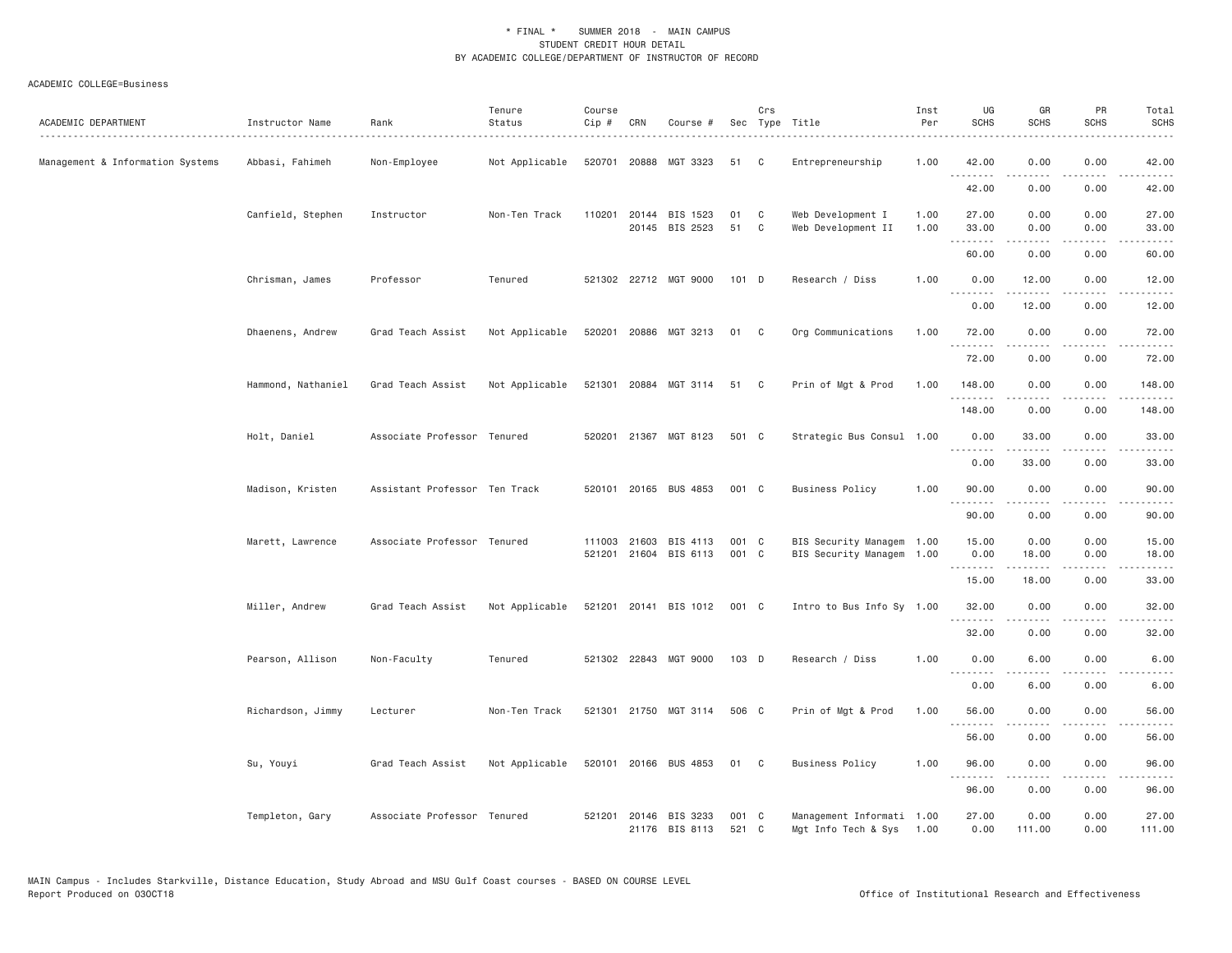| ACADEMIC DEPARTMENT                   | Instructor Name    | Rank                        | Tenure<br>Status | Course<br>Cip# | CRN   | Course #              |                  | Crs         | Sec Type Title            | Inst<br>Per | UG<br>SCHS         | GR<br><b>SCHS</b>   | PR<br><b>SCHS</b> | Total<br><b>SCHS</b>  |
|---------------------------------------|--------------------|-----------------------------|------------------|----------------|-------|-----------------------|------------------|-------------|---------------------------|-------------|--------------------|---------------------|-------------------|-----------------------|
|                                       |                    |                             |                  |                |       |                       |                  |             |                           |             |                    |                     |                   | -------               |
|                                       |                    |                             |                  |                |       |                       |                  |             |                           |             | 27.00              | 111.00              | 0.00              | 138.00                |
| Management & Information Systems      | Templeton, Laura   | Associate Professor Tenured |                  | 521001         | 20889 | MGT 3513              | 001 C            |             | Intro Human Res Mgt       | 1.00        | 27.00              | 0.00                | 0.00              | 27.00                 |
|                                       |                    |                             |                  |                |       | 521302 22792 MGT 7000 | $101$ I          |             | Directed Indiv Study 1.00 |             | 0.00<br>--------   | 3.00                | 0.00              | 3.00                  |
|                                       |                    |                             |                  |                |       |                       |                  |             |                           |             | 27.00              | 3.00                | 0.00              | 30.00                 |
|                                       | Vardaman, James    | Associate Professor Tenured |                  | 520201         | 21366 | MGT 8113              | 511 C            |             | Leadership Skills         | 1.00        | 0.00               | 93,00               | 0.00              | 93.00                 |
|                                       |                    |                             |                  |                | 21605 | MGT 8113              | 01 C             |             | Leadership Skills         | 1.00        | 0.00               | 81.00               | 0.00              | 81.00                 |
|                                       |                    |                             |                  |                |       | 521302 22789 MGT 9000 | 102 <sub>D</sub> |             | Research / Diss           | 1.00        | 0.00<br>$\cdots$   | 9.00                | 0.00              | 9.00                  |
|                                       |                    |                             |                  |                |       |                       |                  |             |                           |             | 0.00               | 183.00              | 0.00              | 183.00                |
|                                       | Vedadi, Ali        | Grad Teach Assist           | Not Applicable   |                |       | 521201 20147 BIS 3233 | 01               | C.          | Management Informati 1.00 |             | 42.00              | 0.00                | 0.00              | 42.00                 |
|                                       |                    |                             |                  |                |       |                       |                  |             |                           |             | --------<br>42.00  | 0.00                | 0.00              | 42.00                 |
|                                       | Warkentin, Merrill | Professor                   | Tenured          | 521201         |       | 22666 BIS 9000        | 01               | D.          | Research / Diss           | 1.00        | 0.00               | 9.00                | 0.00              | 9.00                  |
|                                       |                    |                             |                  |                |       |                       |                  |             |                           |             | --------<br>0.00   | 9.00                | .<br>0.00         | 9.00                  |
|                                       | Xiao, Shan         | Grad Teach Assist           | Not Applicable   |                |       | 521201 20142 BIS 1012 | 01               | $\mathbb C$ | Intro to Bus Info Sy 1.00 |             | 32.00              | 0.00                | 0.00              | 32.00                 |
|                                       |                    |                             |                  |                |       |                       |                  |             |                           |             | --------<br>32.00  | 0.00                | 0.00              | 32.00                 |
| Management & Information Systems      |                    |                             |                  |                |       |                       |                  |             |                           |             | ========<br>739.00 | ---------<br>375.00 | ---------<br>0.00 | ==========<br>1114.00 |
| ===================================== |                    |                             |                  |                |       |                       |                  |             |                           |             | ========           |                     | ================= | ==========            |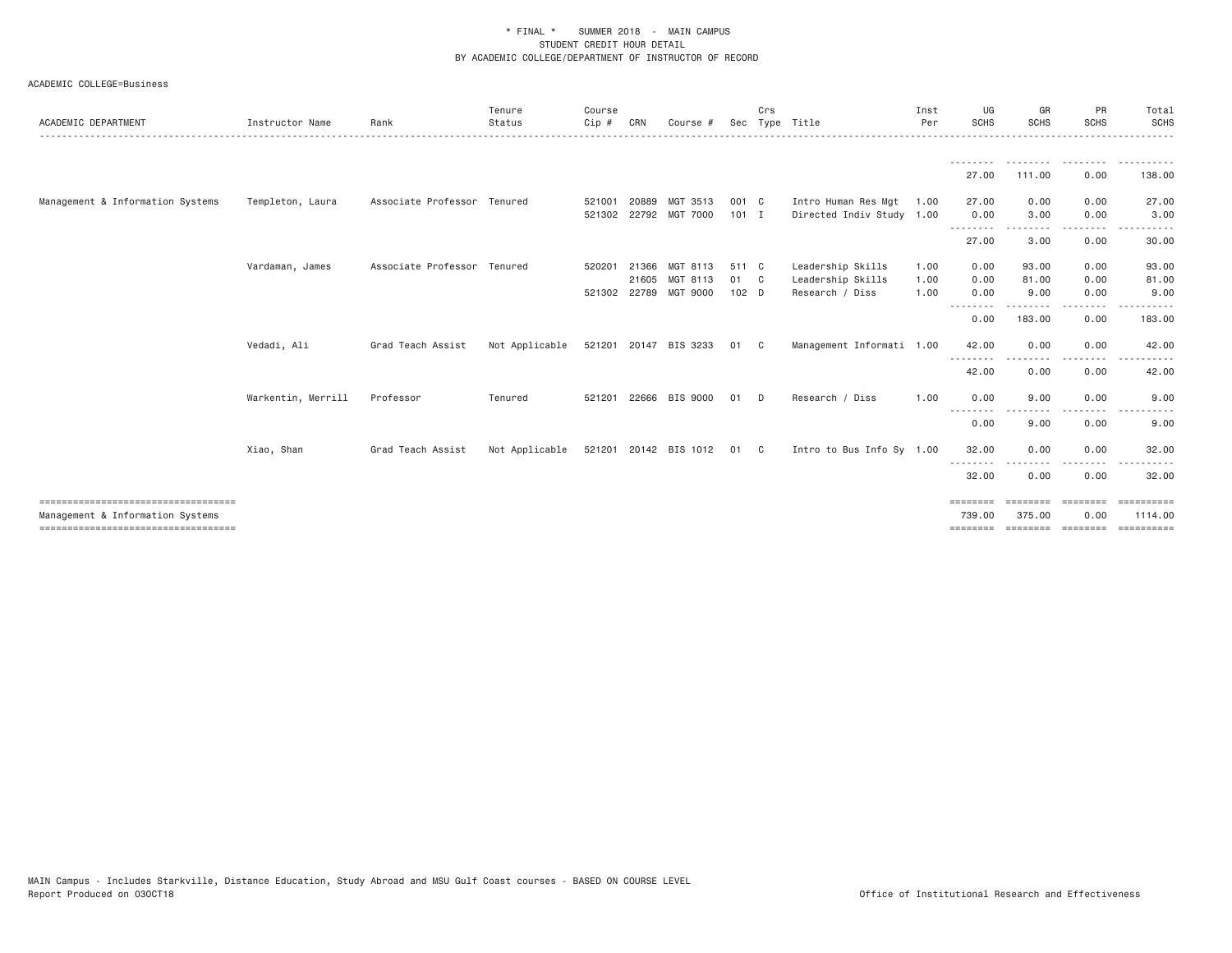| ACADEMIC DEPARTMENT                                   | Instructor Name                | Rank                          | Tenure<br>Status | Course<br>Cip # | CRN          | Course #              |          | Crs          | Sec Type Title                           | Inst<br>Per<br><u>.</u> | UG<br><b>SCHS</b> | GR<br><b>SCHS</b>                                                                                                                                            | PR<br><b>SCHS</b><br>. | Total<br><b>SCHS</b><br>$- - - -$                                                                                                                            |
|-------------------------------------------------------|--------------------------------|-------------------------------|------------------|-----------------|--------------|-----------------------|----------|--------------|------------------------------------------|-------------------------|-------------------|--------------------------------------------------------------------------------------------------------------------------------------------------------------|------------------------|--------------------------------------------------------------------------------------------------------------------------------------------------------------|
| Marketing, Quantitative Analysis & Breazeale, Michael |                                | Assistant Professor Ten Track |                  | 521401 20901    | 20903        | MKT 4113<br>MKT 4423  | 01<br>01 | C<br>C       | Personal Selling<br>Strategic Brand Mana | 1.00<br>1.00            | 54.00<br>33.00    | 0.00<br>0.00                                                                                                                                                 | 0.00<br>0.00           | 54.00<br>33.00                                                                                                                                               |
|                                                       |                                |                               |                  |                 | 20907        | MKT 6423              | 01       | C            | Strategic Brand Mana                     | 1.00                    | 0.00              | 3.00                                                                                                                                                         | 0.00                   | 3.00                                                                                                                                                         |
|                                                       |                                |                               |                  |                 | 21771        | MKT 4990              | 801 A    |              | Special Topic In MKT                     | 0.50                    | 21.00             | 0.00                                                                                                                                                         | 0.00                   | 21.00                                                                                                                                                        |
|                                                       |                                |                               |                  |                 |              | 21772 MKT 6990        | 801 A    |              | Special Topic In MKT 0.50                |                         | 0.00<br>.         | 3.00<br>$\frac{1}{2} \left( \frac{1}{2} \right) \left( \frac{1}{2} \right) \left( \frac{1}{2} \right) \left( \frac{1}{2} \right) \left( \frac{1}{2} \right)$ | 0.00<br>د د د د        | 3.00<br>$\frac{1}{2} \left( \frac{1}{2} \right) \left( \frac{1}{2} \right) \left( \frac{1}{2} \right) \left( \frac{1}{2} \right) \left( \frac{1}{2} \right)$ |
|                                                       |                                |                               |                  |                 |              |                       |          |              |                                          |                         | 108.00            | 6.00                                                                                                                                                         | 0.00                   | 114.00                                                                                                                                                       |
|                                                       | Brown, Haley-Lavell Instructor |                               | Non-Ten Track    | 220207          | 20153        | BL 4263               | 51       | C            | Environmental Law                        | 1.00                    | 18.00             | 0.00                                                                                                                                                         | 0.00                   | 18.00                                                                                                                                                        |
|                                                       |                                |                               |                  | 229999          | 20155        | BL 6263               | 51       | $\mathbb C$  | Environmental Law                        | 1.00                    | 0.00              | 66.00                                                                                                                                                        | 0.00                   | 66.00                                                                                                                                                        |
|                                                       |                                |                               |                  | 521501          | 20154        | BL 4333               | 51       | C            | Real Estate Law                          | 1.00                    | 42.00             | 0.00                                                                                                                                                         | 0.00                   | 42.00                                                                                                                                                        |
|                                                       |                                |                               |                  |                 |              | 20156 BL 6333         | 51       | $\mathbf{C}$ | Real Estate Law                          | 1,00                    | 0.00              | 15.00                                                                                                                                                        | 0.00                   | 15.00                                                                                                                                                        |
|                                                       |                                |                               |                  |                 |              |                       |          |              |                                          |                         | .<br>60.00        | .<br>81.00                                                                                                                                                   | .<br>0.00              | .<br>141.00                                                                                                                                                  |
|                                                       | Collier, Joel                  | Professor                     | Tenured          | 520201          | 21610        | <b>BUS 9113</b>       | 51       | C            | Prep Future Bus Facu                     | 1.00                    | 0.00              | 39.00                                                                                                                                                        | 0.00                   | 39.00                                                                                                                                                        |
|                                                       |                                |                               |                  | 521401          | 21609        | MKT 8153              | 51       | C            | Strategic Marketing                      | 1.00                    | 0.00              | 72.00                                                                                                                                                        | 0.00                   | 72.00                                                                                                                                                        |
|                                                       |                                |                               |                  |                 | 22931        | MKT 9000              | 101 D    |              | Research / Diss                          | 1.00                    | 0.00              | 7.00                                                                                                                                                         | 0.00                   | 7.00                                                                                                                                                         |
|                                                       |                                |                               |                  |                 |              |                       |          |              |                                          |                         | <u>.</u><br>0.00  | .<br>118.00                                                                                                                                                  | .<br>0.00              | .<br>118.00                                                                                                                                                  |
|                                                       | Cook, Cecelia                  | Assistant Professor Ten Track |                  |                 | 220205 20150 | BL 2413               | 01       | C            | Legal Envt Bus                           | 1.00                    | 54.00             | 0.00                                                                                                                                                         | 0.00                   | 54.00                                                                                                                                                        |
|                                                       |                                |                               |                  |                 | 20152        | BL 3223               | 01       | C            | Law Of Comm Trans                        | 1.00                    | 30.00             | 0.00                                                                                                                                                         | 0.00                   | 30.00                                                                                                                                                        |
|                                                       |                                |                               |                  |                 |              | 229999 23154 BL 4000  | 101 I    |              | Directed Indiv Study                     | 1.00                    | 3.00              | 0.00                                                                                                                                                         | 0.00                   | 3.00                                                                                                                                                         |
|                                                       |                                |                               |                  |                 |              |                       |          |              |                                          |                         | .                 | $\frac{1}{2} \left( \frac{1}{2} \right) \left( \frac{1}{2} \right) \left( \frac{1}{2} \right) \left( \frac{1}{2} \right) \left( \frac{1}{2} \right)$         | بالمحام                | .                                                                                                                                                            |
|                                                       |                                |                               |                  |                 |              |                       |          |              |                                          |                         | 87.00             | 0.00                                                                                                                                                         | 0.00                   | 87.00                                                                                                                                                        |
|                                                       | Dunlap, Kali                   | Non-Faculty                   | Not Applicable   |                 |              | 240102 21347 IDS 4111 | 501 C    |              | Professional Seminar                     | 1.00                    | 16.00<br>.        | 0.00<br>$\frac{1}{2} \left( \frac{1}{2} \right) \left( \frac{1}{2} \right) \left( \frac{1}{2} \right) \left( \frac{1}{2} \right) \left( \frac{1}{2} \right)$ | 0.00                   | 16,00<br>.                                                                                                                                                   |
|                                                       |                                |                               |                  |                 |              |                       |          |              |                                          |                         | 16.00             | 0.00                                                                                                                                                         | 0.00                   | 16.00                                                                                                                                                        |
|                                                       | Farmer, Robert                 | Assistant Professor Ten Track |                  |                 |              | 521401 20902 MKT 4413 | 01       | C            | Consumer Behavior                        | 1.00                    | 27.00             | 0.00                                                                                                                                                         | 0.00                   | 27.00                                                                                                                                                        |
|                                                       |                                |                               |                  |                 |              | 23450 MKT 4000        | $102$ I  |              | Directed Indiv Study 1.00                |                         | 6.00              | 0.00                                                                                                                                                         | 0.00                   | 6.00                                                                                                                                                         |
|                                                       |                                |                               |                  |                 |              |                       |          |              |                                          |                         | .<br>33.00        | -----<br>0.00                                                                                                                                                | .<br>0.00              | .<br>33.00                                                                                                                                                   |
|                                                       | France, Stephen                | Assistant Professor Ten Track |                  |                 |              | 521302 22472 BQA 7000 | $101$ I  |              | Directed Indiv Study 1.00                |                         | 0.00              | 3.00                                                                                                                                                         | 0.00                   | 3.00                                                                                                                                                         |
|                                                       |                                |                               |                  |                 |              |                       |          |              |                                          |                         | <u>.</u><br>0.00  | -----<br>3.00                                                                                                                                                | .<br>0.00              | $\frac{1}{2} \left( \frac{1}{2} \right) \left( \frac{1}{2} \right) \left( \frac{1}{2} \right) \left( \frac{1}{2} \right)$<br>3.00                            |
|                                                       | Hawkins, Jonathan              | Non-Faculty                   | Not Applicable   |                 |              | 240102 23158 IDS 4111 | 503 C    |              | Professional Seminar 1.00                |                         | 13.00             | 0.00                                                                                                                                                         | 0.00                   | 13.00                                                                                                                                                        |
|                                                       |                                |                               |                  |                 |              |                       |          |              |                                          |                         | .<br>13.00        | .<br>0.00                                                                                                                                                    | .<br>0.00              | .<br>13.00                                                                                                                                                   |
|                                                       |                                |                               |                  |                 |              |                       |          |              |                                          |                         |                   |                                                                                                                                                              |                        |                                                                                                                                                              |
|                                                       | Jones, Carol                   | Assistant Professor Ten Track |                  |                 |              | 521302 21178 BQA 8233 | 501 C    |              | Quant Analysis & Bus 1.00                |                         | 0.00              | 63.00                                                                                                                                                        | 0.00                   | 63.00                                                                                                                                                        |
|                                                       |                                |                               |                  |                 |              | 521803 20899 MKT 3213 | 01       | C            | Retailing                                | 1.00                    | 39.00             | 0.00                                                                                                                                                         | 0.00                   | 39.00                                                                                                                                                        |
|                                                       |                                |                               |                  |                 |              |                       |          |              |                                          |                         | .<br>39.00        | <b>.</b><br>63.00                                                                                                                                            | د د د د<br>0.00        | .<br>102.00                                                                                                                                                  |
|                                                       | Kazandjian, Brett              | Grad Teach Assist             | Not Applicable   |                 |              | 521401 20897 MKT 3013 | 51       | C            | Principles Of Mkt                        | 1,00                    | 48.00             | 0.00                                                                                                                                                         | 0.00                   | 48.00                                                                                                                                                        |
|                                                       |                                |                               |                  |                 |              |                       |          |              |                                          |                         | .<br>48.00        | 0.00                                                                                                                                                         | 0.00                   | 48.00                                                                                                                                                        |
|                                                       | Lueg, Jason                    | Professor                     | Tenured          |                 |              | 521401 20906 MKT 4813 | 51       | $\mathbf{C}$ | Marketing-Mgt                            | 1.00                    | 36.00             | 0.00                                                                                                                                                         | 0.00                   | 36.00                                                                                                                                                        |
|                                                       |                                |                               |                  |                 |              |                       |          |              |                                          |                         |                   |                                                                                                                                                              |                        |                                                                                                                                                              |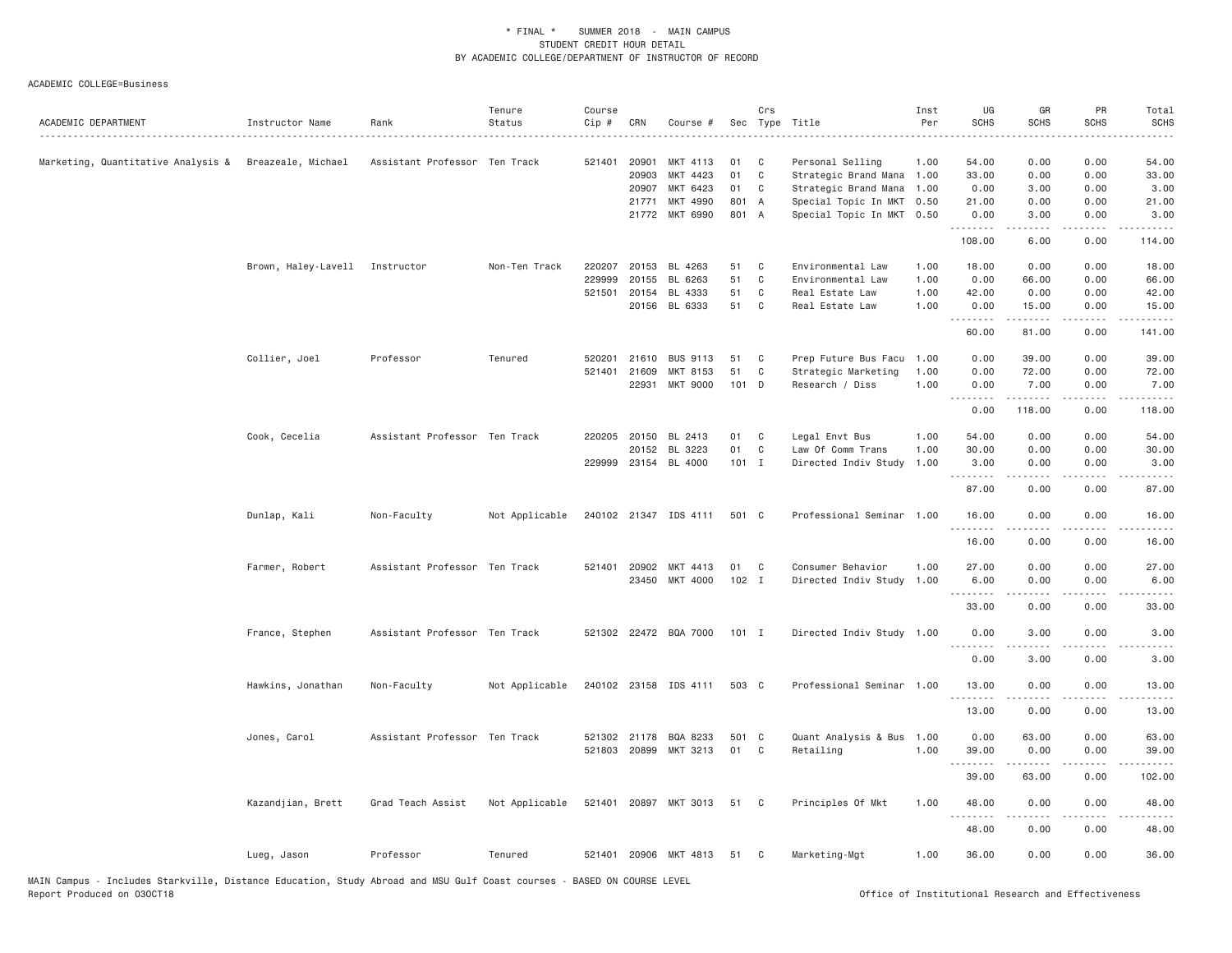| ACADEMIC DEPARTMENT                                                        | Instructor Name     | Rank                        | Tenure<br>Status | Course<br>Cip# | CRN   | Course #              |         | Crs          | Sec Type Title       | Inst<br>Per | UG<br><b>SCHS</b>                | GR<br><b>SCHS</b>        | PR<br><b>SCHS</b>    | Total<br>SCHS                                                                                                                                                                                                                                                                                                                                                                                                                                                                                     |
|----------------------------------------------------------------------------|---------------------|-----------------------------|------------------|----------------|-------|-----------------------|---------|--------------|----------------------|-------------|----------------------------------|--------------------------|----------------------|---------------------------------------------------------------------------------------------------------------------------------------------------------------------------------------------------------------------------------------------------------------------------------------------------------------------------------------------------------------------------------------------------------------------------------------------------------------------------------------------------|
| Marketing, Quantitative Analysis & Lueg, Jason                             |                     | Professor                   | Tenured          |                |       | 521401 21606 MKT 4123 | 51      | C            | Advertising          | 1.00        | 51.00<br>$\frac{1}{2}$           | 0.00                     | 0.00                 | 51.00                                                                                                                                                                                                                                                                                                                                                                                                                                                                                             |
|                                                                            |                     |                             |                  |                |       |                       |         |              |                      |             | 87.00                            | 0.00                     | 0.00                 | 87.00                                                                                                                                                                                                                                                                                                                                                                                                                                                                                             |
|                                                                            | Lueg, Nicole        | Professor                   | Tenured          |                |       | 521402 20904 MKT 4533 | 01      | - C          | Marketing Research   | 1.00        | 21.00                            | 0.00                     | 0.00                 | 21.00                                                                                                                                                                                                                                                                                                                                                                                                                                                                                             |
|                                                                            |                     |                             |                  |                |       |                       |         |              |                      |             | $- - - -$<br>21.00               | 0.00                     | 0.00                 | 21.00                                                                                                                                                                                                                                                                                                                                                                                                                                                                                             |
|                                                                            | Mallette, Stephanie | Instructor                  | Non-Ten Track    | 229999         | 20157 | BL 8113               | 01      | $\mathbf{C}$ | Law Ethics Disp Res  | 1.00        | 0.00                             | 69.00                    | 0.00                 | 69.00                                                                                                                                                                                                                                                                                                                                                                                                                                                                                             |
|                                                                            |                     |                             |                  |                |       | 21177 BL 8113         | 511 C   |              | Law Ethics Disp Res  | 1.00        | 0.00<br>--------                 | 60.00<br>-----           | 0.00<br>.            | 60.00                                                                                                                                                                                                                                                                                                                                                                                                                                                                                             |
|                                                                            |                     |                             |                  |                |       |                       |         |              |                      |             | 0.00                             | 129.00                   | 0.00                 | 129.00                                                                                                                                                                                                                                                                                                                                                                                                                                                                                            |
|                                                                            | Moore, Robert       | Professor                   | Tenured          | 521302         | 20158 | BQA 2113              | 001 C   |              | Bus Stat Methods I   | 1.00        | 24.00                            | 0.00                     | 0.00                 | 24.00                                                                                                                                                                                                                                                                                                                                                                                                                                                                                             |
|                                                                            |                     |                             |                  |                | 22033 | BQA 2113              | 01      | C            | Bus Stat Methods I   | 1.00        | 63.00                            | 0.00                     | 0.00                 | 63.00                                                                                                                                                                                                                                                                                                                                                                                                                                                                                             |
|                                                                            |                     |                             |                  | 521401         | 20896 | MKT 3013              | 01      | C            | Principles Of Mkt    | 1.00        | 72.00                            | 0.00                     | 0.00                 | 72.00                                                                                                                                                                                                                                                                                                                                                                                                                                                                                             |
|                                                                            |                     |                             |                  |                | 21368 | MKT 3013              | 526 C   |              | Principles Of Mkt    | 1.00        | 120.00<br>. <u>.</u>             | 0.00                     | 0.00                 | 120.00                                                                                                                                                                                                                                                                                                                                                                                                                                                                                            |
|                                                                            |                     |                             |                  |                |       |                       |         |              |                      |             | 279.00                           | 0.00                     | 0.00                 | 279.00                                                                                                                                                                                                                                                                                                                                                                                                                                                                                            |
|                                                                            | Shanahan, Kevin     | Associate Professor Tenured |                  | 521302 20159   |       | BQA 2113              | 51      | $\mathbf{C}$ | Bus Stat Methods I   | 1.00        | 30.00                            | 0.00                     | 0.00                 | 30.00                                                                                                                                                                                                                                                                                                                                                                                                                                                                                             |
|                                                                            |                     |                             |                  | 521401         | 21369 | MKT 8153              | 511 C   |              | Strategic Marketing  | 1.00        | 0.00                             | 57.00                    | 0.00                 | 57.00                                                                                                                                                                                                                                                                                                                                                                                                                                                                                             |
|                                                                            |                     |                             |                  |                |       | 21771 MKT 4990        | 801 A   |              | Special Topic In MKT | 0.50        | 21.00                            | 0.00                     | 0.00                 | 21.00                                                                                                                                                                                                                                                                                                                                                                                                                                                                                             |
|                                                                            |                     |                             |                  |                |       | 21772 MKT 6990        | 801 A   |              | Special Topic In MKT | 0.50        | 0.00                             | 3.00                     | 0.00                 | 3.00                                                                                                                                                                                                                                                                                                                                                                                                                                                                                              |
|                                                                            |                     |                             |                  |                |       | 22780 MKT 4000        | $101$ I |              | Directed Indiv Study | 1.00        | 3.00                             | 0.00                     | 0.00                 | 3.00                                                                                                                                                                                                                                                                                                                                                                                                                                                                                              |
|                                                                            |                     |                             |                  |                | 23166 | <b>MKT 9000</b>       | 102 D   |              | Research / Diss      | 1.00        | 0.00                             | 1.00                     | 0.00                 | 1.00                                                                                                                                                                                                                                                                                                                                                                                                                                                                                              |
|                                                                            |                     |                             |                  | 521403         |       | 20900 MKT 3933        | 51 C    |              | International Mkt    | 1.00        | 27.00<br><u> - - - - - - - -</u> | 0.00                     | 0.00<br>. <b>.</b> . | 27.00                                                                                                                                                                                                                                                                                                                                                                                                                                                                                             |
|                                                                            |                     |                             |                  |                |       |                       |         |              |                      |             | 81.00                            | 61.00                    | 0.00                 | 142.00                                                                                                                                                                                                                                                                                                                                                                                                                                                                                            |
| ------------------------------------<br>Marketing, Quantitative Analysis & |                     |                             |                  |                |       |                       |         |              |                      |             | ========<br>872.00               | <b>EBBEREE</b><br>461.00 | eeeeeee<br>0.00      | $\begin{array}{cccccccccc} \multicolumn{3}{c}{} & \multicolumn{3}{c}{} & \multicolumn{3}{c}{} & \multicolumn{3}{c}{} & \multicolumn{3}{c}{} & \multicolumn{3}{c}{} & \multicolumn{3}{c}{} & \multicolumn{3}{c}{} & \multicolumn{3}{c}{} & \multicolumn{3}{c}{} & \multicolumn{3}{c}{} & \multicolumn{3}{c}{} & \multicolumn{3}{c}{} & \multicolumn{3}{c}{} & \multicolumn{3}{c}{} & \multicolumn{3}{c}{} & \multicolumn{3}{c}{} & \multicolumn{3}{c}{} & \multicolumn{3}{c}{} & \mult$<br>1333.00 |
| ------------------------------------                                       |                     |                             |                  |                |       |                       |         |              |                      |             | ========                         |                          | =================    | ==========                                                                                                                                                                                                                                                                                                                                                                                                                                                                                        |
|                                                                            |                     |                             |                  |                |       |                       |         |              |                      |             |                                  |                          |                      |                                                                                                                                                                                                                                                                                                                                                                                                                                                                                                   |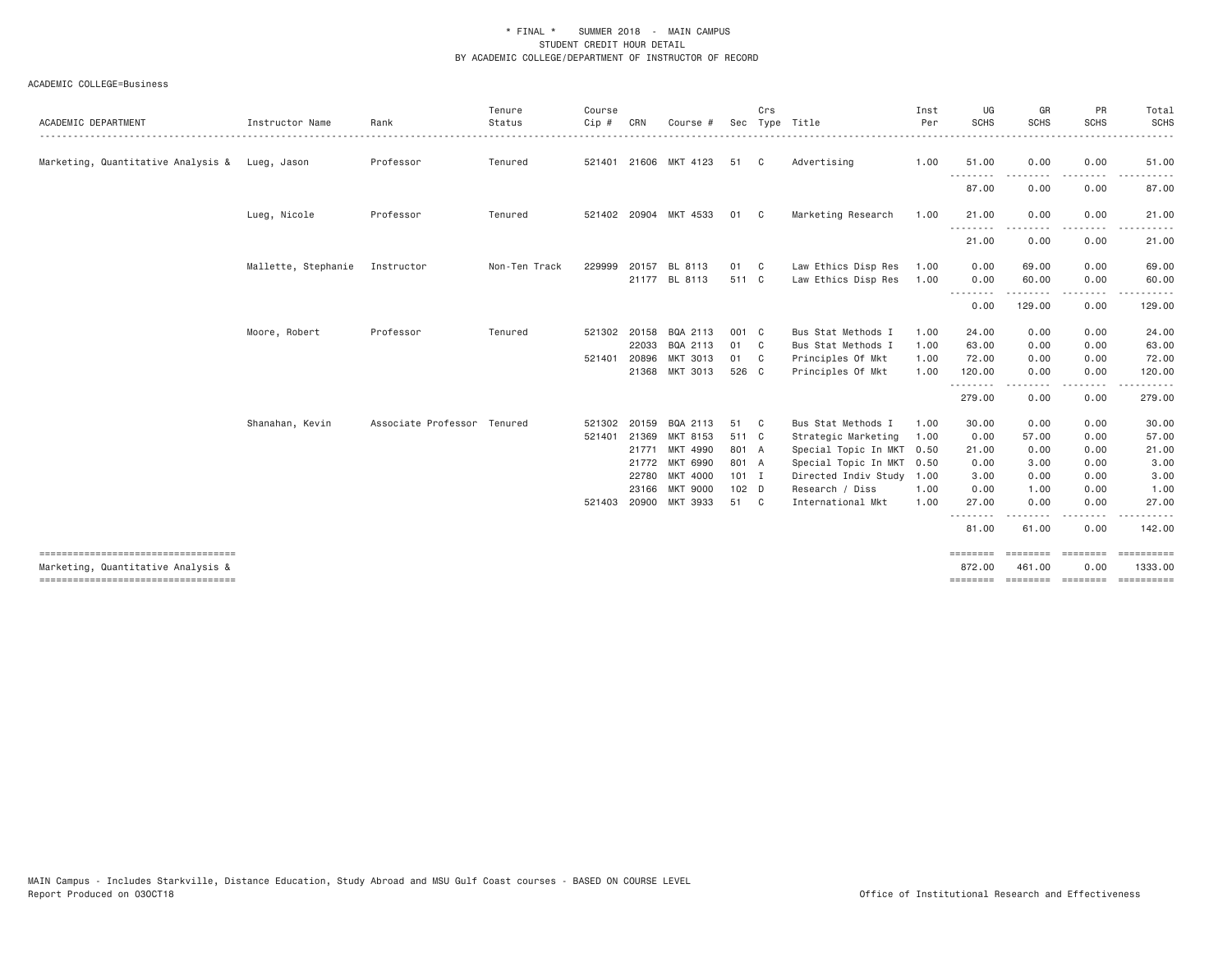|                                                             |                      |                                   | Tenure         | Course |       |                                         |          | Crs               |                                                  | Inst | UG                                                                                | GR                                                                        | PR                                                                              | Total                       |
|-------------------------------------------------------------|----------------------|-----------------------------------|----------------|--------|-------|-----------------------------------------|----------|-------------------|--------------------------------------------------|------|-----------------------------------------------------------------------------------|---------------------------------------------------------------------------|---------------------------------------------------------------------------------|-----------------------------|
| ACADEMIC DEPARTMENT                                         | Instructor Name<br>. | Rank                              | Status         | Cip #  | CRN   | Course #                                |          |                   | Sec Type Title                                   | Per  | <b>SCHS</b>                                                                       | <b>SCHS</b>                                                               | <b>SCHS</b>                                                                     | <b>SCHS</b>                 |
|                                                             |                      |                                   |                |        |       |                                         |          |                   |                                                  |      |                                                                                   |                                                                           |                                                                                 |                             |
| School of Accountancy                                       | Addy, Noel           | Associate Professor Tenured       |                |        |       | 520301 20012 ACC 2023<br>20018 ACC 3033 | 01<br>01 | C<br>$\mathbf{C}$ | Prin Managerial Acct 1.00<br>Intermediate Acc II | 1.00 | 39.00<br>54.00                                                                    | 0.00<br>0.00                                                              | 0.00<br>0.00                                                                    | 39.00<br>54.00              |
|                                                             |                      |                                   |                |        |       | 21166 ACC 8213                          | 521 C    |                   | Fin & Acc Report Ana 1.00                        |      | 0.00                                                                              | 66.00                                                                     | 0.00                                                                            | 66.00                       |
|                                                             |                      |                                   |                |        |       |                                         |          |                   |                                                  |      | ---------                                                                         | .                                                                         | .                                                                               | .                           |
|                                                             |                      |                                   |                |        |       |                                         |          |                   |                                                  |      | 93.00                                                                             | 66.00                                                                     | 0.00                                                                            | 159.00                      |
|                                                             | Gardner, Virginia    | Non-Faculty                       | Not Applicable |        |       | 520301 21165 ACC 2203                   | 501 C    |                   | Survey of Accounting 1.00                        |      | 36.00<br>.                                                                        | 0.00<br>.                                                                 | 0.00<br>.                                                                       | 36.00<br>.                  |
|                                                             |                      |                                   |                |        |       |                                         |          |                   |                                                  |      | 36.00                                                                             | 0.00                                                                      | 0.00                                                                            | 36.00                       |
|                                                             | Herring, Clyde       | Clinical Assoc Prof Non-Ten Track |                | 520301 |       | 20017 ACC 3023                          | 01       | C.                | Intermediate Acc I                               | 1.00 | 27.00                                                                             | 0.00                                                                      | 0.00                                                                            | 27.00                       |
|                                                             |                      |                                   |                |        | 20028 | ACC 8213                                | 51       | C                 | Fin & Acc Report Ana                             | 1.00 | 0.00                                                                              | 69.00                                                                     | 0.00                                                                            | 69.00                       |
|                                                             |                      |                                   |                |        | 21597 | ACC 3013                                | 01       | C                 | Cost Accounting                                  | 1.00 | 21.00                                                                             | 0.00                                                                      | 0.00                                                                            | 21.00                       |
|                                                             |                      |                                   |                |        |       | 21602 ACC 8013                          | 51       | C <sub>c</sub>    | Sem-Fin Acc Theory                               | 1.00 | 0.00<br>.                                                                         | 105.00<br>.                                                               | 0.00<br>.                                                                       | 105.00                      |
|                                                             |                      |                                   |                |        |       |                                         |          |                   |                                                  |      | 48.00                                                                             | 174.00                                                                    | 0.00                                                                            | 222.00                      |
|                                                             | Pannell, Angela      | Instructor                        | Non-Ten Track  | 520301 |       | 20007 ACC 2013                          | 001 C    |                   | Prin Financial Acct                              | 1.00 | 66.00                                                                             | 0.00                                                                      | 0.00                                                                            | 66.00                       |
|                                                             |                      |                                   |                |        |       | 20013 ACC 2023                          | 51       | C <sub>1</sub>    | Prin Managerial Acct 1.00                        |      | 111.00                                                                            | 0.00                                                                      | 0.00                                                                            | 111.00                      |
|                                                             |                      |                                   |                |        |       | 21752 ACC 2023                          | 506 C    |                   | Prin Managerial Acct 1.00                        |      | 60.00                                                                             | 0.00                                                                      | 0.00                                                                            | 60.00                       |
|                                                             |                      |                                   |                |        |       |                                         |          |                   |                                                  |      | .<br>237.00                                                                       | .<br>0.00                                                                 | .<br>0.00                                                                       | . <b>.</b> .<br>237.00      |
|                                                             | Rigsby, John         | Associate Professor Tenured       |                | 520301 | 20027 | ACC 8183                                | 01       | - C               | International Accoun 1.00                        |      | 0.00                                                                              | 39.00                                                                     | 0.00                                                                            | 39.00                       |
|                                                             |                      |                                   |                |        |       | 21598 ACC 8033                          | 01       | <b>S</b>          | Assurance and Data A 1.00                        |      | 0.00                                                                              | 108.00                                                                    | 0.00                                                                            | 108.00                      |
|                                                             |                      |                                   |                |        |       |                                         |          |                   |                                                  |      | .<br>0.00                                                                         | <u>.</u><br>147.00                                                        | .<br>0.00                                                                       | .<br>147.00                 |
|                                                             | Trinkle, Bradley     | Assistant Professor Tenured       |                | 520301 | 20008 | ACC 2013                                | 01       | C <sub>c</sub>    | Prin Financial Acct                              | 1.00 | 81.00                                                                             | 0.00                                                                      | 0.00                                                                            | 81.00                       |
|                                                             |                      |                                   |                |        |       | 20011 ACC 2023                          | 001 C    |                   | Prin Managerial Acct 1.00                        |      | 45.00                                                                             | 0.00                                                                      | 0.00                                                                            | 45.00                       |
|                                                             |                      |                                   |                |        | 21599 | ACC 8043                                | 01       | C.                | Fraud Examination                                | 1.00 | 0.00                                                                              | 90.00                                                                     | 0.00                                                                            | 90.00                       |
|                                                             |                      |                                   |                |        |       | 21773 ACC 4000                          | 01 I     |                   | Directed Indiv Study 1.00                        |      | 3.00<br>.                                                                         | 0.00<br>.                                                                 | 0.00<br>.                                                                       | 3.00                        |
|                                                             |                      |                                   |                |        |       |                                         |          |                   |                                                  |      | 129.00                                                                            | 90.00                                                                     | 0.00                                                                            | 219.00                      |
|                                                             | Walker, Arthur       | Clinical Assist Pro Non-Ten Track |                | 520301 | 20009 | ACC 2013                                | 51       | C.                | Prin Financial Acct                              | 1.00 | 54.00                                                                             | 0.00                                                                      | 0.00                                                                            | 54.00                       |
|                                                             |                      |                                   |                |        |       | 21817 ACC 6063                          | 51       | C                 | Income Tax II                                    | 1.00 | 0.00                                                                              | 63.00                                                                     | 0.00                                                                            | 63.00                       |
|                                                             |                      |                                   |                |        |       | 521601 21600 ACC 4063                   | 51       | C.                | Income Tax II                                    | 1.00 | 9.00<br><u>.</u>                                                                  | 0.00<br>.                                                                 | 0.00<br>.                                                                       | 9.00                        |
|                                                             |                      |                                   |                |        |       |                                         |          |                   |                                                  |      | 63.00                                                                             | 63.00                                                                     | 0.00                                                                            | 126.00                      |
| ----------------------------------<br>School of Accountancy |                      |                                   |                |        |       |                                         |          |                   |                                                  |      | $\qquad \qquad \equiv \equiv \equiv \equiv \equiv \equiv \equiv \equiv$<br>606.00 | $\begin{array}{cccccc} = & = & = & = & = & = & = & \end{array}$<br>540.00 | $\qquad \qquad \equiv \equiv \equiv \equiv \equiv \equiv \equiv \equiv$<br>0.00 | <b>EEEEEEEEE</b><br>1146.00 |
| ----------------------------------                          |                      |                                   |                |        |       |                                         |          |                   |                                                  |      | ========                                                                          | ========                                                                  | <b>ESSESSES</b>                                                                 |                             |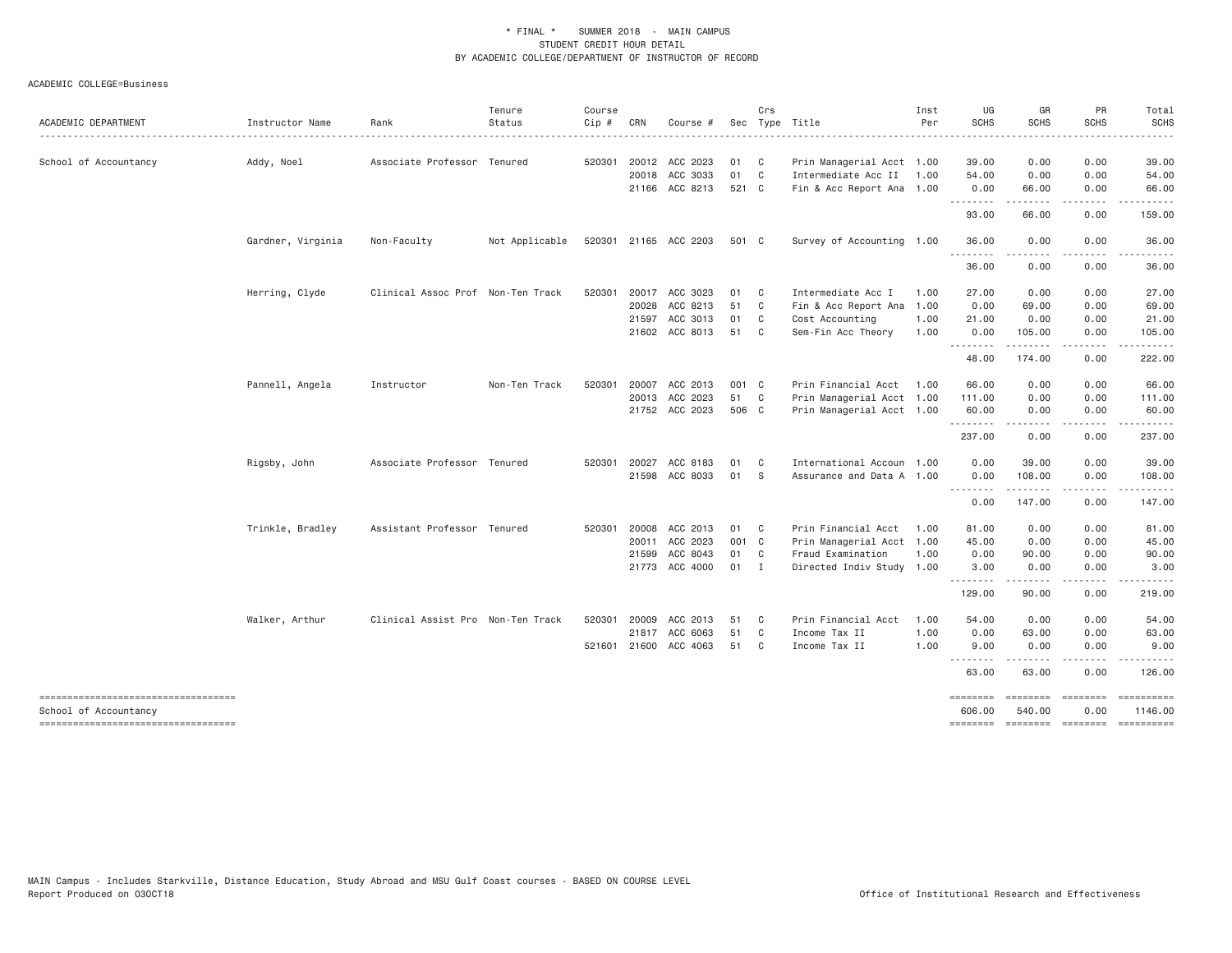#### ACADEMIC COLLEGE=Education

| ACADEMIC DEPARTMENT                                  | Instructor Name   | Rank                              | Tenure<br>Status | Course<br>Cip #  | CRN          | Course #                   | Sec      | Crs          | Type Title                                            | Inst<br>Per | UG<br><b>SCHS</b>  | GR<br><b>SCHS</b> | PR<br><b>SCHS</b>                   | Total<br><b>SCHS</b>                                                                                                                                         |
|------------------------------------------------------|-------------------|-----------------------------------|------------------|------------------|--------------|----------------------------|----------|--------------|-------------------------------------------------------|-------------|--------------------|-------------------|-------------------------------------|--------------------------------------------------------------------------------------------------------------------------------------------------------------|
|                                                      |                   |                                   |                  |                  |              |                            |          |              |                                                       |             |                    |                   |                                     |                                                                                                                                                              |
| Counseling, Educational Psychology, Abernathy, Larry |                   | Research Assoc Prof Non-Ten Track |                  | 422806           | 21577        | EPY 2513                   | 01       | C            | Human Growth & Devel 1.00                             |             | 36.00              | 0.00              | 0.00                                | 36.00                                                                                                                                                        |
|                                                      |                   |                                   |                  |                  | 21779        | EPY 4990                   | 801 A    |              | Special Topic In EPY 1.00                             |             | 9.00               | 0.00              | 0.00                                | 9.00                                                                                                                                                         |
|                                                      |                   |                                   |                  |                  | 429999 21780 | PSY 4990                   | 801 A    |              | Special Topic In PSY 1.00                             |             | 45.00              | 0.00              | 0.00                                | 45.00                                                                                                                                                        |
|                                                      |                   |                                   |                  |                  | 22799        | PSY 6990                   | 801 A    |              | Special Topic In PSY 1.00                             |             | 0.00<br>.          | 3.00<br>.         | 0.00<br>.                           | 3.00<br>$\frac{1}{2} \left( \frac{1}{2} \right) \left( \frac{1}{2} \right) \left( \frac{1}{2} \right) \left( \frac{1}{2} \right) \left( \frac{1}{2} \right)$ |
|                                                      |                   |                                   |                  |                  |              |                            |          |              |                                                       |             | 90.00              | 3.00              | 0.00                                | 93.00                                                                                                                                                        |
|                                                      | Akins, Ericka     | Lecturer                          | Non-Ten Track    | 422806           |              | 21578 EPY 3503             | 01 C     |              | Prin Of Ed Psych                                      | 1.00        | 18,00<br>.         | 0.00              | 0.00<br>$\sim$ $\sim$ $\sim$ $\sim$ | 18,00                                                                                                                                                        |
|                                                      |                   |                                   |                  |                  |              |                            |          |              |                                                       |             | 18.00              | 0.00              | 0.00                                | 18.00                                                                                                                                                        |
|                                                      | Boyles, Caragh    | Non-Faculty                       | Not Applicable   |                  |              | 350103 20566 EXL 0190      | 102 E    |              | Experiential Learnin 1.00                             |             | 9.00<br>.          | 0.00              | 0.00                                | 9.00                                                                                                                                                         |
|                                                      |                   |                                   |                  |                  |              |                            |          |              |                                                       |             | 9.00               | 0.00              | 0.00                                | 9.00                                                                                                                                                         |
|                                                      | Chrestman, Angela | Non-Faculty                       | Not Applicable   | 350103           |              | 20284 CP 2103              | 101 E    |              | First Work Sem                                        | 1.00        | 204.00             | 0.00              | 0.00                                | 204.00                                                                                                                                                       |
|                                                      |                   |                                   |                  |                  | 20285        | CP 2103                    | H01 E    |              | First Work Sem - Hon                                  | 1.00        | 9.00               | 0.00              | 0.00                                | 9.00                                                                                                                                                         |
|                                                      |                   |                                   |                  |                  | 20286        | CP 2203                    | 101 E    |              | Second Work Sem                                       | 1.00        | 279.00             | 0.00              | 0.00                                | 279.00                                                                                                                                                       |
|                                                      |                   |                                   |                  |                  | 20287        | CP 2203                    | HO1 E    |              | Second Work Sem<br>- Ho                               | 1.00        | 27.00              | 0.00              | 0.00                                | 27.00                                                                                                                                                        |
|                                                      |                   |                                   |                  |                  | 20288        | CP 3303                    | 101 E    |              | Third Work Sem                                        | 1.00        | 249.00             | 0.00              | 0.00                                | 249.00                                                                                                                                                       |
|                                                      |                   |                                   |                  |                  | 20289        | CP 3303                    | HO1 E    |              | Third Work Sem - Hon                                  | 1.00        | 15.00              | 0.00              | 0.00                                | 15.00                                                                                                                                                        |
|                                                      |                   |                                   |                  |                  | 20290        | CP 3403                    | 101 E    |              | Fourth Work Sem                                       | 1.00        | 60.00              | 0.00              | 0.00                                | 60.00                                                                                                                                                        |
|                                                      |                   |                                   |                  |                  | 20291        | CP 3403                    | HO1 E    |              | Fourth Work Sem - Ho                                  | 1.00        | 3.00               | 0.00              | 0.00                                | 3.00                                                                                                                                                         |
|                                                      |                   |                                   |                  |                  | 20292        | CP 4503                    | 101 E    |              | Fifth Work Sem                                        | 1.00        | 54.00              | 0.00              | 0.00                                | 54.00                                                                                                                                                        |
|                                                      |                   |                                   |                  |                  | 20293        | CP 4603                    | 101 E    |              | Sixth Work Sem                                        | 1.00        | 21.00              | 0.00              | 0.00                                | 21.00                                                                                                                                                        |
|                                                      |                   |                                   |                  |                  | 20565        | EXL 0190                   | 101 E    |              | Experiential Learnin                                  | 1.00        | 42.00              | 0.00              | 0.00                                | 42.00                                                                                                                                                        |
|                                                      |                   |                                   |                  |                  | 20574        | EXL 3100                   | 101 E    |              | CCPP Internship I                                     | 1.00        | 102.00             | 0.00              | 0.00                                | 102.00                                                                                                                                                       |
|                                                      |                   |                                   |                  |                  | 20575        | EXL 3100                   | HO1 E    |              | Honors CCPP Internsh                                  | 1.00        | 12.00              | 0.00              | 0.00                                | 12.00                                                                                                                                                        |
|                                                      |                   |                                   |                  | 521001           | 20296        | CP 8013                    | 101 E    |              | First Work Sem                                        | 1.00        | 0.00               | 30.00             | 0.00                                | 30.00                                                                                                                                                        |
|                                                      |                   |                                   |                  |                  | 20297        | CP 8023                    | 101 E    |              | Second Work Sem                                       | 1.00        | 0.00               | 9.00              | 0.00                                | 9.00                                                                                                                                                         |
|                                                      |                   |                                   |                  |                  | 20298        | CP 8033                    | 101 E    |              | Third Work Sem                                        | 1.00        | 0.00               | 3.00              | 0.00                                | 3.00                                                                                                                                                         |
|                                                      |                   |                                   |                  |                  |              | 20576 EXL 3200             | 101 E    |              | CCPP Internship I                                     | 1.00        | 27.00<br>.         | 0.00<br>.         | 0.00<br>.                           | 27.00<br>.                                                                                                                                                   |
|                                                      |                   |                                   |                  |                  |              |                            |          |              |                                                       |             | 1104.00            | 42.00             | 0.00                                | 1146.00                                                                                                                                                      |
|                                                      | Dooley, Kathy     | Professor                         | Tenured          | 131101           | 20279        | COE 8183                   | 01       | C            | Utilizing Art in Cou 1.00                             |             | 0.00               | 24.00             | 0.00                                | 24.00                                                                                                                                                        |
|                                                      |                   |                                   |                  | 422803           | 22140        | COE 9000                   | 101      | D            | Research / Diss                                       | 1.00        | 0.00               | 7.00              | 0.00                                | 7.00                                                                                                                                                         |
|                                                      |                   |                                   |                  |                  | 22825        | COE 7000                   | 51       | $\mathbf{I}$ | Directed Indiv Study 1.00                             |             | 0.00               | 3.00              | 0.00                                | 3.00                                                                                                                                                         |
|                                                      |                   |                                   |                  |                  | 22933        | COE 7000                   | $104$ I  |              | Directed Indiv Study 1.00                             |             | 0.00               | 3.00              | 0.00                                | 3.00                                                                                                                                                         |
|                                                      |                   |                                   |                  |                  | 23044        | COE 7000                   | 105 I    |              | Directed Indiv Study 1.00                             |             | 0.00               | 3.00              | 0.00                                | 3.00                                                                                                                                                         |
|                                                      |                   |                                   |                  |                  | 23433        | COE 7000                   | 106 I    |              | Directed Indiv Study 1.00                             |             | 0.00               | 3.00              | 0.00                                | 3.00                                                                                                                                                         |
|                                                      |                   |                                   |                  |                  | 511501 20282 | COE 8773                   | 001 C    |              | Counsel Chem Dep Cli 1.00                             |             | 0.00               | 42.00             | 0.00                                | 42.00                                                                                                                                                        |
|                                                      |                   |                                   |                  |                  | 21701        | COE 8783                   | 51       | C            | Counsel Chem Dep Fam                                  | 1.00        | 0.00<br>.          | 9.00              | 0.00<br>.                           | 9.00                                                                                                                                                         |
|                                                      |                   |                                   |                  |                  |              |                            |          |              |                                                       |             | 0.00               | 94.00             | 0.00                                | 94.00                                                                                                                                                        |
|                                                      | Elder, Anastasia  | Professor                         | Tenured          | 130499           | 22826        | EPY 7000                   | $101$ I  |              | Directed Indiv Study 1.00                             |             | 0.00               | 3.00              | 0.00                                | 3.00                                                                                                                                                         |
|                                                      |                   |                                   |                  |                  | 23282        | EPY 7000                   | 102 I    |              | Directed Indiv Study                                  | 1.00        | 0.00               | 3.00              | 0.00                                | 3.00                                                                                                                                                         |
|                                                      |                   |                                   |                  | 429999           |              | 22134 EPY 9000             | 101 D    |              | Research / Diss                                       | 1.00        | 0.00<br><b>.</b> . | 1.00<br>.         | 0.00<br>.                           | 1.00<br>.                                                                                                                                                    |
|                                                      |                   |                                   |                  |                  |              |                            |          |              |                                                       |             | 0.00               | 7.00              | 0.00                                | 7.00                                                                                                                                                         |
|                                                      | Gadke, Daniel     | Assistant Professor Ten Track     |                  | 130603<br>422801 | 20447        | EDF 9443<br>20550 EPY 8890 | 01<br>51 | C<br>E       | Sngl-Sbjt Res Des Ed 1.00<br>School PSY Practicu 1.00 |             | 0.00<br>0.00       | 3.00<br>45.00     | 0.00<br>0.00                        | 3.00<br>45.00                                                                                                                                                |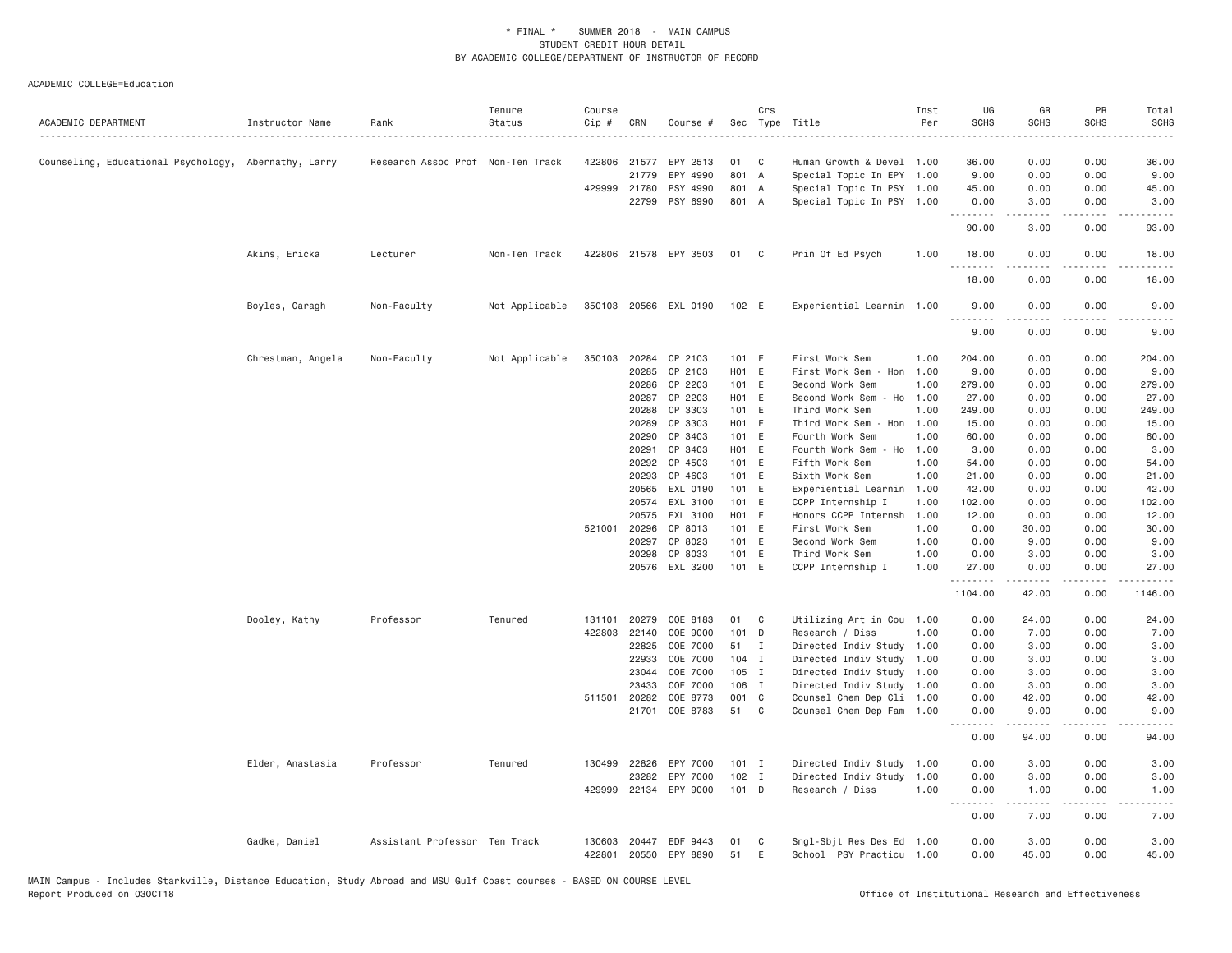| ACADEMIC DEPARTMENT                               | Instructor Name   | Rank                          | Tenure<br>Status | Course<br>Cip # | CRN   | Course #              |               | Crs            | Sec Type Title            | Inst<br>Per | UG<br><b>SCHS</b>  | GR<br><b>SCHS</b> | PR<br><b>SCHS</b>                   | Total<br><b>SCHS</b>                                                                                                                                                                     |
|---------------------------------------------------|-------------------|-------------------------------|------------------|-----------------|-------|-----------------------|---------------|----------------|---------------------------|-------------|--------------------|-------------------|-------------------------------------|------------------------------------------------------------------------------------------------------------------------------------------------------------------------------------------|
|                                                   |                   |                               |                  |                 |       |                       |               |                |                           |             |                    |                   |                                     | $\frac{1}{2}$                                                                                                                                                                            |
| Counseling, Educational Psychology, Gadke, Daniel |                   | Assistant Professor Ten Track |                  | 422805          | 20553 | EPY 9443              | 01            | C              | Single Subject Desig 1.00 |             | 0.00               | 24.00             | 0.00                                | 24.00                                                                                                                                                                                    |
|                                                   |                   |                               |                  | 429999          |       | 22135 EPY 9000        | 102 D         |                | Research / Diss           | 1.00        | 0.00               | 33.00             | 0.00                                | 33.00                                                                                                                                                                                    |
|                                                   |                   |                               |                  |                 |       |                       |               |                |                           |             | 0.00               | .<br>105.00       | .<br>0.00                           | .<br>105.00                                                                                                                                                                              |
|                                                   | Gainer, Donna     | Instructor                    | Non-Ten Track    | 130499          | 20539 | EPY 4313              | 51            | C              | Measure & Eval            | 1.00        | 33.00              | 0.00              | 0.00                                | 33.00                                                                                                                                                                                    |
|                                                   |                   |                               |                  |                 | 20540 | EPY 4553              | 01            | C              | Creativity/Innovatio      | 1.00        | 27.00              | 0.00              | 0.00                                | 27.00                                                                                                                                                                                    |
|                                                   |                   |                               |                  |                 | 22642 | EPY 4000              | 51            | $\mathbf{I}$   | Directed Indiv Study      | 1.00        | 3.00               | 0.00              | 0.00                                | 3.00                                                                                                                                                                                     |
|                                                   |                   |                               |                  |                 |       | 130604 20531 EPY 3253 | 51            | C              | Evaluating Learning       | 1.00        | 42.00              | 0.00              | 0.00                                | 42.00                                                                                                                                                                                    |
|                                                   |                   |                               |                  |                 |       |                       |               |                |                           |             | .<br>105.00        | .<br>0.00         | .<br>0.00                           | .<br>105.00                                                                                                                                                                              |
|                                                   | Goldberg, Rebecca | Associate Professor Tenured   |                  |                 |       | 131102 20278 COE 8143 | 51            | C <sub>1</sub> | Grief Counseling          | 1.00        | 0.00               | 18.00             | 0.00                                | 18.00                                                                                                                                                                                    |
|                                                   |                   |                               |                  |                 |       |                       |               |                |                           |             | . <i>.</i><br>0.00 | <b>.</b><br>18.00 | $   -$<br>0.00                      | $\frac{1}{2}$<br>18.00                                                                                                                                                                   |
|                                                   | Henington, Carlen | Professor                     | Tenured          | 422803          |       | 20548 EPY 8263        | 01            | C              | Psy Test Ed Rel Set       | 1.00        | 0.00               | 24.00             | 0.00                                | 24.00                                                                                                                                                                                    |
|                                                   |                   |                               |                  | 422805          | 20537 | EPY 4123              | 51            | C              | App of School Psycho      | 1.00        | 3.00               | 0.00              | 0.00                                | 3.00                                                                                                                                                                                     |
|                                                   |                   |                               |                  |                 | 20543 | EPY 6123              | 51            | C              | App of School Psych       | 1.00        | 0.00               | 24.00             | 0.00                                | 24.00                                                                                                                                                                                    |
|                                                   |                   |                               |                  |                 | 20544 | EPY 6133              | 01            | C              | Data-Based Decisions      | 1.00        | 0.00               | 24.00             | 0.00                                | 24.00                                                                                                                                                                                    |
|                                                   |                   |                               |                  | 422806          | 20554 | EPY 9730              | 101 E         |                | Doc Psy Internship        | 1.00        | 0.00               | 12.00             | 0.00                                | 12.00                                                                                                                                                                                    |
|                                                   |                   |                               |                  | 429999          |       | 22136 EPY 9000        | 103 D         |                | Research / Diss           | 1.00        | 0.00               | 7.00              | 0.00                                | 7.00                                                                                                                                                                                     |
|                                                   |                   |                               |                  |                 |       |                       |               |                |                           |             | . <b>.</b><br>3.00 | .<br>91.00        | .<br>0.00                           | 94.00                                                                                                                                                                                    |
|                                                   | Hyer, Nicholas    | Non-Faculty                   | Not Applicable   |                 |       | 131315 20762 LSK 1023 | E53 C         |                | Col Read/Study Skill 1.00 |             | 63.00              | 0.00              | 0.00                                | 63.00                                                                                                                                                                                    |
|                                                   |                   |                               |                  |                 |       |                       |               |                |                           |             | <b>.</b><br>63.00  | .<br>0.00         | $\sim$ $\sim$ $\sim$ $\sim$<br>0.00 | $\frac{1}{2} \left( \frac{1}{2} \right) \left( \frac{1}{2} \right) \left( \frac{1}{2} \right) \left( \frac{1}{2} \right) \left( \frac{1}{2} \right)$<br>63.00                            |
|                                                   | Justice, Cheryl   | Associate Professor Tenured   |                  | 131101          | 20283 | COE 8913              | 01            | C              | Counseling Children       | 1.00        | 0.00               | 24.00             | 0.00                                | 24.00                                                                                                                                                                                    |
|                                                   |                   |                               |                  | 422803          | 20273 | COE 8043              | 001           | $\mathbf{C}$   | Group Tech & Proced       | 1.00        | 0.00               | 30.00             | 0.00                                | 30.00                                                                                                                                                                                    |
|                                                   |                   |                               |                  |                 | 20274 | COE 8043              | 01            | C              | Group Tech & Proced       | 1.00        | 0.00               | 21.00             | 0.00                                | 21.00                                                                                                                                                                                    |
|                                                   |                   |                               |                  |                 |       | 23032 COE 7000        | 01 I          |                | Directed Indiv Study      | 1.00        | 0.00               | 3.00              | 0.00                                | 3.00                                                                                                                                                                                     |
|                                                   |                   |                               |                  |                 |       |                       |               |                |                           |             | .<br>0.00          | .<br>78.00        | .<br>0.00                           | .<br>78.00                                                                                                                                                                               |
|                                                   | LeJeune, Bonnie   | Non-Faculty                   | Not Applicable   | 131009          | 21205 | COE 6313              | 501 C         |                | Resources Visual Imp      | 1.00        | 0.00               | 33.00             | 0.00                                | 33.00                                                                                                                                                                                    |
|                                                   |                   |                               |                  | 422803          |       | 21206 COE 8293        | 501 E         |                | Supervised Project        | 1.00        | 0.00               | 33,00             | 0.00                                | 33.00                                                                                                                                                                                    |
|                                                   |                   |                               |                  |                 |       |                       |               |                |                           |             | .<br>0.00          | .<br>66.00        | .<br>0.00                           | $\frac{1}{2} \left( \frac{1}{2} \right) \left( \frac{1}{2} \right) \left( \frac{1}{2} \right) \left( \frac{1}{2} \right) \left( \frac{1}{2} \right) \left( \frac{1}{2} \right)$<br>66.00 |
|                                                   | Leach, Nicole     | Assistant Professor Ten Track |                  |                 |       | 131005 20536 EPY 4073 | 01            | C              | Personal & Motivatio 1.00 |             | 24.00              | 0.00              | 0.00                                | 24.00                                                                                                                                                                                    |
|                                                   |                   |                               |                  |                 |       | 422807 23475 EPY 3543 | 51            | C              | Psych Of Adoles           | 1.00        | 21.00              | 0.00              | 0.00                                | 21.00                                                                                                                                                                                    |
|                                                   |                   |                               |                  |                 |       |                       |               |                |                           |             | .<br>45.00         | .<br>0.00         | د د د د<br>0.00                     | $\sim$ $\sim$ $\sim$ $\sim$<br>45.00                                                                                                                                                     |
|                                                   | Looby, Eugenie    | Professor                     | Tenured          | 131101          | 20281 | COE 8623              | 001 C         |                | Adv Law/Ethics in Co      | 1.00        | 0.00               | 9.00              | 0.00                                | 9.00                                                                                                                                                                                     |
|                                                   |                   |                               |                  | 422707          | 20277 | COE 8073              | 01            | C              | Cultural Found/Couns      | 1.00        | 0.00               | 48.00             | 0.00                                | 48.00                                                                                                                                                                                    |
|                                                   |                   |                               |                  |                 | 23286 | COE 8073              | 02            | C              | Cultural Found/Couns      | 1.00        | 0.00               | 15.00             | 0.00                                | 15.00                                                                                                                                                                                    |
|                                                   |                   |                               |                  | 422803          | 21558 | COE 9053              | $101 \quad C$ |                | Adv Multicultural Co      | 1.00        | 0.00               | 9.00              | 0.00                                | 9.00                                                                                                                                                                                     |
|                                                   |                   |                               |                  |                 | 22141 | COE 9000              | 102 D         |                | Research / Diss           | 1.00        | 0.00               | 1.00              | 0.00                                | 1.00                                                                                                                                                                                     |
|                                                   |                   |                               |                  |                 | 23375 | COE 7000              | 02            | $\mathbf I$    | Directed Indiv Study 1.00 |             | 0.00               | 3,00              | 0.00                                | 3,00                                                                                                                                                                                     |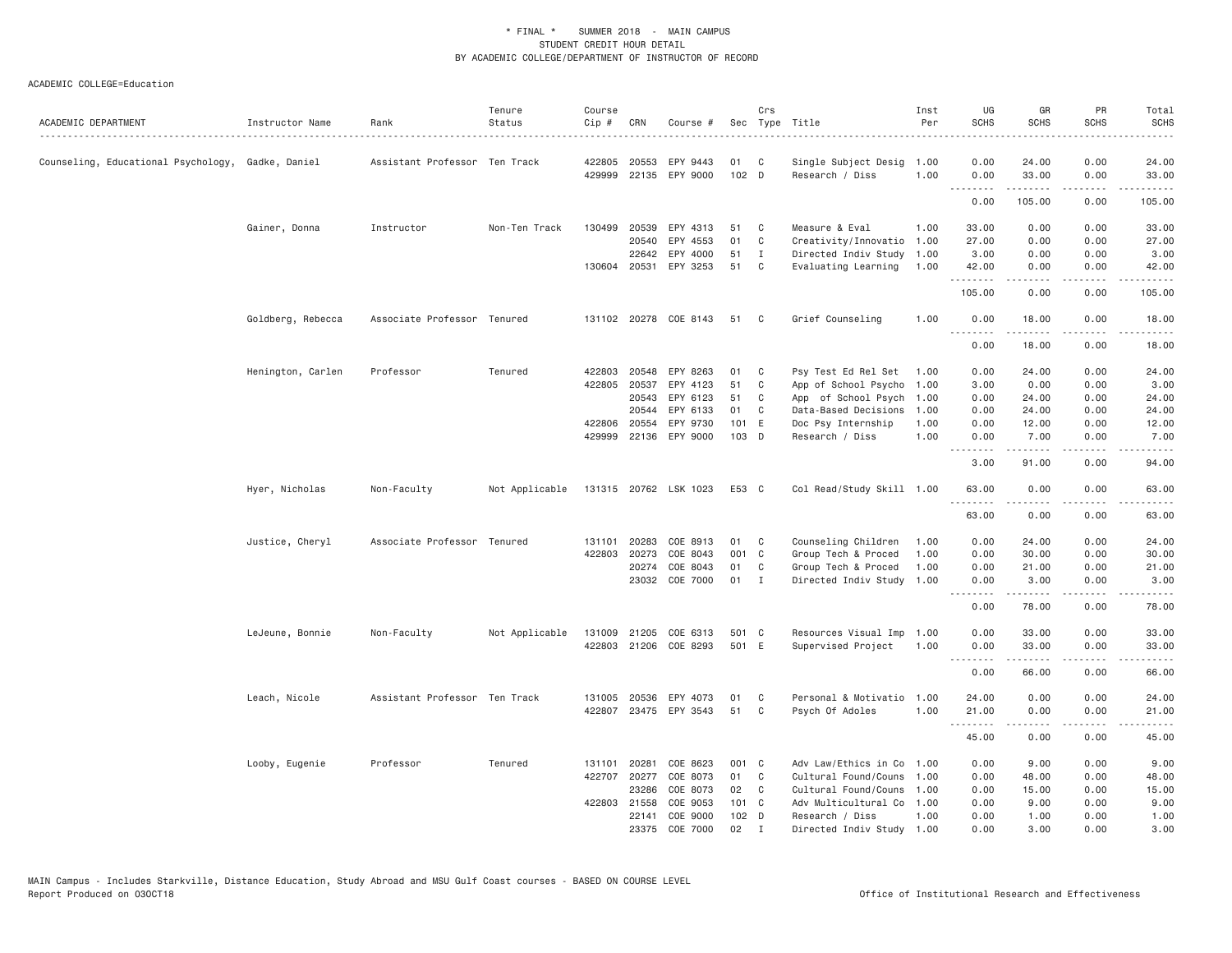| ACADEMIC DEPARTMENT                                                       | Instructor Name  | Rank                                               | Tenure<br>Status | Course<br>$Cip$ # | CRN          | Course #              |                    | Crs            | Sec Type Title            | Inst<br>Per | UG<br><b>SCHS</b>                             | GR<br><b>SCHS</b>  | PR<br><b>SCHS</b> | Total<br><b>SCHS</b>                                                                                                                                                                                                                                                                                                                                                                                                                                                                                                      |
|---------------------------------------------------------------------------|------------------|----------------------------------------------------|------------------|-------------------|--------------|-----------------------|--------------------|----------------|---------------------------|-------------|-----------------------------------------------|--------------------|-------------------|---------------------------------------------------------------------------------------------------------------------------------------------------------------------------------------------------------------------------------------------------------------------------------------------------------------------------------------------------------------------------------------------------------------------------------------------------------------------------------------------------------------------------|
|                                                                           |                  | .                                                  | .                |                   |              |                       |                    |                |                           |             |                                               |                    |                   | .                                                                                                                                                                                                                                                                                                                                                                                                                                                                                                                         |
|                                                                           |                  |                                                    |                  |                   |              |                       |                    |                |                           |             | 0.00                                          | 85.00              | 0.00              | 85.00                                                                                                                                                                                                                                                                                                                                                                                                                                                                                                                     |
| Counseling, Educational Psychology, Maynard, Scott                        |                  | Non-Employee                                       | Not Applicable   |                   |              | 350103 20568 EXL 0190 | H <sub>0</sub> 1 E |                | Honors Experiential       | 1.00        | 24.00<br>.<br>$\sim$ $\sim$ $\sim$            | 0.00<br>$- - - -$  | 0.00              | 24.00                                                                                                                                                                                                                                                                                                                                                                                                                                                                                                                     |
|                                                                           |                  |                                                    |                  |                   |              |                       |                    |                |                           |             | 24.00                                         | 0.00               | 0.00              | 24.00                                                                                                                                                                                                                                                                                                                                                                                                                                                                                                                     |
|                                                                           | McCleon, Tawny   | Associate Professor Tenured                        |                  | 130499            | 23453        | EPY 7000              | $01$ I             |                | Directed Indiv Study 1.00 |             | 0.00                                          | 3.00               | 0.00              | 3.00                                                                                                                                                                                                                                                                                                                                                                                                                                                                                                                      |
|                                                                           |                  |                                                    |                  | 422803            | 20549        | EPY 8263              | 51                 | C              | Psy Test Ed Rel Set       | 1.00        | 0.00                                          | 24.00              | 0.00              | 24.00                                                                                                                                                                                                                                                                                                                                                                                                                                                                                                                     |
|                                                                           |                  |                                                    |                  | 429999            |              | 22137 EPY 9000        | 104 D              |                | Research / Diss           | 1.00        | 0.00                                          | 16.00<br>.         | 0.00<br>.         | 16.00<br>.                                                                                                                                                                                                                                                                                                                                                                                                                                                                                                                |
|                                                                           |                  |                                                    |                  |                   |              |                       |                    |                |                           |             | 0.00                                          | 43.00              | 0.00              | 43.00                                                                                                                                                                                                                                                                                                                                                                                                                                                                                                                     |
|                                                                           | Morse, David     | Professor                                          | Tenured          |                   |              | 429999 22138 EPY 9000 | 105 D              |                | Research / Diss           | 1.00        | 0.00<br>$\sim$ $\sim$<br>$\sim$ $\sim$ $\sim$ | 6.00               | 0.00              | 6.00                                                                                                                                                                                                                                                                                                                                                                                                                                                                                                                      |
|                                                                           |                  |                                                    |                  |                   |              |                       |                    |                |                           |             | 0.00                                          | 6.00               | 0.00              | 6.00                                                                                                                                                                                                                                                                                                                                                                                                                                                                                                                      |
|                                                                           | Palmer, Charles  | Associate Professor Tenured                        |                  | 422803            | 20275        | COE 8043              | 51 C               |                | Group Tech & Proced       | 1.00        | 0.00                                          | 12.00              | 0.00              | 12.00                                                                                                                                                                                                                                                                                                                                                                                                                                                                                                                     |
|                                                                           |                  |                                                    |                  |                   | 22142        | COE 9000              | 103 D              |                | Research / Diss           | 1.00        | 0.00                                          | 1.00               | 0.00              | 1.00                                                                                                                                                                                                                                                                                                                                                                                                                                                                                                                      |
|                                                                           |                  |                                                    |                  |                   | 22822        | COE 7000              | $101$ I            |                | Directed Indiv Study 1.00 |             | 0.00                                          | 3.00               | 0.00              | 3.00                                                                                                                                                                                                                                                                                                                                                                                                                                                                                                                      |
|                                                                           |                  |                                                    |                  |                   |              | 22823 COE 7000        | $102$ I            |                | Directed Indiv Study 1.00 |             | 0.00<br>$\frac{1}{2}$                         | 3.00<br>.          | 0.00<br>.         | 3.00                                                                                                                                                                                                                                                                                                                                                                                                                                                                                                                      |
|                                                                           |                  |                                                    |                  |                   |              |                       |                    |                |                           |             | 0.00                                          | 19.00              | 0.00              | 19.00                                                                                                                                                                                                                                                                                                                                                                                                                                                                                                                     |
|                                                                           | Seymour, Dana    | Non-Faculty                                        | Not Applicable   |                   |              | 130604 21260 EPY 8473 | 501 C              |                | Mid Level Assessment 1.00 |             | 0.00                                          | 42.00              | 0.00              | 42.00                                                                                                                                                                                                                                                                                                                                                                                                                                                                                                                     |
|                                                                           |                  |                                                    |                  |                   |              |                       |                    |                |                           |             | 0.00                                          | 42.00              | 0.00              | 42.00                                                                                                                                                                                                                                                                                                                                                                                                                                                                                                                     |
|                                                                           |                  | Stratton-Gadke, Kase Assistant Professor Ten Track |                  |                   |              | 422805 21581 EPY 8123 | 01 C               |                | Infant/Toddler Asses 1.00 |             | 0.00<br>$\sim$ $\sim$ $\sim$<br>.             | 21.00<br>.         | 0.00<br>.         | 21.00                                                                                                                                                                                                                                                                                                                                                                                                                                                                                                                     |
|                                                                           |                  |                                                    |                  |                   |              |                       |                    |                |                           |             | 0.00                                          | 21.00              | 0.00              | 21.00                                                                                                                                                                                                                                                                                                                                                                                                                                                                                                                     |
|                                                                           | Vincent, Chelsey | Instructor                                         | Non-Ten Track    |                   |              | 131315 20760 LSK 1023 | 03                 | $\overline{c}$ | Col Read/Study Skill 1.00 |             | 42.00                                         | 0.00               | 0.00              | 42.00                                                                                                                                                                                                                                                                                                                                                                                                                                                                                                                     |
|                                                                           |                  |                                                    |                  |                   |              |                       |                    |                |                           |             | 42.00                                         | 0.00               | 0.00              | 42.00                                                                                                                                                                                                                                                                                                                                                                                                                                                                                                                     |
|                                                                           | Wei, Tianlan     | Assistant Professor Ten Track                      |                  | 130601            | 20551        | EPY 9213              | $101 \quad C$      |                | Adv Analysis Ed Rsch 1.00 |             | 0.00                                          | 39.00              | 0.00              | 39.00                                                                                                                                                                                                                                                                                                                                                                                                                                                                                                                     |
|                                                                           |                  |                                                    |                  |                   | 130603 21257 | EPY 6214              | 501 C              |                | Ed & Psy Statistics       | 1.00        | 0.00                                          | 44.00              | 0.00              | 44.00                                                                                                                                                                                                                                                                                                                                                                                                                                                                                                                     |
|                                                                           |                  |                                                    |                  |                   |              | 21259 EPY 8214        | 551 B              |                | Adv Ed & Psy Stat         | 1.00        | 0.00<br>$\sim$ $\sim$ $\sim$ $\sim$           | 28.00<br><b></b>   | 0.00<br>.         | 28.00                                                                                                                                                                                                                                                                                                                                                                                                                                                                                                                     |
|                                                                           |                  |                                                    |                  |                   |              |                       |                    |                |                           |             | 0.00                                          | 111.00             | 0.00              | 111.00                                                                                                                                                                                                                                                                                                                                                                                                                                                                                                                    |
|                                                                           | Wong, Daniel     | Professor                                          | Tenured          |                   |              | 512310 20271 COE 6373 | 01                 | $\overline{B}$ | Voc Assessmnt Sp Per 1.00 |             | 0.00                                          | 12.00              | 0.00              | 12.00                                                                                                                                                                                                                                                                                                                                                                                                                                                                                                                     |
|                                                                           |                  |                                                    |                  |                   |              |                       |                    |                |                           |             | .<br>0.00                                     | 12.00              | 0.00              | 12.00                                                                                                                                                                                                                                                                                                                                                                                                                                                                                                                     |
| ----------------------------------<br>Counseling, Educational Psychology, |                  |                                                    |                  |                   |              |                       |                    |                |                           |             | ========<br>1503.00                           | ========<br>843.00 | ========<br>0.00  | 2346.00                                                                                                                                                                                                                                                                                                                                                                                                                                                                                                                   |
| -----------------------------------                                       |                  |                                                    |                  |                   |              |                       |                    |                |                           |             | ========                                      | ======== ========  |                   | $\begin{array}{c} \multicolumn{3}{c} {\small \texttt{m}} = \multicolumn{3}{c} {\small \texttt{m}} = \multicolumn{3}{c} {\small \texttt{m}} = \multicolumn{3}{c} {\small \texttt{m}} = \multicolumn{3}{c} {\small \texttt{m}} = \multicolumn{3}{c} {\small \texttt{m}} = \multicolumn{3}{c} {\small \texttt{m}} = \multicolumn{3}{c} {\small \texttt{m}} = \multicolumn{3}{c} {\small \texttt{m}} = \multicolumn{3}{c} {\small \texttt{m}} = \multicolumn{3}{c} {\small \texttt{m}} = \multicolumn{3}{c} {\small \texttt{$ |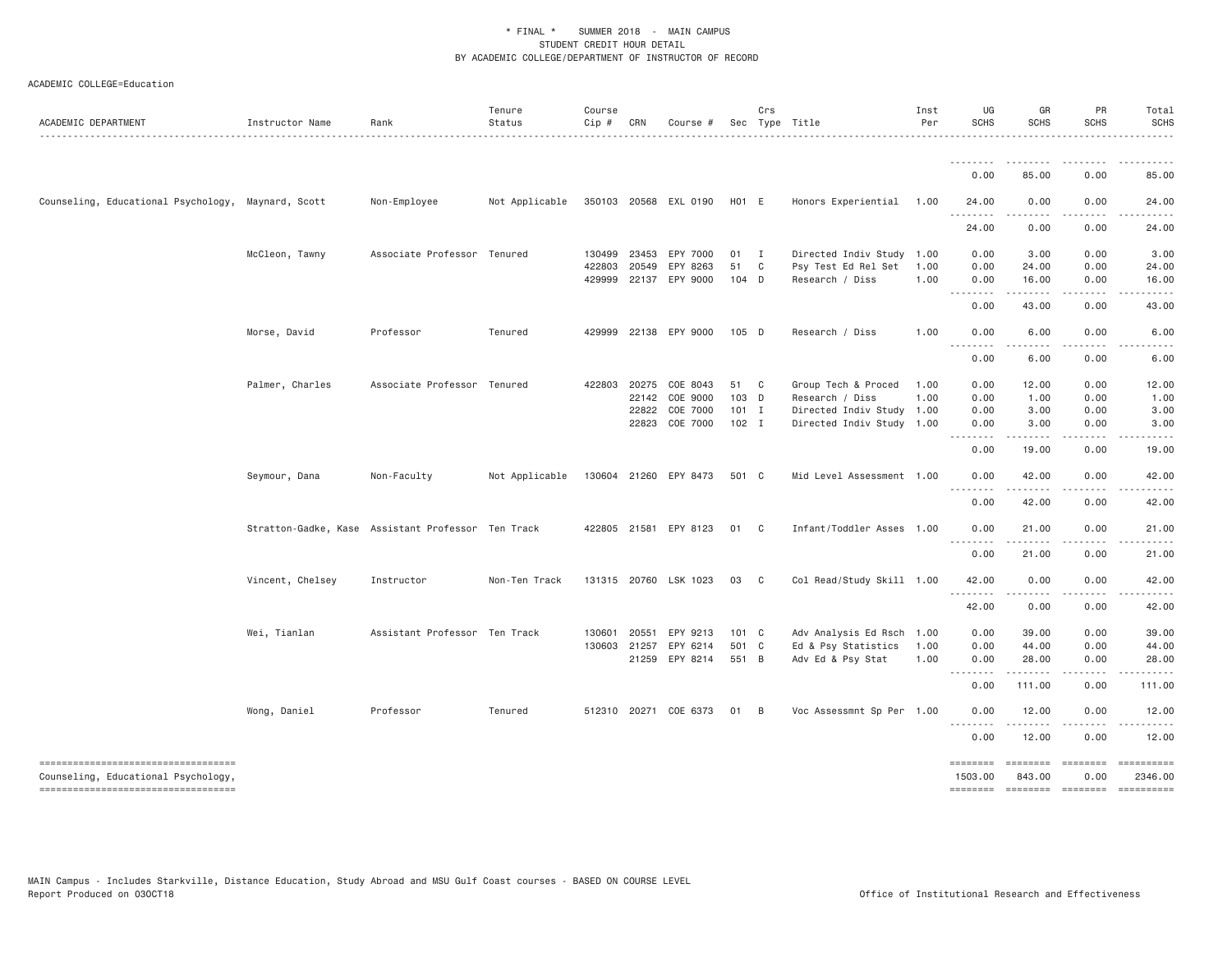| ACADEMIC DEPARTMENT                                 | Instructor Name   | Rank                          | Tenure<br>Status | Course<br>Cip # | CRN          | Course #                          |                  | Crs            | Sec Type Title                                        | Inst<br>Per  | UG<br><b>SCHS</b> | GR<br><b>SCHS</b>       | PR<br><b>SCHS</b> | Total<br><b>SCHS</b> |
|-----------------------------------------------------|-------------------|-------------------------------|------------------|-----------------|--------------|-----------------------------------|------------------|----------------|-------------------------------------------------------|--------------|-------------------|-------------------------|-------------------|----------------------|
| Curriculum, Instruction & Special E Alley, Kathleen |                   | Assistant Professor Ten Track |                  |                 | 131203 21389 | RDG 8113                          | 501 C            |                | Mid Level Literacy I 1.00                             |              | 0.00              | 21.00                   | 0.00              | 21.00                |
|                                                     |                   |                               |                  |                 | 21391        | RDG 8123                          | 501 C            |                | Sup MidSch Lit Learn 1.00                             |              | 0.00<br>.         | 21.00<br>.              | 0.00<br>.         | 21.00<br>المستبدا    |
|                                                     |                   |                               |                  |                 |              |                                   |                  |                |                                                       |              | 0.00              | 42.00                   | 0.00              | 42.00                |
|                                                     | Binford, Paul     | Assistant Professor Ten Track |                  |                 |              | 131203 21241 EDS 8243             | 501 C            |                | Adv. Plan Manage Lea 1.00                             |              | 0.00<br>.         | 42.00<br>.              | 0.00<br>.         | 42.00<br>ه د د د د   |
|                                                     |                   |                               |                  |                 |              |                                   |                  |                |                                                       |              | 0.00              | 42.00                   | 0.00              | 42.00                |
|                                                     | Brenner, Devon    | Professor                     | Tenured          | 131202          | 23159        | EDE 9000<br>131205 23310 EDS 9000 | $101$ D<br>104 D |                | Research / Diss<br>Research / Diss                    | 1.00<br>1.00 | 0.00<br>0.00      | 1.00<br>1.00            | 0.00<br>0.00      | 1.00<br>1.00         |
|                                                     |                   |                               |                  |                 |              |                                   |                  |                |                                                       |              | .<br>0.00         | .<br>2.00               | .<br>0.00         | .<br>2.00            |
|                                                     | Brooks, Mary      | Lecturer                      | Non-Ten Track    |                 |              | 131099 20757 LSK 0003             | 102 C            |                | Development Reading                                   | 1.00         | 9.00              | 0.00                    | 0.00<br>.         | 9.00                 |
|                                                     |                   |                               |                  |                 |              |                                   |                  |                |                                                       |              | 9.00              | .<br>0.00               | 0.00              | ----<br>9.00         |
|                                                     | Buss, Nikki       | Lecturer                      | Non-Ten Track    |                 |              | 131315 21022 RDG 3513             | 51               | C              | Rdg Strag Second Sch 1.00                             |              | 39.00             | 0.00                    | 0.00              | 39.00                |
|                                                     |                   |                               |                  |                 |              | 231303 20662 GE 3513              | 51               | C <sub>1</sub> | Technical Writing                                     | 1.00         | 36.00<br>.        | 0.00<br>.               | 0.00<br>.         | 36.00<br>.           |
|                                                     |                   |                               |                  |                 |              |                                   |                  |                |                                                       |              | 75.00             | 0.00                    | 0.00              | 75.00                |
|                                                     | Coffey, Kenneth   | Professor                     | Tenured          | 131001          | 21246        | EDX 6193<br>422806 20453 EDX 8103 | 501 C<br>01 C    |                | Adv. Plan Special Ed 1.00<br>Adv Contingency Mgt 1.00 |              | 0.00<br>0.00      | 36.00<br>15.00          | 0.00<br>0.00      | 36.00<br>15.00       |
|                                                     |                   |                               |                  |                 |              |                                   |                  |                |                                                       |              | .<br>0.00         | 51.00                   | .<br>0.00         | .<br>51.00           |
|                                                     | Devlin, Sandy     | Professor                     | Tenured          | 131001          | 20454        | EDX 8123                          | 01               | $\mathbf{C}$   | Org & Super Sp Ed                                     | 1.00         | 0.00              | 15.00                   | 0.00              | 15.00                |
|                                                     |                   |                               |                  |                 | 20457        | EDX 8780                          | 101 E            |                | Intern-Sp Ed                                          | 1.00         | 0.00              | 21.00                   | 0.00              | 21.00                |
|                                                     |                   |                               |                  |                 | 22708        | EDX 9000                          | 101 D            |                | Research / Diss                                       | 1.00         | 0.00              | 21.00                   | 0.00              | 21.00                |
|                                                     |                   |                               |                  |                 | 22920        | EDX 7000                          | 01               | $\mathbf{I}$   | Directed Indiv Study                                  | 1.00         | 0.00              | 3.00                    | 0.00              | 3.00                 |
|                                                     |                   |                               |                  |                 | 23412        | EDX 7000<br>23462 EDX 9000        | $101$ I<br>51    | D              | Directed Indiv Study<br>Research / Diss               | 1.00<br>1.00 | 0.00<br>0.00      | 3.00<br>1.00            | 0.00<br>0.00      | 3.00<br>1.00         |
|                                                     |                   |                               |                  |                 |              |                                   |                  |                |                                                       |              | .<br>0.00         | .<br>64.00              | .<br>0.00         | .<br>64.00           |
|                                                     | Fondren, Patricia | Instructor                    | Non-Ten Track    | 131001          | 21248        | EDX 6813                          | 501 C            |                | Intro Assmt Spec Ed                                   | 1.00         | 0.00              | 39.00                   | 0.00              | 39.00                |
|                                                     |                   |                               |                  | 422814          | 20451        | EDX 3203                          | 01               | C              | Intro To Learn Disab                                  | 1.00         | 18.00<br>.        | 0.00<br>المتمام المتعاد | 0.00<br>د د د د   | 18.00<br>د د د د د   |
|                                                     |                   |                               |                  |                 |              |                                   |                  |                |                                                       |              | 18.00             | 39.00                   | 0.00              | 57.00                |
|                                                     | Franz, Dana       | Professor                     | Tenured          |                 |              | 131205 22716 EDS 9000             | 102 D            |                | Research / Diss                                       | 1.00         | 0.00<br><u>.</u>  | 3.00                    | 0.00              | 3.00                 |
|                                                     |                   |                               |                  |                 |              |                                   |                  |                |                                                       |              | 0.00              | 3.00                    | 0.00              | 3.00                 |
|                                                     | Hopper, Peggy     | Professor                     | Tenured          |                 | 131205 21244 | EDS 8623                          | 501 C            |                | Effective Instructio 1.00                             |              | 0.00              | 18.00                   | 0.00              | 18.00                |
|                                                     |                   |                               |                  |                 | 23464        | EDS 7000                          | 502 I            |                | Directed Indiv Study 1.00                             |              | 0.00              | 1.00                    | 0.00              | 1.00                 |
|                                                     |                   |                               |                  |                 | 131315 21394 | RDG 8653                          | 551 C            |                | Teach Read Sec Sch                                    | 1.00         | 0.00<br>.         | 51.00<br>د د د د د      | 0.00<br>د د د د   | 51.00<br>والمناصبات  |
|                                                     |                   |                               |                  |                 |              |                                   |                  |                |                                                       |              | 0.00              | 70.00                   | 0.00              | 70.00                |
|                                                     | Ivy, Jessica      | Assistant Professor Ten Track |                  |                 |              | 131203 21215 EDE 8123             | 501 C            |                | Found Teach MidLev M 1.00                             |              | 0.00              | 66.00                   | 0.00              | 66.00                |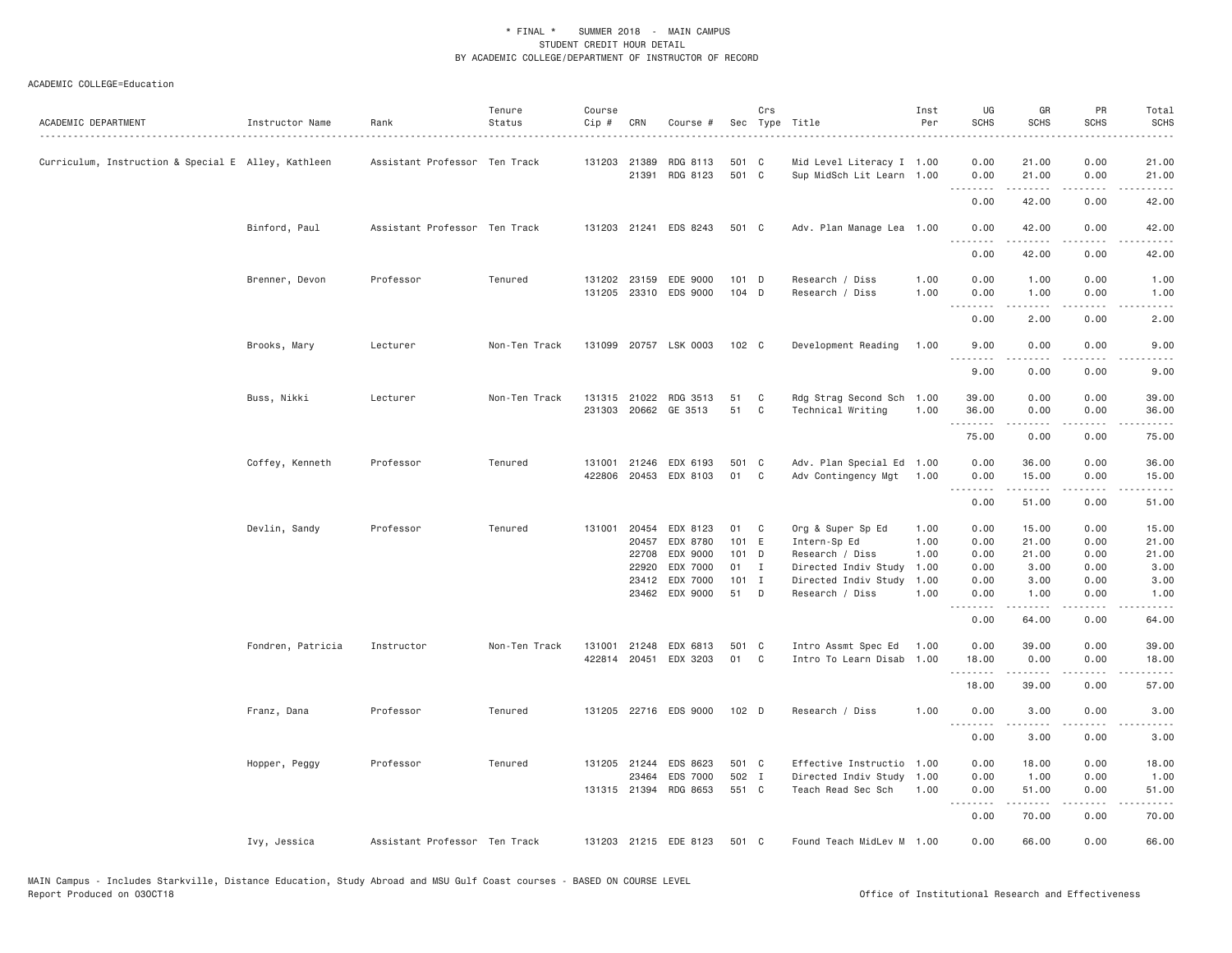| ACADEMIC DEPARTMENT                                   | Instructor Name                                  | Rank                              | Tenure<br>Status | Course<br>Cip # | CRN                   | Course #                                |                        | Crs          | Sec Type Title                                           | Inst<br>Per  | UG<br><b>SCHS</b>   | GR<br><b>SCHS</b>    | PR<br><b>SCHS</b>     | Total<br><b>SCHS</b><br>.                                                                                                                                     |
|-------------------------------------------------------|--------------------------------------------------|-----------------------------------|------------------|-----------------|-----------------------|-----------------------------------------|------------------------|--------------|----------------------------------------------------------|--------------|---------------------|----------------------|-----------------------|---------------------------------------------------------------------------------------------------------------------------------------------------------------|
|                                                       |                                                  |                                   |                  |                 |                       |                                         |                        |              |                                                          |              | .                   | $- - - - -$          | $- - - -$             |                                                                                                                                                               |
|                                                       |                                                  |                                   |                  |                 |                       |                                         |                        |              |                                                          |              | 0.00                | 66.00                | 0.00                  | 66.00                                                                                                                                                         |
| Curriculum, Instruction & Special E Javorsky, Kristin |                                                  | Assistant Professor Ten Track     |                  |                 |                       | 131315 21023 RDG 8713<br>21212 EDE 3233 | 01<br>501 C            | E            | Tch Struggling Reade 1.00<br>Teach Lit at Elem/Mi 1.00   |              | 0.00<br>54.00       | 6.00<br>0.00         | 0.00<br>0.00          | 6.00<br>54.00                                                                                                                                                 |
|                                                       |                                                  |                                   |                  |                 |                       |                                         |                        |              |                                                          |              | .<br>54.00          | .<br>6.00            | .<br>0.00             | $- - - - -$<br>60.00                                                                                                                                          |
|                                                       | Lemley, Stephanie                                | Assistant Professor Ten Track     |                  |                 |                       | 131203 21217 EDE 8173<br>21392 RDG 8133 | 501<br>501 C           | $\mathbf{C}$ | Mid Sch Soc Studies<br>Mid Level Content Li 1.00         | 1.00         | 0.00<br>0.00        | 12.00<br>18.00       | 0.00<br>0.00          | 12.00<br>18.00                                                                                                                                                |
|                                                       |                                                  |                                   |                  |                 |                       |                                         |                        |              |                                                          |              | .<br>0.00           | .<br>30.00           | .<br>0.00             | .<br>30.00                                                                                                                                                    |
|                                                       | Lindsey, Gail                                    | Clinical Assist Pro Non-Ten Track |                  | 131202          | 21213                 | EDE 3443<br>21214 EDE 3443              | 501 C<br>502 C         |              | Creat Arts Elem / Mid 1.00<br>Creat Arts Elem / Mid 1.00 |              | 51.00<br>48.00      | 0.00<br>0.00         | 0.00<br>0.00          | 51.00<br>48.00                                                                                                                                                |
|                                                       |                                                  |                                   |                  |                 |                       |                                         |                        |              |                                                          |              | 99.00               | 0.00                 | $   -$<br>0.00        | وبالمستريث<br>99.00                                                                                                                                           |
|                                                       | Mattox, Kimberly                                 | Instructor                        | Non-Ten Track    |                 |                       | 422814 20452 EDX 3213                   | 51                     | $\mathbf{C}$ | Indiv Inst Except Ch 1.00                                |              | 36.00<br>.          | 0.00<br>.            | 0.00<br>$\frac{1}{2}$ | 36.00<br>$\frac{1}{2}$                                                                                                                                        |
|                                                       |                                                  |                                   |                  |                 |                       |                                         |                        |              |                                                          |              | 36.00               | 0.00                 | 0.00                  | 36.00                                                                                                                                                         |
|                                                       | McGinnis, Brecken                                | Instructor                        | Non-Ten Track    | 131001          |                       | 21245 EDX 4113                          | 501 C                  |              | Mthds/Mats Erly Chil 1.00                                |              | 15.00               | 0.00                 | 0.00                  | 15.00                                                                                                                                                         |
|                                                       |                                                  |                                   |                  |                 | 21249                 | EDX 8013<br>21253 EDX 8173              | 501 C<br>505 C         |              | Fundamentals of Teac 1.00<br>Sp Ed In Reg Classrm 1.00   |              | 0.00<br>0.00        | 27.00<br>51.00       | 0.00<br>0.00          | 27.00<br>51.00                                                                                                                                                |
|                                                       |                                                  |                                   |                  |                 |                       |                                         |                        |              |                                                          |              | <u>.</u><br>15.00   | $- - - - -$<br>78.00 | .<br>0.00             | $- - - - -$<br>93.00                                                                                                                                          |
|                                                       | Moser, Kelly                                     | Assistant Professor Ten Track     |                  | 169999          |                       | 23357 FL 7000                           | 01                     | $\mathbf{I}$ | Directed Indiv Study 1.00                                |              | 0.00<br>.           | 3.00<br>.            | 0.00<br>.             | 3.00<br>$\frac{1}{2} \left( \frac{1}{2} \right) \left( \frac{1}{2} \right) \left( \frac{1}{2} \right) \left( \frac{1}{2} \right) \left( \frac{1}{2} \right)$  |
|                                                       |                                                  |                                   |                  |                 |                       |                                         |                        |              |                                                          |              | 0.00                | 3.00                 | 0.00                  | 3.00                                                                                                                                                          |
|                                                       | Pate, Laura                                      | Instructor                        | Non-Ten Track    |                 |                       | 130301 20763 LSK 1033                   | 02                     | $\mathbf{C}$ | Fund of Achievement 1.00                                 |              | 96.00<br>.          | 0.00<br>.            | 0.00<br>$\frac{1}{2}$ | 96.00<br>$\frac{1}{2} \left( \frac{1}{2} \right) \left( \frac{1}{2} \right) \left( \frac{1}{2} \right) \left( \frac{1}{2} \right) \left( \frac{1}{2} \right)$ |
|                                                       |                                                  |                                   |                  |                 |                       |                                         |                        |              |                                                          |              | 96.00               | 0.00                 | 0.00                  | 96.00                                                                                                                                                         |
|                                                       | Roberts, Emily                                   | Non-Employee                      | Not Applicable   |                 |                       | 131315 21355 LSK 1023                   | 501 C                  |              | Col Read/Study Skill 1.00                                |              | 60.00<br>. <i>.</i> | 0.00<br><u>.</u>     | 0.00<br>.             | 60.00<br>$\frac{1}{2} \left( \frac{1}{2} \right) \left( \frac{1}{2} \right) \left( \frac{1}{2} \right) \left( \frac{1}{2} \right) \left( \frac{1}{2} \right)$ |
|                                                       |                                                  |                                   |                  |                 |                       |                                         |                        |              |                                                          |              | 60.00               | 0.00                 | 0.00                  | 60.00                                                                                                                                                         |
|                                                       | Robichaux-Davis, Reb Associate Professor Tenured |                                   |                  |                 | 130301 20764<br>20765 | LSK 1043<br>LSK 1043                    | 01<br>51               | C<br>C       | Life Skills for Athl 1.00<br>Life Skills for Athl 1.00   |              | 78.00<br>51.00      | 0.00<br>0.00         | 0.00<br>0.00          | 78.00<br>51.00                                                                                                                                                |
|                                                       |                                                  |                                   |                  |                 |                       | 131202 23514 EDE 7000                   | 51                     | $\mathbf{I}$ | Directed Indiv Study 1.00                                |              | 0.00                | 3.00                 | 0.00                  | 3.00                                                                                                                                                          |
|                                                       |                                                  |                                   |                  |                 |                       |                                         |                        |              |                                                          |              | .<br>129.00         | .<br>3.00            | د د د د<br>0.00       | .<br>132.00                                                                                                                                                   |
|                                                       | Smith, Kimberly                                  | Instructor                        | Non-Ten Track    |                 |                       | 131202 23285 EDE 3343                   | 501 C                  |              | Teach Adoles Lit                                         | 1.00         | 48.00<br>.          | 0.00                 | 0.00<br>.             | 48.00<br>$- - - - -$                                                                                                                                          |
|                                                       |                                                  |                                   |                  |                 |                       |                                         |                        |              |                                                          |              | 48.00               | 0.00                 | 0.00                  | 48.00                                                                                                                                                         |
|                                                       | Walker, Ryan                                     | Assistant Professor Ten Track     |                  |                 | 130101 21239          | EDS 8103                                | 501 C                  |              | Adv Meth in Mid/Sec                                      | 1.00         | 0.00                | 30.00                | 0.00                  | 30.00                                                                                                                                                         |
|                                                       |                                                  |                                   |                  | 131205          | 20450                 | <b>FDS 8643</b><br>21243 EDS 8613       | $101 \quad C$<br>501 C |              | Directed Readings in<br>Mdle & Sec Sch Curr              | 1.00<br>1.00 | 0.00<br>0.00        | 6.00<br>33.00        | 0.00<br>0.00          | 6.00<br>33.00                                                                                                                                                 |
|                                                       |                                                  |                                   |                  |                 | 22657                 | EDS 9000                                | 101                    | D            | Research / Diss                                          | 1.00         | 0.00                | 7.00                 | 0.00                  | 7.00                                                                                                                                                          |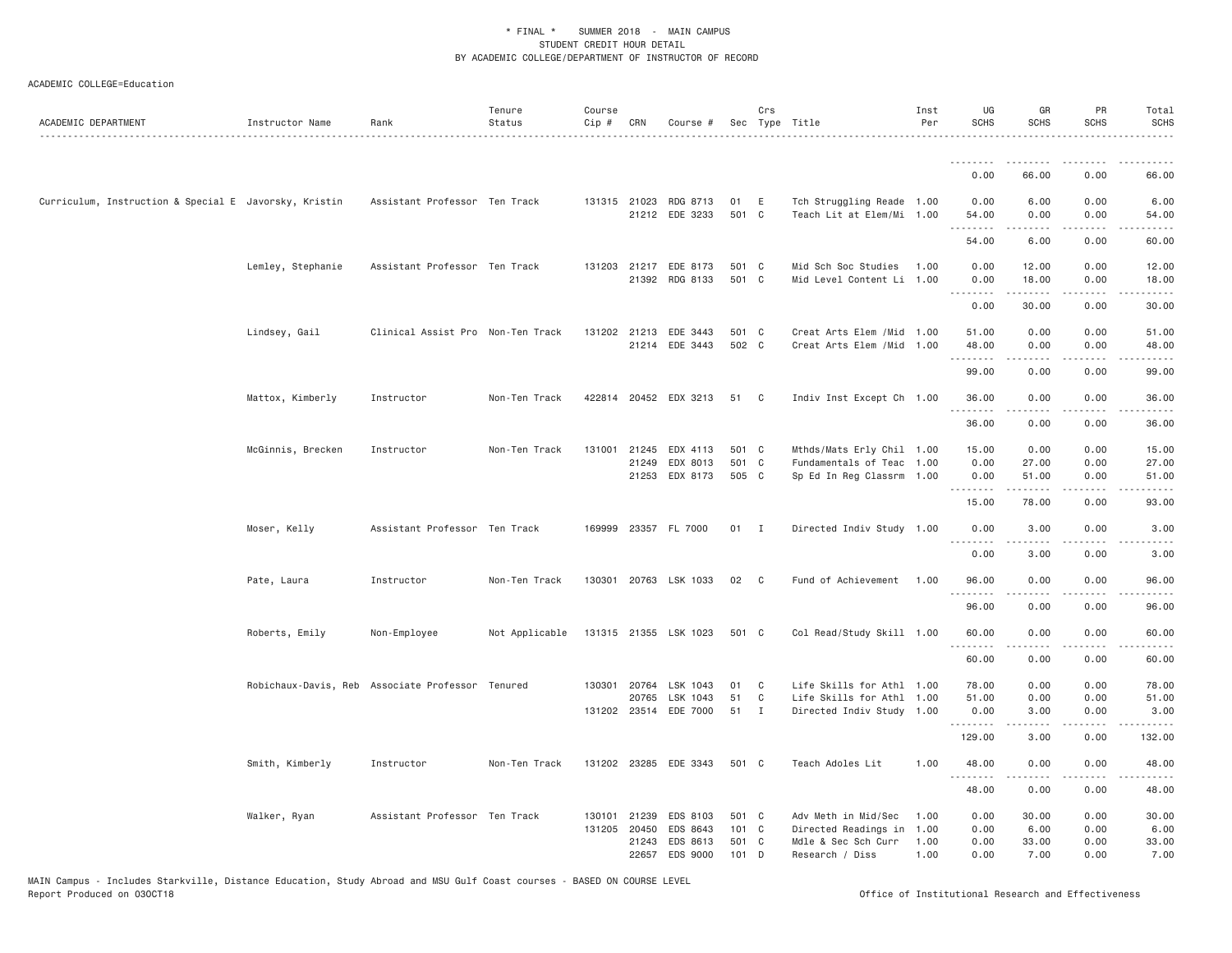| ACADEMIC DEPARTMENT                              | Instructor Name | Rank                          | Tenure<br>Status | Course<br>Cip #  | CRN            | Course #             |                | Crs | Sec Type Title                                   | Inst<br>Per | UG<br><b>SCHS</b>      | GR<br><b>SCHS</b> | <b>PR</b><br><b>SCHS</b> | Total<br>SCHS          |
|--------------------------------------------------|-----------------|-------------------------------|------------------|------------------|----------------|----------------------|----------------|-----|--------------------------------------------------|-------------|------------------------|-------------------|--------------------------|------------------------|
| Curriculum, Instruction & Special E Walker, Ryan |                 | Assistant Professor Ten Track |                  | 131205<br>131315 | 23426<br>20441 | EDS 7000<br>EDE 8893 | 501 I<br>101 C |     | Directed Indiv Study 1.00<br>Readings In Teacher | 1.00        | 0.00<br>0.00<br>------ | 1.00<br>6.00      | 0.00<br>0.00<br>-------- | 1.00<br>6.00<br>------ |
|                                                  |                 |                               |                  |                  |                |                      |                |     |                                                  |             | 0.00                   | 83.00             | 0.00                     | 83.00                  |
|                                                  | Wiley, Holly    | Instructor                    | Non-Ten Track    |                  |                | 131307 21792 PE 4883 | 01 C           |     | School Health Ed                                 | 1,00        | 21.00<br>---------     | 0.00<br>.         | 0.00<br>.                | 21.00<br>.             |
|                                                  |                 |                               |                  |                  |                |                      |                |     |                                                  |             | 21.00                  | 0.00              | 0.00                     | 21.00                  |
| =====================================            |                 |                               |                  |                  |                |                      |                |     |                                                  |             | $=$ = = = = = = =      | $=$               | --------<br>--------     | ==========             |
| Curriculum, Instruction & Special E              |                 |                               |                  |                  |                |                      |                |     |                                                  |             | 660,00                 | 582.00            | 0.00                     | 1242.00                |
| =====================================            |                 |                               |                  |                  |                |                      |                |     |                                                  |             | ========               |                   |                          | $=$ ==========         |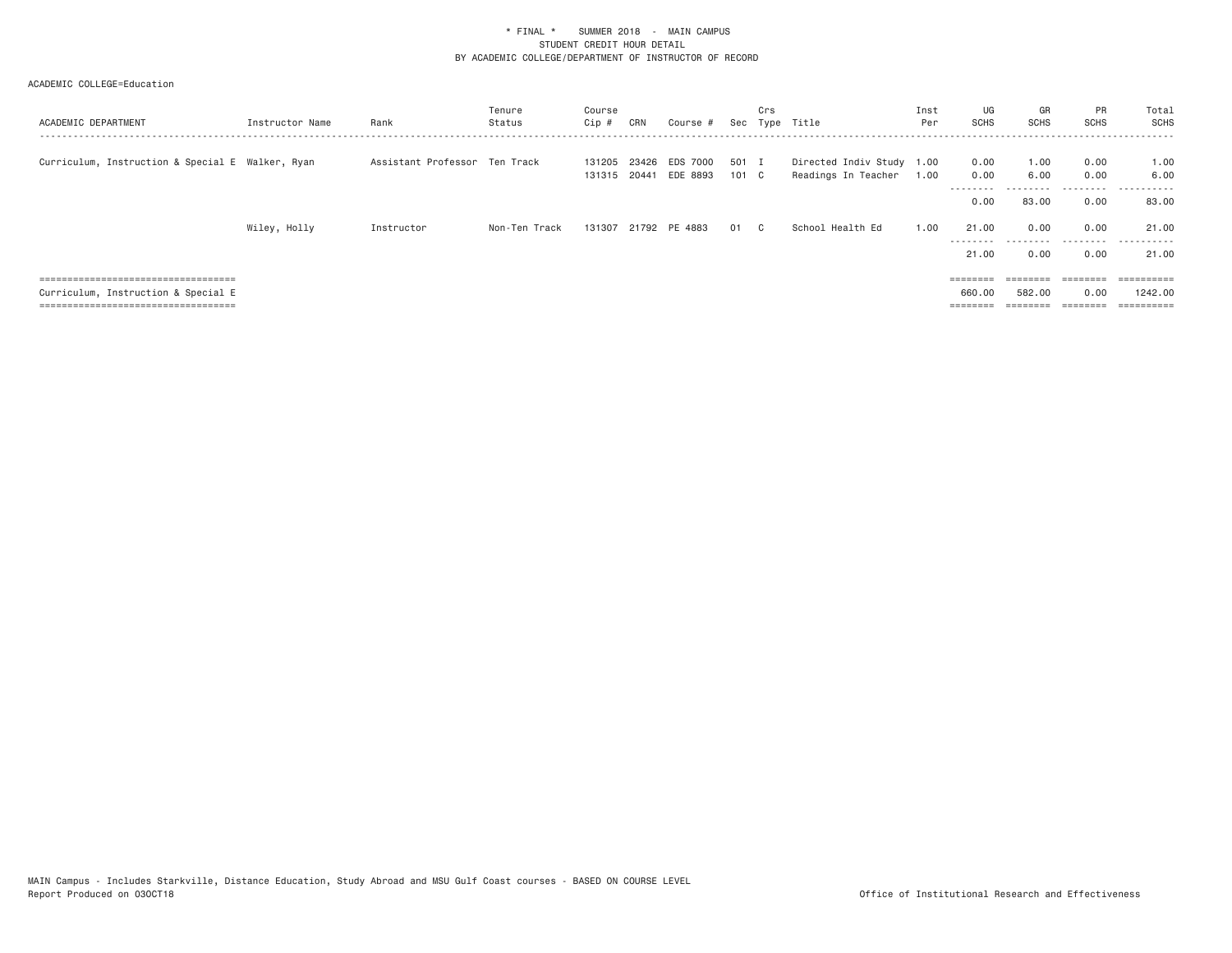|                                          | Rank                          | Status         | Cip #            | CRN            | Course #              |              |              | Sec Type Title                           | Per          | <b>SCHS</b>      | <b>SCHS</b>                                                                                                                                                   | <b>SCHS</b>                         | Total<br>SCHS                               |
|------------------------------------------|-------------------------------|----------------|------------------|----------------|-----------------------|--------------|--------------|------------------------------------------|--------------|------------------|---------------------------------------------------------------------------------------------------------------------------------------------------------------|-------------------------------------|---------------------------------------------|
| Educational Leadership<br>Brocato, Donna | Associate Professor Tenured   |                | 130101<br>130401 | 20444<br>21224 | EDF 4243<br>EDF 8443  | S01<br>551 C | C            | Plan for Diverse Lea<br>Eval of Sch Prog | 1.00<br>1.00 | 30.00<br>0.00    | 0.00<br>24.00                                                                                                                                                 | 0.00<br>0.00                        | 30.00<br>24.00                              |
|                                          |                               |                |                  |                |                       |              |              |                                          |              | 30.00            | $\frac{1}{2} \left( \frac{1}{2} \right) \left( \frac{1}{2} \right) \left( \frac{1}{2} \right) \left( \frac{1}{2} \right) \left( \frac{1}{2} \right)$<br>24.00 | .<br>0.00                           | .<br>54.00                                  |
| Cain, John                               | Non-Employee                  | Not Applicable |                  |                | 130401 21229 EDL 8423 | 501 C        |              | School Leadership                        | 1.00         | 0.00             | 36.00                                                                                                                                                         | 0.00                                | 36.00                                       |
|                                          |                               |                |                  |                |                       |              |              |                                          |              | .<br>0.00        | 36.00                                                                                                                                                         | 0.00                                | $\sim$ $\sim$ $\sim$ $\sim$ $\sim$<br>36.00 |
|                                          |                               |                |                  |                |                       |              |              |                                          |              |                  |                                                                                                                                                               |                                     |                                             |
| Campbell, Annika                         | Non-Faculty                   | Not Applicable | 309999           |                | 21519 ISE 4200        | 802 A        |              | Intl Stu Exch - Prov 1.00                |              | 51.00            | 0.00                                                                                                                                                          | 0.00                                | 51.00                                       |
|                                          |                               |                |                  |                | 21522 ISE 4200        | 811 A        |              | Intl Stu Exch - Prov                     | 1.00         | 54.00            | 0.00                                                                                                                                                          | 0.00                                | 54.00                                       |
|                                          |                               |                |                  | 21523          | ISE 4200              | 817 A        |              | Intl Student Exchang                     | 1.00         | 12.00            | 0.00                                                                                                                                                          | 0.00                                | 12.00                                       |
|                                          |                               |                |                  | 21524          | ISE 4200              | 820 A        |              | Intl Stu Exch - Prov 1.00                |              | 212.00           | 0.00                                                                                                                                                          | 0.00                                | 212.00                                      |
|                                          |                               |                |                  | 21525          | ISE 4200              | 826 A        |              | Intl Student Exchang                     | 1.00         | 9.00             | 0.00                                                                                                                                                          | 0.00                                | 9.00                                        |
|                                          |                               |                |                  |                | 21526 ISE 4200        | 829 A        |              | Intl Stu Exch - Prov                     | 1.00         | 79.00<br>.       | 0.00<br>.                                                                                                                                                     | 0.00<br>.                           | 79.00<br><u>.</u>                           |
|                                          |                               |                |                  |                |                       |              |              |                                          |              | 417.00           | 0.00                                                                                                                                                          | 0.00                                | 417.00                                      |
| Campbell, David                          | Non-Employee                  | Not Applicable |                  |                | 130407 21185 CCL 8193 | 501 S        |              | Sem Comm Coll Lead                       | 1.00         | 0.00<br><u>.</u> | 39.00<br>.                                                                                                                                                    | 0.00<br>.                           | 39.00<br>.                                  |
|                                          |                               |                |                  |                |                       |              |              |                                          |              | 0.00             | 39.00                                                                                                                                                         | 0.00                                | 39.00                                       |
| Coats, Linda                             | Professor                     | Tenured        | 130401           |                | 22277 EDA 9000        | 101 D        |              | Research / Diss                          | 1.00         | 0.00             | 9.00                                                                                                                                                          | 0.00                                | 9.00                                        |
|                                          |                               |                | 130407           | 21180          | CCL 8113              | 501 C        |              | Comm Col Hist/Philos                     | 1.00         | 0.00             | 27.00                                                                                                                                                         | 0.00                                | 27.00                                       |
|                                          |                               |                |                  | 21183          | CCL 8153              | 501 C        |              | Human Resources Admi                     | 1.00         | 0.00             | 27.00                                                                                                                                                         | 0.00                                | 27.00                                       |
|                                          |                               |                |                  | 21184          | CCL 8173              | 501 C        |              | Comm College Teachin                     | 1.00         | 0.00             | 39.00                                                                                                                                                         | 0.00                                | 39.00                                       |
|                                          |                               |                |                  | 22224          | CCL 9000              | 502 D        |              | Diss./Dissertation R 1.00                |              | 0.00             | 4.00                                                                                                                                                          | 0.00                                | 4.00                                        |
|                                          |                               |                |                  |                |                       |              |              |                                          |              | <u>.</u><br>0.00 | -----<br>106.00                                                                                                                                               | $\sim$ $\sim$ $\sim$ $\sim$<br>0.00 | $\frac{1}{2}$<br>106.00                     |
|                                          | Assistant Professor Ten Track |                | 130901           | 21219          | EDF 3333              | 501          | $\mathbf{C}$ | Social Foundation Ed 1.00                |              | 45.00            | 0.00                                                                                                                                                          | 0.00                                | 45.00                                       |
| Cutts, Qiana                             |                               |                |                  |                |                       |              |              |                                          |              |                  |                                                                                                                                                               |                                     |                                             |
|                                          |                               |                |                  |                | 231302 20442 EDF 3413 | 01           | B            | Writing For Thinking 1.00                |              | 39.00<br>.       | 0.00                                                                                                                                                          | 0.00<br>.                           | 39.00<br>.                                  |
|                                          |                               |                |                  |                |                       |              |              |                                          |              | 84.00            | 0.00                                                                                                                                                          | 0.00                                | 84.00                                       |
| Fincher, Mark                            | Assistant Professor Ten Track |                |                  | 130407 21181   | CCL 8113              | 502 C        |              | Comm Col Hist/Philos                     | 1.00         | 0.00             | 30.00                                                                                                                                                         | 0.00                                | 30.00                                       |
|                                          |                               |                |                  |                | 21182 CCL 8123        | 501 C        |              | Comm Col Finance                         | 1.00         | 0.00             | 21.00                                                                                                                                                         | 0.00                                | 21.00                                       |
|                                          |                               |                |                  | 21187          | CCL 9913              | 502 S        |              | Dissertation Seminar 1.00                |              | 0.00             | 15.00                                                                                                                                                         | 0.00                                | 15.00                                       |
|                                          |                               |                |                  | 21922          | EDA 8323              | 501 C        |              | Ed Facilities Design 1.00                |              | 0.00             | 15.00                                                                                                                                                         | 0.00                                | 15.00                                       |
|                                          |                               |                |                  |                | 22223 CCL 9000        | 503 D        |              | Diss./Dissertation R 1.00                |              | 0.00<br>.        | 3.00<br>$\omega$ is a set of                                                                                                                                  | 0.00<br>$\sim$ $\sim$ $\sim$ $\sim$ | 3.00<br>.                                   |
|                                          |                               |                |                  |                |                       |              |              |                                          |              | 0.00             | 84.00                                                                                                                                                         | 0.00                                | 84.00                                       |
| Hickmon, Fredrick                        | Non-Employee                  | Not Applicable |                  |                | 130401 21238 EDL 8723 | 551 C        |              | Positive Sch Culture 1.00                |              | 0.00<br>.        | 42.00<br>1.1.1.1.1                                                                                                                                            | 0.00<br>د د د د                     | 42.00<br>د د د د د                          |
|                                          |                               |                |                  |                |                       |              |              |                                          |              | 0.00             | 42.00                                                                                                                                                         | 0.00                                | 42.00                                       |
| King, Stephanie                          | Associate Professor Tenured   |                |                  |                | 130401 21211 EDA 8190 | 501 S        |              | Wkshp Ed Adm & Super 1.00                |              | 0.00             | 12.00                                                                                                                                                         | 0.00                                | 12.00                                       |
|                                          |                               |                | 130407           | 22225          | CCL 9000              | 501 D        |              | Diss./Dissertation R 1.00                |              | 0.00             | 14.00                                                                                                                                                         | 0.00                                | 14.00                                       |
|                                          |                               |                |                  | 22797          | CCL 8193              | 502 S        |              | Sem Comm Coll Lead                       | 1.00         | 0.00             | 21.00                                                                                                                                                         | 0.00                                | 21.00                                       |
|                                          |                               |                |                  |                |                       |              |              |                                          |              | .<br>0.00        | 47.00                                                                                                                                                         | .<br>0.00                           | .<br>47.00                                  |
| McGee, Tony                              | Non-Employee                  | Not Applicable |                  |                | 130401 21233 EDL 8633 | 501 C        |              | HR Leadership                            | 1.00         | 0.00             | 42.00                                                                                                                                                         | 0.00                                | 42.00                                       |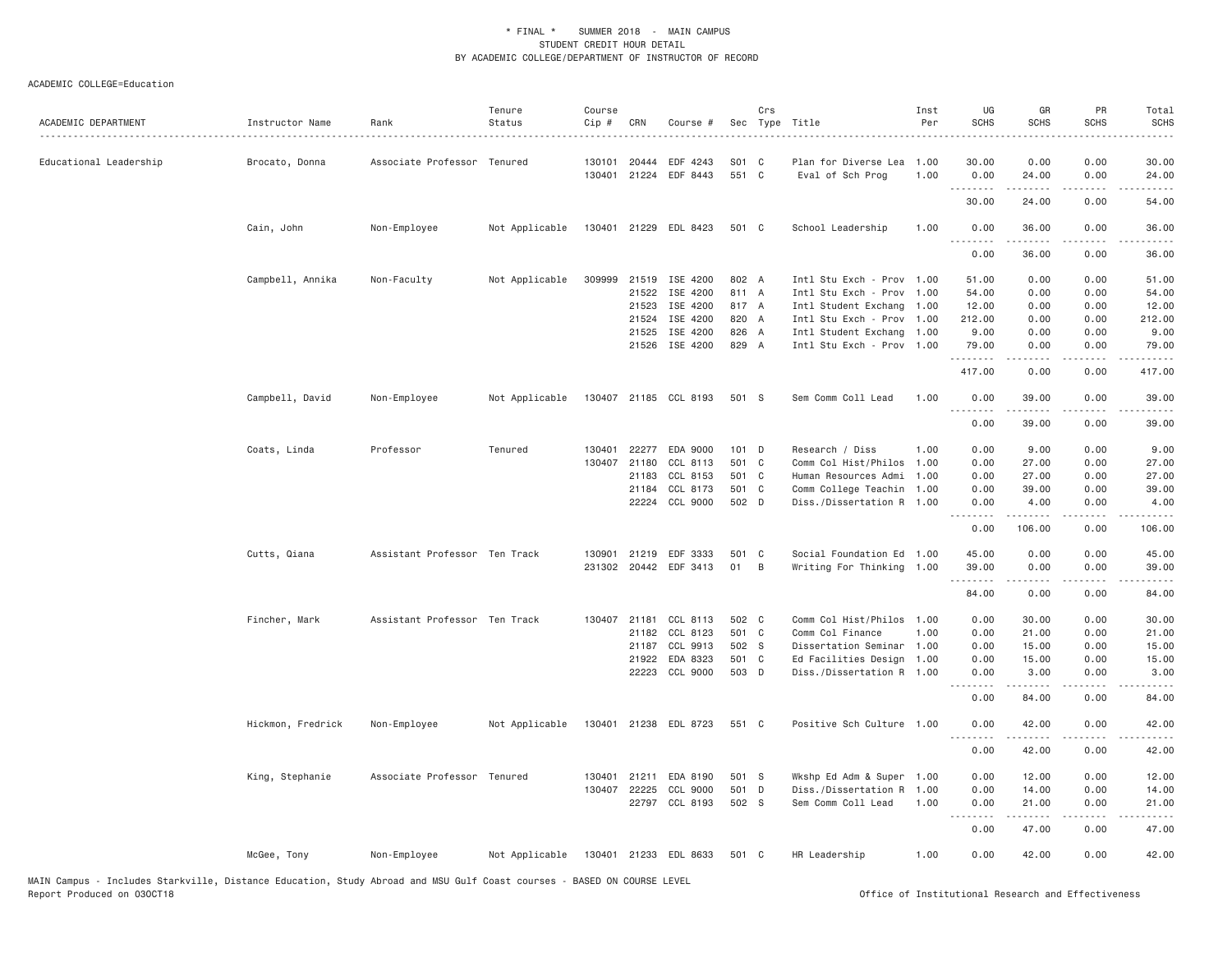|  | ACADEMIC COLLEGE=Education |
|--|----------------------------|
|--|----------------------------|

| ACADEMIC DEPARTMENT                                          | Instructor Name  | Rank                              | Tenure<br>Status | Course<br>Cip # | CRN          | Course #        |       | Crs          | Sec Type Title            | Inst<br>Per | UG<br><b>SCHS</b>               | GR<br><b>SCHS</b>                                                                                                                                             | PR<br><b>SCHS</b>    | Total<br><b>SCHS</b><br>------        |
|--------------------------------------------------------------|------------------|-----------------------------------|------------------|-----------------|--------------|-----------------|-------|--------------|---------------------------|-------------|---------------------------------|---------------------------------------------------------------------------------------------------------------------------------------------------------------|----------------------|---------------------------------------|
|                                                              |                  |                                   |                  |                 |              |                 |       |              |                           |             | <u> - - - - - - - -</u>         |                                                                                                                                                               |                      |                                       |
|                                                              |                  |                                   |                  |                 |              |                 |       |              |                           |             | 0.00                            | 42.00                                                                                                                                                         | 0.00                 | 42.00                                 |
| Educational Leadership                                       | McMullan, Leigh  | Clinical Assist Pro Non-Ten Track |                  |                 | 130401 21227 | EDL 8413        | 501 C |              | Sch Legal & Ethic Pe 1.00 |             | 0.00                            | 30.00                                                                                                                                                         | 0.00                 | 30.00                                 |
|                                                              |                  |                                   |                  |                 | 21232        | EDL 8433        | 551 C |              | Data for Sch Impr         | 1.00        | 0.00                            | 36.00                                                                                                                                                         | 0.00                 | 36.00                                 |
|                                                              |                  |                                   |                  |                 | 21235        | EDL 8713        | 501 C |              | Sch Bus & Facilities 1.00 |             | 0.00                            | 45.00                                                                                                                                                         | 0.00                 | 45.00                                 |
|                                                              |                  |                                   |                  |                 | 23387        | EDL 7000        | 501 I |              | Directed Indiv Study 1.00 |             | 0.00<br><u> - - - - - - - -</u> | 3.00                                                                                                                                                          | 0.00<br>. <u>.</u> . | 3.00                                  |
|                                                              |                  |                                   |                  |                 |              |                 |       |              |                           |             | 0.00                            | 114.00                                                                                                                                                        | 0.00                 | 114.00                                |
|                                                              | Molina, Danielle | Assistant Professor Ten Track     |                  | 130401          | 21553        | HED 8583        | 001 C |              | Admin Comp Budget/Su 1.00 |             | 0.00                            | 42.00                                                                                                                                                         | 0.00                 | 42.00                                 |
|                                                              |                  |                                   |                  |                 |              | 22874 HED 8383  | 501 C |              | Ethical Dec Making i 1.00 |             | 0.00                            | 12.00                                                                                                                                                         | 0.00                 | 12.00                                 |
|                                                              |                  |                                   |                  |                 |              |                 |       |              |                           |             | .<br>0.00                       | المستمالات<br>54.00                                                                                                                                           | .<br>0.00            | 54.00                                 |
|                                                              | Moyen, Eric      | Associate Professor Tenured       |                  | 130401 21582    |              | HED 8633        | 51 C  |              | His of Amer High Edu 1.00 |             | 0.00                            | 24.00                                                                                                                                                         | 0.00                 | 24.00                                 |
|                                                              |                  |                                   |                  |                 | 22278        | EDA 9000        | 102 D |              | Research / Diss           | 1.00        | 0.00                            | 22.00                                                                                                                                                         | 0.00                 | 22.00                                 |
|                                                              |                  |                                   |                  |                 | 23483        | EDA 7000        | 551 I |              | Directed Indiv Study 1.00 |             | 0.00                            | 3.00                                                                                                                                                          | 0.00                 | 3.00                                  |
|                                                              |                  |                                   |                  |                 |              |                 |       |              |                           |             | $\frac{1}{2}$<br>$  -$<br>0.00  | 49,00                                                                                                                                                         | 0.00                 | 49.00                                 |
|                                                              | Prince, Debra    | Associate Professor Tenured       |                  | 130401 21223    |              | EDF 8443        | 501 C |              | Eval of Sch Prog          | 1.00        | 0.00                            | 27.00                                                                                                                                                         | 0.00                 | 27.00                                 |
|                                                              |                  |                                   |                  | 130601          | 21222        | EDF 8363        | 501 C |              | Func & Met Res In Ed 1.00 |             | 0.00                            | 30.00                                                                                                                                                         | 0.00                 | 30.00                                 |
|                                                              |                  |                                   |                  | 131202 21220    |              | EDF 3423        | 501 C |              | Exploring Diversity       | 1.00        | 72.00                           | 0.00                                                                                                                                                          | 0.00                 | 72.00                                 |
|                                                              |                  |                                   |                  |                 | 21221        | EDF 3423        | 502 C |              | Exploring Diversity       | 1.00        | 30.00                           | 0.00                                                                                                                                                          | 0.00                 | 30.00                                 |
|                                                              |                  |                                   |                  |                 |              |                 |       |              |                           |             | .<br>102.00                     | .<br>57.00                                                                                                                                                    | .<br>0.00            | .<br>159.00                           |
|                                                              | Taylor, Leonard  | Assistant Professor Ten Track     |                  | 130401          | 20688        | HED 8010        | 101 E |              | Practicum                 | 1.00        | 0.00                            | 27.00                                                                                                                                                         | 0.00                 | 27.00                                 |
|                                                              |                  |                                   |                  | 130406          | 22767        | <b>HED 9000</b> | 101 D |              | Research / Diss           | 1.00        | 0.00                            | 6.00                                                                                                                                                          | 0.00                 | 6.00                                  |
|                                                              |                  |                                   |                  | 130499 22640    |              | <b>HED 4990</b> | 801 A |              | Special Topic In HED      | 1.00        | 12.00                           | 0.00                                                                                                                                                          | 0.00                 | 12.00                                 |
|                                                              |                  |                                   |                  |                 | 22641        | HED 6990        | 801 A |              | Special Topic In HED 1.00 |             | 0.00<br>.                       | 12.00<br>$\frac{1}{2} \left( \frac{1}{2} \right) \left( \frac{1}{2} \right) \left( \frac{1}{2} \right) \left( \frac{1}{2} \right) \left( \frac{1}{2} \right)$ | 0.00<br>.            | 12.00                                 |
|                                                              |                  |                                   |                  |                 |              |                 |       |              |                           |             | 12.00                           | 45.00                                                                                                                                                         | 0.00                 | 57.00                                 |
|                                                              | Xu, Jianzhong    | Professor                         | Tenured          |                 | 130603 20446 | EDF 9373        | 51    | $\mathbf{C}$ | Ed Res Design             | 1.00        | 0.00                            | 30.00                                                                                                                                                         | 0.00                 | 30.00                                 |
|                                                              |                  |                                   |                  |                 | 21225        | EDF 9453        | 501 C |              | Intro Qual Research       | 1.00        | 0.00                            | 30.00                                                                                                                                                         | 0.00                 | 30.00                                 |
|                                                              |                  |                                   |                  |                 |              | 21742 EDF 9453  | 51 C  |              | Intro Qual Research       | 1.00        | 0.00<br>.                       | 12.00<br>.                                                                                                                                                    | 0.00<br>.            | 12.00                                 |
|                                                              |                  |                                   |                  |                 |              |                 |       |              |                           |             | 0.00                            | 72.00                                                                                                                                                         | 0.00                 | 72.00                                 |
| ----------------------------------<br>Educational Leadership |                  |                                   |                  |                 |              |                 |       |              |                           |             | ========<br>645.00              | ========<br>811.00                                                                                                                                            | ========<br>0.00     | 1456.00                               |
| ----------------------------------                           |                  |                                   |                  |                 |              |                 |       |              |                           |             |                                 |                                                                                                                                                               |                      | -------- -------- -------- ---------- |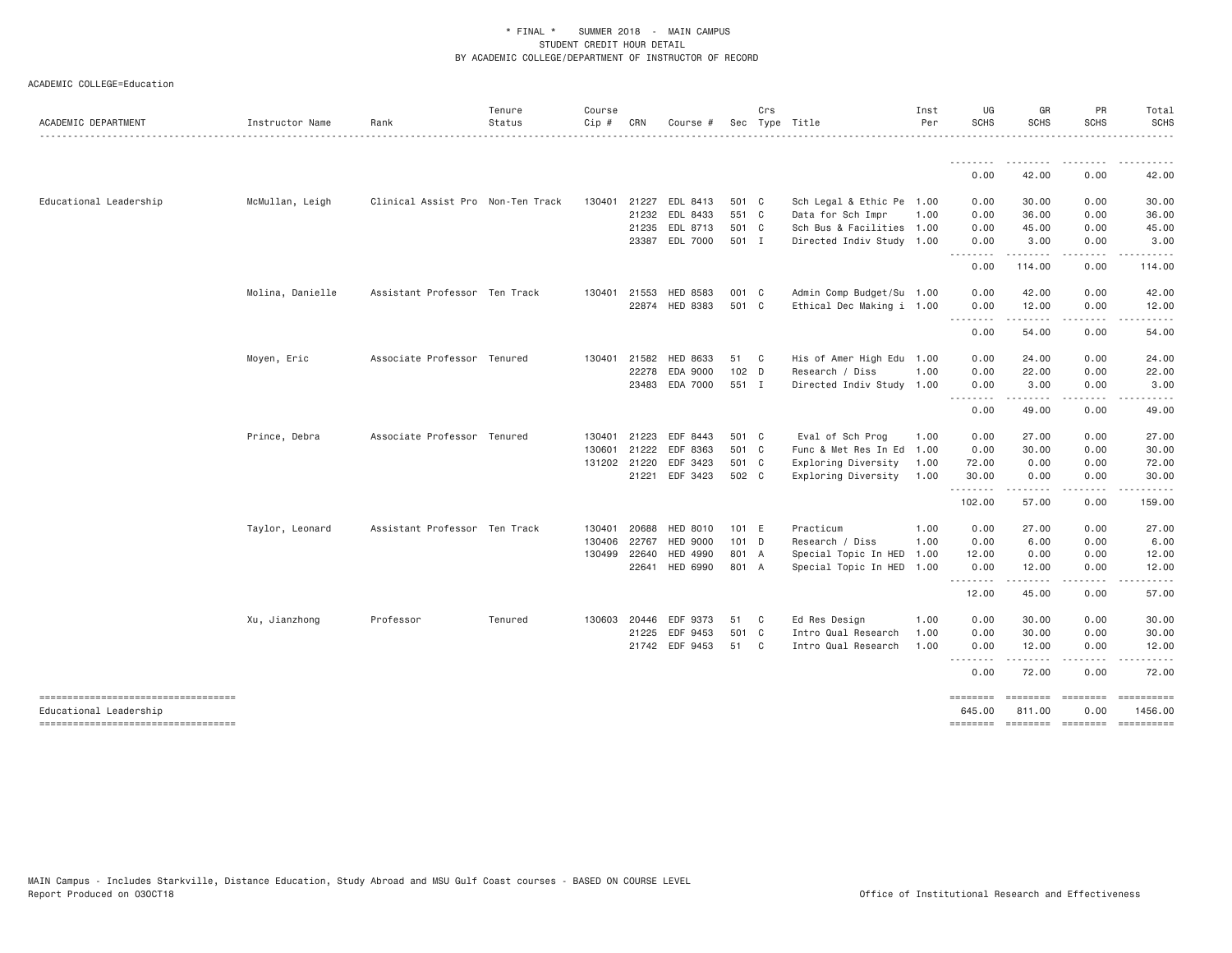|                                                  |                   |                             | Tenure         | Course |                |                       |         | Crs          |                                                        | Inst | UG            | GR                  | PR              | Total          |
|--------------------------------------------------|-------------------|-----------------------------|----------------|--------|----------------|-----------------------|---------|--------------|--------------------------------------------------------|------|---------------|---------------------|-----------------|----------------|
| ACADEMIC DEPARTMENT                              | Instructor Name   | Rank                        | Status         | Cip #  | CRN            | Course #              | Sec     |              | Type Title                                             | Per  | <b>SCHS</b>   | <b>SCHS</b>         | <b>SCHS</b>     | <b>SCHS</b>    |
|                                                  |                   | Professor                   |                |        | 131309 21084   | TKT 6143              | 01      | C            | His & Phil Career &                                    | 1.00 | 0.00          | 33.00               | 0.00            | 33.00          |
| Instructional Systems & Workforce D Adams, James |                   |                             | Tenured        | 131399 |                |                       | 01      | C            |                                                        |      |               |                     |                 |                |
|                                                  |                   |                             |                |        | 21080<br>21081 | TKT 4263<br>TKT 4263  | 51      | C            | Diverse Wrk & Ed Env 1.00<br>Diverse Wrk & Ed Env 1.00 |      | 3.00<br>24.00 | 0.00<br>0.00        | 0.00<br>0.00    | 3.00           |
|                                                  |                   |                             |                |        | 21085          | TKT 6263              | 01      | C            | Diverse Wrk & Ed Env 1.00                              |      | 0.00          | 18.00               | 0.00            | 24.00<br>18.00 |
|                                                  |                   |                             |                |        | 21086          | TKT 6263              | 51      | C            | Diverse Wrk & Ed Env 1.00                              |      |               | 18.00               | 0.00            | 18.00          |
|                                                  |                   |                             |                |        |                |                       |         |              |                                                        |      | 0.00<br>.     | .                   | .               | .              |
|                                                  |                   |                             |                |        |                |                       |         |              |                                                        |      | 27.00         | 69.00               | 0.00            | 96.00          |
|                                                  | Bailey, Melinda   | Non-Faculty                 | Not Applicable |        |                | 240102 21348 IDS 4111 | 502 C   |              | Professional Seminar 1.00                              |      | 15.00<br>.    | 0.00<br>$- - - - -$ | 0.00<br>.       | 15.00<br>.     |
|                                                  |                   |                             |                |        |                |                       |         |              |                                                        |      | 15.00         | 0.00                | 0.00            | 15.00          |
|                                                  | Ballard, Iva      | Instructor                  | Non-Ten Track  |        | 521302 20160   | BQA 3123              | 001 C   |              | Bus Stat Methods II                                    | 1.00 | 42.00         | 0.00                | 0.00            | 42.00          |
|                                                  |                   |                             |                |        | 20161          | BQA 3123              | 01      | C            | Bus Stat Methods II                                    | 1.00 | 99.00         | 0.00                | 0.00            | 99.00          |
|                                                  |                   |                             |                |        |                | 21179 BQA 8443        | 501 C   |              | Stat Analy Bus Dec                                     | 1.00 | 0.00<br>.     | 33.00<br>.          | 0.00<br>.       | 33.00<br>.     |
|                                                  |                   |                             |                |        |                |                       |         |              |                                                        |      | 141.00        | 33.00               | 0.00            | 174.00         |
|                                                  | Beriswill, Joanne | Associate Professor Tenured |                |        | 110301 21410   | TKT 1273              | 501 C   |              | Computer Application 1.00                              |      | 66.00         | 0.00                | 0.00            | 66.00          |
|                                                  |                   |                             |                | 110801 | 22362          | TKB 4583              | 52      | B            | Graphics and Web Des                                   | 1.00 | 21.00         | 0.00                | 0.00            | 21.00          |
|                                                  |                   |                             |                |        |                | 131319 22848 TKT 9000 | $102$ D |              | Research / Diss                                        | 1.00 | 0.00<br>.     | 6.00<br>.           | 0.00<br>$- - -$ | 6.00           |
|                                                  |                   |                             |                |        |                |                       |         |              |                                                        |      | 87.00         | 6.00                | 0.00            | 93.00          |
|                                                  | Cornelious, Linda | Professor                   | Tenured        |        |                | 131319 22849 TKT 9000 | 103 D   |              | Research / Diss                                        | 1.00 | 0.00<br>.     | 6.00                | 0.00<br>د د د د | 6.00           |
|                                                  |                   |                             |                |        |                |                       |         |              |                                                        |      | 0.00          | 6.00                | 0.00            | 6.00           |
|                                                  | Dale, Jonathan    | Instructor                  | Non-Ten Track  |        | 150612 21071   | TKI 3044              | 01      | C            | Industrial Safety                                      | 1.00 | 40.00         | 0.00                | 0.00            | 40.00          |
|                                                  |                   |                             |                |        |                | 21646 TKI 4224        | 01      | C            | Quality Assurance                                      | 1.00 | 68.00<br>.    | 0.00<br>.           | 0.00            | 68.00          |
|                                                  |                   |                             |                |        |                |                       |         |              |                                                        |      | 108.00        | 0.00                | 0.00            | 108.00         |
|                                                  | Giordano, Mickey  | Instructor                  | Non-Ten Track  |        |                | 131319 22214 TKI 4000 | $101$ I |              | Directed Indiv Study 1.00                              |      | 3.00          | 0.00                | 0.00            | 3.00           |
|                                                  |                   |                             |                |        | 22906          | TKI 4000              | 01      | $\mathbf{I}$ | Directed Indiv Study 1.00                              |      | 3.00          | 0.00                | 0.00            | 3.00           |
|                                                  |                   |                             |                |        | 22925          | TKI 4000              | 02      | I            | Directed Indiv Study 1.00                              |      | 3.00          | 0.00                | 0.00            | 3.00           |
|                                                  |                   |                             |                |        | 23362          | TKI 4000              | 04      | $\mathbf I$  | Directed Indiv Study 1.00                              |      | 3.00          | 0.00                | 0.00            | 3.00           |
|                                                  |                   |                             |                |        | 23434          | TKI 4000              | $102$ I |              | Directed Indiv Study 1.00                              |      | 3.00          | 0.00                | 0.00            | 3.00           |
|                                                  |                   |                             |                |        | 23436          | TKI 4000              | 05      | $\mathbf{I}$ | Directed Indiv Study 1.00                              |      | 3.00          | 0.00                | 0.00            | 3.00           |
|                                                  |                   |                             |                |        | 23437          | TKI 4000              | 06      | $\mathbf{I}$ | Directed Indiv Study 1.00                              |      | 3.00          | 0.00                | 0.00            | 3.00           |
|                                                  |                   |                             |                |        | 23440          | TKI 4000              | 52      | $\mathbf{I}$ | Directed Indiv Study 1.00                              |      | 3.00          | 0.00                | 0.00            | 3.00           |
|                                                  |                   |                             |                |        | 23504          | TKI 4000              | 54      | Ι.           | Directed Indiv Study 1.00                              |      | 3.00          | 0.00                | 0.00            | 3.00           |
|                                                  |                   |                             |                |        | 150303 21065   | TKI 1814              | 01      | B            | Basic Indust Elec &                                    | 1.00 | 32.00         | 0.00                | 0.00            | 32.00          |
|                                                  |                   |                             |                |        | 21072          | TKI 3104              | 51      | B            | Adv Ind Ele, Electro 1.00                              |      | 52.00         | 0.00                | 0.00            | 52.00          |
|                                                  |                   |                             |                |        | 150612 21074   | TKI 4203              | 51      | B            | Automated Systems                                      | 1.00 | 51.00         | 0.00                | 0.00            | 51.00          |
|                                                  |                   |                             |                |        |                | 21643 TKI 4103        | 01      | B            | Industrial Cntrl Sys 1.00                              |      | 48.00<br>.    | 0.00<br>.           | 0.00<br>.       | 48.00<br>.     |
|                                                  |                   |                             |                |        |                |                       |         |              |                                                        |      | 210.00        | 0.00                | 0.00            | 210.00         |
|                                                  | Keel, Vicki       | Instructor                  | Non-Ten Track  |        |                | 110301 21076 TKT 1273 | 001 C   |              | Computer Application 1.00                              |      | 36.00         | 0.00                | 0.00            | 36.00          |
|                                                  |                   |                             |                |        |                | 21077 TKT 1273        | 01      | C            | Computer Application 1.00                              |      | 39.00         | 0.00                | 0.00            | 39.00          |
|                                                  |                   |                             |                |        |                | 21407 TKB 4543        | 551 C   |              | Information Processi 1.00                              |      | 96.00         | 0.00                | 0.00            | 96.00          |
|                                                  |                   |                             |                |        | 131303 21406   | TKB 3133              | 501     | C            | Admin Management & P 1.00                              |      | 36.00         | 0.00                | 0.00            | 36,00          |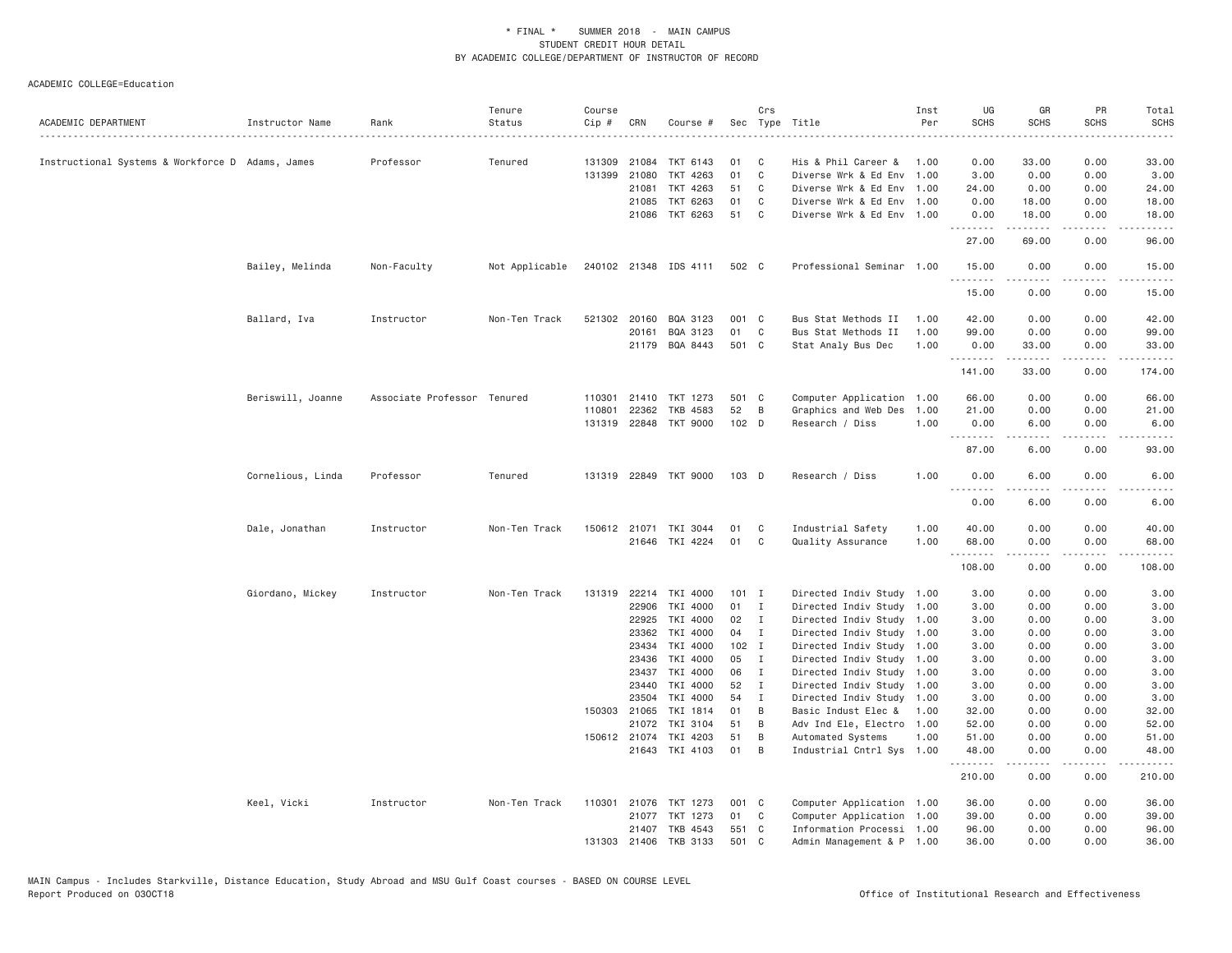| ACADEMIC DEPARTMENT                                | Instructor Name | Rank                                               | Tenure<br>Status | Course<br>Cip # | CRN                   | Course #              |          | Crs          | Sec Type Title                       | Inst<br>Per | UG<br><b>SCHS</b>  | GR<br><b>SCHS</b> | PR<br><b>SCHS</b> | Total<br><b>SCHS</b> |
|----------------------------------------------------|-----------------|----------------------------------------------------|------------------|-----------------|-----------------------|-----------------------|----------|--------------|--------------------------------------|-------------|--------------------|-------------------|-------------------|----------------------|
|                                                    |                 |                                                    |                  |                 |                       |                       |          |              |                                      |             |                    |                   |                   |                      |
|                                                    |                 |                                                    |                  |                 |                       |                       |          |              |                                      |             | 207.00             | 0.00              | 0.00              | 207.00               |
| Instructional Systems & Workforce D Lee, Sang Joon |                 | Assistant Professor Ten Track                      |                  | 110801          | 21408                 | TKB 4583              | 501 B    |              | Graphics and Web Des 1.00            |             | 48.00              | 0.00              | 0.00              | 48.00                |
|                                                    |                 |                                                    |                  | 131303          | 21409                 | <b>TKB 6583</b>       | 501 B    |              | Graphics and Web Des                 | 1.00        | 0.00               | 6.00              | 0.00              | 6.00                 |
|                                                    |                 |                                                    |                  | 131309          | 21412                 | TKT 4343              | 501      | C            | Info Tech Project Mg                 | 1.00        | 75.00              | 0.00              | 0.00              | 75.00                |
|                                                    |                 |                                                    |                  |                 | 131319 22851          | <b>TKT 9000</b>       | 105 D    |              | Research / Diss                      | 1.00        | 0.00               | 5.00<br>.         | 0.00<br>.         | 5.00<br>.            |
|                                                    |                 |                                                    |                  |                 |                       |                       |          |              |                                      |             | 123.00             | 11.00             | 0.00              | 134.00               |
|                                                    | Okojie, Mabel   | Professor                                          | Tenured          | 110901          | 21648                 | TKT 6733              | 01       | C            | Mgn Multimedia Lrn E                 | 1.00        | 0.00               | 9.00              | 0.00              | 9.00                 |
|                                                    |                 |                                                    |                  | 130501          | 21647                 | TKT 4733              | 01       | C            | Mgn Mutlimedia Lrn                   | 1.00        | 6.00               | 0.00              | 0.00              | 6.00                 |
|                                                    |                 |                                                    |                  | 131309          | 21545                 | TKT 9913              | 101 S    |              | Dissertation Seminar                 | 1,00        | 0.00               | 18.00             | 0.00              | 18.00                |
|                                                    |                 |                                                    |                  |                 |                       | 131319 22852 TKT 9000 | 106 D    |              | Research / Diss                      | 1.00        | 0.00<br>. <i>.</i> | 4.00<br>.         | 0.00<br>.         | 4.00<br>.            |
|                                                    |                 |                                                    |                  |                 |                       |                       |          |              |                                      |             | 6.00               | 31.00             | 0.00              | 37.00                |
|                                                    |                 | Scott-Bracey, Pamela Assistant Professor Ten Track |                  |                 | 131303 22360          | BTE 6213              | 01       | C            | Meth Tchn Business S                 | 1.00        | 0.00               | 6.00              | 0.00              | 6.00                 |
|                                                    |                 |                                                    |                  |                 | 22361                 | BTE 4213              | 01       | C            | Methods of Teaching                  | 1.00        | 3.00               | 0.00              | 0.00              | 3.00                 |
|                                                    |                 |                                                    |                  | 131309          | 20163                 | BTE 6463              | 01       | C            | Method of Teaching B                 | 1.00        | 0.00               | 6.00              | 0.00              | 6.00                 |
|                                                    |                 |                                                    |                  |                 | 21413                 | TKT 4473              | 501      | C            | Methods of Teaching                  | 1.00        | 12.00              | 0.00              | 0.00              | 12.00                |
|                                                    |                 |                                                    |                  |                 | 21415                 | TKT 6473              | 501 C    |              | Methods of Teaching                  | 1.00        | 0.00               | 54.00             | 0.00              | 54.00                |
|                                                    |                 |                                                    |                  |                 | 21926                 | TKT 4763              | 552 C    |              | Digital Tools/Learni                 | 1.00        | 39.00              | 0.00              | 0.00              | 39.00                |
|                                                    |                 |                                                    |                  |                 |                       | 22028 BTE 4463        | 01       | C            | Method of Teaching                   | 1.00        | 6.00<br>.          | 0.00<br>.         | 0.00<br>.         | 6.00<br><u>.</u>     |
|                                                    |                 |                                                    |                  |                 |                       |                       |          |              |                                      |             | 60.00              | 66.00             | 0.00              | 126.00               |
|                                                    | Sears, Janice   | Lecturer                                           | Non-Ten Track    |                 |                       | 131309 21089 TKT 8263 | 51       | C            | Phil & Adm Career &                  | 1.00        | 0.00<br>. <i>.</i> | 18.00<br>.        | 0.00<br>.         | 18.00<br>.           |
|                                                    |                 |                                                    |                  |                 |                       |                       |          |              |                                      |             | 0.00               | 18.00             | 0.00              | 18.00                |
|                                                    | Sun, Yan        | Non-Employee                                       | Not Applicable   |                 | 131309 22176          | TKT 6483              | 51       | C            | Methods of Teaching                  | 1.00        | 0.00               | 9.00              | 0.00              | 9.00                 |
|                                                    |                 |                                                    |                  |                 | 22177                 | TKT 4483              | 51       | $\mathbb C$  | Methods of Teaching                  | 1.00        | 6.00               | 0.00              | 0.00              | 6.00                 |
|                                                    |                 |                                                    |                  |                 | 150613 22029          | TKT 8713              | 551 C    |              | Research in ISWD                     | 1.00        | 0.00               | 39.00             | 0.00              | 39.00                |
|                                                    |                 |                                                    |                  |                 |                       |                       |          |              |                                      |             | . <b>.</b><br>6.00 | 48.00             | $- - -$<br>0.00   | 54.00                |
|                                                    |                 |                                                    |                  |                 |                       |                       |          |              |                                      |             |                    |                   |                   |                      |
|                                                    | Wyatt, John     | Associate Professor Tenured                        |                  |                 | 131319 22926          | TKI 4000              | 03       | $\mathbf{I}$ | Directed Indiv Study 1.00            |             | 3.00               | 0.00              | 0.00              | 3.00                 |
|                                                    |                 |                                                    |                  | 150611          | 21921                 | TKI 3683              | 51       | B            | CNC Machining Proces                 | 1.00        | 45.00              | 0.00              | 0.00              | 45.00                |
|                                                    |                 |                                                    |                  |                 | 150612 21650          | TKI 3373              | 01       | C            | Forecast and Cost Mo 1.00            |             | 48.00              | 0.00              | 0.00              | 48.00                |
|                                                    |                 |                                                    |                  |                 | 21705<br>150613 21649 | TKI 3343<br>TKI 3813  | 51<br>01 | C<br>C       | CAD/CAM<br>Writing for Industry 1.00 | 1.00        | 39.00<br>18.00     | 0.00<br>0.00      | 0.00<br>0.00      | 39.00<br>18.00       |
|                                                    |                 |                                                    |                  |                 |                       |                       |          |              |                                      |             | .<br>153.00        | .<br>0.00         | .<br>0.00         | .<br>153.00          |
|                                                    | Yu, Chien       | Professor                                          | Tenured          | 130401          | 22030                 | TKT 8753              | 501 C    |              | Tech Issues School A 1.00            |             | 0.00               | 18.00             | 0.00              | 18.00                |
|                                                    |                 |                                                    |                  | 130501          | 21090                 | TKT 8523              | 101 C    |              | Proj.Mgt in Instr De                 | 1.00        | 0.00               | 12.00             | 0.00              | 12.00                |
|                                                    |                 |                                                    |                  |                 | 131319 22855          | <b>TKT 9000</b>       | 109 D    |              | Research / Diss                      | 1.00        | 0.00               | 2.00              | 0.00              | 2.00                 |
|                                                    |                 |                                                    |                  |                 | 22938                 | <b>TKT 7000</b>       | $102$ I  |              | Directed Indiv Study 1.00            |             | 0.00               | 1.00              | 0.00              | 1.00                 |
|                                                    |                 |                                                    |                  |                 | 131321 21092          | TKT 8813              | 51       | C            | Foundations of Dista 1.00            |             | 0.00<br>. <i>.</i> | 18.00<br><b>.</b> | 0.00<br>.         | 18.00<br>.           |
|                                                    |                 |                                                    |                  |                 |                       |                       |          |              |                                      |             | 0.00               | 51.00             | 0.00              | 51.00                |
|                                                    | Yu, Wei-Chieh   | Assistant Professor Ten Track                      |                  |                 |                       | 110301 21411 TKT 1273 | 551 C    |              | Computer Application 1.00            |             | 63.00              | 0.00              | 0.00              | 63.00                |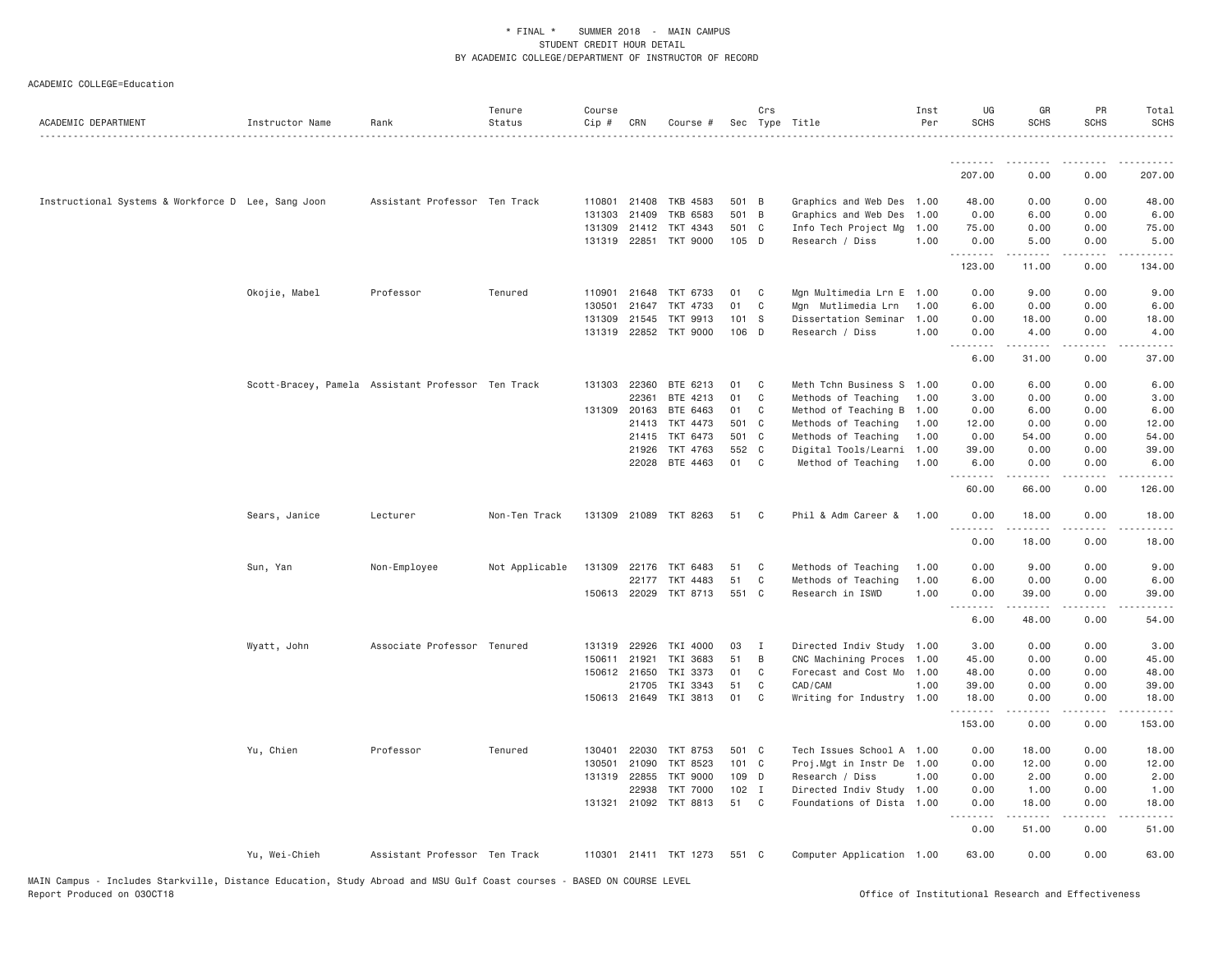|                                                   |                 |                               | Tenure | Course |       |          |    | Crs          |                      | Inst | UG                 | GR                | <b>PR</b>         | Total                 |
|---------------------------------------------------|-----------------|-------------------------------|--------|--------|-------|----------|----|--------------|----------------------|------|--------------------|-------------------|-------------------|-----------------------|
| ACADEMIC DEPARTMENT                               | Instructor Name | Rank                          | Status | Cip #  | CRN   | Course # |    |              | Sec Type Title       | Per  | <b>SCHS</b>        | <b>SCHS</b>       | <b>SCHS</b>       | SCHS                  |
|                                                   |                 |                               |        |        |       |          |    |              |                      |      |                    |                   |                   |                       |
| Instructional Systems & Workforce D Yu, Wei-Chieh |                 | Assistant Professor Ten Track |        | 111001 | 22220 | TKB 4563 | 01 | $\mathbb{C}$ | Intro to Data Networ | 1,00 | 36.00              | 0.00              | 0.00              | 36.00                 |
|                                                   |                 |                               |        |        |       |          |    |              |                      |      | ---------<br>99.00 | ---------<br>0.00 | ---------<br>0.00 | .<br>99,00            |
|                                                   |                 |                               |        |        |       |          |    |              |                      |      |                    |                   |                   |                       |
| ==============================<br>=====           |                 |                               |        |        |       |          |    |              |                      |      | ========           |                   | =====             | ==========            |
| Instructional Systems & Workforce D               |                 |                               |        |        |       |          |    |              |                      |      | 1242.00            | 339,00            | 0.00              | 1581.00               |
| ======================================            |                 |                               |        |        |       |          |    |              |                      |      | ========           | --------          | ========          | $=$ = = = = = = = = = |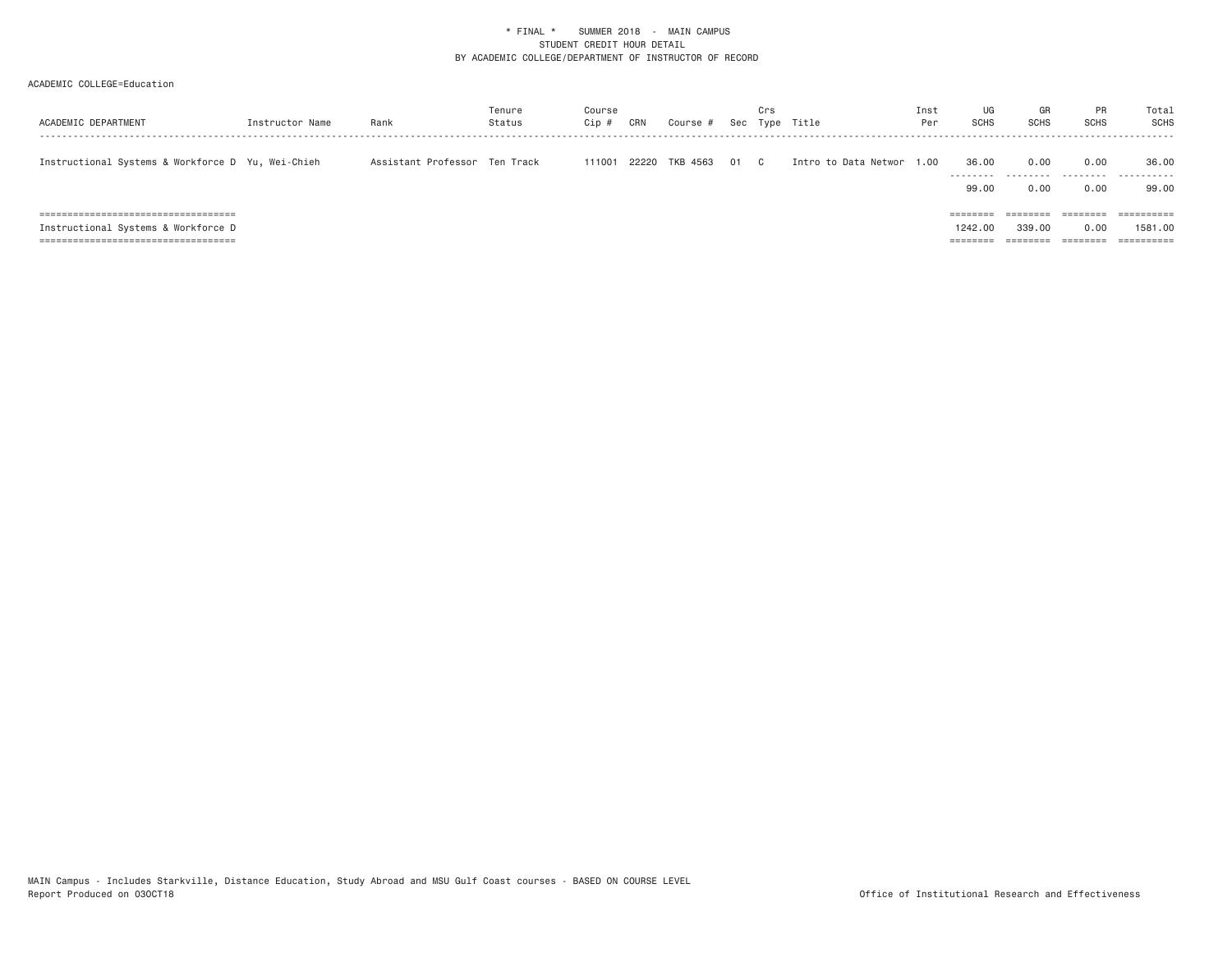| ACADEMIC DEPARTMENT | Instructor Name     | Rank                                             | Tenure<br>Status | Course<br>Cip # | CRN          | Course #             |         | Crs            | Sec Type Title            | Inst<br>Per | UG<br><b>SCHS</b> | GR<br><b>SCHS</b> | PR<br><b>SCHS</b> | Total<br><b>SCHS</b>                                                                                                                                         |
|---------------------|---------------------|--------------------------------------------------|------------------|-----------------|--------------|----------------------|---------|----------------|---------------------------|-------------|-------------------|-------------------|-------------------|--------------------------------------------------------------------------------------------------------------------------------------------------------------|
|                     |                     |                                                  |                  |                 |              |                      |         |                |                           |             |                   |                   |                   | $\frac{1}{2}$                                                                                                                                                |
| Kinesiology         |                     | Agiovlasitis, Stamat Associate Professor Tenured |                  | 260908          |              | 20517 EP 4133        | 001 C   |                | Ex Prog Clinical Pop 1.00 |             | 30.00             | 0.00              | 0.00              | 30.00                                                                                                                                                        |
|                     |                     |                                                  |                  |                 |              | 310504 20518 EP 4143 | 01 C    |                | Aging and Disability 1.00 |             | 21.00<br>-------- | 0.00<br>-----     | 0.00<br>.         | 21.00<br>.                                                                                                                                                   |
|                     |                     |                                                  |                  |                 |              |                      |         |                |                           |             | 51.00             | 0.00              | 0.00              | 51.00                                                                                                                                                        |
|                     | Brown, Stanley      | Professor                                        | Tenured          |                 |              | 310505 20750 KI 8710 | 101 E   |                | Internship                | 1.00        | 0.00              | 3.00              | 0.00              | 3.00                                                                                                                                                         |
|                     |                     |                                                  |                  |                 |              |                      |         |                |                           |             | .<br>0.00         | .<br>3.00         | د د د د<br>0.00   | $\frac{1}{2} \left( \frac{1}{2} \right) \left( \frac{1}{2} \right) \left( \frac{1}{2} \right) \left( \frac{1}{2} \right) \left( \frac{1}{2} \right)$<br>3.00 |
|                     | Chander, Harish     | Assistant Professor Ten Track                    |                  |                 | 131314 20522 | EP 4503              | 51      | C              | Mechanical Analysis       | 1.00        | 42.00             | 0.00              | 0.00              | 42.00                                                                                                                                                        |
|                     |                     |                                                  |                  | 260908          | 20511        | EP 3643              | 51      | C              | Applied Anat & Patho      | 1.00        | 12.00             | 0.00              | 0.00              | 12.00                                                                                                                                                        |
|                     |                     |                                                  |                  |                 | 21757        | EP 3233              | 01      | $\mathbf{C}$   | Anatomical Kinesiolo      | 1.00        | 30.00             | 0.00              | 0.00              | 30.00                                                                                                                                                        |
|                     |                     |                                                  |                  |                 |              | 310505 20935 PE 4283 | 01      | C <sub>1</sub> | Sport Biomechanics        | 1.00        | 27.00<br>.        | 0.00<br>.         | 0.00<br>د د د د   | 27.00<br>.                                                                                                                                                   |
|                     |                     |                                                  |                  |                 |              |                      |         |                |                           |             | 111.00            | 0.00              | 0.00              | 111.00                                                                                                                                                       |
|                     | Chen, Chih Chia     | Assistant Professor Ten Track                    |                  |                 | 260908 20501 | EP 3183              | 01      | C              | Exercise Psychology       | 1.00        | 15.00             | 0.00              | 0.00              | 15.00                                                                                                                                                        |
|                     |                     |                                                  |                  |                 | 20524        | EP 4703              | 01      | C <sub>1</sub> | Neural Contl Human M 1.00 |             | 27.00             | 0.00              | 0.00              | 27.00                                                                                                                                                        |
|                     |                     |                                                  |                  |                 | 21759        | EP 3183              | 51      | $\mathbf{C}$   | Exercise Psychology       | 1.00        | 30.00             | 0.00              | 0.00              | 30.00                                                                                                                                                        |
|                     |                     |                                                  |                  |                 |              | 310505 22217 KI 7000 | 01      | $\mathbf{I}$   | Directed Indiv Study 1.00 |             | 0.00<br>.         | 3.00<br>.         | 0.00<br>.         | 3.00<br>د د د د د                                                                                                                                            |
|                     |                     |                                                  |                  |                 |              |                      |         |                |                           |             | 72.00             | 3.00              | 0.00              | 75.00                                                                                                                                                        |
|                     | Choi, Poram         | Grad Teach Assist                                | Not Applicable   |                 |              | 260908 21862 EP 3304 | 05      | K              | Exercise Physiology       | 1.00        | 0.00<br>$- - -$   | 0.00              | 0.00<br>$- - -$   | 0.00                                                                                                                                                         |
|                     |                     |                                                  |                  |                 |              |                      |         |                |                           |             | 0.00              | 0.00              | 0.00              | 0.00                                                                                                                                                         |
|                     | Funderburk, Deborah | Instructor                                       | Non-Ten Track    |                 |              | 131314 23283 PE 4000 | 01 I    |                | Directed Indiv Study 1.00 |             | 3.00              | 0.00              | 0.00              | 3.00                                                                                                                                                         |
|                     |                     |                                                  |                  |                 |              | 500301 21860 PE 1323 | 001 B   |                | Hist & Apprec of Dan 1.00 |             | 24.00<br>.        | 0.00<br>-----     | 0.00<br>.         | 24.00<br>.                                                                                                                                                   |
|                     |                     |                                                  |                  |                 |              |                      |         |                |                           |             | 27.00             | 0.00              | 0.00              | 27.00                                                                                                                                                        |
|                     | Joe, Lee            | Instructor                                       | Non-Ten Track    | 260908          | 20526        | EP 4810              | 101 H   |                | Clin Exercise Phys I 1.00 |             | 129.00            | 0.00              | 0.00              | 129.00                                                                                                                                                       |
|                     |                     |                                                  |                  |                 | 20527        | EP 4810              | 102 H   |                | Clin Exercise Phys I 1.00 |             | 138.00            | 0.00              | 0.00              | 138.00                                                                                                                                                       |
|                     |                     |                                                  |                  | 310501          | 20520        | EP 4210              | 101 E   |                | Hlth Fitness Stdies       | 1.00        | 69.00             | 0.00              | 0.00              | 69.00                                                                                                                                                        |
|                     |                     |                                                  |                  | 310505          | 20510        | EP 3613              | 01 C    |                | Exercise Electrocard 1.00 |             | 39.00             | 0.00              | 0.00              | 39.00                                                                                                                                                        |
|                     |                     |                                                  |                  |                 |              | 22232 EP 4000        | $101$ I |                | Directed Indiv Study 1.00 |             | 3.00<br>.         | 0.00<br>.         | 0.00<br>.         | 3.00<br>$- - - - - -$                                                                                                                                        |
|                     |                     |                                                  |                  |                 |              |                      |         |                |                           |             | 378.00            | 0.00              | 0.00              | 378.00                                                                                                                                                       |
|                     | Johnson, Wesley     | Non-Employee                                     | Not Applicable   | 131304          | 20936        | PE 4413              | 01      | B              | Basic Driver Ed I         | 1.00        | 57.00             | 0.00              | 0.00              | 57.00                                                                                                                                                        |
|                     |                     |                                                  |                  |                 | 20937        | PE 4423              | 51      | C              | Driver Ed Meth II         | 1.00        | 33.00             | 0.00              | 0.00              | 33.00                                                                                                                                                        |
|                     |                     |                                                  |                  | 512201          | 20930        | PE 3433              | 01      | C              | Genl Safety Methods       | 1.00        | 36.00             | 0.00              | 0.00              | 36.00                                                                                                                                                        |
|                     |                     |                                                  |                  |                 | 20931        | PE 3433              | 51      | $\mathbf{C}$   | Genl Safety Methods       | 1.00        | 51.00<br>.        | 0.00<br>.         | 0.00<br>الأعامات  | 51.00<br>.                                                                                                                                                   |
|                     |                     |                                                  |                  |                 |              |                      |         |                |                           |             | 177.00            | 0.00              | 0.00              | 177.00                                                                                                                                                       |
|                     | Knight, Adam        | Associate Professor Tenured                      |                  | 131314          | 20521        | EP 4503              | 01      | C <sub>1</sub> | Mechanical Analysis       | 1.00        | 30.00             | 0.00              | 0.00              | 30.00                                                                                                                                                        |
|                     |                     |                                                  |                  | 260908          | 20523        | EP 4703              | 001 C   |                | Neural Contl Human M 1.00 |             | 63.00             | 0.00              | 0.00              | 63.00                                                                                                                                                        |
|                     |                     |                                                  |                  |                 | 310505 20749 | KI 8313              | 51 C    |                | Interpret Data Kines 1.00 |             | 0.00              | 30.00             | 0.00              | 30.00                                                                                                                                                        |
|                     |                     |                                                  |                  |                 | 22827        | KI 8000              | 101 D   |                | Research/Thesis           | 1.00        | 0.00              | 3.00              | 0.00              | 3.00                                                                                                                                                         |
|                     |                     |                                                  |                  |                 | 22828        | KI 9000              | 51      | D              | Research / Diss           | 1.00        | 0.00              | 6.00              | 0.00              | 6.00                                                                                                                                                         |
|                     |                     |                                                  |                  |                 |              | 23380 KI 4000        | 01      | $\mathbf{I}$   | Directed Indiv Study 1.00 |             | 1.00              | 0.00              | 0.00              | 1.00                                                                                                                                                         |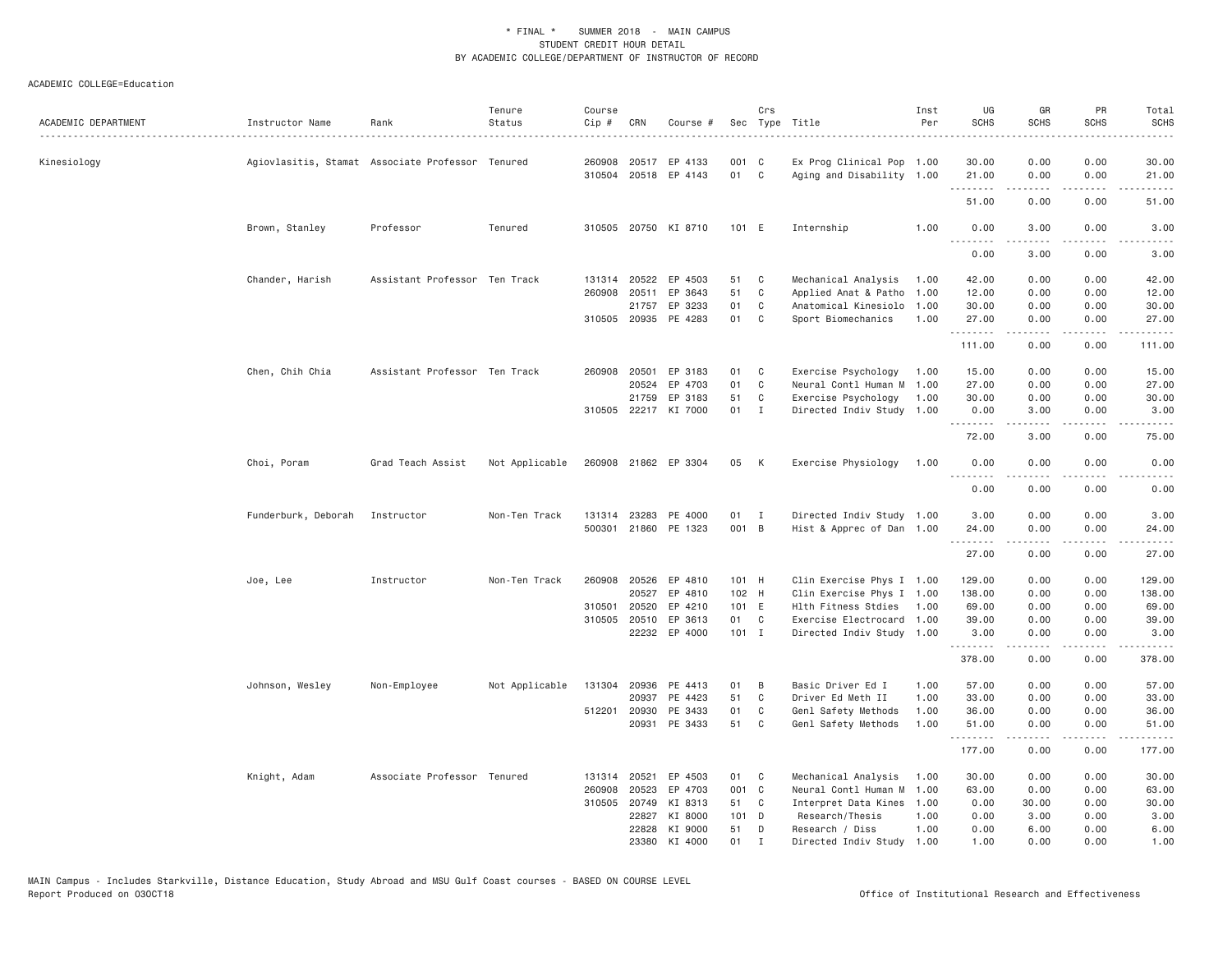| ACADEMIC DEPARTMENT | Instructor Name                                    | Rank                          | Tenure<br>Status | Course<br>$Cip$ # | CRN          | Course #             |       | Crs          | Sec Type Title            | Inst<br>Per | UG<br><b>SCHS</b>            | GR<br><b>SCHS</b>                                                                                                                                            | PR<br><b>SCHS</b>                   | Total<br><b>SCHS</b> |
|---------------------|----------------------------------------------------|-------------------------------|------------------|-------------------|--------------|----------------------|-------|--------------|---------------------------|-------------|------------------------------|--------------------------------------------------------------------------------------------------------------------------------------------------------------|-------------------------------------|----------------------|
|                     |                                                    |                               |                  |                   |              |                      |       |              |                           |             |                              |                                                                                                                                                              |                                     |                      |
|                     |                                                    |                               |                  |                   |              |                      |       |              |                           |             | 94.00                        | 39.00                                                                                                                                                        | 0.00                                | 133.00               |
| Kinesiology         | Lim, Soyoun                                        | Assistant Professor Ten Track |                  |                   |              | 310504 21722 SS 4303 | 001 C |              | Globalization & Spor 1.00 |             | 33.00                        | 0.00                                                                                                                                                         | 0.00                                | 33.00                |
|                     |                                                    |                               |                  |                   |              |                      |       |              |                           |             | .<br>33.00                   | 0.00                                                                                                                                                         | 0.00                                | 33.00                |
|                     | McAllister, Matthew                                | Assistant Professor Ten Track |                  |                   |              | 260908 20507 EP 3304 | 51    | C            | Exercise Physiology       | 1.00        | 88.00                        | 0.00                                                                                                                                                         | 0.00                                | 88.00                |
|                     |                                                    |                               |                  |                   |              | 21719 EP 4123        | 001 C |              | Aging and Physical A 1.00 |             | 63.00                        | 0.00                                                                                                                                                         | 0.00                                | 63.00                |
|                     |                                                    |                               |                  | 310501            | 21760        | EP 4113              | 51    | B            | Fitness Prog & Testi 1.00 |             | 27.00                        | 0.00                                                                                                                                                         | 0.00                                | 27.00                |
|                     |                                                    |                               |                  |                   | 310505 22526 | KI 9000              | 101 D |              | Research / Diss           | 1.00        | 0.00                         | 9.00                                                                                                                                                         | 0.00                                | 9.00                 |
|                     |                                                    |                               |                  |                   |              | 22875 EP 4000        | 01 I  |              | Directed Indiv Study 1.00 |             | 3.00<br>.                    | 0.00                                                                                                                                                         | 0.00<br>$\sim$ $\sim$ $\sim$ $\sim$ | 3.00                 |
|                     |                                                    |                               |                  |                   |              |                      |       |              |                           |             | 181.00                       | 9.00                                                                                                                                                         | 0.00                                | 190.00               |
|                     | Rye, David                                         | Instructor                    | Non-Ten Track    |                   |              | 310504 21037 SS 3203 | 001 C |              | Sport Law                 | 1.00        | 21.00                        | 0.00                                                                                                                                                         | 0.00                                | 21.00                |
|                     |                                                    |                               |                  |                   |              | 21039 SS 4396        | 101 E |              | Sports Studies Inter 1.00 |             | 132.00<br>.                  | 0.00<br>.                                                                                                                                                    | 0.00<br>.                           | 132.00<br><u>.</u>   |
|                     |                                                    |                               |                  |                   |              |                      |       |              |                           |             | 153.00                       | 0.00                                                                                                                                                         | 0.00                                | 153.00               |
|                     | Ryuh, Yonjoong                                     | Grad Teach Assist             | Not Applicable   |                   |              | 310501 20919 PE 1061 | 01    | - L          | Fitness Walking/ Jog 1.00 |             | 5.00<br>$\sim$ $\sim$ $\sim$ | 0.00                                                                                                                                                         | 0.00                                | 5.00                 |
|                     |                                                    |                               |                  |                   |              |                      |       |              |                           |             | 5.00                         | 0.00                                                                                                                                                         | 0.00                                | 5.00                 |
|                     | Shepherd, Brandon                                  | Grad Teach Assist             | Not Applicable   |                   | 260908 20508 | EP 3304              | 52    | K            | Exercise Physiology       | 1.00        | 0.00                         | 0.00                                                                                                                                                         | 0.00                                | 0.00                 |
|                     |                                                    |                               |                  |                   | 20509        | EP 3304              | 53    | K            | Exercise Physiology       | 1.00        | 0.00                         | 0.00                                                                                                                                                         | 0.00                                | 0.00                 |
|                     |                                                    |                               |                  |                   |              | 21863 EP 3304        | 06    | K            | Exercise Physiology       | 1.00        | 0.00                         | 0.00                                                                                                                                                         | 0.00                                | 0.00                 |
|                     |                                                    |                               |                  |                   |              | 310501 20514 EP 4113 | 01    | B            | Fitness Prog & Testi 1.00 |             | 15.00<br>.                   | 0.00                                                                                                                                                         | 0.00                                | 15.00                |
|                     |                                                    |                               |                  |                   |              |                      |       |              |                           |             | 15.00                        | 0.00                                                                                                                                                         | 0.00                                | 15.00                |
|                     | Simpson, Jeffrey                                   | Lecturer                      | Non-Ten Track    |                   |              | 260908 20502 EP 3233 | 51    | C            | Anatomical Kinesiolo 1.00 |             | 24.00<br>.                   | 0.00                                                                                                                                                         | 0.00                                | 24.00                |
|                     |                                                    |                               |                  |                   |              |                      |       |              |                           |             | 24.00                        | 0.00                                                                                                                                                         | 0.00                                | 24.00                |
|                     | Smith, JohnEric                                    | Assistant Professor Ten Track |                  |                   |              | 260908 21724 EP 6153 | 001 C |              | Train Tech Exerc & S 1.00 |             | 0.00                         | 3.00                                                                                                                                                         | 0.00                                | 3.00                 |
|                     |                                                    |                               |                  |                   | 21861        | EP 3304              | 04    | C            | Exercise Physiology       | 1.00        | 72.00                        | 0.00                                                                                                                                                         | 0.00                                | 72.00                |
|                     |                                                    |                               |                  | 310501            | 21723        | EP 4153              | 001 C |              | Train Tech Exerc & S      | 1.00        | 18.00                        | 0.00                                                                                                                                                         | 0.00                                | 18.00                |
|                     |                                                    |                               |                  |                   |              | 310505 23297 KI 8000 | 102 D |              | Research/Thesis           | 1.00        | 0.00<br>.                    | 6.00<br>المتمالين                                                                                                                                            | 0.00<br>.                           | 6.00<br>.            |
|                     |                                                    |                               |                  |                   |              |                      |       |              |                           |             | 90.00                        | 9.00                                                                                                                                                         | 0.00                                | 99.00                |
|                     | Twietmeyer, Greggory Assistant Professor Ten Track |                               |                  |                   | 131314 21040 | SS 4403              | 01    | C            | Gender & Sport            | 1.00        | 48.00                        | 0.00                                                                                                                                                         | 0.00                                | 48.00                |
|                     |                                                    |                               |                  |                   |              | 21042 SS 6403        | 01    | C            | Gender & Sport            | 1.00        | 0.00                         | 9.00                                                                                                                                                         | 0.00                                | 9.00                 |
|                     |                                                    |                               |                  |                   | 310504 21038 | SS 4103              | 51    | C            | Ethics in Sports Mgm      | 1.00        | 45.00                        | 0.00                                                                                                                                                         | 0.00                                | 45.00                |
|                     |                                                    |                               |                  |                   | 310505 20748 | KI 8303              | 101 C |              | Research in Kinesiol      | 1.00        | 0.00                         | 30.00                                                                                                                                                        | 0.00                                | 30.00                |
|                     |                                                    |                               |                  |                   |              | 23295 KI 9000        | 102 D |              | Research / Diss           | 1.00        | 0.00<br>.                    | 6.00<br>$\frac{1}{2} \left( \frac{1}{2} \right) \left( \frac{1}{2} \right) \left( \frac{1}{2} \right) \left( \frac{1}{2} \right) \left( \frac{1}{2} \right)$ | 0.00<br>د د د د                     | 6.00                 |
|                     |                                                    |                               |                  |                   |              |                      |       |              |                           |             | 93.00                        | 45.00                                                                                                                                                        | 0.00                                | 138.00               |
|                     | Vickers, J.                                        | Associate Professor Tenured   |                  |                   |              | 131307 20934 PE 4163 | 001 C |              | Prin Meth of Sec Hth 1.00 |             | 9.00                         | 0.00                                                                                                                                                         | 0.00                                | 9.00                 |
|                     |                                                    |                               |                  |                   | 20939        | PE 6163              | 001 C |              | Prin Meth of Sec Hth 1.00 |             | 0.00                         | 27.00                                                                                                                                                        | 0.00                                | 27.00                |
|                     |                                                    |                               |                  |                   |              | 131314 22927 PE 7000 | 51    | $\mathbf{I}$ | Directed Indiv Study 1.00 |             | 0.00                         | 3,00                                                                                                                                                         | 0.00                                | 3.00                 |
|                     |                                                    |                               |                  |                   | 22929        | PE 7000              | 01    | Ι.           | Directed Indiv Study 1.00 |             | 0.00                         | 3,00                                                                                                                                                         | 0.00                                | 3.00                 |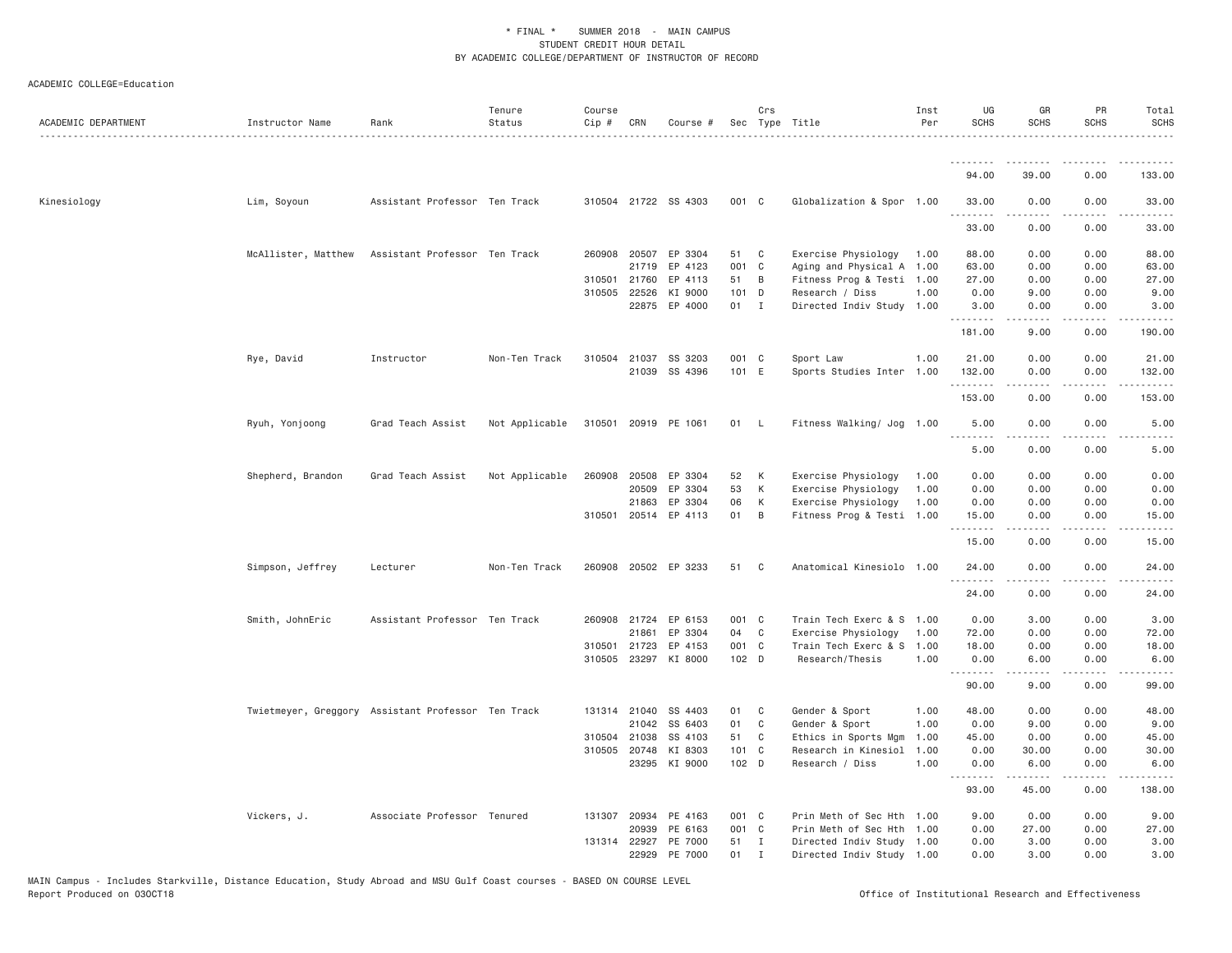| ACADEMIC DEPARTMENT                   | Instructor Name    | Rank                          | Tenure<br>Status | Course<br>Cip # | CRN | Course #             | Sec  | Crs | Type Title                | Inst<br>Per | UG<br><b>SCHS</b> | GR<br><b>SCHS</b> | PR<br><b>SCHS</b> | Total<br>SCHS |
|---------------------------------------|--------------------|-------------------------------|------------------|-----------------|-----|----------------------|------|-----|---------------------------|-------------|-------------------|-------------------|-------------------|---------------|
|                                       |                    |                               |                  |                 |     |                      |      |     |                           |             |                   |                   |                   |               |
|                                       |                    |                               |                  |                 |     |                      |      |     |                           |             |                   |                   |                   |               |
|                                       |                    |                               |                  |                 |     |                      |      |     |                           |             |                   |                   |                   |               |
|                                       |                    |                               |                  |                 |     |                      |      |     |                           |             | 9.00              | 33.00             | 0.00              | 42.00         |
| Kinesiology                           | Watkins, James     | Lecturer                      | Non-Ten Track    |                 |     | 310504 21761 SS 3703 | 51 C |     | Contemp Issues in In 1.00 |             | 18.00             | 0.00              | 0.00              | 18.00         |
|                                       |                    |                               |                  |                 |     |                      |      |     |                           |             | ---------         | - - - - - - - - - | ---------         | .             |
|                                       |                    |                               |                  |                 |     |                      |      |     |                           |             | 18.00             | 0.00              | 0.00              | 18.00         |
|                                       |                    |                               |                  |                 |     |                      |      |     |                           |             |                   |                   |                   |               |
|                                       | Young, Glen        | Instructor                    | Non-Ten Track    | 131314          |     | 20925 PE 3033        | 01 C |     | Basket/Football Offi      | 1.00        | 12.00             | 0.00              | 0.00              | 12.00         |
|                                       |                    |                               |                  |                 |     | 20932 PE 3533        | 01 C |     | Coaching Sports           | 1.00        | 39.00             | 0.00              | 0.00              | 39.00         |
|                                       |                    |                               |                  |                 |     | 20933 PE 3533        | 51 C |     | Coaching Sports           | 1.00        | 27.00             | 0.00              | 0.00              | 27.00         |
|                                       |                    |                               |                  |                 |     |                      |      |     |                           |             |                   |                   | $- - - -$         |               |
|                                       |                    |                               |                  |                 |     |                      |      |     |                           |             | 78.00             | 0.00              | 0.00              | 78.00         |
|                                       | Zimmerman, Matthew | Assistant Professor Ten Track |                  | 310504          |     | 21036 SS 3103        | 01 C |     | Sport Sponsorship         | 1.00        | 9.00              | 0.00              | 0.00              | 9.00          |
|                                       |                    |                               |                  |                 |     | 21041 SS 4503        | 51 C |     | Sport Promotion & Sa 1.00 |             | 30.00             | 0.00              | 0.00              | 30.00         |
|                                       |                    |                               |                  |                 |     | 21043 SS 6503        | 51 C |     | Sport Promotion & Sa 1.00 |             | 0.00              | 3.00              | 0.00              | 3.00          |
|                                       |                    |                               |                  |                 |     |                      |      |     |                           |             | --------          |                   | . <b>.</b>        |               |
|                                       |                    |                               |                  |                 |     |                      |      |     |                           |             | 39.00             | 3.00              | 0.00              | 42.00         |
|                                       |                    |                               |                  |                 |     |                      |      |     |                           |             |                   |                   |                   |               |
| ====================================  |                    |                               |                  |                 |     |                      |      |     |                           |             | ========          |                   | ========          | ==========    |
| Kinesiology                           |                    |                               |                  |                 |     |                      |      |     |                           |             | 1648,00           | 144.00            | 0.00              | 1792.00       |
| ===================================== |                    |                               |                  |                 |     |                      |      |     |                           |             | $=$ = = = = = = = | ========          | ========          | ==========    |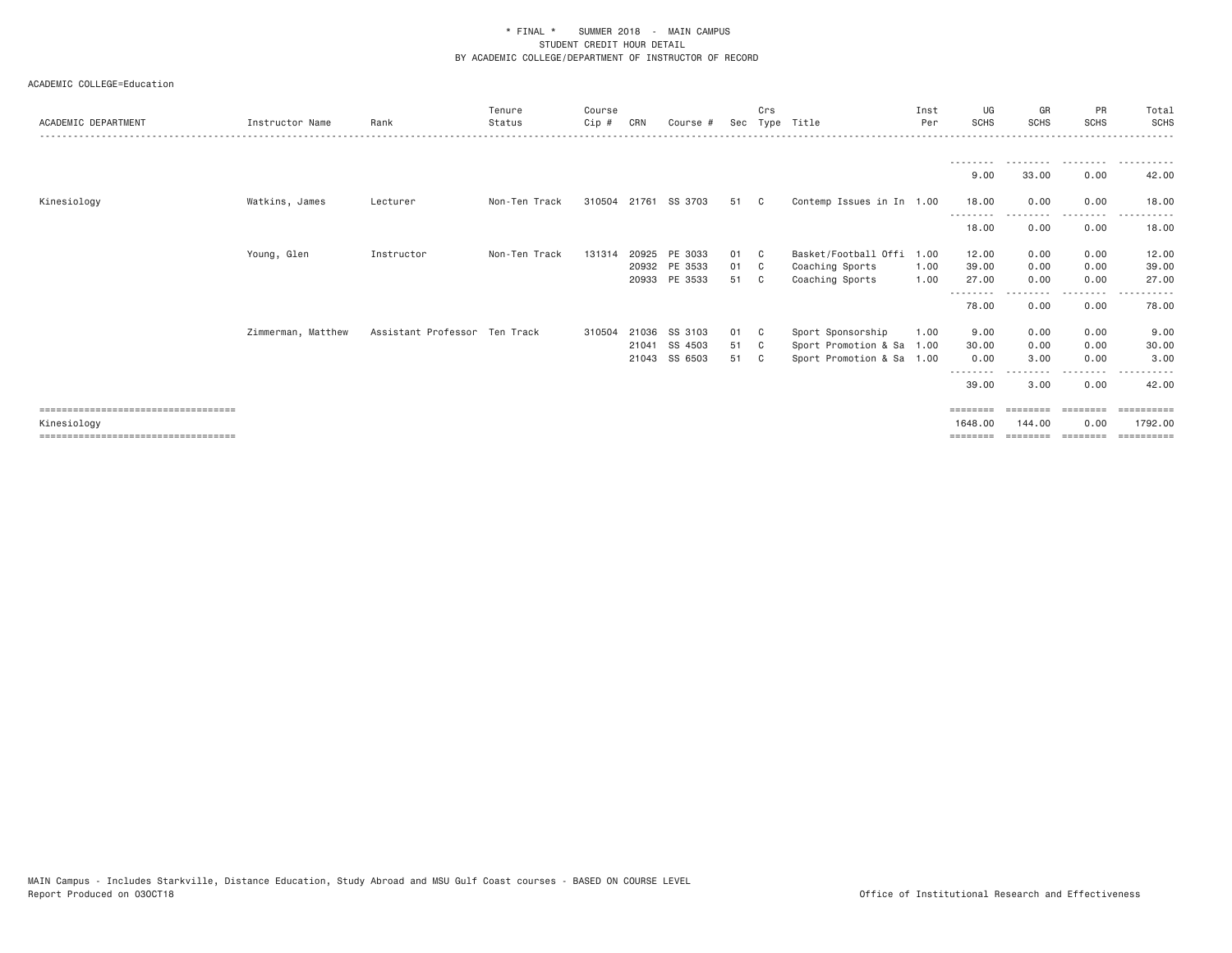| ACADEMIC DEPARTMENT | Instructor Name                | Rank                          | Tenure<br>Status | Course<br>Cip # | CRN                   | Course #                              |                | Crs | Sec Type Title                             | Inst<br>Per  | UG<br><b>SCHS</b>                     | GR<br><b>SCHS</b>               | PR<br><b>SCHS</b>                   | Total<br><b>SCHS</b> |
|---------------------|--------------------------------|-------------------------------|------------------|-----------------|-----------------------|---------------------------------------|----------------|-----|--------------------------------------------|--------------|---------------------------------------|---------------------------------|-------------------------------------|----------------------|
| Music               | Baker, Jason                   | Associate Professor Tenured   |                  | 500903          |                       | 23316 MUA 8440                        | 102 E          |     | Individual Studio In 1.00                  |              | 0.00<br>.                             | 1.00<br>.                       | 0.00<br>$\sim$ $\sim$ $\sim$ $\sim$ | 1.00<br>.            |
|                     |                                |                               |                  |                 |                       |                                       |                |     |                                            |              | 0.00                                  | 1.00                            | 0.00                                | 1.00                 |
|                     | Damm, Robert                   | Professor                     | Tenured          |                 | 131312 21567<br>21651 | MU 8412<br>MUE 8363                   | 101 C<br>01    | C   | World Drumming<br>Research in Music Ed     | 1.00<br>1.00 | 0.00<br>0.00<br>.                     | 12.00<br>39.00<br>.             | 0.00<br>0.00<br>.                   | 12.00<br>39.00<br>.  |
|                     |                                |                               |                  |                 |                       |                                       |                |     |                                            |              | 0.00                                  | 51.00                           | 0.00                                | 51.00                |
|                     | Edwards-Henry, Jacqu Professor |                               | Tenured          | 500903          | 23474                 | MUA 3010<br>500907 21565 MU 8422      | 51<br>101 C    | Ε   | Applied Piano<br>Keyboard Skills for       | 1.00<br>1.00 | 2.00<br>0.00<br><u>.</u>              | 0.00<br>14.00                   | 0.00<br>0.00<br>$- - - -$           | 2.00<br>14.00<br>.   |
|                     |                                |                               |                  |                 |                       |                                       |                |     |                                            |              | 2.00                                  | 14.00                           | 0.00                                | 16.00                |
|                     | Falcone, Sheri                 | Instructor                    | Non-Ten Track    |                 |                       | 500915 21653 MUE 8302                 | 01             | C   | Advanced Woodwind Pe 1.00                  |              | 0.00<br>.                             | 10.00<br>$\cdots \cdots \cdots$ | 0.00<br>$\sim$ $\sim$ $\sim$ $\sim$ | 10.00                |
|                     |                                |                               |                  |                 |                       |                                       |                |     |                                            |              | 0.00                                  | 10.00                           | 0.00                                | 10.00                |
|                     | Haislip, Matthew               | Instructor                    | Non-Ten Track    | 500901          |                       | 21370 MU 1113                         | 501 C          |     | His & Apprec Of Musi 1.00                  |              | 36.00<br>.                            | 0.00                            | 0.00<br>.                           | 36.00                |
|                     |                                |                               |                  |                 |                       |                                       |                |     |                                            |              | 36.00                                 | 0.00                            | 0.00                                | 36.00                |
|                     | Hause, Barry                   | Lecturer                      | Non-Ten Track    |                 |                       | 500902 21372 MU 1133<br>21373 MU 1133 | 501 C<br>551 C |     | The History of Rock<br>The History of Rock | 1.00<br>1.00 | 99.00<br>48.00                        | 0.00<br>0.00                    | 0.00<br>0.00                        | 99.00<br>48.00       |
|                     |                                |                               |                  |                 |                       |                                       |                |     |                                            |              | .<br>147.00                           | .<br>0.00                       | .<br>0.00                           | .<br>147.00          |
|                     | Human, Richard                 | Associate Professor Tenured   |                  |                 |                       | 500901 20914 MU 1113                  | 51 C           |     | His & Apprec Of Musi 1.00                  |              | 54.00                                 | 0.00                            | 0.00                                | 54.00                |
|                     |                                |                               |                  |                 |                       |                                       |                |     |                                            |              | .<br>54.00                            | 0.00                            | .<br>0.00                           | .<br>54.00           |
|                     | Landis, Ryan                   | Instructor                    | Non-Ten Track    | 500903          | 21563                 | MUA 8440                              | 101 E          |     | Individual Studio In 1.00                  |              | 0.00                                  | 7.00                            | 0.00                                | 7.00                 |
|                     |                                |                               |                  |                 | 500912 21654          | MUE 8102                              | 01             | C   | Advanced Vocal Pedag 1.00                  |              | 0.00<br>$\cdots \cdots \cdots \cdots$ | 16.00<br>.                      | 0.00<br>$\sim$ $\sim$ $\sim$ $\sim$ | 16.00<br>المستبدا    |
|                     |                                |                               |                  |                 |                       |                                       |                |     |                                            |              | 0.00                                  | 23.00                           | 0.00                                | 23.00                |
|                     | Packwood, Gary                 | Associate Professor Tenured   |                  |                 |                       | 500903 21655 MUE 8122                 | 01             | C   | Techniques of Choral 1.00                  |              | 0.00<br>.                             | 16.00<br>.                      | 0.00<br>$- - -$                     | 16.00<br>$- - - -$   |
|                     |                                |                               |                  |                 |                       |                                       |                |     |                                            |              | 0.00                                  | 16.00                           | 0.00                                | 16.00                |
|                     | Patilla, Michael               | Professor                     | Tenured          |                 |                       | 500903 22718 MUA 3710                 | 01             | Q   | Guitar                                     | 1.00         | 1.00<br>.                             | 0.00<br>.                       | 0.00<br>.                           | 1.00<br>.            |
|                     |                                |                               |                  |                 |                       |                                       |                |     |                                            |              | 1.00                                  | 0.00                            | 0.00                                | 1.00                 |
|                     | Ross, Ryan                     | Assistant Professor Ten Track |                  |                 |                       | 131312 21371 MU 1123                  | 551 C          |     | American Music App.                        | 1.00         | 51.00<br>.                            | 0.00                            | 0.00                                | 51.00                |
|                     |                                |                               |                  |                 |                       |                                       |                |     |                                            |              | 51.00                                 | 0.00                            | 0.00                                | 51.00                |
|                     | Taylor, Clifton                | Associate Professor Tenured   |                  |                 |                       | 500912 21652 MUE 8472                 | 01 C           |     | Jazz Techniques                            | 1.00         | 0.00<br>.                             | 10.00<br>.                      | 0.00<br>.                           | 10.00<br>.           |
|                     |                                |                               |                  |                 |                       |                                       |                |     |                                            |              | 0.00                                  | 10.00                           | 0.00                                | 10.00                |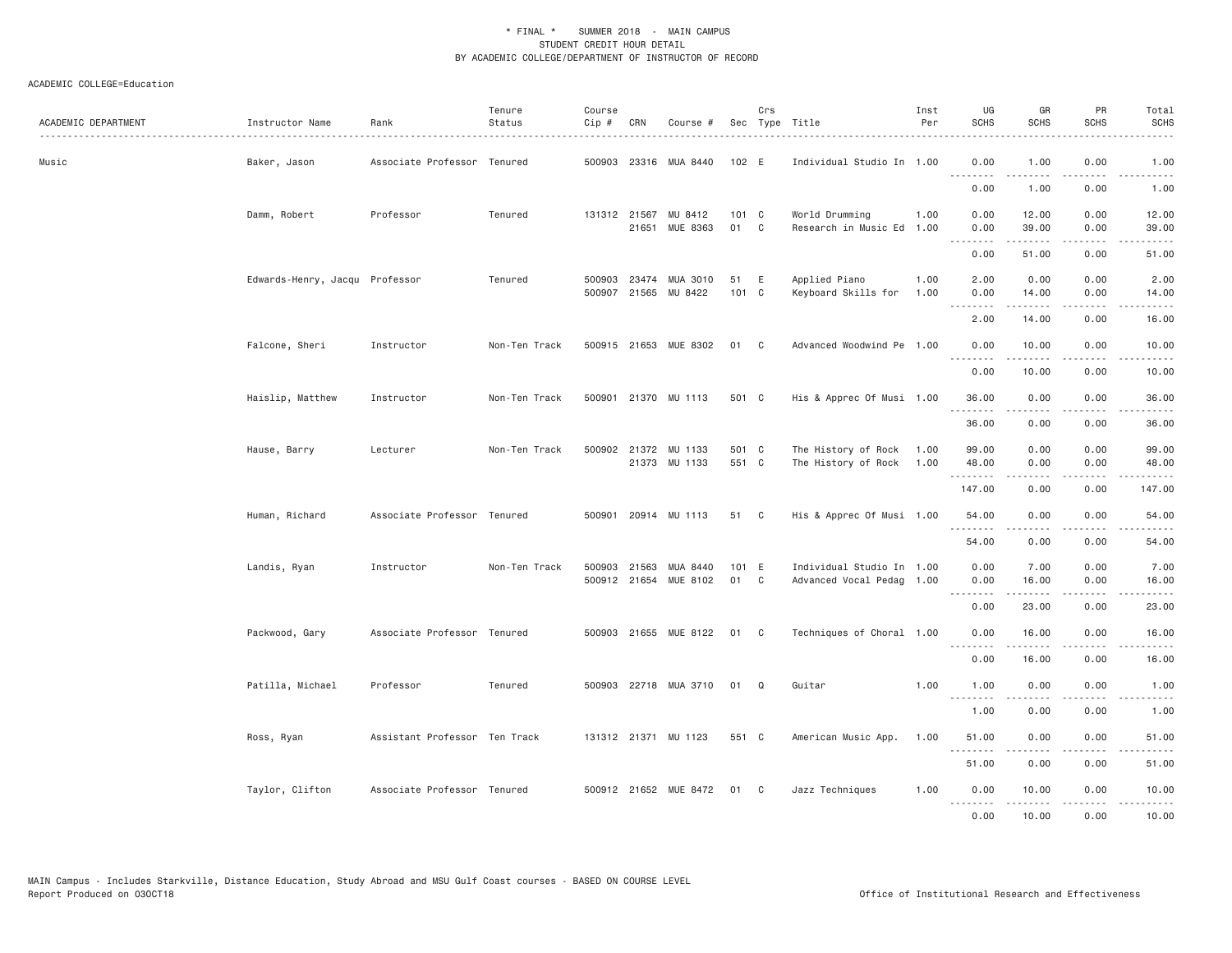## ACADEMIC COLLEGE=Education

|                 |                   |      | Tenure |            |        |     |      |       | Inst | UG          |      |             | Total       |
|-----------------|-------------------|------|--------|------------|--------|-----|------|-------|------|-------------|------|-------------|-------------|
| <b>ACADEMTC</b> | blan<br>$n$ ctruc | Rank | 3tatus | CRN<br>Jip | Course | Sec | Type | Title | Per  | <b>SCHS</b> | SCH: | <b>SCHS</b> | <b>SCHS</b> |
|                 |                   |      |        |            |        |     |      |       |      |             |      |             |             |

=================================== ======== ======== ======== ==========

 Music 291.00 125.00 0.00 416.00=================================== ======== ======== ======== ==========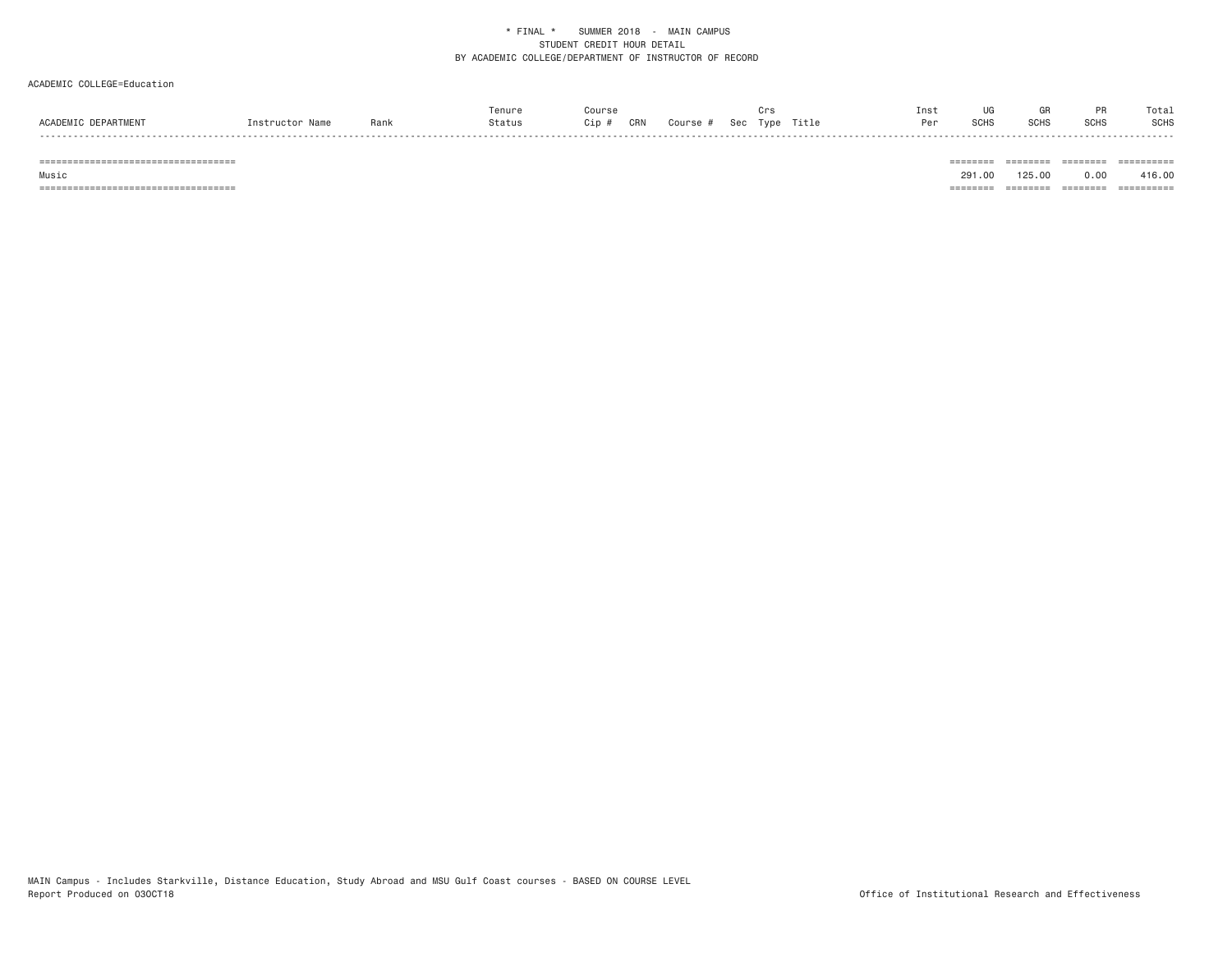| ACADEMIC DEPARTMENT   | Instructor Name  | Rank                          | Tenure<br>Status | Course<br>Cip # | CRN            | Course #                   |               | Crs          | Sec Type Title                            | Inst<br>Per  | UG<br><b>SCHS</b> | GR<br><b>SCHS</b> | PR<br><b>SCHS</b>                   | Total<br><b>SCHS</b><br>.                                                                                                          |
|-----------------------|------------------|-------------------------------|------------------|-----------------|----------------|----------------------------|---------------|--------------|-------------------------------------------|--------------|-------------------|-------------------|-------------------------------------|------------------------------------------------------------------------------------------------------------------------------------|
| Aerospace Engineering | Belk, Davy       | Professor                     | Ten Track        |                 | 140201 22527   | ASE 9000                   | $101$ D       |              | Research/Diss                             | 1.00         | 0.00              | 6.00              | 0.00                                | 6.00                                                                                                                               |
|                       |                  |                               |                  |                 | 22553          | ASE 9000                   | 51            | D            | Research/Diss                             | 1.00         | 0.00              | 6.00              | 0.00                                | 6.00                                                                                                                               |
|                       |                  |                               |                  |                 | 22592          | ASE 8000                   | 101 D         |              | Research / Thesis                         | 1.00         | 0.00              | 14.00             | 0.00                                | 14.00                                                                                                                              |
|                       |                  |                               |                  |                 | 22846          | ASE 6013                   | 101 E         |              | Directed Project in                       | 1.00         | 0.00              | 30.00             | 0.00                                | 30.00                                                                                                                              |
|                       |                  |                               |                  |                 | 23430          | ASE 7000                   | $102$ I       |              | Directed Indiv Study                      | 1.00         | 0.00              | 3.00              | 0.00                                | 3.00                                                                                                                               |
|                       |                  |                               |                  |                 |                | 23498 ASE 7000             | 54 I          |              | Directed Indiv Study 1.00                 |              | 0.00<br><u>.</u>  | 3.00<br>-----     | 0.00<br>بالأباد                     | 3.00<br>$- - - - -$                                                                                                                |
|                       |                  |                               |                  |                 |                |                            |               |              |                                           |              | 0.00              | 62.00             | 0.00                                | 62.00                                                                                                                              |
|                       | Bhatia, Manav    | Assistant Professor Ten Track |                  | 140201          | 22580          | ASE 8000                   | 02            | D            | Research / Thesis                         | 1.00         | 0.00              | 3.00              | 0.00                                | 3.00                                                                                                                               |
|                       |                  |                               |                  | 309999          |                | 23165 CME 9000             | 102 D         |              | Research/Dis                              | 1.00         | 0.00<br>.         | 18.00<br>.        | 0.00<br>$\sim$ $\sim$ $\sim$        | 18.00<br>$- - - - -$                                                                                                               |
|                       |                  |                               |                  |                 |                |                            |               |              |                                           |              | 0.00              | 21.00             | 0.00                                | 21.00                                                                                                                              |
|                       | Bhushan, Shanti  | Assistant Professor Ten Track |                  |                 | 141901 22236   | ME 8000                    | 104 D         |              | Research / Thesis                         | 1.00         | 0.00              | 9.00              | 0.00                                | 9.00                                                                                                                               |
|                       |                  |                               |                  |                 | 22255          | ME 9000                    | 104 D         |              | Research / Diss                           | 1.00         | 0.00              | 6.00              | 0.00                                | 6.00                                                                                                                               |
|                       |                  |                               |                  |                 |                | 23386 ME 7000              | $111$ I       |              | Directed Indiv Study                      | 1.00         | 0.00<br>.         | 3.00<br><u>.</u>  | 0.00<br>.                           | 3.00<br><u>.</u>                                                                                                                   |
|                       |                  |                               |                  |                 |                |                            |               |              |                                           |              | 0.00              | 18.00             | 0.00                                | 18.00                                                                                                                              |
|                       | Coley, Lorenzo   | Instructor                    | Non-Ten Track    |                 |                | 141101 20464 EM 3213       | 01            | C            | Mech Of Materials                         | 1.00         | 51.00<br>.        | 0.00<br>.         | 0.00<br>$\sim$ $\sim$ $\sim$ $\sim$ | 51.00<br>$\sim$ $\sim$ $\sim$ $\sim$ $\sim$                                                                                        |
|                       |                  |                               |                  |                 |                |                            |               |              |                                           |              | 51.00             | 0.00              | 0.00                                | 51.00                                                                                                                              |
|                       | Daghigh, Vahid   | Grad Teach Assist             | Not Applicable   |                 |                | 141101 20465 EM 3213       | 51 C          |              | Mech Of Materials                         | 1.00         | 33.00<br><u>.</u> | 0.00              | 0.00<br>.                           | 33.00<br><u>.</u>                                                                                                                  |
|                       |                  |                               |                  |                 |                |                            |               |              |                                           |              | 33.00             | 0.00              | 0.00                                | 33.00                                                                                                                              |
|                       | Hannigan, Thomas | Instructor                    | Non-Ten Track    |                 |                | 141101 20467 EM 3313       | 02            | $\mathbf{C}$ | Fluid Mechanics                           | 1.00         | 36.00             | 0.00              | 0.00                                | 36.00                                                                                                                              |
|                       |                  |                               |                  |                 |                |                            |               |              |                                           |              | .<br>36.00        | 0.00              | 0.00                                | $\frac{1}{2} \left( \frac{1}{2} \right) \left( \frac{1}{2} \right) \left( \frac{1}{2} \right) \left( \frac{1}{2} \right)$<br>36.00 |
|                       | Janus, Jonathan  | Associate Professor Tenured   |                  | 140201          | 22582          | ASE 8000                   | 04            | D            | Research / Thesis                         | 1.00         | 0.00              | 3.00              | 0.00                                | 3.00                                                                                                                               |
|                       |                  |                               |                  |                 | 22595          | ASE 8000                   | 104           | D            | Research / Thesis                         | 1.00         | 0.00              | 3.00              | 0.00                                | 3.00                                                                                                                               |
|                       |                  |                               |                  |                 | 23491          | ASE 7000                   | 53            | $\mathbf{I}$ | Directed Indiv Study                      | 1.00         | 0.00<br>.         | 3.00<br>.         | 0.00<br>$\sim$ $\sim$ $\sim$        | 3.00<br>.                                                                                                                          |
|                       |                  |                               |                  |                 |                |                            |               |              |                                           |              | 0.00              | 9.00              | 0.00                                | 9.00                                                                                                                               |
|                       | Jayakody, Nimesh | Grad Teach Assist             | Not Applicable   |                 |                | 141101 20460 EM 2413       | 51 C          |              | Engineering Mech I                        | 1.00         | 51.00<br>.        | 0.00<br>.         | 0.00<br>$\frac{1}{2}$               | 51.00<br>$\frac{1}{2}$                                                                                                             |
|                       |                  |                               |                  |                 |                |                            |               |              |                                           |              | 51.00             | 0.00              | 0.00                                | 51.00                                                                                                                              |
|                       | Koenig, Keith    | Professor                     | Tenured          | 140201          | 22533          | ASE 9000                   | 107 D         |              | Research/Diss                             | 1.00         | 0.00              | 6.00              | 0.00                                | 6.00                                                                                                                               |
|                       |                  |                               |                  |                 | 22559          | ASE 9000                   | 57            | D            | Research/Diss                             | 1.00         | 0.00              | 6.00              | 0.00                                | 6.00                                                                                                                               |
|                       |                  |                               |                  |                 | 22572          | ASE 8000                   | 57            | D            | Research / Thesis                         | 1.00         | 0.00              | 12.00             | 0.00                                | 12.00                                                                                                                              |
|                       |                  |                               |                  |                 | 22598          | ASE 8000<br>23467 ASE 4000 | 107 D<br>51 I |              | Research / Thesis<br>Directed Indiv Study | 1.00<br>1.00 | 0.00<br>3.00      | 2.00<br>0.00      | 0.00<br>0.00                        | 2.00<br>3.00                                                                                                                       |
|                       |                  |                               |                  |                 |                |                            |               |              |                                           |              | .<br>3.00         | <b>.</b><br>26.00 | .<br>0.00                           | $\frac{1}{2}$<br>29.00                                                                                                             |
|                       |                  |                               |                  |                 |                |                            |               |              |                                           |              |                   |                   |                                     |                                                                                                                                    |
|                       | Lacy, Thomas     | Professor                     | Tenured          | 140201          | 22534<br>22547 | ASE 9000<br>ASE 9000       | 108 D<br>08   | D            | Research/Diss                             | 1.00         | 0.00<br>0.00      | 51.00<br>6.00     | 0.00<br>0.00                        | 51.00<br>6.00                                                                                                                      |
|                       |                  |                               |                  |                 | 22560          | ASE 9000                   | 58            | D            | Research/Diss<br>Research/Diss            | 1.00<br>1.00 | 0.00              | 12.00             | 0.00                                | 12.00                                                                                                                              |
|                       |                  |                               |                  |                 | 22599          | ASE 8000                   | 108 D         |              | Research / Thesis                         | 1.00         | 0.00              | 21.00             | 0.00                                | 21.00                                                                                                                              |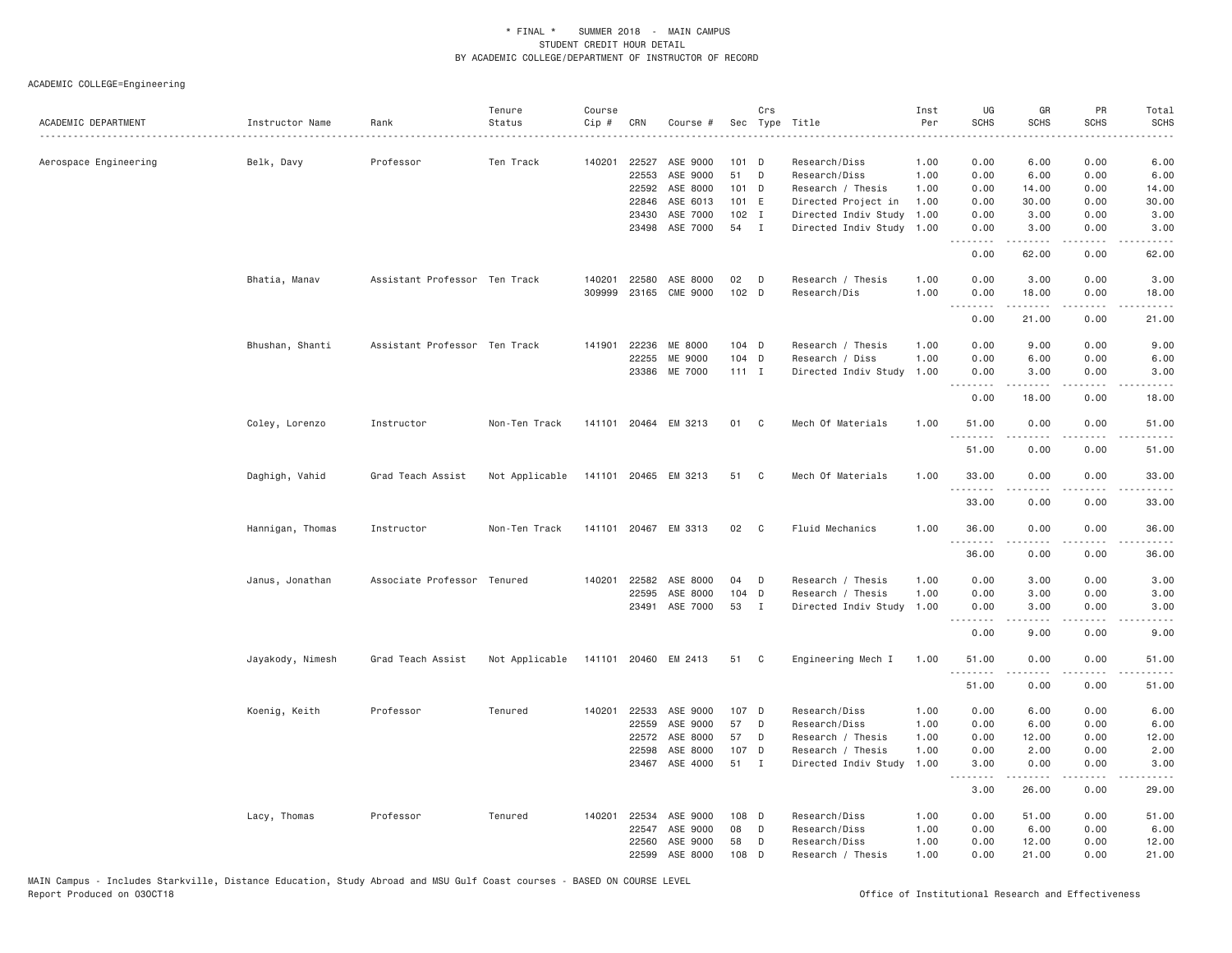| ACADEMIC DEPARTMENT                                          | Instructor Name  | Rank                              | Tenure<br>Status                    | Course<br>$Cip$ # | CRN          | Course #              |         | Crs          | Sec Type Title            | Inst<br>Per | UG<br><b>SCHS</b>  | GR<br><b>SCHS</b>                                                                                                                                                                       | PR<br><b>SCHS</b>     | Total<br><b>SCHS</b>                                                                                                                                                                     |
|--------------------------------------------------------------|------------------|-----------------------------------|-------------------------------------|-------------------|--------------|-----------------------|---------|--------------|---------------------------|-------------|--------------------|-----------------------------------------------------------------------------------------------------------------------------------------------------------------------------------------|-----------------------|------------------------------------------------------------------------------------------------------------------------------------------------------------------------------------------|
| Aerospace Engineering                                        | Lacy, Thomas     | Professor                         | Tenured                             | 140201            |              | 22903 ASE 7000        | 01      | $\mathbf{I}$ | Directed Indiv Study 1.00 |             | 0.00<br>.          | 3.00<br>------                                                                                                                                                                          | 0.00<br>.             | 3.00<br>.                                                                                                                                                                                |
|                                                              |                  |                                   |                                     |                   |              |                       |         |              |                           |             | 0.00               | 93.00                                                                                                                                                                                   | 0.00                  | 93.00                                                                                                                                                                                    |
|                                                              | Moore, Timothy   | Instructor                        | Non-Ten Track                       |                   | 141101 20458 | EM 2413               | 01      | $\mathbf{C}$ | Engineering Mech I        | 1.00        | 30.00              | 0.00                                                                                                                                                                                    | 0.00                  | 30.00                                                                                                                                                                                    |
|                                                              |                  |                                   |                                     |                   |              | 20459 EM 2413         | 02 C    |              | Engineering Mech I        | 1.00        | 39.00<br>.         | 0.00<br>.                                                                                                                                                                               | 0.00<br>$\frac{1}{2}$ | 39.00<br>. <u>.</u>                                                                                                                                                                      |
|                                                              |                  |                                   |                                     |                   |              |                       |         |              |                           |             | 69.00              | 0.00                                                                                                                                                                                    | 0.00                  | 69.00                                                                                                                                                                                    |
|                                                              | Sescu, Adrian    | Assistant Professor Ten Track     |                                     | 140201            | 22537        | ASE 9000              | 111 D   |              | Research/Diss             | 1.00        | 0.00               | 7.00                                                                                                                                                                                    | 0.00                  | 7.00                                                                                                                                                                                     |
|                                                              |                  |                                   |                                     |                   | 22576        | ASE 8000              | 61      | $\Box$       | Research / Thesis         | 1.00        | 0.00               | 1.00                                                                                                                                                                                    | 0.00                  | 1.00                                                                                                                                                                                     |
|                                                              |                  |                                   |                                     |                   | 22589        | ASE 8000              | 11      | D            | Research / Thesis         | 1.00        | 0.00               | 6.00                                                                                                                                                                                    | 0.00                  | 6.00                                                                                                                                                                                     |
|                                                              |                  |                                   |                                     |                   | 23466        | ASE 7000              | 02 I    |              | Directed Indiv Study 1.00 |             | 0.00               | 3.00                                                                                                                                                                                    | 0.00                  | 3.00                                                                                                                                                                                     |
|                                                              |                  |                                   |                                     |                   | 23489        | ASE 7000              | 51 I    |              | Directed Indiv Study 1.00 |             | 0.00               | 3.00                                                                                                                                                                                    | 0.00                  | 3.00                                                                                                                                                                                     |
|                                                              |                  |                                   |                                     |                   | 23490        | ASE 7000              | 52 I    |              | Directed Indiv Study 1.00 |             | 0.00<br>.          | 3.00                                                                                                                                                                                    | 0.00                  | 3.00                                                                                                                                                                                     |
|                                                              |                  |                                   |                                     |                   |              |                       |         |              |                           |             | 0.00               | . <u>.</u> .<br>23.00                                                                                                                                                                   | .<br>0.00             | $\frac{1}{2} \left( \frac{1}{2} \right) \left( \frac{1}{2} \right) \left( \frac{1}{2} \right) \left( \frac{1}{2} \right) \left( \frac{1}{2} \right) \left( \frac{1}{2} \right)$<br>23.00 |
|                                                              | Sullivan, Rani   | Associate Professor Tenured       |                                     |                   | 140201 22538 | ASE 9000              | 112 D   |              | Research/Diss             | 1.00        | 0.00               | 9.00                                                                                                                                                                                    | 0.00                  | 9.00                                                                                                                                                                                     |
|                                                              |                  |                                   |                                     |                   |              | 22564 ASE 9000        | 62 D    |              | Research/Diss             | 1.00        | 0.00<br>.          | 18.00<br>.                                                                                                                                                                              | 0.00<br>.             | 18.00<br>------                                                                                                                                                                          |
|                                                              |                  |                                   |                                     |                   |              |                       |         |              |                           |             | 0.00               | 27.00                                                                                                                                                                                   | 0.00                  | 27.00                                                                                                                                                                                    |
|                                                              | Thompson, David  | Non-Faculty                       | Tenured                             |                   | 140201 22539 | ASE 9000              | 113 D   |              | Research/Diss             | 1.00        | 0.00               | 9.00                                                                                                                                                                                    | 0.00                  | 9.00                                                                                                                                                                                     |
|                                                              |                  |                                   |                                     |                   | 22578        | ASE 8000              | 63 D    |              | Research / Thesis         | 1.00        | 0.00               | 1.00                                                                                                                                                                                    | 0.00                  | 1.00                                                                                                                                                                                     |
|                                                              |                  |                                   |                                     |                   | 23429        | ASE 7000              | $101$ I |              | Directed Indiv Study 1.00 |             | 0.00<br>.          | 3.00                                                                                                                                                                                    | 0.00                  | 3.00                                                                                                                                                                                     |
|                                                              |                  |                                   |                                     |                   |              |                       |         |              |                           |             | 0.00               | 13.00                                                                                                                                                                                   | 0.00                  | 13.00                                                                                                                                                                                    |
|                                                              | Walker, Calvin   | Instructor                        | Non-Ten Track                       |                   |              | 141101 20463 EM 2433  | 51 C    |              | Engineering Mech II 1.00  |             | 78.00<br>.         | 0.00<br>.                                                                                                                                                                               | 0.00<br>.             | 78.00<br>.                                                                                                                                                                               |
|                                                              |                  |                                   |                                     |                   |              |                       |         |              |                           |             | 78.00              | 0.00                                                                                                                                                                                    | 0.00                  | 78.00                                                                                                                                                                                    |
|                                                              | Walters, Andrew  | Instructor                        | Non-Ten Track                       |                   | 141101 20461 | EM 2433               | 01      | $\mathbf{C}$ | Engineering Mech II       | 1.00        | 69.00              | 0.00                                                                                                                                                                                    | 0.00                  | 69.00                                                                                                                                                                                    |
|                                                              |                  |                                   |                                     |                   |              | 20462 EM 2433         | 02 C    |              | Engineering Mech II 1.00  |             | 60.00<br>--------- | 0.00<br>$\frac{1}{2} \left( \frac{1}{2} \right) \left( \frac{1}{2} \right) \left( \frac{1}{2} \right) \left( \frac{1}{2} \right) \left( \frac{1}{2} \right) \left( \frac{1}{2} \right)$ | 0.00<br>.             | 60.00                                                                                                                                                                                    |
|                                                              |                  |                                   |                                     |                   |              |                       |         |              |                           |             | 129.00             | 0.00                                                                                                                                                                                    | 0.00                  | 129.00                                                                                                                                                                                   |
|                                                              | Weed, Richard    | Research Assoc Prof Non-Ten Track |                                     |                   |              | 140201 23499 ASE 8000 | 65      | $\Box$       | Research / Thesis         | 1.00        | 0.00               | 6.00                                                                                                                                                                                    | 0.00                  | 6.00                                                                                                                                                                                     |
|                                                              |                  |                                   |                                     |                   |              |                       |         |              |                           |             | .<br>0.00          | 6.00                                                                                                                                                                                    | 0.00                  | 6.00                                                                                                                                                                                     |
|                                                              | Zangeneh, Sepehr | Grad Teach Assist                 | Not Applicable 141101 20468 EM 3313 |                   |              |                       | 51 C    |              | Fluid Mechanics           | 1,00        | 42.00              | 0.00                                                                                                                                                                                    | 0.00                  | 42.00                                                                                                                                                                                    |
|                                                              |                  |                                   |                                     |                   |              |                       |         |              |                           |             | .<br>42.00         | 0.00                                                                                                                                                                                    | 0.00                  | 42.00                                                                                                                                                                                    |
| -----------------------------------                          |                  |                                   |                                     |                   |              |                       |         |              |                           |             | ========           | $=$ ========                                                                                                                                                                            |                       |                                                                                                                                                                                          |
|                                                              |                  |                                   |                                     |                   |              |                       |         |              |                           |             | 492.00             | 298.00                                                                                                                                                                                  | 0.00                  | 790.00                                                                                                                                                                                   |
| Aerospace Engineering<br>----------------------------------- |                  |                                   |                                     |                   |              |                       |         |              |                           |             | ========           |                                                                                                                                                                                         | --------- --------    | - ==========                                                                                                                                                                             |
|                                                              |                  |                                   |                                     |                   |              |                       |         |              |                           |             |                    |                                                                                                                                                                                         |                       |                                                                                                                                                                                          |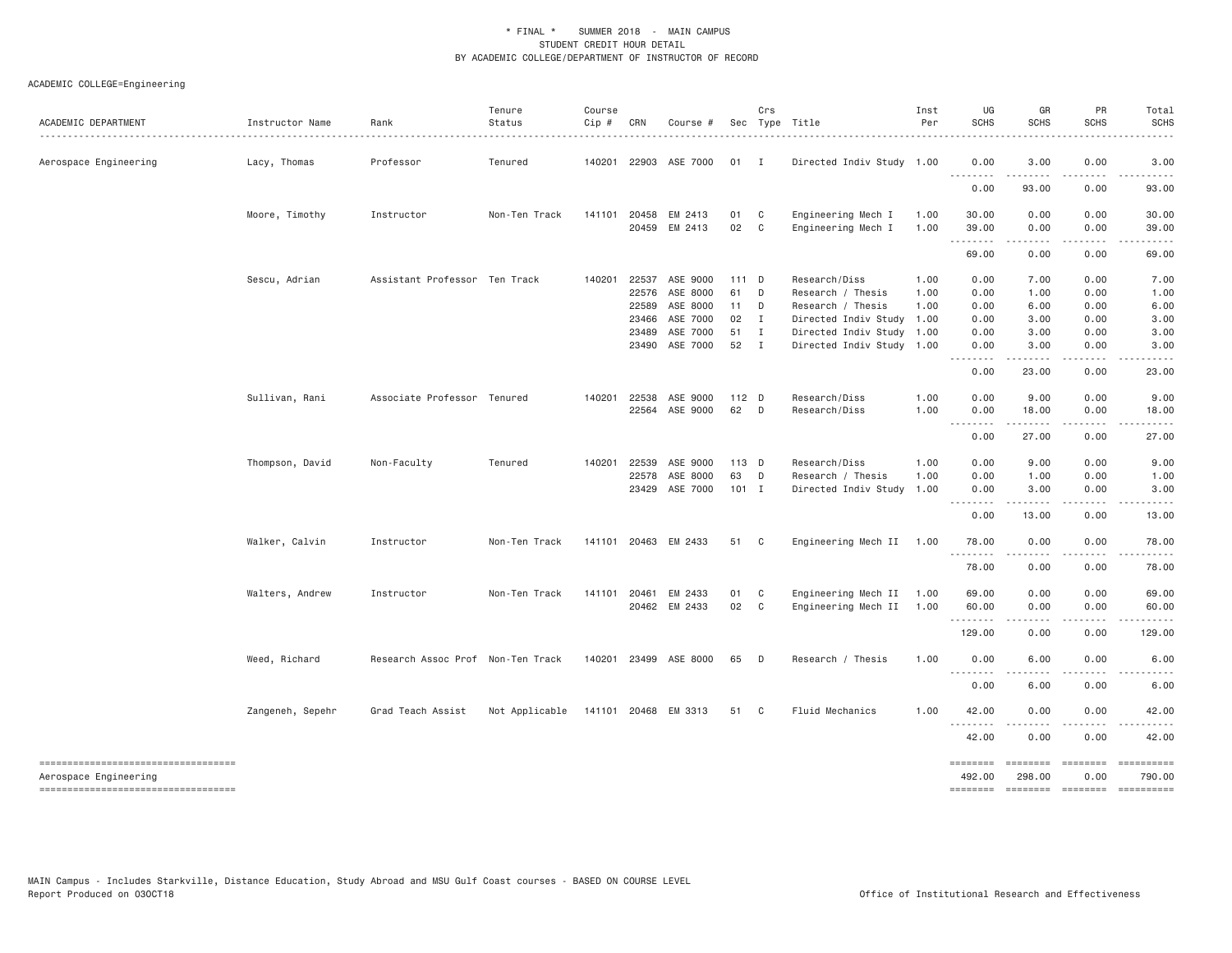|                                                             |                    |                               | Tenure  | Course   |       |                |         | Crs |                           | Inst | UG                        | GR                | <b>PR</b>                                                                                                                         | Total               |
|-------------------------------------------------------------|--------------------|-------------------------------|---------|----------|-------|----------------|---------|-----|---------------------------|------|---------------------------|-------------------|-----------------------------------------------------------------------------------------------------------------------------------|---------------------|
| ACADEMIC DEPARTMENT                                         | Instructor Name    | Rank                          | Status  | $C$ ip # | CRN   | Course #       |         |     | Sec Type Title            | Per  | <b>SCHS</b>               | <b>SCHS</b>       | <b>SCHS</b>                                                                                                                       | <b>SCHS</b>         |
| Ag & Bio Engineering                                        | Elder, Steven      | Professor                     | Tenured | 140301   | 22739 | ABE 9000       | $104$ D |     | Research / Diss           | 1.00 | 0.00                      | 3,00              | 0.00                                                                                                                              | 3.00                |
|                                                             |                    |                               |         |          |       | 22751 ABE 8000 | $102$ D |     | Research / Thesis         | 1.00 | 0.00<br>- - - - - - - - - | 6.00<br>--------- | 0.00<br>--------                                                                                                                  | 6.00                |
|                                                             |                    |                               |         |          |       |                |         |     |                           |      | 0.00                      | 9.00              | 0.00                                                                                                                              | 9.00                |
|                                                             | Prabhu, Raj        | Assistant Professor Ten Track |         | 140301   | 22743 | ABE 9000       | 108 D   |     | Research / Diss           | 1.00 | 0.00                      | 42.00             | 0.00                                                                                                                              | 42.00               |
|                                                             |                    |                               |         |          | 22756 | ABE 8000       | 107 D   |     | Research / Thesis         | 1.00 | 0.00                      | 6.00              | 0.00                                                                                                                              | 6.00                |
|                                                             |                    |                               |         |          |       | 23405 ABE 4000 | $102$ I |     | Directed Indiv Study 1.00 |      | 3.00<br>- - - - - - - -   | 0.00              | 0.00<br>$- - - -$                                                                                                                 | 3.00                |
|                                                             |                    |                               |         |          |       |                |         |     |                           |      | 3.00                      | 48.00             | 0.00                                                                                                                              | 51.00               |
|                                                             | To, Suminto        | Professor                     | Tenured | 140301   |       | 22760 ABE 8000 | 111 D   |     | Research / Thesis         | 1.00 | 0.00                      | 1,00              | 0.00<br>$\frac{1}{2} \left( \frac{1}{2} \right) \left( \frac{1}{2} \right) \left( \frac{1}{2} \right) \left( \frac{1}{2} \right)$ | 1.00                |
|                                                             |                    |                               |         |          |       |                |         |     |                           |      | 0.00                      | 1.00              | 0.00                                                                                                                              | 1.00                |
|                                                             | Williams, Lakiesha | Associate Professor Tenured   |         | 140301   | 22748 | ABE 9000       | 113 D   |     | Research / Diss           | 1.00 | 0.00                      | 9.00              | 0.00                                                                                                                              | 9.00                |
|                                                             |                    |                               |         |          | 22761 | ABE 8000       | 112 D   |     | Research / Thesis         | 1.00 | 0.00                      | 9.00              | 0.00                                                                                                                              | 9.00                |
|                                                             |                    |                               |         |          |       | 22872 ABE 7000 | $101$ I |     | Directed Indiv Study 1.00 |      | 0.00                      | 3.00              | 0.00                                                                                                                              | 3.00                |
|                                                             |                    |                               |         |          | 22907 | ABE 7000       | $102$ I |     | Directed Indiv Study 1.00 |      | 0.00                      | 3.00              | 0.00                                                                                                                              | 3.00                |
|                                                             |                    |                               |         |          |       |                |         |     |                           |      | --------<br>0.00          | 24.00             | 0.00                                                                                                                              | 24.00               |
| ===================================<br>Ag & Bio Engineering |                    |                               |         |          |       |                |         |     |                           |      | ========<br>3,00          | 82.00             | ========<br>0.00                                                                                                                  | ==========<br>85.00 |
| =====================================                       |                    |                               |         |          |       |                |         |     |                           |      |                           |                   |                                                                                                                                   |                     |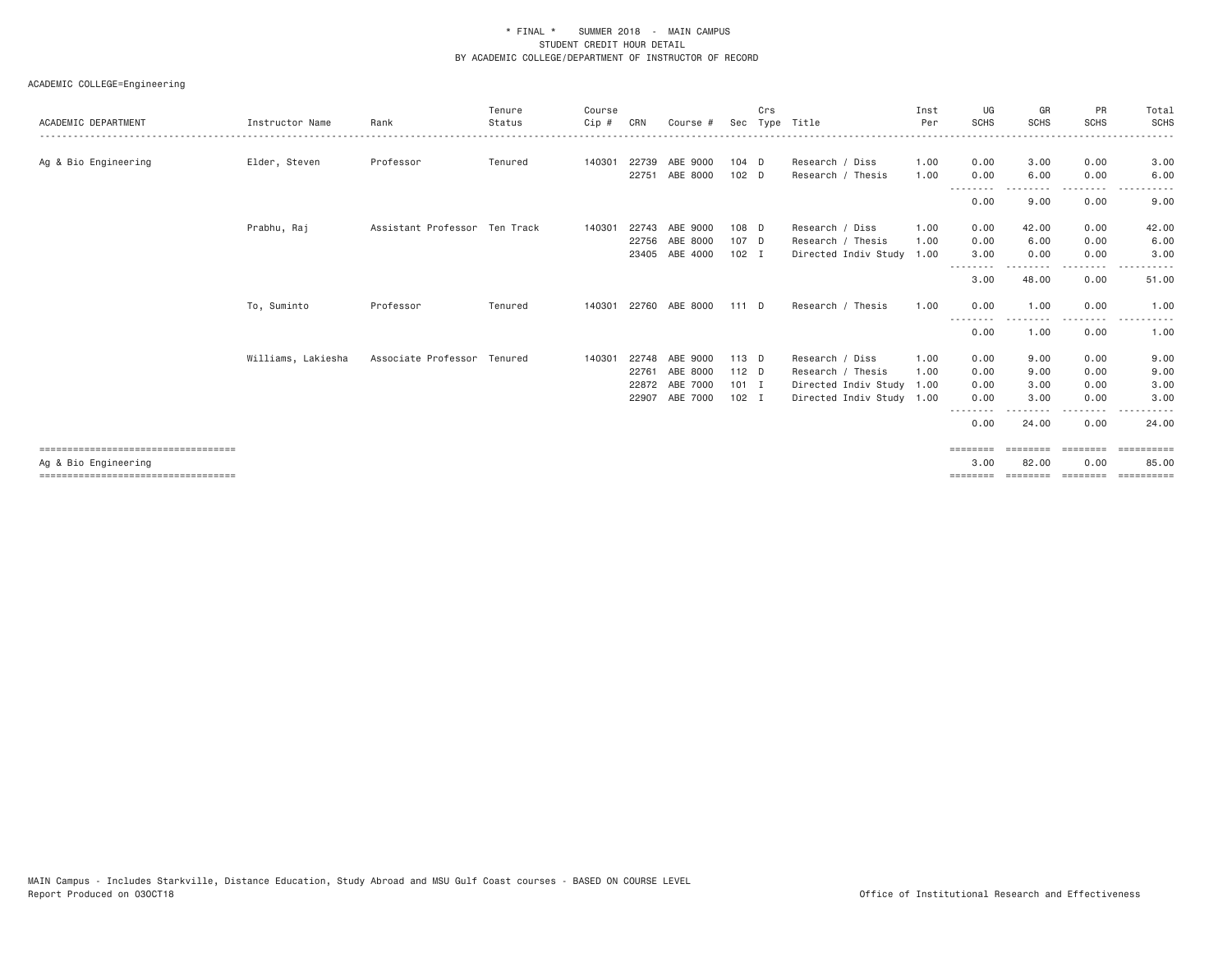| Associate Professor Tenured<br>140801 20186<br>CE 4973<br>1.00<br>69,00<br>0.00<br>0.00<br>69.00<br>Civil & Environmental Engineering<br>Freyne, Seamus<br>51<br>C<br>Concrete Structures<br>22039<br>CE 8000<br>501 D<br>Research / Thesis<br>1.00<br>0.00<br>2.00<br>0.00<br>2.00<br>.<br>.<br>.<br>-----<br>69.00<br>2.00<br>0.00<br>71.00<br>Gude, Veera<br>Associate Professor Ten Track<br>140801<br>22052<br>CE 9000<br>502 D<br>1.00<br>0.00<br>3.00<br>0.00<br>3.00<br>Research / Diss<br>503 I<br>22982<br>CE 7000<br>Directed Indiv Study<br>1.00<br>0.00<br>3.00<br>0.00<br>3.00<br>23281<br>CE 9000<br>102 D<br>Research / Diss<br>1.00<br>0.00<br>3.00<br>0.00<br>3.00<br>.<br>.<br>$- - - -$<br>.<br>0.00<br>9.00<br>0.00<br>9.00<br>Gullett, Philip<br>Associate Professor Tenured<br>140803<br>20185 CE 3603<br>01<br>C<br>Structural Mech<br>1.00<br>108.00<br>0.00<br>0.00<br>108.00<br>108.00<br>0.00<br>0.00<br>108.00<br>Professor<br>Tenured<br>140801<br>22043<br>CE 8000<br>504 D<br>0.00<br>2.00<br>Howard, Isaac<br>Research / Thesis<br>1.00<br>0.00<br>2.00<br>CE 9000<br>504 D<br>1.00<br>0.00<br>22054<br>Research / Diss<br>11.00<br>0.00<br>11.00<br>22782<br>CE 7000<br>502 I<br>Directed Indiv Study<br>1.00<br>0.00<br>3.00<br>0.00<br>3.00<br>23041<br>CE 9000<br>101 D<br>1.00<br>0.00<br>7.00<br>0.00<br>7.00<br>Research / Diss<br>CE 8000<br>101 D<br>0.00<br>0.00<br>13.00<br>23046<br>Research / Thesis<br>1.00<br>13.00<br>23376 CE 7000<br>504 I<br>Directed Indiv Study 1.00<br>0.00<br>3.00<br>0.00<br>3.00<br>.<br>.<br>.<br>.<br>0.00<br>39.00<br>0.00<br>39.00<br>Li, Pengfei<br>Assistant Professor Ten Track<br>23456 CE 9000<br>104 D<br>1.00<br>0.00<br>140801<br>Research / Diss<br>12.00<br>0.00<br>12.00<br>. <b>.</b><br>.<br>$- - - -$<br>$\frac{1}{2}$<br>0.00<br>12.00<br>0.00<br>12.00<br>Environmental Engr<br>Magbanua, Benjamin<br>Associate Professor Tenured<br>140801 21661 CE 3823<br>51<br>C<br>1.00<br>27.00<br>0.00<br>0.00<br>27.00<br>27.00<br>0.00<br>0.00<br>27.00<br>Ortega Achury, Sandr Non-Faculty<br>Not Applicable<br>140805 21660 CE 3801<br>51 L<br>Env./Wtr.Res.Engr.I<br>1.00<br>7.00<br>0.00<br>0.00<br>7.00<br>. <i>.</i><br>.<br><u>.</u><br>$- - - -$<br>7.00<br>7.00<br>0.00<br>0.00<br>Ramirez Avila, John Assistant Professor Ten Track<br>140801 22058 CE 9000<br>508 D<br>Research / Diss<br>0.00<br>3.00<br>0.00<br>3.00<br>1.00<br>23396<br>CE 7000<br>505 I<br>Directed Indiv Study<br>1.00<br>0.00<br>3.00<br>0.00<br>3.00<br>23521<br>CE 9000<br>51<br>1.00<br>0.00<br>6.00<br>0.00<br>6.00<br>D<br>Research / Diss<br>23522<br>CE 8000<br>51<br>D<br>Research / Thesis<br>1.00<br>0.00<br>6.00<br>0.00<br>6.00<br>140805 21663<br>CE 8593<br>51<br>C<br>Environmental Hydrol<br>0.00<br>12.00<br>0.00<br>12.00<br>1.00<br>22783<br>CE 8593<br>551 C<br>Environmental Hydrol<br>1.00<br>0.00<br>12.00<br>0.00<br>12.00<br>$\sim$ $\sim$ $\sim$ $\sim$<br>.<br>$- - -$<br>$\frac{1}{2}$<br>0.00<br>42.00<br>0.00<br>42.00<br>Savant, Gaurav<br>Non-Employee<br>Not Applicable<br>140805 21786 CE 8543<br>501 C<br>Tidal Hydraulics<br>1.00<br>0.00<br>18.00<br>0.00<br>18.00<br>0.00<br>18.00<br>0.00<br>18.00<br>Taylor, Oliver-Denzi Non-Employee<br>Not Applicable<br>140801 22605 CE 8423<br>551 C<br>Geotech Earthquake E<br>0.00<br>15.00<br>0.00<br>15.00<br>1.00<br>0.00<br>15.00<br>0.00<br>15.00<br>140801 21818 CE 4000<br>3.00<br>0.00<br>0.00<br>3.00<br>Truax, Dennis<br>Professor<br>Tenured<br>$101$ I<br>Directed Indiv Study 1.00 | ACADEMIC DEPARTMENT | Instructor Name | Rank | Tenure<br>Status | Course<br>Cip # | CRN | Course # | Crs | Sec Type Title | Inst<br>Per | UG<br><b>SCHS</b> | GR<br><b>SCHS</b> | PR<br><b>SCHS</b> | Total<br><b>SCHS</b> |
|--------------------------------------------------------------------------------------------------------------------------------------------------------------------------------------------------------------------------------------------------------------------------------------------------------------------------------------------------------------------------------------------------------------------------------------------------------------------------------------------------------------------------------------------------------------------------------------------------------------------------------------------------------------------------------------------------------------------------------------------------------------------------------------------------------------------------------------------------------------------------------------------------------------------------------------------------------------------------------------------------------------------------------------------------------------------------------------------------------------------------------------------------------------------------------------------------------------------------------------------------------------------------------------------------------------------------------------------------------------------------------------------------------------------------------------------------------------------------------------------------------------------------------------------------------------------------------------------------------------------------------------------------------------------------------------------------------------------------------------------------------------------------------------------------------------------------------------------------------------------------------------------------------------------------------------------------------------------------------------------------------------------------------------------------------------------------------------------------------------------------------------------------------------------------------------------------------------------------------------------------------------------------------------------------------------------------------------------------------------------------------------------------------------------------------------------------------------------------------------------------------------------------------------------------------------------------------------------------------------------------------------------------------------------------------------------------------------------------------------------------------------------------------------------------------------------------------------------------------------------------------------------------------------------------------------------------------------------------------------------------------------------------------------------------------------------------------------------------------------------------------------------------------------------------------------------------------------------------------------------------------------------------------------------------------------------------------------------------------------------------------------------------------------------------------------------------------------------------------------------------------------------------------------------------------|---------------------|-----------------|------|------------------|-----------------|-----|----------|-----|----------------|-------------|-------------------|-------------------|-------------------|----------------------|
|                                                                                                                                                                                                                                                                                                                                                                                                                                                                                                                                                                                                                                                                                                                                                                                                                                                                                                                                                                                                                                                                                                                                                                                                                                                                                                                                                                                                                                                                                                                                                                                                                                                                                                                                                                                                                                                                                                                                                                                                                                                                                                                                                                                                                                                                                                                                                                                                                                                                                                                                                                                                                                                                                                                                                                                                                                                                                                                                                                                                                                                                                                                                                                                                                                                                                                                                                                                                                                                                                                                                                        |                     |                 |      |                  |                 |     |          |     |                |             |                   |                   |                   |                      |
|                                                                                                                                                                                                                                                                                                                                                                                                                                                                                                                                                                                                                                                                                                                                                                                                                                                                                                                                                                                                                                                                                                                                                                                                                                                                                                                                                                                                                                                                                                                                                                                                                                                                                                                                                                                                                                                                                                                                                                                                                                                                                                                                                                                                                                                                                                                                                                                                                                                                                                                                                                                                                                                                                                                                                                                                                                                                                                                                                                                                                                                                                                                                                                                                                                                                                                                                                                                                                                                                                                                                                        |                     |                 |      |                  |                 |     |          |     |                |             |                   |                   |                   |                      |
|                                                                                                                                                                                                                                                                                                                                                                                                                                                                                                                                                                                                                                                                                                                                                                                                                                                                                                                                                                                                                                                                                                                                                                                                                                                                                                                                                                                                                                                                                                                                                                                                                                                                                                                                                                                                                                                                                                                                                                                                                                                                                                                                                                                                                                                                                                                                                                                                                                                                                                                                                                                                                                                                                                                                                                                                                                                                                                                                                                                                                                                                                                                                                                                                                                                                                                                                                                                                                                                                                                                                                        |                     |                 |      |                  |                 |     |          |     |                |             |                   |                   |                   |                      |
|                                                                                                                                                                                                                                                                                                                                                                                                                                                                                                                                                                                                                                                                                                                                                                                                                                                                                                                                                                                                                                                                                                                                                                                                                                                                                                                                                                                                                                                                                                                                                                                                                                                                                                                                                                                                                                                                                                                                                                                                                                                                                                                                                                                                                                                                                                                                                                                                                                                                                                                                                                                                                                                                                                                                                                                                                                                                                                                                                                                                                                                                                                                                                                                                                                                                                                                                                                                                                                                                                                                                                        |                     |                 |      |                  |                 |     |          |     |                |             |                   |                   |                   |                      |
|                                                                                                                                                                                                                                                                                                                                                                                                                                                                                                                                                                                                                                                                                                                                                                                                                                                                                                                                                                                                                                                                                                                                                                                                                                                                                                                                                                                                                                                                                                                                                                                                                                                                                                                                                                                                                                                                                                                                                                                                                                                                                                                                                                                                                                                                                                                                                                                                                                                                                                                                                                                                                                                                                                                                                                                                                                                                                                                                                                                                                                                                                                                                                                                                                                                                                                                                                                                                                                                                                                                                                        |                     |                 |      |                  |                 |     |          |     |                |             |                   |                   |                   |                      |
|                                                                                                                                                                                                                                                                                                                                                                                                                                                                                                                                                                                                                                                                                                                                                                                                                                                                                                                                                                                                                                                                                                                                                                                                                                                                                                                                                                                                                                                                                                                                                                                                                                                                                                                                                                                                                                                                                                                                                                                                                                                                                                                                                                                                                                                                                                                                                                                                                                                                                                                                                                                                                                                                                                                                                                                                                                                                                                                                                                                                                                                                                                                                                                                                                                                                                                                                                                                                                                                                                                                                                        |                     |                 |      |                  |                 |     |          |     |                |             |                   |                   |                   |                      |
|                                                                                                                                                                                                                                                                                                                                                                                                                                                                                                                                                                                                                                                                                                                                                                                                                                                                                                                                                                                                                                                                                                                                                                                                                                                                                                                                                                                                                                                                                                                                                                                                                                                                                                                                                                                                                                                                                                                                                                                                                                                                                                                                                                                                                                                                                                                                                                                                                                                                                                                                                                                                                                                                                                                                                                                                                                                                                                                                                                                                                                                                                                                                                                                                                                                                                                                                                                                                                                                                                                                                                        |                     |                 |      |                  |                 |     |          |     |                |             |                   |                   |                   |                      |
|                                                                                                                                                                                                                                                                                                                                                                                                                                                                                                                                                                                                                                                                                                                                                                                                                                                                                                                                                                                                                                                                                                                                                                                                                                                                                                                                                                                                                                                                                                                                                                                                                                                                                                                                                                                                                                                                                                                                                                                                                                                                                                                                                                                                                                                                                                                                                                                                                                                                                                                                                                                                                                                                                                                                                                                                                                                                                                                                                                                                                                                                                                                                                                                                                                                                                                                                                                                                                                                                                                                                                        |                     |                 |      |                  |                 |     |          |     |                |             |                   |                   |                   |                      |
|                                                                                                                                                                                                                                                                                                                                                                                                                                                                                                                                                                                                                                                                                                                                                                                                                                                                                                                                                                                                                                                                                                                                                                                                                                                                                                                                                                                                                                                                                                                                                                                                                                                                                                                                                                                                                                                                                                                                                                                                                                                                                                                                                                                                                                                                                                                                                                                                                                                                                                                                                                                                                                                                                                                                                                                                                                                                                                                                                                                                                                                                                                                                                                                                                                                                                                                                                                                                                                                                                                                                                        |                     |                 |      |                  |                 |     |          |     |                |             |                   |                   |                   |                      |
|                                                                                                                                                                                                                                                                                                                                                                                                                                                                                                                                                                                                                                                                                                                                                                                                                                                                                                                                                                                                                                                                                                                                                                                                                                                                                                                                                                                                                                                                                                                                                                                                                                                                                                                                                                                                                                                                                                                                                                                                                                                                                                                                                                                                                                                                                                                                                                                                                                                                                                                                                                                                                                                                                                                                                                                                                                                                                                                                                                                                                                                                                                                                                                                                                                                                                                                                                                                                                                                                                                                                                        |                     |                 |      |                  |                 |     |          |     |                |             |                   |                   |                   |                      |
|                                                                                                                                                                                                                                                                                                                                                                                                                                                                                                                                                                                                                                                                                                                                                                                                                                                                                                                                                                                                                                                                                                                                                                                                                                                                                                                                                                                                                                                                                                                                                                                                                                                                                                                                                                                                                                                                                                                                                                                                                                                                                                                                                                                                                                                                                                                                                                                                                                                                                                                                                                                                                                                                                                                                                                                                                                                                                                                                                                                                                                                                                                                                                                                                                                                                                                                                                                                                                                                                                                                                                        |                     |                 |      |                  |                 |     |          |     |                |             |                   |                   |                   |                      |
|                                                                                                                                                                                                                                                                                                                                                                                                                                                                                                                                                                                                                                                                                                                                                                                                                                                                                                                                                                                                                                                                                                                                                                                                                                                                                                                                                                                                                                                                                                                                                                                                                                                                                                                                                                                                                                                                                                                                                                                                                                                                                                                                                                                                                                                                                                                                                                                                                                                                                                                                                                                                                                                                                                                                                                                                                                                                                                                                                                                                                                                                                                                                                                                                                                                                                                                                                                                                                                                                                                                                                        |                     |                 |      |                  |                 |     |          |     |                |             |                   |                   |                   |                      |
|                                                                                                                                                                                                                                                                                                                                                                                                                                                                                                                                                                                                                                                                                                                                                                                                                                                                                                                                                                                                                                                                                                                                                                                                                                                                                                                                                                                                                                                                                                                                                                                                                                                                                                                                                                                                                                                                                                                                                                                                                                                                                                                                                                                                                                                                                                                                                                                                                                                                                                                                                                                                                                                                                                                                                                                                                                                                                                                                                                                                                                                                                                                                                                                                                                                                                                                                                                                                                                                                                                                                                        |                     |                 |      |                  |                 |     |          |     |                |             |                   |                   |                   |                      |
|                                                                                                                                                                                                                                                                                                                                                                                                                                                                                                                                                                                                                                                                                                                                                                                                                                                                                                                                                                                                                                                                                                                                                                                                                                                                                                                                                                                                                                                                                                                                                                                                                                                                                                                                                                                                                                                                                                                                                                                                                                                                                                                                                                                                                                                                                                                                                                                                                                                                                                                                                                                                                                                                                                                                                                                                                                                                                                                                                                                                                                                                                                                                                                                                                                                                                                                                                                                                                                                                                                                                                        |                     |                 |      |                  |                 |     |          |     |                |             |                   |                   |                   |                      |
|                                                                                                                                                                                                                                                                                                                                                                                                                                                                                                                                                                                                                                                                                                                                                                                                                                                                                                                                                                                                                                                                                                                                                                                                                                                                                                                                                                                                                                                                                                                                                                                                                                                                                                                                                                                                                                                                                                                                                                                                                                                                                                                                                                                                                                                                                                                                                                                                                                                                                                                                                                                                                                                                                                                                                                                                                                                                                                                                                                                                                                                                                                                                                                                                                                                                                                                                                                                                                                                                                                                                                        |                     |                 |      |                  |                 |     |          |     |                |             |                   |                   |                   |                      |
|                                                                                                                                                                                                                                                                                                                                                                                                                                                                                                                                                                                                                                                                                                                                                                                                                                                                                                                                                                                                                                                                                                                                                                                                                                                                                                                                                                                                                                                                                                                                                                                                                                                                                                                                                                                                                                                                                                                                                                                                                                                                                                                                                                                                                                                                                                                                                                                                                                                                                                                                                                                                                                                                                                                                                                                                                                                                                                                                                                                                                                                                                                                                                                                                                                                                                                                                                                                                                                                                                                                                                        |                     |                 |      |                  |                 |     |          |     |                |             |                   |                   |                   |                      |
|                                                                                                                                                                                                                                                                                                                                                                                                                                                                                                                                                                                                                                                                                                                                                                                                                                                                                                                                                                                                                                                                                                                                                                                                                                                                                                                                                                                                                                                                                                                                                                                                                                                                                                                                                                                                                                                                                                                                                                                                                                                                                                                                                                                                                                                                                                                                                                                                                                                                                                                                                                                                                                                                                                                                                                                                                                                                                                                                                                                                                                                                                                                                                                                                                                                                                                                                                                                                                                                                                                                                                        |                     |                 |      |                  |                 |     |          |     |                |             |                   |                   |                   |                      |
|                                                                                                                                                                                                                                                                                                                                                                                                                                                                                                                                                                                                                                                                                                                                                                                                                                                                                                                                                                                                                                                                                                                                                                                                                                                                                                                                                                                                                                                                                                                                                                                                                                                                                                                                                                                                                                                                                                                                                                                                                                                                                                                                                                                                                                                                                                                                                                                                                                                                                                                                                                                                                                                                                                                                                                                                                                                                                                                                                                                                                                                                                                                                                                                                                                                                                                                                                                                                                                                                                                                                                        |                     |                 |      |                  |                 |     |          |     |                |             |                   |                   |                   |                      |
|                                                                                                                                                                                                                                                                                                                                                                                                                                                                                                                                                                                                                                                                                                                                                                                                                                                                                                                                                                                                                                                                                                                                                                                                                                                                                                                                                                                                                                                                                                                                                                                                                                                                                                                                                                                                                                                                                                                                                                                                                                                                                                                                                                                                                                                                                                                                                                                                                                                                                                                                                                                                                                                                                                                                                                                                                                                                                                                                                                                                                                                                                                                                                                                                                                                                                                                                                                                                                                                                                                                                                        |                     |                 |      |                  |                 |     |          |     |                |             |                   |                   |                   |                      |
|                                                                                                                                                                                                                                                                                                                                                                                                                                                                                                                                                                                                                                                                                                                                                                                                                                                                                                                                                                                                                                                                                                                                                                                                                                                                                                                                                                                                                                                                                                                                                                                                                                                                                                                                                                                                                                                                                                                                                                                                                                                                                                                                                                                                                                                                                                                                                                                                                                                                                                                                                                                                                                                                                                                                                                                                                                                                                                                                                                                                                                                                                                                                                                                                                                                                                                                                                                                                                                                                                                                                                        |                     |                 |      |                  |                 |     |          |     |                |             |                   |                   |                   |                      |
|                                                                                                                                                                                                                                                                                                                                                                                                                                                                                                                                                                                                                                                                                                                                                                                                                                                                                                                                                                                                                                                                                                                                                                                                                                                                                                                                                                                                                                                                                                                                                                                                                                                                                                                                                                                                                                                                                                                                                                                                                                                                                                                                                                                                                                                                                                                                                                                                                                                                                                                                                                                                                                                                                                                                                                                                                                                                                                                                                                                                                                                                                                                                                                                                                                                                                                                                                                                                                                                                                                                                                        |                     |                 |      |                  |                 |     |          |     |                |             |                   |                   |                   |                      |
|                                                                                                                                                                                                                                                                                                                                                                                                                                                                                                                                                                                                                                                                                                                                                                                                                                                                                                                                                                                                                                                                                                                                                                                                                                                                                                                                                                                                                                                                                                                                                                                                                                                                                                                                                                                                                                                                                                                                                                                                                                                                                                                                                                                                                                                                                                                                                                                                                                                                                                                                                                                                                                                                                                                                                                                                                                                                                                                                                                                                                                                                                                                                                                                                                                                                                                                                                                                                                                                                                                                                                        |                     |                 |      |                  |                 |     |          |     |                |             |                   |                   |                   |                      |
|                                                                                                                                                                                                                                                                                                                                                                                                                                                                                                                                                                                                                                                                                                                                                                                                                                                                                                                                                                                                                                                                                                                                                                                                                                                                                                                                                                                                                                                                                                                                                                                                                                                                                                                                                                                                                                                                                                                                                                                                                                                                                                                                                                                                                                                                                                                                                                                                                                                                                                                                                                                                                                                                                                                                                                                                                                                                                                                                                                                                                                                                                                                                                                                                                                                                                                                                                                                                                                                                                                                                                        |                     |                 |      |                  |                 |     |          |     |                |             |                   |                   |                   |                      |
|                                                                                                                                                                                                                                                                                                                                                                                                                                                                                                                                                                                                                                                                                                                                                                                                                                                                                                                                                                                                                                                                                                                                                                                                                                                                                                                                                                                                                                                                                                                                                                                                                                                                                                                                                                                                                                                                                                                                                                                                                                                                                                                                                                                                                                                                                                                                                                                                                                                                                                                                                                                                                                                                                                                                                                                                                                                                                                                                                                                                                                                                                                                                                                                                                                                                                                                                                                                                                                                                                                                                                        |                     |                 |      |                  |                 |     |          |     |                |             |                   |                   |                   |                      |
|                                                                                                                                                                                                                                                                                                                                                                                                                                                                                                                                                                                                                                                                                                                                                                                                                                                                                                                                                                                                                                                                                                                                                                                                                                                                                                                                                                                                                                                                                                                                                                                                                                                                                                                                                                                                                                                                                                                                                                                                                                                                                                                                                                                                                                                                                                                                                                                                                                                                                                                                                                                                                                                                                                                                                                                                                                                                                                                                                                                                                                                                                                                                                                                                                                                                                                                                                                                                                                                                                                                                                        |                     |                 |      |                  |                 |     |          |     |                |             |                   |                   |                   |                      |
|                                                                                                                                                                                                                                                                                                                                                                                                                                                                                                                                                                                                                                                                                                                                                                                                                                                                                                                                                                                                                                                                                                                                                                                                                                                                                                                                                                                                                                                                                                                                                                                                                                                                                                                                                                                                                                                                                                                                                                                                                                                                                                                                                                                                                                                                                                                                                                                                                                                                                                                                                                                                                                                                                                                                                                                                                                                                                                                                                                                                                                                                                                                                                                                                                                                                                                                                                                                                                                                                                                                                                        |                     |                 |      |                  |                 |     |          |     |                |             |                   |                   |                   |                      |
|                                                                                                                                                                                                                                                                                                                                                                                                                                                                                                                                                                                                                                                                                                                                                                                                                                                                                                                                                                                                                                                                                                                                                                                                                                                                                                                                                                                                                                                                                                                                                                                                                                                                                                                                                                                                                                                                                                                                                                                                                                                                                                                                                                                                                                                                                                                                                                                                                                                                                                                                                                                                                                                                                                                                                                                                                                                                                                                                                                                                                                                                                                                                                                                                                                                                                                                                                                                                                                                                                                                                                        |                     |                 |      |                  |                 |     |          |     |                |             |                   |                   |                   |                      |
|                                                                                                                                                                                                                                                                                                                                                                                                                                                                                                                                                                                                                                                                                                                                                                                                                                                                                                                                                                                                                                                                                                                                                                                                                                                                                                                                                                                                                                                                                                                                                                                                                                                                                                                                                                                                                                                                                                                                                                                                                                                                                                                                                                                                                                                                                                                                                                                                                                                                                                                                                                                                                                                                                                                                                                                                                                                                                                                                                                                                                                                                                                                                                                                                                                                                                                                                                                                                                                                                                                                                                        |                     |                 |      |                  |                 |     |          |     |                |             |                   |                   |                   |                      |
|                                                                                                                                                                                                                                                                                                                                                                                                                                                                                                                                                                                                                                                                                                                                                                                                                                                                                                                                                                                                                                                                                                                                                                                                                                                                                                                                                                                                                                                                                                                                                                                                                                                                                                                                                                                                                                                                                                                                                                                                                                                                                                                                                                                                                                                                                                                                                                                                                                                                                                                                                                                                                                                                                                                                                                                                                                                                                                                                                                                                                                                                                                                                                                                                                                                                                                                                                                                                                                                                                                                                                        |                     |                 |      |                  |                 |     |          |     |                |             |                   |                   |                   |                      |
|                                                                                                                                                                                                                                                                                                                                                                                                                                                                                                                                                                                                                                                                                                                                                                                                                                                                                                                                                                                                                                                                                                                                                                                                                                                                                                                                                                                                                                                                                                                                                                                                                                                                                                                                                                                                                                                                                                                                                                                                                                                                                                                                                                                                                                                                                                                                                                                                                                                                                                                                                                                                                                                                                                                                                                                                                                                                                                                                                                                                                                                                                                                                                                                                                                                                                                                                                                                                                                                                                                                                                        |                     |                 |      |                  |                 |     |          |     |                |             |                   |                   |                   |                      |
|                                                                                                                                                                                                                                                                                                                                                                                                                                                                                                                                                                                                                                                                                                                                                                                                                                                                                                                                                                                                                                                                                                                                                                                                                                                                                                                                                                                                                                                                                                                                                                                                                                                                                                                                                                                                                                                                                                                                                                                                                                                                                                                                                                                                                                                                                                                                                                                                                                                                                                                                                                                                                                                                                                                                                                                                                                                                                                                                                                                                                                                                                                                                                                                                                                                                                                                                                                                                                                                                                                                                                        |                     |                 |      |                  |                 |     |          |     |                |             |                   |                   |                   |                      |
|                                                                                                                                                                                                                                                                                                                                                                                                                                                                                                                                                                                                                                                                                                                                                                                                                                                                                                                                                                                                                                                                                                                                                                                                                                                                                                                                                                                                                                                                                                                                                                                                                                                                                                                                                                                                                                                                                                                                                                                                                                                                                                                                                                                                                                                                                                                                                                                                                                                                                                                                                                                                                                                                                                                                                                                                                                                                                                                                                                                                                                                                                                                                                                                                                                                                                                                                                                                                                                                                                                                                                        |                     |                 |      |                  |                 |     |          |     |                |             |                   |                   |                   |                      |
|                                                                                                                                                                                                                                                                                                                                                                                                                                                                                                                                                                                                                                                                                                                                                                                                                                                                                                                                                                                                                                                                                                                                                                                                                                                                                                                                                                                                                                                                                                                                                                                                                                                                                                                                                                                                                                                                                                                                                                                                                                                                                                                                                                                                                                                                                                                                                                                                                                                                                                                                                                                                                                                                                                                                                                                                                                                                                                                                                                                                                                                                                                                                                                                                                                                                                                                                                                                                                                                                                                                                                        |                     |                 |      |                  |                 |     |          |     |                |             |                   |                   |                   |                      |
|                                                                                                                                                                                                                                                                                                                                                                                                                                                                                                                                                                                                                                                                                                                                                                                                                                                                                                                                                                                                                                                                                                                                                                                                                                                                                                                                                                                                                                                                                                                                                                                                                                                                                                                                                                                                                                                                                                                                                                                                                                                                                                                                                                                                                                                                                                                                                                                                                                                                                                                                                                                                                                                                                                                                                                                                                                                                                                                                                                                                                                                                                                                                                                                                                                                                                                                                                                                                                                                                                                                                                        |                     |                 |      |                  |                 |     |          |     |                |             |                   |                   |                   |                      |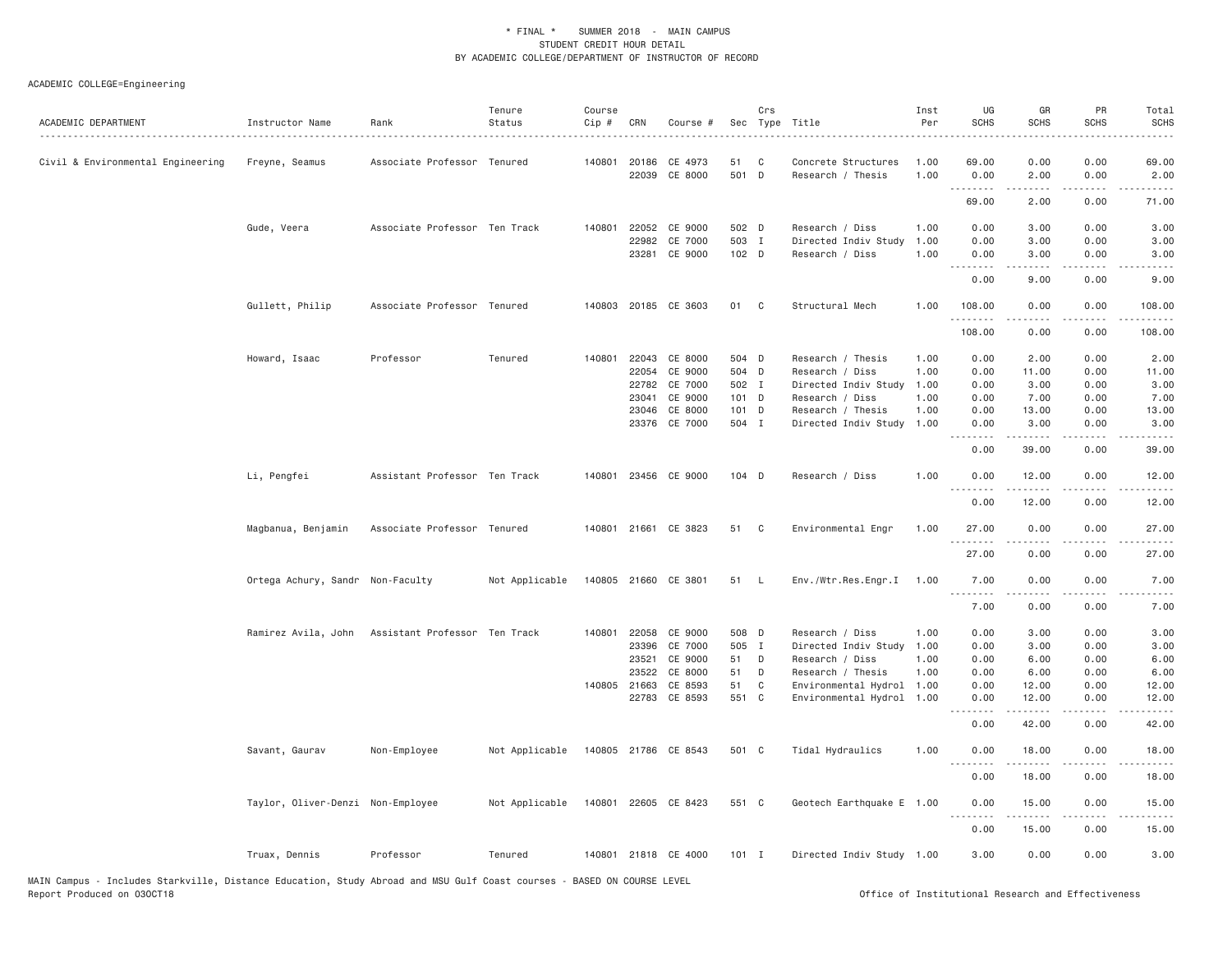| ACADEMIC DEPARTMENT                    | Instructor Name | Rank                                              | Tenure<br>Status | Course<br>Cip # | CRN   | Course #      | Sec     | Crs<br>Type | Title                | Inst<br>Per | UG<br><b>SCHS</b> | GR<br><b>SCHS</b> | PR<br><b>SCHS</b> | Total<br><b>SCHS</b>  |
|----------------------------------------|-----------------|---------------------------------------------------|------------------|-----------------|-------|---------------|---------|-------------|----------------------|-------------|-------------------|-------------------|-------------------|-----------------------|
|                                        |                 |                                                   |                  |                 |       |               |         |             |                      |             |                   |                   |                   |                       |
|                                        |                 |                                                   |                  |                 |       |               |         |             |                      |             | 3.00              | 0.00              | 0.00              | 3.00                  |
| Civil & Environmental Engineering      |                 | Vahedifard, Farshid Associate Professor Ten Track |                  | 140801          |       | 22060 CE 9000 | 510 D   |             | Research / Diss      | 1.00        | 0.00              | 3.00              | 0.00              | 3.00                  |
|                                        |                 |                                                   |                  |                 |       | 23290 CE 9000 | $103$ D |             | Research / Diss      | 1.00        | 0.00              | 19.00             | 0.00              | 19.00                 |
|                                        |                 |                                                   |                  |                 |       | 23309 CE 8000 | 103 D   |             | Research / Thesis    | 1.00        | 0.00              | 1.00              | 0.00<br>.         | 1.00<br>. <u>.</u> .  |
|                                        |                 |                                                   |                  |                 |       |               |         |             |                      |             | --------<br>0.00  | 23.00             | 0.00              | 23.00                 |
|                                        | Zhang, Li       | Associate Professor Tenured                       |                  | 140801          | 22050 | CE 8000       | 511 D   |             | Research / Thesis    | 1.00        | 0.00              | 3.00              | 0.00              | 3.00                  |
|                                        |                 |                                                   |                  |                 | 22061 | CE 9000       | 511 D   |             | Research / Diss      | 1.00        | 0.00              | 1.00              | 0.00              | 1.00                  |
|                                        |                 |                                                   |                  |                 |       | 22645 CE 7000 | 501 I   |             | Directed Indiv Study | 1.00        | 0.00              | 3.00              | 0.00              | 3.00                  |
|                                        |                 |                                                   |                  |                 |       | 23306 CE 8000 | 102 D   |             | Research / Thesis    | 1.00        | 0.00              | 2.00              | 0.00              | 2.00                  |
|                                        |                 |                                                   |                  |                 |       | 23523 CE 7000 | 51 I    |             | Directed Indiv Study | 1.00        | 0.00              | 2.00              | 0.00              | 2.00                  |
|                                        |                 |                                                   |                  |                 |       |               |         |             |                      |             | --------<br>0.00  | 11.00             | 0.00              | 11.00                 |
| ====================================   |                 |                                                   |                  |                 |       |               |         |             |                      |             | ========          |                   | ========          | $=$ = = = = = = = = : |
| Civil & Environmental Engineering      |                 |                                                   |                  |                 |       |               |         |             |                      |             | 214,00            | 171,00            | 0.00              | 385,00                |
| ====================================== |                 |                                                   |                  |                 |       |               |         |             |                      |             | ========          |                   |                   | =========             |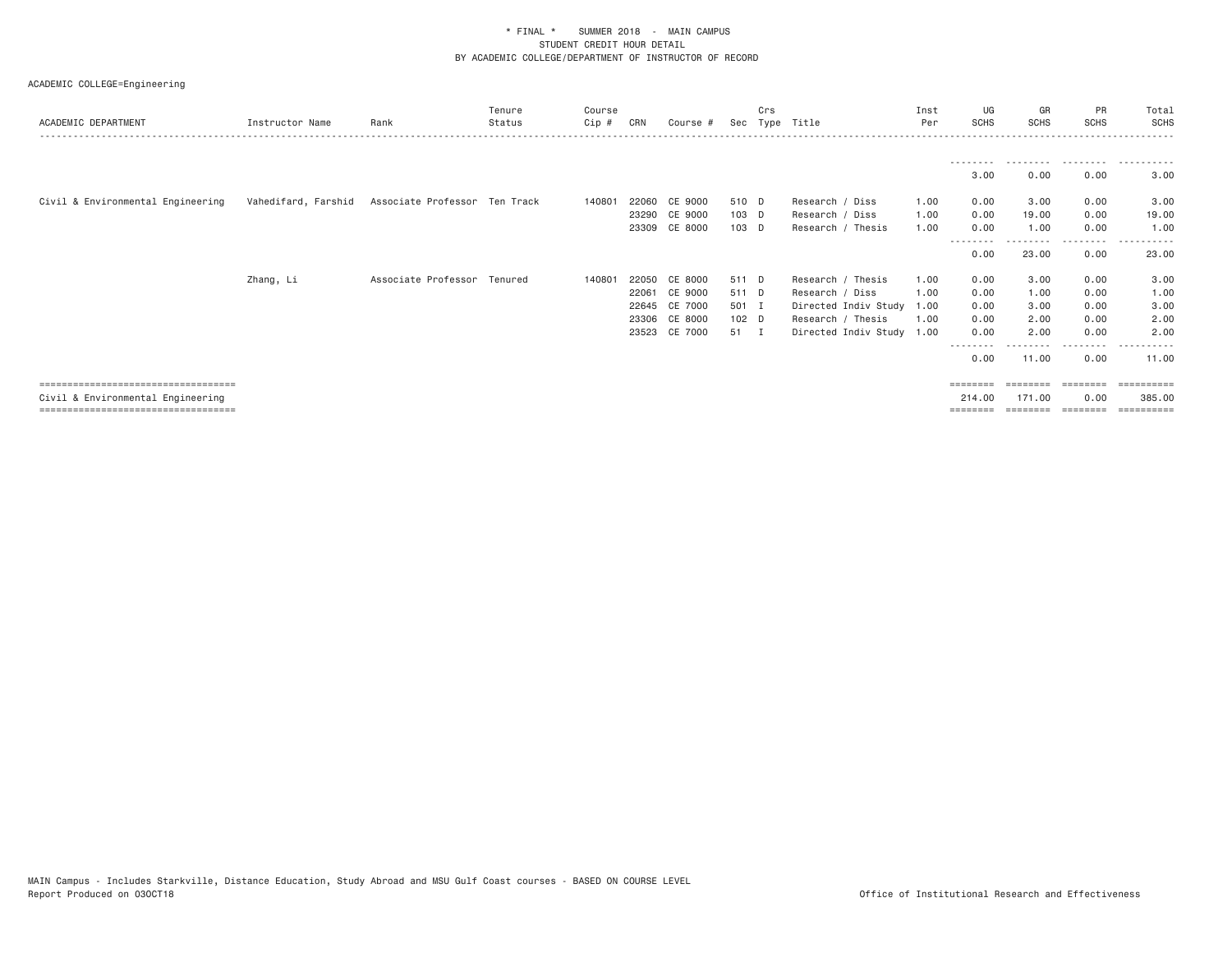| ACADEMIC DEPARTMENT            | Instructor Name                     | Rank                                               | Tenure<br>Status | Course<br>Cip #  | CRN            | Course #                   |                | Crs | Sec Type Title                        | Inst<br>Per  | UG<br><b>SCHS</b>                   | GR<br><b>SCHS</b>                                                                                                                                                                                                                                                                                                                             | PR<br><b>SCHS</b>                   | Total<br><b>SCHS</b>                       |
|--------------------------------|-------------------------------------|----------------------------------------------------|------------------|------------------|----------------|----------------------------|----------------|-----|---------------------------------------|--------------|-------------------------------------|-----------------------------------------------------------------------------------------------------------------------------------------------------------------------------------------------------------------------------------------------------------------------------------------------------------------------------------------------|-------------------------------------|--------------------------------------------|
| Computer Science & Engineering | Abdoulahi, Ibrahim                  | Grad Teach Assist                                  | Not Applicable   |                  |                | 110201 21665 CSE 2813      | 101 C          |     | Discrete Structures                   | 1.00         | 21.00<br><u>.</u>                   | 0.00                                                                                                                                                                                                                                                                                                                                          | 0.00                                | 21.00                                      |
|                                |                                     |                                                    |                  |                  |                |                            |                |     |                                       |              | 21.00                               | 0.00                                                                                                                                                                                                                                                                                                                                          | 0.00                                | 21.00                                      |
|                                |                                     | Archibald, Christoph Assistant Professor Ten Track |                  | 110101           | 22317          | CSE 8000                   | $101$ D        |     | Research / Thesis                     | 1.00         | 0.00                                | 6.00                                                                                                                                                                                                                                                                                                                                          | 0.00                                | 6.00                                       |
|                                |                                     |                                                    |                  |                  | 22333<br>23354 | CSE 9000<br>CSE 7000       | 101 D<br>501 I |     | Research/Diss<br>Directed Indiv Study | 1.00<br>1.00 | 0.00<br>0.00                        | 24.00<br>3.00                                                                                                                                                                                                                                                                                                                                 | 0.00<br>0.00                        | 24.00<br>3.00                              |
|                                |                                     |                                                    |                  |                  |                |                            |                |     |                                       |              | .<br>0.00                           | $\frac{1}{2} \left( \begin{array}{ccc} 1 & 0 & 0 & 0 \\ 0 & 0 & 0 & 0 \\ 0 & 0 & 0 & 0 \\ 0 & 0 & 0 & 0 \\ 0 & 0 & 0 & 0 \\ 0 & 0 & 0 & 0 \\ 0 & 0 & 0 & 0 \\ 0 & 0 & 0 & 0 \\ 0 & 0 & 0 & 0 \\ 0 & 0 & 0 & 0 \\ 0 & 0 & 0 & 0 & 0 \\ 0 & 0 & 0 & 0 & 0 \\ 0 & 0 & 0 & 0 & 0 \\ 0 & 0 & 0 & 0 & 0 \\ 0 & 0 & 0 & 0 & 0 \\ 0 & 0 & 0$<br>33.00 | $\sim$ $\sim$ $\sim$ $\sim$<br>0.00 | $\omega$ is a set<br>33.00                 |
|                                |                                     |                                                    |                  |                  |                |                            |                |     |                                       |              |                                     |                                                                                                                                                                                                                                                                                                                                               |                                     |                                            |
|                                | Bethel, Cindy                       | Associate Professor Tenured                        |                  | 110101           | 22319<br>22335 | CSE 8000<br>CSE 9000       | 103 D<br>103 D |     | Research / Thesis<br>Research/Diss    | 1.00<br>1.00 | 0.00<br>0.00                        | 9.00<br>6.00                                                                                                                                                                                                                                                                                                                                  | 0.00<br>0.00                        | 9.00<br>6.00                               |
|                                |                                     |                                                    |                  |                  | 23401          | CSE 7000                   | 103 I          |     | Directed Indiv Study                  | 1.00         | 0.00                                | 3.00                                                                                                                                                                                                                                                                                                                                          | 0.00                                | 3.00                                       |
|                                |                                     |                                                    |                  |                  |                |                            |                |     |                                       |              | <u>.</u>                            | . <u>.</u>                                                                                                                                                                                                                                                                                                                                    | .                                   | .                                          |
|                                |                                     |                                                    |                  |                  |                |                            |                |     |                                       |              | 0.00                                | 18.00                                                                                                                                                                                                                                                                                                                                         | 0.00                                | 18.00                                      |
|                                | Bhowmik, Tanmay                     | Assistant Professor Ten Track                      |                  | 110101           |                | 22320 CSE 8000             | $104$ D        |     | Research / Thesis                     | 1.00         | 0.00<br>$\sim$ $\sim$ $\sim$ $\sim$ | 18.00                                                                                                                                                                                                                                                                                                                                         | 0.00                                | 18.00                                      |
|                                |                                     |                                                    |                  |                  |                |                            |                |     |                                       |              | 0.00                                | 18.00                                                                                                                                                                                                                                                                                                                                         | 0.00                                | 18.00                                      |
|                                | Hansen, Eric                        | Associate Professor Tenured                        |                  |                  |                | 110101 22338 CSE 9000      | 106 D          |     | Research/Diss                         | 1.00         | 0.00                                | 9.00                                                                                                                                                                                                                                                                                                                                          | 0.00                                | 9.00                                       |
|                                |                                     |                                                    |                  |                  |                |                            |                |     |                                       |              | $- - -$<br>0.00                     | 9.00                                                                                                                                                                                                                                                                                                                                          | $\sim$ $\sim$ $\sim$ $\sim$<br>0.00 | 9.00                                       |
|                                | Iannucci, Stefano                   | Assistant Professor Ten Track                      |                  |                  |                | 110101 23439 CSE 7000      | 105 I          |     | Directed Indiv Study 1.00             |              | 0.00                                | 3.00                                                                                                                                                                                                                                                                                                                                          | 0.00                                | 3.00                                       |
|                                |                                     |                                                    |                  |                  |                |                            |                |     |                                       |              | .<br>0.00                           | -----<br>3.00                                                                                                                                                                                                                                                                                                                                 | .<br>0.00                           | $- - - -$<br>3.00                          |
|                                | Jankun-Kelly, Monika Lecturer       |                                                    | Non-Ten Track    |                  |                | 110201 21664 CSE 1284      | 101 B          |     | Intro Comp Prog                       | 1.00         | 36.00                               | 0.00                                                                                                                                                                                                                                                                                                                                          | 0.00                                | 36.00                                      |
|                                |                                     |                                                    |                  |                  |                |                            |                |     |                                       |              | .<br>36.00                          | .<br>0.00                                                                                                                                                                                                                                                                                                                                     | $\sim$ $\sim$ $\sim$ $\sim$<br>0.00 | الداعات الدار<br>36,00                     |
|                                |                                     |                                                    |                  |                  |                |                            |                |     |                                       |              |                                     |                                                                                                                                                                                                                                                                                                                                               |                                     |                                            |
|                                | Jankun-Kelly, T.                    | Associate Professor Tenured                        |                  | 110101<br>110201 | 22340          | CSE 9000<br>20310 CSE 2383 | 108 D<br>101 C |     | Research/Diss<br>Data Struc & Anal of | 1.00<br>1.00 | 0.00<br>75.00                       | 1.00<br>0.00                                                                                                                                                                                                                                                                                                                                  | 0.00<br>0.00                        | 1.00<br>75.00                              |
|                                |                                     |                                                    |                  |                  |                |                            |                |     |                                       |              | <u>.</u>                            |                                                                                                                                                                                                                                                                                                                                               | د د د د                             | .                                          |
|                                |                                     |                                                    |                  |                  |                |                            |                |     |                                       |              | 75.00                               | 1.00                                                                                                                                                                                                                                                                                                                                          | 0.00                                | 76.00                                      |
|                                | Lee, Sarah                          | Clinical Assist Pro Non-Ten Track                  |                  |                  |                | 110101 23298 CSE 4000      | $101$ I        |     | Directed Indiv Study 1.00             |              | 3.00                                | 0.00                                                                                                                                                                                                                                                                                                                                          | 0.00                                | 3.00                                       |
|                                |                                     |                                                    |                  |                  |                |                            |                |     |                                       |              | 3.00                                | 0.00                                                                                                                                                                                                                                                                                                                                          | 0.00                                | 3.00                                       |
|                                | Luke, Edward                        | Professor                                          | Tenured          | 140201           | 22535          | ASE 9000                   | 109 D          |     | Research/Diss                         | 1.00         | 0.00                                | 6.00                                                                                                                                                                                                                                                                                                                                          | 0.00                                | 6.00                                       |
|                                |                                     |                                                    |                  |                  | 309999 23299   | <b>CME 9000</b>            | 104 D          |     | Research/Dis                          | 1.00         | 0.00                                | 6.00                                                                                                                                                                                                                                                                                                                                          | 0.00                                | 6.00                                       |
|                                |                                     |                                                    |                  |                  | 23300          | <b>CME 9000</b>            | 04             | D   | Research/Dis                          | 1.00         | 0.00<br>.                           | 6.00<br>.                                                                                                                                                                                                                                                                                                                                     | 0.00<br>.                           | 6.00<br>$\sim$ $\sim$ $\sim$ $\sim$ $\sim$ |
|                                |                                     |                                                    |                  |                  |                |                            |                |     |                                       |              | 0.00                                | 18.00                                                                                                                                                                                                                                                                                                                                         | 0.00                                | 18.00                                      |
|                                | McDaniel, Christophe Student Worker |                                                    | Not Applicable   | 110201           | 20304          | CSE 1233                   | 01             | C   | Cmptr Prog-C                          | 1.00         | 33.00                               | 0.00                                                                                                                                                                                                                                                                                                                                          | 0.00                                | 33.00                                      |
|                                |                                     |                                                    |                  |                  | 20307          | CSE 1384                   | 101 C          |     | Intermed Comp Prog                    | 1.00         | 44.00                               | 0.00                                                                                                                                                                                                                                                                                                                                          | 0.00                                | 44.00                                      |
|                                |                                     |                                                    |                  |                  |                | 20308 CSE 1384             | 102 K          |     | Intermed Comp Prog                    | 1.00         | 0.00<br><u>.</u>                    | 0.00                                                                                                                                                                                                                                                                                                                                          | 0.00<br>$- - - -$                   | 0.00<br>$\sim$ $\sim$ $\sim$ $\sim$ $\sim$ |
|                                |                                     |                                                    |                  |                  |                |                            |                |     |                                       |              | 77.00                               | 0.00                                                                                                                                                                                                                                                                                                                                          | 0.00                                | 77.00                                      |
|                                | Perkins, Andy                       | Associate Professor Tenured                        |                  |                  |                | 110101 20312 CSE 3813      | 101 C          |     | Intro to Formal Lang 1.00             |              | 39.00                               | 0.00                                                                                                                                                                                                                                                                                                                                          | 0.00                                | 39.00                                      |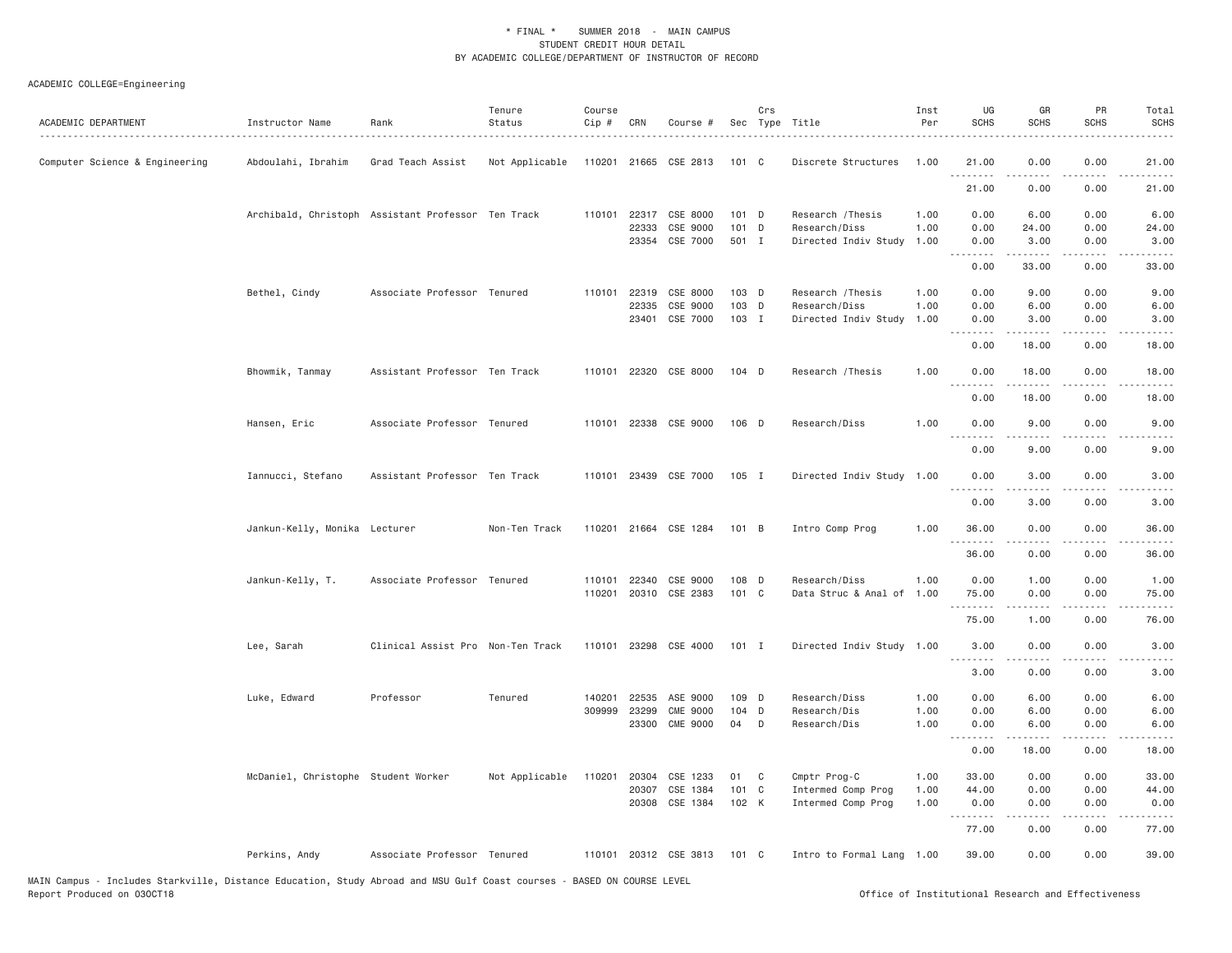| <b>ACADEMIC DEPARTMENT</b>                                             | Instructor Name | Rank                                             | Tenure<br>Status | Course<br>Cip # | CRN   | Course #                   |                    | Crs    | Sec Type Title                        | Inst<br>Per  | UG<br>SCHS                | GR<br><b>SCHS</b>         | PR<br><b>SCHS</b> | Total<br>SCHS                                                                                                                                        |
|------------------------------------------------------------------------|-----------------|--------------------------------------------------|------------------|-----------------|-------|----------------------------|--------------------|--------|---------------------------------------|--------------|---------------------------|---------------------------|-------------------|------------------------------------------------------------------------------------------------------------------------------------------------------|
|                                                                        |                 |                                                  |                  |                 |       |                            |                    |        |                                       |              |                           |                           |                   | $\frac{1}{2} \left( \frac{1}{2} \right) \left( \frac{1}{2} \right) \left( \frac{1}{2} \right) \left( \frac{1}{2} \right) \left( \frac{1}{2} \right)$ |
| Computer Science & Engineering                                         | Perkins, Andy   | Associate Professor Tenured                      |                  | 110101          | 22343 | CSE 9000<br>23435 CSE 7000 | $111$ D<br>$104$ I |        | Research/Diss<br>Directed Indiv Study | 1.00<br>1.00 | 0.00<br>0.00              | 6.00<br>3.00              | 0.00<br>0.00      | 6.00<br>3.00                                                                                                                                         |
|                                                                        |                 |                                                  |                  |                 |       |                            |                    |        |                                       |              |                           | -----                     | .                 | -----                                                                                                                                                |
|                                                                        |                 |                                                  |                  |                 |       |                            |                    |        |                                       |              | 39.00                     | 9.00                      | 0.00              | 48.00                                                                                                                                                |
|                                                                        |                 | Ramkumar, Mahalingam Associate Professor Tenured |                  |                 |       | 110101 22344 CSE 9000      | 112 D              |        | Research/Diss                         | 1.00         | 0.00                      | 6.00                      | 0.00              | 6.00                                                                                                                                                 |
|                                                                        |                 |                                                  |                  |                 |       |                            |                    |        |                                       |              | .<br>0.00                 | 6.00                      | 0.00              | 6.00                                                                                                                                                 |
|                                                                        | Swan, John      | Professor                                        | Tenured          | 110101          | 20321 | CSE 8080                   | $116$ I            |        | Directed Project Cs                   | 1.00         | 0.00                      | 3.00                      | 0.00              | 3.00                                                                                                                                                 |
|                                                                        |                 |                                                  |                  |                 | 22329 | CSE 8000                   | 113 D              |        | Research / Thesis                     | 1.00         | 0.00                      | 15.00                     | 0.00              | 15.00                                                                                                                                                |
|                                                                        |                 |                                                  |                  |                 | 22345 | CSE 9000                   | 113 D              |        | Research/Diss                         | 1.00         | 0.00                      | 6.00                      | 0.00              | 6.00                                                                                                                                                 |
|                                                                        |                 |                                                  |                  |                 | 23444 | CSE 7000                   | 106 I              |        | Directed Indiv Study                  | 1.00         | 0.00                      | 3.00                      | 0.00              | 3.00                                                                                                                                                 |
|                                                                        |                 |                                                  |                  |                 |       | 23457 CSE 7000             | 107 I              |        | Directed Indiv Study 1.00             |              | 0.00                      | 3.00                      | 0.00              | 3.00                                                                                                                                                 |
|                                                                        |                 |                                                  |                  |                 |       |                            |                    |        |                                       |              | .<br>0.00                 | .<br>30.00                | $- - -$<br>0.00   | 30.00                                                                                                                                                |
|                                                                        | Williams, Byron | Assistant Professor Tenured                      |                  | 110101 22346    |       | CSE 9000                   | $114$ D            |        | Research/Diss                         | 1.00         | 0.00                      | 9.00                      | 0.00              | 9.00                                                                                                                                                 |
|                                                                        |                 |                                                  |                  |                 | 23400 | CSE 7000                   | 102 I              |        | Directed Indiv Study                  | 1.00         | 0.00                      | 3.00                      | 0.00              | 3.00                                                                                                                                                 |
|                                                                        |                 |                                                  |                  |                 | 23421 | CSE 9000                   | 01                 | $\Box$ | Research/Diss                         | 1.00         | 0.00                      | 3.00                      | 0.00              | 3.00                                                                                                                                                 |
|                                                                        |                 |                                                  |                  |                 |       |                            |                    |        |                                       |              | .<br>0.00                 | .<br>15.00                | .<br>0.00         | .<br>15.00                                                                                                                                           |
|                                                                        | Young, Maxwell  | Assistant Professor Ten Track                    |                  |                 |       | 110101 22347 CSE 9000      | 115 D              |        | Research/Diss                         | 1.00         | 0.00                      | 6.00                      | 0.00              | 6.00                                                                                                                                                 |
|                                                                        |                 |                                                  |                  |                 |       |                            |                    |        |                                       |              | 0.00                      | .<br>6.00                 | $- - - -$<br>0.00 | 6.00                                                                                                                                                 |
|                                                                        | Zhang, Song     | Associate Professor Tenured                      |                  | 110101          | 22332 | CSE 8000                   | 116 D              |        | Research / Thesis                     | 1.00         | 0.00                      | 12.00                     | 0.00              | 12.00                                                                                                                                                |
|                                                                        |                 |                                                  |                  |                 | 22348 | CSE 9000                   | 116 D              |        | Research/Diss                         | 1.00         | 0.00                      | 6.00                      | 0.00              | 6.00                                                                                                                                                 |
|                                                                        |                 |                                                  |                  |                 |       |                            |                    |        |                                       |              | --------<br>0.00          | ---------<br>18.00        | .<br>0.00         | $- - -$<br><u>.</u><br>18.00                                                                                                                         |
| ------------------------------------<br>Computer Science & Engineering |                 |                                                  |                  |                 |       |                            |                    |        |                                       |              | <b>SESSESSE</b><br>251.00 | $= 1.122222222$<br>184.00 | ========<br>0.00  | 435.00                                                                                                                                               |
| ------------------------------------                                   |                 |                                                  |                  |                 |       |                            |                    |        |                                       |              |                           |                           |                   | ======== ======== ======== ==========                                                                                                                |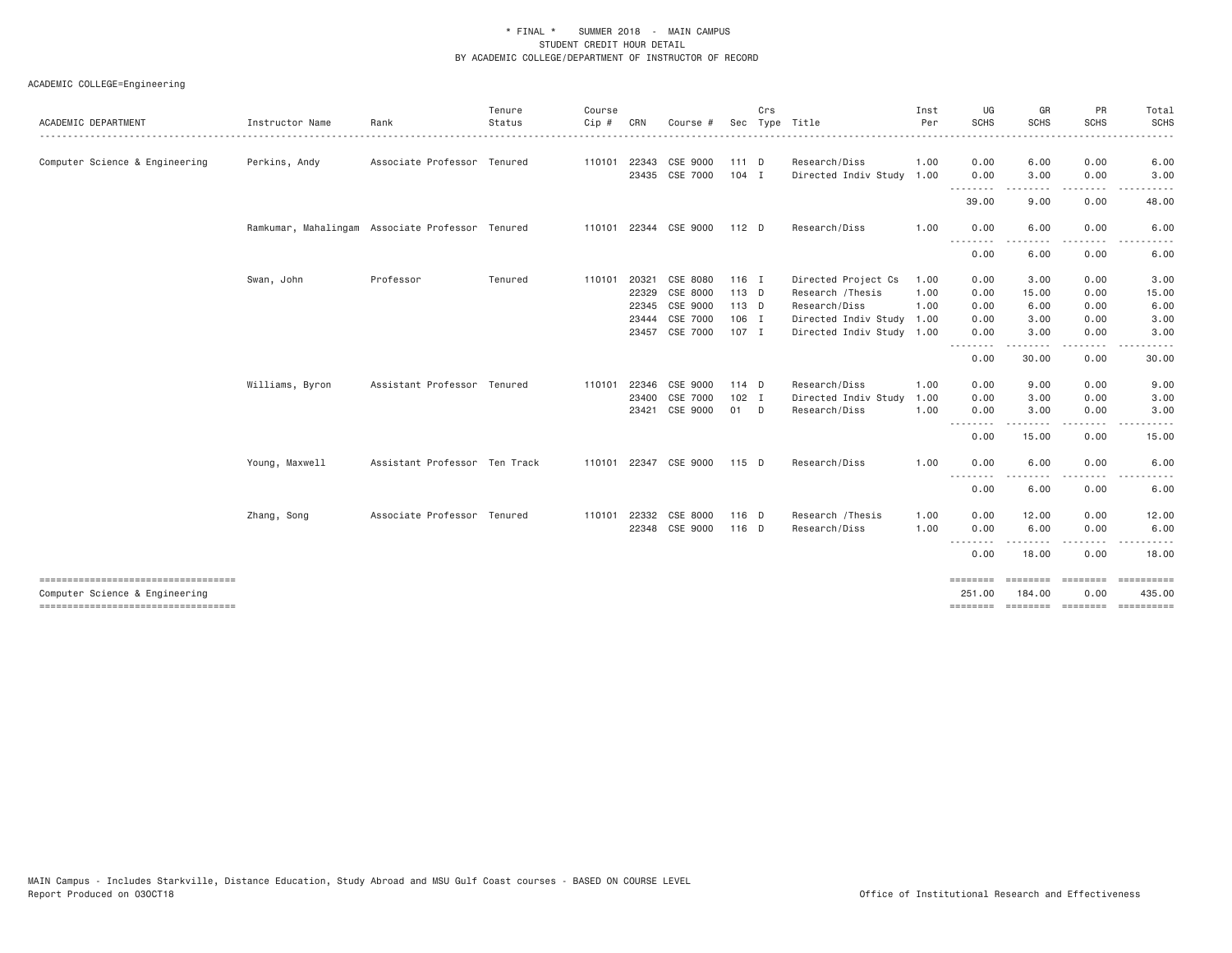|                                   |                   |                                                    | Tenure         | Course |       |                            |                  | Crs            |                                  | Inst         | UG                           | GR             | PR                                  | Total                       |
|-----------------------------------|-------------------|----------------------------------------------------|----------------|--------|-------|----------------------------|------------------|----------------|----------------------------------|--------------|------------------------------|----------------|-------------------------------------|-----------------------------|
| ACADEMIC DEPARTMENT               | Instructor Name   | Rank                                               | Status         | Cip #  | CRN   | Course #                   |                  |                | Sec Type Title                   | Per          | <b>SCHS</b>                  | <b>SCHS</b>    | <b>SCHS</b>                         | <b>SCHS</b><br>$- - - -$    |
|                                   |                   |                                                    |                |        |       |                            |                  |                |                                  |              |                              |                |                                     |                             |
| Electrical & Computer Engineering | Ball, John        | Assistant Professor Ten Track                      |                | 141001 | 22809 | ECE 9000<br>22817 ECE 8000 | $103$ D<br>103 D |                | Research/Diss<br>Research/Thesis | 1.00<br>1.00 | 0.00<br>0.00                 | 25.00<br>24.00 | 0.00<br>0.00                        | 25.00<br>24.00              |
|                                   |                   |                                                    |                |        | 22913 | ECE 7000                   | $101$ I          |                | Directed Indiv Study             | 1.00         | 0.00                         | 3.00           | 0.00                                | 3.00                        |
|                                   |                   |                                                    |                |        |       | 22915 ECE 7000             | 103 I            |                | Directed Indiv Study 1.00        |              | 0.00                         | 3.00           | 0.00                                | 3.00                        |
|                                   |                   |                                                    |                |        |       |                            |                  |                |                                  |              | .                            | .              | $\sim$ $\sim$ $\sim$ $\sim$         | $\sim$ $\sim$ $\sim$ $\sim$ |
|                                   |                   |                                                    |                |        |       |                            |                  |                |                                  |              | 0.00                         | 55.00          | 0.00                                | 55.00                       |
|                                   | Dabbiru, Lalitha  | Non-Faculty                                        | Not Applicable | 141001 |       | 20419 ECE 3434             | 04               | C              | Adv Electronic Circu 1.00        |              | 24.00                        | 0.00           | 0.00                                | 24.00                       |
|                                   |                   |                                                    |                |        | 20420 | ECE 3434                   | 05               | К              | Adv Electronic Circu             | 1.00         | 0.00                         | 0.00           | 0.00                                | 0.00                        |
|                                   |                   |                                                    |                |        |       | 20422 ECE 3443             | 51               | C              | Signals and Systems              | 1.00         | 18.00<br>.                   | 0.00<br>.      | 0.00<br>$\sim$ $\sim$ $\sim$ $\sim$ | 18.00<br>.                  |
|                                   |                   |                                                    |                |        |       |                            |                  |                |                                  |              | 42.00                        | 0.00           | 0.00                                | 42.00                       |
|                                   | Du, Qian          | Professor                                          | Tenured        |        |       | 141001 22811 ECE 9000      | $105$ D          |                | Research/Diss                    | 1.00         | 0.00                         | 24.00          | 0.00                                | 24.00                       |
|                                   |                   |                                                    |                |        |       | 22978 ECE 9000             | 503 D            |                | Research/Diss                    | 1.00         | 0.00<br>.                    | 6.00           | 0.00<br>$- - - -$                   | 6.00<br>.                   |
|                                   |                   |                                                    |                |        |       |                            |                  |                |                                  |              | 0.00                         | 30.00          | 0.00                                | 30.00                       |
|                                   | Follett, Randolph | Associate Professor Tenured                        |                |        |       | 141001 20415 ECE 3413      | 51               | C <sub>c</sub> | Intro to Electronic              | 1.00         | 39.00                        | 0.00           | 0.00                                | 39.00                       |
|                                   |                   |                                                    |                |        |       |                            |                  |                |                                  |              | <u>.</u><br>39.00            | 0.00           | $\sim$ $\sim$ $\sim$ $\sim$<br>0.00 | 39.00                       |
|                                   | Fowler, James     | Professor                                          | Tenured        | 141001 | 22076 | ECE 9000                   | 501 D            |                | Research/Diss                    | 1.00         | 0.00                         | 3.00           | 0.00                                | 3.00                        |
|                                   |                   |                                                    |                |        | 22805 | ECE 8000                   | 101 D            |                | Research/Thesis                  | 1.00         | 0.00                         | 6.00           | 0.00                                | 6.00                        |
|                                   |                   |                                                    |                |        |       | 22807 ECE 9000             | 101 D            |                | Research/Diss                    | 1.00         | 0.00<br>.                    | 6.00           | 0.00<br>.                           | 6.00                        |
|                                   |                   |                                                    |                |        |       |                            |                  |                |                                  |              | 0.00                         | 15.00          | 0.00                                | 15.00                       |
|                                   | Fu, Yong          | Associate Professor Tenured                        |                | 141001 |       | 22813 ECE 9000             | 107 D            |                | Research/Diss                    | 1.00         | 0.00                         | 6.00           | 0.00                                | 6.00                        |
|                                   |                   |                                                    |                |        |       |                            |                  |                |                                  |              | .<br>0.00                    | .<br>6.00      | $\frac{1}{2}$<br>0.00               | 6.00                        |
|                                   | Iqbal, Umar       | Non-Employee                                       | Not Applicable | 141001 |       | 20416 ECE 3424             | 53               | C              | Intm Electronic Circ             | 1.00         | 64.00                        | 0.00           | 0.00                                | 64.00                       |
|                                   |                   |                                                    |                |        |       | 20417 ECE 3424             | 54               | К              | Intm Electronic Circ             | 1.00         | 0.00                         | 0.00           | 0.00                                | 0.00                        |
|                                   |                   |                                                    |                |        | 20418 | ECE 3424                   | 55               | К              | Intm Electronic Circ 1.00        |              | 0.00                         | 0.00           | 0.00                                | 0.00                        |
|                                   |                   |                                                    |                |        |       | 21668 ECE 3313             | 51               | C              | Electromagnetics I               | 1.00         | 30.00<br>.                   | 0.00           | 0.00<br>$\frac{1}{2}$               | 30.00<br>.                  |
|                                   |                   |                                                    |                |        |       |                            |                  |                |                                  |              | 94.00                        | 0.00           | 0.00                                | 94.00                       |
|                                   | Jones, Bryan      | Associate Professor Tenured                        |                | 141001 | 20425 | ECE 3724                   | $101 \quad C$    |                | Microprocessors                  | 1.00         | 88.00                        | 0.00           | 0.00                                | 88.00                       |
|                                   |                   |                                                    |                |        | 20426 | ECE 3724                   | 102 K            |                | Microprocessors                  | 1.00         | 0.00                         | 0.00           | 0.00                                | 0.00                        |
|                                   |                   |                                                    |                |        |       | 20428 ECE 3724             | 104 K            |                | Microprocessors                  | 1.00         | 0.00                         | 0.00           | 0.00                                | 0.00                        |
|                                   |                   |                                                    |                |        |       |                            |                  |                |                                  |              | 88.00                        | 0.00           | 0.00                                | 88.00                       |
|                                   |                   | Karimi-Ghartemani, M Associate Professor Ten Track |                |        |       | 141001 22891 ECE 9000      | 116 D            |                | Research/Diss                    | 1.00         | 0.00                         | 3.00           | 0.00                                | 3.00                        |
|                                   |                   |                                                    |                |        |       |                            |                  |                |                                  |              | $\sim$ $\sim$ $\sim$<br>0.00 | 3.00           | 0.00                                | 3.00                        |
|                                   |                   | Kluss, Joni Viljami Assistant Professor Ten Track  |                | 141001 |       | 22815 ECE 9000             | 109 D            |                | Research/Diss                    | 1.00         | 0.00                         | 24.00          | 0.00                                | 24.00                       |
|                                   |                   |                                                    |                |        |       | 22916 ECE 7000             | $104$ I          |                | Directed Indiv Study 1.00        |              | 0.00                         | 3.00           | 0.00                                | 3.00                        |
|                                   |                   |                                                    |                |        | 22981 | ECE 7000                   | 501 I            |                | Directed Indiv Study 1.00        |              | 0.00                         | 3,00           | 0.00                                | 3.00                        |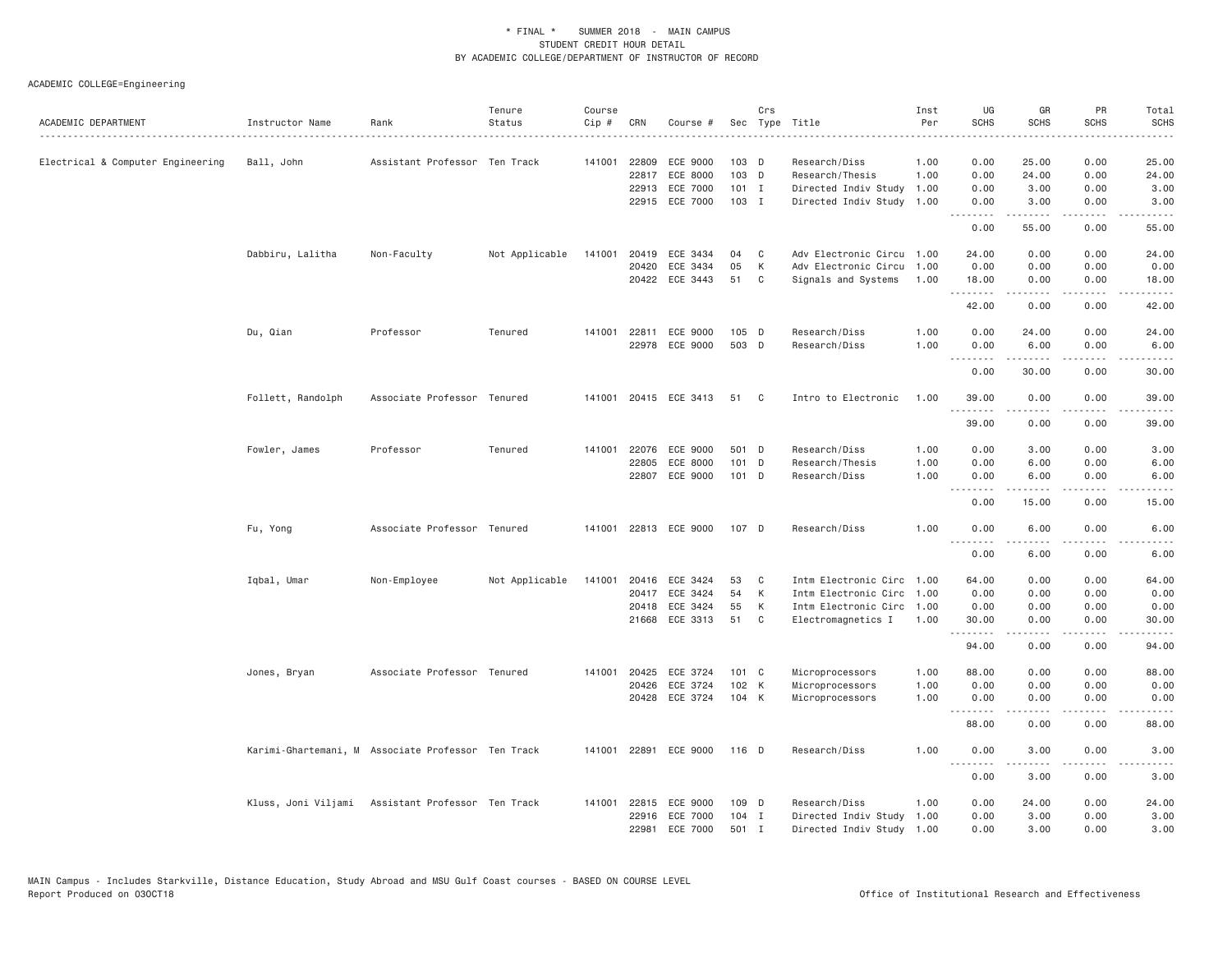| ACADEMIC DEPARTMENT                                                         | Instructor Name   | Rank                                                   | Tenure<br>Status | Course<br>$Cip \#$ | CRN            | Course #                   |                | Crs          | Sec Type Title                               | Inst<br>Per  | UG<br><b>SCHS</b>                | GR<br><b>SCHS</b>         | PR<br><b>SCHS</b> | Total<br><b>SCHS</b>                                         |
|-----------------------------------------------------------------------------|-------------------|--------------------------------------------------------|------------------|--------------------|----------------|----------------------------|----------------|--------------|----------------------------------------------|--------------|----------------------------------|---------------------------|-------------------|--------------------------------------------------------------|
|                                                                             |                   |                                                        |                  |                    |                |                            |                |              |                                              |              | --------<br>0.00                 | 30.00                     | 0.00              | 30.00                                                        |
| Electrical & Computer Engineering                                           | Kurum, Mehmet     | Assistant Professor Ten Track                          |                  | 141001             | 22880          | ECE 8000<br>22892 ECE 9000 | 112 D<br>117 D |              | Research/Thesis<br>Research/Diss             | 1.00<br>1.00 | 0.00<br>0.00                     | 13.00<br>18.00            | 0.00<br>0.00      | 13.00<br>18.00                                               |
|                                                                             |                   |                                                        |                  |                    |                |                            |                |              |                                              |              | .<br>0.00                        | . <u>.</u> .<br>31.00     | 0.00              | 31.00                                                        |
|                                                                             | Melnychuk, Galyna | Non-Faculty                                            | Not Applicable   |                    |                | 143501 21515 IE 3913       | 801 A          |              | Engr Economy I                               | 1.00         | 75.00                            | 0.00                      | 0.00              | 75.00                                                        |
|                                                                             |                   |                                                        |                  |                    |                |                            |                |              |                                              |              | .<br>75.00                       | 0.00                      | 0.00              | 75.00                                                        |
|                                                                             | Shi, Jian         | Research Assist Pro Non-Ten Track                      |                  | 141001             | 22928<br>22936 | ECE 7000<br>ECE 8000       | 105 I<br>118 D |              | Directed Indiv Study 1.00<br>Research/Thesis | 1.00         | 0.00<br>0.00<br>.                | 3.00<br>3.00<br>- - - - - | 0.00<br>0.00      | 3.00<br>3.00                                                 |
|                                                                             |                   |                                                        |                  |                    |                |                            |                |              |                                              |              | 0.00                             | 6.00                      | 0.00              | 6.00                                                         |
|                                                                             |                   | Shivakumaraiah, Loke Clinical Assist Pro Non-Ten Track |                  |                    |                | 141001 20414 ECE 3413      | 01             | $\mathbf{C}$ | Intro to Electronic                          | 1.00         | 66.00<br><u>.</u>                | 0.00                      | 0.00              | 66.00                                                        |
|                                                                             |                   |                                                        |                  |                    |                |                            |                |              |                                              |              | 66.00                            | 0.00                      | 0.00              | 66.00                                                        |
|                                                                             | Tang, Bo          | Assistant Professor Ten Track                          |                  | 141001             | 22884          | ECE 8000<br>22888 ECE 9000 | 116 D<br>114 D |              | Research/Thesis<br>Research/Diss             | 1.00<br>1.00 | 0.00<br>0.00                     | 6.00<br>6.00              | 0.00<br>0.00      | 6.00<br>6.00                                                 |
|                                                                             |                   |                                                        |                  |                    |                |                            |                |              |                                              |              | .<br>0.00                        | 12.00                     | 0.00              | 12.00                                                        |
|                                                                             | Wallace, David    | Non-Faculty                                            | Not Applicable   |                    |                | 141001 20413 ECE 3323      | 01             | $\mathbf{C}$ | Electromagnetics II 1.00                     |              | 24.00                            | 0.00                      | 0.00              | 24.00                                                        |
|                                                                             |                   |                                                        |                  |                    |                |                            |                |              |                                              |              | <u> - - - - - - - -</u><br>24.00 | 0.00                      | 0.00              | 24.00                                                        |
| ======================================<br>Electrical & Computer Engineering |                   |                                                        |                  |                    |                |                            |                |              |                                              |              | ========<br>428.00               | ========<br>188,00        | ========<br>0.00  | ==========<br>616.00<br>======== ======== ======== ========= |
|                                                                             |                   |                                                        |                  |                    |                |                            |                |              |                                              |              |                                  |                           |                   |                                                              |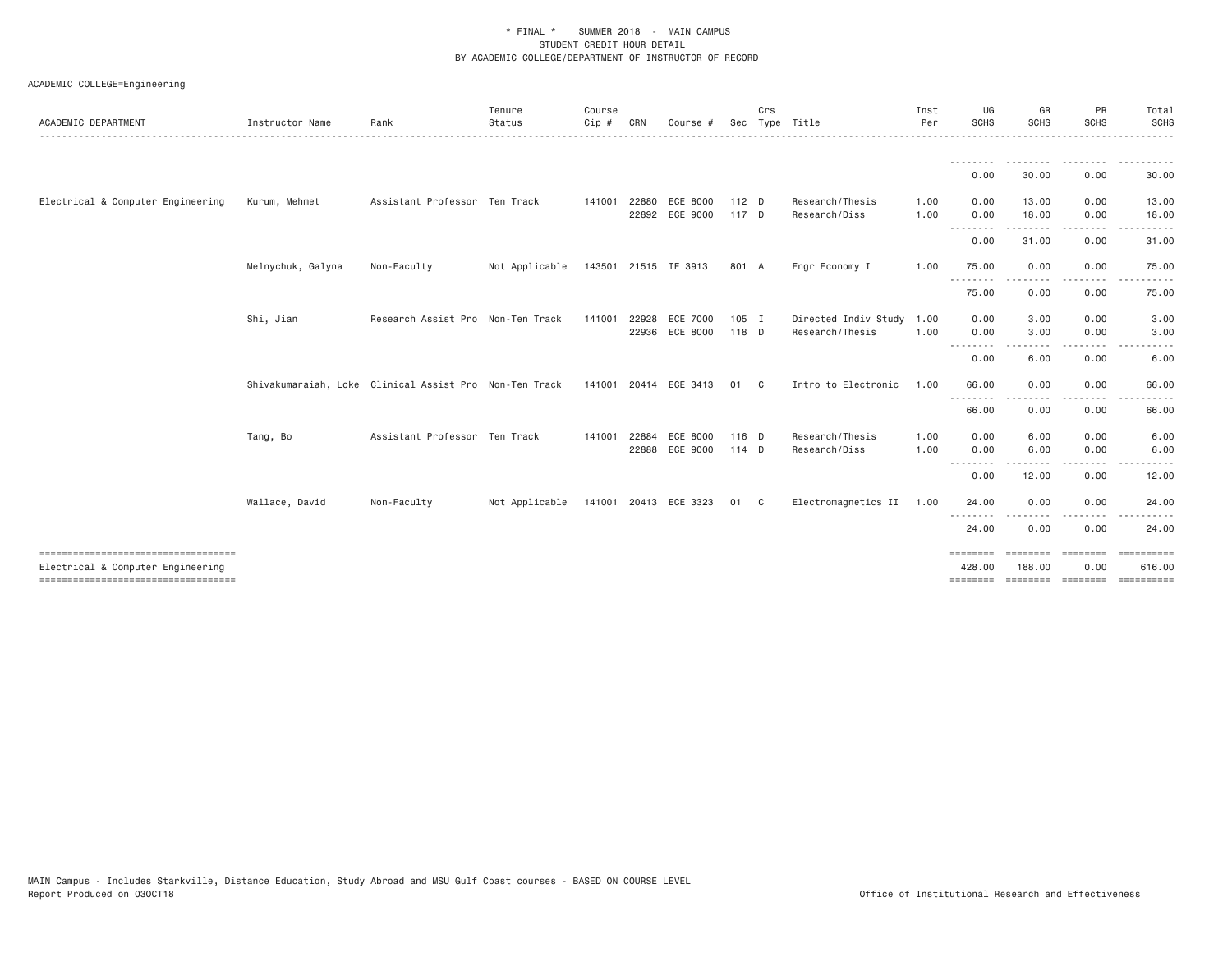| ACADEMIC DEPARTMENT              | Instructor Name     | Rank                                                    | Tenure<br>Status | Course<br>Cip # | CRN            | Course #             |                 | Crs          | Sec Type Title                                    | Inst<br>Per | UG<br><b>SCHS</b>           | GR<br><b>SCHS</b>    | PR<br><b>SCHS</b> | Total<br><b>SCHS</b>      |
|----------------------------------|---------------------|---------------------------------------------------------|------------------|-----------------|----------------|----------------------|-----------------|--------------|---------------------------------------------------|-------------|-----------------------------|----------------------|-------------------|---------------------------|
|                                  |                     |                                                         |                  |                 |                |                      |                 |              |                                                   |             |                             |                      |                   | $\omega$ is a set         |
| Industrial & Systems Engineering | Bian, Linkan        | Assistant Professor Ten Track                           |                  |                 |                | 143501 21793 IE 9000 | 101 D<br>501 D  |              | Research/DIss                                     | 1.00        | 0.00<br>0.00                | 18.00                | 0.00<br>0.00      | 18.00                     |
|                                  |                     |                                                         |                  |                 | 22090<br>22793 | IE 9000              |                 |              | Research/DIss                                     | 1.00        |                             | 1.00                 |                   | 1.00                      |
|                                  |                     |                                                         |                  |                 | 23365          | IE 7000<br>IE 7000   | $102$ I<br>01 I |              | Directed Indiv Study 1.00<br>Directed Indiv Study | 1.00        | 0.00<br>0.00                | 3.00<br>3.00         | 0.00<br>0.00      | 3.00<br>3.00              |
|                                  |                     |                                                         |                  |                 |                |                      |                 |              |                                                   |             | $\sim$ $\sim$ $\sim$ $\sim$ |                      |                   |                           |
|                                  |                     |                                                         |                  |                 |                |                      |                 |              |                                                   |             | 0.00                        | 25.00                | 0.00              | 25.00                     |
|                                  | Bullington, Stanley | Professor                                               | Tenured          |                 |                | 142701 20733 IE 4753 | 01              | $\mathbf{C}$ | Systems Engr & Analy 1.00                         |             | 12.00                       | 0.00                 | 0.00              | 12.00                     |
|                                  |                     |                                                         |                  |                 | 21350          | IE 4753              | 501 C           |              | Systems Engr & Analy                              | 1.00        | 9.00                        | 0.00                 | 0.00              | 9.00                      |
|                                  |                     |                                                         |                  |                 | 143501 20728   | IE 4333              | 01              | C            | Prod Control Sys I                                | 1.00        | 24.00                       | 0.00                 | 0.00              | 24.00                     |
|                                  |                     |                                                         |                  |                 | 20731          | IE 4653              | 51              | C            | Ind Qual Control I                                | 1.00        | 27.00                       | 0.00                 | 0.00              | 27.00                     |
|                                  |                     |                                                         |                  |                 | 20734          | IE 6333              | 01              | C            | Prod Control Sys I                                | 1.00        | 0.00                        | 6.00                 | 0.00              | 6.00                      |
|                                  |                     |                                                         |                  |                 | 20737          | IE 6653              | 51              | C            | Ind Qual Control I                                | 1.00        | 0.00                        | 6.00                 | 0.00              | 6.00                      |
|                                  |                     |                                                         |                  |                 | 21351          | IE 6753              | 501 C           |              | Systems Engr & Analy                              | 1.00        | 0.00                        | 12.00                | 0.00              | 12.00                     |
|                                  |                     |                                                         |                  |                 |                | 22091 IE 9000        | 502 D           |              | Research/DIss                                     | 1.00        | 0.00<br>.                   | 1.00                 | 0.00<br>.         | 1.00<br>.                 |
|                                  |                     |                                                         |                  |                 |                |                      |                 |              |                                                   |             | 72.00                       | 25.00                | 0.00              | 97.00                     |
|                                  | Burch, Reuben       | Assistant Professor Ten Track                           |                  |                 |                | 143501 21795 IE 9000 | 103 D           |              | Research/DIss                                     | 1.00        | 0.00                        | 6.00                 | 0.00              | 6.00                      |
|                                  |                     |                                                         |                  |                 | 21807          | IE 8000              | 103 D           |              | Research / Thesis                                 | 1.00        | 0.00                        | 3.00                 | 0.00              | 3.00                      |
|                                  |                     |                                                         |                  |                 | 22092          | IE 9000              | 503 D           |              | Research/DIss                                     | 1.00        | 0.00                        | 16.00                | 0.00              | 16.00                     |
|                                  |                     |                                                         |                  |                 |                | 22930 IE 7000        | 103 I           |              | Directed Indiv Study                              | 1.00        | 0.00                        | 3.00                 | 0.00              | 3.00                      |
|                                  |                     |                                                         |                  |                 |                |                      |                 |              |                                                   |             | .<br>0.00                   | $- - - - -$<br>28.00 | .<br>0.00         | .<br>28.00                |
|                                  |                     | Jafari Marandi, Ruho Grad Research Assis Not Applicable |                  | 143501          |                | 20727 IE 3913        | 51              | C.           | Engr Economy I                                    | 1.00        | 78.00                       | 0.00                 | 0.00              | 78.00                     |
|                                  |                     |                                                         |                  |                 |                | 21746 IE 3913        | 01              | C            | Engr Economy I                                    | 1.00        | 54.00                       | 0.00                 | 0.00              | 54.00                     |
|                                  |                     |                                                         |                  |                 |                | 21747 IE 3913        | 501 C           |              | Engr Economy I                                    | 1.00        | 27.00                       | 0.00                 | 0.00              | 27.00                     |
|                                  |                     |                                                         |                  |                 |                |                      |                 |              |                                                   |             | .<br>159.00                 | 2.2.2.2.2<br>0.00    | د د د د<br>0.00   | .<br>159.00               |
|                                  |                     |                                                         |                  |                 |                |                      |                 |              |                                                   |             | 0.00                        |                      |                   |                           |
|                                  | Jaradat, Raed       | Assistant Professor Ten Track                           |                  |                 | 143501 21796   | IE 9000              | $104$ D         |              | Research/DIss                                     | 1.00        |                             | 12.00                | 0.00              | 12.00                     |
|                                  |                     |                                                         |                  |                 | 21808          | IE 8000              | $104$ D         |              | Research / Thesis                                 | 1.00        | 0.00                        | 3.00                 | 0.00              | 3.00                      |
|                                  |                     |                                                         |                  |                 | 22081          | IE 8000              | 504 D           |              | Research / Thesis                                 | 1.00        | 0.00                        | 6.00                 | 0.00              | 6.00                      |
|                                  |                     |                                                         |                  |                 | 22093          | IE 9000              | 504 D           |              | Research/DIss                                     | 1,00        | 0.00<br>.                   | 2,00<br>المتمالين    | 0.00<br>د د د د   | 2.00<br>$\omega$ is a set |
|                                  |                     |                                                         |                  |                 |                |                      |                 |              |                                                   |             | 0.00                        | 23.00                | 0.00              | 23.00                     |
|                                  | Ma, Junfeng         | Assistant Professor Ten Track                           |                  |                 |                | 143501 21797 IE 9000 | 105 D           |              | Research/DIss                                     | 1.00        | 0.00                        | 6.00                 | 0.00              | 6.00                      |
|                                  |                     |                                                         |                  |                 |                | 21809 IE 8000        | 105 D           |              | Research / Thesis                                 | 1.00        | 0.00                        | 6.00<br>.            | 0.00              | 6.00<br>.                 |
|                                  |                     |                                                         |                  |                 |                |                      |                 |              |                                                   |             | 0.00                        | 12.00                | 0.00              | 12.00                     |
|                                  |                     | Marufuzzaman, Mohamm Assistant Professor Ten Track      |                  |                 | 143501 21798   | IE 9000              | 106 D           |              | Research/DIss                                     | 1.00        | 0.00                        | 15.00                | 0.00              | 15.00                     |
|                                  |                     |                                                         |                  |                 | 22095          | IE 9000              | 506 D           |              | Research/DIss                                     | 1.00        | 0.00                        | 7.00                 | 0.00              | 7.00                      |
|                                  |                     |                                                         |                  |                 |                | 149999 22274 IE 4000 | 101 I           |              | Directed Indiv Study                              | 1.00        | 3.00<br>.                   | 0.00<br>.            | 0.00<br>.         | 3.00<br>$- - - - -$       |
|                                  |                     |                                                         |                  |                 |                |                      |                 |              |                                                   |             | 3.00                        | 22.00                | 0.00              | 25.00                     |
|                                  | Medal, Hugh         | Assistant Professor Ten Track                           |                  |                 |                | 143501 21811 IE 8000 | 107 D           |              | Research / Thesis                                 | 1,00        | 0.00                        | 1.00                 | 0.00              | 1.00                      |
|                                  |                     |                                                         |                  |                 | 22096          | IE 9000              | 507 D           |              | Research/DIss                                     | 1.00        | 0.00                        | 1.00                 | 0.00              | 1.00                      |
|                                  |                     |                                                         |                  |                 | 270101 20732   | IE 4733              | 01 C            |              | Linear Programming I 1.00                         |             | 21.00                       | 0.00                 | 0.00              | 21.00                     |
|                                  |                     |                                                         |                  |                 | 20738          | IE 6733              | 01              | $\mathbf{C}$ | Linear Programming I 1.00                         |             | 0.00                        | 12.00                | 0.00              | 12.00                     |
|                                  |                     |                                                         |                  |                 | 20864          | MA 4733              | 01              | C            | Linear Programming                                | 1.00        | 30.00                       | 0.00                 | 0.00              | 30.00                     |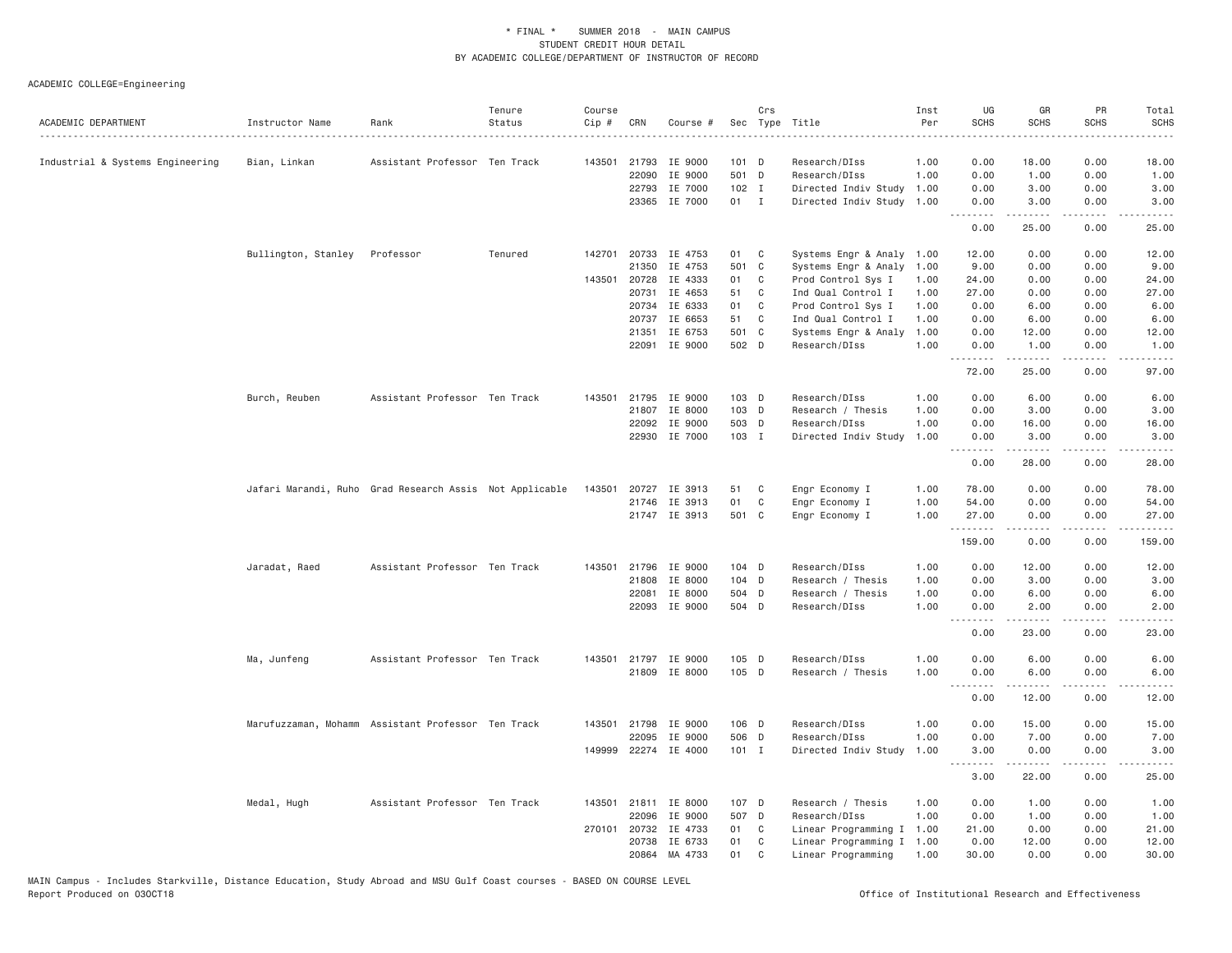| ACADEMIC DEPARTMENT<br>------------------------------------- | Instructor Name     | Rank                              | Tenure<br>Status | Course<br>Cip #  | CRN          | Course #                       |                | Crs          | Sec Type Title                       | Inst<br>Per  | UG<br><b>SCHS</b> | GR<br><b>SCHS</b>                                                                                                                                            | PR<br><b>SCHS</b>                   | Total<br><b>SCHS</b>   |
|--------------------------------------------------------------|---------------------|-----------------------------------|------------------|------------------|--------------|--------------------------------|----------------|--------------|--------------------------------------|--------------|-------------------|--------------------------------------------------------------------------------------------------------------------------------------------------------------|-------------------------------------|------------------------|
| Industrial & Systems Engineering                             | Medal, Hugh         | Assistant Professor Ten Track     |                  |                  |              | 270101 20868 MA 6733           | 01 C           |              | Linear Programming                   | 1.00         | 0.00<br>.         | 6.00<br>$- - - - -$                                                                                                                                          | 0.00<br>.                           | 6.00<br>.              |
|                                                              |                     |                                   |                  |                  |              |                                |                |              |                                      |              | 51.00             | 20.00                                                                                                                                                        | 0.00                                | 71.00                  |
|                                                              | Reeves, Kari        | Non-Faculty                       | Tenured          | 140101<br>143501 |              | 22275 GE 8003<br>21800 IE 9000 | 501 C<br>108 D |              | MENG Capstone<br>Research/DIss       | 0.50<br>1.00 | 0.00<br>0.00      | 4.50<br>4.00                                                                                                                                                 | 0.00<br>0.00                        | 4.50<br>4.00           |
|                                                              |                     |                                   |                  |                  |              |                                |                |              |                                      |              | .<br>0.00         | $- - - - -$<br>8.50                                                                                                                                          | $\frac{1}{2}$<br>0.00               | .<br>8.50              |
|                                                              |                     |                                   |                  |                  |              |                                |                |              |                                      |              |                   |                                                                                                                                                              |                                     |                        |
|                                                              | Smith, Brian        | Assistant Professor Ten Track     |                  | 143501           | 21801        | IE 9000                        | 109 D          |              | Research/DIss                        | 1.00         | 0.00              | 6.00                                                                                                                                                         | 0.00                                | 6.00                   |
|                                                              |                     |                                   |                  |                  | 21813        | IE 8000                        | 109 D          |              | Research / Thesis                    | 1.00         | 0.00              | 3.00                                                                                                                                                         | 0.00                                | 3.00                   |
|                                                              |                     |                                   |                  |                  |              | 22097 IE 9000                  | 509 D          |              | Research/DIss                        | 1.00         | 0.00<br>والأمام   | 8.00                                                                                                                                                         | 0.00                                | 8.00                   |
|                                                              |                     |                                   |                  |                  |              |                                |                |              |                                      |              | 0.00              | 17.00                                                                                                                                                        | 0.00                                | 17.00                  |
|                                                              | Strawderman, Lesley | Associate Professor Tenured       |                  | 143501           | 21802        | IE 9000                        | 110 D          |              | Research/DIss                        | 1.00         | 0.00              | 9.00                                                                                                                                                         | 0.00                                | 9.00                   |
|                                                              |                     |                                   |                  |                  | 21814        | IE 8000                        | 110 D          |              | Research / Thesis                    | 1.00         | 0.00              | 3.00                                                                                                                                                         | 0.00                                | 3.00                   |
|                                                              |                     |                                   |                  |                  | 22098        | IE 9000                        | 510 D          |              | Research/DIss                        | 1.00         | 0.00              | 7.00                                                                                                                                                         | 0.00                                | 7.00                   |
|                                                              |                     |                                   |                  |                  |              | 22271 IE 7000                  | $101$ I        |              | Directed Indiv Study                 | 1.00         | 0.00              | 3.00                                                                                                                                                         | 0.00                                | 3.00                   |
|                                                              |                     |                                   |                  |                  |              |                                |                |              |                                      |              | .<br>0.00         | .<br>22.00                                                                                                                                                   | $\sim$ $\sim$ $\sim$ $\sim$<br>0.00 | $\frac{1}{2}$<br>22.00 |
|                                                              | Tian, Wenmeng       | Assistant Professor Ten Track     |                  | 143501           | 21803        | IE 9000                        | $111$ D        |              | Research/DIss                        | 1.00         | 0.00              | 6.00                                                                                                                                                         | 0.00                                | 6.00                   |
|                                                              |                     |                                   |                  |                  |              | 23502 IE 7000                  | 51 I           |              | Directed Indiv Study 1.00            |              | 0.00              | 3.00                                                                                                                                                         | 0.00                                | 3.00                   |
|                                                              |                     |                                   |                  |                  |              |                                |                |              |                                      |              | .<br>0.00         | $\frac{1}{2} \left( \frac{1}{2} \right) \left( \frac{1}{2} \right) \left( \frac{1}{2} \right) \left( \frac{1}{2} \right) \left( \frac{1}{2} \right)$<br>9.00 | .<br>0.00                           | ----<br>9.00           |
|                                                              |                     |                                   |                  |                  |              |                                |                |              |                                      |              |                   |                                                                                                                                                              |                                     |                        |
|                                                              | Usher, John         | Professor                         | Tenured          | 143501           | 22100        | IE 9000                        | 512 D          |              | Research/DIss                        | 1.00         | 0.00              | 3.00                                                                                                                                                         | 0.00                                | 3.00                   |
|                                                              |                     |                                   |                  |                  |              | 23477 IE 7000                  | 501 I          |              | Directed Indiv Study                 | 1.00         | 0.00              | 3.00                                                                                                                                                         | 0.00                                | 3.00                   |
|                                                              |                     |                                   |                  |                  |              |                                |                |              |                                      |              | .<br>0.00         | .<br>6.00                                                                                                                                                    | $\frac{1}{2}$<br>0.00               | .<br>6.00              |
|                                                              | Walden, Clayton     | Non-Faculty                       | Non-Ten Track    |                  |              | 140701 22179 IE 4923           | 01             | B            | Six Sigma Project                    | 1.00         | 3.00              | 0.00                                                                                                                                                         | 0.00                                | 3.00                   |
|                                                              |                     |                                   |                  |                  |              | 22784 IE 6923                  | 01             | B            | Six Sigma Project                    | 1.00         | 0.00              | 24.00                                                                                                                                                        | 0.00                                | 24.00                  |
|                                                              |                     |                                   |                  |                  |              |                                |                |              |                                      |              | --------<br>3.00  | 24.00                                                                                                                                                        | 0.00                                | 27.00                  |
|                                                              | Young, Glenda       | Visiting Assist Pro Non-Ten Track |                  | 143501           | 21670        | IE 4513                        | 51             | $\mathbf{C}$ | Engineering Admin                    | 1.00         | 9.00              | 0.00                                                                                                                                                         | 0.00                                | 9.00                   |
|                                                              |                     |                                   |                  |                  | 21671        | IE 6513                        | 51             | C            | Engineering Admin                    | 1.00         | 0.00              | 9.00                                                                                                                                                         | 0.00                                | 9.00                   |
|                                                              |                     |                                   |                  |                  | 22221        | IE 6513                        | 551 C          |              | Engineering Admin                    | 1.00         | 0.00              | 33.00                                                                                                                                                        | 0.00                                | 33.00                  |
|                                                              |                     |                                   |                  |                  | 23397        | IE 4513                        | 551 C          |              | Engineering Admin                    | 1.00         | 3.00              | 0.00                                                                                                                                                         | 0.00                                | 3.00                   |
|                                                              |                     |                                   |                  |                  | 270301 20730 | IE 4613                        | 01 C           |              |                                      | 1.00         | 129.00            | 0.00                                                                                                                                                         | 0.00                                | 129.00                 |
|                                                              |                     |                                   |                  |                  |              |                                |                |              | Eng Statistics I                     |              |                   |                                                                                                                                                              |                                     |                        |
|                                                              |                     |                                   |                  |                  | 20736        | IE 6613                        | 01 C           |              | Eng Statistics I                     | 1.00         | 0.00              | 3.00                                                                                                                                                         | 0.00                                | 3.00                   |
|                                                              |                     |                                   |                  |                  | 22222        | IE 6613<br>22714 IE 4613       | 501 C<br>501 C |              | Eng Statistics I<br>Eng Statistics I | 1.00<br>1.00 | 0.00<br>12.00     | 24.00<br>0.00                                                                                                                                                | 0.00<br>0.00                        | 24.00<br>12.00         |
|                                                              |                     |                                   |                  |                  |              |                                |                |              |                                      |              | .<br>153.00       | $- - - - -$<br>69.00                                                                                                                                         | $\frac{1}{2}$<br>0.00               | .<br>222.00            |
|                                                              |                     |                                   |                  |                  |              |                                |                |              |                                      |              | ========          | ========                                                                                                                                                     | ========                            | EEEEEEEEE              |
| Industrial & Systems Engineering                             |                     |                                   |                  |                  |              |                                |                |              |                                      |              | 441.00            | 310.50                                                                                                                                                       | 0.00                                | 751.50                 |
| -----------------------------------                          |                     |                                   |                  |                  |              |                                |                |              |                                      |              | ========          |                                                                                                                                                              | ======== =======                    | ==========             |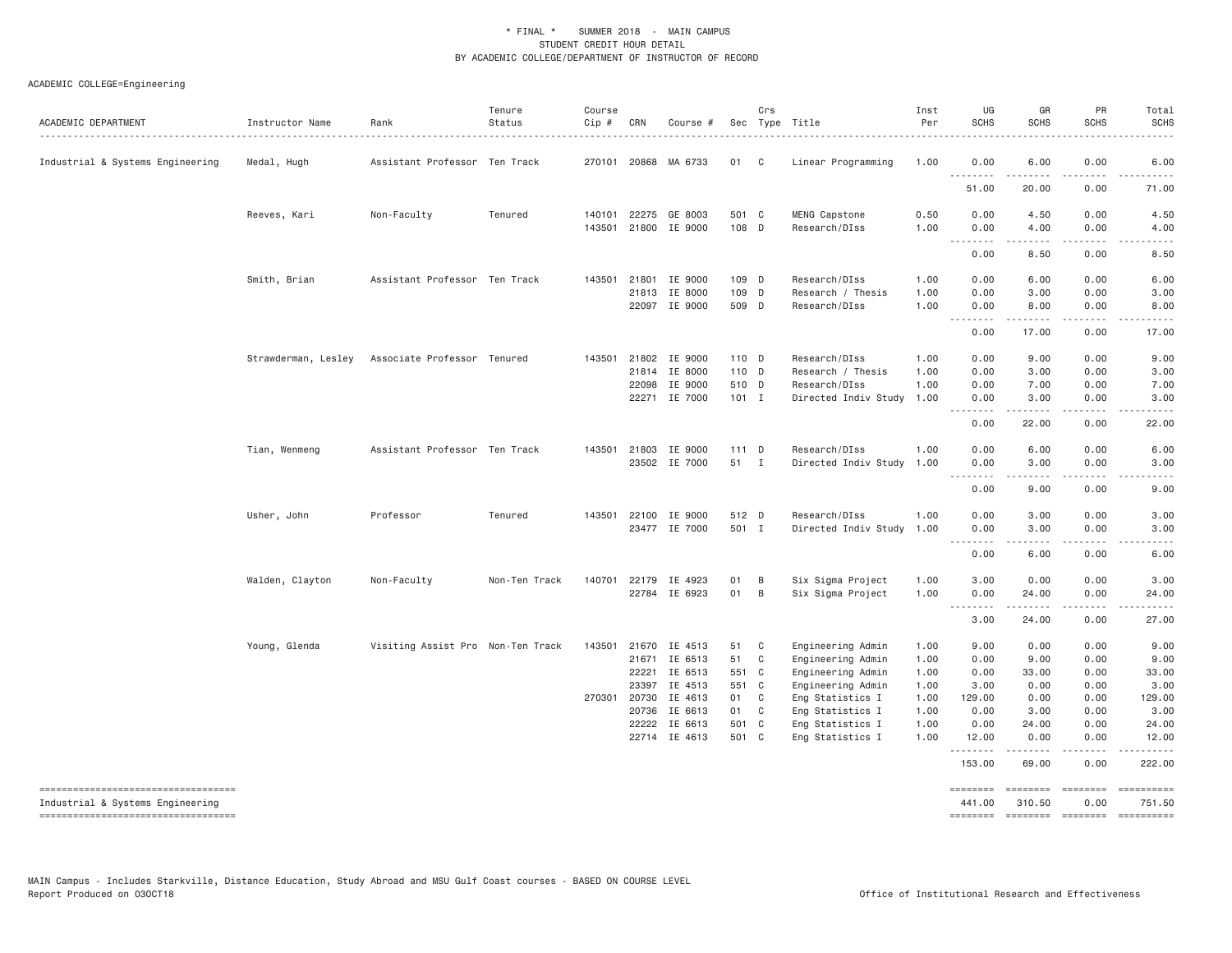|                        |                                                    |                               | Tenure         | Course |              |                       |         | Crs          |                           | Inst | UG               | GR                  | PR                                  | Total                                                                                                                                                        |
|------------------------|----------------------------------------------------|-------------------------------|----------------|--------|--------------|-----------------------|---------|--------------|---------------------------|------|------------------|---------------------|-------------------------------------|--------------------------------------------------------------------------------------------------------------------------------------------------------------|
| ACADEMIC DEPARTMENT    | Instructor Name                                    | Rank                          | Status         | Cip#   | CRN          | Course #              |         |              | Sec Type Title            | Per  | <b>SCHS</b>      | <b>SCHS</b>         | <b>SCHS</b>                         | <b>SCHS</b>                                                                                                                                                  |
| Mechanical Engineering | Askari, Omid                                       | Assistant Professor Ten Track |                | 140201 | 23484        | ASE 8000              | 64      | D            | Research / Thesis         | 1.00 | 0.00             | 6.00                | 0.00                                | 6.00                                                                                                                                                         |
|                        |                                                    |                               |                | 141901 | 20875        | ME 3513               | 01      | $\mathsf{C}$ | Thermodynamics I          | 1.00 | 81.00            | 0.00                | 0.00                                | 81.00                                                                                                                                                        |
|                        |                                                    |                               |                |        | 20877        | ME 3523               | 51      | C            | Thermodynamics II         | 1.00 | 51.00            | 0.00                | 0.00                                | 51.00                                                                                                                                                        |
|                        |                                                    |                               |                |        | 22252        | ME 9000               | $101$ D |              | Research / Diss           | 1.00 | 0.00             | 6.00                | 0.00                                | 6.00                                                                                                                                                         |
|                        |                                                    |                               |                |        |              | 23470 ME 7000         | 51 I    |              | Directed Indiv Study      | 1.00 | 0.00             | 3.00                | 0.00                                | 3.00                                                                                                                                                         |
|                        |                                                    |                               |                |        |              |                       |         |              |                           |      | .<br>132.00      | -----<br>15.00      | $\sim$ $\sim$ $\sim$ $\sim$<br>0.00 | 147.00                                                                                                                                                       |
|                        | Barrett, Christopher Assistant Professor Ten Track |                               |                |        |              | 141901 22254 ME 9000  | 103 D   |              | Research / Diss           | 1.00 | 0.00             | 6.00                | 0.00                                | 6.00                                                                                                                                                         |
|                        |                                                    |                               |                |        |              |                       |         |              |                           |      | <u>.</u><br>0.00 | $- - - - -$<br>6.00 | .<br>0.00                           | $\frac{1}{2} \left( \frac{1}{2} \right) \left( \frac{1}{2} \right) \left( \frac{1}{2} \right) \left( \frac{1}{2} \right) \left( \frac{1}{2} \right)$<br>6.00 |
|                        | Chen, Lei                                          | Assistant Professor Ten Track |                | 141901 | 22237        | ME 8000               | 105 D   |              | Research / Thesis         | 1.00 | 0.00             | 1.00                | 0.00                                | 1.00                                                                                                                                                         |
|                        |                                                    |                               |                |        | 22256        | ME 9000               | 105 D   |              | Research / Diss           | 1.00 | 0.00             | 22.00               | 0.00                                | 22.00                                                                                                                                                        |
|                        |                                                    |                               |                |        |              |                       |         |              |                           |      |                  | المتمامين           | .                                   | .                                                                                                                                                            |
|                        |                                                    |                               |                |        |              |                       |         |              |                           |      | 0.00             | 23.00               | 0.00                                | 23.00                                                                                                                                                        |
|                        | Cho, HeeJin                                        | Assistant Professor Ten Track |                | 141901 | 22238        | ME 8000               | 106 D   |              | Research / Thesis         | 1.00 | 0.00             | 6.00                | 0.00                                | 6.00                                                                                                                                                         |
|                        |                                                    |                               |                |        | 22257        | ME 9000               | 106 D   |              | Research / Diss           | 1.00 | 0.00             | 15.00               | 0.00                                | 15.00                                                                                                                                                        |
|                        |                                                    |                               |                |        | 22932        | ME 7000               | $104$ I |              | Directed Indiv Study      | 1.00 | 0.00             | 3.00                | 0.00                                | 3.00                                                                                                                                                         |
|                        |                                                    |                               |                |        | 22977        | ME 7000               | 501 I   |              | Directed Indiv Study      | 1.00 | 0.00             | 3.00                | 0.00                                | 3.00                                                                                                                                                         |
|                        |                                                    |                               |                |        |              | 22980 ME 7000         | 502 I   |              | Directed Indiv Study 1.00 |      | 0.00             | 3.00<br>.           | 0.00<br>.                           | 3.00<br>الدعاءا                                                                                                                                              |
|                        |                                                    |                               |                |        |              |                       |         |              |                           |      | .<br>0.00        | 30.00               | 0.00                                | 30.00                                                                                                                                                        |
|                        | Doude, Haley                                       | Non-Faculty                   | Not Applicable | 141901 |              | 22239 ME 8000         | 107 D   |              | Research / Thesis         | 1.00 | 0.00<br><u>.</u> | 6.00<br>.           | 0.00<br>.                           | 6.00<br>$- - - - -$                                                                                                                                          |
|                        |                                                    |                               |                |        |              |                       |         |              |                           |      | 0.00             | 6.00                | 0.00                                | 6.00                                                                                                                                                         |
|                        | El Kadiri, Haitham                                 | Associate Professor Tenured   |                |        | 141901 22240 | ME 8000               | 108 D   |              | Research / Thesis         | 1.00 | 0.00             | 6.00                | 0.00                                | 6.00                                                                                                                                                         |
|                        |                                                    |                               |                |        | 22259        | ME 9000               | 108 D   |              | Research / Diss           | 1.00 | 0.00             | 24.00               | 0.00                                | 24.00                                                                                                                                                        |
|                        |                                                    |                               |                |        |              | 309999 22832 CME 9000 | 51 D    |              | Research/Dis              | 1.00 | 0.00             | 6.00                | 0.00                                | 6.00                                                                                                                                                         |
|                        |                                                    |                               |                |        |              |                       |         |              |                           |      | 0.00             | .<br>36.00          | .<br>0.00                           | $\sim$ $\sim$ $\sim$ $\sim$ $\sim$<br>36.00                                                                                                                  |
|                        | Horstemeyer, Mark                                  | Professor                     | Tenured        | 141901 | 22109        | ME 9000               | 503 D   |              | Research / Diss           | 1.00 | 0.00             | 1.00                | 0.00                                | 1.00                                                                                                                                                         |
|                        |                                                    |                               |                |        | 22241        | ME 8000               | 109 D   |              | Research / Thesis         | 1.00 | 0.00             | 24.00               | 0.00                                | 24.00                                                                                                                                                        |
|                        |                                                    |                               |                |        | 22260        | ME 9000               | 109 D   |              | Research / Diss           | 1.00 | 0.00             | 30.00               | 0.00                                | 30.00                                                                                                                                                        |
|                        |                                                    |                               |                |        | 23458        | ME 7000               | 113 I   |              | Directed Indiv Study      | 1.00 | 0.00             | 3.00                | 0.00                                | 3.00                                                                                                                                                         |
|                        |                                                    |                               |                |        | 309999 23291 | CME 9000              | 103 D   |              | Research/Dis              | 1.00 | 0.00             | 6.00                | 0.00                                | 6.00                                                                                                                                                         |
|                        |                                                    |                               |                | 400801 |              | 22790 PH 9000         | 101 D   |              | Research / Diss           | 1.00 | 0.00<br>.        | 6.00                | 0.00<br>.                           | 6.00                                                                                                                                                         |
|                        |                                                    |                               |                |        |              |                       |         |              |                           |      | 0.00             | 70.00               | 0.00                                | 70.00                                                                                                                                                        |
|                        | Ibrahim, Omar                                      | Lecturer                      | Non-Ten Track  | 141901 |              | 20879 ME 4403         | 101 C   |              | Machine Design            | 1.00 | 45.00<br>.       | 0.00<br>.           | 0.00<br>$\sim$ $\sim$ $\sim$        | 45.00<br>.                                                                                                                                                   |
|                        |                                                    |                               |                |        |              |                       |         |              |                           |      | 45.00            | 0.00                | 0.00                                | 45.00                                                                                                                                                        |
|                        | Jones, Elborn                                      | Lecturer                      | Non-Ten Track  | 141901 | 20880        | ME 4443               | 101 C   |              | Mech Systems Design       | 1.00 | 75.00            | 0.00                | 0.00                                | 75.00                                                                                                                                                        |
|                        |                                                    |                               |                |        | 20881        | ME 4643               | 51      | C            | Intro Vibration/Cont      | 1.00 | 99.00            | 0.00                | 0.00                                | 99.00                                                                                                                                                        |
|                        |                                                    |                               |                |        | 20882        | ME 6443               | 101 C   |              | Mech Systems Design       | 1.00 | 0.00             | 15.00               | 0.00                                | 15.00                                                                                                                                                        |
|                        |                                                    |                               |                |        | 20883        | ME 6643               | 51      | C            | Intro Vibration/Cont 1.00 |      | 0.00             | 9.00                | 0.00                                | 9.00                                                                                                                                                         |
|                        |                                                    |                               |                |        | 21364        | ME 6443               | 501 C   |              | Mech Systems Design       | 1.00 | 0.00             | 12.00               | 0.00                                | 12.00                                                                                                                                                        |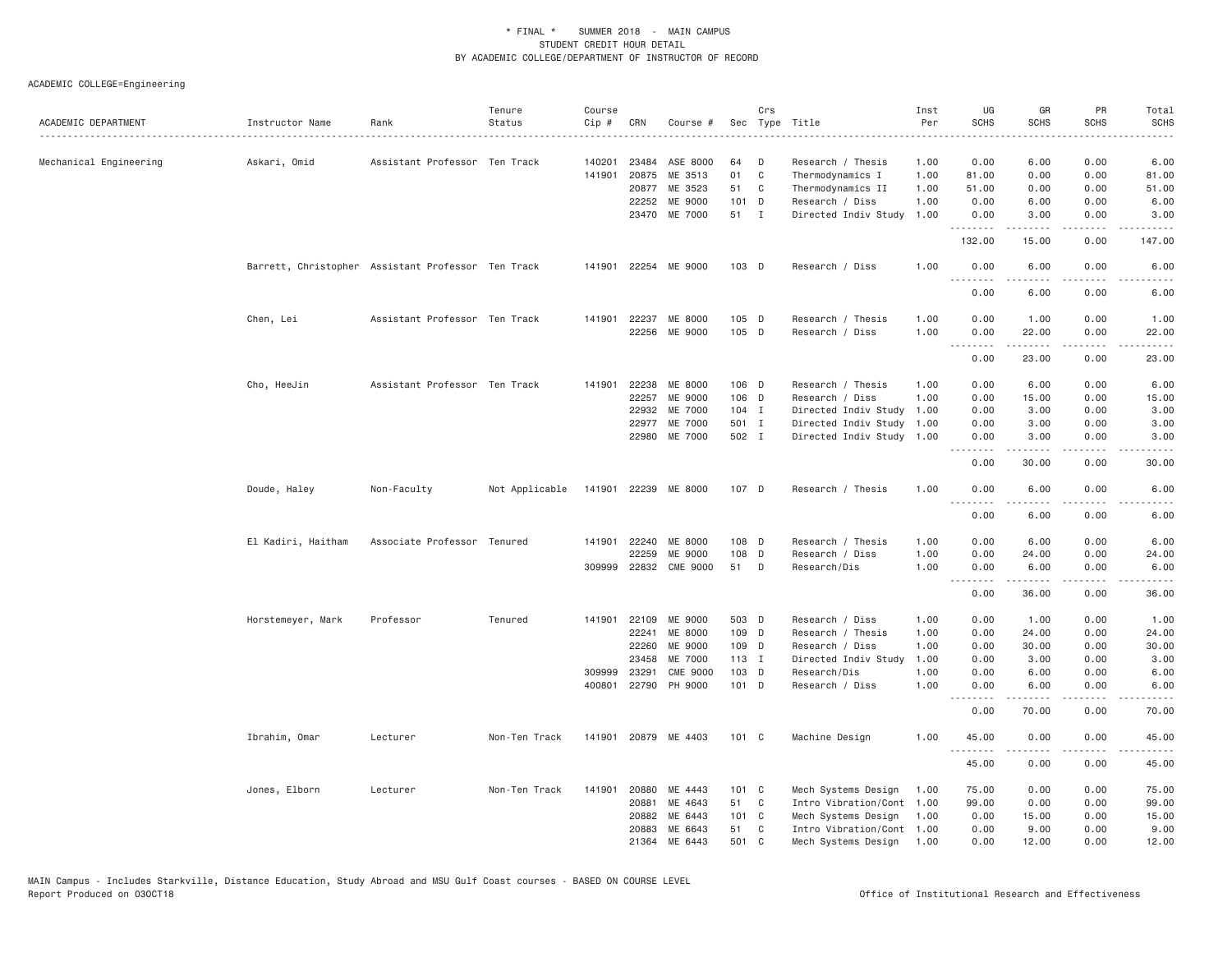| ACADEMIC DEPARTMENT    | Instructor Name | Rank                                               | Tenure<br>Status | Course<br>Cip # CRN |              | Course #                              |                | Crs          | Sec Type Title                          | Inst<br>Per  | UG<br><b>SCHS</b> | GR<br><b>SCHS</b>   | PR<br>SCHS            | Total<br><b>SCHS</b>                                                                                                              |
|------------------------|-----------------|----------------------------------------------------|------------------|---------------------|--------------|---------------------------------------|----------------|--------------|-----------------------------------------|--------------|-------------------|---------------------|-----------------------|-----------------------------------------------------------------------------------------------------------------------------------|
|                        |                 |                                                    |                  |                     |              |                                       |                |              |                                         |              | <u>.</u>          |                     |                       |                                                                                                                                   |
|                        |                 |                                                    |                  |                     |              |                                       |                |              |                                         |              | 174.00            | 36.00               | 0.00                  | 210.00                                                                                                                            |
| Mechanical Engineering | Kim, Dongsu     | Grad Teach Assist                                  | Not Applicable   |                     |              | 141901 20873 ME 3313                  | 101 C          |              | Heat Transfer                           | 1.00         | 21.00<br>.        | 0.00<br>$- - - - -$ | 0.00<br>$\frac{1}{2}$ | 21.00<br>.                                                                                                                        |
|                        |                 |                                                    |                  |                     |              |                                       |                |              |                                         |              | 21.00             | 0.00                | 0.00                  | 21.00                                                                                                                             |
|                        | Knizley, Alta   | Clinical Assist Pro Non-Ten Track                  |                  |                     |              | 141901 22242 ME 8000<br>22261 ME 9000 | 110 D<br>110 D |              | Research / Thesis<br>Research / Diss    | 1.00<br>1.00 | 0.00<br>0.00<br>. | 3.00<br>6.00        | 0.00<br>0.00<br>.     | 3.00<br>6.00                                                                                                                      |
|                        |                 |                                                    |                  |                     |              |                                       |                |              |                                         |              | 0.00              | 9,00                | 0.00                  | 9.00                                                                                                                              |
|                        | Li, Like        | Assistant Professor Ten Track                      |                  |                     |              | 141901 22262 ME 9000                  | 111 D          |              | Research / Diss                         | 1.00         | 0.00              | 12.00               | 0.00                  | 12.00                                                                                                                             |
|                        |                 |                                                    |                  |                     |              |                                       |                |              |                                         |              | 0.00              | 12.00               | 0.00                  | 12.00                                                                                                                             |
|                        | Liu, Yucheng    | Associate Professor Ten Track                      |                  |                     | 141901 22263 | ME 9000<br>23031 ME 7000              | 112 D<br>105 I |              | Research / Diss<br>Directed Indiv Study | 1.00<br>1.00 | 0.00<br>0.00      | 28.00<br>3.00       | 0.00<br>0.00          | 28.00<br>3.00                                                                                                                     |
|                        |                 |                                                    |                  |                     |              |                                       |                |              |                                         |              | .<br>0.00         | .<br>31.00          | .<br>0.00             | .<br>31.00                                                                                                                        |
|                        | Luck, Rogelio   | Professor                                          | Tenured          |                     |              | 141901 22264 ME 9000                  | 113 D          |              | Research / Diss                         | 1.00         | 0.00              | 12.00               | 0.00                  | 12.00                                                                                                                             |
|                        |                 |                                                    |                  |                     |              |                                       |                |              |                                         |              | .<br>0.00         | 12.00               | 0.00                  | 12.00                                                                                                                             |
|                        | Priddy, Matthew | Assistant Professor Ten Track                      |                  |                     | 141901 22248 | ME 8000                               | 116 D          |              | Research / Thesis                       | 1.00         | 0.00              | 9.00                | 0.00                  | 9.00                                                                                                                              |
|                        |                 |                                                    |                  |                     | 22267        | ME 9000                               | 116 D          |              | Research / Diss                         | 1.00         | 0.00              | 6.00                | 0.00                  | 6.00                                                                                                                              |
|                        |                 |                                                    |                  |                     | 23036        | ME 7000                               | 106 I          |              | Directed Indiv Study 1.00               |              | 0.00              | 3.00                | 0.00                  | 3.00                                                                                                                              |
|                        |                 |                                                    |                  |                     |              | 23042 ME 7000                         | 107 I          |              | Directed Indiv Study 1.00               |              | 0.00              | 3.00                | 0.00                  | 3.00                                                                                                                              |
|                        |                 |                                                    |                  |                     |              | 23377 ME 7000                         | 110 I          |              | Directed Indiv Study 1.00               |              | 0.00<br>.         | 3.00                | 0.00                  | 3.00                                                                                                                              |
|                        |                 |                                                    |                  |                     |              |                                       |                |              |                                         |              | 0.00              | 24.00               | 0.00                  | 24.00                                                                                                                             |
|                        | Rhee, Hongjoo   | Research Assoc Prof Non-Ten Track                  |                  |                     |              | 141901 22268 ME 9000                  | 117 D          |              | Research / Diss                         | 1.00         | 0.00<br>.         | 12.00<br>.          | 0.00<br>.             | 12.00<br>.                                                                                                                        |
|                        |                 |                                                    |                  |                     |              |                                       |                |              |                                         |              | 0.00              | 12.00               | 0.00                  | 12.00                                                                                                                             |
|                        | Smith, Joshua   | Clinical Assist Pro Non-Ten Track                  |                  | 141901              |              | 21417 ME 3113                         | 601 C          |              | Engineering Analysis 1.00               |              | 27.00             | 0.00                | 0.00                  | 27.00                                                                                                                             |
|                        |                 |                                                    |                  |                     |              | 142701 21770 ME 3613                  | 601 C          |              | System Dynamics                         | 1.00         | 30.00<br>.        | 0.00                | 0.00                  | 30.00                                                                                                                             |
|                        |                 |                                                    |                  |                     |              |                                       |                |              |                                         |              | 57.00             | 0.00                | 0.00                  | 57.00                                                                                                                             |
|                        | Stone, Tonya    | Assistant Professor Tenured                        |                  |                     |              | 141901 23052 ME 7000                  | 109 I          |              | Directed Indiv Study 1.00               |              | 0.00              | 3.00                | 0.00                  | 3.00                                                                                                                              |
|                        |                 |                                                    |                  |                     |              | 23415 ME 7000                         | $112$ I        |              | Directed Indiv Study 1.00               |              | 0.00<br>.         | 3.00<br>2.2.2.2.2   | 0.00<br>د د د د       | 3.00<br>$\frac{1}{2} \left( \frac{1}{2} \right) \left( \frac{1}{2} \right) \left( \frac{1}{2} \right) \left( \frac{1}{2} \right)$ |
|                        |                 |                                                    |                  |                     |              |                                       |                |              |                                         |              | 0.00              | 6.00                | 0.00                  | 6.00                                                                                                                              |
|                        |                 | Whittington, Wilburn Assistant Professor Ten Track |                  | 141901              | 22251        | ME 8000                               | 119 D          |              | Research / Thesis                       | 1.00         | 0.00              | 6.00                | 0.00                  | 6.00                                                                                                                              |
|                        |                 |                                                    |                  |                     | 22270        | ME 9000                               | 119 D          |              | Research / Diss                         | 1.00         | 0.00              | 3.00                | 0.00                  | 3.00                                                                                                                              |
|                        |                 |                                                    |                  |                     | 22276        | ME 7000                               | 101 I          |              | Directed Indiv Study 1.00               |              | 0.00              | 3.00                | 0.00                  | 3.00                                                                                                                              |
|                        |                 |                                                    |                  |                     | 22685        | ME 7000                               | 102 I          |              | Directed Indiv Study                    | 1.00         | 0.00              | 3.00                | 0.00                  | 3.00                                                                                                                              |
|                        |                 |                                                    |                  |                     |              | 22705 ME 7000                         | 103 I          |              | Directed Indiv Study 1.00               |              | 0.00              | 3.00                | 0.00                  | 3.00                                                                                                                              |
|                        |                 |                                                    |                  |                     | 23051        | ME 7000                               | 108            | $\mathbf{I}$ | Directed Indiv Study 1.00               |              | 0.00              | 3,00                | 0.00                  | 3,00                                                                                                                              |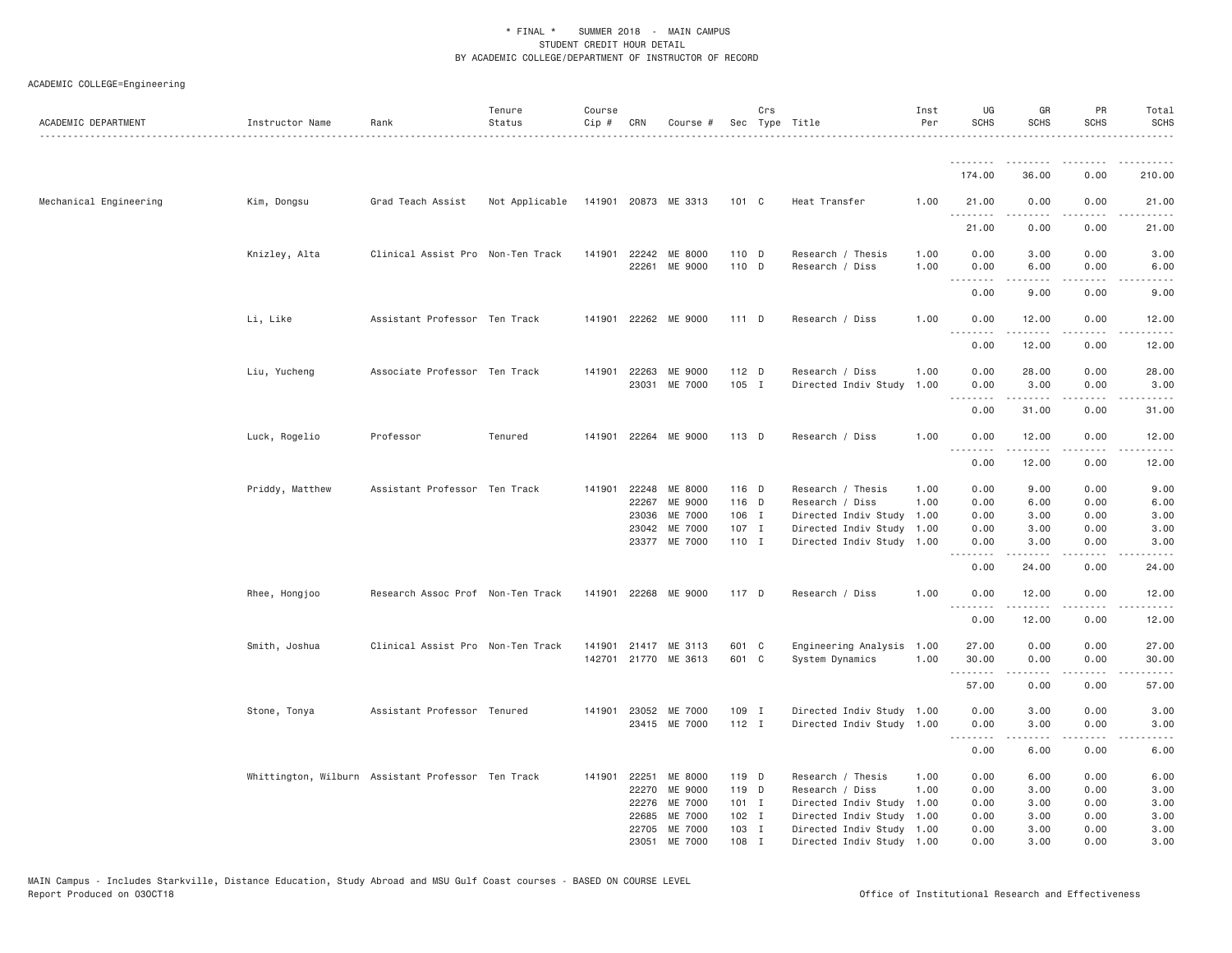| ACADEMIC DEPARTMENT                                                          | Instructor Name | Rank              | Tenure<br>Status | Course<br>Cip # | CRN | Course #      |      | Crs | Sec Type Title  | Inst<br>Per | UG<br><b>SCHS</b>  | GR<br>SCHS           | PR<br><b>SCHS</b>                                                       | Total<br>SCHS  |
|------------------------------------------------------------------------------|-----------------|-------------------|------------------|-----------------|-----|---------------|------|-----|-----------------|-------------|--------------------|----------------------|-------------------------------------------------------------------------|----------------|
|                                                                              |                 |                   |                  |                 |     |               |      |     |                 |             | --------           | ---------            |                                                                         |                |
|                                                                              |                 |                   |                  |                 |     |               |      |     |                 |             | 0.00               | 21.00                | 0.00                                                                    | 21.00          |
| Mechanical Engineering                                                       | Zhang, Jian     | Grad Teach Assist | Not Applicable   | 142701          |     | 20878 ME 3613 | 01 C |     | System Dynamics | 1.00        | 84.00              | 0.00                 | 0.00                                                                    | 84.00          |
|                                                                              |                 |                   |                  |                 |     |               |      |     |                 |             | ---------<br>84.00 | ---------<br>0.00    | .<br>0.00                                                               | .<br>84.00     |
| ------------------------------------<br>------------------------------------ |                 |                   |                  |                 |     |               |      |     |                 |             | ========           | --------<br>-------- | --------<br>--------                                                    | $=$ ========== |
| Mechanical Engineering                                                       |                 |                   |                  |                 |     |               |      |     |                 |             | 513.00             | 349,00               | 0.00                                                                    | 862.00         |
| =====================================                                        |                 |                   |                  |                 |     |               |      |     |                 |             | ========           | ========             | $\qquad \qquad \equiv \equiv \equiv \equiv \equiv \equiv \equiv \equiv$ | ==========     |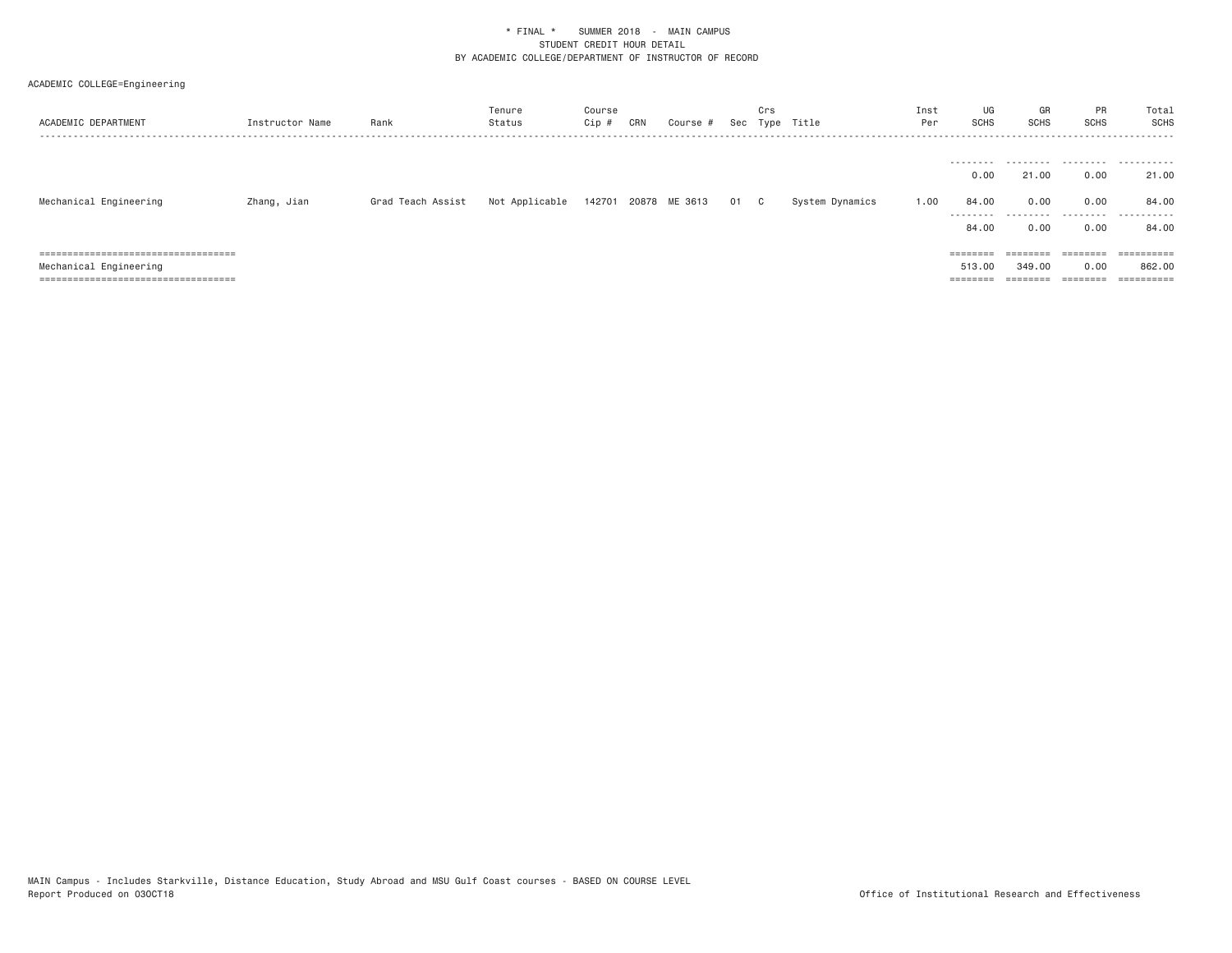| ACADEMIC DEPARTMENT                                                  | Instructor Name  | Rank                          | Tenure<br>Status | Course<br>$Cip$ # | CRN            | Course #              |               | Crs          | Sec Type Title                                    | Inst<br>Per | UG<br><b>SCHS</b>  | GR<br>SCHS                                                                                                                                                   | PR<br><b>SCHS</b>         | Total<br><b>SCHS</b> |
|----------------------------------------------------------------------|------------------|-------------------------------|------------------|-------------------|----------------|-----------------------|---------------|--------------|---------------------------------------------------|-------------|--------------------|--------------------------------------------------------------------------------------------------------------------------------------------------------------|---------------------------|----------------------|
| School of Chemical Engineering                                       | Amirlatifi, Amin | Assistant Professor Ten Track |                  | 140701            | 22963          | CHE 8000              | $101$ D       |              | Research / Thesis                                 | 1.00        | 0.00               | 3.00                                                                                                                                                         | 0.00                      | 3.00                 |
|                                                                      |                  |                               |                  |                   | 22969          | CHE 9000              | 101 D         |              | Research/Diss                                     | 1.00        | 0.00               | 6.00                                                                                                                                                         | 0.00                      | 6.00                 |
|                                                                      |                  |                               |                  |                   | 142501 22898   | PTE 4000              | 01 I          |              | Directed Indiv Study 1.00                         |             | 3.00               | 0.00                                                                                                                                                         | 0.00                      | 3.00                 |
|                                                                      |                  |                               |                  |                   | 22900          | PTE 4000              | 02 I          |              | Directed Indiv Study 1.00                         |             | 3.00               | 0.00                                                                                                                                                         | 0.00                      | 3.00                 |
|                                                                      |                  |                               |                  |                   |                | 22934 PTE 4000        | 03 I          |              | Directed Indiv Study 1.00                         |             | 3.00               | 0.00<br>-----                                                                                                                                                | 0.00                      | 3.00                 |
|                                                                      |                  |                               |                  |                   |                |                       |               |              |                                                   |             | 9.00               | 9.00                                                                                                                                                         | 0.00                      | 18.00                |
|                                                                      | Bricka, Ray      | Associate Professor Tenured   |                  |                   | 140701 20233   | CHE 3413              | 01            | $\mathbf{C}$ | Eng Materials                                     | 1.00        | 30.00              | 0.00                                                                                                                                                         | 0.00                      | 30.00                |
|                                                                      |                  |                               |                  |                   | 20234          | CHE 4423              | 01            | C            | Fun Of Ind Corrosion 1.00                         |             | 30.00              | 0.00                                                                                                                                                         | 0.00                      | 30.00                |
|                                                                      |                  |                               |                  |                   | 23443          | CHE 4000              | 02            | $\mathbf{I}$ | Directed Indiv Study 1.00                         |             | 3.00<br>.          | 0.00<br>$\sim$ $\sim$ $\sim$ $\sim$                                                                                                                          | 0.00                      | 3.00<br>.            |
|                                                                      |                  |                               |                  |                   |                |                       |               |              |                                                   |             | 63.00              | 0.00                                                                                                                                                         | 0.00                      | 63.00                |
|                                                                      | Elmore, Billy    | Associate Professor Tenured   |                  |                   | 140701 23379   | CHE 4000              | 52            | $\mathbf{I}$ | Directed Indiv Study 1.00                         |             | 3.00               | 0.00                                                                                                                                                         | 0.00                      | 3.00                 |
|                                                                      |                  |                               |                  |                   |                | 23472 CHE 4000        | 54            | $\mathbf{I}$ | Directed Indiv Study 1.00                         |             | 3.00<br>.          | 0.00<br>. <u>.</u> .                                                                                                                                         | 0.00<br>.                 | 3.00<br>$- - - - -$  |
|                                                                      |                  |                               |                  |                   |                |                       |               |              |                                                   |             | 6.00               | 0.00                                                                                                                                                         | 0.00                      | 6.00                 |
|                                                                      | French, William  | Professor                     | Tenured          | 140701            | 20236          | CHE 8713              | 01            | $\mathbf{C}$ | Sci Proposal Inst/De 1.00                         |             | 0.00               | 27.00                                                                                                                                                        | 0.00                      | 27.00                |
|                                                                      |                  |                               |                  |                   |                | 21193 CHE 8713        | 501 C         |              | Sci Proposal Inst/De 1.00                         |             | 0.00               | 3.00                                                                                                                                                         | 0.00                      | 3.00                 |
|                                                                      |                  |                               |                  |                   |                |                       |               |              |                                                   |             | .<br>0.00          | 30.00                                                                                                                                                        | 0.00                      | 30.00                |
|                                                                      | Kundu, Santanu   | Assistant Professor Ten Track |                  |                   |                | 140701 22970 CHE 9000 | 102 D         |              | Research/Diss                                     | 1.00        | 0.00<br>.          | 24.00                                                                                                                                                        | 0.00                      | 24.00                |
|                                                                      |                  |                               |                  |                   |                |                       |               |              |                                                   |             | 0.00               | 24.00                                                                                                                                                        | 0.00                      | 24.00                |
|                                                                      | Meng, Dong       | Assistant Professor Ten Track |                  |                   |                | 140701 22971 CHE 9000 | 103 D         |              | Research/Diss                                     | 1.00        | 0.00<br>.          | 6.00                                                                                                                                                         | 0.00                      | 6.00                 |
|                                                                      |                  |                               |                  |                   |                |                       |               |              |                                                   |             | 0.00               | 6.00                                                                                                                                                         | 0.00                      | 6.00                 |
|                                                                      | Pearson, Larry   | Instructor                    | Non-Ten Track    |                   | 140701 20229   | CHE 3123              | 01            | $\mathbf{C}$ | Chem En Thermo II                                 | 1.00        | 60.00              | 0.00                                                                                                                                                         | 0.00                      | 60.00                |
|                                                                      |                  |                               |                  |                   | 20230          | CHE 3203              | 01            | C            | Fluid Flow Op                                     | 1.00        | 27.00              | 0.00                                                                                                                                                         | 0.00                      | 27.00                |
|                                                                      |                  |                               |                  |                   | 20231          | CHE 3213              | 51            | $\mathbf{C}$ | Heat Transfer Op                                  | 1.00        | 54.00              | 0.00                                                                                                                                                         | 0.00                      | 54.00                |
|                                                                      |                  |                               |                  |                   | 20232<br>22037 | CHE 3223<br>CHE 7000  | 51<br>$101$ I | $\mathbf{C}$ | Separation Processes<br>Directed Indiv Study 1.00 | 1.00        | 63.00<br>0.00      | 0.00<br>3.00                                                                                                                                                 | 0.00<br>0.00              | 63.00<br>3.00        |
|                                                                      |                  |                               |                  |                   |                | 22519 CHE 4000        | 51 I          |              | Directed Indiv Study 1.00                         |             | 3.00               | 0.00                                                                                                                                                         | 0.00                      | 3.00                 |
|                                                                      |                  |                               |                  |                   |                |                       |               |              |                                                   |             | .<br>207.00        | $\frac{1}{2} \left( \frac{1}{2} \right) \left( \frac{1}{2} \right) \left( \frac{1}{2} \right) \left( \frac{1}{2} \right) \left( \frac{1}{2} \right)$<br>3.00 | .<br>0.00                 | .<br>210.00          |
|                                                                      | Rai, Neeraj      | Assistant Professor Ten Track |                  |                   | 140701 22973   | CHE 9000              | 105 D         |              | Research/Diss                                     | 1.00        | 0.00               | 24.00                                                                                                                                                        | 0.00                      | 24.00                |
|                                                                      |                  |                               |                  |                   | 23452          | CHE 9000              | 01            | D            | Research/Diss                                     | 1.00        | 0.00               | 2.00                                                                                                                                                         | 0.00                      | 2.00                 |
|                                                                      |                  |                               |                  | 309999            | 23026          | <b>CME 8000</b>       | 101 D         |              | Research/Thesis                                   | 1.00        | 0.00               | 6.00                                                                                                                                                         | 0.00                      | 6.00                 |
|                                                                      |                  |                               |                  |                   |                |                       |               |              |                                                   |             | .<br>0.00          | 32.00                                                                                                                                                        | 0.00                      | 32.00                |
| ----------------------------------<br>School of Chemical Engineering |                  |                               |                  |                   |                |                       |               |              |                                                   |             | ========<br>285.00 | <b>ESSESSE</b><br>104.00                                                                                                                                     | <b>EXPERIENCE</b><br>0.00 | 389.00               |
| -----------------------------------                                  |                  |                               |                  |                   |                |                       |               |              |                                                   |             | ========           | $=$ ========                                                                                                                                                 | <b>EDEDEDED</b>           | $=$ ==========       |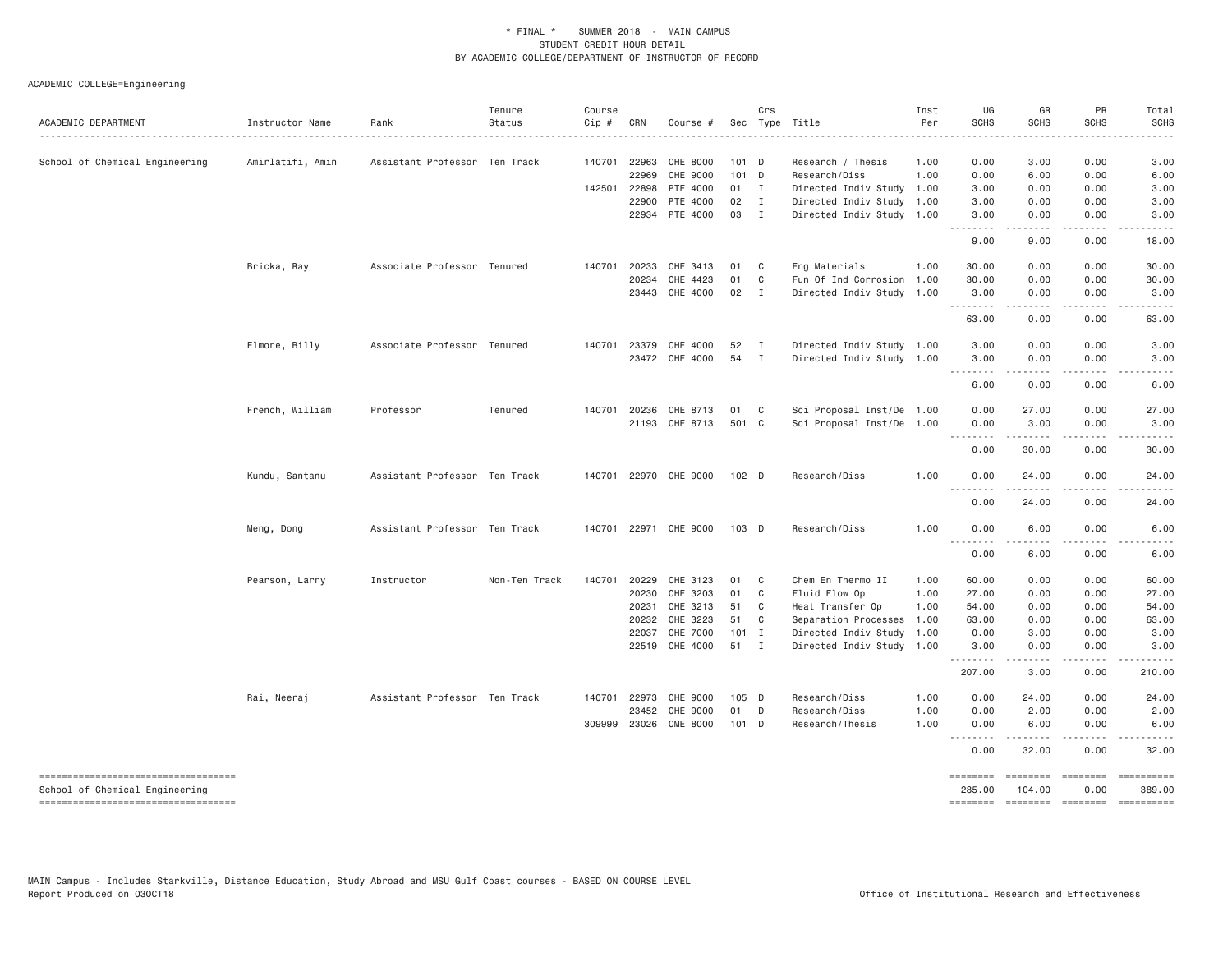#### ACADEMIC COLLEGE=Forest Resources

| ACADEMIC DEPARTMENT | Instructor Name    | Rank                              | Tenure<br>Status | Course<br>Cip # | CRN          | Course #                              |                | Crs | Sec Type Title                         | Inst<br>Per  | UG<br><b>SCHS</b> | GR<br><b>SCHS</b>                                                                                                                                                                                                                                                                                                                                                                                                                                                                      | PR<br><b>SCHS</b>                                                                                                                 | Total<br><b>SCHS</b>                                                                                                              |
|---------------------|--------------------|-----------------------------------|------------------|-----------------|--------------|---------------------------------------|----------------|-----|----------------------------------------|--------------|-------------------|----------------------------------------------------------------------------------------------------------------------------------------------------------------------------------------------------------------------------------------------------------------------------------------------------------------------------------------------------------------------------------------------------------------------------------------------------------------------------------------|-----------------------------------------------------------------------------------------------------------------------------------|-----------------------------------------------------------------------------------------------------------------------------------|
| Forestry            | Alexander, Heather | Assistant Professor Ten Track     |                  |                 |              | 030501 22180 F0 8000<br>22785 F0 8000 | 101 D<br>501 D |     | Research / Thesis<br>Research / Thesis | 1.00<br>1.00 | 0.00<br>0.00      | 18.00<br>2.00                                                                                                                                                                                                                                                                                                                                                                                                                                                                          | 0.00<br>0.00                                                                                                                      | 18.00<br>2.00                                                                                                                     |
|                     |                    |                                   |                  |                 |              |                                       |                |     |                                        |              | .<br>0.00         | .<br>20.00                                                                                                                                                                                                                                                                                                                                                                                                                                                                             | .<br>0.00                                                                                                                         | .<br>20.00                                                                                                                        |
|                     | Evans, David       | Professor                         | Tenured          |                 |              | 030501 22181 F0 8000                  | 102 D          |     | Research / Thesis                      | 1.00         | 0.00              | 6.00                                                                                                                                                                                                                                                                                                                                                                                                                                                                                   | 0.00                                                                                                                              | 6.00                                                                                                                              |
|                     |                    |                                   |                  |                 |              |                                       |                |     |                                        |              | .<br>0.00         | 6.00                                                                                                                                                                                                                                                                                                                                                                                                                                                                                   | 0.00                                                                                                                              | 6.00                                                                                                                              |
|                     | Ezell, Andrew      | Professor                         | Tenured          |                 |              | 030501 22182 F0 8000                  | $103$ D        |     | Research / Thesis                      | 1.00         | 0.00              | 18.00                                                                                                                                                                                                                                                                                                                                                                                                                                                                                  | 0.00                                                                                                                              | 18.00                                                                                                                             |
|                     |                    |                                   |                  |                 | 22786        | F0 9000                               | 107 D          |     | Research / Diss                        | 1.00         | 0.00              | 6.00                                                                                                                                                                                                                                                                                                                                                                                                                                                                                   | 0.00                                                                                                                              | 6.00                                                                                                                              |
|                     |                    |                                   |                  |                 | 030599 20658 | F0 4513                               | 101 B          |     | Forestry Conservatio                   | 1.00         | 6.00              | 0.00                                                                                                                                                                                                                                                                                                                                                                                                                                                                                   | 0.00                                                                                                                              | 6.00                                                                                                                              |
|                     |                    |                                   |                  |                 |              | 20659 FO 6513                         | 101 B          |     | Forestry Conservatio                   | 1.00         | 0.00              | 6.00<br>.                                                                                                                                                                                                                                                                                                                                                                                                                                                                              | 0.00<br>$- - - -$                                                                                                                 | 6.00<br>$\frac{1}{2}$                                                                                                             |
|                     |                    |                                   |                  |                 |              |                                       |                |     |                                        |              | 6.00              | 30.00                                                                                                                                                                                                                                                                                                                                                                                                                                                                                  | 0.00                                                                                                                              | 36.00                                                                                                                             |
|                     | Gordon, Jason      | Extension Assoc Pro Non-Ten Track |                  |                 |              | 030501 23359 F0 8000                  | 504 D          |     | Research / Thesis                      | 0.50         | 0.00<br>.         | 0.50<br>$\frac{1}{2} \left( \frac{1}{2} \right) \left( \frac{1}{2} \right) \left( \frac{1}{2} \right) \left( \frac{1}{2} \right) \left( \frac{1}{2} \right) \left( \frac{1}{2} \right)$                                                                                                                                                                                                                                                                                                | 0.00<br>$- - - -$                                                                                                                 | 0.50<br>$\frac{1}{2} \left( \frac{1}{2} \right) \left( \frac{1}{2} \right) \left( \frac{1}{2} \right) \left( \frac{1}{2} \right)$ |
|                     |                    |                                   |                  |                 |              |                                       |                |     |                                        |              | 0.00              | 0.50                                                                                                                                                                                                                                                                                                                                                                                                                                                                                   | 0.00                                                                                                                              | 0.50                                                                                                                              |
|                     | Grace, Laura       | Professor                         | Tenured          |                 |              | 030501 21499 F0 4231                  | 801 L          |     | Intro to Wood Supply                   | 1.00         | 64.00             | 0.00                                                                                                                                                                                                                                                                                                                                                                                                                                                                                   | 0.00                                                                                                                              | 64.00                                                                                                                             |
|                     |                    |                                   |                  |                 |              | 22185 FO 8000                         | 106 D          |     | Research / Thesis                      | 1.00         | 0.00              | 3.00                                                                                                                                                                                                                                                                                                                                                                                                                                                                                   | 0.00                                                                                                                              | 3.00                                                                                                                              |
|                     |                    |                                   |                  |                 |              |                                       |                |     |                                        |              | .                 | .                                                                                                                                                                                                                                                                                                                                                                                                                                                                                      | $\frac{1}{2} \left( \frac{1}{2} \right) \left( \frac{1}{2} \right) \left( \frac{1}{2} \right) \left( \frac{1}{2} \right)$         | .                                                                                                                                 |
|                     |                    |                                   |                  |                 |              |                                       |                |     |                                        |              | 64.00             | 3.00                                                                                                                                                                                                                                                                                                                                                                                                                                                                                   | 0.00                                                                                                                              | 67.00                                                                                                                             |
|                     | Grado, Stephen     | Professor                         | Tenured          |                 |              | 030501 22196 F0 9000                  | 101 D          |     | Research / Diss                        | 1.00         | 0.00              | 7.00                                                                                                                                                                                                                                                                                                                                                                                                                                                                                   | 0.00                                                                                                                              | 7.00                                                                                                                              |
|                     |                    |                                   |                  |                 |              | 23359 F0 8000                         | 504 D          |     | Research / Thesis                      | 0.50         | 0.00              | 0.50                                                                                                                                                                                                                                                                                                                                                                                                                                                                                   | 0.00                                                                                                                              | 0.50                                                                                                                              |
|                     |                    |                                   |                  |                 |              |                                       |                |     |                                        |              | .                 | .                                                                                                                                                                                                                                                                                                                                                                                                                                                                                      | $\frac{1}{2} \left( \frac{1}{2} \right) \left( \frac{1}{2} \right) \left( \frac{1}{2} \right) \left( \frac{1}{2} \right)$         | $- - - -$                                                                                                                         |
|                     |                    |                                   |                  |                 |              |                                       |                |     |                                        |              | 0.00              | 7.50                                                                                                                                                                                                                                                                                                                                                                                                                                                                                   | 0.00                                                                                                                              | 7.50                                                                                                                              |
|                     |                    |                                   |                  |                 |              |                                       |                |     |                                        |              |                   |                                                                                                                                                                                                                                                                                                                                                                                                                                                                                        |                                                                                                                                   |                                                                                                                                   |
|                     | Grala, Robert      | Professor                         | Tenured          |                 |              | 030501 22197 F0 9000                  | $102$ D        |     | Research / Diss                        | 1.00         | 0.00<br>.         | 12.00                                                                                                                                                                                                                                                                                                                                                                                                                                                                                  | 0.00                                                                                                                              | 12.00                                                                                                                             |
|                     |                    |                                   |                  |                 |              |                                       |                |     |                                        |              | 0.00              | 12.00                                                                                                                                                                                                                                                                                                                                                                                                                                                                                  | 0.00                                                                                                                              | 12.00                                                                                                                             |
|                     | Granger, Joshua    | Non-Employee                      | Not Applicable   |                 |              | 030501 21498 FO 3015                  | 801 C          |     | For Desc & Analysis                    | 1.00         | 325.00            | 0.00                                                                                                                                                                                                                                                                                                                                                                                                                                                                                   | 0.00                                                                                                                              | 325.00                                                                                                                            |
|                     |                    |                                   |                  |                 |              |                                       |                |     |                                        |              | .                 | - - - - -                                                                                                                                                                                                                                                                                                                                                                                                                                                                              | $\cdots$                                                                                                                          |                                                                                                                                   |
|                     |                    |                                   |                  |                 |              |                                       |                |     |                                        |              | 325.00            | 0.00                                                                                                                                                                                                                                                                                                                                                                                                                                                                                   | 0.00                                                                                                                              | 325.00                                                                                                                            |
|                     | Grebner, Donald    | Professor                         | Tenured          |                 |              | 030501 22188 F0 8000                  | 109 D          |     | Research / Thesis                      | 1.00         | 0.00<br>.         | 6.00<br>$- - - - -$                                                                                                                                                                                                                                                                                                                                                                                                                                                                    | 0.00<br>$\sim$ $\sim$ $\sim$                                                                                                      | 6.00                                                                                                                              |
|                     |                    |                                   |                  |                 |              |                                       |                |     |                                        |              | 0.00              | 6.00                                                                                                                                                                                                                                                                                                                                                                                                                                                                                   | 0.00                                                                                                                              | 6.00                                                                                                                              |
|                     | Munn, Ian          | Non-Faculty                       | Tenured          | 030501          |              | 23374 F0 8000                         | 502 D          |     | Research / Thesis                      | 1.00         | 0.00              | 1.00                                                                                                                                                                                                                                                                                                                                                                                                                                                                                   | 0.00                                                                                                                              | 1.00                                                                                                                              |
|                     |                    |                                   |                  |                 |              | 030506 20657 F0 3003                  | 101 F          |     | Internship in Forest 1.00              |              | 3.00              | 0.00                                                                                                                                                                                                                                                                                                                                                                                                                                                                                   | 0.00                                                                                                                              | 3.00                                                                                                                              |
|                     |                    |                                   |                  |                 |              |                                       |                |     |                                        |              | .                 | $\begin{array}{cccccccccccccc} \multicolumn{2}{c}{} & \multicolumn{2}{c}{} & \multicolumn{2}{c}{} & \multicolumn{2}{c}{} & \multicolumn{2}{c}{} & \multicolumn{2}{c}{} & \multicolumn{2}{c}{} & \multicolumn{2}{c}{} & \multicolumn{2}{c}{} & \multicolumn{2}{c}{} & \multicolumn{2}{c}{} & \multicolumn{2}{c}{} & \multicolumn{2}{c}{} & \multicolumn{2}{c}{} & \multicolumn{2}{c}{} & \multicolumn{2}{c}{} & \multicolumn{2}{c}{} & \multicolumn{2}{c}{} & \multicolumn{2}{c}{} & \$ | .                                                                                                                                 | $\frac{1}{2}$                                                                                                                     |
|                     |                    |                                   |                  |                 |              |                                       |                |     |                                        |              | 3.00              | 1.00                                                                                                                                                                                                                                                                                                                                                                                                                                                                                   | 0.00                                                                                                                              | 4.00                                                                                                                              |
|                     | Renninger, Heidi   | Assistant Professor Ten Track     |                  |                 |              | 030501 22190 F0 8000                  | 111 D          |     | Research / Thesis                      | 1.00         | 0.00              | 6.00                                                                                                                                                                                                                                                                                                                                                                                                                                                                                   | 0.00                                                                                                                              | 6.00                                                                                                                              |
|                     |                    |                                   |                  |                 |              |                                       |                |     |                                        |              | .<br>0.00         | .<br>6.00                                                                                                                                                                                                                                                                                                                                                                                                                                                                              | $\frac{1}{2} \left( \frac{1}{2} \right) \left( \frac{1}{2} \right) \left( \frac{1}{2} \right) \left( \frac{1}{2} \right)$<br>0.00 | 6.00                                                                                                                              |
|                     |                    |                                   |                  |                 |              |                                       |                |     |                                        |              |                   |                                                                                                                                                                                                                                                                                                                                                                                                                                                                                        |                                                                                                                                   |                                                                                                                                   |
|                     | Rousseau, Randall  | Extension Professor Non-Ten Track |                  |                 |              | 030501 22200 F0 9000                  | 105 D          |     | Research / Diss                        | 1.00         | 0.00              | 6.00                                                                                                                                                                                                                                                                                                                                                                                                                                                                                   | 0.00                                                                                                                              | 6.00                                                                                                                              |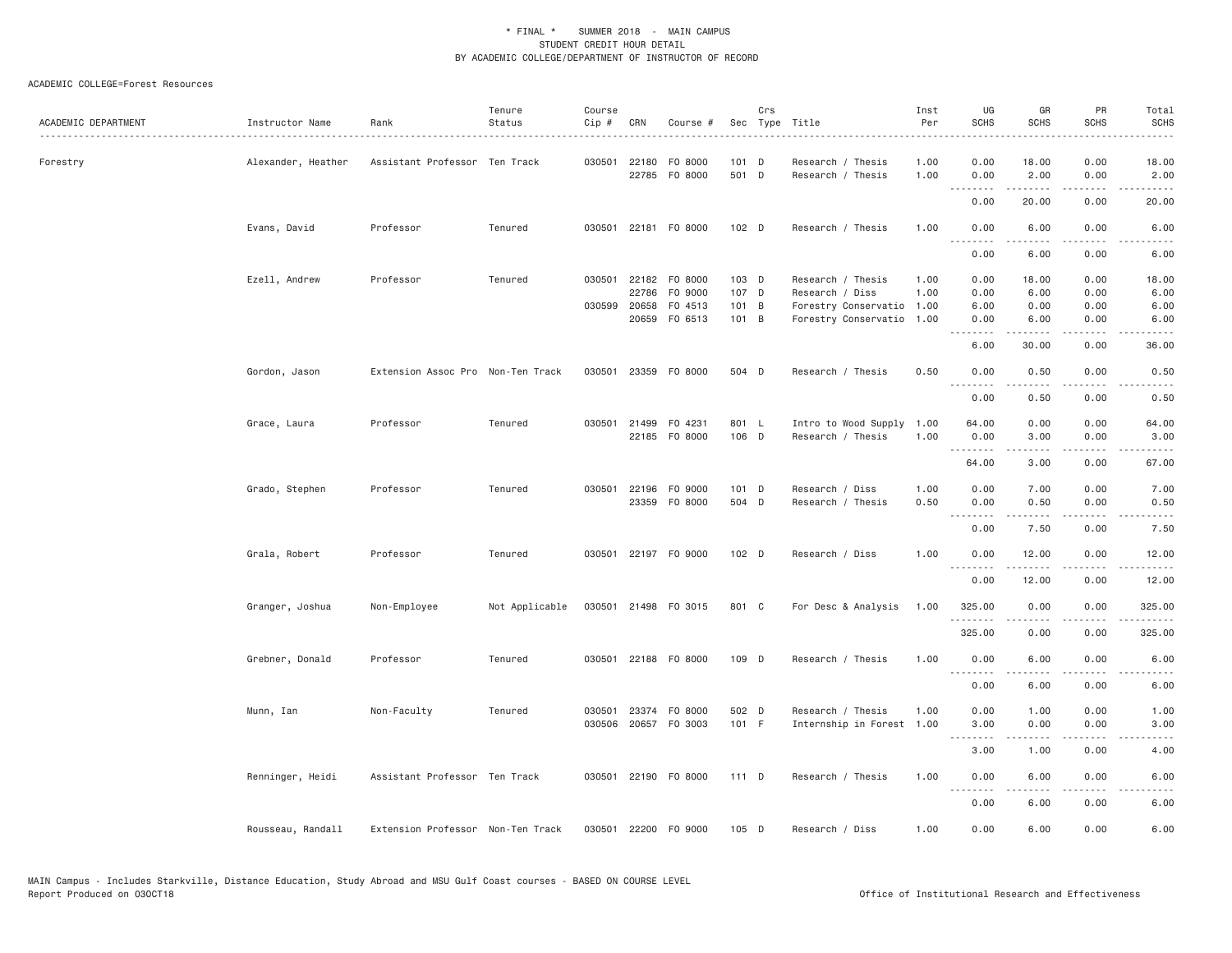#### ACADEMIC COLLEGE=Forest Resources

| ACADEMIC DEPARTMENT                                                                        | Instructor Name   | Rank                          | Tenure<br>Status | Course<br>Cip # | CRN            | Course #                            | Sec                       | Crs | Type Title                                                                  | Inst<br>Per | UG<br><b>SCHS</b>                               | GR<br><b>SCHS</b>    | <b>PR</b><br><b>SCHS</b>             | Total<br><b>SCHS</b>                                  |
|--------------------------------------------------------------------------------------------|-------------------|-------------------------------|------------------|-----------------|----------------|-------------------------------------|---------------------------|-----|-----------------------------------------------------------------------------|-------------|-------------------------------------------------|----------------------|--------------------------------------|-------------------------------------------------------|
|                                                                                            |                   |                               |                  |                 |                |                                     |                           |     |                                                                             |             | ---------<br>0.00                               | .<br>6.00            | .<br>0.00                            | .<br>6.00                                             |
| Forestry                                                                                   | Siegert, Courtney | Assistant Professor Ten Track |                  | 030501          | 21497<br>22193 | FO 3012<br>F0 8000<br>23356 FO 7000 | 801 L<br>114 D<br>$101$ I |     | Int Forest Communiti 1.00<br>Research / Thesis<br>Directed Indiv Study 1.00 | 1.00        | 124.00<br>0.00<br>0.00<br>--------              | 0.00<br>3.00<br>3.00 | 0.00<br>0.00<br>0.00<br>- - - -      | 124.00<br>3.00<br>3.00                                |
|                                                                                            | Sun, Changyou     | Professor                     | Tenured          | 030501          | 22194          | F0 8000                             | 115 D                     |     | Research / Thesis                                                           | 1.00        | 124.00<br>0.00                                  | 6.00<br>6.00         | 0.00<br>0.00                         | 130.00<br>6.00                                        |
|                                                                                            |                   |                               |                  |                 | 22201          | F0 9000                             | 106 D                     |     | Research / Diss                                                             | 1.00        | 0.00<br>0.00                                    | 6.00<br>12.00        | 0.00<br>-----<br>0.00                | 6.00<br>12.00                                         |
|                                                                                            | Willis, John      | Assistant Professor Ten Track |                  | 030501          |                | 22195 FO 8000                       | 116 D                     |     | Research / Thesis                                                           | 1.00        | 0.00<br>--------                                | 6.00                 | 0.00<br>-----                        | 6.00                                                  |
| ====================================<br>Forestry<br>====================================== |                   |                               |                  |                 |                |                                     |                           |     |                                                                             |             | 0.00<br>$=$ = = = = = = =<br>522.00<br>======== | 6.00<br>122,00       | 0.00<br>========<br>0.00<br>======== | 6.00<br>$=$ = = = = = = = = =<br>644.00<br>========== |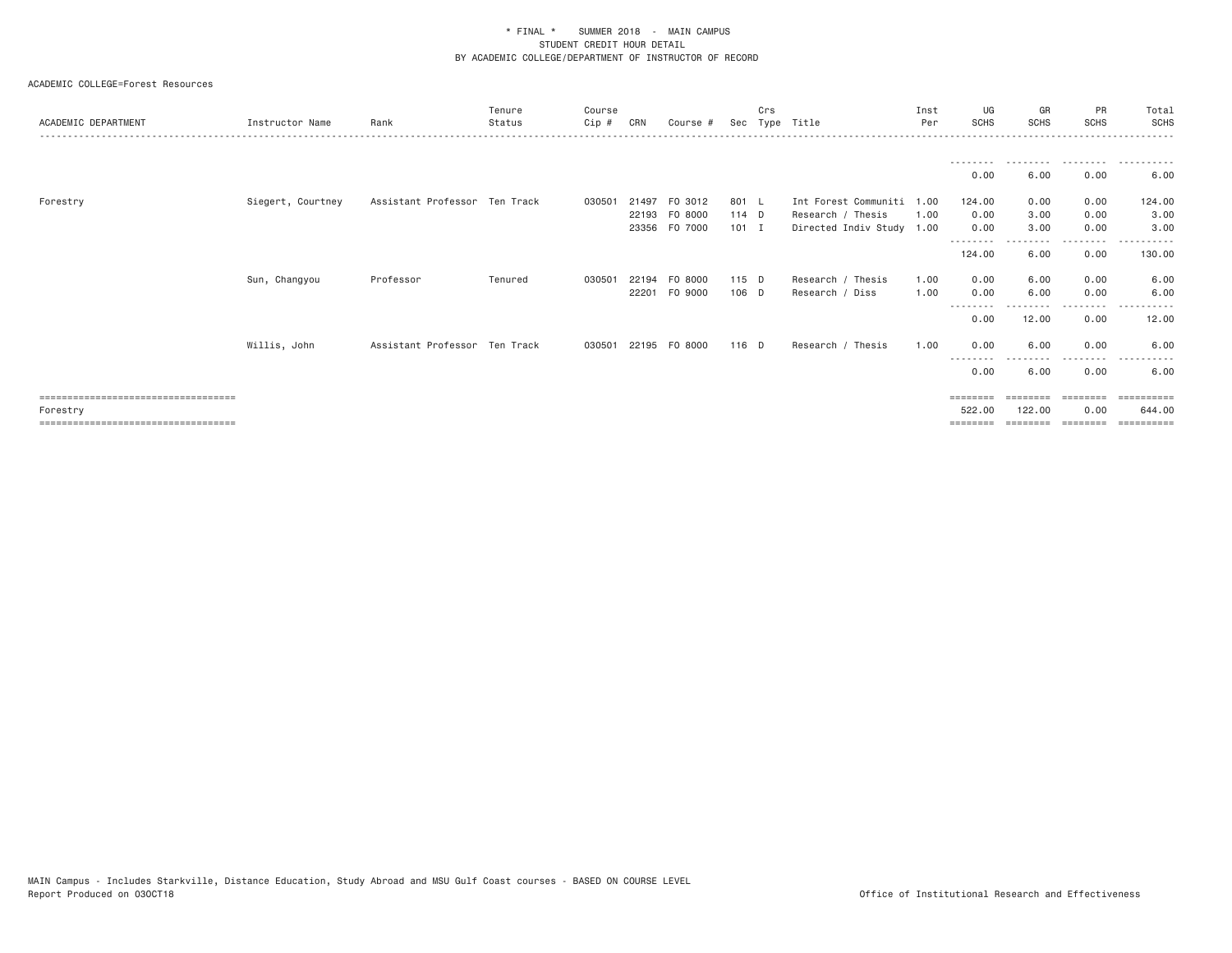#### ACADEMIC COLLEGE=Forest Resources

| ACADEMIC DEPARTMENT                                                                                    | Instructor Name                | Rank                              | Tenure<br>Status | Course<br>Cip #              | CRN            | Course #                                   |                                   | Crs          | Sec Type Title                                                                                 | Inst<br>Per          | UG<br><b>SCHS</b>            | GR<br><b>SCHS</b>            | PR<br><b>SCHS</b>            | Total<br><b>SCHS</b>                            |
|--------------------------------------------------------------------------------------------------------|--------------------------------|-----------------------------------|------------------|------------------------------|----------------|--------------------------------------------|-----------------------------------|--------------|------------------------------------------------------------------------------------------------|----------------------|------------------------------|------------------------------|------------------------------|-------------------------------------------------|
| Sustainable Bioproducts                                                                                | Barnes, H. Michael             | Professor                         | Tenured          | 030501                       |                | 22302 FP 9000                              | 101 D                             |              | Research / Diss                                                                                | 1.00                 | 0.00<br><u>.</u>             | 12.00                        | 0.00                         | 12.00                                           |
|                                                                                                        |                                |                                   |                  |                              |                |                                            |                                   |              |                                                                                                |                      | 0.00                         | 12.00                        | 0.00                         | 12.00                                           |
|                                                                                                        | Borazjani, Abdolhami Professor |                                   | Tenured          | 030501 22295                 |                | FP 8000<br>22303 FP 9000                   | 101 D<br>102 <sub>D</sub>         |              | Research / Thesis<br>Research / Diss                                                           | 1.00<br>1.00         | 0.00<br>0.00<br>.            | 6.00<br>7.00                 | 0.00<br>0.00<br>.            | 6.00<br>7.00                                    |
|                                                                                                        |                                |                                   |                  |                              |                |                                            |                                   |              |                                                                                                |                      | $\sim$ $\sim$ $\sim$<br>0.00 | 13.00                        | 0.00                         | 13.00                                           |
|                                                                                                        | Hassan, El Barbary             | Associate Professor Tenured       |                  |                              |                | 030501 22304 FP 9000<br>22778 FP 9000      | 103 D<br>51                       | $\mathsf{D}$ | Research / Diss<br>Research / Diss                                                             | 1.00<br>1.00         | 0.00<br>0.00                 | 12.00<br>3.00<br>.           | 0.00<br>0.00<br>.            | 12.00<br>3.00<br>.                              |
|                                                                                                        |                                |                                   |                  |                              |                |                                            |                                   |              |                                                                                                |                      | 0.00                         | 15.00                        | 0.00                         | 15.00                                           |
|                                                                                                        | Lim, Hyungsuk                  | Assistant Professor Ten Track     |                  | 030101 23033<br>030501 22296 | 23303<br>22305 | SBP 7000<br>SBP 7000<br>FP 8000<br>FP 9000 | $102$ I<br>01 I<br>102 D<br>104 D |              | Directed Indiv Study 1.00<br>Directed Indiv Study 1.00<br>Research / Thesis<br>Research / Diss | 1.00<br>1.00         | 0.00<br>0.00<br>0.00<br>0.00 | 3.00<br>3.00<br>3.00<br>6.00 | 0.00<br>0.00<br>0.00<br>0.00 | 3.00<br>3.00<br>3.00<br>6.00                    |
|                                                                                                        |                                |                                   |                  |                              |                | 22352 FP 8000                              | 51 D                              |              | Research / Thesis                                                                              | 1.00                 | 0.00<br>.                    | 6.00<br>$- - - - -$          | 0.00                         | 6.00                                            |
|                                                                                                        |                                |                                   |                  |                              |                |                                            |                                   |              |                                                                                                |                      | 0.00                         | 21.00                        | 0.00                         | 21.00                                           |
|                                                                                                        | Owens, Frank                   | Research Assist Pro Non-Ten Track |                  | 030501                       |                | 22306 FP 9000                              | 105 D                             |              | Research / Diss                                                                                | 1.00                 | 0.00<br><u>.</u>             | 3.00                         | 0.00                         | 3.00                                            |
|                                                                                                        |                                |                                   |                  |                              |                |                                            |                                   |              |                                                                                                |                      | 0.00                         | 3,00                         | 0.00                         | 3.00                                            |
|                                                                                                        | Seale, Roy                     | Professor                         | Tenured          | 030101 22795<br>030501       | 23451<br>22297 | SBP 7000<br>SBP 7000<br>FP 8000            | 103 I<br>104 I<br>103 D           |              | Directed Indiv Study 1.00<br>Directed Indiv Study 1.00<br>Research / Thesis                    | 1.00                 | 0.00<br>0.00<br>0.00         | 3.00<br>3.00<br>6.00         | 0.00<br>0.00<br>0.00         | 3.00<br>3.00<br>6.00                            |
|                                                                                                        |                                |                                   |                  |                              |                |                                            |                                   |              |                                                                                                |                      | .<br>0.00                    | .<br>12.00                   | .<br>0.00                    | 12.00                                           |
|                                                                                                        | Shmulsky, Rubin                | Professor                         | Tenured          | 030501                       | 22298          | FP 8000<br>22308 FP 9000                   | 104 D<br>107 D                    |              | Research / Thesis<br>Research / Diss                                                           | 1.00<br>1.00         | 0.00<br>0.00<br><u>.</u>     | 6.00<br>6.00<br>.            | 0.00<br>0.00                 | 6.00<br>6.00                                    |
|                                                                                                        |                                |                                   |                  |                              |                |                                            |                                   |              |                                                                                                |                      | 0.00                         | 12.00                        | 0.00                         | 12.00                                           |
|                                                                                                        | Stokes, Carrlet                | Assistant Professor Ten Track     |                  |                              |                | 030501 22779 FP 9000                       | 52                                | D            | Research / Diss                                                                                | 1.00                 | 0.00<br>.                    | 12.00<br>. <u>.</u> .        | 0.00                         | 12.00                                           |
|                                                                                                        |                                |                                   |                  |                              |                |                                            |                                   |              |                                                                                                |                      | 0.00                         | 12.00                        | 0.00                         | 12.00                                           |
|                                                                                                        | Street, Jason                  | Assistant Professor Ten Track     |                  | 030101<br>030501 22299       | 22839          | SBP 7000<br>FP 8000<br>22310 FP 9000       | $101$ I<br>105 D<br>109 D         |              | Directed Indiv Study<br>Research / Thesis<br>Research / Diss                                   | 1.00<br>1.00<br>1.00 | 0.00<br>0.00<br>0.00         | 3.00<br>12.00<br>15.00       | 0.00<br>0.00<br>0.00         | 3.00<br>12.00<br>15.00                          |
|                                                                                                        |                                |                                   |                  |                              |                |                                            |                                   |              |                                                                                                |                      | $\sim$ $\sim$ $\sim$         |                              |                              |                                                 |
|                                                                                                        | Zhang, Jilei                   | Professor                         | Tenured          |                              |                | 030501 22311 FP 9000                       | 110 D                             |              | Research / Diss                                                                                | 1.00                 | 0.00<br>0.00                 | 30.00<br>7.00                | 0.00<br>0.00                 | 30.00<br>7.00                                   |
|                                                                                                        |                                |                                   |                  |                              |                |                                            |                                   |              |                                                                                                |                      | .<br>0.00                    | 7.00                         | 0.00                         | 7.00                                            |
| ----------------------------------<br>Sustainable Bioproducts<br>------------------------------------- |                                |                                   |                  |                              |                |                                            |                                   |              |                                                                                                |                      | ========<br>0.00             | ========<br>137.00           | <b>EDEDEED</b><br>0.00       | 137.00<br>======== ======== ======== ========== |

MAIN Campus - Includes Starkville, Distance Education, Study Abroad and MSU Gulf Coast courses - BASED ON COURSE LEVEL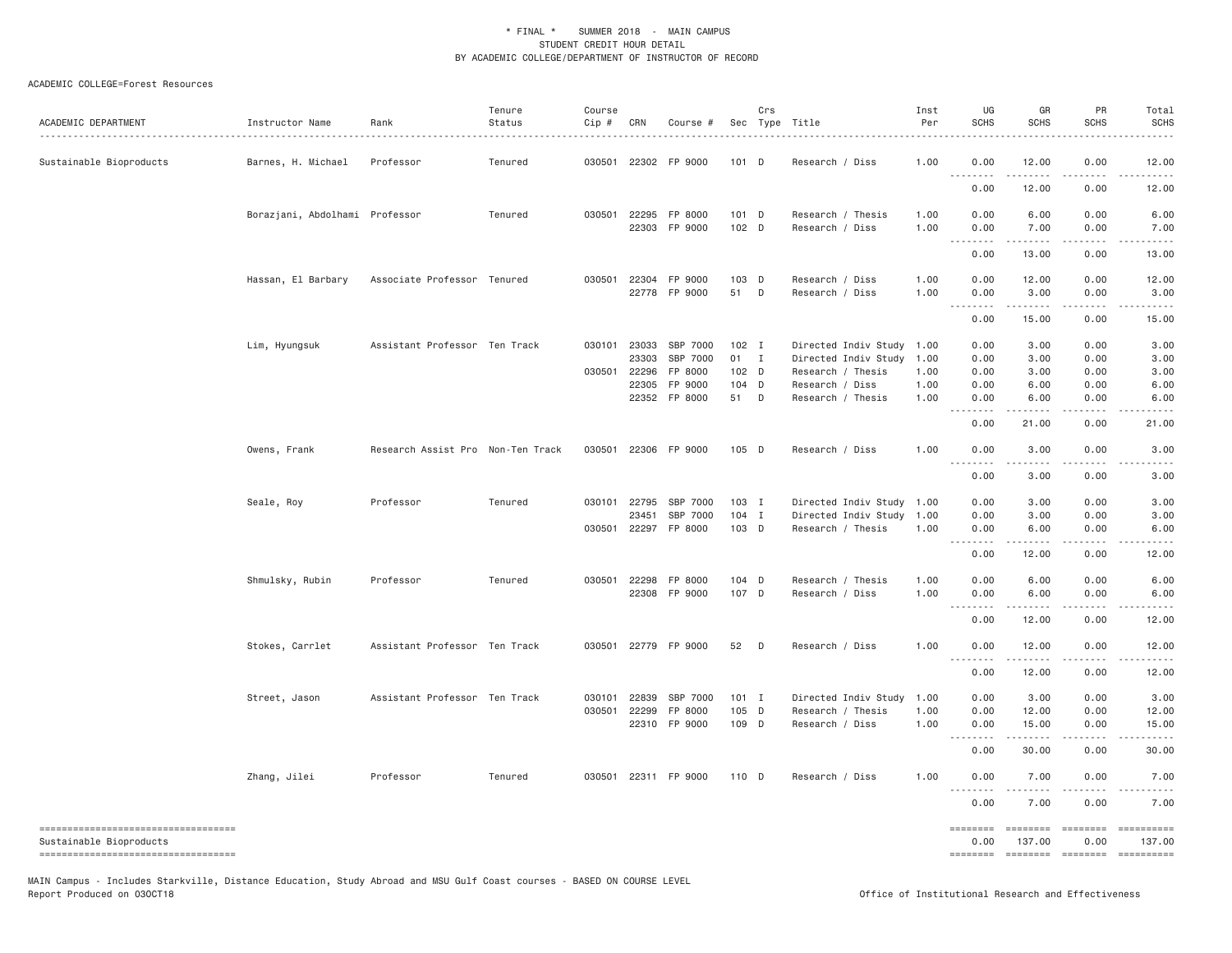#### ACADEMIC COLLEGE=Forest Resources

| ACADEMIC DEPARTMENT               | Instructor Name   | Rank                              | Tenure<br>Status | Course<br>Cip #  | CRN                   | Course #                                             |                      | Crs               | Sec Type Title                                            | Inst<br>Per<br>. <u>.</u> | UG<br><b>SCHS</b>    | GR<br><b>SCHS</b>       | PR<br><b>SCHS</b>    | Total<br><b>SCHS</b><br>$\frac{1}{2}$                                                                                             |
|-----------------------------------|-------------------|-----------------------------------|------------------|------------------|-----------------------|------------------------------------------------------|----------------------|-------------------|-----------------------------------------------------------|---------------------------|----------------------|-------------------------|----------------------|-----------------------------------------------------------------------------------------------------------------------------------|
| Wildlife, Fisheries & Aquaculture | Allen, Peter      | Associate Professor Tenured       |                  |                  | 030601 21824<br>21845 | <b>WFA 8000</b><br><b>WFA 9000</b><br>22777 WFA 8000 | $101$ D<br>101<br>01 | $\mathsf{D}$<br>D | Research / Thesis<br>Research / Diss<br>Research / Thesis | 1.00<br>1.00<br>1.00      | 0.00<br>0.00<br>0.00 | 12.00<br>1.00<br>3.00   | 0.00<br>0.00<br>0.00 | 12.00<br>1.00<br>3.00                                                                                                             |
|                                   |                   |                                   |                  |                  |                       |                                                      |                      |                   |                                                           |                           | 0.00                 | .<br>16.00              | .<br>0.00            | $\omega$ is $\omega$ in .<br>16.00                                                                                                |
|                                   | Baker, Beth       | Extension Assist Pr Non-Ten Track |                  |                  |                       | 030601 21825 WFA 8000                                | 102 D                |                   | Research / Thesis                                         | 1.00                      | 0.00<br>.            | 9.00<br>.               | 0.00<br>$- - - -$    | 9.00<br>$- - - -$                                                                                                                 |
|                                   |                   |                                   |                  |                  |                       |                                                      |                      |                   |                                                           |                           | 0.00                 | 9.00                    | 0.00                 | 9.00                                                                                                                              |
|                                   | Barton, Martha    | Instructor                        | Non-Ten Track    | 260101           | 20094                 | BIO 1134<br>260799 21584 BIO 2513                    | 01<br>02             | B<br>К            | Biology I<br>Animal Diversity                             | 1.00<br>1.00              | 52.00<br>0.00<br>.   | 0.00<br>0.00<br>.       | 0.00<br>0.00<br>.    | 52.00<br>0.00<br>.                                                                                                                |
|                                   |                   |                                   |                  |                  |                       |                                                      |                      |                   |                                                           |                           | 52.00                | 0.00                    | 0.00                 | 52.00                                                                                                                             |
|                                   | Belant, Jerrold   | Professor                         | Tenured          |                  |                       | 030601 21846 WFA 9000<br>21859 WFA 8000              | 102 D<br>120 D       |                   | Research / Diss<br>Research / Thesis                      | 1.00<br>1.00              | 0.00<br>0.00         | 23.00<br>15.00<br>.     | 0.00<br>0.00<br>.    | 23.00<br>15.00<br>.                                                                                                               |
|                                   |                   |                                   |                  |                  |                       |                                                      |                      |                   |                                                           |                           | 0.00                 | 38.00                   | 0.00                 | 38.00                                                                                                                             |
|                                   | Burger, Leslie    | Extension Assist Pr Non-Ten Track |                  | 030601           |                       | 21826 WFA 8000                                       | 103 D                |                   | Research / Thesis                                         | 1.00                      | 0.00<br>.            | 6.00<br>-----           | 0.00<br>.            | 6.00<br>$- - - -$                                                                                                                 |
|                                   |                   |                                   |                  |                  |                       |                                                      |                      |                   |                                                           |                           | 0.00                 | 6.00                    | 0.00                 | 6.00                                                                                                                              |
|                                   | Colvin, Michael   | Assistant Professor Ten Track     |                  |                  | 030601 21827          | <b>WFA 8000</b><br>21847 WFA 9000                    | $104$ D<br>103 D     |                   | Research / Thesis<br>Research / Diss                      | 1.00<br>1.00              | 0.00<br>0.00         | 1.00<br>12.00           | 0.00<br>0.00         | 1.00<br>12.00                                                                                                                     |
|                                   |                   |                                   |                  |                  |                       |                                                      |                      |                   |                                                           |                           | 0.00                 | .<br>13.00              | .<br>0.00            | .<br>13.00                                                                                                                        |
|                                   | Davis, John       | Associate Professor Tenured       |                  |                  |                       | 030601 21828 WFA 8000                                | 105 D                |                   | Research / Thesis                                         | 1.00                      | 0.00                 | 19.00                   | 0.00<br>.            | 19.00                                                                                                                             |
|                                   |                   |                                   |                  |                  |                       |                                                      |                      |                   |                                                           |                           | <b></b><br>0.00      | .<br>19.00              | 0.00                 | .<br>19.00                                                                                                                        |
|                                   | Demarais, Stephen | Professor                         | Tenured          | 030201           | 21534                 | <b>WFA 3031</b>                                      | 801 H                |                   | Intro Wild/Fish Prac                                      | 1.00                      | 69.00                | 0.00                    | 0.00                 | 69.00                                                                                                                             |
|                                   |                   |                                   |                  | 030601           | 21829                 | <b>WFA 8000</b>                                      | 106 D                |                   | Research / Thesis                                         | 1.00                      | 0.00                 | 21.00                   | 0.00                 | 21.00                                                                                                                             |
|                                   |                   |                                   |                  |                  |                       | 23162 WFA 9000                                       | 114 D                |                   | Research / Diss                                           | 1.00                      | 0.00<br>.            | 5.00                    | 0.00<br>$- - - -$    | 5.00<br>$\frac{1}{2} \left( \frac{1}{2} \right) \left( \frac{1}{2} \right) \left( \frac{1}{2} \right) \left( \frac{1}{2} \right)$ |
|                                   |                   |                                   |                  |                  |                       |                                                      |                      |                   |                                                           |                           | 69.00                | 26.00                   | 0.00                 | 95.00                                                                                                                             |
|                                   | Drymon, James     | Extension Assist Pr Non-Ten Track |                  |                  |                       | 030601 21830 WFA 8000                                | 107 D                |                   | Research / Thesis                                         | 1.00                      | 0.00<br><u>.</u>     | 6.00<br>.               | 0.00                 | 6.00                                                                                                                              |
|                                   |                   |                                   |                  |                  |                       |                                                      |                      |                   |                                                           |                           | 0.00                 | 6.00                    | 0.00                 | 6.00                                                                                                                              |
|                                   | Evans, Kristine   | Assistant Professor Ten Track     |                  |                  |                       | 030601 21831 WFA 8000                                | 108 D                |                   | Research / Thesis                                         | 1.00                      | 0.00                 | 6.00                    | 0.00                 | 6.00                                                                                                                              |
|                                   |                   |                                   |                  |                  |                       | 21848 WFA 9000                                       | 104 D                |                   | Research / Diss                                           | 1.00                      | 0.00<br><b></b>      | 6.00<br>$- - - - -$     | 0.00<br>.            | 6.00<br>.                                                                                                                         |
|                                   |                   |                                   |                  |                  |                       |                                                      |                      |                   |                                                           |                           | 0.00                 | 12.00                   | 0.00                 | 12.00                                                                                                                             |
|                                   | Hunt, Kevin       | Professor                         | Tenured          |                  |                       | 030601 21855 WFA 9000                                | 110 D                |                   | Research / Diss                                           | 1.00                      | 0.00<br>.            | 3.00<br>$2 - 2 - 2 - 2$ | 0.00<br>.            | 3.00<br>.                                                                                                                         |
|                                   |                   |                                   |                  |                  |                       |                                                      |                      |                   |                                                           |                           | 0.00                 | 3.00                    | 0.00                 | 3.00                                                                                                                              |
|                                   | Iglay, Raymond    | Research Assist Pro Non-Ten Track |                  | 030601<br>261301 |                       | 21833 WFA 8000<br>22917 WFA 3013                     | 110 D<br>101 E       |                   | Research / Thesis<br>HWC Internship                       | 1.00<br>1.00              | 0.00<br>3.00         | 6.00<br>0.00            | 0.00<br>0.00         | 6.00<br>3.00                                                                                                                      |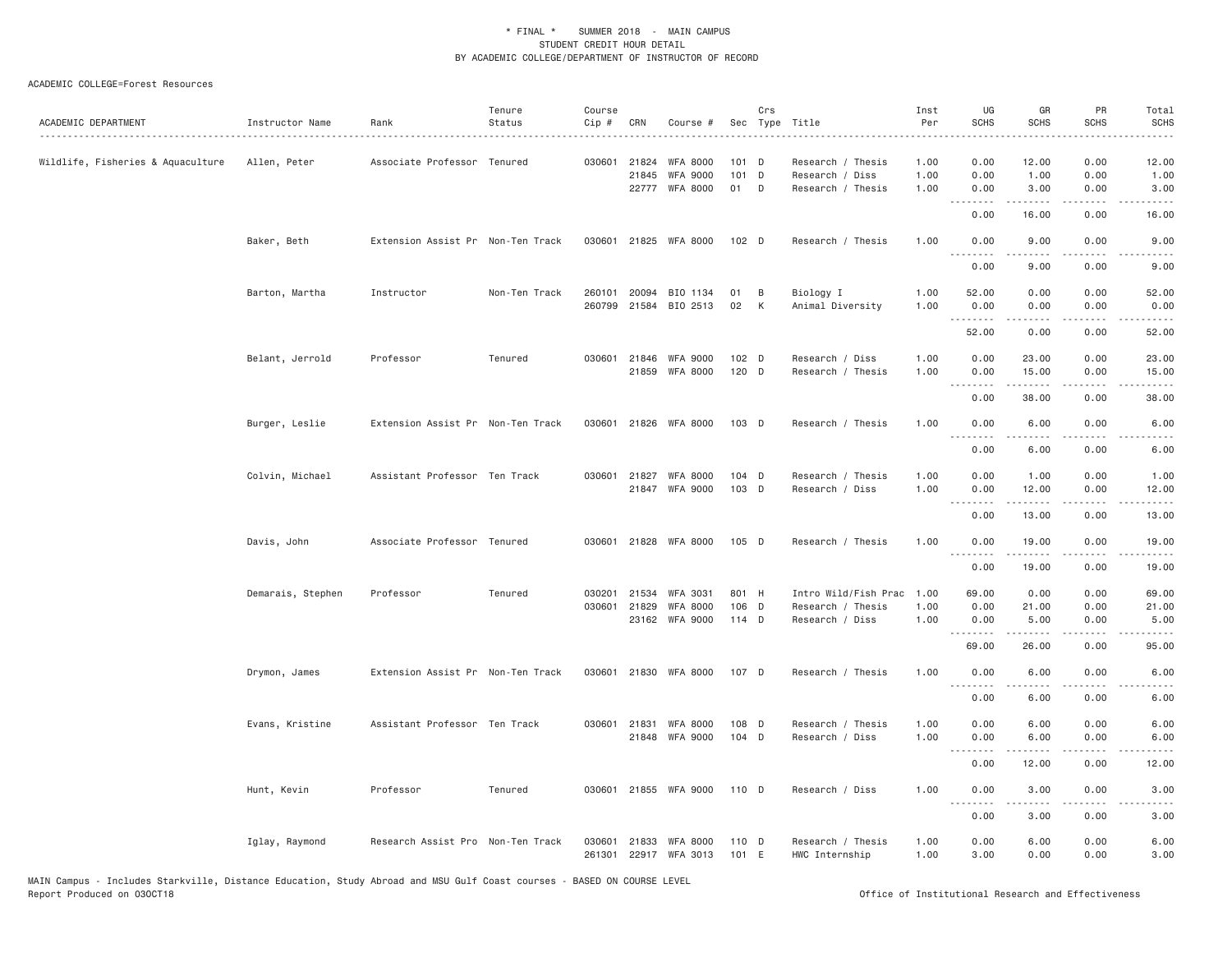#### ACADEMIC COLLEGE=Forest Resources

| ACADEMIC DEPARTMENT                                                     | Instructor Name     | Rank                              | Tenure<br>Status | Course<br>Cip # | CRN          | Course #                                |                | Crs | Sec Type Title                       | Inst<br>Per  | UG<br><b>SCHS</b>            | GR<br><b>SCHS</b>  | PR<br>SCHS           | Total<br><b>SCHS</b>                                                                                                                                                                                                                                                                                                                                                                                                                |
|-------------------------------------------------------------------------|---------------------|-----------------------------------|------------------|-----------------|--------------|-----------------------------------------|----------------|-----|--------------------------------------|--------------|------------------------------|--------------------|----------------------|-------------------------------------------------------------------------------------------------------------------------------------------------------------------------------------------------------------------------------------------------------------------------------------------------------------------------------------------------------------------------------------------------------------------------------------|
|                                                                         |                     |                                   |                  |                 |              |                                         |                |     |                                      |              |                              |                    |                      |                                                                                                                                                                                                                                                                                                                                                                                                                                     |
|                                                                         |                     |                                   |                  |                 |              |                                         |                |     |                                      |              | 3.00                         | 6.00               | 0.00                 | 9.00                                                                                                                                                                                                                                                                                                                                                                                                                                |
| Wildlife, Fisheries & Aquaculture                                       | Lashley, Marcus     | Assistant Professor Ten Track     |                  |                 |              | 030601 21094 WFA 4223                   | 001 B          |     | Wildlife Plant ID                    | 1.00         | 48.00                        | 0.00               | 0.00                 | 48.00                                                                                                                                                                                                                                                                                                                                                                                                                               |
|                                                                         |                     |                                   |                  |                 | 21097        | WFA 6223                                | 001 B          |     | Wildife Plant ID                     | 1.00         | 0.00                         | 3.00               | 0.00                 | 3.00                                                                                                                                                                                                                                                                                                                                                                                                                                |
|                                                                         |                     |                                   |                  |                 | 21834        | WFA 8000                                | 111 D          |     | Research / Thesis                    | 1.00         | 0.00                         | 9.00               | 0.00                 | 9.00                                                                                                                                                                                                                                                                                                                                                                                                                                |
|                                                                         |                     |                                   |                  |                 | 21849        | WFA 9000                                | 105 D          |     | Research / Diss                      | 1.00         | 0.00<br>.                    | 9.00<br>.          | 0.00                 | 9.00                                                                                                                                                                                                                                                                                                                                                                                                                                |
|                                                                         |                     |                                   |                  |                 |              |                                         |                |     |                                      |              | 48.00                        | 21.00              | 0.00                 | 69.00                                                                                                                                                                                                                                                                                                                                                                                                                               |
|                                                                         | Miranda, Leandro    | Non-Employee                      | Not Applicable   |                 |              | 030601 21835 WFA 8000                   | 112 D          |     | Research / Thesis                    | 1.00         | 0.00<br>$\sim$ $\sim$ $\sim$ | 10.00              | 0.00                 | 10.00                                                                                                                                                                                                                                                                                                                                                                                                                               |
|                                                                         |                     |                                   |                  |                 |              |                                         |                |     |                                      |              | 0.00                         | 10.00              | 0.00                 | 10.00                                                                                                                                                                                                                                                                                                                                                                                                                               |
|                                                                         | Neal, Jason         | Extension Assoc Pro Non-Ten Track |                  |                 |              | 030601 21857 WFA 9000                   | $112$ D        |     | Research / Diss                      | 1.00         | 0.00<br>$-$                  | 6.00               | 0.00                 | 6.00                                                                                                                                                                                                                                                                                                                                                                                                                                |
|                                                                         |                     |                                   |                  |                 |              |                                         |                |     |                                      |              | 0.00                         | 6.00               | 0.00                 | 6.00                                                                                                                                                                                                                                                                                                                                                                                                                                |
|                                                                         | Rush, Scott         | Assistant Professor Ten Track     |                  |                 |              | 030601 21837 WFA 8000                   | 114 D          |     | Research / Thesis                    | 1.00         | 0.00<br>$\sim$ $\sim$        | 11.00              | 0.00                 | 11.00                                                                                                                                                                                                                                                                                                                                                                                                                               |
|                                                                         |                     |                                   |                  |                 |              |                                         |                |     |                                      |              | 0.00                         | 11.00              | 0.00                 | 11.00                                                                                                                                                                                                                                                                                                                                                                                                                               |
|                                                                         | Sparks, Eric        | Extension Assist Pr Non-Ten Track |                  |                 | 030601 21838 | <b>WFA 8000</b>                         | 115 D          |     | Research / Thesis                    | 1.00         | 0.00                         | 9.00               | 0.00                 | 9.00                                                                                                                                                                                                                                                                                                                                                                                                                                |
|                                                                         |                     |                                   |                  |                 | 23048        | <b>WFA 7000</b>                         | $101$ I        |     | Directed Indiv Study 1.00            |              | 0.00                         | 4.00               | 0.00                 | 4.00                                                                                                                                                                                                                                                                                                                                                                                                                                |
|                                                                         |                     |                                   |                  |                 | 23049        | WFA 7000                                | $102$ I        |     | Directed Indiv Study 1.00            |              | 0.00<br><u>.</u>             | 3.00<br>.          | 0.00<br>.            | 3.00                                                                                                                                                                                                                                                                                                                                                                                                                                |
|                                                                         |                     |                                   |                  |                 |              |                                         |                |     |                                      |              | 0.00                         | 16.00              | 0.00                 | 16.00                                                                                                                                                                                                                                                                                                                                                                                                                               |
|                                                                         | Street, Garrett     | Assistant Professor Ten Track     |                  |                 | 030601 21839 | WFA 8000                                | 116 D          |     | Research / Thesis                    | 1.00         | 0.00<br>.                    | 3.00               | 0.00                 | 3.00                                                                                                                                                                                                                                                                                                                                                                                                                                |
|                                                                         |                     |                                   |                  |                 |              |                                         |                |     |                                      |              | 0.00                         | 3.00               | 0.00                 | 3.00                                                                                                                                                                                                                                                                                                                                                                                                                                |
|                                                                         | Strickland, Bronson | Extension Professor Non-Ten Track |                  |                 | 030601 21840 | WFA 8000                                | 117 D          |     | Research / Thesis                    | 1.00         | 0.00                         | 6.00               | 0.00                 | 6.00                                                                                                                                                                                                                                                                                                                                                                                                                                |
|                                                                         |                     |                                   |                  |                 |              | 21858 WFA 9000                          | 113 D          |     | Research / Diss                      | 1.00         | 0.00                         | 6.00               | 0.00                 | 6.00                                                                                                                                                                                                                                                                                                                                                                                                                                |
|                                                                         |                     |                                   |                  |                 |              |                                         |                |     |                                      |              | 1.1.1.1.1.1.1<br>0.00        | .<br>12.00         | .<br>0.00            | 12.00                                                                                                                                                                                                                                                                                                                                                                                                                               |
|                                                                         | Vilella, Francisco  | Non-Employee                      | Not Applicable   |                 | 030601 21841 | WFA 8000                                | 118 D          |     | Research / Thesis                    | 1.00         | 0.00                         | 6.00               | 0.00                 | 6.00                                                                                                                                                                                                                                                                                                                                                                                                                                |
|                                                                         |                     |                                   |                  |                 |              | 21851 WFA 9000                          | 107 D          |     | Research / Diss                      | 1.00         | 0.00                         | 9.00               | 0.00                 | 9.00                                                                                                                                                                                                                                                                                                                                                                                                                                |
|                                                                         |                     |                                   |                  |                 |              |                                         |                |     |                                      |              | $- - - - -$<br>0.00          | .<br>15.00         | .<br>0.00            | 15.00                                                                                                                                                                                                                                                                                                                                                                                                                               |
|                                                                         |                     |                                   | Tenured          |                 |              |                                         |                |     |                                      |              |                              |                    |                      |                                                                                                                                                                                                                                                                                                                                                                                                                                     |
|                                                                         | Wang, Guiming       | Professor                         |                  |                 |              | 030601 21842 WFA 8000<br>21852 WFA 9000 | 119 D<br>108 D |     | Research / Thesis<br>Research / Diss | 1.00<br>1.00 | 0.00<br>0.00                 | 3.00<br>3.00       | 0.00<br>0.00         | 3.00<br>3.00                                                                                                                                                                                                                                                                                                                                                                                                                        |
|                                                                         |                     |                                   |                  |                 |              |                                         |                |     |                                      |              | $\sim$ $\sim$ $\sim$<br>.    |                    |                      |                                                                                                                                                                                                                                                                                                                                                                                                                                     |
|                                                                         |                     |                                   |                  |                 |              |                                         |                |     |                                      |              | 0.00                         | 6.00               | 0.00                 | 6.00                                                                                                                                                                                                                                                                                                                                                                                                                                |
|                                                                         | Wise, David         | Research Professor                | Non-Ten Track    |                 | 030601 23393 | WFA 8000                                | $121$ D        |     | Research / Thesis                    | 1.00         | 0.00<br>.                    | 6.00               | 0.00                 | 6.00                                                                                                                                                                                                                                                                                                                                                                                                                                |
|                                                                         |                     |                                   |                  |                 |              |                                         |                |     |                                      |              | 0.00                         | 6.00               | 0.00                 | 6.00                                                                                                                                                                                                                                                                                                                                                                                                                                |
| ----------------------------------<br>Wildlife, Fisheries & Aquaculture |                     |                                   |                  |                 |              |                                         |                |     |                                      |              | <b>EEEEEEEE</b><br>172.00    | ========<br>260.00 | $=$ ========<br>0.00 | ==========<br>432,00                                                                                                                                                                                                                                                                                                                                                                                                                |
| ----------------------------------                                      |                     |                                   |                  |                 |              |                                         |                |     |                                      |              | ========                     |                    | --------- -------    | $\begin{minipage}{0.9\linewidth} \hspace*{-0.2cm} \textbf{1} & \textbf{2} & \textbf{3} & \textbf{5} & \textbf{6} & \textbf{7} & \textbf{8} \\ \textbf{1} & \textbf{2} & \textbf{3} & \textbf{5} & \textbf{6} & \textbf{7} & \textbf{8} & \textbf{8} \\ \textbf{3} & \textbf{4} & \textbf{5} & \textbf{5} & \textbf{6} & \textbf{7} & \textbf{8} & \textbf{8} \\ \textbf{5} & \textbf{5} & \textbf{6} & \textbf{7} & \textbf{8} & \$ |

MAIN Campus - Includes Starkville, Distance Education, Study Abroad and MSU Gulf Coast courses - BASED ON COURSE LEVEL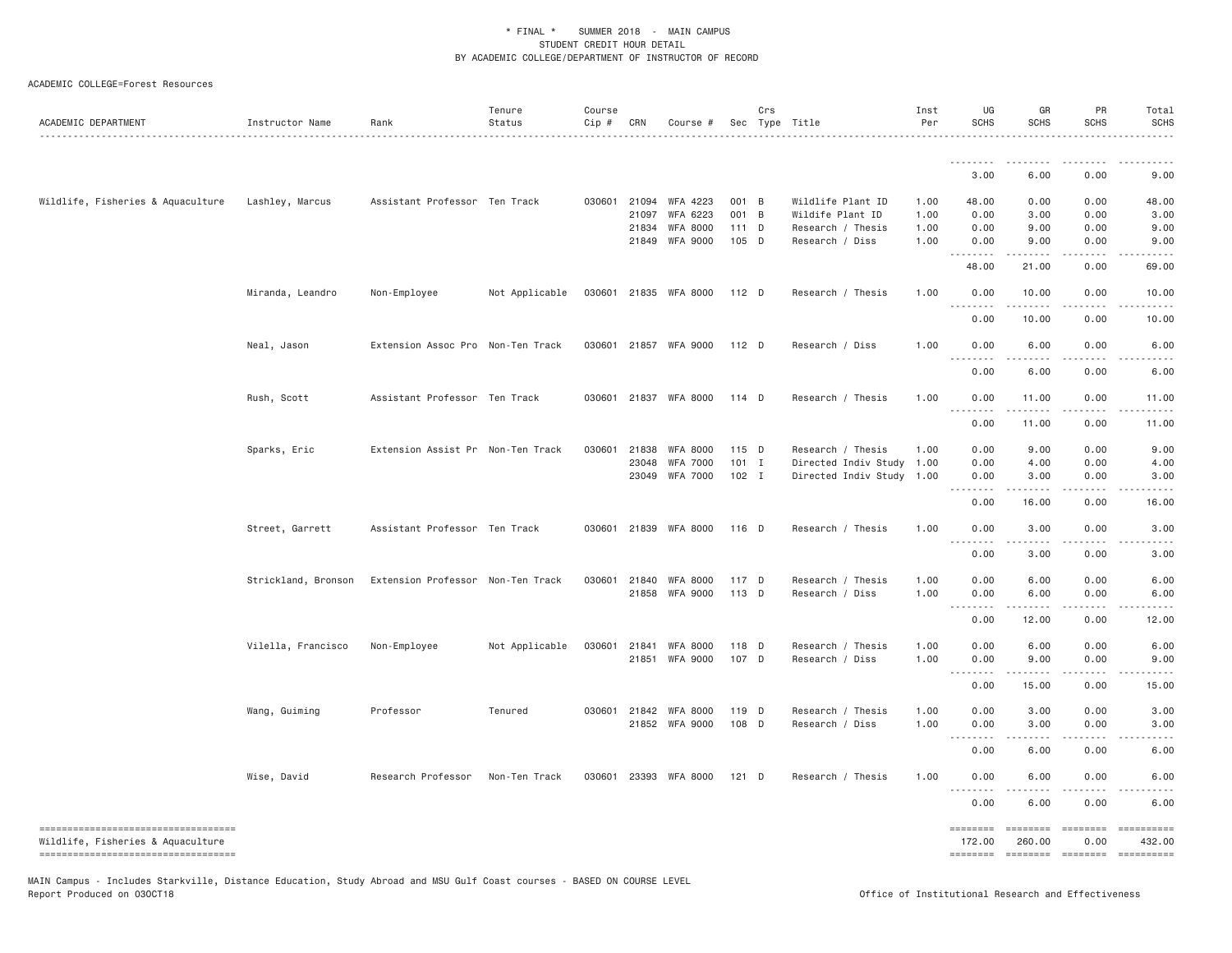## ACADEMIC COLLEGE=Veterinary Medicine

| ACADEMIC DEPARTMENT | Instructor Name                                    | Rank                              | Tenure<br>Status | Course<br>Cip # | CRN          | Course #              |         | Crs          | Sec Type Title            | Inst<br>Per | UG<br><b>SCHS</b>                   | GR<br><b>SCHS</b> | PR<br><b>SCHS</b>                                                                                                                                             | Total<br><b>SCHS</b>                                                                                                      |
|---------------------|----------------------------------------------------|-----------------------------------|------------------|-----------------|--------------|-----------------------|---------|--------------|---------------------------|-------------|-------------------------------------|-------------------|---------------------------------------------------------------------------------------------------------------------------------------------------------------|---------------------------------------------------------------------------------------------------------------------------|
|                     |                                                    |                                   |                  |                 |              |                       |         |              |                           |             |                                     |                   |                                                                                                                                                               |                                                                                                                           |
| Veterinary Medicine | Archer, Todd                                       | Associate Professor Tenured       |                  | 512401          | 20358        | CVM 5380              | 101 E   |              | Small Anim Int Med        | 1.00        | 0.00                                | 0.00              | 138.00                                                                                                                                                        | 138.00                                                                                                                    |
|                     |                                                    |                                   |                  | 512501          | 22474        | <b>CVM 8000</b>       | 101 D   |              | Research / Thesis         | 1.00        | 0.00                                | 3.00              | 0.00                                                                                                                                                          | 3.00                                                                                                                      |
|                     |                                                    |                                   |                  |                 |              | 23519 CVM 7000        | 53 I    |              | Directed Indiv Study      | 1.00        | 0.00                                | 2.00              | 0.00                                                                                                                                                          | 2.00                                                                                                                      |
|                     |                                                    |                                   |                  |                 |              |                       |         |              |                           |             | 0.00                                | 5.00              | 138.00                                                                                                                                                        | 143.00                                                                                                                    |
|                     | Armour, Natalie                                    | Clinical Assoc Prof Non-Ten Track |                  |                 |              | 512501 22475 CVM 8000 | $102$ D |              | Research / Thesis         | 1.00        | 0.00<br>$\cdots$                    | 2.00              | 0.00<br>$\frac{1}{2} \left( \frac{1}{2} \right) \left( \frac{1}{2} \right) \left( \frac{1}{2} \right) \left( \frac{1}{2} \right)$                             | 2.00                                                                                                                      |
|                     |                                                    |                                   |                  |                 |              |                       |         |              |                           |             | 0.00                                | 2.00              | 0.00                                                                                                                                                          | 2.00                                                                                                                      |
|                     | Banda, Alejandro                                   | Clinical Professor                | Non-Ten Track    |                 | 512501 23480 | CVM 8105              | 51      | E            | Avian Extern Ship         | 1.00        | 0.00                                | 5.00              | 0.00                                                                                                                                                          | 5.00                                                                                                                      |
|                     |                                                    |                                   |                  |                 | 23481        | CVM 8790              | 51      | $\mathsf{L}$ | Laboratory Diagnosti 1.00 |             | 0.00                                | 1.00              | 0.00                                                                                                                                                          | 1.00                                                                                                                      |
|                     |                                                    |                                   |                  |                 |              |                       |         |              |                           |             | <u>.</u><br>0.00                    | .<br>6.00         | .<br>0.00                                                                                                                                                     | $- - - - -$<br>6.00                                                                                                       |
|                     | Beasley, Michaela                                  | Clinical Assist Pro Non-Ten Track |                  | 512401          |              | 20357 CVM 5364        | 101 H   |              | VSC Clinical Rotatio 0.50 |             | 0.00<br>.                           | 0.00<br>.         | 44.00<br>$- - - - -$                                                                                                                                          | 44.00<br>.                                                                                                                |
|                     |                                                    |                                   |                  |                 |              |                       |         |              |                           |             | 0.00                                | 0.00              | 44.00                                                                                                                                                         | 44.00                                                                                                                     |
|                     | Brinkman, Erin                                     | Clinical Assoc Prof Non-Ten Track |                  | 512401          |              | 20344 CVM 5224        | 101 E   |              | Radiology                 | 1.00        | 0.00                                | 0.00              | 92.00                                                                                                                                                         | 92.00                                                                                                                     |
|                     |                                                    |                                   |                  | 512501          |              | 22476 CVM 8000        | 103 D   |              | Research / Thesis         | 1.00        | 0.00                                | 6.00              | 0.00                                                                                                                                                          | 6.00                                                                                                                      |
|                     |                                                    |                                   |                  |                 |              |                       |         |              |                           |             |                                     |                   |                                                                                                                                                               | $\frac{1}{2} \left( \frac{1}{2} \right) \left( \frac{1}{2} \right) \left( \frac{1}{2} \right) \left( \frac{1}{2} \right)$ |
|                     |                                                    |                                   |                  |                 |              |                       |         |              |                           |             | 0.00                                | 6.00              | 92.00                                                                                                                                                         | 98.00                                                                                                                     |
|                     | Bulla, Camillo                                     | Associate Professor Tenured       |                  |                 |              | 512401 22844 CVM 5382 | 101 C   |              | Cytology Elective         | 1.00        | 0.00                                | 0.00              | 12.00                                                                                                                                                         | 12.00                                                                                                                     |
|                     |                                                    |                                   |                  |                 |              |                       |         |              |                           |             | 0.00                                | 0.00              | 12.00                                                                                                                                                         | . د د د د<br>12.00                                                                                                        |
|                     | Butler, James                                      | Assistant Professor Ten Track     |                  |                 |              | 512401 20362 CVM 5452 | 101 H   |              | Small Animal Rehab        | 1.00        | 0.00                                | 0.00              | 10.00                                                                                                                                                         | 10.00                                                                                                                     |
|                     |                                                    |                                   |                  |                 |              |                       |         |              |                           |             | .<br>0.00                           | .<br>0.00         | $\frac{1}{2}$<br>10.00                                                                                                                                        | .<br>10.00                                                                                                                |
|                     | Calder, Christine                                  | Clinical Instructor Non-Ten Track |                  |                 |              | 512401 20386 CVM 5812 | 101 C   |              | Behavior Comp. Anim. 1.00 |             | 0.00                                | 0.00              | 18.00                                                                                                                                                         | 18.00                                                                                                                     |
|                     |                                                    |                                   |                  |                 |              |                       |         |              |                           |             | <u>.</u><br>0.00                    | .<br>0.00         | $- - - - -$<br>18.00                                                                                                                                          | .<br>18.00                                                                                                                |
|                     | Carr, Russell                                      | Associate Professor Tenured       |                  |                 |              | 512501 22781 CVM 9000 | 01 D    |              | Research / Diss           | 1.00        | 0.00                                | 3.00              | 0.00                                                                                                                                                          | 3.00                                                                                                                      |
|                     |                                                    |                                   |                  |                 |              |                       |         |              |                           |             | .                                   |                   | .                                                                                                                                                             |                                                                                                                           |
|                     |                                                    |                                   |                  |                 |              |                       |         |              |                           |             | 0.00                                | 3.00              | 0.00                                                                                                                                                          | 3.00                                                                                                                      |
|                     | Chambers, Janice                                   | Professor                         | Tenured          |                 |              | 512501 22494 CVM 9000 | 102 D   |              | Research / Diss           | 1.00        | 0.00                                | 9.00              | 0.00                                                                                                                                                          | 9.00                                                                                                                      |
|                     |                                                    |                                   |                  |                 |              |                       |         |              |                           |             | $\sim$ $\sim$ $\sim$<br>0.00        | 9.00              | 0.00                                                                                                                                                          | 9.00                                                                                                                      |
|                     | Christiansen, David                                | Clinical Assist Pro Non-Ten Track |                  |                 |              | 512401 20382 CVM 5580 | 105 E   |              | Adv Clin Rot 3            | 1.00        | 0.00                                | 0.00              | 2.00                                                                                                                                                          | 2.00                                                                                                                      |
|                     |                                                    |                                   |                  | 512501          |              | 20353 CVM 5282        | 101 E   |              | Lg Animal/Ambulatory      | 1.00        | 0.00                                | 0.00              | 44.00                                                                                                                                                         | 44.00                                                                                                                     |
|                     |                                                    |                                   |                  |                 |              |                       |         |              |                           |             | $\sim$ $\sim$ $\sim$ $\sim$<br>0.00 | .<br>0.00         | $\frac{1}{2} \left( \frac{1}{2} \right) \left( \frac{1}{2} \right) \left( \frac{1}{2} \right) \left( \frac{1}{2} \right) \left( \frac{1}{2} \right)$<br>46.00 | $\sim$ $\sim$ $\sim$ $\sim$ $\sim$<br>46.00                                                                               |
|                     |                                                    |                                   |                  |                 |              | 512401 20361 CVM 5430 | 101 E   |              | Adv Rot in Anesth         | 1.00        | 0.00                                | 0.00              | 5.00                                                                                                                                                          | 5.00                                                                                                                      |
|                     | Correa Natalini, Cla Associate Professor Ten Track |                                   |                  |                 |              |                       |         |              |                           |             | .                                   | .                 | $\frac{1}{2} \left( \frac{1}{2} \right) \left( \frac{1}{2} \right) \left( \frac{1}{2} \right) \left( \frac{1}{2} \right)$                                     | -----                                                                                                                     |
|                     |                                                    |                                   |                  |                 |              |                       |         |              |                           |             | 0.00                                | 0.00              | 5.00                                                                                                                                                          | 5.00                                                                                                                      |
|                     | Daniel, Aimee                                      | Non-Employee                      | Not Applicable   |                 |              | 512401 20355 CVM 5310 | 101 E   |              | SM Critical Care Med 0.10 |             | 0.00                                | 0.00              | 8.80                                                                                                                                                          | 8.80                                                                                                                      |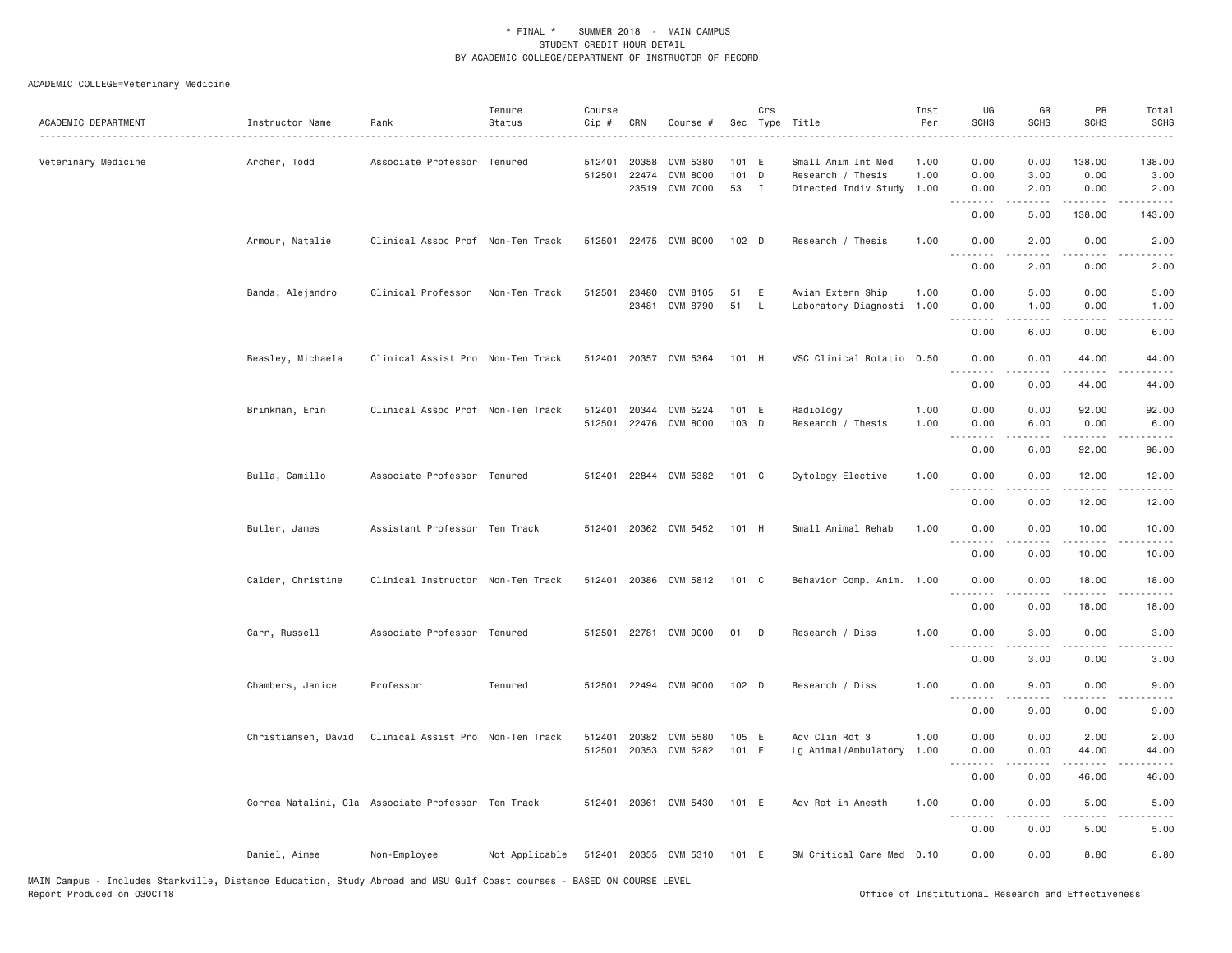| ACADEMIC DEPARTMENT                                                                                                                                  | Instructor Name    | Rank                              | Tenure<br>Status | Course<br>$Cip \#$ | CRN   | Course #              |               | Crs          | Sec Type Title            | Inst<br>Per | UG<br><b>SCHS</b>            | GR<br><b>SCHS</b> | PR<br><b>SCHS</b>                                  | Total<br><b>SCHS</b> |
|------------------------------------------------------------------------------------------------------------------------------------------------------|--------------------|-----------------------------------|------------------|--------------------|-------|-----------------------|---------------|--------------|---------------------------|-------------|------------------------------|-------------------|----------------------------------------------------|----------------------|
|                                                                                                                                                      |                    |                                   |                  |                    |       |                       |               |              |                           |             | <u>.</u>                     |                   |                                                    |                      |
|                                                                                                                                                      |                    |                                   |                  |                    |       |                       |               |              |                           |             | 0.00                         | 0.00              | 8.80                                               | 8.80                 |
| Veterinary Medicine                                                                                                                                  | Eubanks, Diana     | Clinical Professor                | Non-Ten Track    |                    |       | 512401 20346 CVM 5246 | 101 E         |              | Community Veterinary 1.00 |             | 0.00                         | 0.00              | 144.00                                             | 144.00               |
|                                                                                                                                                      |                    |                                   |                  |                    |       |                       |               |              |                           |             | 0.00                         | 0.00              | 144.00                                             | 144.00               |
|                                                                                                                                                      | Fleming, Sherrill  | Associate Professor Tenured       |                  |                    |       | 512401 20351 CVM 5276 | 101 C         |              | Food Animal Practice 0.50 |             | 0.00<br>.                    | 0.00              | 63.00<br>$- - - - -$                               | 63.00                |
|                                                                                                                                                      |                    |                                   |                  |                    |       |                       |               |              |                           |             | 0.00                         | 0.00              | 63.00                                              | 63.00                |
|                                                                                                                                                      | Fontenot, Robin    | Clinical Assist Pro Non-Ten Track |                  |                    |       | 512501 23494 CVM 8081 | 51            | $\mathbb{C}$ | Clin Sci Journal Rev 1.00 |             | 0.00<br>- - - -              | 2.00<br>.         | 0.00<br>$- - -$                                    | 2.00                 |
|                                                                                                                                                      |                    |                                   |                  |                    |       |                       |               |              |                           |             | 0.00                         | 2.00              | 0.00                                               | 2.00                 |
|                                                                                                                                                      | Gardner, Allison   | Clinical Assist Pro Non-Ten Track |                  |                    |       | 510808 20334 CVM 3222 | 51            | C            | Sur Skls & Nurs. VT       | 0.50        | 27.00<br>.                   | 0.00              | 0.00                                               | 27.00                |
|                                                                                                                                                      |                    |                                   |                  |                    |       |                       |               |              |                           |             | 27.00                        | 0.00              | 0.00                                               | 27.00                |
|                                                                                                                                                      | Grace, Sharon      | Clinical Professor                | Non-Ten Track    | 510808             | 20335 | CVM 4102              | 01 C          |              | Prof Develop for Vet 1.00 |             | 54.00                        | 0.00              | 0.00                                               | 54.00                |
|                                                                                                                                                      |                    |                                   |                  | 512401             | 22715 | CVM 5000              | 101 I         |              | Directed Indiv Study 1.00 |             | 0.00                         | 0.00              | 4.00                                               | 4.00                 |
|                                                                                                                                                      |                    |                                   |                  |                    | 23039 | <b>CVM 5000</b>       | $104$ I       |              | Directed Indiv Study 1.00 |             | 0.00                         | 0.00              | 2.00                                               | 2.00                 |
|                                                                                                                                                      |                    |                                   |                  |                    | 23409 | CVM 5000              | 105 I         |              | Directed Indiv Study 1.00 |             | 0.00                         | 0.00              | 2.00                                               | 2.00                 |
|                                                                                                                                                      |                    |                                   |                  |                    | 23465 | CVM 5000              | 106 I         |              | Directed Indiv Study 1.00 |             | 0.00                         | 0.00              | 2.00                                               | 2.00                 |
|                                                                                                                                                      |                    |                                   |                  |                    |       | 23524 CVM 5000        | 108 I         |              | Directed Indiv Study 1.00 |             | 0.00<br>.                    | 0.00<br>.         | 2.00                                               | 2.00                 |
|                                                                                                                                                      |                    |                                   |                  |                    |       |                       |               |              |                           |             | 54.00                        | 0.00              | 12.00                                              | 66.00                |
|                                                                                                                                                      | Griffin, Matthew   | Research Assoc Prof Non-Ten Track |                  | 512501             | 22495 | CVM 9000              | 103 D         |              | Research / Diss           | 1.00        | 0.00<br><u>.</u>             | 6.00              | 0.00                                               | 6.00                 |
|                                                                                                                                                      |                    |                                   |                  |                    |       |                       |               |              |                           |             | 0.00                         | 6.00              | 0.00                                               | 6.00                 |
|                                                                                                                                                      | Gunter, Miriam     | Clinical Assist Pro Non-Ten Track |                  |                    |       | 512401 20372 CVM 5560 | 103 E         |              | Adv Clin Rot 1            | 1.00        | 0.00<br>$\sim$ $\sim$ $\sim$ | 0.00              | 4.00                                               | 4.00                 |
|                                                                                                                                                      |                    |                                   |                  |                    |       |                       |               |              |                           |             | 0.00                         | 0.00              | 4.00                                               | 4.00                 |
|                                                                                                                                                      | Hanson, Larry      | Professor                         | Tenured          | 512401             | 23455 | CVM 4000              | $102$ I       |              | Directed Indiv Study      | 1.00        | 3.00                         | 0.00              | 0.00                                               | 3.00                 |
|                                                                                                                                                      |                    |                                   |                  | 512501             |       | 22496 CVM 9000        | 104 D         |              | Research / Diss           | 1.00        | 0.00                         | 3.00              | 0.00                                               | 3.00                 |
|                                                                                                                                                      |                    |                                   |                  |                    |       |                       |               |              |                           |             | 3.00                         | 3.00              | 0.00                                               | 6.00                 |
|                                                                                                                                                      | Hardwick, Gretchen | Clinical Assist Pro Non-Ten Track |                  |                    |       | 512401 20351 CVM 5276 | $101 \quad C$ |              | Food Animal Practice 0.50 |             | 0.00<br>$  -$                | 0.00              | 63.00                                              | 63.00                |
|                                                                                                                                                      |                    |                                   |                  |                    |       |                       |               |              |                           |             | 0.00                         | 0.00              | 63.00                                              | 63.00                |
|                                                                                                                                                      | Hinz, Simone       | Clinical Instructor Non-Ten Track |                  |                    |       | 512401 20345 CVM 5234 | 101 E         |              | Anesthesiolgy             | 0.50        | 0.00                         | 0.00              | 46.00                                              | 46.00                |
|                                                                                                                                                      |                    |                                   |                  |                    |       |                       |               |              |                           |             | 0.00                         | 0.00              | 46.00                                              | 46.00                |
|                                                                                                                                                      | Howell, George     | Assistant Professor Ten Track     |                  | 512501             | 22498 | CVM 9000              | $106$ D       |              | Research / Diss           | 1.00        | 0.00<br>$\frac{1}{2}$        | 6.00              | 0.00                                               | 6.00                 |
|                                                                                                                                                      |                    |                                   |                  |                    |       |                       |               |              |                           |             | 0.00                         | 6.00              | 0.00                                               | 6.00                 |
|                                                                                                                                                      | Huston, Carla      | Associate Professor Tenured       |                  |                    |       | 512401 20339 CVM 5182 | 101 C         |              | Vet Disaster Managem 1.00 |             | 0.00                         | 0.00              | 16.00                                              | 16.00                |
| MAIN Campus - Includes Starkville, Distance Education, Study Abroad and MSU Gulf Coast courses - BASED ON COURSE LEVEL<br>Report Produced on 030CT18 |                    |                                   |                  |                    |       |                       |               |              |                           |             |                              |                   | Office of Institutional Research and Effectiveness |                      |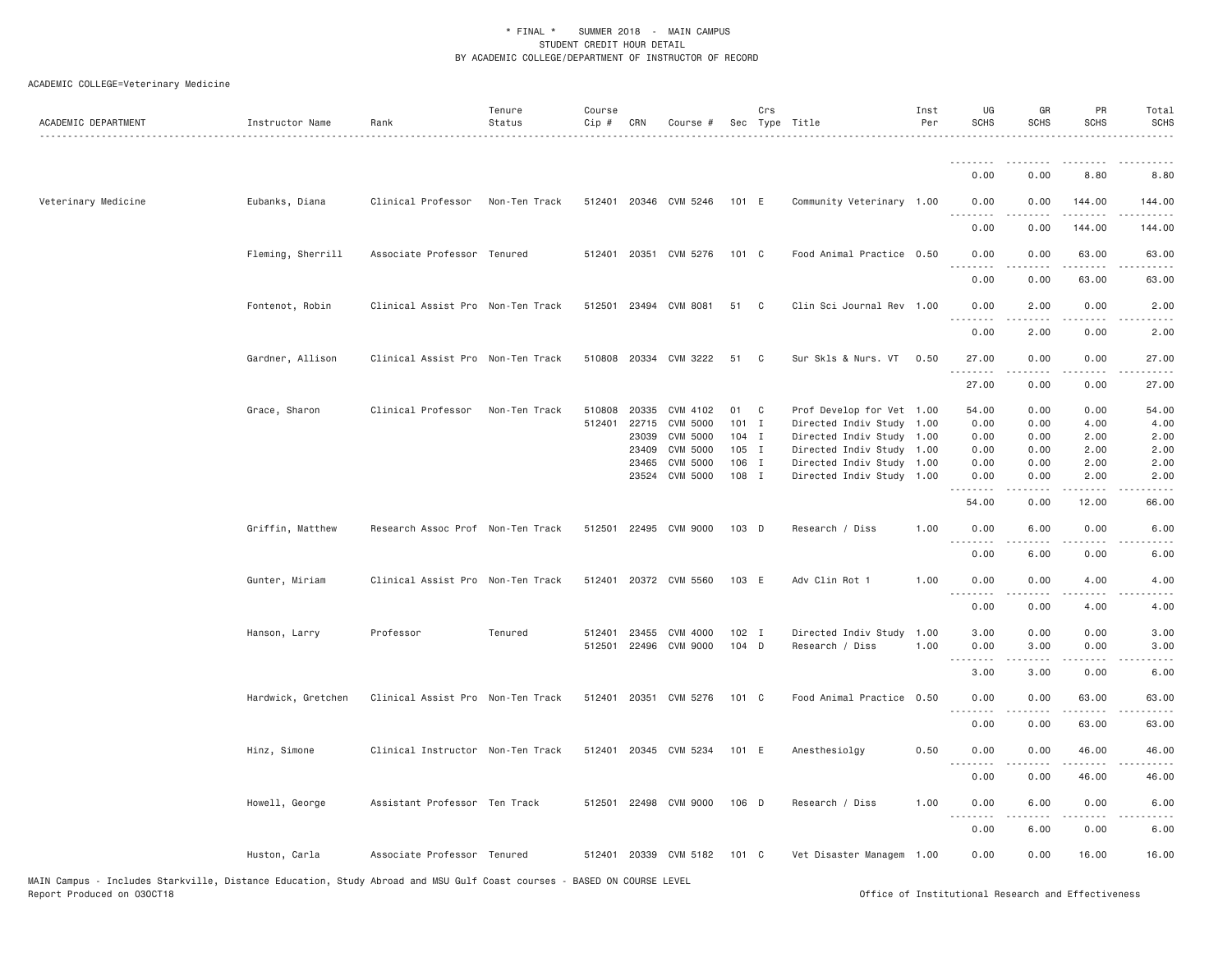| ACADEMIC DEPARTMENT | Instructor Name    | Rank                              | Tenure<br>Status | Course<br>Cip # | CRN   | Course #              |         | Crs | Sec Type Title            | Inst<br>Per | UG<br><b>SCHS</b>  | GR<br><b>SCHS</b> | PR<br><b>SCHS</b>                                                                                                                                    | Total<br><b>SCHS</b>                                                                                                               |
|---------------------|--------------------|-----------------------------------|------------------|-----------------|-------|-----------------------|---------|-----|---------------------------|-------------|--------------------|-------------------|------------------------------------------------------------------------------------------------------------------------------------------------------|------------------------------------------------------------------------------------------------------------------------------------|
|                     |                    |                                   |                  |                 |       |                       |         |     |                           |             | <b></b>            |                   |                                                                                                                                                      |                                                                                                                                    |
|                     |                    |                                   |                  |                 |       |                       |         |     |                           |             | 0.00               | 0.00              | 16.00                                                                                                                                                | 16.00                                                                                                                              |
| Veterinary Medicine | Ivy, Caroline      | Clinical Assist Pro Non-Ten Track |                  |                 |       | 512401 20357 CVM 5364 | 101 H   |     | VSC Clinical Rotatio 0.50 |             | 0.00<br>. <i>.</i> | 0.00              | 44.00<br>$\frac{1}{2}$                                                                                                                               | 44.00<br>$\frac{1}{2} \left( \frac{1}{2} \right) \left( \frac{1}{2} \right) \left( \frac{1}{2} \right) \left( \frac{1}{2} \right)$ |
|                     |                    |                                   |                  |                 |       |                       |         |     |                           |             | 0.00               | 0.00              | 44.00                                                                                                                                                | 44.00                                                                                                                              |
|                     | Jackson, Elizabeth | Clinical Instructor Non-Ten Track |                  |                 |       | 510808 20334 CVM 3222 | 51      | C   | Sur Skls & Nurs. VT       | 0.50        | 27.00<br>.         | 0.00<br>.         | 0.00<br>.                                                                                                                                            | 27.00<br>.                                                                                                                         |
|                     |                    |                                   |                  |                 |       |                       |         |     |                           |             | 27.00              | 0.00              | 0.00                                                                                                                                                 | 27.00                                                                                                                              |
|                     | Kaplan, Barbara    | Assistant Professor Ten Track     |                  | 512501          | 22499 | CVM 9000              | 107 D   |     | Research / Diss           | 1.00        | 0.00<br>.          | 16.00             | 0.00                                                                                                                                                 | 16.00                                                                                                                              |
|                     |                    |                                   |                  |                 |       |                       |         |     |                           |             | 0.00               | 16.00             | 0.00                                                                                                                                                 | 16.00                                                                                                                              |
|                     | Karsi, Attila      | Associate Professor Ten Track     |                  | 512501          | 22482 | <b>CVM 8000</b>       | 109 D   |     | Research / Thesis         | 1.00        | 0.00               | 1.00              | 0.00                                                                                                                                                 | 1.00                                                                                                                               |
|                     |                    |                                   |                  |                 | 22500 | <b>CVM 9000</b>       | 108 D   |     | Research / Diss           | 1.00        | 0.00               | 1.00              | 0.00                                                                                                                                                 | 1.00                                                                                                                               |
|                     |                    |                                   |                  |                 | 22912 | CVM 9000              | 02      | D   | Research / Diss           | 1.00        | 0.00               | 3.00              | 0.00                                                                                                                                                 | 3.00                                                                                                                               |
|                     |                    |                                   |                  |                 |       | 23492 CVM 9000        | 51      | D   | Research / Diss           | 1.00        | 0.00<br>.          | 3.00<br>.         | 0.00<br>$\sim$ $\sim$ $\sim$ $\sim$                                                                                                                  | 3.00<br>-----                                                                                                                      |
|                     |                    |                                   |                  |                 |       |                       |         |     |                           |             | 0.00               | 8.00              | 0.00                                                                                                                                                 | 8.00                                                                                                                               |
|                     | Khaitsa, Margaret  | Professor                         | Tenured          | 340199          | 22725 | CVM 4906              | 801 A   |     | Tropical Vet Med & 0 1.00 |             | 6.00               | 0.00              | 0.00                                                                                                                                                 | 6.00                                                                                                                               |
|                     |                    |                                   |                  | 512401          | 21433 | CVM 5906              | 801 A   |     | Tropical Vet Med & 0 1.00 |             | 0.00               | 0.00              | 12.00                                                                                                                                                | 12.00                                                                                                                              |
|                     |                    |                                   |                  |                 |       |                       |         |     |                           |             | .<br>6.00          | .<br>0.00         | .<br>12.00                                                                                                                                           | .<br>18.00                                                                                                                         |
|                     | King, Elmer        | Clinical Assist Pro Non-Ten Track |                  | 512401          | 20385 | CVM 5764              | 101 C   |     | Adv Equine Repro          | 0.50        | 0.00               | 0.00              | 10.00                                                                                                                                                | 10.00                                                                                                                              |
|                     |                    |                                   |                  |                 |       | 20387 CVM 5840        | 101 H   |     | Vet Student Research      | 0.33        | 0.00               | 0.00              | 0.66                                                                                                                                                 | 0.66                                                                                                                               |
|                     |                    |                                   |                  |                 |       |                       |         |     |                           |             | .                  | .                 | $\frac{1}{2} \left( \frac{1}{2} \right) \left( \frac{1}{2} \right) \left( \frac{1}{2} \right) \left( \frac{1}{2} \right) \left( \frac{1}{2} \right)$ | .                                                                                                                                  |
|                     |                    |                                   |                  |                 |       |                       |         |     |                           |             | 0.00               | 0.00              | 10.66                                                                                                                                                | 10.66                                                                                                                              |
|                     | Kohler, Amanda     | Clinical Instructor Non-Ten Track |                  | 510808          | 20331 | CVM 3051              | 01      | C   | Lab Anim Health Mgt       | 0.70        | 18.90              | 0.00              | 0.00                                                                                                                                                 | 18.90                                                                                                                              |
|                     |                    |                                   |                  |                 | 20332 | CVM 3061              | 01      | L   | Lab Anim Tech Skills      | 0.70        | 18.90              | 0.00              | 0.00                                                                                                                                                 | 18.90                                                                                                                              |
|                     |                    |                                   |                  |                 |       | 20333 CVM 3221        | 51      | - L | Sur Nrs/Anes Mgt Lab 1.00 |             | 27.00<br>.         | 0.00              | 0.00<br>$  -$                                                                                                                                        | 27.00                                                                                                                              |
|                     |                    |                                   |                  |                 |       |                       |         |     |                           |             | 64.80              | 0.00              | 0.00                                                                                                                                                 | 64.80                                                                                                                              |
|                     | Langston, Vernon   | Professor                         | Tenured          | 512401          |       | 21820 CVM 5990        | 101 C   |     | Special Topics in CV 1.00 |             | 0.00<br>.          | 0.00<br>.         | 84.00<br>$- - - - -$                                                                                                                                 | 84.00<br>.                                                                                                                         |
|                     |                    |                                   |                  |                 |       |                       |         |     |                           |             | 0.00               | 0.00              | 84.00                                                                                                                                                | 84.00                                                                                                                              |
|                     | Lawrence, Mark     | Non-Faculty                       | Tenured          | 512501          | 22484 | <b>CVM 8000</b>       | $111$ D |     | Research / Thesis         | 1.00        | 0.00               | 6.00              | 0.00                                                                                                                                                 | 6.00                                                                                                                               |
|                     |                    |                                   |                  |                 | 22501 | CVM 9000              | 109 D   |     | Research / Diss           | 1.00        | 0.00<br>.          | 5.00<br>$  -$     | 0.00<br>$- - -$                                                                                                                                      | 5.00                                                                                                                               |
|                     |                    |                                   |                  |                 |       |                       |         |     |                           |             | 0.00               | 11.00             | 0.00                                                                                                                                                 | 11.00                                                                                                                              |
|                     | Lee, Alison        | Research Assist Pro Non-Ten Track |                  |                 |       | 512401 20360 CVM 5420 | 101 E   |     | Adv Rot in Radiology 1.00 |             | 0.00<br>.          | 0.00<br><u>.</u>  | 4.00<br>.                                                                                                                                            | 4.00<br>$\sim$ $\sim$ $\sim$ $\sim$ $\sim$                                                                                         |
|                     |                    |                                   |                  |                 |       |                       |         |     |                           |             | 0.00               | 0.00              | 4.00                                                                                                                                                 | 4.00                                                                                                                               |
|                     | Mackin, Andrew     | Professor                         | Tenured          | 512501          |       | 23304 CVM 9000        | 03      | D   | Research / Diss           | 1.00        | 0.00               | 7.00              | 0.00                                                                                                                                                 | 7.00                                                                                                                               |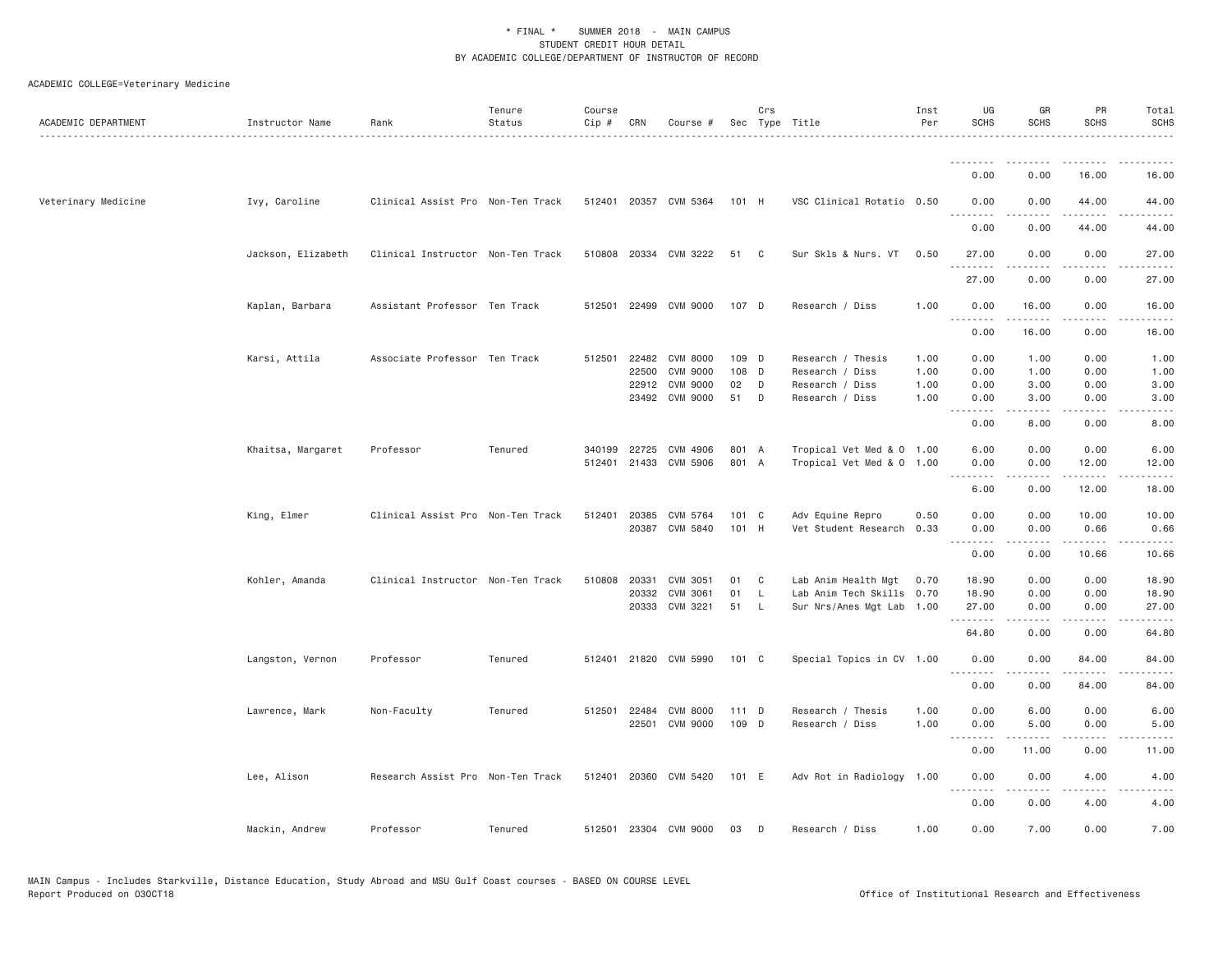| ACADEMIC DEPARTMENT | Instructor Name     | Rank                                                   | Tenure<br>Status | Course<br>Cip #  | CRN            | Course #                   |                | Crs | Sec Type Title                               | Inst<br>Per  | UG<br><b>SCHS</b>  | GR<br><b>SCHS</b>                                                                                                                                             | PR<br><b>SCHS</b>     | Total<br><b>SCHS</b>  |
|---------------------|---------------------|--------------------------------------------------------|------------------|------------------|----------------|----------------------------|----------------|-----|----------------------------------------------|--------------|--------------------|---------------------------------------------------------------------------------------------------------------------------------------------------------------|-----------------------|-----------------------|
|                     |                     |                                                        |                  |                  |                |                            |                |     |                                              |              |                    |                                                                                                                                                               |                       |                       |
|                     |                     |                                                        |                  |                  |                |                            |                |     |                                              |              | 0.00               | 7.00                                                                                                                                                          | 0.00                  | 7.00                  |
| Veterinary Medicine | Magee, Danny        | Clinical Professor                                     | Non-Ten Track    |                  |                | 512501 20394 CVM 8790      | 101 L          |     | Laboratory Diagnosti 1.00                    |              | 0.00<br>.          | 1.00                                                                                                                                                          | 0.00                  | 1.00<br>$\frac{1}{2}$ |
|                     |                     |                                                        |                  |                  |                |                            |                |     |                                              |              | 0.00               | 1.00                                                                                                                                                          | 0.00                  | 1.00                  |
|                     | Meyer, Robert       | Professor                                              | Tenured          |                  |                | 512401 20345 CVM 5234      | 101 E          |     | Anesthesiolgy                                | 0.50         | 0.00               | 0.00                                                                                                                                                          | 46.00                 | 46.00                 |
|                     |                     |                                                        |                  |                  |                |                            |                |     |                                              |              | 0.00               | 0.00                                                                                                                                                          | 46.00                 | 46.00                 |
|                     | Mochal, Cathleen    | Clinical Assist Pro Non-Ten Track                      |                  | 512401<br>512501 | 20349          | CVM 5266<br>23493 CVM 8000 | 101 C<br>51    | D   | Equine Med & Surg<br>Research / Thesis       | 1.00<br>1.00 | 0.00<br>0.00       | 0.00<br>5.00                                                                                                                                                  | 132.00<br>0.00        | 132.00<br>5.00        |
|                     |                     |                                                        |                  |                  |                |                            |                |     |                                              |              | .<br>0.00          | .<br>5.00                                                                                                                                                     | .<br>132.00           | -----<br>137.00       |
|                     |                     | Nanduri, Bindumadhav Associate Professor Tenured       |                  | 512501           |                | 22504 CVM 9000             | $112$ D        |     | Research / Diss                              | 1.00         | 0.00               | 12.00                                                                                                                                                         | 0.00                  | 12.00                 |
|                     |                     |                                                        |                  |                  |                |                            |                |     |                                              |              | .<br>0.00          | $\frac{1}{2} \left( \frac{1}{2} \right) \left( \frac{1}{2} \right) \left( \frac{1}{2} \right) \left( \frac{1}{2} \right) \left( \frac{1}{2} \right)$<br>12.00 | .<br>0.00             | .<br>12.00            |
|                     |                     |                                                        |                  |                  |                |                            | 101 E          |     | Lab Services                                 | 1.00         | 0.00               | 0.00                                                                                                                                                          | 92.00                 |                       |
|                     | Olivier, Alicia     | Assistant Professor Ten Track                          |                  | 512401           |                | 20342 CVM 5214             |                |     |                                              |              | .                  | .                                                                                                                                                             | .                     | 92.00<br>.            |
|                     |                     |                                                        |                  |                  |                |                            |                |     |                                              |              | 0.00               | 0.00                                                                                                                                                          | 92.00                 | 92.00                 |
|                     | Petrie-Hanson, Lora | Associate Professor Tenured                            |                  |                  |                | 512501 22505 CVM 9000      | 113 D          |     | Research / Diss                              | 1.00         | 0.00               | 3.00                                                                                                                                                          | 0.00                  | 3.00                  |
|                     |                     |                                                        |                  |                  |                |                            |                |     |                                              |              | 0.00               | 3.00                                                                                                                                                          | 0.00                  | 3.00                  |
|                     | Pharr, Gregory      | Associate Professor Tenured                            |                  |                  |                | 512501 22506 CVM 9000      | 114 D          |     | Research / Diss                              | 1.00         | 0.00<br>. <b>.</b> | 12.00                                                                                                                                                         | 0.00                  | 12.00<br>.            |
|                     |                     |                                                        |                  |                  |                |                            |                |     |                                              |              | 0.00               | 12.00                                                                                                                                                         | 0.00                  | 12.00                 |
|                     |                     | Pulido Landinez, Mar Clinical Assoc Prof Non-Ten Track |                  |                  |                | 512501 22796 CVM 7000      | 102 I          |     | Directed Indiv Study 1.00                    |              | 0.00<br>.          | 3.00                                                                                                                                                          | 0.00                  | 3.00                  |
|                     |                     |                                                        |                  |                  |                |                            |                |     |                                              |              | 0.00               | 3.00                                                                                                                                                          | 0.00                  | 3.00                  |
|                     | Rosser, Thomas      | Research Assist Pro Non-Ten Track                      |                  |                  |                | 512501 22730 CVM 7000      | $101$ I        |     | Directed Indiv Study 1.00                    |              | 0.00<br><u>.</u>   | 3.00<br>.                                                                                                                                                     | 0.00<br>$- - -$       | 3.00<br>-----         |
|                     |                     |                                                        |                  |                  |                |                            |                |     |                                              |              | 0.00               | 3.00                                                                                                                                                          | 0.00                  | 3.00                  |
|                     | Seo, Keun Seok      | Assistant Professor Ten Track                          |                  |                  |                | 512501 22510 CVM 9000      | 118 D          |     | Research / Diss                              | 1.00         | 0.00               | 6.00                                                                                                                                                          | 0.00                  | 6.00                  |
|                     |                     |                                                        |                  |                  |                |                            |                |     |                                              |              | 0.00               | 6.00                                                                                                                                                          | 0.00                  | 6.00                  |
|                     | Smith, David        | Professor                                              | Tenured          |                  |                | 010903 20350 CVM 5273      | 101 B          |     | Population Medicine                          | 0.50         | 0.00<br><b></b>    | 0.00<br>.                                                                                                                                                     | 33.00<br>. <u>.</u> . | 33.00<br>.            |
|                     |                     |                                                        |                  |                  |                |                            |                |     |                                              |              | 0.00               | 0.00                                                                                                                                                          | 33.00                 | 33.00                 |
|                     | Smith, Jack         | Non-Faculty                                            | Tenured          |                  | 512401 20338   | CVM 5106                   | 51             | C   | First Year CVM Medic                         | 1.00         | 0.00               | 0.00                                                                                                                                                          | 570.00                | 570.00                |
|                     |                     |                                                        |                  |                  | 20340<br>20343 | CVM 5206<br>CVM 5222       | 51<br>101 C    | C   | Second Year Vet. Med<br>Small Animal Clinica | 1,00<br>1.00 | 0.00<br>0.00       | 0.00<br>0.00                                                                                                                                                  | 570.00<br>24.00       | 570.00<br>24.00       |
|                     |                     |                                                        |                  |                  | 20354          | CVM 5292                   | 101 E          |     | Flowood/MVRDL Extern                         | 1.00         | 0.00               | 0.00                                                                                                                                                          | 48.00                 | 48.00                 |
|                     |                     |                                                        |                  |                  | 20365<br>20366 | CVM 5510<br>CVM 5520       | 101 E<br>101 E |     | Vm An Externship 1<br>Vm An Externship 2     | 1.00<br>1.00 | 0.00<br>0.00       | 0.00<br>0.00                                                                                                                                                  | 119.00<br>42.00       | 119.00<br>42.00       |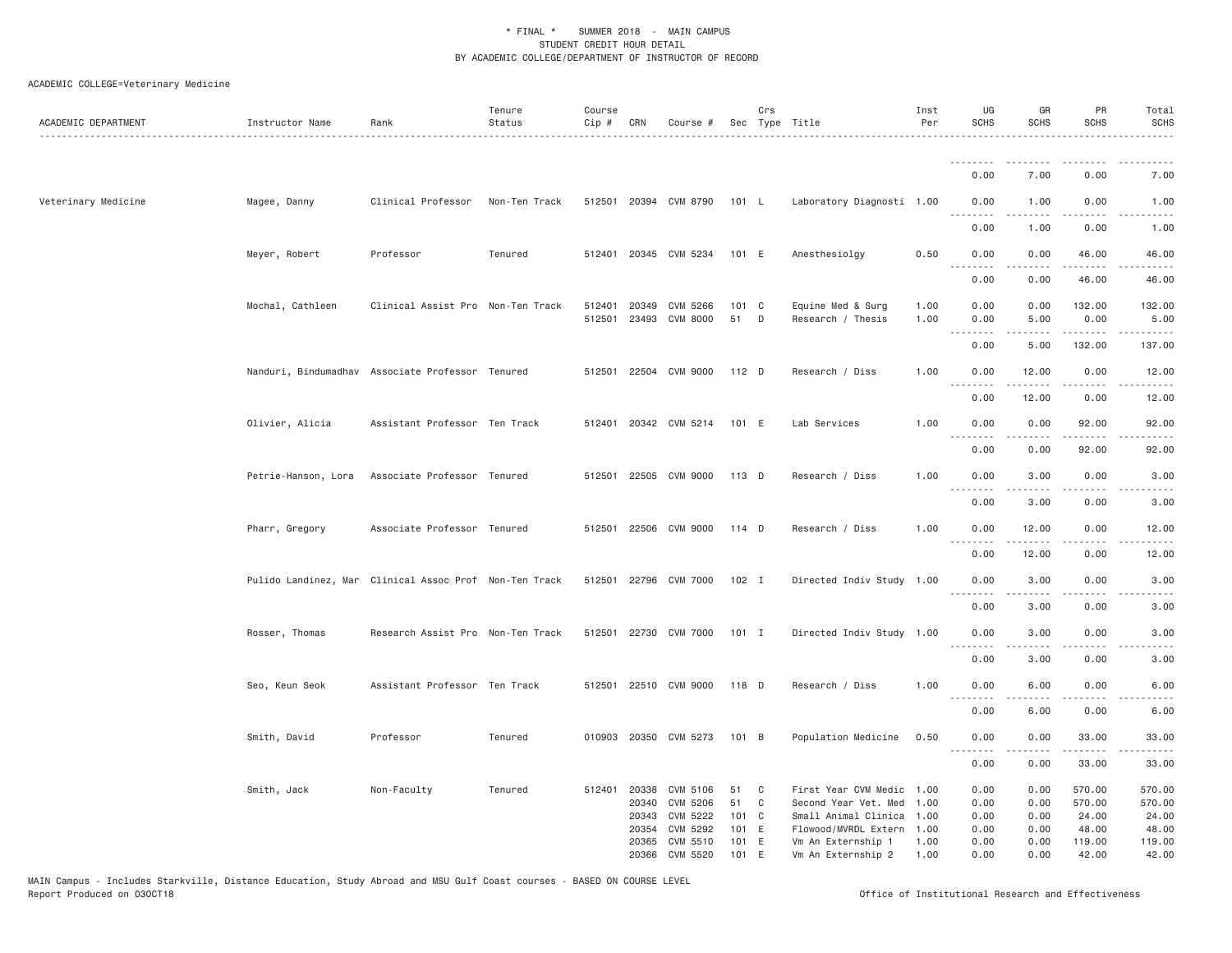| ACADEMIC DEPARTMENT | Instructor Name                                  | Rank                              | Tenure<br>Status | Course<br>Cip# | CRN            | Course #              |              | Crs          | Sec Type Title                       | Inst<br>Per  | UG<br><b>SCHS</b> | GR<br><b>SCHS</b>                                                                                                                                            | PR<br><b>SCHS</b>     | Total<br><b>SCHS</b>                                                                                                                                         |
|---------------------|--------------------------------------------------|-----------------------------------|------------------|----------------|----------------|-----------------------|--------------|--------------|--------------------------------------|--------------|-------------------|--------------------------------------------------------------------------------------------------------------------------------------------------------------|-----------------------|--------------------------------------------------------------------------------------------------------------------------------------------------------------|
| Veterinary Medicine | Smith, Jack                                      | Non-Faculty                       | Tenured          | 512401         | 20367<br>20370 | CVM 5530<br>CVM 5560  | 101 E<br>101 | E            | Vm An Externship 3<br>Adv Clin Rot 1 | 1.00<br>1.00 | 0.00<br>0.00      | 0.00<br>0.00                                                                                                                                                 | 8.00<br>13.00         | 8.00<br>13.00                                                                                                                                                |
|                     |                                                  |                                   |                  |                |                | 22518 CVM 5552        | 101 C        |              | Veterinary Cardiolog                 | 1.00         | 0.00              | 0.00                                                                                                                                                         | 50.00                 | 50.00                                                                                                                                                        |
|                     |                                                  |                                   |                  |                |                |                       |              |              |                                      |              | .<br>0.00         | $- - - - -$<br>0.00                                                                                                                                          | .<br>1444.00          | 1444.00                                                                                                                                                      |
|                     | Swanson, Elizabeth                               | Assistant Professor Ten Track     |                  | 512501         |                | 22512 CVM 9000        | 120 D        |              | Research / Diss                      | 1.00         | 0.00              | 6.00                                                                                                                                                         | 0.00                  | 6.00                                                                                                                                                         |
|                     |                                                  |                                   |                  |                |                |                       |              |              |                                      |              | 0.00              | 6.00                                                                                                                                                         | 0.00                  | 6.00                                                                                                                                                         |
|                     | Swiderski, Cyprianna Associate Professor Tenured |                                   |                  |                |                | 512501 22513 CVM 9000 | $121$ D      |              | Research / Diss                      | 1.00         | 0.00<br>.         | 10.00                                                                                                                                                        | 0.00<br>.             | 10.00<br>.                                                                                                                                                   |
|                     |                                                  |                                   |                  |                |                |                       |              |              |                                      |              | 0.00              | 10.00                                                                                                                                                        | 0.00                  | 10.00                                                                                                                                                        |
|                     | Syrcle, Jason                                    | Clinical Assoc Prof Non-Ten Track |                  | 512401         | 20377          | CVM 5570              | 104          | E            | Adv Clin Rot 2                       | 1.00         | 0.00              | 0.00                                                                                                                                                         | 2.00                  | 2.00                                                                                                                                                         |
|                     |                                                  |                                   |                  |                | 20384          | CVM 5754              | 101 B        |              | Adv Sm Anim Surgery                  | 1.00         | 0.00              | 0.00                                                                                                                                                         | 72.00                 | 72.00                                                                                                                                                        |
|                     |                                                  |                                   |                  |                |                | 512501 20348 CVM 5256 | 101 E        |              | Small Animal Surgery 1.00            |              | 0.00              | 0.00<br>.                                                                                                                                                    | 138.00<br>.           | 138.00<br>.                                                                                                                                                  |
|                     |                                                  |                                   |                  |                |                |                       |              |              |                                      |              | 0.00              | 0.00                                                                                                                                                         | 212.00                | 212.00                                                                                                                                                       |
|                     | Thames, Brittany                                 | Clinical Assist Pro Non-Ten Track |                  |                |                | 512401 20355 CVM 5310 | 101 E        |              | SM Critical Care Med 0.90            |              | 0.00<br><u>.</u>  | 0.00<br>.                                                                                                                                                    | 79.20<br>.            | 79.20<br>.                                                                                                                                                   |
|                     |                                                  |                                   |                  |                |                |                       |              |              |                                      |              | 0.00              | 0.00                                                                                                                                                         | 79.20                 | 79.20                                                                                                                                                        |
|                     | Thomason, John                                   | Assistant Professor Ten Track     |                  | 512401         |                | 20387 CVM 5840        | 101 H        |              | Vet Student Research 0.34            |              | 0.00              | 0.00                                                                                                                                                         | 0.68                  | 0.68                                                                                                                                                         |
|                     |                                                  |                                   |                  | 512501         | 23517          | CVM 8000              | 52           | D            | Research / Thesis                    | 1.00         | 0.00              | 1.00                                                                                                                                                         | 0.00                  | 1.00                                                                                                                                                         |
|                     |                                                  |                                   |                  |                |                | 512508 20389 CVM 8071 | 101 C        |              | Small Animal In Med                  | 1.00         | 0.00<br>.         | 1.00<br>.                                                                                                                                                    | 0.00<br>.             | 1.00<br>$\frac{1}{2} \left( \frac{1}{2} \right) \left( \frac{1}{2} \right) \left( \frac{1}{2} \right) \left( \frac{1}{2} \right) \left( \frac{1}{2} \right)$ |
|                     |                                                  |                                   |                  |                |                |                       |              |              |                                      |              | 0.00              | 2.00                                                                                                                                                         | 0.68                  | 2.68                                                                                                                                                         |
|                     | Varela-Stokes, Andre Associate Professor Tenured |                                   |                  | 512401         | 20387          | CVM 5840              | 101 H        |              | Vet Student Research 0.33            |              | 0.00              | 0.00                                                                                                                                                         | 0.66                  | 0.66                                                                                                                                                         |
|                     |                                                  |                                   |                  |                | 22787          | CVM 4000              | 101          | $\mathbf{I}$ | Directed Indiv Study 1.00            |              | 2.00              | 0.00                                                                                                                                                         | 0.00                  | 2.00                                                                                                                                                         |
|                     |                                                  |                                   |                  | 512501         | 23419          | <b>CVM 7000</b>       | 51           | $\mathbf{I}$ | Directed Indiv Study 1.00            |              | 0.00              | 2.00                                                                                                                                                         | 0.00                  | 2.00                                                                                                                                                         |
|                     |                                                  |                                   |                  |                |                | 23420 CVM 7000        | 52 I         |              | Directed Indiv Study 1.00            |              | 0.00<br>.         | 2.00<br>.                                                                                                                                                    | 0.00<br>$- - - -$     | 2.00<br>.                                                                                                                                                    |
|                     |                                                  |                                   |                  |                |                |                       |              |              |                                      |              | 2.00              | 4.00                                                                                                                                                         | 0.66                  | 6.66                                                                                                                                                         |
|                     | Walters, Kevin                                   | Clinical Assist Pro Non-Ten Track |                  |                |                | 512401 20385 CVM 5764 | 101 C        |              | Adv Equine Repro                     | 0.50         | 0.00<br>.         | 0.00<br>$\frac{1}{2} \left( \frac{1}{2} \right) \left( \frac{1}{2} \right) \left( \frac{1}{2} \right) \left( \frac{1}{2} \right) \left( \frac{1}{2} \right)$ | 10,00<br>.            | 10.00<br>.                                                                                                                                                   |
|                     |                                                  |                                   |                  |                |                |                       |              |              |                                      |              | 0.00              | 0.00                                                                                                                                                         | 10.00                 | 10.00                                                                                                                                                        |
|                     | Wan, Xiufeng                                     | Professor                         | Tenured          |                |                | 512501 22514 CVM 9000 | $122$ D      |              | Research / Diss                      | 1,00         | 0.00<br>.         | 36.00<br>$- - - - - -$                                                                                                                                       | 0.00<br>$\frac{1}{2}$ | 36.00<br>.                                                                                                                                                   |
|                     |                                                  |                                   |                  |                |                |                       |              |              |                                      |              | 0.00              | 36.00                                                                                                                                                        | 0.00                  | 36.00                                                                                                                                                        |
|                     | Wang, Chinling                                   | Associate Professor Tenured       |                  |                |                | 512501 22515 CVM 9000 | $123$ D      |              | Research / Diss                      | 1,00         | 0.00              | 6.00                                                                                                                                                         | 0.00                  | 6.00                                                                                                                                                         |
|                     |                                                  |                                   |                  |                |                |                       |              |              |                                      |              | 0.00              | 6.00                                                                                                                                                         | 0.00                  | 6.00                                                                                                                                                         |
|                     | Willeford, Bridget                               | Non-Faculty                       | Not Applicable   |                |                | 510808 20331 CVM 3051 | 01           | C            | Lab Anim Health Mgt                  | 0.30         | 8.10              | 0.00                                                                                                                                                         | 0.00                  | 8.10                                                                                                                                                         |
|                     |                                                  |                                   |                  |                |                | 20332 CVM 3061        | 01           | $\mathsf{L}$ | Lab Anim Tech Skills 0.30            |              | 8.10              | 0.00                                                                                                                                                         | 0.00                  | 8.10                                                                                                                                                         |
|                     |                                                  |                                   |                  |                |                |                       |              |              |                                      |              | <u>.</u>          | $- - - - -$                                                                                                                                                  | .                     | $- - - - -$                                                                                                                                                  |
|                     |                                                  |                                   |                  |                |                |                       |              |              |                                      |              | 16.20             | 0.00                                                                                                                                                         | 0.00                  | 16.20                                                                                                                                                        |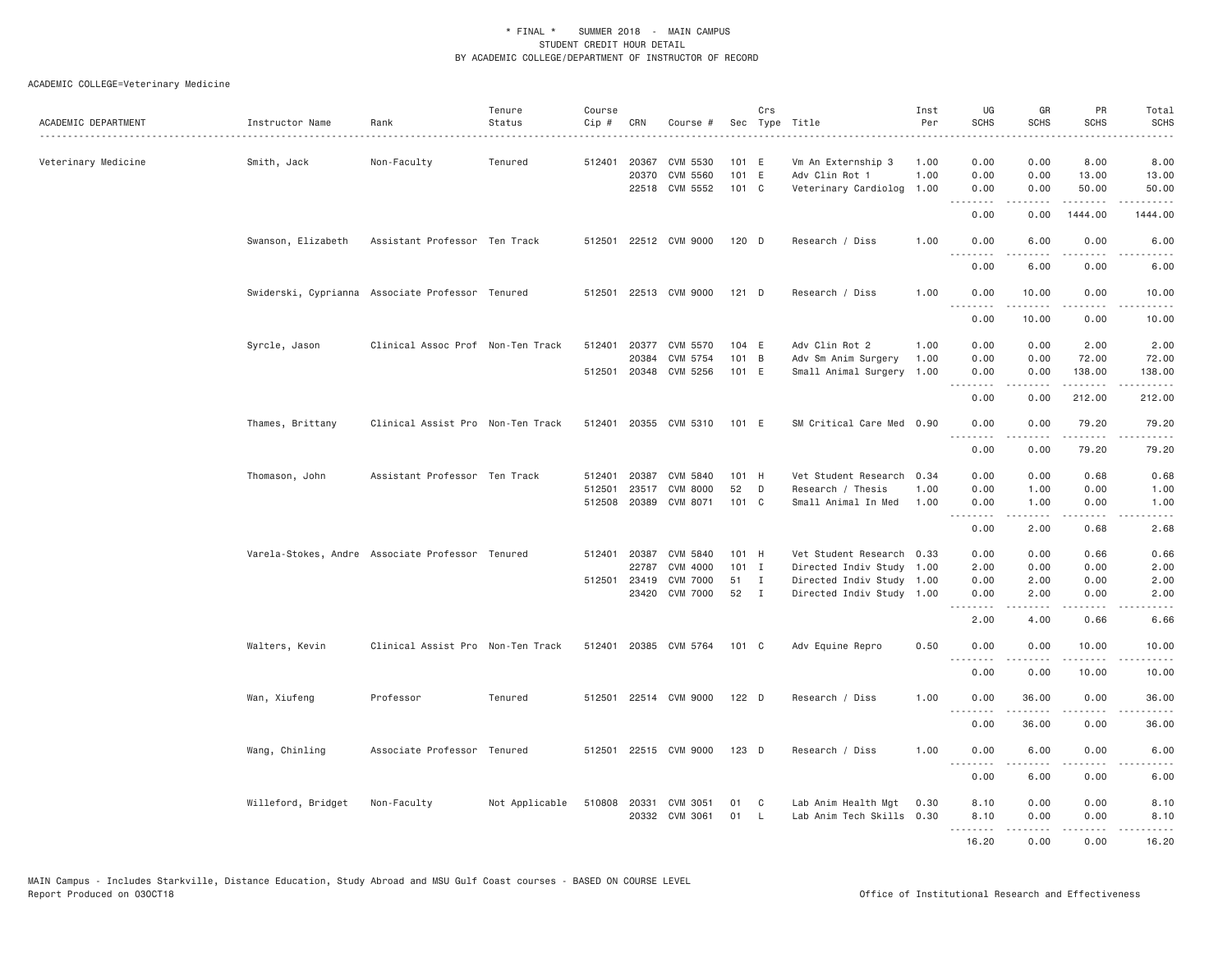| ACADEMIC DEPARTMENT                   | Instructor Name    | Rank                              | Tenure<br>Status | Course<br>Cip # | CRN   | Course #       | Sec   | Crs | Type Title           | Inst<br>Per | UG<br><b>SCHS</b> | GR<br><b>SCHS</b> | PR<br><b>SCHS</b> | Total<br><b>SCHS</b>  |
|---------------------------------------|--------------------|-----------------------------------|------------------|-----------------|-------|----------------|-------|-----|----------------------|-------------|-------------------|-------------------|-------------------|-----------------------|
| Veterinary Medicine                   | Wills, Robert      | Professor                         | Tenured          | 512501          |       | 22490 CVM 8000 | 117 D |     | Research / Thesis    | 1.00        | 0.00              | 6.00              | 0.00              | 6.00<br>----------    |
|                                       |                    |                                   |                  |                 |       |                |       |     |                      |             | --------<br>0.00  | 6.00              | ---------<br>0.00 | 6.00                  |
|                                       | Woodruff, Kimberly | Clinical Assist Pro Non-Ten Track |                  | 010903          | 20350 | CVM 5273       | 101 B |     | Population Medicine  | 0.50        | 0.00              | 0.00              | 33.00             | 33.00                 |
|                                       |                    |                                   |                  | 512401          | 20383 | CVM 5640       | 101 H |     | Shelter Medicine     | 1.00        | 0.00              | 0.00              | 38.00             | 38.00                 |
|                                       |                    |                                   |                  | 512501          |       | 22492 CVM 8000 | 119 D |     | Research / Thesis    | 1.00        | 0.00              | 4.00              | 0.00              | 4.00                  |
|                                       |                    |                                   |                  |                 |       | 22896 CVM 7000 | 103 I |     | Directed Indiv Study | 1.00        | 0.00              | 2.00              | 0.00              | 2.00                  |
|                                       |                    |                                   |                  |                 |       |                |       |     |                      |             | --------<br>0.00  | 6.00              | -----<br>71.00    | 77.00                 |
|                                       | Woolums, Amelia    | Professor                         | Tenured          | 512501          |       | 22516 CVM 9000 | 124 D |     | Research / Diss      | 1.00        | 0.00<br>--------  | 10.00             | 0.00<br>--------- | 10.00<br>----------   |
|                                       |                    |                                   |                  |                 |       |                |       |     |                      |             | 0.00              | 10.00             | 0.00              | 10.00                 |
| ===================================== |                    |                                   |                  |                 |       |                |       |     |                      |             | ========          |                   | ========          | $=$ = = = = = = = = : |
| Veterinary Medicine                   |                    |                                   |                  |                 |       |                |       |     |                      |             | 200.00            | 221,00            | 2997.00           | 3418.00               |
| ====================================  |                    |                                   |                  |                 |       |                |       |     |                      |             |                   |                   | ========          | $=$ = = = = = = = = = |